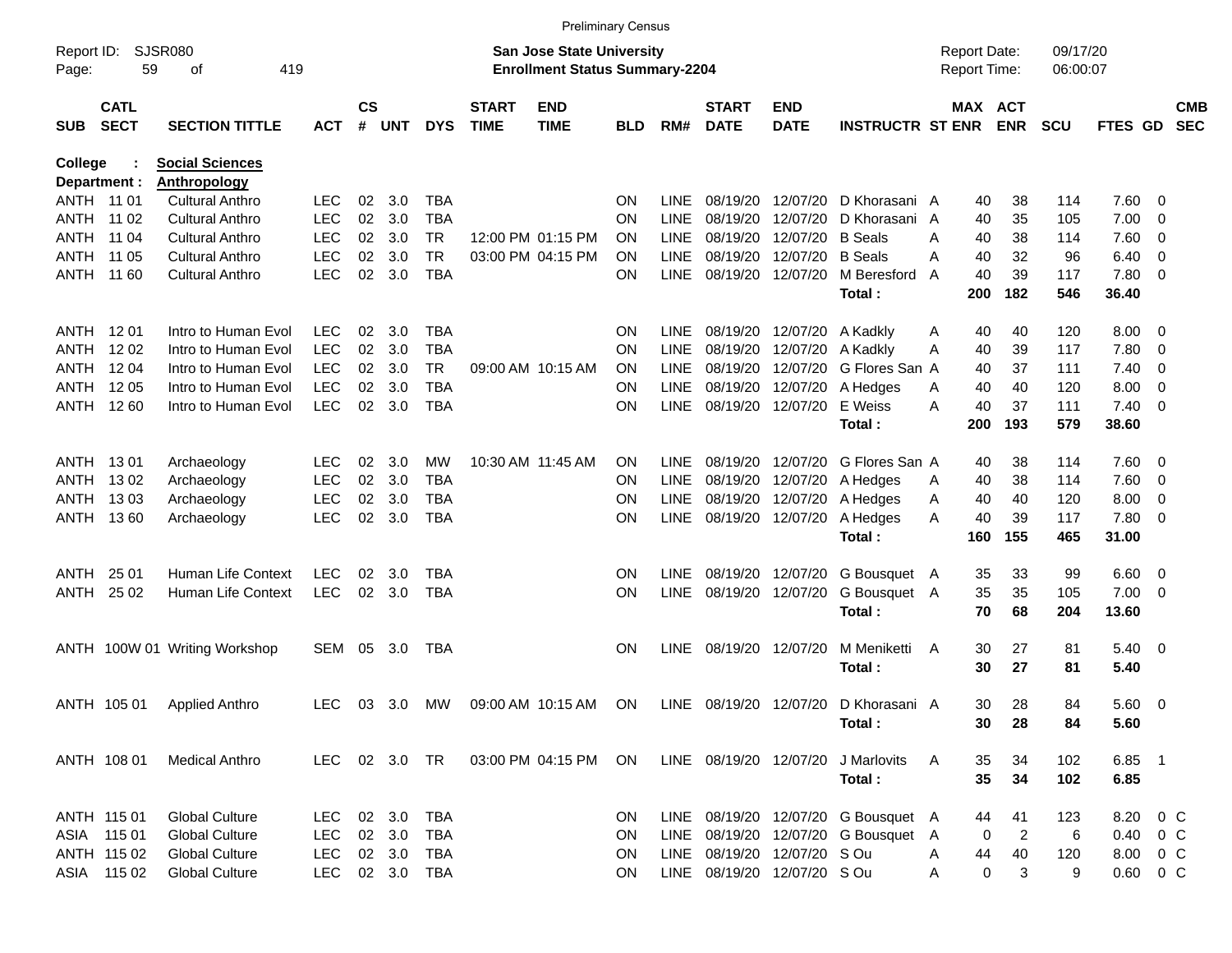|                     |                            |                        |            |                    |            |            |                             |                                                                           | <b>Preliminary Census</b> |             |                             |                                 |                                    |                                     |     |                         |                      |         |                |                          |
|---------------------|----------------------------|------------------------|------------|--------------------|------------|------------|-----------------------------|---------------------------------------------------------------------------|---------------------------|-------------|-----------------------------|---------------------------------|------------------------------------|-------------------------------------|-----|-------------------------|----------------------|---------|----------------|--------------------------|
| Report ID:<br>Page: | 60                         | SJSR080<br>οf          | 419        |                    |            |            |                             | <b>San Jose State University</b><br><b>Enrollment Status Summary-2204</b> |                           |             |                             |                                 |                                    | <b>Report Date:</b><br>Report Time: |     |                         | 09/17/20<br>06:00:07 |         |                |                          |
| <b>SUB</b>          | <b>CATL</b><br><b>SECT</b> | <b>SECTION TITTLE</b>  | <b>ACT</b> | $\mathsf{cs}$<br># | <b>UNT</b> | <b>DYS</b> | <b>START</b><br><b>TIME</b> | <b>END</b><br><b>TIME</b>                                                 | <b>BLD</b>                | RM#         | <b>START</b><br><b>DATE</b> | <b>END</b><br><b>DATE</b>       | <b>INSTRUCTR ST ENR</b>            |                                     |     | MAX ACT<br><b>ENR</b>   | <b>SCU</b>           | FTES GD |                | <b>CMB</b><br><b>SEC</b> |
|                     | ANTH 115 80                | <b>Global Culture</b>  | LEC        | 02                 | 3.0        | <b>TBA</b> |                             |                                                                           | <b>ON</b>                 | LINE        | 08/19/20                    | 12/07/20                        | Q McCrary                          | A                                   | 44  | 36                      | 108                  | 7.20    | 0 <sup>o</sup> |                          |
| ASIA                | 11580                      | <b>Global Culture</b>  | <b>LEC</b> | 02                 | 3.0        | <b>TBA</b> |                             |                                                                           | <b>ON</b>                 | LINE        | 08/19/20                    | 12/07/20                        | Q McCrary                          | A                                   | 0   | 6                       | 18                   | 1.20    | 0 <sup>o</sup> |                          |
|                     | ANTH 11581                 | <b>Global Culture</b>  | <b>LEC</b> | 02                 | 3.0        | <b>TBA</b> |                             |                                                                           | <b>ON</b>                 | LINE        | 08/19/20                    | 12/07/20                        | Q McCrary                          | A                                   | 44  | 39                      | 117                  | 7.80    | 0 <sup>o</sup> |                          |
| ASIA                | 11581                      | <b>Global Culture</b>  | <b>LEC</b> | 02                 | 3.0        | <b>TBA</b> |                             |                                                                           | ON                        | <b>LINE</b> | 08/19/20                    | 12/07/20                        | Q McCrary                          | A                                   | 0   | $\overline{\mathbf{1}}$ | 3                    | 0.20    | 0 <sup>o</sup> |                          |
|                     | ANTH 115 82                | <b>Global Culture</b>  | <b>LEC</b> | 02                 | 3.0        | <b>TBA</b> |                             |                                                                           | ON                        | <b>LINE</b> | 08/19/20                    | 12/07/20                        | Q McCrary                          | A                                   | 44  | 42                      | 126                  | 8.40    | 0 <sup>o</sup> |                          |
| ASIA                | 11582                      | <b>Global Culture</b>  | <b>LEC</b> | 02                 | 3.0        | <b>TBA</b> |                             |                                                                           | ON                        | <b>LINE</b> | 08/19/20                    | 12/07/20                        | Q McCrary                          | A                                   | 0   | $\overline{c}$          | 6                    | 0.40    | 0 <sup>o</sup> |                          |
|                     |                            |                        |            |                    |            |            |                             |                                                                           |                           |             |                             |                                 | Total:                             |                                     | 220 | 212                     | 636                  | 42.40   |                |                          |
|                     | ANTH 131 01                | Theories of Cult       | <b>SEM</b> | 05                 | 3.0        | TR         |                             | 12:00 PM 01:15 PM                                                         | <b>ON</b>                 | LINE.       | 08/19/20                    | 12/07/20                        | J Marlovits                        | A                                   | 40  | 40                      | 120                  | 8.20    | - 4            |                          |
|                     |                            |                        |            |                    |            |            |                             |                                                                           |                           |             |                             |                                 | Total:                             |                                     | 40  | 40                      | 120                  | 8.20    |                |                          |
|                     | ANTH 133 01                | Org Cultures           | <b>LEC</b> |                    | 02 3.0     | TBA        |                             |                                                                           | ON                        |             | LINE 08/19/20               | 12/07/20                        | M Martinez                         | A                                   | 35  | 33                      | 99                   | 6.60    | - 0            |                          |
|                     |                            |                        |            |                    |            |            |                             |                                                                           |                           |             |                             |                                 | Total:                             |                                     | 35  | 33                      | 99                   | 6.60    |                |                          |
|                     | ANTH 140 01                | <b>Human Sexuality</b> | <b>LEC</b> | 01                 | 3.0        | <b>TBA</b> |                             |                                                                           | <b>ON</b>                 | LINE.       | 08/19/20                    | 12/07/20                        | A Kadkly                           | A                                   | 44  | 26                      | 78                   | 5.25    | 1 C            |                          |
| PH                  | 140 01                     | <b>Human Sexuality</b> | <b>LEC</b> | 01                 | 3.0        | <b>TBA</b> |                             |                                                                           | <b>ON</b>                 | <b>LINE</b> | 08/19/20                    | 12/07/20                        | A Kadkly                           | A                                   | 0   | 10                      | 30                   | 2.00    | 0 <sup>o</sup> |                          |
| <b>BIOL</b>         | 140 01                     | <b>Human Sexuality</b> | <b>LEC</b> | 01                 | 3.0        | <b>TBA</b> |                             |                                                                           | <b>ON</b>                 | <b>LINE</b> | 08/19/20                    | 12/07/20                        | A Kadkly                           | Α                                   | 0   | 8                       | 24                   | 1.60    | 0 <sup>o</sup> |                          |
|                     | ANTH 140 02                | <b>Human Sexuality</b> | <b>LEC</b> | 01                 | 3.0        | TR         |                             | 10:30 AM 11:45 AM                                                         | <b>ON</b>                 | <b>LINE</b> | 08/19/20                    | 12/07/20                        | J Marlovits                        | Α                                   | 44  | 24                      | 72                   | 4.80    | 0 <sup>o</sup> |                          |
| PH                  | 140 02                     | <b>Human Sexuality</b> | <b>LEC</b> | 01                 | 3.0        | TR         |                             | 10:30 AM 11:45 AM                                                         | <b>ON</b>                 | <b>LINE</b> | 08/19/20                    | 12/07/20                        | J Marlovits                        | A                                   | 0   | 8                       | 24                   | 1.60    | 0 <sup>o</sup> |                          |
| <b>BIOL</b>         | 140 02                     | <b>Human Sexuality</b> | <b>LEC</b> | 01                 | 3.0        | TR         |                             | 10:30 AM 11:45 AM                                                         | <b>ON</b>                 | LINE        | 08/19/20                    | 12/07/20                        | J Marlovits                        | Α                                   | 0   | 11                      | 33                   | 2.20    | 0 <sup>o</sup> |                          |
|                     | ANTH 140 03                | <b>Human Sexuality</b> | <b>LEC</b> | 01                 | 3.0        | TR         |                             | 04:30 PM 05:45 PM                                                         | <b>ON</b>                 | <b>LINE</b> | 08/19/20                    | 12/07/20                        | J Marlovits                        | A                                   | 44  | 31                      | 93                   | 6.20    | 0 <sup>o</sup> |                          |
| PH                  | 140 03                     | <b>Human Sexuality</b> | <b>LEC</b> | 01                 | 3.0        | TR         |                             | 04:30 PM 05:45 PM                                                         | <b>ON</b>                 | <b>LINE</b> | 08/19/20                    | 12/07/20                        | J Marlovits                        | A                                   | 0   | $\overline{1}$          | 3                    | 0.20    | 0 <sup>o</sup> |                          |
| <b>BIOL</b>         | 140 03                     | <b>Human Sexuality</b> | <b>LEC</b> | 01                 | 3.0        | TR         |                             | 04:30 PM 05:45 PM                                                         | <b>ON</b>                 | LINE        | 08/19/20                    | 12/07/20                        | J Marlovits                        | Α                                   | 0   | 11                      | 33                   | 2.20    | 0 <sup>o</sup> |                          |
|                     | ANTH 140 04                | <b>Human Sexuality</b> | <b>LEC</b> | 01                 | 3.0        | <b>TBA</b> |                             |                                                                           | <b>ON</b>                 | <b>LINE</b> | 08/19/20                    | 12/07/20                        | J McDaniel                         | A                                   | 40  | 20                      | 60                   | 4.00    | 0 <sup>o</sup> |                          |
| PH                  | 140 04                     | <b>Human Sexuality</b> | <b>LEC</b> | 01                 | 3.0        | <b>TBA</b> |                             |                                                                           | <b>ON</b>                 | <b>LINE</b> | 08/19/20                    | 12/07/20                        | J McDaniel                         | A                                   | 0   | 5                       | 15                   | 1.00    | 0 <sup>o</sup> |                          |
| <b>BIOL</b>         | 140 04                     | <b>Human Sexuality</b> | <b>LEC</b> | 01                 | 3.0        | <b>TBA</b> |                             |                                                                           | ON                        | <b>LINE</b> | 08/19/20                    | 12/07/20                        | J McDaniel                         | Α                                   | 0   | 15                      | 45                   | 3.00    | 0 <sup>o</sup> |                          |
|                     | ANTH 140 05                | <b>Human Sexuality</b> | <b>LEC</b> | 01                 | 3.0        | <b>TBA</b> |                             |                                                                           | ON                        | LINE        | 08/19/20                    | 12/07/20                        | J McDaniel                         | Α                                   | 40  | 21                      | 63                   | 4.20    | 0 <sup>o</sup> |                          |
| PH                  | 140 05                     | <b>Human Sexuality</b> | <b>LEC</b> | 01                 | 3.0        | <b>TBA</b> |                             |                                                                           | ON                        | LINE        | 08/19/20                    | 12/07/20                        | J McDaniel                         | A                                   | 0   | $\overline{4}$          | 12                   | 0.80    | 0 <sub>C</sub> |                          |
| <b>BIOL</b>         | 140 05                     | <b>Human Sexuality</b> | <b>LEC</b> | 01                 | 3.0        | <b>TBA</b> |                             |                                                                           | <b>ON</b>                 | <b>LINE</b> | 08/19/20                    | 12/07/20                        | J McDaniel                         | A                                   | 0   | 13                      | 39                   | 2.60    | 0 <sup>o</sup> |                          |
|                     | ANTH 140 06                | <b>Human Sexuality</b> | <b>LEC</b> | 01                 | 3.0        | <b>TBA</b> |                             |                                                                           | ON                        | <b>LINE</b> | 08/19/20                    |                                 | 12/07/20 J Marlovits               | A                                   | 44  | 30                      | 90                   | 6.00    | 0 <sup>o</sup> |                          |
| PH                  | 140 06                     | <b>Human Sexuality</b> | LEC        | 01                 | 3.0        | <b>TBA</b> |                             |                                                                           | ON                        |             |                             |                                 | LINE 08/19/20 12/07/20 J Marlovits |                                     | 0   |                         | 3                    | 0.20    | $0\,C$         |                          |
|                     | BIOL 140 06                | <b>Human Sexuality</b> | LEC        | 01                 | 3.0        | TBA        |                             |                                                                           | <b>ON</b>                 |             |                             |                                 | LINE 08/19/20 12/07/20 J Marlovits | Α                                   | 0   | 11                      | 33                   | 2.20    | 0 <sup>o</sup> |                          |
|                     | ANTH 140 07                | <b>Human Sexuality</b> | LEC        | 01                 | 3.0        | TR         |                             | 01:30 PM 02:45 PM                                                         | <b>ON</b>                 |             |                             | LINE 08/19/20 12/07/20 SOu      |                                    | A                                   | 44  | 32                      | 96                   | 6.40    | $0\,C$         |                          |
| PH                  | 140 07                     | <b>Human Sexuality</b> | LEC        | 01                 | 3.0        | TR         |                             | 01:30 PM 02:45 PM                                                         | <b>ON</b>                 |             |                             | LINE 08/19/20 12/07/20 SOu      |                                    | Α                                   | 0   | $\overline{4}$          | 12                   | 0.80    | $0\,C$         |                          |
| <b>BIOL</b>         | 140 07                     | <b>Human Sexuality</b> | LEC        | 01                 | 3.0        | <b>TR</b>  |                             | 01:30 PM 02:45 PM                                                         | ON                        |             | LINE 08/19/20               | 12/07/20 S Ou                   |                                    | Α                                   | 0   | 8                       | 24                   | 1.60    | $0\,C$         |                          |
|                     | ANTH 140 08                | <b>Human Sexuality</b> | <b>LEC</b> | 01                 | 3.0        | <b>TBA</b> |                             |                                                                           | <b>ON</b>                 |             |                             | LINE 08/19/20 12/07/20 A Kadkly |                                    | Α                                   | 44  | 22                      | 66                   | 4.40    | $0\,C$         |                          |
| <b>PH</b>           | 140 08                     | <b>Human Sexuality</b> | LEC        | 01                 | 3.0        | <b>TBA</b> |                             |                                                                           | ON                        |             |                             | LINE 08/19/20 12/07/20 A Kadkly |                                    | Α                                   | 0   | 5                       | 15                   | 1.00    | $0\,C$         |                          |
| <b>BIOL</b>         | 140 08                     | <b>Human Sexuality</b> | <b>LEC</b> | 01                 | 3.0        | <b>TBA</b> |                             |                                                                           | ON                        |             | LINE 08/19/20               | 12/07/20 A Kadkly               |                                    | Α                                   | 0   | 17                      | 51                   | 3.40    | $0\,C$         |                          |
|                     |                            |                        |            |                    |            |            |                             |                                                                           |                           |             |                             |                                 | Total:                             |                                     | 344 | 338                     | 1014                 | 67.65   |                |                          |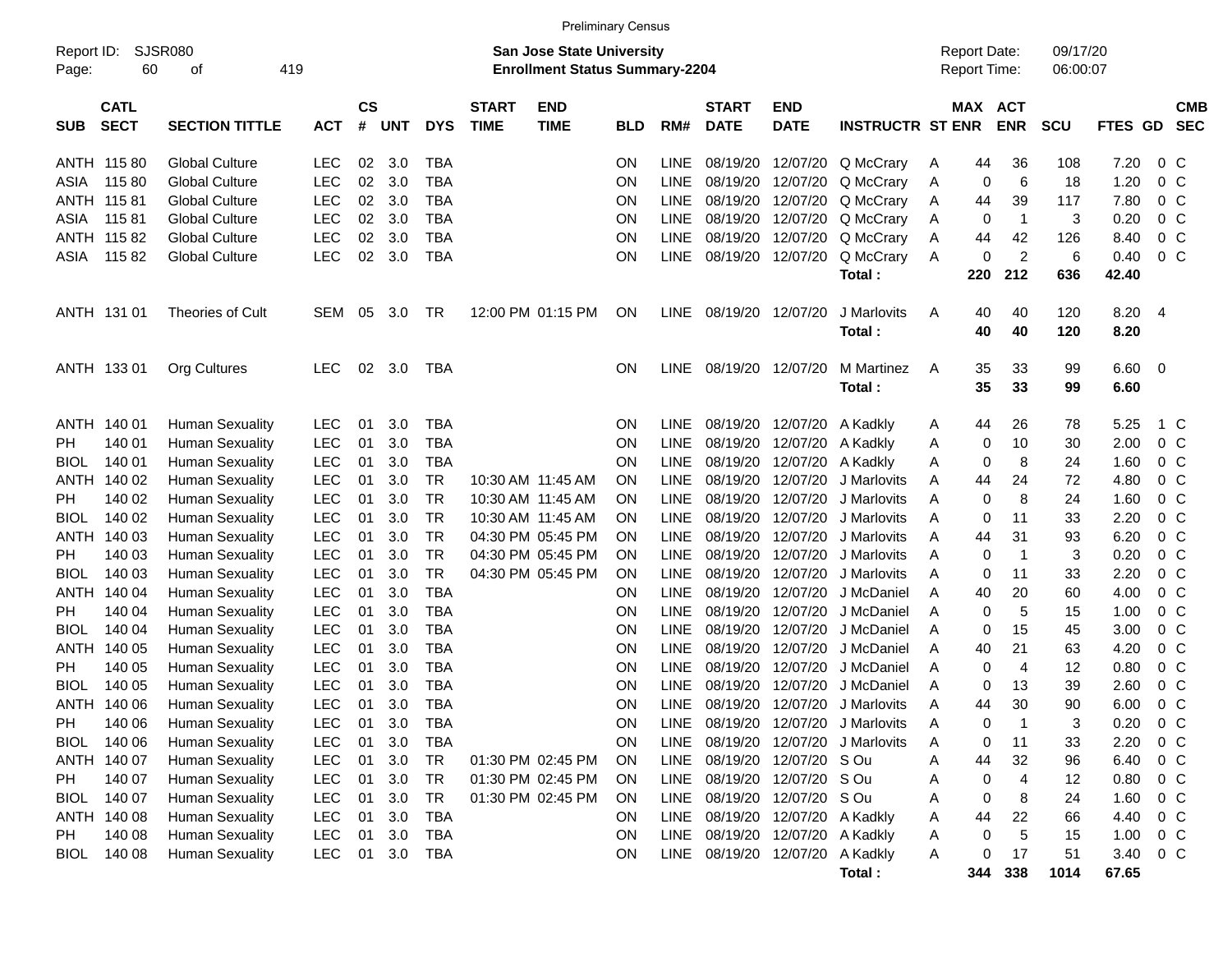|            |                                                                                        |                                                                                                                                                          |                                                                           |                                  |                                        |                                                                         |                             |                                                                    | <b>Preliminary Census</b>                 |                                                            |                                                                       |                               |                                                                                                                                             |                                                      |                                         |                                               |                                                                   |                                                                                      |                          |
|------------|----------------------------------------------------------------------------------------|----------------------------------------------------------------------------------------------------------------------------------------------------------|---------------------------------------------------------------------------|----------------------------------|----------------------------------------|-------------------------------------------------------------------------|-----------------------------|--------------------------------------------------------------------|-------------------------------------------|------------------------------------------------------------|-----------------------------------------------------------------------|-------------------------------|---------------------------------------------------------------------------------------------------------------------------------------------|------------------------------------------------------|-----------------------------------------|-----------------------------------------------|-------------------------------------------------------------------|--------------------------------------------------------------------------------------|--------------------------|
| Page:      | Report ID: SJSR080<br>61                                                               | 419<br>οf                                                                                                                                                |                                                                           |                                  |                                        |                                                                         |                             | San Jose State University<br><b>Enrollment Status Summary-2204</b> |                                           |                                                            |                                                                       |                               |                                                                                                                                             | <b>Report Date:</b><br><b>Report Time:</b>           |                                         | 09/17/20<br>06:00:07                          |                                                                   |                                                                                      |                          |
| <b>SUB</b> | <b>CATL</b><br><b>SECT</b>                                                             | <b>SECTION TITTLE</b>                                                                                                                                    | <b>ACT</b>                                                                | $\mathsf{cs}$<br>#               | <b>UNT</b>                             | <b>DYS</b>                                                              | <b>START</b><br><b>TIME</b> | <b>END</b><br><b>TIME</b>                                          | <b>BLD</b>                                | RM#                                                        | <b>START</b><br><b>DATE</b>                                           | <b>END</b><br><b>DATE</b>     | <b>INSTRUCTR ST ENR</b>                                                                                                                     | <b>MAX ACT</b>                                       | <b>ENR</b>                              | <b>SCU</b>                                    | FTES GD                                                           |                                                                                      | <b>CMB</b><br><b>SEC</b> |
|            | ANTH 144 01                                                                            | <b>Gifts Markets</b>                                                                                                                                     | <b>LEC</b>                                                                |                                  | $02 \quad 3.0$                         | TBA                                                                     |                             |                                                                    | <b>ON</b>                                 | LINE                                                       | 08/19/20 12/07/20                                                     |                               | M Beresford A<br>Total:                                                                                                                     | 30<br>30                                             | 27<br>27                                | 81<br>81                                      | 5.70 6<br>5.70                                                    |                                                                                      |                          |
|            | ANTH 146 01<br>ANTH 146 02                                                             | <b>Culture &amp; Conflict</b><br><b>Culture &amp; Conflict</b>                                                                                           | <b>LEC</b><br><b>LEC</b>                                                  | 02<br>02                         | 3.0<br>3.0                             | TBA<br><b>TBA</b>                                                       |                             |                                                                    | ΟN<br>ΟN                                  | LINE.<br><b>LINE</b>                                       | 08/19/20                                                              | 08/19/20 12/07/20<br>12/07/20 | G Bousquet A<br>G Bousquet<br>Total:                                                                                                        | 44<br>44<br>A<br>88                                  | 42<br>43<br>85                          | 126<br>129<br>255                             | 8.40 0<br>$8.60 \quad 0$<br>17.00                                 |                                                                                      |                          |
|            | ANTH 149 01                                                                            | Ethnographic Meth                                                                                                                                        | <b>LEC</b>                                                                | 02                               | 3.0                                    | МW                                                                      |                             | 01:30 PM 02:45 PM                                                  | ON                                        | <b>LINE</b>                                                | 08/19/20 12/07/20                                                     |                               | A Faas<br>Total:                                                                                                                            | 45<br>Α<br>45                                        | 43<br>43                                | 129<br>129                                    | 9.10 10<br>9.10                                                   |                                                                                      |                          |
|            | ANTH 154 01                                                                            | Monkeys Apes Human LEC                                                                                                                                   |                                                                           |                                  | 02 3.0                                 | TBA                                                                     |                             |                                                                    | <b>ON</b>                                 | LINE                                                       | 08/19/20 12/07/20                                                     |                               | E Weiss<br>Total:                                                                                                                           | Α<br>20<br>20                                        | 19<br>19                                | 57<br>57                                      | 3.80 0<br>3.80                                                    |                                                                                      |                          |
|            | ANTH 156 01                                                                            | Bioarchaeology                                                                                                                                           | SEM                                                                       |                                  | 05 3.0                                 | TBA                                                                     |                             |                                                                    | <b>ON</b>                                 | LINE                                                       | 08/19/20 12/07/20                                                     |                               | E Weiss<br>Total:                                                                                                                           | 25<br>A<br>25                                        | 26<br>26                                | 78<br>78                                      | $5.25$ 1<br>5.25                                                  |                                                                                      |                          |
|            | ANTH 160 01<br>ANTH 160 02<br>ANTH 160 03<br>ANTH 160 04<br>ANTH 160 05<br>ANTH 160 06 | <b>Recon Lost Civs</b><br><b>Recon Lost Civs</b><br><b>Recon Lost Civs</b><br><b>Recon Lost Civs</b><br><b>Recon Lost Civs</b><br><b>Recon Lost Civs</b> | LEC<br><b>LEC</b><br><b>LEC</b><br><b>LEC</b><br><b>LEC</b><br><b>LEC</b> | 02<br>02<br>02<br>02<br>02<br>02 | 3.0<br>3.0<br>3.0<br>3.0<br>3.0<br>3.0 | TR.<br><b>TR</b><br><b>TR</b><br><b>TBA</b><br><b>TBA</b><br><b>TBA</b> |                             | 10:30 AM 11:45 AM<br>01:30 PM 02:45 PM<br>04:30 PM 05:45 PM        | OΝ<br>ΟN<br>ΟN<br>ΟN<br>ΟN<br>ΟN          | <b>LINE</b><br>LINE<br>LINE<br>LINE<br><b>LINE</b><br>LINE | 08/19/20<br>08/19/20<br>08/19/20<br>08/19/20<br>08/19/20              | 08/19/20 12/07/20             | 12/07/20 V Sanchez-ChA<br>12/07/20 V Sanchez-ChA<br>12/07/20 V Sanchez-ChA<br>12/07/20 V Sanchez-ChA<br>12/07/20 A Hedges<br>S Ou<br>Total: | 44<br>44<br>44<br>44<br>44<br>Α<br>44<br>A<br>264    | 43<br>44<br>43<br>43<br>44<br>44<br>261 | 129<br>132<br>129<br>129<br>132<br>132<br>783 | $8.60 \quad 0$<br>8.80<br>8.60<br>8.60<br>8.80<br>8.80 0<br>52.20 | $\overline{\mathbf{0}}$<br>$\overline{\phantom{0}}$<br>$\overline{\phantom{0}}$<br>0 |                          |
|            | ANTH 162 01                                                                            | Inca/Aztc/Maya Civ                                                                                                                                       | <b>LEC</b>                                                                |                                  | 02 3.0                                 | TBA                                                                     |                             |                                                                    | <b>ON</b>                                 | LINE                                                       | 08/19/20 12/07/20                                                     |                               | M Meniketti<br>Total:                                                                                                                       | 35<br>A<br>35                                        | 35<br>35                                | 105<br>105                                    | $7.00 \t 0$<br>7.00                                               |                                                                                      |                          |
|            | ANTH 165 01                                                                            | <b>Historical Archaeolo</b>                                                                                                                              | <b>LEC</b>                                                                |                                  | $02 \quad 3.0$                         | TBA                                                                     |                             |                                                                    | ΟN                                        | <b>LINE</b>                                                | 08/19/20 12/07/20                                                     |                               | C Sunseri<br>Total:                                                                                                                         | 40<br>A<br>40                                        | 39<br>39                                | 117<br>117                                    | 7.80 0<br>7.80                                                    |                                                                                      |                          |
|            | ANTH 176 01                                                                            | Native California                                                                                                                                        |                                                                           |                                  |                                        | LEC 02 3.0 TR                                                           |                             | 09:00 AM 10:15 AM ON                                               |                                           |                                                            |                                                                       |                               | LINE 08/19/20 12/07/20 V Sanchez-ChA<br>Total:                                                                                              | 35<br>35                                             | 34<br>34                                | 102<br>102                                    | $6.85$ 1<br>6.85                                                  |                                                                                      |                          |
|            | ANTH 180 01<br>ANTH 180 02<br>ANTH 180 03<br>ANTH 180 04                               | <b>Individual Studies</b><br><b>Individual Studies</b><br><b>Individual Studies</b><br><b>Individual Studies</b>                                         | <b>SUP</b><br><b>SUP</b><br><b>SUP</b><br><b>SUP</b>                      | 36<br>36                         | 36 1.0<br>3.0<br>3.0<br>36 3.0         | TBA<br>TBA<br>TBA<br>TBA                                                |                             |                                                                    | <b>ON</b><br><b>ON</b><br><b>ON</b><br>ON | LINE<br>LINE                                               | LINE 08/19/20 12/07/20<br>08/19/20 12/07/20<br>LINE 08/19/20 12/07/20 | 08/19/20 12/07/20 A Faas      | Total:                                                                                                                                      | 3<br>A<br>3<br>Α<br>$\mathbf 1$<br>Α<br>Α<br>3<br>10 | 0<br>0<br>0                             | 0<br>3<br>0<br>0<br>3                         | $0.00 \t 0$<br>$0.20 \ 0$<br>$0.00 \t 0$<br>$0.00 \t 0$<br>0.20   |                                                                                      |                          |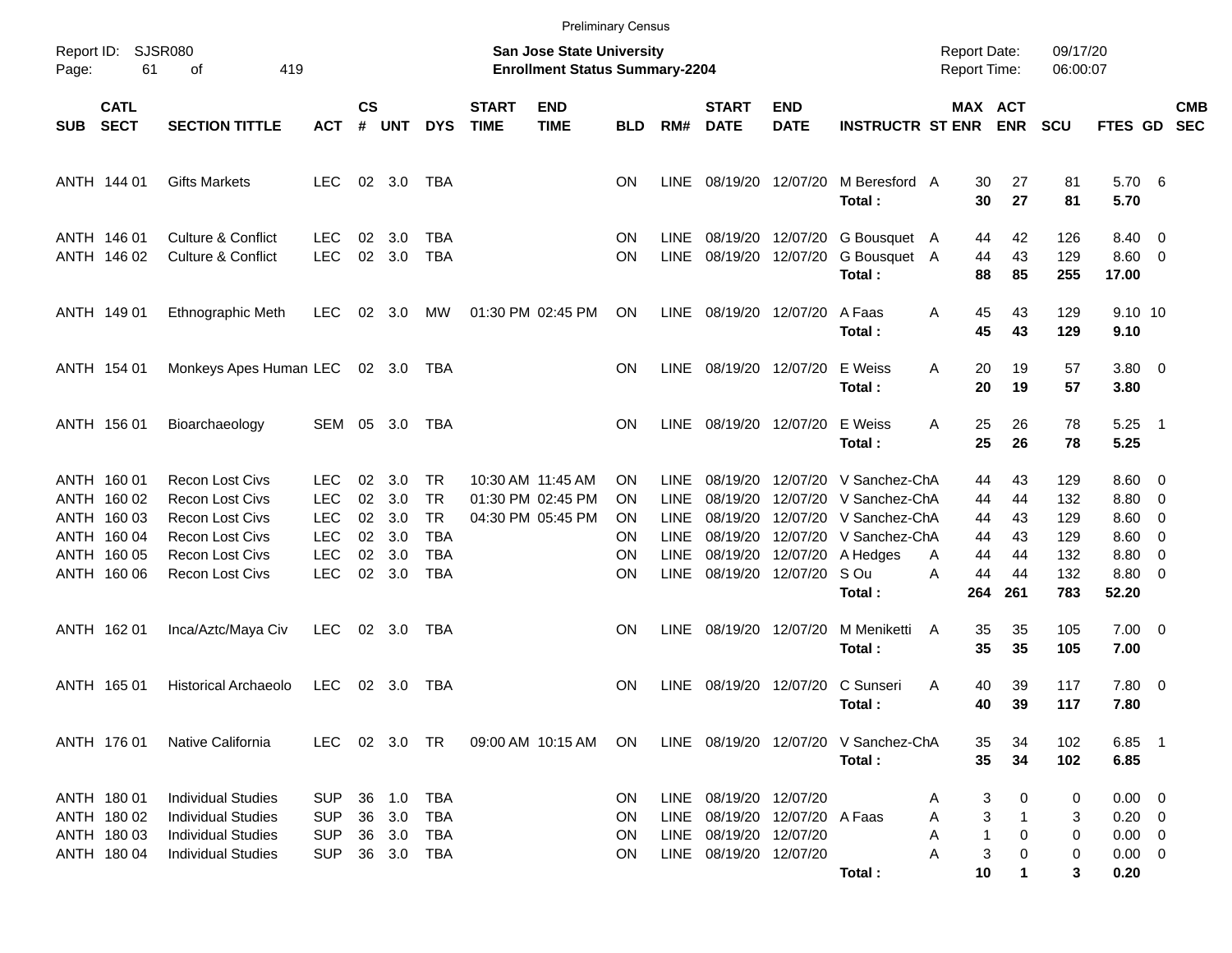|                                          |                                                        |                          |                |                |                          |                             |                                                                           | <b>Preliminary Census</b> |                            |                                             |                                        |                                            |                                            |                                  |                      |                                    |                                  |
|------------------------------------------|--------------------------------------------------------|--------------------------|----------------|----------------|--------------------------|-----------------------------|---------------------------------------------------------------------------|---------------------------|----------------------------|---------------------------------------------|----------------------------------------|--------------------------------------------|--------------------------------------------|----------------------------------|----------------------|------------------------------------|----------------------------------|
| Report ID:<br>62<br>Page:                | <b>SJSR080</b><br>419<br>of                            |                          |                |                |                          |                             | <b>San Jose State University</b><br><b>Enrollment Status Summary-2204</b> |                           |                            |                                             |                                        |                                            | <b>Report Date:</b><br><b>Report Time:</b> |                                  | 09/17/20<br>06:00:07 |                                    |                                  |
| <b>CATL</b><br><b>SECT</b><br><b>SUB</b> | <b>SECTION TITTLE</b>                                  | <b>ACT</b>               | <b>CS</b><br># | <b>UNT</b>     | <b>DYS</b>               | <b>START</b><br><b>TIME</b> | <b>END</b><br><b>TIME</b>                                                 | <b>BLD</b>                | RM#                        | <b>START</b><br><b>DATE</b>                 | <b>END</b><br><b>DATE</b>              | <b>INSTRUCTR ST ENR</b>                    | MAX ACT                                    | <b>ENR</b>                       | <b>SCU</b>           | <b>FTES GD</b>                     | <b>CMB</b><br><b>SEC</b>         |
| ANTH 193 01<br>PSYC 193 01               | Beh Science in Pract LEC<br>Beh Science in Pract       | <b>LEC</b>               |                | $02 \quad 3.0$ | МW                       |                             | 04:30 PM 05:45 PM                                                         | ΟN                        | LINE.                      |                                             | 12/07/20                               | 08/19/20 12/07/20 M Cerda Agui A           | 45<br>0                                    | 20                               | 60                   | 4.00                               | $0\,$ C                          |
| SOCI 193 01                              | <b>Beh Science in Pract</b>                            | LEC                      | 02             | 3.0<br>02 3.0  | MW<br>MW                 |                             | 04:30 PM 05:45 PM<br>04:30 PM 05:45 PM                                    | ΟN<br>ΟN                  | LINE<br>LINE               | 08/19/20                                    | 08/19/20 12/07/20                      | M Cerda Agui A<br>M Cerda Agui A<br>Total: | 0<br>45                                    | 10<br>$\overline{7}$<br>37       | 30<br>21<br>111      | 2.00<br>1.40<br>7.40               | 0 <sup>o</sup><br>0 <sup>o</sup> |
| ANTH 195 02<br>ANTH 195 03               | Anthro Practicum<br>Anthro Practicum                   | SUP<br><b>SUP</b>        | 36<br>36       | 3.0<br>3.0     | TBA<br><b>TBA</b>        |                             |                                                                           | ΟN<br>ON                  | <b>LINE</b><br>LINE        |                                             | 08/19/20 12/07/20<br>08/19/20 12/07/20 |                                            | 5<br>A<br>3<br>Α                           | 0<br>$\mathbf 0$                 | 0<br>0               | $0.00 \t 0$<br>$0.00 \t 0$         |                                  |
|                                          |                                                        |                          |                |                |                          |                             |                                                                           |                           |                            |                                             |                                        | Total:                                     | 8                                          | $\bf{0}$                         | 0                    | 0.00                               |                                  |
| ANTH 230 01                              | Theory in Practice                                     | SEM 05                   |                | 3.0            | W                        |                             | 06:00 PM 08:45 PM                                                         | ON                        | LINE                       |                                             | 08/19/20 12/07/20                      | A Faas<br>Total:                           | 15<br>Α<br>15                              | $\overline{7}$<br>$\overline{7}$ | 21<br>21             | $1.75$ 7<br>1.75                   |                                  |
| ANTH 231 01                              | <b>Applications Core</b>                               | SEM 04 3.0               |                |                | TBA                      |                             |                                                                           | <b>ON</b>                 | <b>LINE</b>                |                                             | 08/19/20 12/07/20                      | C Sunseri<br>Total:                        | 15<br>Α<br>15                              | 10<br>10                         | 30<br>30             | 2.50 10<br>2.50                    |                                  |
| ANTH 233 01                              | <b>Fields Application</b>                              | SEM                      | 04             | 3.0            | M                        |                             | 06:00 PM 08:45 PM                                                         | ON                        | <b>LINE</b>                |                                             | 08/19/20 12/07/20                      | M Meniketti<br>Total:                      | 15<br>A<br>15                              | 10<br>10                         | 30<br>30             | 2.50 10<br>2.50                    |                                  |
| ANTH 280 01<br>ANTH 280 02               | <b>Individual Studies</b><br><b>Individual Studies</b> | <b>SUP</b><br><b>SUP</b> | 25             | 3.0<br>3.0     | <b>TBA</b>               |                             |                                                                           | <b>ON</b>                 | <b>LINE</b>                |                                             |                                        | 08/19/20 12/07/20 R Gonzalez               | 12<br>A<br>Χ<br>0                          | 4<br>0                           | 12<br>0              | 1.004<br>$0.00 \t 0$               |                                  |
| ANTH 280 03                              | <b>Individual Studies</b>                              | <b>SUP</b>               |                | 3.0            |                          |                             |                                                                           |                           |                            |                                             |                                        | Total:                                     | X<br>0<br>12                               | 0<br>4                           | 0<br>12              | $0.00 \t 0$<br>1.00                |                                  |
| ANTH 298 01                              | Anth Project                                           | <b>SUP</b>               | 25             | 3.0            | <b>TBA</b>               |                             |                                                                           | ΟN                        | <b>LINE</b>                | 08/19/20                                    | 12/07/20                               |                                            | 3<br>Α                                     | 0                                | 0                    | $0.00 \t 0$                        |                                  |
| ANTH 298 02<br>ANTH 298 03               | Anth Project<br>Anth Project                           | <b>SUP</b><br><b>SUP</b> | 25<br>25       | 3.0<br>3.0     | <b>TBA</b><br><b>TBA</b> |                             |                                                                           | ΟN<br>ΟN                  | <b>LINE</b><br><b>LINE</b> | 08/19/20                                    | 12/07/20<br>08/19/20 12/07/20          | Total:                                     | 3<br>Α<br>5<br>Α<br>11                     | 0<br>$\mathbf 0$<br>$\bf{0}$     | 0<br>0<br>0          | $0.00 \t 0$<br>$0.00 \t 0$<br>0.00 |                                  |
| ANTH 299 01<br>ANTH 299 02               | <b>Master's Thesis</b><br>Master's Thesis              | <b>SUP</b>               |                | 25 3.0         | TBA<br>SUP 25 3.0 TBA    |                             |                                                                           | ON<br>ON                  | LINE                       | 08/19/20 12/07/20<br>LINE 08/19/20 12/07/20 |                                        |                                            | 3<br>A<br>Α<br>5                           | 0<br>0                           | 0<br>0               | $0.00 \t 0$<br>$0.00 \t 0$         |                                  |
| ORGS 101 01                              | People/Organzation                                     | LEC 03 3.0 TBA           |                |                |                          |                             |                                                                           | ON                        |                            |                                             | LINE 08/19/20 12/07/20                 | Total:<br>M Beresford A<br>Total:          | 8<br>25<br>25                              | 0<br>22<br>22                    | 0<br>66<br>66        | 0.00<br>4.45 1<br>4.45             |                                  |
|                                          | Department : Anthropology                              |                          |                |                |                          |                             |                                                                           |                           |                            |                                             | <b>Lower Division:</b>                 | <b>Department Total:</b>                   | 630                                        | 2110 1970 5910                   | 598 1794             | 396.80<br>119.60                   |                                  |

**Lower Division : 630 598 1794 119.60**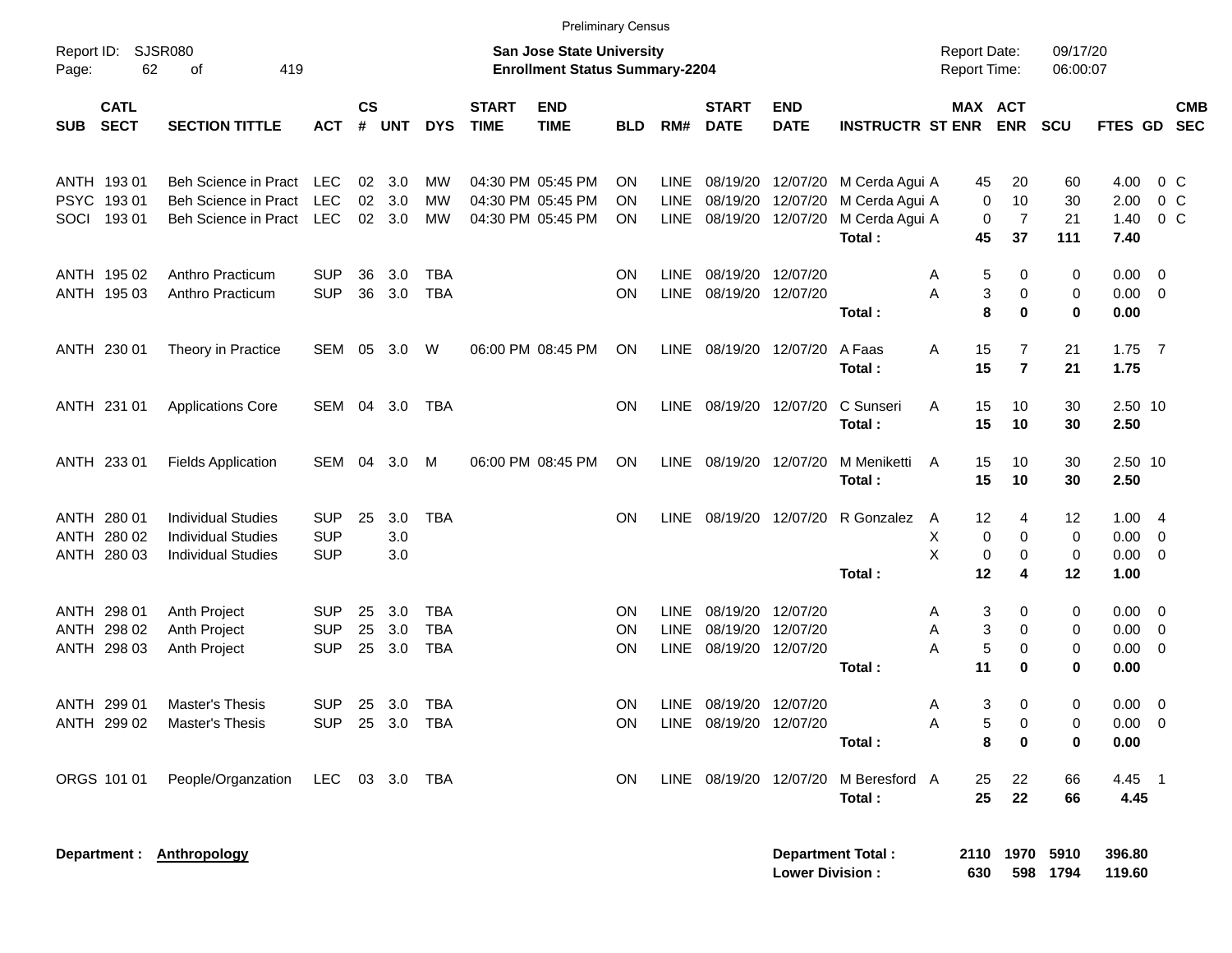|            |             |                       |         |            |            |              |                                       | <b>Preliminary Census</b> |     |              |             |                           |                     |            |            |             |            |
|------------|-------------|-----------------------|---------|------------|------------|--------------|---------------------------------------|---------------------------|-----|--------------|-------------|---------------------------|---------------------|------------|------------|-------------|------------|
| Report ID: |             | SJSR080               |         |            |            |              | <b>San Jose State University</b>      |                           |     |              |             |                           | <b>Report Date:</b> |            | 09/17/20   |             |            |
| Page:      | 63          | of                    | 419     |            |            |              | <b>Enrollment Status Summary-2204</b> |                           |     |              |             |                           | Report Time:        |            | 06:00:07   |             |            |
|            | <b>CATL</b> |                       |         | СS         |            | <b>START</b> | <b>END</b>                            |                           |     | <b>START</b> | <b>END</b>  |                           | <b>MAX ACT</b>      |            |            |             | <b>CMB</b> |
| <b>SUB</b> | <b>SECT</b> | <b>SECTION TITTLE</b> | $ACT$ # | <b>UNT</b> | <b>DYS</b> | <b>TIME</b>  | <b>TIME</b>                           | <b>BLD</b>                | RM# | <b>DATE</b>  | <b>DATE</b> | <b>INSTRUCTR ST ENR</b>   |                     | <b>ENR</b> | <b>SCU</b> | FTES GD SEC |            |
|            |             |                       |         |            |            |              |                                       |                           |     |              |             | <b>Upper Division:</b>    | 1404                | 1341       | 4023       | 269.45      |            |
|            |             |                       |         |            |            |              |                                       |                           |     |              |             | <b>Graduate Division:</b> | 76                  | 31         | 93         | 7.75        |            |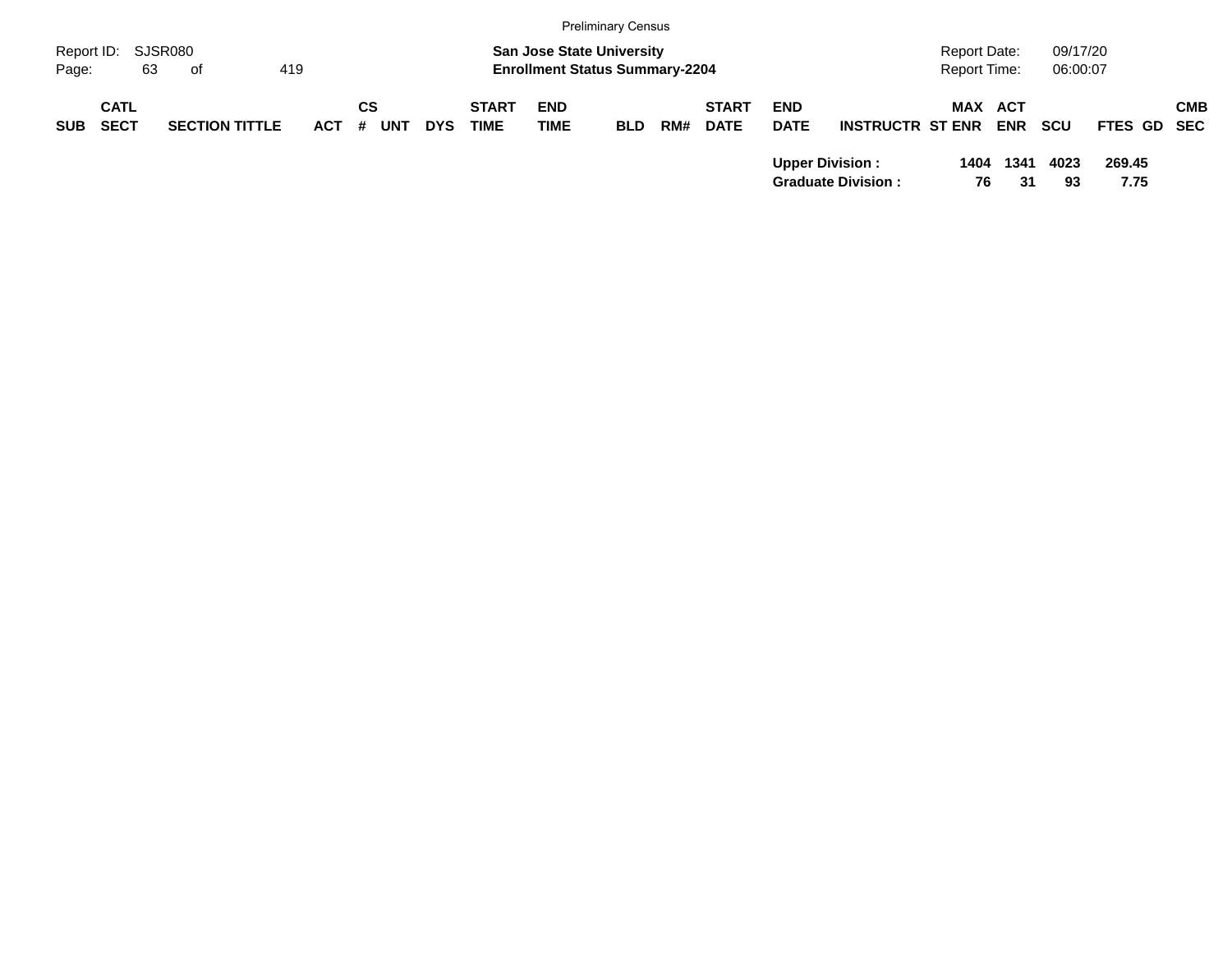|                     |                            |                                          |                          |                |            |                        |                             | <b>Preliminary Census</b>                                                 |            |                            |                                |                           |                         |                |                                            |             |                      |              |                         |                          |
|---------------------|----------------------------|------------------------------------------|--------------------------|----------------|------------|------------------------|-----------------------------|---------------------------------------------------------------------------|------------|----------------------------|--------------------------------|---------------------------|-------------------------|----------------|--------------------------------------------|-------------|----------------------|--------------|-------------------------|--------------------------|
| Report ID:<br>Page: | 64                         | SJSR080<br>419<br>οf                     |                          |                |            |                        |                             | <b>San Jose State University</b><br><b>Enrollment Status Summary-2204</b> |            |                            |                                |                           |                         |                | <b>Report Date:</b><br><b>Report Time:</b> |             | 09/17/20<br>06:00:07 |              |                         |                          |
| <b>SUB</b>          | <b>CATL</b><br><b>SECT</b> | <b>SECTION TITTLE</b>                    | <b>ACT</b>               | <b>CS</b><br># | <b>UNT</b> | <b>DYS</b>             | <b>START</b><br><b>TIME</b> | <b>END</b><br><b>TIME</b>                                                 | <b>BLD</b> | RM#                        | <b>START</b><br><b>DATE</b>    | <b>END</b><br><b>DATE</b> | <b>INSTRUCTR ST ENR</b> |                | MAX ACT                                    | <b>ENR</b>  | <b>SCU</b>           | FTES GD      |                         | <b>CMB</b><br><b>SEC</b> |
| <b>College</b>      |                            | <b>Social Sciences</b>                   |                          |                |            |                        |                             |                                                                           |            |                            |                                |                           |                         |                |                                            |             |                      |              |                         |                          |
|                     | Department :               | <b>African American Studies</b>          |                          |                |            |                        |                             |                                                                           |            |                            |                                |                           |                         |                |                                            |             |                      |              |                         |                          |
| AFAM                | 2A 01                      | AfAm & Dev Am Hist                       | <b>LEC</b>               | 02             | 3.0        | <b>TBA</b>             |                             |                                                                           | <b>ON</b>  | <b>LINE</b>                | 08/19/20                       | 12/07/20                  | W Thompson <b>A</b>     |                | 38                                         | 38          | 114                  | 7.60         | - 0                     |                          |
| AFAM                | 2A 02                      | AfAm & Dev Am Hist                       | <b>LEC</b>               | 02             | 3.0        | <b>TBA</b>             |                             |                                                                           | <b>ON</b>  | <b>LINE</b>                | 08/19/20                       | 12/07/20                  | W Thompson TA           |                | 38                                         | 38          | 114                  | 7.60         | 0                       |                          |
| AFAM                | 2A 03<br>2A 04             | AfAm & Dev Am Hist<br>AfAm & Dev Am Hist | <b>LEC</b><br><b>LEC</b> | 02<br>02       | 3.0<br>3.0 | <b>TR</b><br><b>TR</b> |                             | 09:00 AM 10:15 AM<br>03:00 PM 04:15 PM                                    | <b>ON</b>  | <b>LINE</b><br><b>LINE</b> | 08/19/20                       | 12/07/20                  | J Burrell               | A              | 38<br>38                                   | 39<br>38    | 117                  | 7.80         | $\overline{0}$          |                          |
| AFAM                | 2A 05                      | AfAm & Dev Am Hist                       | LEC                      |                | 3.0        |                        |                             |                                                                           | <b>ON</b>  |                            | 08/19/20                       | 12/07/20                  | J Burrell               | A<br>X         | 0                                          | 0           | 114                  | 7.60         | $\overline{0}$          |                          |
| AFAM<br>AFAM        | 2A 06                      | AfAm & Dev Am Hist                       | LEC                      |                | 3.0        |                        |                             |                                                                           |            |                            |                                |                           |                         | X              | $\mathbf 0$                                | 0           | 0<br>0               | 0.00<br>0.00 | 0<br>$\mathbf 0$        |                          |
| AFAM                | 2A 80                      | AfAm & Dev Am Hist                       | <b>LEC</b>               | 02             | 3.0        | <b>TBA</b>             |                             |                                                                           | <b>ON</b>  | <b>LINE</b>                |                                | 08/19/20 12/07/20         | E Watkins               | A              | 38                                         | 37          | 111                  | 7.40         | $\mathbf 0$             |                          |
| AFAM                | 2A 82                      | AfAm & Dev Am Hist                       | LEC                      |                | 3.0        |                        |                             |                                                                           |            |                            |                                |                           |                         | Χ              | 0                                          | $\mathbf 0$ | 0                    | 0.00         | $\mathbf 0$             |                          |
| <b>AFAM</b>         | 2A 99                      | AfAm & Dev Am Hist                       | <b>LEC</b>               | 02             | 3.0        | <b>TBA</b>             |                             |                                                                           | <b>ON</b>  | <b>LINE</b>                | 08/19/20 12/07/20              |                           | M Tran                  | A              | 45                                         | 46          | 138                  | 9.20         | $\overline{0}$          |                          |
|                     |                            |                                          |                          |                |            |                        |                             |                                                                           |            |                            |                                |                           | Total:                  |                | 235                                        | 236         | 708                  | 47.20        |                         |                          |
| AFAM                | 2B 02                      | AfAm & Dev Am Hist                       | <b>LEC</b>               |                | 3.0        |                        |                             |                                                                           |            |                            |                                |                           |                         | X              | 0                                          | 0           | 0                    | 0.00         | - 0                     |                          |
| AFAM                | 2B 03                      | AfAm & Dev Am Hist                       | LEC                      |                | 3.0        |                        |                             |                                                                           |            |                            |                                |                           |                         | X              | 0                                          | 0           | $\mathbf 0$          | 0.00         | 0                       |                          |
| AFAM                | 2B 04                      | AfAm & Dev Am Hist                       | <b>LEC</b>               |                | 3.0        |                        |                             |                                                                           |            |                            |                                |                           |                         | X              | 0                                          | 0           | 0                    | 0.00         | 0                       |                          |
| AFAM                | 2B 06                      | AfAm & Dev Am Hist                       | <b>LEC</b>               |                | 3.0        |                        |                             |                                                                           |            |                            |                                |                           |                         | X              | $\mathbf 0$                                | 0           | 0                    | 0.00         | 0                       |                          |
| AFAM                | 2B 80                      | AfAm & Dev Am Hist                       | <b>LEC</b>               | 02             | 3.0        | <b>TBA</b>             |                             |                                                                           | <b>ON</b>  | <b>LINE</b>                | 08/19/20 12/07/20              |                           | E Watkins               | A              | 25                                         | 25          | 75                   | 5.00         | $\mathbf 0$             |                          |
| <b>AFAM</b>         | 2B 81                      | AfAm & Dev Am Hist                       | <b>LEC</b>               | 02             | 3.0        | <b>TBA</b>             |                             |                                                                           | <b>ON</b>  | <b>LINE</b>                | 08/19/20                       | 12/07/20                  | E Watkins<br>Total:     | Α              | 25<br>50                                   | 16<br>41    | 48<br>123            | 3.20<br>8.20 | $\overline{0}$          |                          |
|                     |                            | AFAM 100W 01 Writing Workshop            | <b>SEM</b>               | 04             | 3.0        | MW                     |                             | 12:00 PM 01:15 PM                                                         | <b>ON</b>  | LINE                       | 08/19/20 12/07/20              |                           | L Tinson<br>Total:      | A              | 25<br>25                                   | 17<br>17    | 51<br>51             | 3.40<br>3.40 | $\overline{\mathbf{0}}$ |                          |
|                     |                            |                                          |                          |                |            |                        |                             |                                                                           |            |                            |                                |                           |                         |                |                                            |             |                      |              |                         |                          |
|                     | AFAM 111 80                | <b>African Nations</b>                   | <b>LEC</b>               | 02             | 3.0        | TBA                    |                             |                                                                           | <b>ON</b>  | <b>LINE</b>                | 08/19/20 12/07/20              |                           | L Gaines<br>Total:      | A              | 25<br>25                                   | 8<br>8      | 24<br>24             | 1.65<br>1.65 | - 1                     |                          |
|                     |                            |                                          |                          |                |            |                        |                             |                                                                           |            |                            |                                |                           |                         |                |                                            |             |                      |              |                         |                          |
|                     | AFAM 120 80                | Soci Black Comm                          | <b>LEC</b>               | 02             | 3.0        | TBA                    |                             |                                                                           | <b>ON</b>  | <b>LINE</b>                | 08/19/20 12/07/20              |                           | L Gaines                | A              | 25                                         | 23          | 69                   | 4.65         | - 1                     |                          |
|                     |                            |                                          |                          |                |            |                        |                             |                                                                           |            |                            |                                |                           | Total:                  |                | 25                                         | 23          | 69                   | 4.65         |                         |                          |
|                     | AFAM 125 01                | The Black Family                         | LEC                      |                | 3.0        |                        |                             |                                                                           |            |                            |                                |                           |                         | $\pmb{\times}$ | 0                                          | 0           | 0                    | $0.00 \t 0$  |                         |                          |
|                     |                            |                                          |                          |                |            |                        |                             |                                                                           |            |                            |                                |                           | Total:                  |                | 0                                          | 0           | 0                    | $0.00\,$     |                         |                          |
|                     | AFAM 134 01                | <b>Black Civil Rights</b>                | LEC                      |                | 02 3.0     | MW                     |                             | 09:00 AM 10:15 AM ON                                                      |            |                            | LINE 08/19/20 12/07/20 T Boyce |                           |                         | A              | 25                                         | 24          | 72                   | 4.80 0       |                         |                          |
|                     |                            |                                          |                          |                |            |                        |                             |                                                                           |            |                            |                                |                           | Total:                  |                | 25                                         | 24          | 72                   | 4.80         |                         |                          |
|                     | AFAM 142 01                | Race Ethnicity Law                       | <b>LEC</b>               |                | 3.0        |                        |                             |                                                                           |            |                            |                                |                           |                         | X              | 0                                          | $\mathbf 0$ | 0                    | $0.00 \t 0$  |                         |                          |
|                     |                            |                                          |                          |                |            |                        |                             |                                                                           |            |                            |                                |                           | Total:                  |                | $\pmb{0}$                                  | $\pmb{0}$   | $\pmb{0}$            | $0.00\,$     |                         |                          |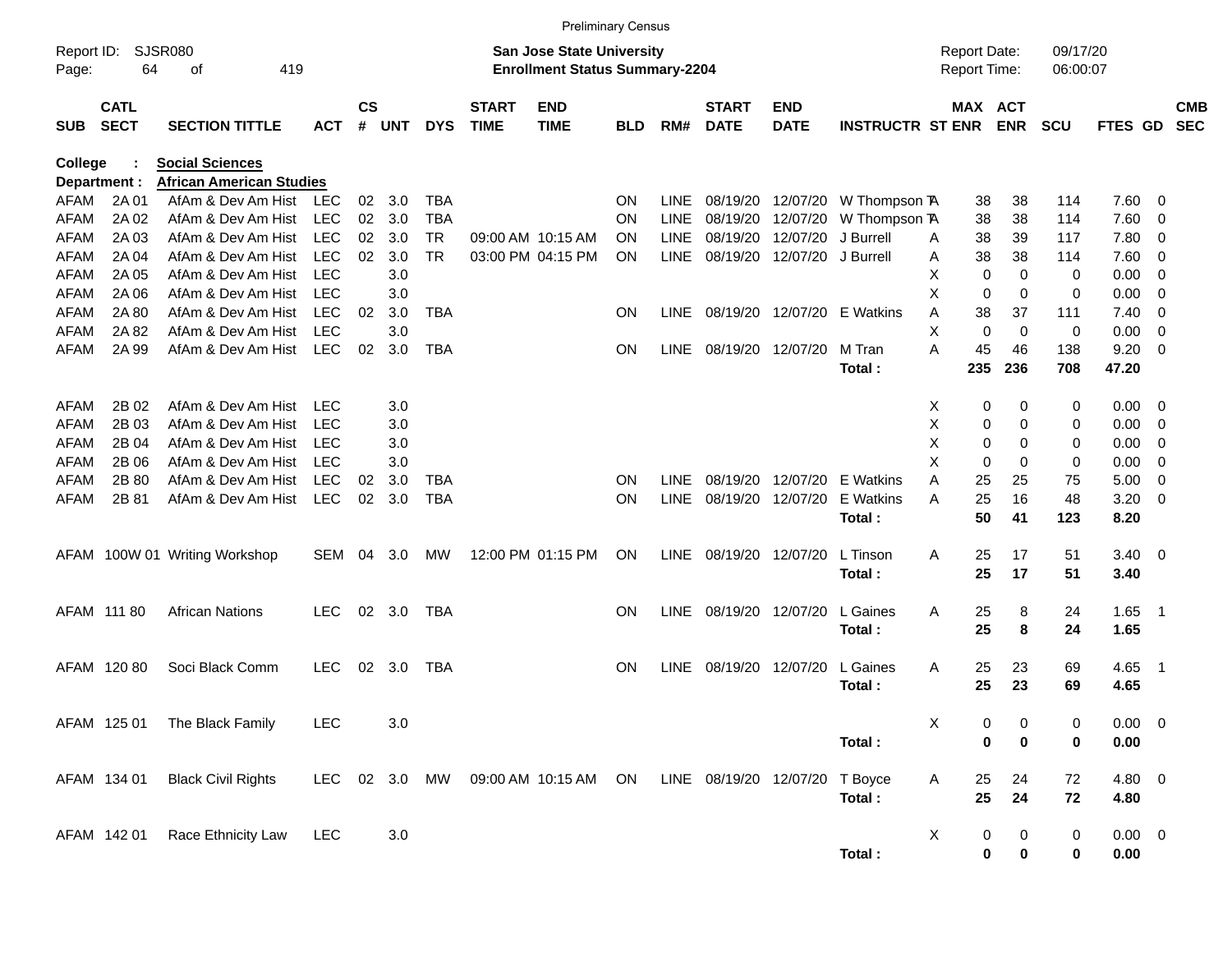|             |                                                                                                                    |                                 |            |                             |            |            |                             |                           | <b>Preliminary Census</b> |      |                             |                                                  |                           |                                              |                                      |                      |                         |                          |                          |
|-------------|--------------------------------------------------------------------------------------------------------------------|---------------------------------|------------|-----------------------------|------------|------------|-----------------------------|---------------------------|---------------------------|------|-----------------------------|--------------------------------------------------|---------------------------|----------------------------------------------|--------------------------------------|----------------------|-------------------------|--------------------------|--------------------------|
| Page:       | Report ID: SJSR080<br><b>San Jose State University</b><br>65<br>419<br><b>Enrollment Status Summary-2204</b><br>of |                                 |            |                             |            |            |                             |                           |                           |      |                             |                                                  |                           | <b>Report Date:</b><br>Report Time:          |                                      | 09/17/20<br>06:00:07 |                         |                          |                          |
| <b>SUB</b>  | <b>CATL</b><br><b>SECT</b>                                                                                         | <b>SECTION TITTLE</b>           | <b>ACT</b> | $\mathsf{cs}$<br>$\pmb{\#}$ | <b>UNT</b> | <b>DYS</b> | <b>START</b><br><b>TIME</b> | <b>END</b><br><b>TIME</b> | <b>BLD</b>                | RM#  | <b>START</b><br><b>DATE</b> | <b>END</b><br><b>DATE</b>                        | <b>INSTRUCTR ST ENR</b>   |                                              | MAX ACT<br><b>ENR</b>                | <b>SCU</b>           | FTES GD                 |                          | <b>CMB</b><br><b>SEC</b> |
|             | AFAM 145 01                                                                                                        | Urb Pol Inner City              | <b>SEM</b> |                             | 4.0        |            |                             |                           |                           |      |                             |                                                  |                           | Χ<br>0                                       | 0                                    | 0                    | 0.00                    | 0                        |                          |
| <b>URBP</b> | 145 01                                                                                                             | Urb Pol Inner City              | <b>SEM</b> |                             | 4.0        |            |                             |                           |                           |      |                             |                                                  |                           | $\mathsf X$<br>$\pmb{0}$                     | $\mathbf 0$                          | 0                    | 0.00                    | $\overline{0}$           |                          |
| AAS         | 145 01                                                                                                             | Urb Pol Inner City              | <b>SEM</b> |                             | 4.0        |            |                             |                           |                           |      |                             |                                                  | Total:                    | $\overline{X}$<br>$\mathbf 0$<br>$\mathbf 0$ | $\mathbf 0$<br>$\bf{0}$              | 0<br>$\bf{0}$        | 0.00<br>0.00            | $\overline{\mathbf{0}}$  |                          |
|             | AFAM 152 01                                                                                                        | <b>Black Women US</b>           | <b>LEC</b> | 02                          | 3.0        | <b>TBA</b> |                             |                           | ON                        | LINE | 08/19/20 12/07/20           |                                                  | W Thompson TA<br>Total:   | 20<br>20                                     | 19<br>19                             | 57<br>57             | $3.85$ 1<br>3.85        |                          |                          |
|             | AFAM 161 01                                                                                                        | <b>Black Rep Media</b>          | <b>SEM</b> | 05                          | 3.0        | <b>TR</b>  |                             | 01:30 PM 02:45 PM         | ON                        | LINE | 08/19/20 12/07/20           |                                                  | J Burrell<br>Total:       | 21<br>A<br>21                                | 15<br>15                             | 45<br>45             | $3.00 \ 0$<br>3.00      |                          |                          |
|             | AFAM 166 01                                                                                                        | AfAm Women in Hist              | <b>SEM</b> |                             | 3.0        |            |                             |                           |                           |      |                             |                                                  | Total:                    | X<br>0<br>$\mathbf 0$                        | 0<br>$\bf{0}$                        | 0<br>$\mathbf 0$     | $0.00 \quad 0$<br>0.00  |                          |                          |
|             | AFAM 180 02                                                                                                        | <b>Individual Studies</b>       | <b>SUP</b> | 36                          | 3.0        | <b>TBA</b> |                             |                           | ON                        | LINE | 08/19/20 12/07/20           |                                                  | Total:                    | 5<br>Α<br>5                                  | 0<br>$\bf{0}$                        | 0<br>$\mathbf 0$     | 0.00<br>0.00            | $\overline{\phantom{0}}$ |                          |
|             | AFAM 190 01                                                                                                        | Intern Commnty Dev              | SUP        |                             | 36 1.0     | TBA        |                             |                           | ON                        | LINE | 08/19/20 12/07/20           |                                                  | T Boyce<br>Total:         | $\overline{c}$<br>A<br>$\overline{2}$        | $\mathbf{1}$<br>$\blacktriangleleft$ | 0<br>$\mathbf 0$     | $0.07 \ 0$<br>0.07      |                          |                          |
|             | AFAM 198 01                                                                                                        | Senior Sem AFAM St SEM          |            |                             | 3.0        |            |                             |                           |                           |      |                             |                                                  |                           | X<br>0                                       | 0                                    | 0                    | $0.00 \t 0$             |                          |                          |
|             | AFAM 198 02                                                                                                        | Senior Sem AFAM St SEM          |            |                             | 3.0        |            |                             |                           |                           |      |                             |                                                  |                           | X<br>$\pmb{0}$                               | 0                                    | 0                    | $0.00 \t 0$             |                          |                          |
|             |                                                                                                                    |                                 |            |                             |            |            |                             |                           |                           |      |                             |                                                  | Total:                    | $\mathbf{0}$                                 | $\bf{0}$                             | $\bf{0}$             | 0.00                    |                          |                          |
|             | Department :                                                                                                       | <b>African American Studies</b> |            |                             |            |            |                             |                           |                           |      |                             | <b>Lower Division:</b><br><b>Upper Division:</b> | <b>Department Total:</b>  | 433<br>285<br>148                            | 384<br>277<br>107                    | 1149<br>831<br>318   | 76.82<br>55.40<br>21.42 |                          |                          |
|             |                                                                                                                    |                                 |            |                             |            |            |                             |                           |                           |      |                             |                                                  | <b>Graduate Division:</b> | 0                                            | 0                                    | 0                    | 0.00                    |                          |                          |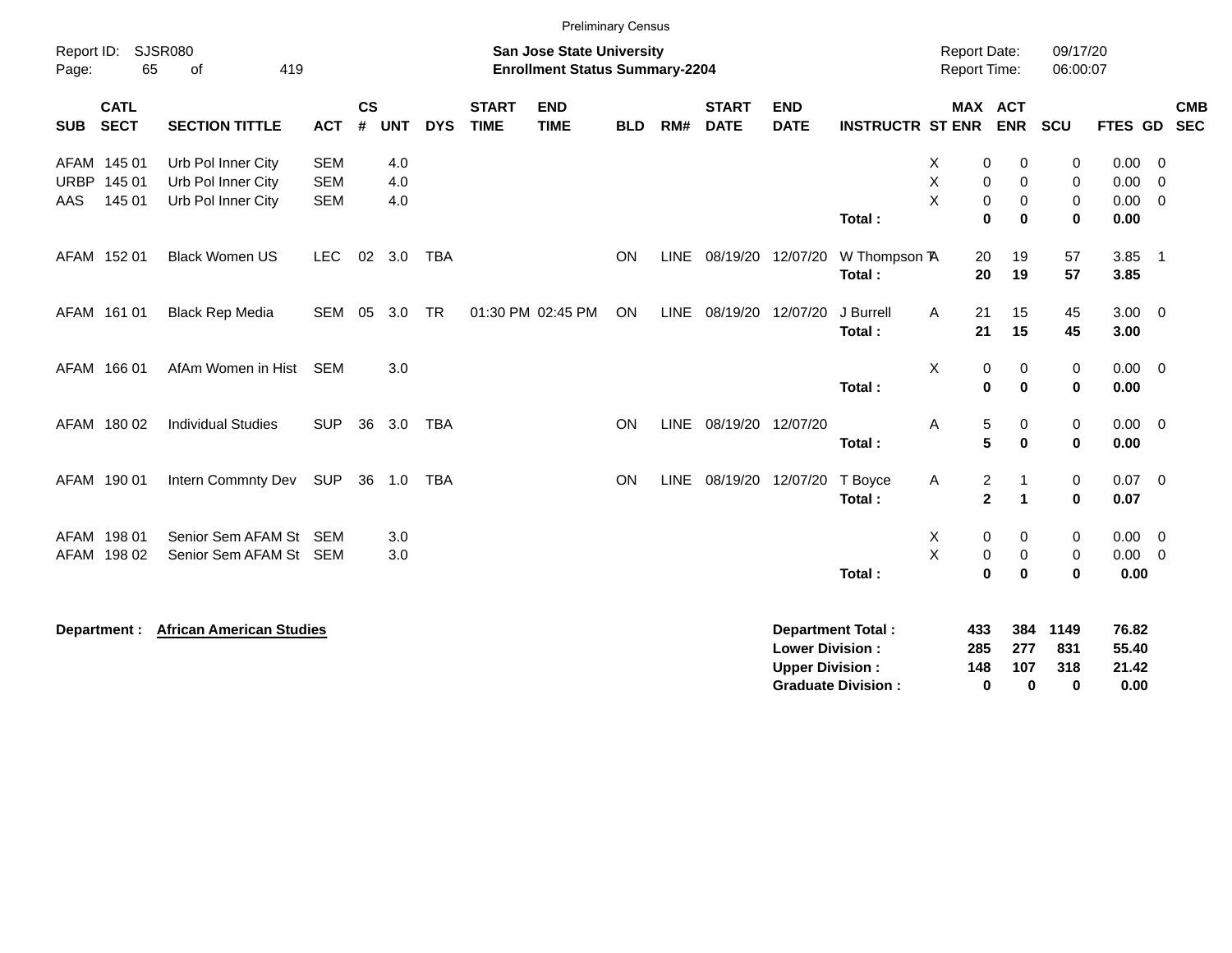|                     |             |                                            |            |               |            |            |              | <b>Preliminary Census</b>                                                 |            |             |              |             |                             |                                            |     |            |                      |             |                |            |
|---------------------|-------------|--------------------------------------------|------------|---------------|------------|------------|--------------|---------------------------------------------------------------------------|------------|-------------|--------------|-------------|-----------------------------|--------------------------------------------|-----|------------|----------------------|-------------|----------------|------------|
| Report ID:<br>Page: | 66          | <b>SJSR080</b><br>οf                       | 419        |               |            |            |              | <b>San Jose State University</b><br><b>Enrollment Status Summary-2204</b> |            |             |              |             |                             | <b>Report Date:</b><br><b>Report Time:</b> |     |            | 09/17/20<br>06:00:07 |             |                |            |
|                     | <b>CATL</b> |                                            |            | $\mathsf{cs}$ |            |            | <b>START</b> | <b>END</b>                                                                |            |             | <b>START</b> | <b>END</b>  |                             |                                            |     | MAX ACT    |                      |             |                | <b>CMB</b> |
| <b>SUB</b>          | <b>SECT</b> | <b>SECTION TITTLE</b>                      | <b>ACT</b> | #             | <b>UNT</b> | <b>DYS</b> | <b>TIME</b>  | <b>TIME</b>                                                               | <b>BLD</b> | RM#         | <b>DATE</b>  | <b>DATE</b> | <b>INSTRUCTR ST ENR</b>     |                                            |     | <b>ENR</b> | <b>SCU</b>           | FTES GD     |                | <b>SEC</b> |
| College             |             | <b>Social Sciences</b>                     |            |               |            |            |              |                                                                           |            |             |              |             |                             |                                            |     |            |                      |             |                |            |
| Department :        |             | <b>Economics</b>                           |            |               |            |            |              |                                                                           |            |             |              |             |                             |                                            |     |            |                      |             |                |            |
| <b>ECON</b>         | 1A 01       | Prin of Econ                               | <b>LEC</b> | 02            | 4.0        | <b>TBA</b> |              |                                                                           | <b>ON</b>  | <b>LINE</b> | 08/19/20     | 12/07/20    | J O'Brien                   | A                                          | 40  | 42         | 168                  | 11.20       | - 0            |            |
| <b>ECON</b>         | 1A 02       | Prin of Econ                               | <b>LEC</b> | 02            | 4.0        | <b>TR</b>  |              | 12:00 PM 01:15 PM                                                         | <b>ON</b>  | <b>LINE</b> | 08/19/20     | 12/07/20    | <b>B</b> Hurst              | A                                          | 40  | 37         | 148                  | 9.87        | $\mathbf 0$    |            |
| <b>ECON</b>         | 1A 03       | Prin of Econ                               | <b>LEC</b> | 02            | 4.0        | <b>TR</b>  |              | 04:30 PM 05:45 PM                                                         | <b>ON</b>  | <b>LINE</b> | 08/19/20     | 12/07/20    | D Crooks                    | A                                          | 40  | 41         | 164                  | 10.93       | 0              |            |
| <b>ECON</b>         | 1A 04       | Prin of Econ                               | <b>LEC</b> | 02            | 4.0        | <b>TBA</b> |              |                                                                           | <b>ON</b>  | <b>LINE</b> | 08/19/20     | 12/07/20    | G Hanle                     | A                                          | 40  | 39         | 156                  | 10.40       | $\mathbf 0$    |            |
| <b>ECON</b>         | 1A 60       | Prin of Econ                               | <b>LEC</b> | 02            | 4.0        | <b>TBA</b> |              |                                                                           | <b>ON</b>  | <b>LINE</b> | 08/19/20     | 12/07/20    | N Nguyen                    | A                                          | 40  | 39         | 156                  | 10.40       | $\overline{0}$ |            |
| <b>ECON</b>         | 1A 61       | Prin of Econ                               | <b>LEC</b> | 02            | 4.0        | <b>TR</b>  |              | 09:00 AM 10:15 AM                                                         | <b>ON</b>  | <b>LINE</b> | 08/19/20     | 12/07/20    | <b>B</b> Hurst              | A                                          | 40  | 38         | 152                  | 10.13       | $\mathbf 0$    |            |
| <b>ECON</b>         | 1A 62       | Prin of Econ                               | <b>LEC</b> | 02            | 4.0        | <b>TBA</b> |              |                                                                           | <b>ON</b>  | <b>LINE</b> | 08/19/20     | 12/07/20    | J O'Brien                   | A                                          | 40  | 39         | 156                  | 10.40       | $\mathbf 0$    |            |
| <b>ECON</b>         | 1A63        | Prin of Econ                               | <b>LEC</b> | 02            | 4.0        | W          |              | 06:30 PM 09:15 PM                                                         | <b>ON</b>  | <b>LINE</b> | 08/19/20     | 12/07/20    | D Crooks                    | A                                          | 40  | 38         | 152                  | 10.13       | $\overline{0}$ |            |
| <b>ECON</b>         | 1A 64       | Prin of Econ                               | <b>LEC</b> | 02            | 4.0        | <b>TBA</b> |              |                                                                           | <b>ON</b>  | <b>LINE</b> | 08/19/20     | 12/07/20    | G Hanle                     | A                                          | 125 | 120        | 480                  | 32.00       | $\mathbf 0$    |            |
| <b>ECON</b>         | 1A 65       | Prin of Econ                               | <b>LEC</b> | 02            | 4.0        | <b>TBA</b> |              |                                                                           | <b>ON</b>  | <b>LINE</b> | 08/19/20     | 12/07/20    | J O'Brien                   | A                                          | 40  | 42         | 168                  | 11.20       | $\mathbf 0$    |            |
| <b>ECON</b>         | 1A66        | Prin of Econ                               | <b>LEC</b> | 02            | 4.0        | <b>TR</b>  |              | 01:30 PM 02:45 PM                                                         | <b>ON</b>  | <b>LINE</b> | 08/19/20     | 12/07/20    | D Clarke                    | A                                          | 40  | 39         | 156                  | 10.40       | $\overline{0}$ |            |
|                     |             |                                            |            |               |            |            |              |                                                                           |            |             |              |             | Total:                      |                                            | 525 | 514        | 2056                 | 137.07      |                |            |
| <b>ECON</b>         | 1B 01       | Prin of Econ                               | <b>LEC</b> | 02            | 4.0        | <b>TBA</b> |              |                                                                           | <b>ON</b>  | <b>LINE</b> | 08/19/20     | 12/07/20    | N Malek                     | A                                          | 125 | 124        | 496                  | 33.07       | $\overline{0}$ |            |
| <b>ECON</b>         | 1B 60       | Prin of Econ                               | <b>LEC</b> | 02            | 4.0        | <b>TBA</b> |              |                                                                           | <b>ON</b>  | <b>LINE</b> | 08/19/20     | 12/07/20    | G Lang                      | A                                          | 35  | 39         | 156                  | 10.40       | $\mathbf 0$    |            |
| <b>ECON</b>         | 1B 61       | Prin of Econ                               | <b>LEC</b> | 02            | 4.0        | <b>TBA</b> |              |                                                                           | <b>ON</b>  | <b>LINE</b> | 08/19/20     | 12/07/20    | G Lang                      | A                                          | 35  | 37         | 148                  | 9.87        | $\mathbf 0$    |            |
| <b>ECON</b>         | 1B 62       | Prin of Econ                               | <b>LEC</b> | 02            | 4.0        | <b>MW</b>  |              | 09:00 AM 10:15 AM                                                         | <b>ON</b>  | <b>LINE</b> | 08/19/20     | 12/07/20    | M Orang                     | Α                                          | 35  | 38         | 152                  | 10.13       | $\mathbf 0$    |            |
| <b>ECON</b>         | 1B 63       | Prin of Econ                               | <b>LEC</b> | 02            | 4.0        | МW         |              | 10:30 AM 11:45 AM                                                         | <b>ON</b>  | <b>LINE</b> | 08/19/20     | 12/07/20    | M Adeel                     | A                                          | 35  | 36         | 144                  | 9.60        | $\mathbf 0$    |            |
| <b>ECON</b>         | 1B 64       | Prin of Econ                               | <b>LEC</b> | 02            | 4.0        | МW         |              | 12:00 PM 01:15 PM                                                         | <b>ON</b>  | <b>LINE</b> | 08/19/20     | 12/07/20    | M Adeel                     | A                                          | 35  | 39         | 156                  | 10.40       | $\mathbf 0$    |            |
| <b>ECON</b>         | 1B 65       | Prin of Econ                               | <b>LEC</b> | 02            | 4.0        | МW         |              | 01:30 PM 02:45 PM                                                         | ON         | <b>LINE</b> | 08/19/20     | 12/07/20    | M Adeel                     | A                                          | 35  | 35         | 140                  | 9.33        | $\mathbf 0$    |            |
| <b>ECON</b>         | 1B 66       | Prin of Econ                               | <b>LEC</b> | 02            | 4.0        | МW         |              | 03:00 PM 04:15 PM                                                         | <b>ON</b>  | <b>LINE</b> | 08/19/20     | 12/07/20    | M Orang                     | A                                          | 35  | 34         | 136                  | 9.07        | $\mathbf 0$    |            |
| <b>ECON</b>         | 1B 67       | Prin of Econ                               | <b>LEC</b> | 02            | 4.0        | <b>TR</b>  |              | 12:00 PM 01:15 PM                                                         | <b>ON</b>  | <b>LINE</b> | 08/19/20     | 12/07/20    | F Fakhruddin A              |                                            | 35  | 34         | 136                  | 9.07        | $\mathbf 0$    |            |
| <b>ECON</b>         | 1B 68       | Prin of Econ                               | <b>LEC</b> | 02            | 4.0        | <b>TR</b>  |              | 01:30 PM 02:45 PM                                                         | <b>ON</b>  | <b>LINE</b> | 08/19/20     | 12/07/20    | F Fakhruddin A              |                                            | 35  | 36         | 144                  | 9.60        | $\mathbf 0$    |            |
| <b>ECON</b>         | 1B 81       | Prin of Econ                               | <b>LEC</b> | 02            | 4.0        | <b>TBA</b> |              |                                                                           | <b>ON</b>  | <b>LINE</b> | 08/19/20     | 12/07/20    |                             | A                                          | 35  | 36         | 144                  | 9.60        | $\mathbf 0$    |            |
| <b>ECON</b>         | 1B 82       | Prin of Econ                               | <b>LEC</b> | 02            | -4.0       | <b>TBA</b> |              |                                                                           | <b>ON</b>  | <b>LINE</b> | 08/19/20     | 12/07/20    |                             | A                                          | 35  | 35         | 140                  | 9.33        | $\mathbf 0$    |            |
| <b>ECON</b>         | 1B 99       | Prin of Econ                               | <b>LEC</b> | 02            | 4.0        | <b>TBA</b> |              |                                                                           | <b>ON</b>  | <b>LINE</b> | 08/19/20     | 12/07/20    | N Norton                    | Α                                          | 35  | 33         | 132                  | 8.80        | $\overline{0}$ |            |
|                     |             |                                            |            |               |            |            |              |                                                                           |            |             |              |             | Total:                      |                                            | 545 | 556        | 2224                 | 148.27      |                |            |
|                     |             | ECON 2A 80 Macro Online Lab ACT 08 1.0 TBA |            |               |            |            |              |                                                                           | ON         |             |              |             | LINE 08/19/20 12/07/20 A    |                                            | 35  | 33         | 33                   | $2.20 \t 0$ |                |            |
|                     |             |                                            |            |               |            |            |              |                                                                           |            |             |              |             | Total:                      |                                            | 35  | 33         | 33                   | 2.20        |                |            |
|                     |             | ECON 2B 80 Micro Online Lab ACT 08 1.0 TBA |            |               |            |            |              | <b>ON</b>                                                                 |            |             |              |             | LINE  08/19/20  12/07/20  A |                                            | 35  | 41         | 41                   | $2.73$ 0    |                |            |
|                     |             |                                            |            |               |            |            |              |                                                                           |            |             |              |             | Total:                      |                                            | 35  | 41         | 41                   | 2.73        |                |            |
|                     |             | ECON 2C 01 Stats Lab LAB 15 1.0 TBA        |            |               |            |            |              |                                                                           | <b>ON</b>  |             |              |             | LINE 08/19/20 12/07/20 A    |                                            |     | 30 24      | 24                   | $1.60 \t 0$ |                |            |
|                     |             |                                            |            |               |            |            |              |                                                                           |            |             |              |             | Total:                      |                                            |     | 30 24      | 24                   | 1.60        |                |            |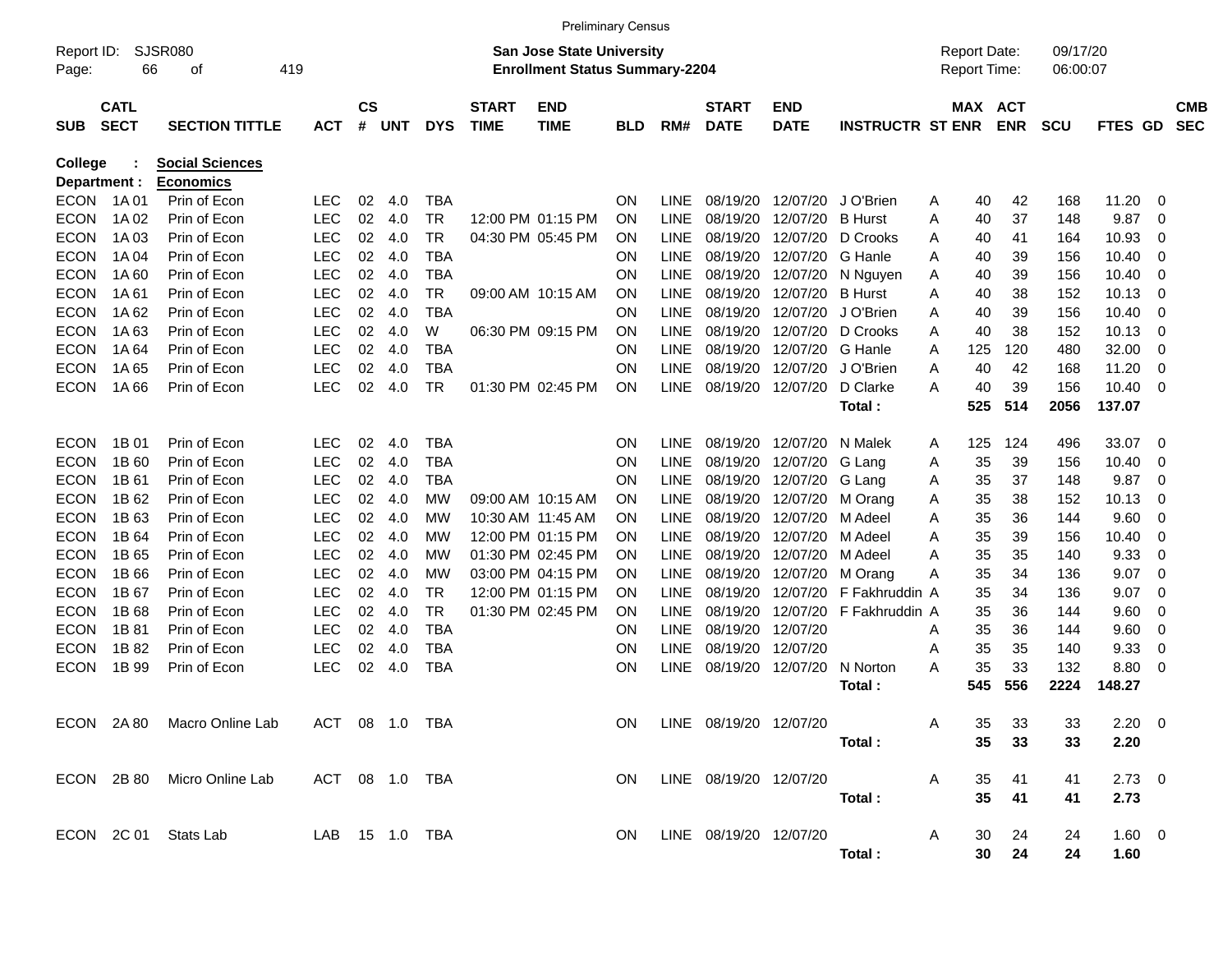|                     |                            |                                     |                |                |            |            |                             |                                                                    | <b>Preliminary Census</b> |             |                             |                                |                                       |   |                                            |                |                      |             |                          |            |
|---------------------|----------------------------|-------------------------------------|----------------|----------------|------------|------------|-----------------------------|--------------------------------------------------------------------|---------------------------|-------------|-----------------------------|--------------------------------|---------------------------------------|---|--------------------------------------------|----------------|----------------------|-------------|--------------------------|------------|
| Report ID:<br>Page: | 67                         | <b>SJSR080</b><br>419<br>οf         |                |                |            |            |                             | San Jose State University<br><b>Enrollment Status Summary-2204</b> |                           |             |                             |                                |                                       |   | <b>Report Date:</b><br><b>Report Time:</b> |                | 09/17/20<br>06:00:07 |             |                          |            |
| <b>SUB</b>          | <b>CATL</b><br><b>SECT</b> | <b>SECTION TITTLE</b>               | <b>ACT</b>     | <b>CS</b><br># | <b>UNT</b> | <b>DYS</b> | <b>START</b><br><b>TIME</b> | <b>END</b><br><b>TIME</b>                                          | <b>BLD</b>                | RM#         | <b>START</b><br><b>DATE</b> | <b>END</b><br><b>DATE</b>      | <b>INSTRUCTR ST ENR</b>               |   | MAX ACT                                    | <b>ENR</b>     | SCU                  | FTES GD SEC |                          | <b>CMB</b> |
|                     |                            | ECON 100W 01 Wrtg Wsh/Econ Reps SEM |                | 04             | 4.0        | МW         |                             | 12:00 PM 01:15 PM                                                  | <b>ON</b>                 | <b>LINE</b> | 08/19/20                    | 12/07/20                       | T Seshadri                            | A | 22                                         | 24             | 96                   | 6.40        | - 0                      |            |
|                     |                            | ECON 100W 02 Wrtg Wsh/Econ Reps SEM |                | 04             | 4.0        | MW         |                             | 01:30 PM 02:45 PM                                                  | OΝ                        | <b>LINE</b> | 08/19/20                    | 12/07/20                       | T Seshadri                            | A | 22                                         | 20             | 80                   | 5.33        | - 0                      |            |
|                     |                            | ECON 100W 03 Wrtg Wsh/Econ Reps SEM |                | 04             | 4.0        | M          |                             | 06:30 PM 09:15 PM                                                  | <b>ON</b>                 | <b>LINE</b> | 08/19/20                    | 12/07/20                       | T Seshadri                            | A | 22                                         | 25             | 100                  | 6.67        | 0                        |            |
|                     |                            | ECON 100W 04 Wrtg Wsh/Econ Reps SEM |                | 04             | 4.0        | <b>TBA</b> |                             |                                                                    | <b>ON</b>                 | <b>LINE</b> | 08/19/20                    | 12/07/20                       | N Nguyen                              | A | 22                                         | 25             | 100                  | 6.67        | 0                        |            |
|                     |                            | ECON 100W 05 Wrtg Wsh/Econ Reps SEM |                | 04             | 4.0        | <b>TR</b>  |                             | 09:00 AM 10:15 AM                                                  | <b>ON</b>                 | <b>LINE</b> | 08/19/20                    | 12/07/20                       | D Clarke                              | A | 22                                         | 25             | 100                  | 6.67        | - 0                      |            |
|                     |                            | ECON 100W 06 Wrtg Wsh/Econ Reps SEM |                | 04             | 4.0        | <b>TR</b>  |                             | 12:00 PM 01:15 PM                                                  | ON                        | LINE        | 08/19/20 12/07/20           |                                | D Clarke                              | А | 22                                         | 25             | 100                  | 6.67        | - 0                      |            |
|                     |                            |                                     |                |                |            |            |                             |                                                                    |                           |             |                             |                                | Total:                                |   | 132                                        | 144            | 576                  | 38.40       |                          |            |
|                     | ECON 101 01                | Micr-Econ Analysis                  | <b>SEM</b>     | 05             | 4.0        | <b>TBA</b> |                             |                                                                    | <b>ON</b>                 | <b>LINE</b> | 08/19/20                    | 12/07/20                       | N Malek                               | A | 45                                         | 48             | 192                  | 12.80       | - 0                      |            |
|                     | ECON 101 02                | Micr-Econ Analysis                  | SEM            | 05             | 4.0        | <b>MW</b>  |                             | 10:30 AM 11:45 AM                                                  | <b>ON</b>                 | <b>LINE</b> | 08/19/20                    | 12/07/20                       | P Ukil                                | A | 45                                         | 46             | 184                  | 12.33       | $\overline{\phantom{1}}$ |            |
|                     |                            |                                     |                |                |            |            |                             |                                                                    |                           |             |                             |                                | Total:                                |   | 90                                         | 94             | 376                  | 25.13       |                          |            |
|                     | ECON 102 01                | Macr-Econ Analysis                  | SEM            | 05             | 4.0        | MW         |                             | 03:00 PM 04:15 PM                                                  | <b>ON</b>                 | LINE        | 08/19/20                    | 12/07/20                       | J Rietz                               | A | 45                                         | 49             | 196                  | 13.07       | - 0                      |            |
|                     | ECON 102 02                | Macr-Econ Analysis                  | SEM            | 05             | 4.0        | <b>TR</b>  |                             | 09:00 AM 10:15 AM                                                  | ON                        | LINE        | 08/19/20                    | 12/07/20                       | M Brady                               | Α | 45                                         | 46             | 184                  | 12.33       | $\overline{\phantom{1}}$ |            |
|                     |                            |                                     |                |                |            |            |                             |                                                                    |                           |             |                             |                                | Total:                                |   | 90                                         | 95             | 380                  | 25.40       |                          |            |
|                     | ECON 103A01                | Intro to Econometric                | <b>LEC</b>     | 02             | 4.0        | MW         |                             | 01:30 PM 02:45 PM                                                  | <b>ON</b>                 | LINE        | 08/19/20                    | 12/07/20                       | S Mukherjee A                         |   | 35                                         | 42             | 168                  | 11.20       | - 0                      |            |
|                     | ECON 103A 02               | Intro to Econometric                | <b>LEC</b>     | 02             | 4.0        | <b>TR</b>  |                             | 10:30 AM 11:45 AM                                                  | <b>ON</b>                 |             | LINE 08/19/20 12/07/20      |                                | M Orang                               | A | 35                                         | 36             | 144                  | 9.67        | $\overline{\phantom{1}}$ |            |
|                     |                            |                                     |                |                |            |            |                             |                                                                    |                           |             |                             |                                | Total:                                |   | 70                                         | 78             | 312                  | 20.87       |                          |            |
|                     | ECON 104 01                | Math Meth for Econ                  | <b>SEM</b>     | 05             | 4.0        | <b>TBA</b> |                             |                                                                    | <b>ON</b>                 | LINE        |                             | 08/19/20 12/07/20              | A Hajikhamen A                        |   | 30                                         | 29             | 116                  | 7.93        | $\overline{\mathbf{3}}$  |            |
|                     | ECON 104 02                | Math Meth for Econ                  | <b>SEM</b>     | 05             | 4.0        | <b>TR</b>  |                             | 10:30 AM 11:45 AM                                                  | ON                        | <b>LINE</b> |                             | 08/19/20 12/07/20              | F Fakhruddin A                        |   | 30                                         | 26             | 104                  | 7.07        | $\overline{2}$           |            |
|                     |                            |                                     |                |                |            |            |                             |                                                                    |                           |             |                             |                                | Total:                                |   | 60                                         | 55             | 220                  | 15.00       |                          |            |
|                     | ECON 108 01                | <b>Cost-Benefit Analy</b>           | <b>SEM</b>     | 05             | 4.0        | MW         |                             | 12:00 PM 01:15 PM                                                  | <b>ON</b>                 | LINE        | 08/19/20                    | 12/07/20                       | S Mukherjee A                         |   | 35                                         | 35             | 140                  | 9.33        | $0\,C$                   |            |
|                     | ENVS 108 01                | Cost-Benefit Analy                  | SEM            | 05             | 4.0        | <b>MW</b>  |                             | 12:00 PM 01:15 PM                                                  | ON                        | LINE        | 08/19/20 12/07/20           |                                | S Mukherjee A                         |   | 0                                          | $\overline{c}$ | 8                    | 0.53        | 0 <sup>C</sup>           |            |
|                     |                            |                                     |                |                |            |            |                             |                                                                    |                           |             |                             |                                | Total:                                |   | 35                                         | 37             | 148                  | 9.87        |                          |            |
|                     | ECON 113B 01               | Econ Hist Europe                    | <b>SEM</b>     | 05             | 4.0        | MW         |                             | 10:30 AM 11:45 AM                                                  | <b>ON</b>                 | <b>LINE</b> | 08/19/20                    | 12/07/20                       | M Brady                               | A | 35                                         | 32             | 128                  | 8.53        | $0\,C$                   |            |
|                     |                            | HIST 113B 01 Econ Hist Europe       | SEM            | 05             | 4.0        | MW         |                             | 10:30 AM 11:45 AM                                                  | ON                        |             |                             | LINE 08/19/20 12/07/20 M Brady |                                       | A | $\Omega$                                   | 4              | 16                   | 1.07        | 0 <sup>C</sup>           |            |
|                     |                            |                                     |                |                |            |            |                             |                                                                    |                           |             |                             |                                | Total :                               |   | 35                                         | 36             | 144                  | 9.60        |                          |            |
|                     | ECON 121 01                | Indus Organization                  | SEM 05 4.0 TBA |                |            |            |                             |                                                                    | ON                        |             |                             | LINE 08/19/20 12/07/20         | P Lombardi A                          |   | 35                                         | 35             | 140                  | 9.3300      |                          |            |
|                     |                            |                                     |                |                |            |            |                             |                                                                    |                           |             |                             |                                | Total:                                |   | 35                                         | 35             | 140                  | 9.33        |                          |            |
|                     | ECON 132 01                | <b>Public Finance</b>               | SEM 05 4.0 MW  |                |            |            |                             | 01:30 PM 02:45 PM                                                  | ON                        |             | LINE 08/19/20 12/07/20      |                                | P Ukil                                | Α | 35                                         | 34             | 136                  | $9.07$ 0    |                          |            |
|                     |                            |                                     |                |                |            |            |                             |                                                                    |                           |             |                             |                                | Total:                                |   | 35                                         | 34             | 136                  | 9.07        |                          |            |
|                     | ECON 136 01                | Internatl Econ                      | SEM 05 4.0 TBA |                |            |            |                             |                                                                    | ON                        |             |                             |                                | LINE 08/19/20 12/07/20 J Pogodzinsk A |   | 35                                         | 35             | 140                  | 9.40 1      |                          |            |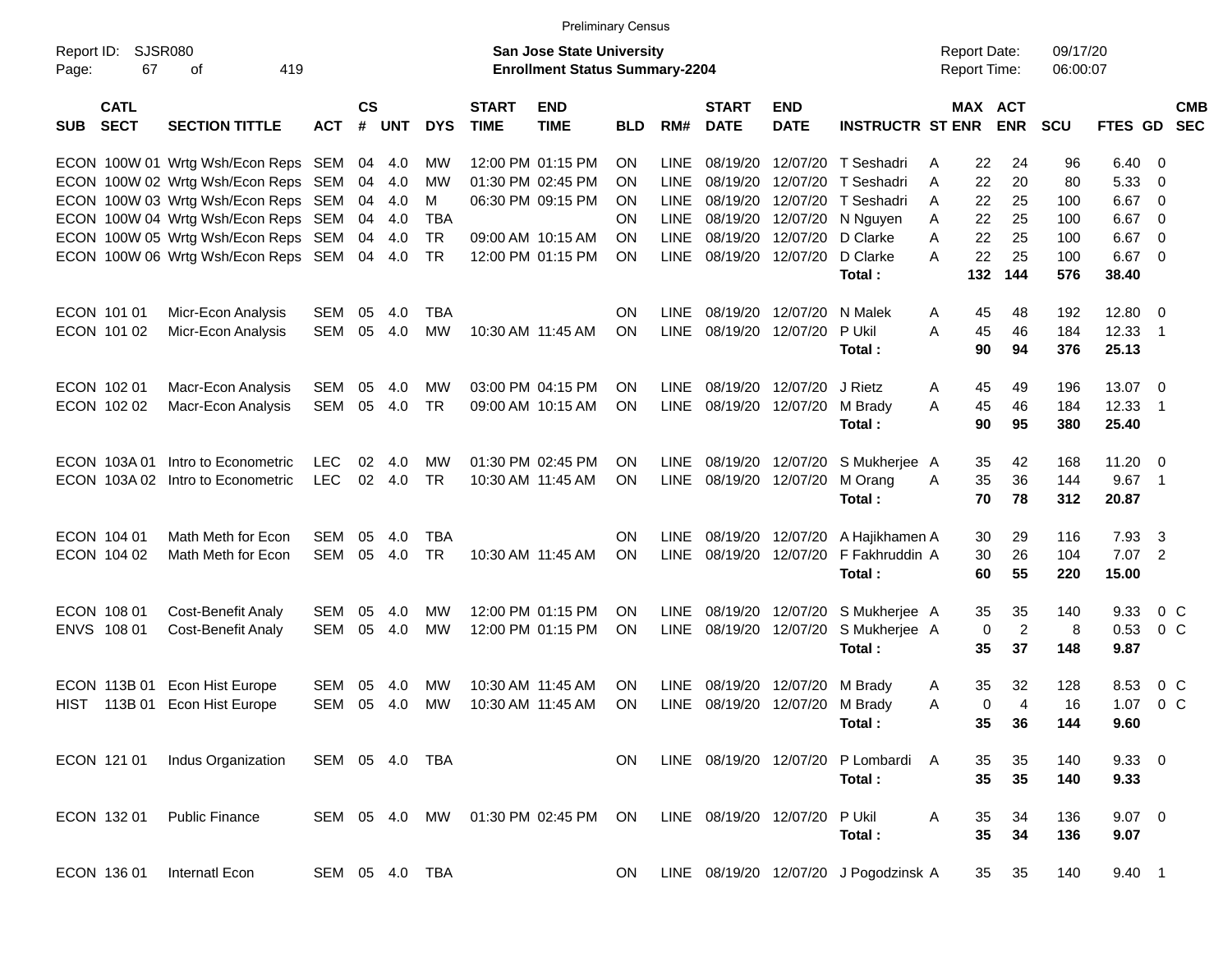|            |                            |                                                |                          |                   |            |                          |                             | <b>Preliminary Census</b>                                                 |                        |                     |                               |                           |                                             |        |                                        |                        |                              |            |
|------------|----------------------------|------------------------------------------------|--------------------------|-------------------|------------|--------------------------|-----------------------------|---------------------------------------------------------------------------|------------------------|---------------------|-------------------------------|---------------------------|---------------------------------------------|--------|----------------------------------------|------------------------|------------------------------|------------|
| Page:      | Report ID: SJSR080<br>68   | 419<br>of                                      |                          |                   |            |                          |                             | <b>San Jose State University</b><br><b>Enrollment Status Summary-2204</b> |                        |                     |                               |                           |                                             |        | <b>Report Date:</b><br>Report Time:    | 09/17/20<br>06:00:07   |                              |            |
| <b>SUB</b> | <b>CATL</b><br><b>SECT</b> | <b>SECTION TITTLE</b>                          | <b>ACT</b>               | <b>CS</b><br>$\#$ | <b>UNT</b> | <b>DYS</b>               | <b>START</b><br><b>TIME</b> | <b>END</b><br><b>TIME</b>                                                 | <b>BLD</b>             | RM#                 | <b>START</b><br><b>DATE</b>   | <b>END</b><br><b>DATE</b> | <b>INSTRUCTR ST ENR</b>                     |        | MAX ACT<br><b>ENR</b>                  | SCU                    | FTES GD SEC                  | <b>CMB</b> |
|            | ECON 136 02                | Internatl Econ                                 | SEM                      |                   | 05 4.0     | <b>TBA</b>               |                             |                                                                           | ON                     | LINE                | 08/19/20 12/07/20             |                           | J Pogodzinsk A<br>Total:                    |        | 35<br>37<br>72<br>70                   | 148<br>288             | $9.87$ 0<br>19.27            |            |
|            |                            | ECON 137A 01 Fund Corp Finance                 | SEM 05 4.0               |                   |            | TBA                      |                             |                                                                           | <b>ON</b>              |                     | LINE 08/19/20 12/07/20        |                           | N Nguyen<br>Total:                          | Α      | 35<br>46<br>35<br>46                   | 184<br>184             | $12.27$ 0<br>12.27           |            |
|            | ECON 141 01                | Law and Economics                              | SEM 05 4.0               |                   |            | TBA                      |                             |                                                                           | <b>ON</b>              |                     | LINE 08/19/20 12/07/20        |                           | D Deyo<br>Total:                            | Α      | 35<br>30<br>35<br>30                   | 120<br>120             | 8.07 1<br>8.07               |            |
|            | ECON 166 01                | <b>Urban Economics</b>                         | SEM                      |                   | 05 4.0     | TBA                      |                             |                                                                           | <b>ON</b>              | LINE                | 08/19/20 12/07/20             |                           | J Pogodzinsk A<br>Total:                    |        | 32<br>35<br>32<br>35                   | 140<br>140             | $9.40$ 1<br>9.40             |            |
|            | ECON 180 01<br>ECON 180 02 | <b>Indiv Studies</b><br><b>Indiv Studies</b>   | <b>SUP</b><br><b>SUP</b> | 36<br>36          | 1.0<br>1.0 | <b>TBA</b><br><b>TBA</b> |                             |                                                                           | <b>ON</b><br><b>ON</b> | LINE<br><b>LINE</b> | 08/19/20 12/07/20<br>08/19/20 | 12/07/20                  | D Deyo<br>T Seshadri<br>Total:              | Α<br>A | 5<br>3<br>5<br>$\mathbf{1}$<br>10<br>4 | 3<br>$\mathbf{1}$<br>4 | $0.22$ 1<br>$0.07$ 0<br>0.28 |            |
|            | ECON 185 01                | Appld Econ Intrn                               | <b>SUP</b>               |                   | 36 3.0     | TBA                      |                             |                                                                           | ΟN                     | <b>LINE</b>         | 08/19/20 12/07/20             |                           | Total:                                      | Α      | 5<br>0<br>5<br>0                       | 0<br>$\bf{0}$          | $0.00 \t 0$<br>0.00          |            |
|            | ECON 190 01                | Hist Econ Thought                              | SEM                      | 05                | 4.0        | MW                       |                             | 09:00 AM 10:15 AM                                                         | ON                     |                     | LINE 08/19/20 12/07/20        |                           | M Brady<br>Total:                           | Α      | 35<br>30<br>35<br>30                   | 120<br>120             | $8.00 \t 0$<br>8.00          |            |
|            | ECON 201 01                | Sem Micro-Econ Ana SEM 05 3.0                  |                          |                   |            | TBA                      |                             |                                                                           | <b>ON</b>              | LINE                | 08/19/20 12/07/20             |                           | A Hajikhamen A<br>Total:                    |        | 15<br>15<br>15<br>15                   | 45<br>45               | 3.75 15<br>3.75              |            |
|            | ECON 202 01                | <b>Macro Analysis</b>                          | SEM                      | 05                | 3.0        | W                        |                             | 06:30 PM 09:15 PM                                                         | ON                     | <b>LINE</b>         | 08/19/20 12/07/20             |                           | J Rietz<br>Total:                           | A      | 15<br>10<br>15<br>10                   | 30<br>30               | 2.50 10<br>2.50              |            |
|            |                            | ECON 203A 01 Econ Res Meth                     | SEM                      | 05                | 3.0        | TBA                      |                             |                                                                           | <b>ON</b>              | LINE                | 08/19/20                      | 12/07/20                  | P Lombardi<br>Total:                        | A      | 15<br>15<br>15<br>15                   | 45<br>45               | 3.75 15<br>3.75              |            |
|            |                            | ECON 236 01 Sem Intern Tr & Fin SEM 05 3.0 TBA |                          |                   |            |                          |                             |                                                                           | ON.                    |                     |                               |                           | LINE 08/19/20 12/07/20 T Seshadri<br>Total: | A      | 15<br>$\overline{7}$<br>15             | 21<br>21               | 1.706<br>1.70                |            |
|            |                            | ECON 251 01 Labor Economics                    | SEM 05 3.0 TBA           |                   |            |                          |                             |                                                                           | <b>ON</b>              |                     | LINE 08/19/20 12/07/20 D Deyo |                           | Total:                                      | A      | 11<br>15<br>15<br>11                   | 33<br>33               | 2.70 10<br>2.70              |            |
|            |                            | ECON 298E 01 Comp Exam                         | SUP 25 1.0 TBA           |                   |            |                          |                             |                                                                           | ON.                    |                     | LINE 08/19/20 12/07/20        |                           | Total:                                      | A      | 25<br>6<br>25<br>$\bf 6$               | 6<br>6                 | 0.50 6<br>0.50               |            |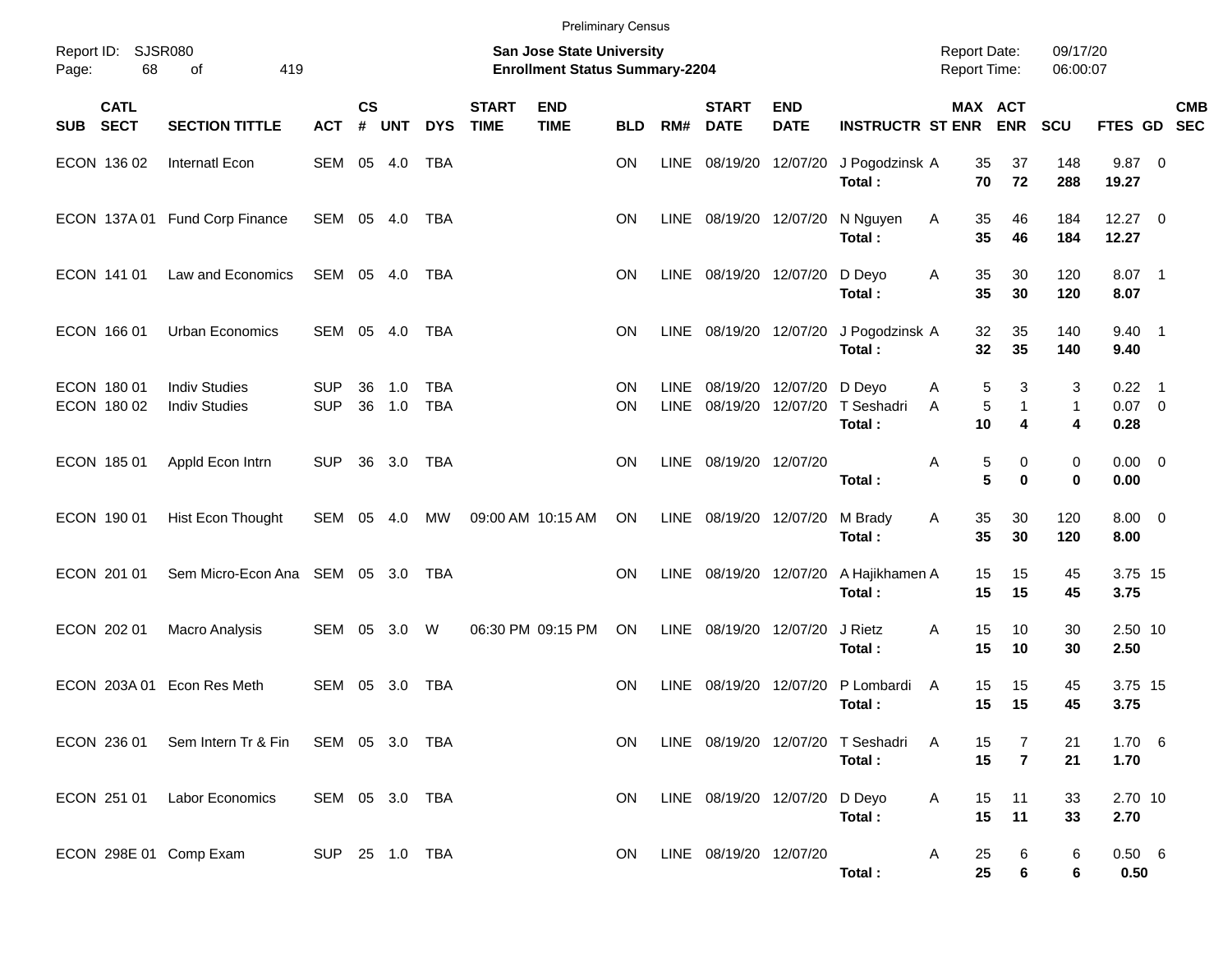|                             |                            |    |                       |     |                 |            |                      |                           | <b>Preliminary Census</b>                                                 |     |                             |                           |                         |                                     |            |                      |                    |            |
|-----------------------------|----------------------------|----|-----------------------|-----|-----------------|------------|----------------------|---------------------------|---------------------------------------------------------------------------|-----|-----------------------------|---------------------------|-------------------------|-------------------------------------|------------|----------------------|--------------------|------------|
| Report ID: SJSR080<br>Page: |                            | 69 | of                    | 419 |                 |            |                      |                           | <b>San Jose State University</b><br><b>Enrollment Status Summary-2204</b> |     |                             |                           |                         | <b>Report Date:</b><br>Report Time: |            | 09/17/20<br>06:00:07 |                    |            |
| SUB                         | <b>CATL</b><br><b>SECT</b> |    | <b>SECTION TITTLE</b> |     | СS<br>ACT # UNT | <b>DYS</b> | <b>START</b><br>TIME | <b>END</b><br><b>TIME</b> | <b>BLD</b>                                                                | RM# | <b>START</b><br><b>DATE</b> | <b>END</b><br><b>DATE</b> | <b>INSTRUCTR ST ENR</b> | <b>MAX ACT</b>                      | <b>ENR</b> | <b>SCU</b>           | <b>FTES GD SEC</b> | <b>CMB</b> |

| Department : | Economics | Department Total:         | 2074 2057 |           | 7846 | 526.72 |
|--------------|-----------|---------------------------|-----------|-----------|------|--------|
|              |           | <b>Lower Division:</b>    |           | 1170 1168 | 4378 | 291.87 |
|              |           | <b>Upper Division:</b>    | 804       | 825 3288  |      | 219.95 |
|              |           | <b>Graduate Division:</b> | 100       | 64        | 180  | 14.90  |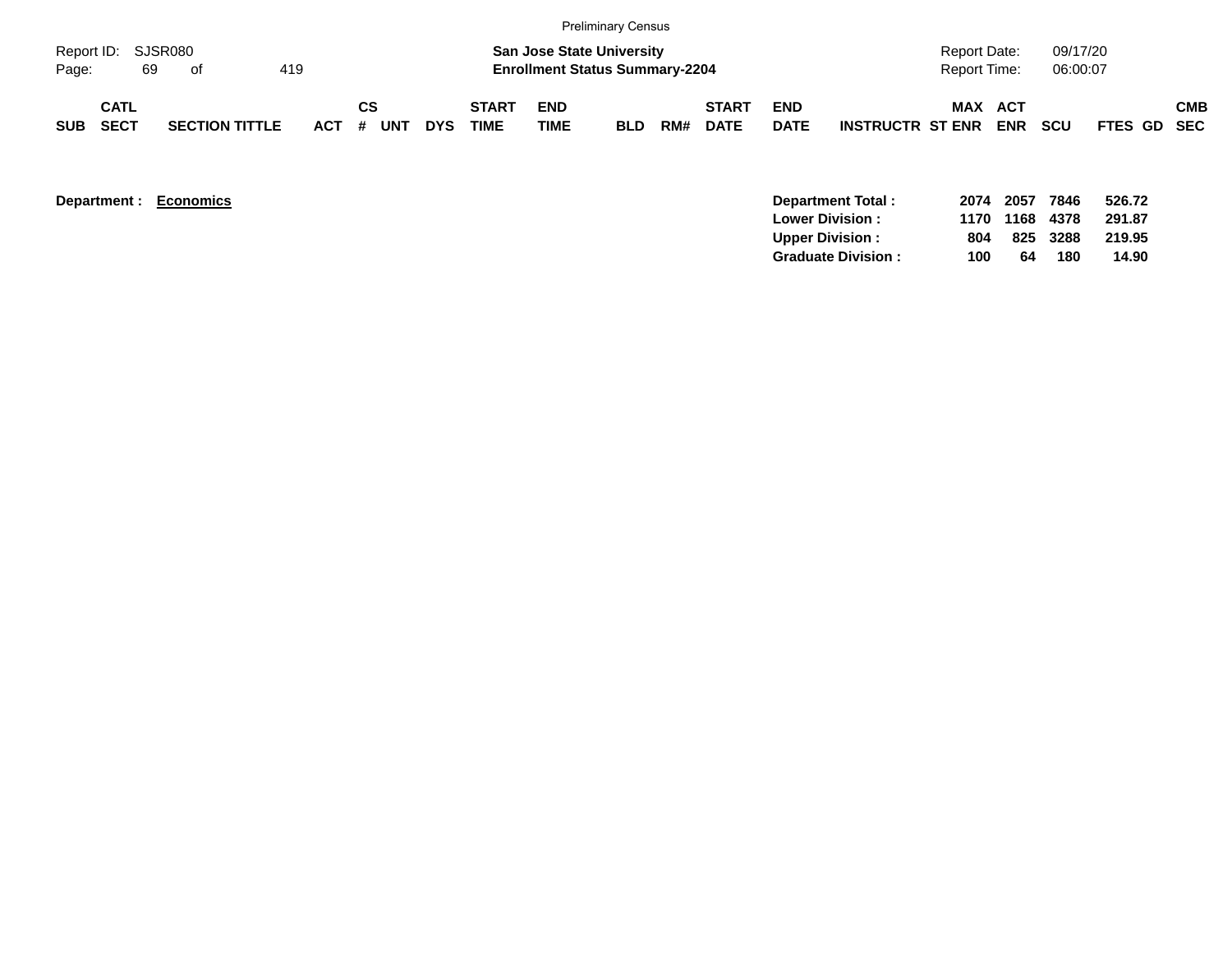|                     |                            |                                                    |            |                    |            |            |                             |                                                                           | <b>Preliminary Census</b> |             |                                |                           |                                     |   |             |                                     |                      |                     |                          |                          |
|---------------------|----------------------------|----------------------------------------------------|------------|--------------------|------------|------------|-----------------------------|---------------------------------------------------------------------------|---------------------------|-------------|--------------------------------|---------------------------|-------------------------------------|---|-------------|-------------------------------------|----------------------|---------------------|--------------------------|--------------------------|
| Report ID:<br>Page: | <b>SJSR080</b><br>70       | 419<br>οf                                          |            |                    |            |            |                             | <b>San Jose State University</b><br><b>Enrollment Status Summary-2204</b> |                           |             |                                |                           |                                     |   |             | <b>Report Date:</b><br>Report Time: | 09/17/20<br>06:00:07 |                     |                          |                          |
| SUB                 | <b>CATL</b><br><b>SECT</b> | <b>SECTION TITTLE</b>                              | <b>ACT</b> | $\mathsf{cs}$<br># | <b>UNT</b> | <b>DYS</b> | <b>START</b><br><b>TIME</b> | <b>END</b><br><b>TIME</b>                                                 | BLD                       | RM#         | <b>START</b><br><b>DATE</b>    | <b>END</b><br><b>DATE</b> | <b>INSTRUCTR ST ENR</b>             |   |             | MAX ACT<br><b>ENR</b>               | <b>SCU</b>           | FTES GD             |                          | <b>CMB</b><br><b>SEC</b> |
| <b>College</b>      |                            | <b>Social Sciences</b>                             |            |                    |            |            |                             |                                                                           |                           |             |                                |                           |                                     |   |             |                                     |                      |                     |                          |                          |
| <b>ENVS</b>         | Department :<br>1 0 1      | <b>Environmental Studies</b><br>Intro Envir Issues | <b>LEC</b> | 01                 | 3.0        | TBA        |                             |                                                                           | ΟN                        | <b>LINE</b> | 08/19/20                       | 12/07/20                  | B Olszewski A                       |   | 35          | 35                                  | 105                  | $7.00 \t 0$         |                          |                          |
| <b>ENVS</b>         | 1 0 2                      | Intro Envir Issues                                 | <b>LEC</b> | 01                 | 3.0        | <b>TBA</b> |                             |                                                                           | ON                        | <b>LINE</b> | 08/19/20                       | 12/07/20                  | M Davis                             | A | 100         | 96                                  | 288                  | 19.20               | - 0                      |                          |
|                     |                            |                                                    |            |                    |            |            |                             |                                                                           |                           |             |                                |                           | Total:                              |   | 135         | 131                                 | 393                  | 26.20               |                          |                          |
| <b>ENVS</b>         | 10 01                      | Life Chang Planet                                  | <b>LEC</b> | 01                 | 3.0        | MW         |                             | 09:00 AM 10:15 AM                                                         | ON                        | <b>LINE</b> | 08/19/20                       | 12/07/20                  | M Klock                             | A | 35          | 29                                  | 87                   | 5.80 0              |                          |                          |
| <b>ENVS</b>         | 10 02                      | Life Chang Planet                                  | <b>LEC</b> | 01                 | 3.0        | MW         |                             | 10:30 AM 11:45 AM                                                         | ΟN                        | <b>LINE</b> | 08/19/20                       | 12/07/20                  | M Klock                             | Α | 35          | 35                                  | 105                  | 7.00                | $\overline{\mathbf{0}}$  |                          |
| <b>ENVS</b>         | 10 03                      | Life Chang Planet                                  | <b>LEC</b> | 01                 | 3.0        | <b>TR</b>  |                             | 03:00 PM 04:15 PM                                                         | ON                        | <b>LINE</b> | 08/19/20                       | 12/07/20                  | R Lazzeri-Ae A                      |   | 40          | 40                                  | 120                  | 8.00                | $\overline{\mathbf{0}}$  |                          |
| <b>ENVS</b>         | 10 04                      | Life Chang Planet                                  | <b>LEC</b> | 01                 | 3.0        | <b>TR</b>  |                             | 12:00 PM 01:15 PM                                                         | ΟN                        | <b>LINE</b> | 08/19/20                       | 12/07/20                  | R Lazzeri-Ae A<br>Total:            |   | 30<br>140   | 27<br>131                           | 81<br>393            | $5.40 \ 0$<br>26.20 |                          |                          |
|                     |                            |                                                    |            |                    |            |            |                             |                                                                           |                           |             |                                |                           |                                     |   |             |                                     |                      |                     |                          |                          |
| <b>ENVS</b>         |                            | 100W 01 Env Res and Writ                           | SEM        | 04                 | 3.0        | MW         |                             | 10:30 AM 11:45 AM                                                         | ON                        | <b>LINE</b> | 08/19/20                       | 12/07/20                  | A Wynes                             | Α | 20          | 20                                  | 60                   | 4.00                | $\overline{\phantom{0}}$ |                          |
| <b>ENVS</b>         |                            | 100W 81 Env Res and Writ                           | <b>SEM</b> | 04                 | 3.0        | MW         |                             | 12:00 PM 01:15 PM                                                         | ΟN                        | <b>LINE</b> | 08/19/20                       | 12/07/20                  | A Wynes                             | Α | 20          | 16                                  | 48                   | 3.20                | 0                        |                          |
| <b>ENVS</b>         |                            | 100W 82 Env Res and Writ                           | <b>SEM</b> | 04                 | 3.0        | <b>TR</b>  |                             | 03:00 PM 04:15 PM                                                         | ΟN                        | <b>LINE</b> | 08/19/20                       | 12/07/20                  | N Skinner                           | Α | 20          | 22                                  | 66                   | 4.40                | $\overline{\phantom{0}}$ |                          |
|                     |                            |                                                    |            |                    |            |            |                             |                                                                           |                           |             |                                |                           | Total:                              |   | 60          | 58                                  | 174                  | 11.60               |                          |                          |
|                     | ENVS 107 01                | Env Econ & Policy                                  | <b>LEC</b> | 01                 | 3.0        | <b>TR</b>  |                             | 12:00 PM 01:15 PM                                                         | ΟN                        | LINE        | 08/19/20                       | 12/07/20                  | C Su                                | Α | 35          | 24                                  | 72                   | 4.80                |                          | $0\,$ C                  |
|                     | ECON 107 01                | Env Econ & Policy                                  | <b>LEC</b> | 01                 | 3.0        | <b>TR</b>  |                             | 12:00 PM 01:15 PM                                                         | ΟN                        | <b>LINE</b> | 08/19/20                       | 12/07/20                  | C Su                                | Α | $\mathbf 0$ | $\overline{7}$                      | 21                   | 1.40                |                          | 0 <sup>o</sup>           |
|                     | ENVS 107 02                | Env Econ & Policy                                  | <b>LEC</b> | 01                 | 3.0        | <b>TR</b>  |                             | 01:30 PM 02:45 PM                                                         | ΟN                        | <b>LINE</b> | 08/19/20                       | 12/07/20                  | C Su                                | Α | 35          | 30                                  | 90                   | 6.00                |                          | 0 <sup>o</sup>           |
|                     | ECON 107 02                | Env Econ & Policy                                  | <b>LEC</b> | 01                 | 3.0        | <b>TR</b>  |                             | 01:30 PM 02:45 PM                                                         | ΟN                        | <b>LINE</b> | 08/19/20                       | 12/07/20                  | C Su                                | А | 0           | 8                                   | 24                   | 1.60                |                          | 0 <sup>o</sup>           |
|                     |                            |                                                    |            |                    |            |            |                             |                                                                           |                           |             |                                |                           | Total:                              |   | 70          | 69                                  | 207                  | 13.80               |                          |                          |
| ENVS 110 01         |                            | Resource Analysis                                  | <b>LEC</b> | 02                 | 4.0        | м          |                             | 01:30 PM 04:15 PM                                                         | ΟN                        | LINE        | 08/19/20                       | 12/07/20                  | R Lazzeri-Ae A                      |   | 40          | 39                                  | 117                  | 10.53               | $\overline{2}$           |                          |
|                     | ENVS 110 10                | Resource Analysis                                  | LAB        | 16                 | 0.0        | <b>TR</b>  |                             | 09:00 AM 10:15 AM                                                         | ON                        | <b>LINE</b> | 08/19/20                       | 12/07/20                  | R Lazzeri-Ae A                      |   | 20          | 20                                  | 20                   | 0.00                | $\overline{2}$           |                          |
|                     | ENVS 110 11                | <b>Resource Analysis</b>                           | LAB        | 16                 | 0.0        | <b>TR</b>  |                             | 10:30 AM 11:45 AM                                                         | ΟN                        | <b>LINE</b> | 08/19/20                       | 12/07/20                  | R Lazzeri-Ae A                      |   | 20          | 19                                  | 19                   | 0.00                | $\overline{\mathbf{0}}$  |                          |
|                     |                            |                                                    |            |                    |            |            |                             |                                                                           |                           |             |                                |                           | Total:                              |   | 80          | 78                                  | 156                  | 10.53               |                          |                          |
|                     | ENVS 116 01                | Solar Energy Analysi                               | LEC        | 02                 | 3.0        | TR         |                             | 12:00 PM 01:15 PM                                                         | ΟN                        | <b>LINE</b> | 08/19/20                       | 12/07/20                  | D Mulvaney A                        |   | 35          | 16                                  | 48                   | 3.25                |                          | 1 C                      |
| DSIT                | 116 01                     | Solar Energy Analysi                               | LEC        | 02                 | 3.0        | <b>TR</b>  |                             | 12:00 PM 01:15 PM                                                         | ΟN                        | <b>LINE</b> |                                | 08/19/20 12/07/20         | D Mulvaney A                        |   | 0           | 4                                   | 12                   | 0.80                |                          | 0 <sup>o</sup>           |
|                     |                            |                                                    |            |                    |            |            |                             |                                                                           |                           |             |                                |                           | Total:                              |   | 35          | 20                                  | 60                   | 4.05                |                          |                          |
|                     | ENVS 117 01                | Human Ecology                                      | SEM 05     |                    | 3.0        | <b>TBA</b> |                             |                                                                           | ON.                       |             | LINE 08/19/20 12/07/20 M Davis |                           |                                     | Α | 18          | 20                                  | 60                   | $4.00 \ 0$          |                          |                          |
|                     | ENVS 117 02                | Human Ecology                                      | <b>SEM</b> |                    | 3.0        |            |                             |                                                                           |                           |             |                                |                           |                                     | X | 0           | $\mathbf 0$                         | 0                    | $0.00 \t 0$         |                          |                          |
|                     | ENVS 11782                 | Human Ecology                                      | SEM        | 05                 | 3.0        | W          |                             | 09:00 AM 11:45 AM                                                         | ON                        |             | LINE 08/19/20 12/07/20         |                           | W Russell                           | A | 18          | 16                                  | 48                   | 3.35 3              |                          |                          |
|                     |                            |                                                    |            |                    |            |            |                             |                                                                           |                           |             |                                |                           | Total:                              |   | 36          | 36                                  | 108                  | 7.35                |                          |                          |
|                     | ENVS 119 01                | Energy & Environ                                   | <b>LEC</b> |                    | 02 3.0     | MW         |                             | 10:30 AM 11:45 AM                                                         | ON                        |             |                                |                           | LINE 08/19/20 12/07/20 B Delaveau A |   | 30          | 23                                  | 69                   | 4.60                | $0\,$ C                  |                          |
|                     | ENGR 119 01                | Energy & Environ                                   | <b>LEC</b> |                    | 02 3.0     | MW         |                             | 10:30 AM 11:45 AM                                                         | <b>ON</b>                 |             |                                |                           | LINE 08/19/20 12/07/20 B Delaveau A |   | $\mathbf 0$ | 5                                   | 15                   | $1.00 \t 0 C$       |                          |                          |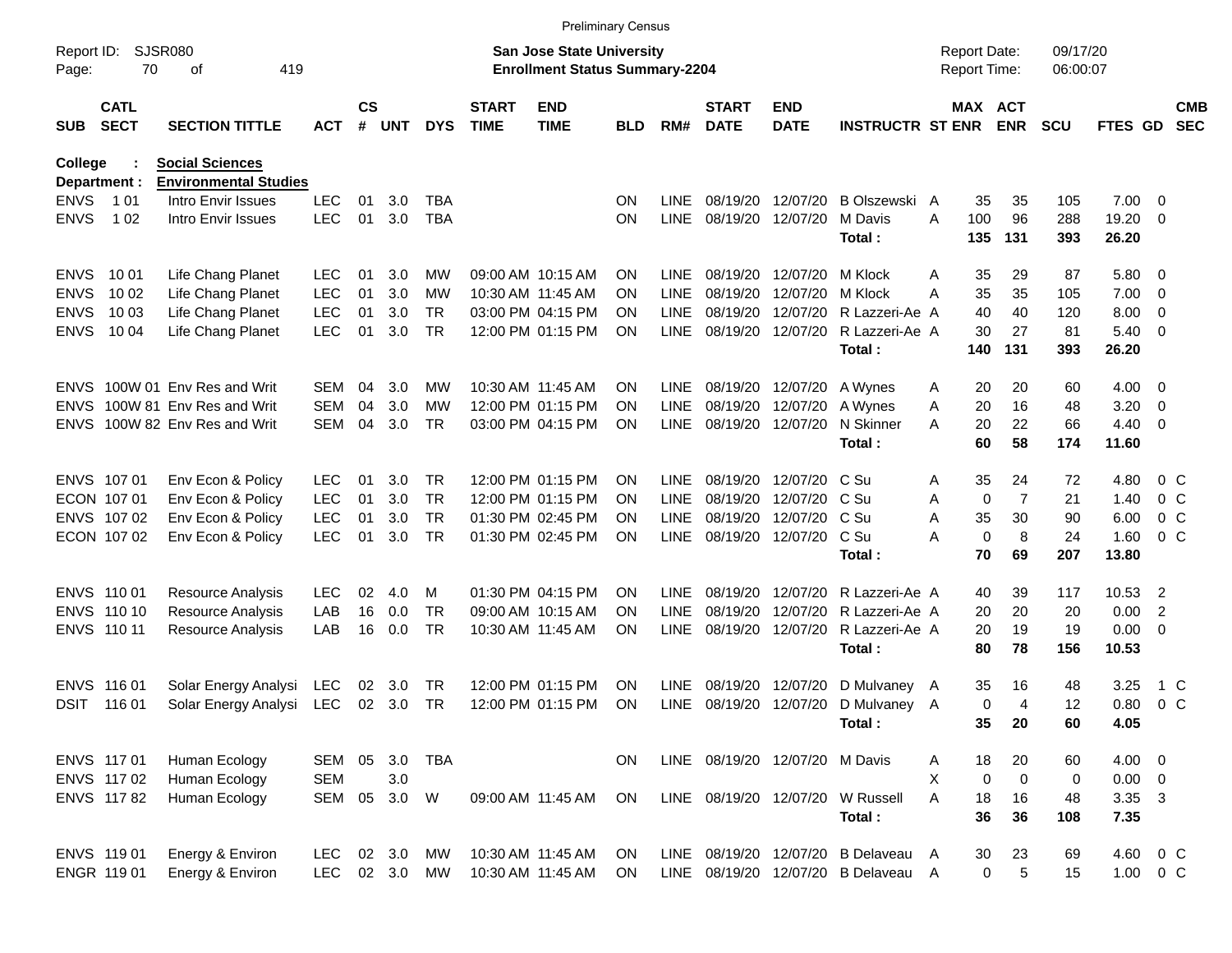|                     |                            |                           |            |                    |                |            |                             |                                                                           | <b>Preliminary Census</b> |             |                             |                           |                         |                                     |                       |                      |                |                         |                          |
|---------------------|----------------------------|---------------------------|------------|--------------------|----------------|------------|-----------------------------|---------------------------------------------------------------------------|---------------------------|-------------|-----------------------------|---------------------------|-------------------------|-------------------------------------|-----------------------|----------------------|----------------|-------------------------|--------------------------|
| Report ID:<br>Page: | <b>SJSR080</b><br>71       | 419<br>οf                 |            |                    |                |            |                             | <b>San Jose State University</b><br><b>Enrollment Status Summary-2204</b> |                           |             |                             |                           |                         | <b>Report Date:</b><br>Report Time: |                       | 09/17/20<br>06:00:07 |                |                         |                          |
| SUB                 | <b>CATL</b><br><b>SECT</b> | <b>SECTION TITTLE</b>     | <b>ACT</b> | $\mathsf{cs}$<br># | <b>UNT</b>     | <b>DYS</b> | <b>START</b><br><b>TIME</b> | <b>END</b><br><b>TIME</b>                                                 | <b>BLD</b>                | RM#         | <b>START</b><br><b>DATE</b> | <b>END</b><br><b>DATE</b> | <b>INSTRUCTR ST ENR</b> |                                     | MAX ACT<br><b>ENR</b> | <b>SCU</b>           | FTES GD        |                         | <b>CMB</b><br><b>SEC</b> |
|                     | ENVS 119 02                | Energy & Environ          | <b>LEC</b> | 02                 | 3.0            | MW         |                             | 12:00 PM 01:15 PM                                                         | ΟN                        | <b>LINE</b> | 08/19/20                    | 12/07/20                  | <b>B</b> Delaveau       | 30<br>A                             | 19                    | 57                   | 3.80           | $0\,$ C                 |                          |
|                     | ENGR 119 02                | Energy & Environ          | <b>LEC</b> | 02                 | 3.0            | <b>MW</b>  |                             | 12:00 PM 01:15 PM                                                         | ΟN                        | <b>LINE</b> | 08/19/20                    | 12/07/20                  | <b>B</b> Delaveau       | A                                   | $\overline{7}$<br>0   | 21                   | 1.40           | 0 <sup>o</sup>          |                          |
|                     | ENVS 119 03                | Energy & Environ          | <b>LEC</b> | 02                 | 3.0            | <b>TR</b>  |                             | 01:30 PM 02:45 PM                                                         | ON                        | <b>LINE</b> | 08/19/20                    | 12/07/20                  | D Mulvaney A            | 40                                  | 29                    | 87                   | 5.80           | 0 <sup>o</sup>          |                          |
|                     | ENGR 119 03                | Energy & Environ          | <b>LEC</b> | 02                 | 3.0            | <b>TR</b>  |                             | 01:30 PM 02:45 PM                                                         | ΟN                        | LINE        |                             | 08/19/20 12/07/20         | D Mulvaney A            |                                     | 0<br>10               | 30                   | 2.00           | 0 <sup>o</sup>          |                          |
|                     |                            |                           |            |                    |                |            |                             |                                                                           |                           |             |                             |                           | Total:                  | 100                                 | 93                    | 279                  | 18.60          |                         |                          |
|                     | ENVS 124 01                | Intro Env Law             | <b>LEC</b> | 01                 | 3.0            | МW         |                             | 01:30 PM 02:45 PM                                                         | ΟN                        | <b>LINE</b> | 08/19/20                    | 12/07/20                  | A Stasiewicz A          | 30                                  | 26                    | 78                   | 5.40           | 4 C                     |                          |
| <b>POLS</b>         | 124 01                     | Intro Env Law             | <b>LEC</b> | 01                 | 3.0            | <b>MW</b>  |                             | 01:30 PM 02:45 PM                                                         | ΟN                        | <b>LINE</b> | 08/19/20                    | 12/07/20                  | A Stasiewicz A          |                                     | 6<br>0                | 18                   | 1.20           | 0 <sup>o</sup>          |                          |
|                     | ENVS 124 02                | Intro Env Law             | <b>LEC</b> | 01                 | 3.0            |            |                             |                                                                           |                           |             |                             | 08/19/20 12/07/20         |                         | X                                   | 0<br>0                | 0                    | 0.00           | 0                       |                          |
| <b>POLS</b>         | 124 02                     | Intro Env Law             | <b>LEC</b> |                    | 3.0            |            |                             |                                                                           |                           |             |                             |                           |                         | X                                   | 0<br>0                | 0                    | 0.00           | 0                       |                          |
|                     | ENVS 124 03                | Intro Env Law             | <b>LEC</b> |                    | 3.0            |            |                             |                                                                           |                           |             |                             |                           |                         | X                                   | 0<br>0                | 0                    | 0.00           | 0                       |                          |
|                     | POLS 124 03                | Intro Env Law             | <b>LEC</b> |                    | 3.0            |            |                             |                                                                           |                           |             |                             |                           |                         | X                                   | 0<br>0                | 0                    | 0.00           | $\mathbf 0$             |                          |
|                     | ENVS 124 80                | Intro Env Law             | <b>LEC</b> | 01                 | 3.0            | MW         |                             | 10:30 AM 11:45 AM                                                         | ΟN                        | LINE        | 08/19/20                    | 12/07/20                  | A Stasiewicz            | 30<br>A                             | 29                    | 87                   | 5.80           | $0\,C$                  |                          |
|                     | POLS 124 80                | Intro Env Law             | <b>LEC</b> | 01                 | 3.0            | <b>MW</b>  |                             | 10:30 AM 11:45 AM                                                         | ΟN                        | <b>LINE</b> | 08/19/20                    | 12/07/20                  | A Stasiewicz A          |                                     | $\overline{c}$<br>0   | 6                    | 0.40           | 0 <sup>o</sup>          |                          |
|                     |                            |                           |            |                    |                |            |                             |                                                                           |                           |             |                             |                           | Total:                  | 60                                  | 63                    | 189                  | 12.80          |                         |                          |
|                     | ENVS 129 01                | Water Policy in the       | <b>LEC</b> | 02                 | 3.0            | MW         |                             | 12:00 PM 01:15 PM                                                         | ΟN                        | LINE        |                             | 08/19/20 12/07/20         | P Ferraro               | Α<br>30                             | 27                    | 81                   | 5.40           | $\overline{\mathbf{0}}$ |                          |
|                     |                            |                           |            |                    |                |            |                             |                                                                           |                           |             |                             |                           | Total:                  | 30                                  | 27                    | 81                   | 5.40           |                         |                          |
|                     | ENVS 130 01                | <b>Energy Policy Anal</b> | LEC        |                    | 3.0            |            |                             |                                                                           |                           |             |                             |                           |                         | X                                   | 0<br>0                | 0                    | 0.00           | $\overline{\mathbf{0}}$ |                          |
|                     |                            |                           |            |                    |                |            |                             |                                                                           |                           |             |                             |                           | Total:                  |                                     | $\mathbf 0$<br>0      | 0                    | 0.00           |                         |                          |
|                     | ENVS 137 01                | Green Build Des Issu LEC  |            | 02                 | 3.0            | W          |                             | 03:00 PM 05:45 PM                                                         | ΟN                        | LINE        | 08/19/20 12/07/20           |                           | <b>B</b> Delaveau       | 25<br>A                             | 25                    | 75                   | 5.05           | - 1                     |                          |
|                     |                            |                           |            |                    |                |            |                             |                                                                           |                           |             |                             |                           | Total:                  | 25                                  | 25                    | 75                   | 5.05           |                         |                          |
|                     | ENVS 150 01                | Intro Env Thought         | <b>SEM</b> | 05                 | 3.0            | м          |                             | 01:30 PM 02:45 PM                                                         | ΟN                        | LINE        | 08/19/20                    | 12/07/20                  | W Russell               | 25<br>A                             | 24                    | 72                   | 4.80           | $\overline{\mathbf{0}}$ |                          |
|                     | ENVS 150 02                | Intro Env Thought         | <b>SEM</b> | 05                 | 3.0            | M          |                             | 03:00 PM 04:15 PM                                                         | ΟN                        | <b>LINE</b> |                             | 08/19/20 12/07/20         | W Russell               | 25<br>A                             | 23                    | 69                   | 4.60           | $\overline{\mathbf{0}}$ |                          |
|                     |                            |                           |            |                    |                |            |                             |                                                                           |                           |             |                             |                           | Total:                  | 50                                  | 47                    | 141                  | 9.40           |                         |                          |
|                     | ENVS 152 80                | <b>Global Environment</b> | LEC        |                    | $02 \quad 3.0$ | TBA        |                             |                                                                           | ΟN                        | LINE        |                             | 08/19/20 12/07/20         | B Olszewski A           | 35                                  | 28                    | 84                   | 5.60           | 0 <sup>o</sup>          |                          |
|                     | PKG 152 80                 | Global Environment        | LEC        | 02                 | 3.0            | TBA        |                             |                                                                           | ON                        |             | LINE 08/19/20 12/07/20      |                           | B Olszewski A           |                                     | 5<br>0                | 15                   | 1.00           | 0 <sup>o</sup>          |                          |
|                     | ENVS 152 81                | <b>Global Environment</b> | LEC        | 02                 | 3.0            | <b>TBA</b> |                             |                                                                           | ON                        | LINE        |                             | 08/19/20 12/07/20         | B Olszewski A           | 35                                  | 21                    | 63                   | 4.20           | $0\,C$                  |                          |
| <b>PKG</b>          | 152 81                     | <b>Global Environment</b> | LEC        |                    | 02 3.0         | <b>TBA</b> |                             |                                                                           | ON                        |             | LINE 08/19/20 12/07/20      |                           | B Olszewski A           |                                     | 11<br>0               | 33                   | 2.20           | $0\,C$                  |                          |
|                     | ENVS 152 82                | <b>Global Environment</b> | LEC        |                    | 02 3.0         | TBA        |                             |                                                                           | ON                        |             | LINE 08/19/20 12/07/20      |                           | B Olszewski A           | 35                                  | 27                    | 81                   | 5.40           | $0\,C$                  |                          |
| <b>PKG</b>          | 15282                      | <b>Global Environment</b> | LEC        |                    | 02 3.0         | TBA        |                             |                                                                           | ON                        |             |                             | LINE 08/19/20 12/07/20    | B Olszewski A           |                                     | 0<br>8                | 24                   | 1.60           | 0 C                     |                          |
|                     |                            |                           |            |                    |                |            |                             |                                                                           |                           |             |                             |                           | Total:                  | 105                                 | 100                   | 300                  | 20.00          |                         |                          |
|                     | ENVS 154 01                | Sustainable Agricult      | <b>LEC</b> |                    | 4.0            |            |                             |                                                                           |                           |             |                             |                           |                         | X                                   | 0<br>0                | 0                    | $0.00 \quad 0$ |                         |                          |
|                     | ENVS 154 10                | Sustainable Agricult      | ACT        |                    | 0.0            |            |                             |                                                                           |                           |             |                             |                           |                         | X                                   | $\pmb{0}$<br>0        | 0                    | $0.00 \t 0$    |                         |                          |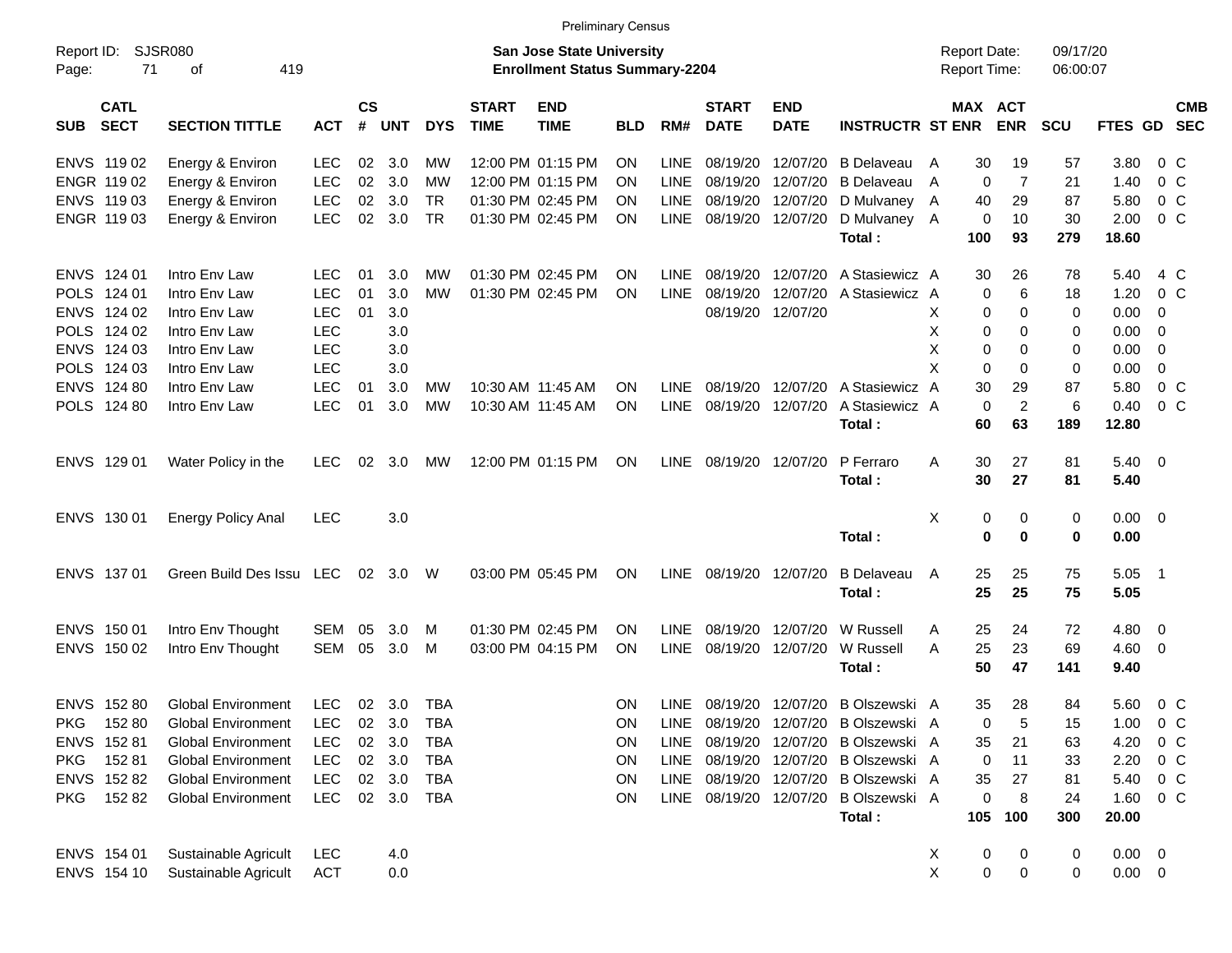|                     |                            |                                 |            |                |                |            |                             | <b>Preliminary Census</b>                                          |            |             |                             |                           |                                  |                                     |            |                      |                |                          |                          |
|---------------------|----------------------------|---------------------------------|------------|----------------|----------------|------------|-----------------------------|--------------------------------------------------------------------|------------|-------------|-----------------------------|---------------------------|----------------------------------|-------------------------------------|------------|----------------------|----------------|--------------------------|--------------------------|
| Report ID:<br>Page: | 72                         | SJSR080<br>419<br>оf            |            |                |                |            |                             | San Jose State University<br><b>Enrollment Status Summary-2204</b> |            |             |                             |                           |                                  | <b>Report Date:</b><br>Report Time: |            | 09/17/20<br>06:00:07 |                |                          |                          |
| <b>SUB</b>          | <b>CATL</b><br><b>SECT</b> | <b>SECTION TITTLE</b>           | <b>ACT</b> | <b>CS</b><br># | <b>UNT</b>     | <b>DYS</b> | <b>START</b><br><b>TIME</b> | <b>END</b><br><b>TIME</b>                                          | <b>BLD</b> | RM#         | <b>START</b><br><b>DATE</b> | <b>END</b><br><b>DATE</b> | <b>INSTRUCTR ST ENR</b>          | MAX ACT                             | <b>ENR</b> | <b>SCU</b>           | <b>FTES GD</b> |                          | <b>CMB</b><br><b>SEC</b> |
|                     |                            |                                 |            |                |                |            |                             |                                                                    |            |             |                             |                           | Total:                           | 0                                   | 0          | 0                    | 0.00           |                          |                          |
|                     | ENVS 158 01                | <b>Environmental Educat LEC</b> |            |                | 3.0            |            |                             |                                                                    |            |             |                             |                           |                                  | Х<br>0                              | 0          | 0                    | 0.00           | - 0                      |                          |
| <b>ENVS</b>         | 158 02                     | <b>Environmental Educat LEC</b> |            | 02             | 3.0            | MW         |                             | 01:30 PM 02:45 PM                                                  | ON         | LINE        | 08/19/20                    | 12/07/20                  | R Foran                          | Α<br>25                             | 27         | 81                   | 5.40           | $\overline{0}$           |                          |
| <b>ENVS</b>         | 158 03                     | <b>Environmental Educat LEC</b> |            | 02             | 3.0            | MW         |                             | 12:00 PM 01:15 PM                                                  | ON         | LINE        | 08/19/20                    | 12/07/20                  | R Foran                          | 25<br>А                             | 26         | 78                   | 5.20           | $\overline{0}$           |                          |
|                     | ENVS 158 84                | Environmental Educat LEC        |            | 02             | 3.0            | TR         |                             | 01:30 PM 02:45 PM                                                  | ΟN         | LINE        | 08/19/20                    | 12/07/20                  | R Lazzeri-Ae A                   | 25                                  | 25         | 75                   | 5.00           | $\overline{\mathbf{0}}$  |                          |
|                     |                            |                                 |            |                |                |            |                             |                                                                    |            |             |                             |                           | Total:                           | 75                                  | 78         | 234                  | 15.60          |                          |                          |
|                     | ENVS 161 01                | California Wildlands            | <b>SEM</b> |                | 4.0            |            |                             |                                                                    |            |             |                             |                           |                                  | X<br>0                              | 0          | 0                    | 0.00           | $\overline{\phantom{0}}$ |                          |
|                     | ENVS 161 02                | California Wildlands            | <b>ACT</b> |                | 0.0            |            |                             |                                                                    |            |             |                             |                           |                                  | X<br>$\pmb{0}$                      | 0          | 0                    | 0.00           | $\overline{\mathbf{0}}$  |                          |
|                     |                            |                                 |            |                |                |            |                             |                                                                    |            |             |                             |                           | Total:                           | $\mathbf 0$                         | $\bf{0}$   | 0                    | 0.00           |                          |                          |
|                     | ENVS 166 01                | Nature Photography              | <b>LEC</b> | 02             | 4.0            | F          |                             | 11:00 AM 12:45 PM                                                  | ΟN         | <b>LINE</b> | 08/19/20                    | 12/07/20                  | G Klee                           | 20<br>A                             | 19         | 38                   | 5.20           | $\overline{\phantom{a}}$ |                          |
|                     | ENVS 166 10                | Nature Photography              | <b>ACT</b> | 13             | 0.0            | <b>TBA</b> |                             |                                                                    | ΟN         | LINE        | 08/19/20                    | 12/07/20                  | G Klee                           | 20<br>Α                             | 19         | 38                   | 0.00           | $\overline{2}$           |                          |
|                     |                            |                                 |            |                |                |            |                             |                                                                    |            |             |                             |                           | Total:                           | 40                                  | 38         | 76                   | 5.20           |                          |                          |
|                     | ENVS 173 01                | <b>Forest Ecol</b>              | <b>LEC</b> |                | 4.0            |            |                             |                                                                    |            |             |                             |                           |                                  | X<br>0                              | 0          | 0                    | 0.00           | $\overline{\mathbf{0}}$  |                          |
|                     | ENVS 173 11                | <b>Forest Ecol</b>              | <b>ACT</b> |                | 0.0            |            |                             |                                                                    |            |             |                             |                           |                                  | Χ<br>$\pmb{0}$                      | 0          | 0                    | 0.00           | $\overline{\mathbf{0}}$  |                          |
|                     |                            |                                 |            |                |                |            |                             |                                                                    |            |             |                             |                           | Total:                           | $\mathbf 0$                         | 0          | 0                    | 0.00           |                          |                          |
|                     |                            |                                 |            |                |                |            |                             |                                                                    |            |             |                             |                           |                                  |                                     |            |                      |                |                          |                          |
|                     | ENVS 181 01                | <b>Envir Res Center</b>         | <b>SUP</b> | 25             | 1.0            | <b>TR</b>  |                             | 12:00 PM 01:15 PM                                                  | ΟN         | LINE        | 08/19/20                    | 12/07/20                  | L Trulio                         | 10<br>A                             | 2          | 2                    | 0.13           | - 0                      |                          |
| <b>ENVS</b>         | 181 02                     | <b>Envir Res Center</b>         | <b>SUP</b> | 25             | 2.0            | <b>TR</b>  |                             | 12:00 PM 01:15 PM                                                  | ON         | LINE        | 08/19/20                    | 12/07/20                  | L Trulio                         | 10<br>Α                             | 2          | $\overline{4}$       | 0.27           | - 0                      |                          |
|                     | ENVS 181 03                | <b>Envir Res Center</b>         | <b>SUP</b> | 25             | 3.0            | TR         |                             | 12:00 PM 01:15 PM                                                  | ΟN         | <b>LINE</b> |                             | 08/19/20 12/07/20         | L Trulio                         | 10<br>Α                             | 9          | 27                   | 1.80           | $\overline{\mathbf{0}}$  |                          |
|                     |                            |                                 |            |                |                |            |                             |                                                                    |            |             |                             |                           | Total:                           | 30                                  | 13         | 33                   | 2.20           |                          |                          |
|                     | ENVS 185 01                | Envir Impact Anal               | <b>LEC</b> | 02             | 4.0            | Т          |                             | 04:30 PM 07:15 PM                                                  | <b>ON</b>  | LINE        | 08/19/20                    | 12/07/20                  | A Marquez                        | 22<br>A                             | 22         | 66                   | 5.93           | 1 C                      |                          |
| <b>URBP</b>         | 18501                      | Envir Impact Anal               | <b>LEC</b> | 02             | 4.0            | $\top$     |                             | 04:30 PM 07:15 PM                                                  | ON         | <b>LINE</b> | 08/19/20                    | 12/07/20                  | A Marquez                        | 0<br>A                              | 0          | 0                    | 0.00           | $0\,$ C                  |                          |
|                     | ENVS 185 02                | Envir Impact Anal               | <b>LEC</b> | 02             | 4.0            | R          |                             | 04:30 PM 07:15 PM                                                  | ON         | LINE        | 08/19/20                    | 12/07/20                  | A Marquez                        | 22<br>A                             | 21         | 63                   | 5.67           | 1 C                      |                          |
| URBP                | 185 02                     | <b>Envir Impact Anal</b>        | <b>LEC</b> | 02             | 4.0            | R          |                             | 04:30 PM 07:15 PM                                                  | ΟN         | LINE        | 08/19/20                    | 12/07/20                  | A Marquez                        | 0<br>A                              | 0          | 0                    | 0.00           | 0 <sup>o</sup>           |                          |
|                     | ENVS 185 10                | Envir Impact Anal               | <b>ACT</b> | 13             | 0.0            | <b>TBA</b> |                             |                                                                    | ΟN         | <b>LINE</b> |                             | 08/19/20 12/07/20         | A Marguez                        | 22<br>Α                             | 22         | 22                   | 0.00           | 1 C                      |                          |
|                     | URBP 185 10                | Envir Impact Anal               | <b>ACT</b> |                | 13 0.0         | TBA        |                             |                                                                    | 0N         |             |                             |                           | LINE 08/19/20 12/07/20 A Marquez | 0<br>A                              | 0          | 0                    | 0.00           | 0 C                      |                          |
|                     | ENVS 185 11                | Envir Impact Anal               | ACT        |                | 13 0.0         | TBA        |                             |                                                                    | ON         | LINE        |                             | 08/19/20 12/07/20         | A Marquez                        | Α<br>22                             | 21         | 21                   | 0.00           | 1 C                      |                          |
|                     | URBP 185 11                | Envir Impact Anal               |            |                | ACT 13 0.0 TBA |            |                             |                                                                    | ON         |             | LINE 08/19/20 12/07/20      |                           | A Marquez                        | 0<br>Α                              | 0          | 0                    | 0.00           | $0\,$ C                  |                          |
|                     |                            |                                 |            |                |                |            |                             |                                                                    |            |             |                             |                           | Total:                           | 88                                  | 86         | 172                  | 11.60          |                          |                          |
|                     | ENVS 187 01                | <b>Environ Restor</b>           | LEC.       |                | 02 4.0         | MW         |                             | 01:30 PM 02:45 PM                                                  | <b>ON</b>  |             | LINE 08/19/20 12/07/20      |                           | M Klock                          | 20<br>A                             | 19         | 57                   | $5.13 \quad 1$ |                          |                          |
|                     | ENVS 18710                 | <b>Environ Restor</b>           |            |                | ACT 13 0.0 M   |            |                             | 03:00 PM 05:45 PM                                                  | <b>ON</b>  |             | LINE 08/19/20 12/07/20      |                           | M Klock                          | 24<br>A                             | 19         | 19                   | $0.00$ 1       |                          |                          |
|                     |                            |                                 |            |                |                |            |                             |                                                                    |            |             |                             |                           | Total:                           | 44                                  | 38         | 76                   | 5.13           |                          |                          |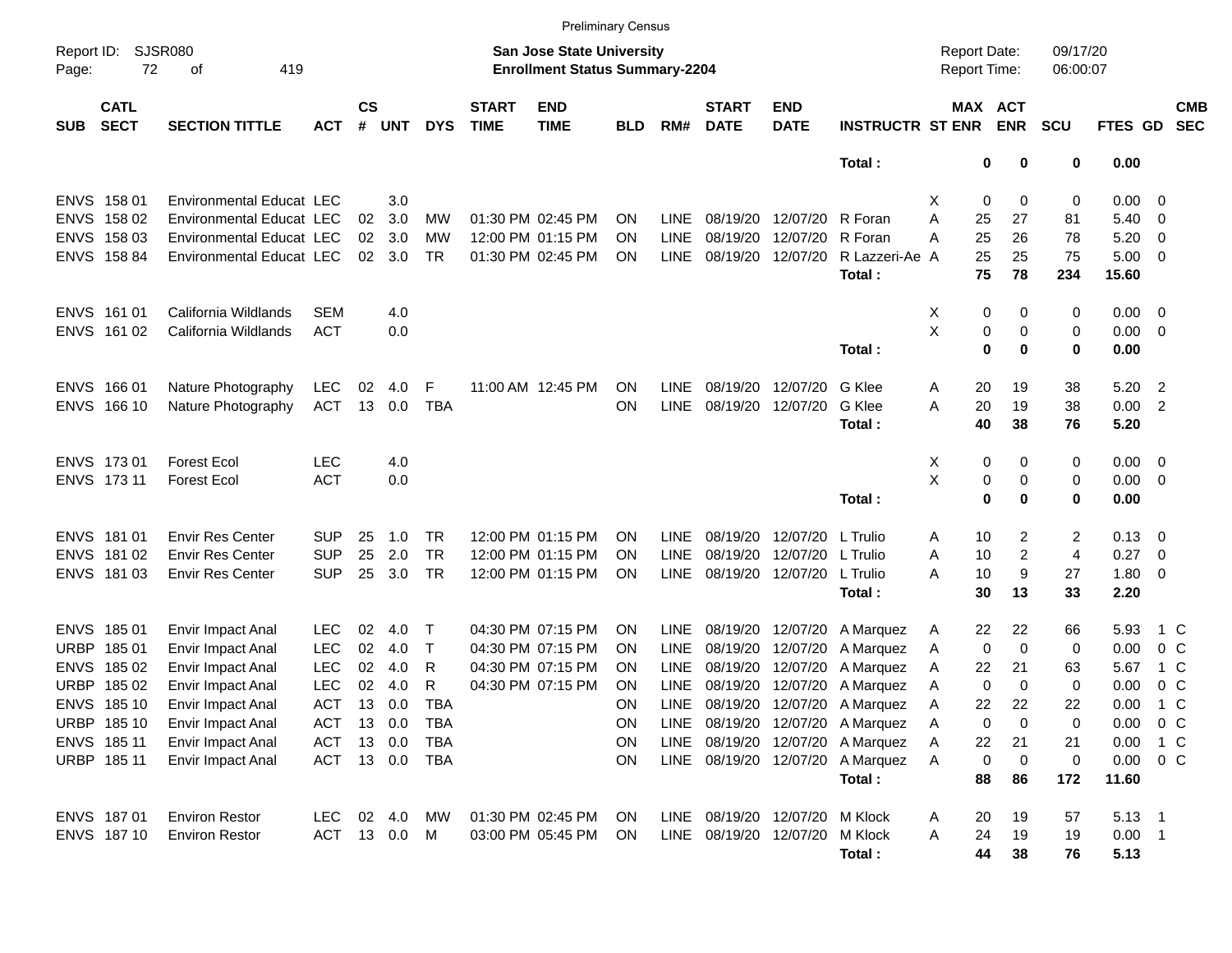|                                                                                                       |                                                                                   |                                                                                                                                                                                            |                                                                                                              |                                              |                                                      |                                                                                  |                             | <b>Preliminary Census</b>                                                                                                  |                                                                            |                                                                          |                                                                      |                                                                                                             |                                                                                                                       |                                              |                                                                               |                                             |                                                                      |                                                      |                          |
|-------------------------------------------------------------------------------------------------------|-----------------------------------------------------------------------------------|--------------------------------------------------------------------------------------------------------------------------------------------------------------------------------------------|--------------------------------------------------------------------------------------------------------------|----------------------------------------------|------------------------------------------------------|----------------------------------------------------------------------------------|-----------------------------|----------------------------------------------------------------------------------------------------------------------------|----------------------------------------------------------------------------|--------------------------------------------------------------------------|----------------------------------------------------------------------|-------------------------------------------------------------------------------------------------------------|-----------------------------------------------------------------------------------------------------------------------|----------------------------------------------|-------------------------------------------------------------------------------|---------------------------------------------|----------------------------------------------------------------------|------------------------------------------------------|--------------------------|
| Report ID:<br>Page:                                                                                   | 73                                                                                | <b>SJSR080</b><br>419<br>οf                                                                                                                                                                |                                                                                                              |                                              |                                                      |                                                                                  |                             | <b>San Jose State University</b><br><b>Enrollment Status Summary-2204</b>                                                  |                                                                            |                                                                          |                                                                      |                                                                                                             |                                                                                                                       | <b>Report Date:</b><br>Report Time:          |                                                                               | 09/17/20<br>06:00:07                        |                                                                      |                                                      |                          |
| <b>SUB</b>                                                                                            | <b>CATL</b><br><b>SECT</b>                                                        | <b>SECTION TITTLE</b>                                                                                                                                                                      | <b>ACT</b>                                                                                                   | $\mathsf{cs}$<br>#                           | <b>UNT</b>                                           | <b>DYS</b>                                                                       | <b>START</b><br><b>TIME</b> | <b>END</b><br><b>TIME</b>                                                                                                  | <b>BLD</b>                                                                 | RM#                                                                      | <b>START</b><br><b>DATE</b>                                          | <b>END</b><br><b>DATE</b>                                                                                   | <b>INSTRUCTR ST ENR</b>                                                                                               |                                              | MAX ACT<br><b>ENR</b>                                                         | <b>SCU</b>                                  | FTES GD                                                              |                                                      | <b>CMB</b><br><b>SEC</b> |
|                                                                                                       | ENVS 192 10                                                                       | Int'l Program Studie                                                                                                                                                                       | <b>LEC</b>                                                                                                   |                                              | 6.7                                                  |                                                                                  |                             |                                                                                                                            |                                                                            |                                                                          |                                                                      |                                                                                                             | Total:                                                                                                                | Α<br>40<br>40                                | 0<br>$\bf{0}$                                                                 | 0<br>0                                      | $0.00 \t 0$<br>0.00                                                  |                                                      |                          |
| <b>ENVS</b><br><b>ENVS</b><br><b>ENVS</b><br><b>ENVS</b>                                              | ENVS 193 07<br>19308<br>19309<br>193 10<br>193 11<br>ENVS 19312                   | Supr Proj & Res<br>Supr Proj & Res<br>Supr Proj & Res<br>Supr Proj & Res<br>Supr Proj & Res<br>Supr Proj & Res                                                                             | <b>SUP</b><br><b>SUP</b><br><b>SUP</b><br><b>SUP</b><br><b>SUP</b><br><b>SUP</b>                             | 36<br>36<br>36<br>36<br>36<br>36             | 1.0<br>2.0<br>3.0<br>4.0<br>5.0<br>6.0               | <b>TBA</b><br><b>TBA</b><br><b>TBA</b><br><b>TBA</b><br><b>TBA</b><br><b>TBA</b> |                             |                                                                                                                            |                                                                            |                                                                          | 08/19/20<br>08/19/20<br>08/19/20<br>08/19/20<br>08/19/20<br>08/19/20 | 12/07/20<br>12/07/20<br>12/07/20<br>12/07/20<br>12/07/20<br>12/07/20                                        | B Olszewski A<br>B Olszewski A<br>B Olszewski A<br>B Olszewski A<br>B Olszewski A<br>B Olszewski A                    | 10<br>10<br>10<br>10<br>10<br>10             | 4<br>3<br>6<br>4<br>0<br>0                                                    | 4<br>6<br>18<br>16<br>0<br>0                | 0.27<br>0.40<br>1.25<br>1.07<br>0.00<br>0.00                         | - 0<br>- 0<br>-1<br>- 0<br>- 0<br>- 0                |                          |
| <b>ENVS</b><br><b>ENVS</b><br><b>ENVS</b><br><b>ENVS</b><br><b>ENVS</b><br><b>ENVS</b><br><b>ENVS</b> | ENVS 194 01<br>194 02<br>194 03<br>194 04<br>194 05<br>194 06<br>194 07<br>194 08 | <b>Environment Intern</b><br><b>Environment Intern</b><br>Environment Intern<br>Environment Intern<br>Environment Intern<br>Environment Intern<br>Environment Intern<br>Environment Intern | <b>SUP</b><br><b>SUP</b><br><b>SUP</b><br><b>SUP</b><br><b>SUP</b><br><b>SUP</b><br><b>SUP</b><br><b>SUP</b> | 36<br>36<br>36<br>36<br>36<br>36<br>36<br>36 | 1.0<br>2.0<br>3.0<br>4.0<br>5.0<br>6.0<br>7.0<br>8.0 | Т<br>Т<br>Τ                                                                      |                             | 07:30 AM 08:45 AM<br>07:30 AM 08:45 AM<br>07:30 AM 08:45 AM                                                                | <b>ON</b><br><b>ON</b><br><b>ON</b>                                        | <b>LINE</b><br><b>LINE</b><br><b>LINE</b>                                | 08/19/20 12/07/20<br>08/19/20<br>08/19/20<br>08/19/20<br>08/19/20    | 12/07/20<br>12/07/20<br>12/07/20<br>12/07/20<br>08/19/20 12/07/20<br>08/19/20 12/07/20<br>08/19/20 12/07/20 | Total:<br>D Mulvaney<br>D Mulvaney<br>D Mulvaney A                                                                    | 60<br>Χ<br>0<br>X<br>X<br>X<br>X<br>A<br>- A | 17<br>0<br>0<br>0<br>0<br>0<br>0<br>0<br>0<br>0<br>6<br>2<br>6<br>0<br>6<br>0 | 44<br>0<br>0<br>0<br>0<br>0<br>12<br>0<br>0 | 2.98<br>0.00<br>0.00<br>0.00<br>0.00<br>0.00<br>0.80<br>0.00<br>0.00 | - 0<br>- 0<br>- 0<br>- 0<br>- 0<br>- 0<br>- 0<br>- 0 |                          |
| <b>ENVS</b><br><b>ENVS</b><br><b>ENVS</b><br><b>ENVS</b><br><b>ENVS</b><br><b>ENVS</b>                | 194 09<br>194 10<br>194 11<br>194 12<br>194 13<br>194 14                          | Environment Intern<br>Environment Intern<br>Environment Intern<br><b>Environment Intern</b><br>Environment Intern<br>Environment Intern                                                    | <b>SUP</b><br><b>SUP</b><br><b>SUP</b><br><b>SUP</b><br><b>SUP</b><br><b>SUP</b>                             | 36<br>36<br>36<br>36<br>36<br>36             | 9.0<br>1.0<br>2.0<br>3.0<br>4.0<br>5.0               | Τ<br>Т<br>Τ<br>Τ<br>Τ<br>$\mathsf{T}$                                            |                             | 07:30 AM 08:45 AM<br>07:30 AM 08:45 AM<br>07:30 AM 08:45 AM<br>07:30 AM 08:45 AM<br>07:30 AM 08:45 AM<br>07:30 AM 08:45 AM | <b>ON</b><br><b>ON</b><br><b>ON</b><br><b>ON</b><br><b>ON</b><br><b>ON</b> | <b>LINE</b><br><b>LINE</b><br><b>LINE</b><br>LINE<br><b>LINE</b><br>LINE | 08/19/20 12/07/20<br>08/19/20                                        | 08/19/20 12/07/20<br>08/19/20 12/07/20<br>08/19/20 12/07/20<br>12/07/20<br>08/19/20 12/07/20                | D Mulvaney A<br>D Mulvaney A<br>D Mulvaney A<br>D Mulvaney A<br>D Mulvaney A<br>D Mulvaney A<br>Total:                | 49                                           | 6<br>0<br>5<br>0<br>5<br>-1<br>5<br>2<br>5<br>5<br>5<br>-1<br>11              | 0<br>0<br>2<br>6<br>20<br>5<br>45           | 0.00<br>0.00<br>0.13<br>0.40<br>1.33<br>0.33<br>3.00                 | - 0<br>- 0<br>- 0<br>- 0<br>- 0<br>- 0               |                          |
|                                                                                                       | ENVS 195 01                                                                       | Inst Asst Env Stud                                                                                                                                                                         | <b>SUP</b>                                                                                                   | 36                                           | 3.0                                                  | TBA                                                                              |                             |                                                                                                                            | <b>ON</b>                                                                  | LINE                                                                     |                                                                      | 08/19/20 12/07/20                                                                                           | R O'Malley<br>Total:                                                                                                  | A                                            | 5<br>0<br>5<br>0                                                              | 0<br>0                                      | $0.00 \t 0$<br>0.00                                                  |                                                      |                          |
|                                                                                                       | ENVS 198 01<br>ENVS 198 02                                                        | Sr Sem<br>Sr Sem                                                                                                                                                                           | SEM 05<br>SEM 05 4.0                                                                                         |                                              | 4.0                                                  | TR<br><b>TR</b>                                                                  |                             | 01:30 PM 02:45 PM<br>03:00 PM 04:15 PM                                                                                     | <b>ON</b><br><b>ON</b>                                                     |                                                                          |                                                                      | LINE 08/19/20 12/07/20 C Prado<br>LINE 08/19/20 12/07/20                                                    | C Prado<br>Total:                                                                                                     | Α<br>13<br>13<br>Α<br>26                     | 15<br>12<br>27                                                                | 60<br>48<br>108                             | $4.00 \ 0$<br>$3.20 \ 0$<br>7.20                                     |                                                      |                          |
|                                                                                                       | ENVS 210 01<br>ENVS 210 02<br>ENVS 210 03                                         | <b>Environ Topics</b><br><b>Environ Topics</b><br><b>Environ Topics</b>                                                                                                                    | <b>SUP</b><br><b>SUP</b><br><b>SUP</b>                                                                       |                                              | 25 1.0<br>25 2.0<br>25 3.0                           | МW<br>MW<br>MW                                                                   |                             | 12:00 PM 01:15 PM<br>12:00 PM 01:15 PM<br>12:00 PM 01:15 PM                                                                | ON<br><b>ON</b><br><b>ON</b>                                               |                                                                          |                                                                      |                                                                                                             | LINE 08/19/20 12/07/20 R O'Malley<br>LINE 08/19/20 12/07/20 R O'Malley<br>LINE 08/19/20 12/07/20 R O'Malley<br>Total: | 5<br>A<br>A<br>18<br>A<br>28                 | 5<br>16<br>18                                                                 | 1<br>$\overline{c}$<br>48<br>51             | $0.08$ 1<br>$0.17$ 1<br>4.00 16<br>4.25                              |                                                      |                          |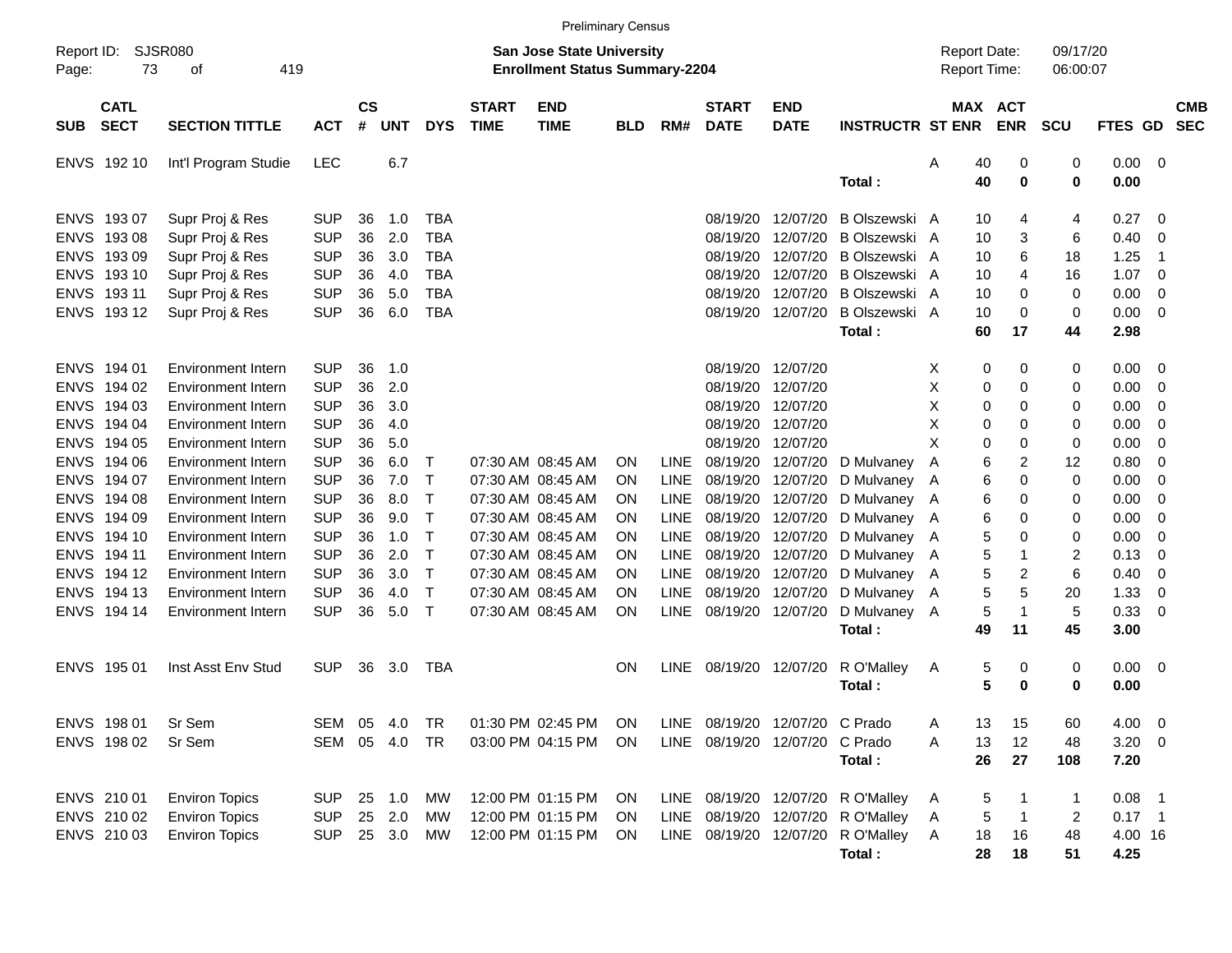|                     |                                                                                   |                                                                                                                                                               |                                                                                  |                                  |                                        |                                                                           |                             | <b>Preliminary Census</b>                                                 |                                         |                                                                                        |                             |                                                                                                                            |                                                                                            |                                                                |                                                         |                                   |                                                      |                                                                                 |                          |
|---------------------|-----------------------------------------------------------------------------------|---------------------------------------------------------------------------------------------------------------------------------------------------------------|----------------------------------------------------------------------------------|----------------------------------|----------------------------------------|---------------------------------------------------------------------------|-----------------------------|---------------------------------------------------------------------------|-----------------------------------------|----------------------------------------------------------------------------------------|-----------------------------|----------------------------------------------------------------------------------------------------------------------------|--------------------------------------------------------------------------------------------|----------------------------------------------------------------|---------------------------------------------------------|-----------------------------------|------------------------------------------------------|---------------------------------------------------------------------------------|--------------------------|
| Report ID:<br>Page: | SJSR080<br>74                                                                     | 419<br>οf                                                                                                                                                     |                                                                                  |                                  |                                        |                                                                           |                             | <b>San Jose State University</b><br><b>Enrollment Status Summary-2204</b> |                                         |                                                                                        |                             |                                                                                                                            |                                                                                            | <b>Report Date:</b><br>Report Time:                            |                                                         | 09/17/20<br>06:00:07              |                                                      |                                                                                 |                          |
| <b>SUB</b>          | <b>CATL</b><br><b>SECT</b>                                                        | <b>SECTION TITTLE</b>                                                                                                                                         | <b>ACT</b>                                                                       | $\mathsf{cs}$<br>#               | <b>UNT</b>                             | <b>DYS</b>                                                                | <b>START</b><br><b>TIME</b> | <b>END</b><br><b>TIME</b>                                                 | <b>BLD</b>                              | RM#                                                                                    | <b>START</b><br><b>DATE</b> | <b>END</b><br><b>DATE</b>                                                                                                  | <b>INSTRUCTR ST ENR</b>                                                                    | MAX ACT                                                        | <b>ENR</b>                                              | <b>SCU</b>                        | <b>FTES GD</b>                                       |                                                                                 | <b>CMB</b><br><b>SEC</b> |
|                     | ENVS 250 01                                                                       | <b>Environ Thought</b>                                                                                                                                        | SEM                                                                              | 05                               | 3.0                                    | M                                                                         |                             | 09:00 AM 11:45 AM                                                         | ON.                                     | LINE                                                                                   | 08/19/20                    | 12/07/20                                                                                                                   | C Prado<br>Total:                                                                          | 12<br>Α<br>12                                                  | 13<br>13                                                | 39<br>39                          | 3.25 13<br>3.25                                      |                                                                                 |                          |
|                     | ENVS 270 02<br>ENVS 270 10                                                        | <b>Field Studies Watr</b><br><b>Field Studies Watr</b>                                                                                                        | <b>SEM</b><br><b>ACT</b>                                                         |                                  | 4.0<br>0.0                             |                                                                           |                             |                                                                           |                                         |                                                                                        |                             |                                                                                                                            | Total:                                                                                     | X<br>0<br>X<br>0<br>0                                          | 0<br>0<br>$\bf{0}$                                      | 0<br>0<br>0                       | 0.00<br>0.00<br>0.00                                 | $\overline{0}$<br>$\overline{0}$                                                |                          |
|                     | ENVS 285 01<br>ENVS 285 06                                                        | Grad Internship<br>Grad Internship                                                                                                                            | <b>SUP</b><br><b>SUP</b>                                                         | 25<br>25                         | 3.0<br>6.0                             | TBA<br><b>TBA</b>                                                         |                             |                                                                           | <b>ON</b><br>ON                         | LINE<br><b>LINE</b>                                                                    |                             | 08/19/20 12/07/20<br>08/19/20 12/07/20                                                                                     | R O'Malley<br>R O'Malley<br>Total:                                                         | 5<br>Α<br>5<br>Α<br>10                                         | 1<br>1<br>$\overline{2}$                                | 3<br>0<br>3                       | 0.25<br>0.50<br>0.75                                 | - 1<br>$\overline{\phantom{0}}$ 1                                               |                          |
|                     | ENVS 295 01                                                                       | <b>Grad Teach Asst</b>                                                                                                                                        | <b>SUP</b>                                                                       | 25                               | 3.0                                    | <b>TBA</b>                                                                |                             |                                                                           | ON                                      | <b>LINE</b>                                                                            |                             | 08/19/20 12/07/20                                                                                                          | R O'Malley<br>Total:                                                                       | 5<br>A<br>5                                                    | 1<br>1                                                  | 3<br>3                            | 0.25<br>0.25                                         | - 1                                                                             |                          |
| ENVS                | ENVS 299 01<br>299 02<br>ENVS 299 03<br>ENVS 299 04<br>ENVS 299 05<br>ENVS 299 06 | <b>MS Thesis/Project</b><br><b>MS Thesis/Project</b><br>MS Thesis/Project<br><b>MS Thesis/Project</b><br><b>MS Thesis/Project</b><br><b>MS Thesis/Project</b> | <b>SUP</b><br><b>SUP</b><br><b>SUP</b><br><b>SUP</b><br><b>SUP</b><br><b>SUP</b> | 25<br>25<br>25<br>25<br>25<br>25 | 1.0<br>2.0<br>3.0<br>4.0<br>5.0<br>6.0 | TBA<br><b>TBA</b><br><b>TBA</b><br><b>TBA</b><br><b>TBA</b><br><b>TBA</b> |                             |                                                                           | <b>ON</b><br>ΟN<br>ΟN<br>ON<br>ON<br>ON | <b>LINE</b><br><b>LINE</b><br><b>LINE</b><br><b>LINE</b><br><b>LINE</b><br><b>LINE</b> |                             | 08/19/20 12/07/20<br>08/19/20 12/07/20<br>08/19/20 12/07/20<br>08/19/20 12/07/20<br>08/19/20 12/07/20<br>08/19/20 12/07/20 | R O'Malley<br>R O'Malley<br>R O'Malley<br>R O'Malley<br>R O'Malley<br>R O'Malley<br>Total: | A<br>3<br>3<br>Α<br>3<br>A<br>3<br>Α<br>3<br>A<br>3<br>A<br>18 | 1<br>0<br>$\Omega$<br>$\mathbf 1$<br>$\Omega$<br>3<br>5 | 1<br>0<br>0<br>4<br>0<br>18<br>23 | 0.08<br>0.00<br>0.00<br>0.33<br>0.00<br>1.50<br>1.92 | -1<br>$\overline{0}$<br>$\overline{0}$<br>$\overline{1}$<br>$\overline{0}$<br>3 |                          |
| <b>GLST</b>         | 1A 01                                                                             | Intro to Global Stud                                                                                                                                          | <b>LEC</b>                                                                       | 03                               | 3.0                                    | TR                                                                        |                             | 10:30 AM 11:45 AM                                                         | ON                                      | <b>LINE</b>                                                                            |                             | 08/19/20 12/07/20                                                                                                          | S Ou<br>Total :                                                                            | 35<br>Α<br>35                                                  | 17<br>17                                                | 51<br>51                          | 3.40<br>3.40                                         | - 0                                                                             |                          |
|                     | GLST 143 01<br>GLST 14382                                                         | Gender, Power, Intnl<br>Gender, Power, Intnl                                                                                                                  | LEC<br><b>LEC</b>                                                                | 02                               | 3.0<br>3.0                             | W                                                                         |                             | 01:30 PM 04:15 PM                                                         | ON                                      |                                                                                        | LINE 08/19/20 12/07/20      |                                                                                                                            | C Rampini<br>Total:                                                                        | X<br>$\mathbf 0$<br>A<br>30<br>30                              | $\mathbf 0$<br>30<br>30                                 | 0<br>90<br>90                     | 0.00<br>6.00<br>6.00                                 | $\overline{0}$<br>$\overline{0}$                                                |                          |
|                     | GLST 156 01                                                                       | TechofModern World                                                                                                                                            | <b>LEC</b>                                                                       |                                  | 02 3.0                                 | TR                                                                        |                             | 03:00 PM 04:15 PM                                                         | <b>ON</b>                               | LINE                                                                                   |                             | 08/19/20 12/07/20                                                                                                          | S Ou<br>Total :                                                                            | 35<br>Α<br>35                                                  | 27<br>27                                                | 81<br>81                          | 5.40<br>5.40                                         | - 0                                                                             |                          |
|                     | GLST 18980<br>GLST 18981<br>GLST 18982                                            | <b>Global Experience</b><br><b>Global Experience</b><br><b>Global Experience</b>                                                                              | <b>SUP</b><br><b>SUP</b><br><b>SUP</b>                                           | 48<br>48<br>48                   | 1.0<br>2.0<br>3.0                      | <b>TBA</b><br><b>TBA</b><br><b>TBA</b>                                    |                             |                                                                           | ΟN<br><b>ON</b><br>ΟN                   | <b>LINE</b><br><b>LINE</b><br><b>LINE</b>                                              | 08/19/20<br>08/19/20        | 08/19/20 12/07/20<br>12/07/20<br>12/07/20                                                                                  | K Cushing<br>K Cushing<br>K Cushing<br>Total :                                             | 3<br>A<br>3<br>A<br>3<br>Α<br>9                                | 2<br>$\mathbf{1}$<br>$\mathbf 1$<br>4                   | 2<br>$\overline{c}$<br>3<br>7     | 0.13<br>0.13<br>0.20<br>0.47                         | - 0<br>$\overline{0}$<br>$\mathbf 0$                                            |                          |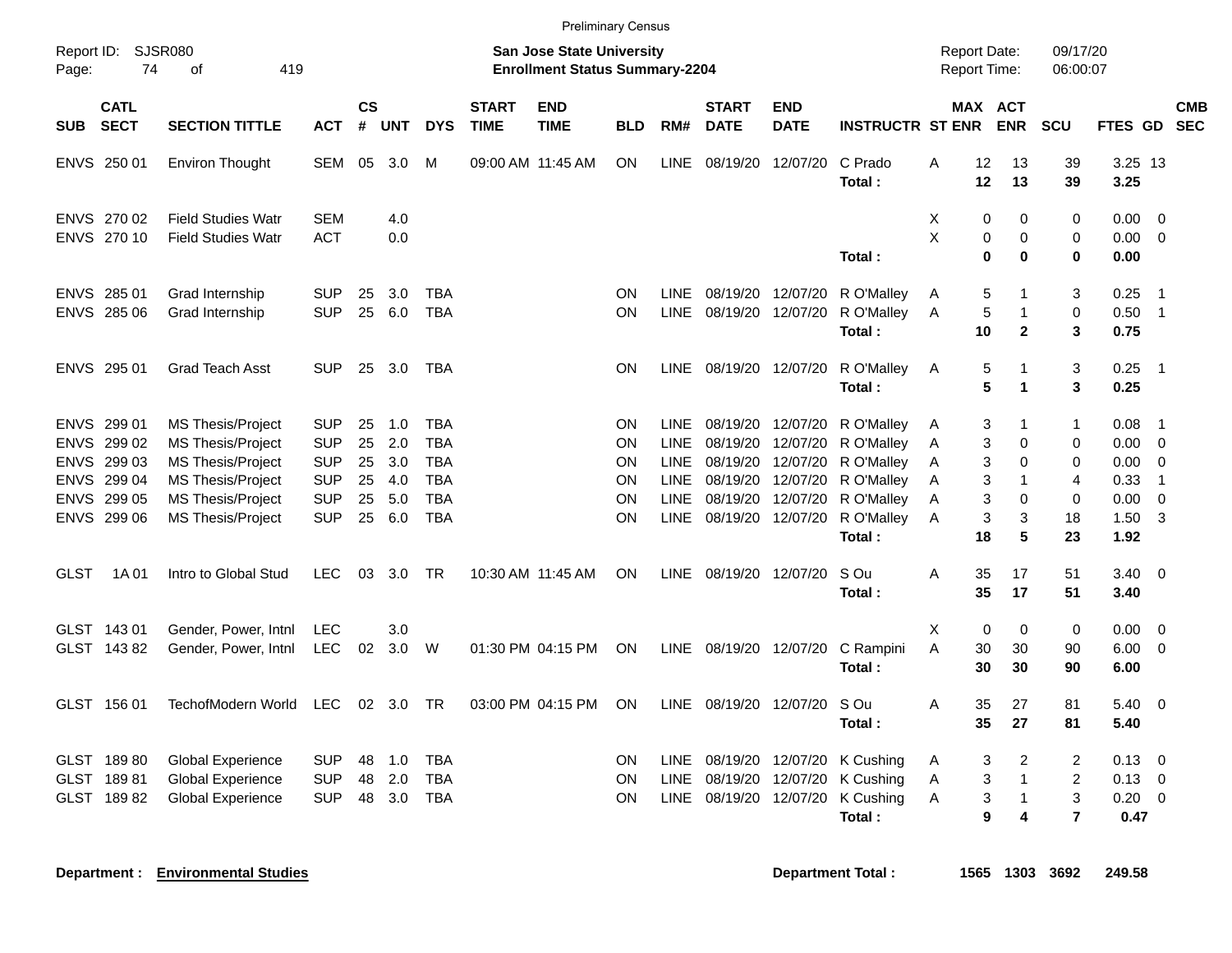|                     |                            |                       |         |    |            |            |                             |                                                                           | <b>Preliminary Census</b> |     |                             |                           |                                                                               |                                     |                  |                      |                          |                           |
|---------------------|----------------------------|-----------------------|---------|----|------------|------------|-----------------------------|---------------------------------------------------------------------------|---------------------------|-----|-----------------------------|---------------------------|-------------------------------------------------------------------------------|-------------------------------------|------------------|----------------------|--------------------------|---------------------------|
| Report ID:<br>Page: | 75                         | SJSR080<br>419<br>оf  |         |    |            |            |                             | <b>San Jose State University</b><br><b>Enrollment Status Summary-2204</b> |                           |     |                             |                           |                                                                               | Report Date:<br><b>Report Time:</b> |                  | 09/17/20<br>06:00:07 |                          |                           |
| <b>SUB</b>          | <b>CATL</b><br><b>SECT</b> | <b>SECTION TITTLE</b> | $ACT$ # | CS | <b>UNT</b> | <b>DYS</b> | <b>START</b><br><b>TIME</b> | <b>END</b><br><b>TIME</b>                                                 | <b>BLD</b>                | RM# | <b>START</b><br><b>DATE</b> | <b>END</b><br><b>DATE</b> | <b>INSTRUCTR ST ENR</b>                                                       | MAX ACT                             | <b>ENR</b>       | <b>SCU</b>           |                          | <b>CMB</b><br>FTES GD SEC |
|                     |                            |                       |         |    |            |            |                             |                                                                           |                           |     |                             |                           | <b>Lower Division:</b><br><b>Upper Division:</b><br><b>Graduate Division:</b> | 310<br>1182<br>73                   | 279<br>985<br>39 | 837<br>2736<br>119   | 55.80<br>183.37<br>10.42 |                           |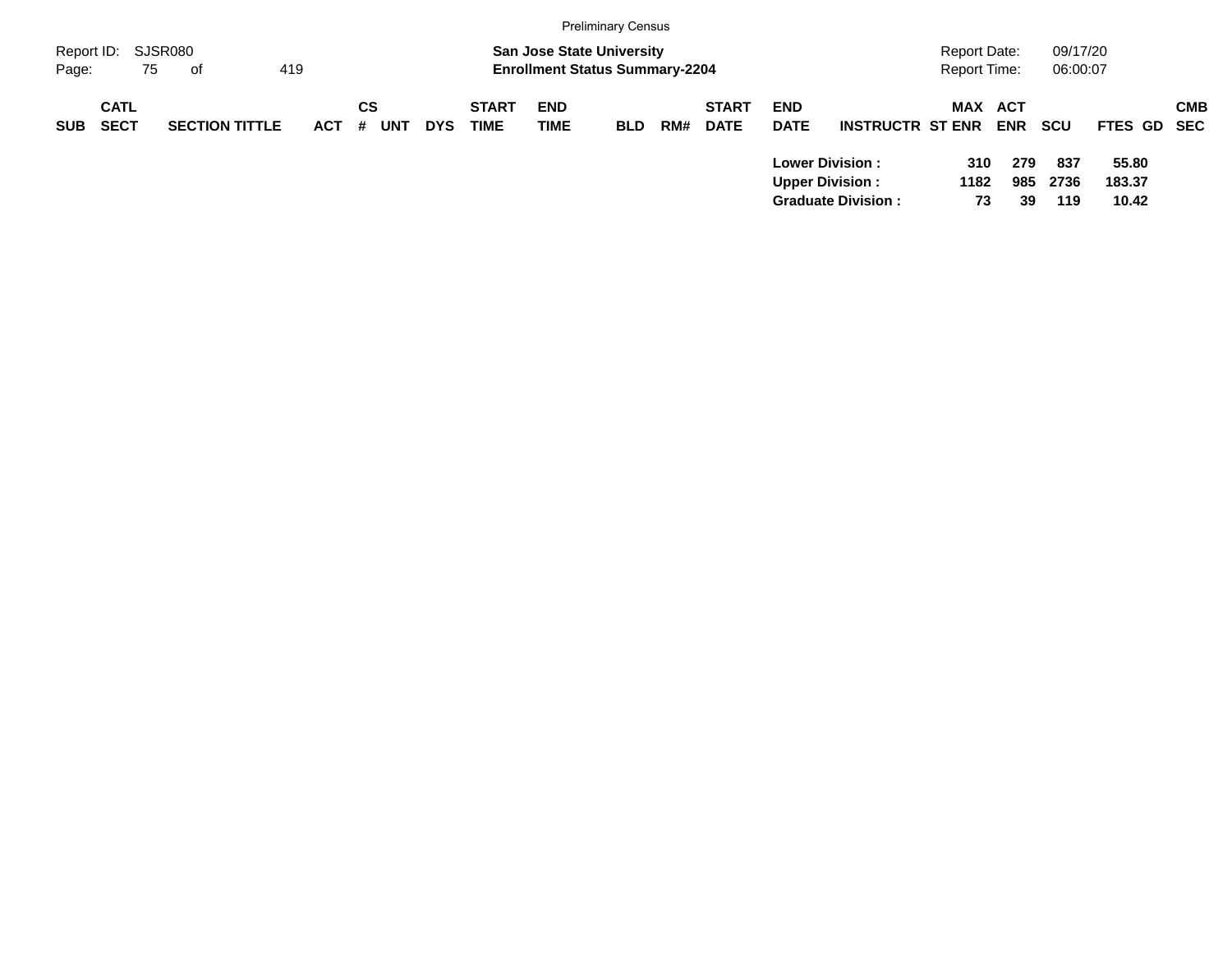|                     |                            |                                   |              |                    |            |            |                             | <b>Preliminary Census</b>                                                 |            |             |                             |                           |                                   |                                            |          |                       |                      |                |     |                          |
|---------------------|----------------------------|-----------------------------------|--------------|--------------------|------------|------------|-----------------------------|---------------------------------------------------------------------------|------------|-------------|-----------------------------|---------------------------|-----------------------------------|--------------------------------------------|----------|-----------------------|----------------------|----------------|-----|--------------------------|
| Report ID:<br>Page: | 76                         | SJSR080<br>419<br>οf              |              |                    |            |            |                             | <b>San Jose State University</b><br><b>Enrollment Status Summary-2204</b> |            |             |                             |                           |                                   | <b>Report Date:</b><br><b>Report Time:</b> |          |                       | 09/17/20<br>06:00:07 |                |     |                          |
| <b>SUB</b>          | <b>CATL</b><br><b>SECT</b> | <b>SECTION TITTLE</b>             | ACT          | $\mathsf{cs}$<br># | <b>UNT</b> | <b>DYS</b> | <b>START</b><br><b>TIME</b> | <b>END</b><br><b>TIME</b>                                                 | <b>BLD</b> | RM#         | <b>START</b><br><b>DATE</b> | <b>END</b><br><b>DATE</b> | <b>INSTRUCTR ST ENR</b>           |                                            |          | MAX ACT<br><b>ENR</b> | <b>SCU</b>           | FTES GD        |     | <b>CMB</b><br><b>SEC</b> |
| <b>College</b>      |                            | <b>Social Sciences</b>            |              |                    |            |            |                             |                                                                           |            |             |                             |                           |                                   |                                            |          |                       |                      |                |     |                          |
|                     | Department :               | <b>History</b>                    |              |                    |            |            |                             |                                                                           |            |             |                             |                           |                                   |                                            |          |                       |                      |                |     |                          |
| <b>HIST</b>         | 1A 01                      | World History to 150              | <b>LEC</b>   | 02                 | 3.0        | МW         |                             | 01:30 PM 02:45 PM                                                         | ON         | LINE        | 08/19/20 12/07/20           |                           | A Katsev<br>Total:                | A                                          | 28<br>28 | 28<br>28              | 84<br>84             | 5.60 0<br>5.60 |     |                          |
| HIST                | 10A 01                     | <b>Western Civilizatn</b>         | <b>LEC</b>   | 02                 | 3.0        | МW         |                             | 10:30 AM 11:45 AM                                                         | <b>ON</b>  | <b>LINE</b> | 08/19/20 12/07/20           |                           | A Katsev                          | A                                          | 28       | 27                    | 81                   | 5.40           | - 0 |                          |
| HIST                | 10A 02                     | <b>Western Civilizatn</b>         | <b>LEC</b>   | 02                 | 3.0        | <b>MW</b>  |                             | 12:00 PM 01:15 PM                                                         | ON         | <b>LINE</b> | 08/19/20                    | 12/07/20                  | M Wilson                          | A                                          | 28       | 23                    | 69                   | 4.60           | - 0 |                          |
|                     |                            |                                   |              |                    |            |            |                             |                                                                           |            |             |                             |                           | Total:                            |                                            | 56       | 50                    | 150                  | 10.00          |     |                          |
| HIST                | 10B 01                     | <b>Western Civilizatn</b>         | <b>LEC</b>   | 02                 | 3.0        | <b>TR</b>  |                             | 01:30 PM 02:45 PM                                                         | <b>ON</b>  | LINE        | 08/19/20 12/07/20           |                           | <b>R</b> Ciriviller               | A                                          | 28       | 25                    | 75                   | $5.00 \t 0$    |     |                          |
|                     |                            |                                   |              |                    |            |            |                             |                                                                           |            |             |                             |                           | Total:                            |                                            | 28       | 25                    | 75                   | 5.00           |     |                          |
| HIST                | 15 01                      | Esntl US History                  | <b>LEC</b>   | 01                 | 3.0        | <b>TBA</b> |                             |                                                                           | <b>ON</b>  | <b>LINE</b> | 08/19/20                    | 12/07/20                  | M McBane                          | A                                          | 125      | 124                   | 372                  | 24.80          | - 0 |                          |
| <b>HIST</b>         | 15 02                      | Esntl US History                  | <b>LEC</b>   | 01                 | 3.0        | <b>TR</b>  |                             | 03:00 PM 04:15 PM                                                         | <b>ON</b>  | LINE        | 08/19/20                    | 12/07/20                  | <b>R</b> Ciriviller               | A                                          | 119      | 114                   | 342                  | 22.80          | - 0 |                          |
| HIST                | 15 03                      | Esntl US History                  | <b>LEC</b>   | 01                 | 3.0        | <b>TR</b>  |                             | 07:30 AM 08:45 AM                                                         | <b>ON</b>  | <b>LINE</b> | 08/19/20                    | 12/07/20                  | R Ciriviller                      | A                                          | 48       | 45                    | 135                  | 9.00           | - 0 |                          |
| HIST                | 15 04                      | Esntl US History                  | <b>LEC</b>   | 01                 | 3.0        | <b>TR</b>  |                             | 09:00 AM 10:15 AM                                                         | <b>ON</b>  | <b>LINE</b> | 08/19/20                    | 12/07/20                  | <b>R</b> Ciriviller               | A                                          | 48       | 46                    | 138                  | 9.20           | - 0 |                          |
| HIST                | 15 05                      | Esntl US History                  | <b>LEC</b>   | 01                 | 3.0        | <b>TR</b>  |                             | 10:30 AM 11:45 AM                                                         | <b>ON</b>  | <b>LINE</b> | 08/19/20                    | 12/07/20                  | R Buyco                           | A                                          | 48       | 48                    | 144                  | 9.60           | - 0 |                          |
| HIST                | 15 06                      | Esntl US History                  | <b>LEC</b>   | 01                 | 3.0        | <b>TR</b>  |                             | 12:00 PM 01:15 PM                                                         | <b>ON</b>  | <b>LINE</b> | 08/19/20                    | 12/07/20                  | R Buyco                           | A                                          | 48       | 48                    | 144                  | 9.60           | - 0 |                          |
| HIST                | 15 07                      | Esntl US History                  | <b>LEC</b>   | 01                 | 3.0        | <b>TR</b>  |                             | 01:30 PM 02:45 PM                                                         | <b>ON</b>  | <b>LINE</b> | 08/19/20                    | 12/07/20                  | R Buyco                           | A                                          | 48       | 47                    | 141                  | 9.40           | - 0 |                          |
| HIST                | 15 08                      | Esntl US History                  | <b>LEC</b>   | 01                 | 3.0        | <b>TR</b>  |                             | 04:30 PM 05:45 PM                                                         | <b>ON</b>  | <b>LINE</b> | 08/19/20                    | 12/07/20                  | R Buyco                           | Α                                          | 48       | 48                    | 144                  | 9.60           | - 0 |                          |
| HIST                | 15 09                      | Esntl US History                  | <b>LEC</b>   | 01                 | 3.0        | <b>TBA</b> |                             |                                                                           | <b>ON</b>  | <b>LINE</b> | 08/19/20                    | 12/07/20                  | K Chilton                         | Α                                          | 48       | 48                    | 144                  | 9.60           | - 0 |                          |
| HIST                | 15 10                      | Esntl US History                  | <b>LEC</b>   | 01                 | 3.0        | МW         | 10:30 AM 11:45 AM           |                                                                           | <b>ON</b>  | <b>LINE</b> | 08/19/20                    | 12/07/20                  | M Wilson                          | Α                                          | 48       | 50                    | 150                  | 10.00          | - 0 |                          |
| HIST                | 15 11                      | Esntl US History                  | <b>LEC</b>   | 01                 | 3.0        | МW         |                             | 12:00 PM 01:15 PM                                                         | <b>ON</b>  | <b>LINE</b> | 08/19/20                    | 12/07/20                  | U Meraz-Cern A                    |                                            | 48       | 48                    | 144                  | 9.60           | - 0 |                          |
| HIST                | 1580                       | Esntl US History                  | <b>LEC</b>   | 01                 | 3.0        | <b>TBA</b> |                             |                                                                           | <b>ON</b>  | <b>LINE</b> | 08/19/20                    | 12/07/20                  | L Guardino                        | $\overline{A}$                             | 48       | 47                    | 141                  | 9.40           | - 0 |                          |
| HIST                | 1581                       | <b>Esntl US History</b>           | <b>LEC</b>   | 01                 | 3.0        | <b>TBA</b> |                             |                                                                           | <b>ON</b>  | <b>LINE</b> |                             | 08/19/20 12/07/20         | L Guardino                        | $\overline{A}$                             | 48       | 47                    | 141                  | 9.40           | - 0 |                          |
|                     |                            |                                   |              |                    |            |            |                             |                                                                           |            |             |                             |                           | Total:                            |                                            | 772      | 760                   | 2280                 | 152.00         |     |                          |
| HIST                | 20A 01                     | Hist of Amer Peopl                | <b>LEC</b>   | 02                 | 3.0        | <b>TR</b>  |                             | 12:00 PM 01:15 PM                                                         | <b>ON</b>  | <b>LINE</b> | 08/19/20 12/07/20           |                           | M Wilson                          | A                                          | 28       | 29                    | 87                   | 5.80 0         |     |                          |
|                     |                            |                                   |              |                    |            |            |                             |                                                                           |            |             |                             |                           | Total:                            |                                            | 28       | 29                    | 87                   | 5.80           |     |                          |
| <b>HIST</b>         |                            | 20B 80 Hist of Amer Peopl         | <b>LEC</b>   |                    |            | 02 3.0 TBA |                             |                                                                           | ON         |             |                             |                           | LINE 08/19/20 12/07/20 L Guardino | A                                          | 28       | 26                    | 78                   | 5.20 0         |     |                          |
|                     |                            |                                   |              |                    |            |            |                             |                                                                           |            |             |                             |                           | Total:                            |                                            | 28       | 26                    | 78                   | 5.20           |     |                          |
| <b>HIST</b>         | 50 01                      | <b>Historical Process</b>         | SEM 04 3.0 W |                    |            |            |                             | 06:00 PM 08:45 PM                                                         | ON         |             | LINE 08/19/20 12/07/20      |                           | E Narveson A                      |                                            | 25       | 25                    | 75                   | $5.00 \t 0$    |     |                          |
|                     |                            |                                   |              |                    |            |            |                             |                                                                           |            |             |                             |                           | Total:                            |                                            | 25       | 25                    | 75                   | 5.00           |     |                          |
| <b>HIST</b>         | 99 01                      | History Fundamentals SEM 05 3.0 W |              |                    |            |            |                             | 09:00 AM 10:15 AM                                                         | ON         |             | LINE 08/19/20 12/07/20      |                           | K Chilton                         | A                                          | 28       | 28                    | 84                   | 5.60 0         |     |                          |
| <b>HIST</b>         | 99 02                      | History Fundamentals SEM 05 3.0 T |              |                    |            |            |                             | 10:30 AM 11:45 AM                                                         | ON.        |             | LINE 08/19/20 12/07/20      |                           | K Chilton                         | Α                                          | 28       | 29                    | 87                   | 5.80 0         |     |                          |
|                     |                            |                                   |              |                    |            |            |                             |                                                                           |            |             |                             |                           | Total:                            |                                            | 56       | 57                    | 171                  | 11.40          |     |                          |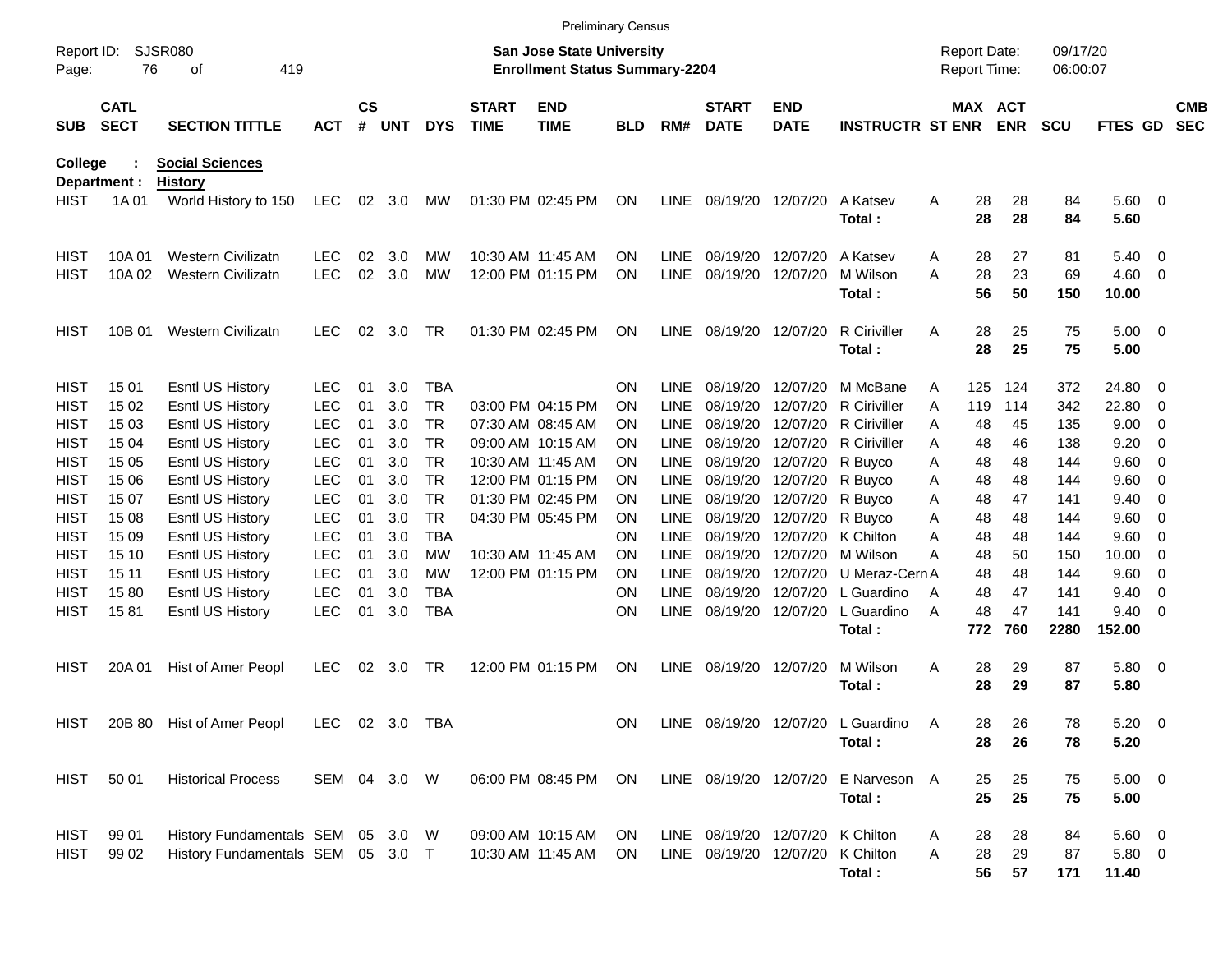|                            |                            |                                                             |                          |                    |            |                        |                             | <b>Preliminary Census</b>                                                 |                 |                            |                                                  |                           |                                |                                            |                         |                          |                      |                                    |                                                    |
|----------------------------|----------------------------|-------------------------------------------------------------|--------------------------|--------------------|------------|------------------------|-----------------------------|---------------------------------------------------------------------------|-----------------|----------------------------|--------------------------------------------------|---------------------------|--------------------------------|--------------------------------------------|-------------------------|--------------------------|----------------------|------------------------------------|----------------------------------------------------|
| Page:                      | Report ID: SJSR080<br>77   | 419<br>οf                                                   |                          |                    |            |                        |                             | <b>San Jose State University</b><br><b>Enrollment Status Summary-2204</b> |                 |                            |                                                  |                           |                                | <b>Report Date:</b><br><b>Report Time:</b> |                         |                          | 09/17/20<br>06:00:07 |                                    |                                                    |
| <b>SUB</b>                 | <b>CATL</b><br><b>SECT</b> | <b>SECTION TITTLE</b>                                       | <b>ACT</b>               | $\mathsf{cs}$<br># | <b>UNT</b> | <b>DYS</b>             | <b>START</b><br><b>TIME</b> | <b>END</b><br><b>TIME</b>                                                 | <b>BLD</b>      | RM#                        | <b>START</b><br><b>DATE</b>                      | <b>END</b><br><b>DATE</b> | <b>INSTRUCTR ST ENR</b>        |                                            | MAX ACT<br><b>ENR</b>   | <b>SCU</b>               |                      | FTES GD                            | <b>CMB</b><br><b>SEC</b>                           |
| HIST                       |                            | 100W 01 History Writers' Wo                                 | SEM                      | 04                 | 3.0        | TR                     |                             | 10:30 AM 11:45 AM                                                         | ON              | <b>LINE</b>                | 08/19/20                                         | 12/07/20                  | M Wilson<br>Total:             | A                                          | 25<br>25                | 27<br>27                 | 81<br>81             | $5.40 \ 0$<br>5.40                 |                                                    |
| <b>HIST</b>                | 102 01                     | Historiography                                              | <b>LEC</b>               | 02                 | 4.0        | MW                     |                             | 03:00 PM 04:15 PM                                                         | ON              | LINE                       | 08/19/20                                         | 12/07/20                  | J Roth<br>Total:               | Α                                          | 25<br>25                | 24<br>24                 | 96<br>96             | $6.40 \quad 0$<br>6.40             |                                                    |
| HIST<br>ASIA               | 110A01<br>110A01           | Hist Japan to 1750<br>Hist Japan to 1750                    | <b>LEC</b><br><b>LEC</b> | 02<br>02           | 4.0<br>4.0 | <b>TR</b><br><b>TR</b> |                             | 01:30 PM 02:45 PM<br>01:30 PM 02:45 PM                                    | ΟN<br>ΟN        | <b>LINE</b><br><b>LINE</b> | 08/19/20<br>08/19/20                             | 12/07/20<br>12/07/20      | X Hou<br>X Hou<br>Total:       | A<br>A                                     | 25<br>$\mathbf 0$<br>25 | 23<br>$\mathbf{3}$<br>26 | 69<br>9<br>78        | 6.27<br>0.80<br>7.07               | 2 C<br>0 <sup>o</sup>                              |
| <b>HIST</b>                | 112 01                     | <b>Ancient West</b>                                         | <b>LEC</b>               | 02                 | 4.0        | МW                     |                             | 10:30 AM 11:45 AM                                                         | ON              | <b>LINE</b>                | 08/19/20 12/07/20                                |                           | J Roth<br>Total:               | Α                                          | 25<br>25                | 22<br>22                 | 88<br>88             | 5.87<br>5.87                       | $\overline{\phantom{0}}$                           |
| <b>HIST</b>                | 124 80                     | Early Modern Europe LEC                                     |                          |                    | 02 4.0     | TBA                    |                             |                                                                           | <b>ON</b>       | <b>LINE</b>                | 08/19/20 12/07/20                                |                           | K Olson<br>Total:              | A                                          | 25<br>25                | 24<br>24                 | 96<br>96             | $6.40 \quad 0$<br>6.40             |                                                    |
| <b>HIST</b>                | 126 80                     | Adv Topic Medieval                                          | <b>LEC</b>               | 02                 | 4.0        | TBA                    |                             |                                                                           | ON              | LINE                       | 08/19/20 12/07/20                                |                           | K Olson<br>Total:              | A                                          | 25<br>25                | 25<br>25                 | 100<br>100           | 6.93 4<br>6.93                     |                                                    |
| <b>HIST</b>                | 132 01                     | Adv Top World Hist                                          | <b>LEC</b>               | 02                 | 4.0        | MW                     |                             | 01:30 PM 02:45 PM                                                         | <b>ON</b>       | LINE                       | 08/19/20 12/07/20                                |                           | J Roth<br>Total:               | Α                                          | 25<br>25                | 25<br>25                 | 100<br>100           | 6.67<br>6.67                       | $\overline{\phantom{0}}$                           |
| <b>HIST</b>                | 146 01                     | Adv Topic Euro Hist                                         | <b>LEC</b>               | 02                 | 4.0        | <b>MW</b>              |                             | 01:30 PM 02:45 PM                                                         | ON              | LINE                       | 08/19/20                                         | 12/07/20                  | M Pickering<br>Total:          | A                                          | 25<br>25                | 24<br>24                 | 96<br>96             | 6.60 3<br>6.60                     |                                                    |
| <b>HIST</b><br><b>HIST</b> | 155 01<br>155 02           | 20th Century World<br>20th Century World                    | <b>LEC</b><br><b>LEC</b> | 02<br>02           | 3.0<br>3.0 | MW<br><b>MW</b>        |                             | 09:00 AM 10:15 AM<br>03:00 PM 04:15 PM                                    | ΟN<br>ON        | <b>LINE</b><br><b>LINE</b> | 08/19/20<br>08/19/20                             | 12/07/20<br>12/07/20      | A Katsev<br>A Katsev<br>Total: | A<br>A                                     | 28<br>28<br>56          | 28<br>28<br>56           | 84<br>84<br>168      | 5.60<br>5.60<br>11.20              | $\overline{\mathbf{0}}$<br>$\overline{\mathbf{0}}$ |
|                            | HIST 167 01                | Topics Lat Am Hist                                          | LEC 02 4.0 TR            |                    |            |                        |                             | 12:00 PM 01:15 PM ON                                                      |                 |                            | LINE 08/19/20 12/07/20 A Garcia                  |                           | Total:                         | Α                                          | 25<br>25                | 23<br>23                 | 92<br>92             | $6.27$ 2<br>6.27                   |                                                    |
|                            | HIST 170 01                | <b>Topics Amer Hist</b>                                     | LEC                      |                    | 02 3.0 TBA |                        |                             |                                                                           | ON              |                            | LINE 08/19/20 12/07/20                           |                           | K Chilton<br>Total:            | Α                                          | 28<br>28                | 28<br>28                 | 84<br>84             | 5.60 0<br>5.60                     |                                                    |
| HIST                       |                            | HIST 170S 01 Topics Am History<br>170S 80 Topics Am History | LEC<br>LEC 03 3.0 TBA    |                    | 03 3.0     | TR                     |                             | 12:00 PM 01:15 PM                                                         | <b>ON</b><br>ON |                            | LINE 08/19/20 12/07/20<br>LINE 08/19/20 12/07/20 |                           | P Hill<br>K Chilton<br>Total:  | A<br>Α                                     | 28<br>28<br>56          | 30<br>27<br>57           | 90<br>81<br>171      | $6.00 \t 0$<br>$5.40 \ 0$<br>11.40 |                                                    |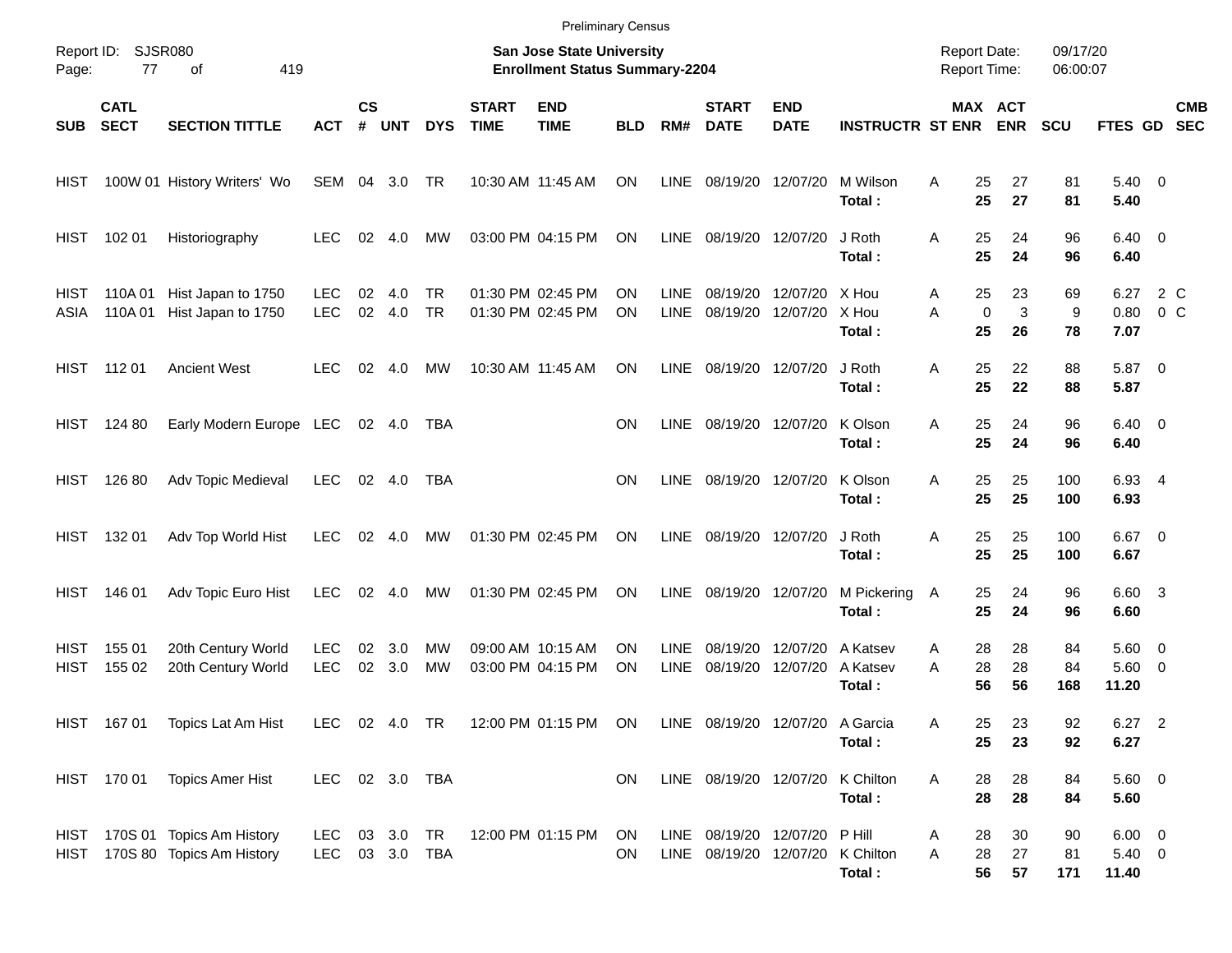|                             |                                       |                                                                        |                                        |                    |                   |                        |                             | <b>Preliminary Census</b>                                          |                 |                            |                             |                                                                    |                         |                                            |                                                                     |                                |                                                  |                          |
|-----------------------------|---------------------------------------|------------------------------------------------------------------------|----------------------------------------|--------------------|-------------------|------------------------|-----------------------------|--------------------------------------------------------------------|-----------------|----------------------------|-----------------------------|--------------------------------------------------------------------|-------------------------|--------------------------------------------|---------------------------------------------------------------------|--------------------------------|--------------------------------------------------|--------------------------|
| Page:                       | Report ID: SJSR080<br>78<br>419<br>of |                                                                        |                                        |                    |                   |                        |                             | San Jose State University<br><b>Enrollment Status Summary-2204</b> |                 |                            |                             |                                                                    |                         | <b>Report Date:</b><br><b>Report Time:</b> |                                                                     | 09/17/20<br>06:00:07           |                                                  |                          |
| <b>SUB</b>                  | <b>CATL</b><br><b>SECT</b>            | <b>SECTION TITTLE</b>                                                  | <b>ACT</b>                             | $\mathsf{cs}$<br># | <b>UNT</b>        | <b>DYS</b>             | <b>START</b><br><b>TIME</b> | <b>END</b><br><b>TIME</b>                                          | <b>BLD</b>      | RM#                        | <b>START</b><br><b>DATE</b> | <b>END</b><br><b>DATE</b>                                          | <b>INSTRUCTR ST ENR</b> |                                            | MAX ACT<br><b>ENR</b>                                               | <b>SCU</b>                     | <b>FTES GD</b>                                   | <b>CMB</b><br><b>SEC</b> |
|                             | HIST 173 80                           | <b>New World Encount</b>                                               | <b>LEC</b>                             |                    | 4.0               |                        |                             |                                                                    |                 |                            |                             |                                                                    | Total:                  | Χ                                          | 0<br>0<br>$\bf{0}$<br>$\bf{0}$                                      | 0<br>0                         | $0.00 \t 0$<br>0.00                              |                          |
|                             | HIST 175 01                           | Invent America 1800- LEC                                               |                                        |                    | 02 4.0            | МW                     |                             | 10:30 AM 11:45 AM                                                  | ON              | LINE                       | 08/19/20 12/07/20           |                                                                    | L Hilde<br>Total:       | 25<br>A<br>25                              | 18<br>18                                                            | 72<br>72                       | 4.87 1<br>4.87                                   |                          |
|                             | HIST 177 01                           | Industrial Am                                                          | <b>LEC</b>                             |                    | 02 4.0            | <b>TR</b>              |                             | 01:30 PM 02:45 PM                                                  | ON              | LINE                       | 08/19/20 12/07/20           |                                                                    | P Hill<br>Total:        | 25<br>A<br>25                              | 22<br>22                                                            | 88<br>88                       | $5.93$ 1<br>5.93                                 |                          |
| HIST<br><b>HIST</b><br>HIST | 18101<br>181 02<br>18180              | Adv Topics Am Hist<br>Adv Topics Am Hist<br>Adv Topics Am Hist         | <b>LEC</b><br><b>LEC</b><br><b>LEC</b> | 02<br>02           | 4.0<br>4.0<br>4.0 | <b>TR</b><br><b>MW</b> |                             | 10:30 AM 11:45 AM<br>12:00 PM 01:15 PM                             | ΟN<br><b>ON</b> | <b>LINE</b><br><b>LINE</b> | 08/19/20<br>08/19/20        | 12/07/20 A Garcia<br>12/07/20                                      | L Hilde<br>Total:       | 25<br>Α<br>25<br>Α<br>X<br>50              | 18<br>22<br>$\mathbf 0$<br>$\mathbf 0$<br>40                        | 72<br>88<br>$\mathbf 0$<br>160 | 4.87 1<br>$6.13 \quad 4$<br>$0.00 \t 0$<br>11.00 |                          |
| HIST.                       |                                       | 189A 01 Ca Hist to 1900                                                | LEC.                                   |                    | 02 4.0            | TBA                    |                             |                                                                    | <b>ON</b>       | LINE                       | 08/19/20 12/07/20           |                                                                    | Total:                  | 25<br>Α<br>25                              | 22<br>22                                                            | 88<br>88                       | $5.93$ 1<br>5.93                                 |                          |
| HIST                        |                                       | 210C 01 Colloq 20th C Am                                               | SEM 05 4.0                             |                    |                   | R                      |                             | 06:00 PM 08:45 PM                                                  | ON              | LINE                       | 08/19/20 12/07/20           |                                                                    | G Gendzel<br>Total:     | 15<br>A<br>15                              | 13<br>13                                                            | 52<br>52                       | 4.33 13<br>4.33                                  |                          |
| HIST                        | 220 01                                | Colloq World Hist                                                      | SEM 05 4.0                             |                    |                   | $\top$                 |                             | 06:00 PM 08:45 PM                                                  | ON              | LINE                       |                             | 08/19/20 12/07/20                                                  | X Hou<br>Total:         | 15<br>Α<br>15                              | 11<br>11                                                            | 44<br>44                       | 3.67 11<br>3.67                                  |                          |
| HIST                        | 240 01                                | Sem Pre 20C Europe SEM 05 4.0 M                                        |                                        |                    |                   |                        |                             | 06:00 PM 08:45 PM                                                  | ON              | LINE                       | 08/19/20 12/07/20           |                                                                    | M Pickering<br>Total:   | 15<br>A<br>15                              | 8<br>8                                                              | 32<br>32                       | $2.67$ 8<br>2.67                                 |                          |
| HIST                        | 288 01                                | Sem Hist of Women                                                      | SEM                                    |                    | 05 4.0            | W                      |                             | 06:00 PM 08:45 PM                                                  | ON              | <b>LINE</b>                | 08/19/20 12/07/20           |                                                                    | P Hill<br>Total:        | 15<br>Α<br>15                              | 14<br>14                                                            | 56<br>56                       | 4.67 14<br>4.67                                  |                          |
|                             |                                       | HIST 298 01 Spec Studies                                               | SUP 25 2.0 M                           |                    |                   |                        |                             | 06:00 PM 08:45 PM ON                                               |                 |                            |                             | LINE 08/19/20 12/07/20 A Garcia                                    | Total:                  | Α<br>15<br>15                              | 12<br>12                                                            | 24<br>24                       | 2.00 12<br>2.00                                  |                          |
|                             | HIST 299 80<br>HIST 299 81            | <b>Masters Thesis</b><br><b>Masters Thesis</b>                         | <b>SUP</b><br>SUP 25 4.0 TBA           |                    | 6.0               |                        |                             |                                                                    | ON              |                            | LINE 08/19/20 12/07/20      |                                                                    | J Roth<br>Total:        | X.<br>A                                    | 0<br>0<br>$\mathbf{1}$<br>$\mathbf{1}$<br>1<br>$\blacktriangleleft$ | 0<br>0<br>0                    | $0.00 \t 0$<br>$0.33$ 1<br>0.33                  |                          |
|                             | <b>JWSS 111 80</b><br>HIST 111 80     | JWSS Special Topics LEC 04 3.0 MW<br>JWSS Special Topics LEC 04 3.0 MW |                                        |                    |                   |                        |                             | 03:00 PM 04:15 PM<br>03:00 PM 04:15 PM                             | ON<br>ON        |                            |                             | LINE 08/19/20 12/07/20 A Balint<br>LINE 08/19/20 12/07/20 A Balint |                         | 30<br>A<br>Α                               | 8<br>$\ensuremath{\mathsf{3}}$<br>$\pmb{0}$                         | 24<br>9                        | 1.60 0 C<br>$0.60 \t 0 C$                        |                          |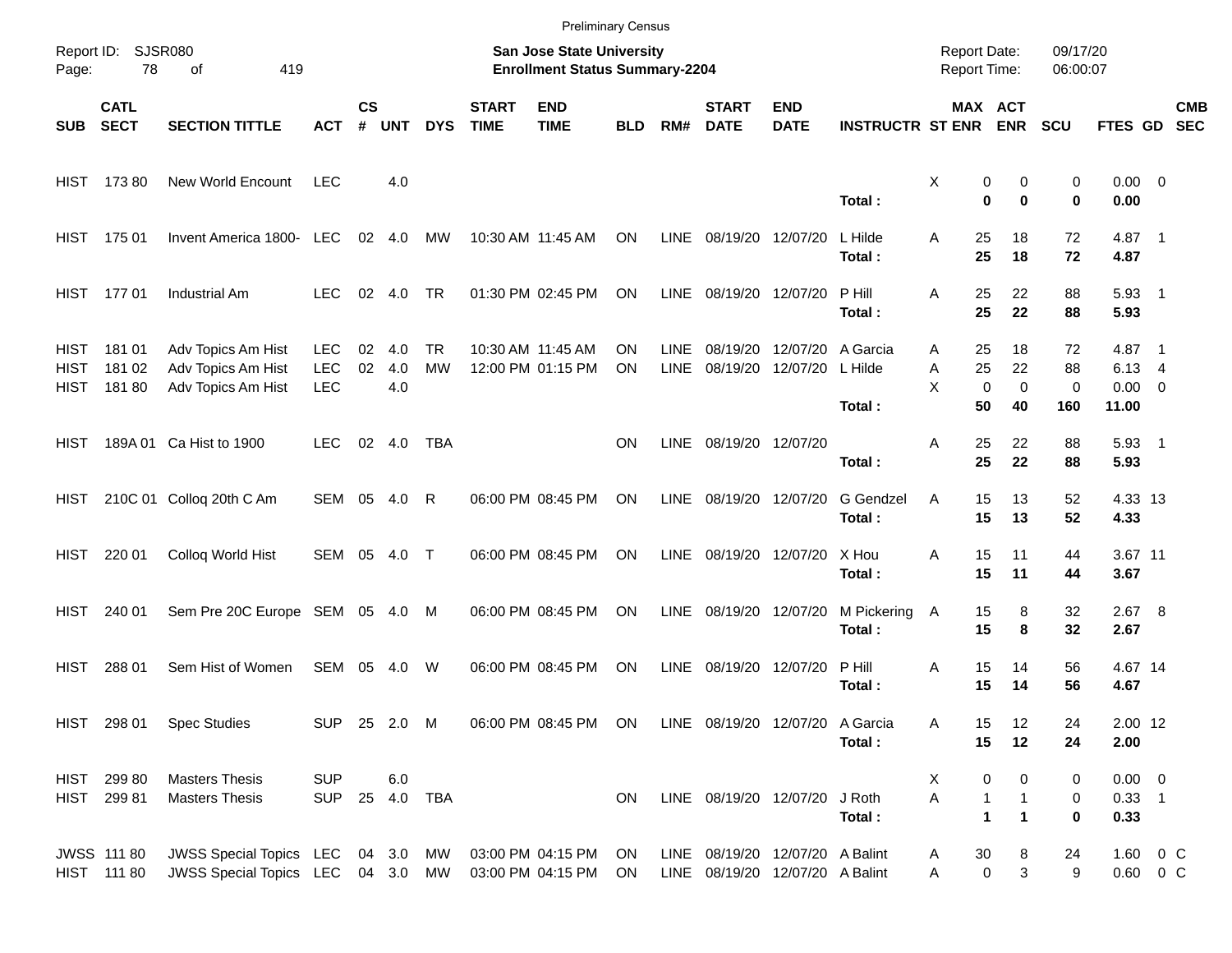|                                          |                                                                  |                          |                    |            |                 |                             | <b>Preliminary Census</b>                                                 |                        |                            |                             |                           |                                |                                            |                                                               |                         |                                       |                          |
|------------------------------------------|------------------------------------------------------------------|--------------------------|--------------------|------------|-----------------|-----------------------------|---------------------------------------------------------------------------|------------------------|----------------------------|-----------------------------|---------------------------|--------------------------------|--------------------------------------------|---------------------------------------------------------------|-------------------------|---------------------------------------|--------------------------|
| Report ID:<br>79<br>Page:                | <b>SJSR080</b><br>419<br>οf                                      |                          |                    |            |                 |                             | <b>San Jose State University</b><br><b>Enrollment Status Summary-2204</b> |                        |                            |                             |                           |                                | <b>Report Date:</b><br><b>Report Time:</b> |                                                               | 09/17/20<br>06:00:07    |                                       |                          |
| <b>CATL</b><br><b>SECT</b><br><b>SUB</b> | <b>SECTION TITTLE</b>                                            | <b>ACT</b>               | $\mathsf{cs}$<br># | <b>UNT</b> | <b>DYS</b>      | <b>START</b><br><b>TIME</b> | <b>END</b><br><b>TIME</b>                                                 | <b>BLD</b>             | RM#                        | <b>START</b><br><b>DATE</b> | <b>END</b><br><b>DATE</b> | <b>INSTRUCTR ST ENR ENR</b>    |                                            | <b>MAX ACT</b>                                                | <b>SCU</b>              | FTES GD                               | <b>CMB</b><br><b>SEC</b> |
| 111 80<br>HUM<br>RELS 111 80             | <b>JWSS Special Topics LEC</b><br><b>JWSS Special Topics LEC</b> |                          | 04<br>04           | 3.0<br>3.0 | <b>MW</b><br>MW |                             | 03:00 PM 04:15 PM<br>03:00 PM 04:15 PM                                    | <b>ON</b><br><b>ON</b> | <b>LINE</b><br><b>LINE</b> | 08/19/20<br>08/19/20        | 12/07/20<br>12/07/20      | A Balint<br>A Balint<br>Total: | A<br>A                                     | $\overline{2}$<br>0<br>$\mathbf 0$<br>$\mathbf 0$<br>13<br>30 | 6<br>$\mathbf 0$<br>39  | 0.40<br>0.00<br>2.60                  | $0\,$ C<br>$0\,$ C       |
| SOCS 137 01                              | CA Hist Soc Sci Pers LEC                                         |                          | 02                 | 3.0        | <b>TR</b>       |                             | 09:00 AM 10:15 AM                                                         | <b>ON</b>              |                            | LINE 08/19/20 12/07/20      |                           | W Rouse<br>Total:              | A                                          | 25<br>26<br>25<br>26                                          | 78<br>78                | $5.20 \ 0$<br>5.20                    |                          |
| SOCS 138 01<br>SOCS 138 02               | US Hist Soc Sci Pers<br>US Hist Soc Sci Pers                     | <b>LEC</b><br><b>LEC</b> | 02                 | 3.0<br>3.0 | $\top$          |                             | 04:30 PM 07:15 PM                                                         | ON                     | <b>LINE</b>                | 08/19/20                    | 12/07/20                  | W Thowdis<br>Total:            | X<br>A                                     | 0<br>$\mathbf 0$<br>25<br>30<br>25<br>30                      | $\mathbf 0$<br>90<br>90 | $0.00 \t 0$<br>$6.00 \quad 0$<br>6.00 |                          |
| SOCS 139 01                              | World History for Te                                             | <b>LEC</b>               | 03                 | 3.0        | R.              |                             | 04:30 PM 07:15 PM                                                         | <b>ON</b>              | <b>LINE</b>                | 08/19/20                    | 12/07/20                  | J Narveson<br>Total:           | A                                          | 29<br>25<br>25<br>29                                          | 87<br>87                | 5.80 0<br>5.80                        |                          |
| SOCS 195 01                              | Social Science Teach SEM 05                                      |                          |                    | 3.0        | <b>TR</b>       |                             | 10:30 AM 11:45 AM                                                         | ON                     | <b>LINE</b>                | 08/19/20 12/07/20           |                           | W Rouse<br>Total:              | A                                          | 25<br>10<br>25<br>10                                          | 30<br>30                | $2.00 \t 0$<br>2.00                   |                          |
| SSED 184Y 01 Stdt Tchg II                |                                                                  | <b>SUP</b>               | 25                 | 4.0        | <b>TBA</b>      |                             |                                                                           | <b>ON</b>              | LINE                       | 08/19/20 12/07/20           |                           | W Thowdis<br>Total:            | A                                          | 20<br>8<br>8<br>20                                            | 32<br>32                | $2.13 \quad 0$<br>2.13                |                          |
| SSED 184Z 01 Stdt Tchg III               |                                                                  | <b>SUP</b>               |                    | 25 4.0     | <b>TBA</b>      |                             |                                                                           | ON                     | <b>LINE</b>                | 08/19/20 12/07/20           |                           | W Thowdis<br>Total:            | A                                          | 20<br>8<br>20<br>8                                            | 32<br>32                | $2.13 \ 0$<br>2.13                    |                          |
| SSED 378 01                              | Soc Sci Methods                                                  | SEM                      | 05                 | 3.0        | $\top$          |                             | 04:30 PM 07:15 PM                                                         | ON                     | LINE                       | 08/19/20                    | 12/07/20                  | J Narveson<br>Total:           | A                                          | 15<br>20<br>15<br>20                                          | 60<br>60                | $4.00 \ 0$<br>4.00                    |                          |

**Department : History 1666 5314 361.07 Lower Division : 1021 1000 3000 200.00 Upper Division : 660 587 2046 139.40 Graduate Division : 91 79 268 21.67**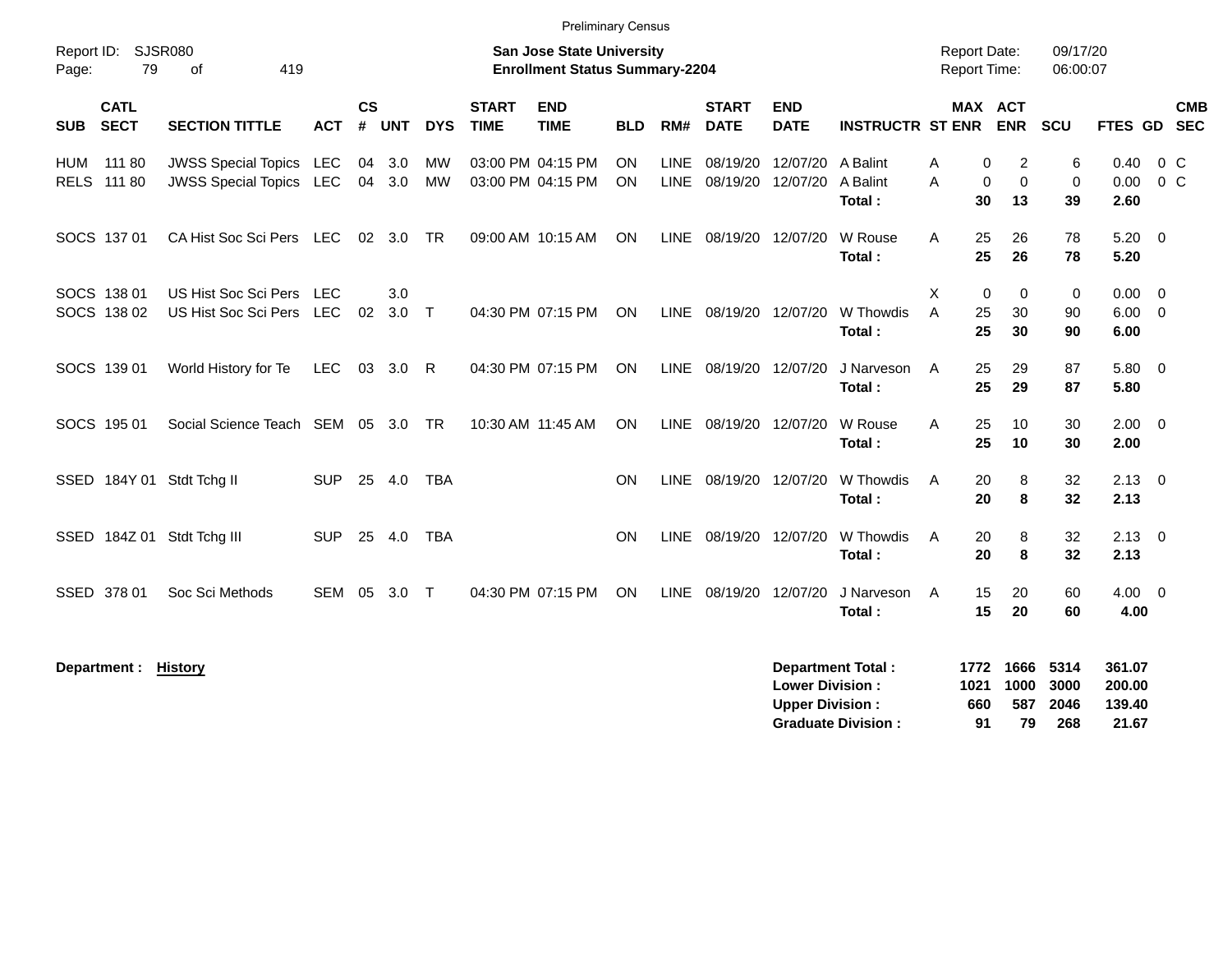|                     |                            |                             |              |                    |            |            |                             |                                                                           | <b>Preliminary Census</b> |             |                             |                           |                                 |   |                                     |             |                      |                |                         |                          |
|---------------------|----------------------------|-----------------------------|--------------|--------------------|------------|------------|-----------------------------|---------------------------------------------------------------------------|---------------------------|-------------|-----------------------------|---------------------------|---------------------------------|---|-------------------------------------|-------------|----------------------|----------------|-------------------------|--------------------------|
| Report ID:<br>Page: | 80                         | <b>SJSR080</b><br>419<br>οf |              |                    |            |            |                             | <b>San Jose State University</b><br><b>Enrollment Status Summary-2204</b> |                           |             |                             |                           |                                 |   | <b>Report Date:</b><br>Report Time: |             | 09/17/20<br>06:00:07 |                |                         |                          |
| <b>SUB</b>          | <b>CATL</b><br><b>SECT</b> | <b>SECTION TITTLE</b>       | <b>ACT</b>   | $\mathsf{cs}$<br># | <b>UNT</b> | <b>DYS</b> | <b>START</b><br><b>TIME</b> | <b>END</b><br><b>TIME</b>                                                 | <b>BLD</b>                | RM#         | <b>START</b><br><b>DATE</b> | <b>END</b><br><b>DATE</b> | <b>INSTRUCTR ST ENR</b>         |   | MAX ACT                             | <b>ENR</b>  | <b>SCU</b>           | <b>FTES GD</b> |                         | <b>CMB</b><br><b>SEC</b> |
| <b>College</b>      |                            | <b>Social Sciences</b>      |              |                    |            |            |                             |                                                                           |                           |             |                             |                           |                                 |   |                                     |             |                      |                |                         |                          |
|                     | Department :               | <b>Justice Studies</b>      |              |                    |            |            |                             |                                                                           |                           |             |                             |                           |                                 |   |                                     |             |                      |                |                         |                          |
| FS                  | 11 02                      | Survey For Sci              | <b>LEC</b>   | 02                 | 3.0        | M          |                             | 09:00 AM 11:45 AM                                                         | <b>ON</b>                 | <b>LINE</b> | 08/19/20                    | 12/07/20                  | J Warren                        | A | 36                                  | 33          | 99                   | 6.60           | $\overline{0}$          |                          |
| FS                  | 11 80                      | Survey For Sci              | <b>LEC</b>   | 02                 | 3.0        | <b>TBA</b> |                             |                                                                           | <b>ON</b>                 | <b>LINE</b> | 08/19/20                    | 12/07/20                  | M Barash                        | A | 40                                  | 39          | 117                  | 7.80           | 0                       |                          |
| FS                  | 11 81                      | Survey For Sci              | <b>LEC</b>   | 02                 | 3.0        | <b>TBA</b> |                             |                                                                           | <b>ON</b>                 | <b>LINE</b> | 08/19/20                    | 12/07/20                  | S Lee                           | A | 40                                  | 39          | 117                  | 7.80           | 0                       |                          |
| <b>FS</b>           | 1183                       | Survey For Sci              | <b>LEC</b>   | 02                 | 3.0        | W          |                             | 03:00 PM 05:30 PM                                                         | <b>ON</b>                 | <b>LINE</b> | 08/19/20                    | 12/07/20                  | S Bolton<br>Total:              | А | 40<br>156                           | 30<br>141   | 90<br>423            | 6.00<br>28.20  | - 0                     |                          |
|                     |                            |                             |              |                    |            |            |                             |                                                                           |                           |             |                             |                           |                                 |   |                                     |             |                      |                |                         |                          |
| FS                  | 160 01                     | Spec Topics FS              | <b>SEM</b>   |                    | 3.0        |            |                             |                                                                           |                           |             |                             |                           |                                 | Х | 0                                   | 0           | 0                    | 0.00           | $\overline{\mathbf{0}}$ |                          |
| FS                  | 160 05                     | Spec Topics FS              | <b>SEM</b>   |                    | 3.0        |            |                             |                                                                           |                           |             |                             |                           |                                 | Χ | $\mathbf 0$                         | $\mathbf 0$ | 0                    | 0.00           | 0                       |                          |
| FS                  | 160 06                     | Spec Topics FS              | <b>SEM</b>   | 05                 | 3.0        | R          |                             | 06:00 PM 08:30 PM                                                         | <b>ON</b>                 | <b>LINE</b> | 08/19/20                    | 12/07/20                  | R Vega                          | Α | 35                                  | 21          | 63                   | 4.20           | 0                       |                          |
| FS                  | 16081                      | Spec Topics FS              | <b>SEM</b>   | 05                 | 3.0        | <b>TBA</b> |                             |                                                                           | <b>ON</b>                 | <b>LINE</b> | 08/19/20                    | 12/07/20                  | S Lee<br>Total:                 | A | 35<br>70                            | 19<br>40    | 57<br>120            | 3.80<br>8.00   | 0                       |                          |
| FS                  | 161 03                     | <b>Crime Scene Invest</b>   | <b>LEC</b>   | 02                 | 3.0        | Т          |                             | 09:00 AM 11:00 AM                                                         | <b>ON</b>                 | LINE        | 08/19/20                    | 12/07/20                  | M Juno                          | Α | 36                                  | 37          | 74                   | 7.40           | 0                       |                          |
| FS                  | 161 04                     | Crime Scene Invest          | LAB          | 16                 | 0.0        | R          |                             | 09:00 AM 11:00 AM                                                         | <b>ON</b>                 | <b>LINE</b> | 08/19/20                    | 12/07/20                  | M Juno                          | A | 36                                  | 37          | 37                   | 0.00           | $\overline{\mathbf{0}}$ |                          |
| FS                  | 16181                      | <b>Crime Scene Invest</b>   | <b>LEC</b>   | 02                 | 3.0        | м          |                             | 12:00 PM 02:00 PM                                                         | <b>ON</b>                 | <b>LINE</b> | 08/19/20                    | 12/07/20                  | S Bolton                        | A | 36                                  | 29          | 58                   | 5.80           | 0                       |                          |
| <b>FS</b>           | 16182                      | <b>Crime Scene Invest</b>   | LAB          | 16                 | 0.0        | W          |                             | 12:00 PM 02:00 PM                                                         | ON                        | <b>LINE</b> | 08/19/20                    | 12/07/20                  | S Bolton                        | А | 36                                  | 29          | 29                   | 0.00           | $\overline{\mathbf{0}}$ |                          |
|                     |                            |                             |              |                    |            |            |                             |                                                                           |                           |             |                             |                           | Total:                          |   | 144                                 | 132         | 198                  | 13.20          |                         |                          |
| FS                  | 162 01                     | <b>FS Applications</b>      | <b>SEM</b>   |                    | 3.0        |            |                             |                                                                           |                           |             |                             |                           |                                 | Х | 0                                   | 0           | 0                    | 0.00           | $\overline{\mathbf{0}}$ |                          |
| FS                  | 162 02                     | <b>FS Applications</b>      | <b>ACT</b>   |                    | 0.0        |            |                             |                                                                           |                           |             |                             |                           |                                 | Χ | $\mathbf 0$                         | $\mathbf 0$ | 0                    | 0.00           | 0                       |                          |
| FS                  | 16280                      | <b>FS Applications</b>      | <b>SEM</b>   | 04                 | 3.0        | <b>TBA</b> |                             |                                                                           | <b>ON</b>                 | LINE        | 08/19/20                    | 12/07/20                  | M Juno                          | Α | 30                                  | 27          | 54                   | 5.40           | 0                       |                          |
| FS                  | 16281                      | <b>FS Applications</b>      | <b>ACT</b>   | 07                 | 0.0        | <b>TBA</b> |                             |                                                                           | ON                        | <b>LINE</b> | 08/19/20                    | 12/07/20                  | M Juno                          | A | 30                                  | 27          | 27                   | 0.00           | 0                       |                          |
|                     |                            |                             |              |                    |            |            |                             |                                                                           |                           |             |                             |                           | Total:                          |   | 60                                  | 54          | 81                   | 5.40           |                         |                          |
| FS                  | 16301                      | <b>Fingerprint Sci</b>      | <b>SEM</b>   |                    | 3.0        |            |                             |                                                                           |                           |             |                             |                           |                                 | Х | 0                                   | 0           | 0                    | 0.00           | $\overline{\mathbf{0}}$ |                          |
| FS                  | 163 02                     | <b>Fingerprint Sci</b>      | <b>ACT</b>   |                    | 0.0        |            |                             |                                                                           |                           |             |                             |                           |                                 | Χ | $\mathbf 0$                         | 0           | 0                    | 0.00           | 0                       |                          |
| FS                  | 163 03                     | Fingerprint Sci             | <b>SEM</b>   | 05                 | 3.0        | т          |                             | 12:00 PM 02:00 PM                                                         | <b>ON</b>                 | LINE        | 08/19/20                    | 12/07/20                  | M Juno                          | Α | 36                                  | 25          | 50                   | 5.00           | 0                       |                          |
| <b>FS</b>           | 163 04                     | Fingerprint Sci             | <b>ACT</b>   | 07                 | 0.0        | R          |                             | 12:00 PM 02:00 PM                                                         | ON                        | <b>LINE</b> | 08/19/20                    | 12/07/20                  | M Juno                          | A | 36                                  | 25          | 25                   | 0.00           | 0                       |                          |
|                     |                            |                             |              |                    |            |            |                             |                                                                           |                           |             |                             |                           | Total:                          |   | 72                                  | 50          | 75                   | 5.00           |                         |                          |
| FS                  | 164 01                     | Crim Scene Ev Phot          | <b>SEM</b>   |                    | 3.0        |            |                             |                                                                           |                           |             |                             |                           |                                 | X | 0                                   | 0           | 0                    | $0.00 \t 0$    |                         |                          |
| FS                  | 164 02                     | Crim Scene Ev Phot          | <b>ACT</b>   |                    | 0.0        |            |                             |                                                                           |                           |             |                             |                           |                                 | X | 0                                   | 0           | 0                    | $0.00 \t 0$    |                         |                          |
| FS                  | 164 03                     | Crim Scene Ev Phot          | SEM          | 05                 | 3.0        | $\top$     |                             | 03:00 PM 05:00 PM                                                         | ON.                       |             | LINE 08/19/20 12/07/20      |                           |                                 | Α | 36                                  | 8           | 16                   | 1.60 0         |                         |                          |
| FS                  | 164 04                     | Crim Scene Ev Phot          | ACT          |                    | 07 0.0 R   |            |                             | 03:00 PM 05:00 PM                                                         | ON.                       |             | LINE 08/19/20 12/07/20      |                           |                                 | A | 36                                  | 8           | 8                    | $0.00 \t 0$    |                         |                          |
|                     |                            |                             |              |                    |            |            |                             |                                                                           |                           |             |                             |                           | Total:                          |   | 72                                  | 16          | 24                   | 1.60           |                         |                          |
| <b>FS</b>           | 169 05                     | <b>FS Senior Seminar</b>    | SEM 05 3.0 W |                    |            |            |                             | 09:00 AM 11:30 AM ON                                                      |                           |             |                             |                           | LINE 08/19/20 12/07/20 M Barash | A | 36                                  | 13          | 39                   | 2.60 0         |                         |                          |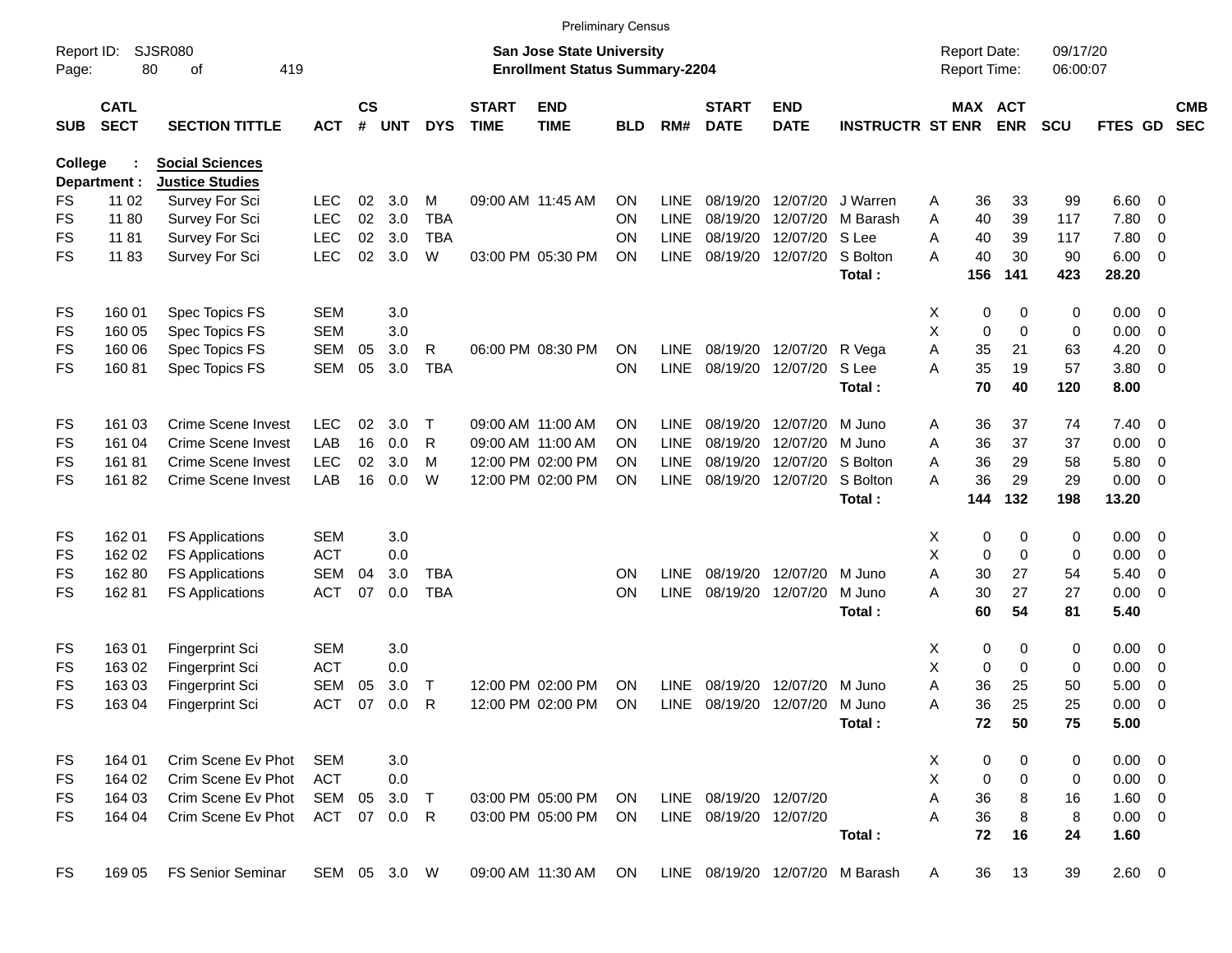|                     |                            |                          |            |                    |            |            |                             |                                                                           | <b>Preliminary Census</b> |             |                             |                           |                                      |   |                                            |            |                      |              |                          |                          |
|---------------------|----------------------------|--------------------------|------------|--------------------|------------|------------|-----------------------------|---------------------------------------------------------------------------|---------------------------|-------------|-----------------------------|---------------------------|--------------------------------------|---|--------------------------------------------|------------|----------------------|--------------|--------------------------|--------------------------|
| Report ID:<br>Page: | <b>SJSR080</b><br>81       | of<br>419                |            |                    |            |            |                             | <b>San Jose State University</b><br><b>Enrollment Status Summary-2204</b> |                           |             |                             |                           |                                      |   | <b>Report Date:</b><br><b>Report Time:</b> |            | 09/17/20<br>06:00:07 |              |                          |                          |
| <b>SUB</b>          | <b>CATL</b><br><b>SECT</b> | <b>SECTION TITTLE</b>    | <b>ACT</b> | $\mathsf{cs}$<br># | <b>UNT</b> | <b>DYS</b> | <b>START</b><br><b>TIME</b> | <b>END</b><br><b>TIME</b>                                                 | <b>BLD</b>                | RM#         | <b>START</b><br><b>DATE</b> | <b>END</b><br><b>DATE</b> | <b>INSTRUCTR ST ENR</b>              |   | MAX ACT                                    | <b>ENR</b> | <b>SCU</b>           | FTES GD      |                          | <b>CMB</b><br><b>SEC</b> |
|                     |                            |                          |            |                    |            |            |                             |                                                                           |                           |             |                             |                           | Total:                               |   | 36                                         | 13         | 39                   | 2.60         |                          |                          |
| JS                  | 10 06                      | Intro Just Stud          | LEC        | 01                 | 3.0        | MW         |                             | 12:00 PM 01:15 PM                                                         | OΝ                        | <b>LINE</b> | 08/19/20                    | 12/07/20                  | G Zamora                             | A | 60                                         | 51         | 153                  | 10.20        | - 0                      |                          |
| JS                  | 1080                       | Intro Just Stud          | <b>LEC</b> | 01                 | 3.0        | <b>TBA</b> |                             |                                                                           | OΝ                        | <b>LINE</b> | 08/19/20                    | 12/07/20                  | M Juno                               | A | 50                                         | 43         | 129                  | 8.60         | $\overline{\phantom{0}}$ |                          |
| <b>JS</b>           | 1082                       | Intro Just Stud          | <b>LEC</b> | 01                 | 3.0        | <b>MW</b>  |                             | 10:30 AM 11:45 AM                                                         | ΟN                        | <b>LINE</b> |                             | 08/19/20 12/07/20         | J Randle                             | A | 65                                         | 41         | 123                  | 8.20         | $\overline{\phantom{0}}$ |                          |
|                     |                            |                          |            |                    |            |            |                             |                                                                           |                           |             |                             |                           | Total:                               |   | 175                                        | 135        | 405                  | 27.00        |                          |                          |
| JS                  | 12 05                      | Intro to Leg Studie      | <b>LEC</b> | 02                 | 3.0        | MW         |                             | 09:00 AM 10:15 AM                                                         | ΟN                        | LINE        | 08/19/20 12/07/20           |                           | G Woods                              | A | 60                                         | 21         | 63                   | $4.20 \ 0$   |                          |                          |
|                     |                            |                          |            |                    |            |            |                             |                                                                           |                           |             |                             |                           | Total:                               |   | 60                                         | 21         | 63                   | 4.20         |                          |                          |
| JS                  | 1580                       | Intro Stat Justice       | <b>LEC</b> | 02                 | 3.0        | <b>TBA</b> |                             |                                                                           | ON                        | <b>LINE</b> |                             | 08/19/20 12/07/20         | M Vallerga                           | A | 35                                         | 35         | 105                  | $7.00 \t 0$  |                          |                          |
| <b>JS</b>           | 1581                       | Intro Stat Justice       | <b>LEC</b> | 02                 | 3.0        | <b>TBA</b> |                             |                                                                           | ON                        | <b>LINE</b> |                             | 08/19/20 12/07/20         | M Vallerga                           | A | 30                                         | 21         | 63                   | $4.20 \ 0$   |                          |                          |
|                     |                            |                          |            |                    |            |            |                             |                                                                           |                           |             |                             |                           | Total:                               |   | 65                                         | 56         | 168                  | 11.20        |                          |                          |
| JS                  | 25 01                      | Intro HR & Justice       | <b>LEC</b> | 02                 | 3.0        | MW         |                             | 01:30 PM 02:45 PM                                                         | OΝ                        | <b>LINE</b> | 08/19/20                    | 12/07/20                  | N Birthelmer A                       |   | 65                                         | 60         | 180                  | $12.00 \t 0$ |                          |                          |
| JS                  | 25 02                      | Intro HR & Justice       | <b>LEC</b> | 02                 | 3.0        | F          |                             | 09:30 AM 12:15 PM                                                         | ΟN                        | <b>LINE</b> | 08/19/20                    | 12/07/20                  | K Lynch                              | A | 35                                         | 29         | 87                   | 5.80         | $\overline{\phantom{0}}$ |                          |
| <b>JS</b>           | 25 80                      | Intro HR & Justice       | <b>LEC</b> | 02                 | 3.0        | <b>TBA</b> |                             |                                                                           | OΝ                        | <b>LINE</b> |                             | 08/19/20 12/07/20         | R Abusaad                            | A | 65                                         | 38         | 114                  | 7.60 0       |                          |                          |
|                     |                            |                          |            |                    |            |            |                             |                                                                           |                           |             |                             |                           | Total:                               |   | 165                                        | 127        | 381                  | 25.40        |                          |                          |
| JS                  |                            | 100W 01 Writing Workshop | SEM        | 04                 | 3.0        | MW         |                             | 06:00 PM 07:15 PM                                                         | OΝ                        | <b>LINE</b> | 08/19/20                    | 12/07/20                  | S Rivera                             | A | 27                                         | 27         | 81                   | $5.40 \ 0$   |                          |                          |
| JS                  |                            | 100W 03 Writing Workshop | <b>SEM</b> | 04                 | 3.0        | MW         |                             | 03:00 PM 04:15 PM                                                         | OΝ                        | <b>LINE</b> | 08/19/20                    |                           | 12/07/20 S Rivera                    | Α | 24                                         | 24         | 72                   | 4.80         | $\overline{\mathbf{0}}$  |                          |
| JS                  |                            | 100W 04 Writing Workshop | <b>SEM</b> | 04                 | 3.0        | <b>TR</b>  |                             | 09:00 AM 10:15 AM                                                         | ON                        | <b>LINE</b> | 08/19/20                    |                           | 12/07/20 H Peterson                  | A | 27                                         | 27         | 81                   | 5.40         | - 0                      |                          |
| <b>JS</b>           |                            | 100W 05 Writing Workshop | <b>SEM</b> | 04                 | 3.0        | <b>TR</b>  |                             | 12:00 PM 01:15 PM                                                         | ΟN                        | <b>LINE</b> | 08/19/20                    | 12/07/20                  | G Zamora                             | A | 27                                         | 27         | 81                   | 5.40         | $\overline{0}$           |                          |
| <b>JS</b>           |                            | 100W 80 Writing Workshop | <b>SEM</b> | 04                 | 3.0        | <b>TBA</b> |                             |                                                                           | OΝ                        | <b>LINE</b> | 08/19/20                    | 12/07/20                  | C Hebert                             | A | 27                                         | 27         | 81                   | 5.40         | - 0                      |                          |
| <b>JS</b>           |                            | 100W 81 Writing Workshop | <b>SEM</b> | 04                 | 3.0        | <b>TBA</b> |                             |                                                                           | ON                        | <b>LINE</b> | 08/19/20                    | 12/07/20                  | J Randle                             | A | 27                                         | 26         | 78                   | 5.20         | $\overline{0}$           |                          |
| <b>JS</b>           |                            | 100W 84 Writing Workshop | <b>SEM</b> | 04                 | 3.0        | <b>TBA</b> |                             |                                                                           | ΟN                        | <b>LINE</b> | 08/19/20                    | 12/07/20                  | G Woods                              | A | 27                                         | 24         | 72                   | 4.80         | - 0                      |                          |
| <b>JS</b>           |                            | 100W 85 Writing Workshop | <b>SEM</b> | 04                 | 3.0        | <b>TBA</b> |                             |                                                                           | ON                        | <b>LINE</b> | 08/19/20                    |                           | 12/07/20 S Martinek                  | A | 27                                         | 25         | 75                   | 5.00         | $\overline{\mathbf{0}}$  |                          |
| <b>JS</b>           |                            | 100W 86 Writing Workshop | <b>SEM</b> | 04                 | 3.0        | F          |                             | 02:00 PM 04:45 PM                                                         | ON                        | <b>LINE</b> | 08/19/20                    | 12/07/20                  | C Hebert                             | A | 27                                         | 26         | 78                   | 5.20         | $\overline{\phantom{0}}$ |                          |
|                     |                            |                          |            |                    |            |            |                             |                                                                           |                           |             |                             |                           | Total:                               |   | 240                                        | 233        | 699                  | 46.60        |                          |                          |
| JS                  | 101 01                     | <b>Critical Issues</b>   | LEC        |                    | 02 3.0     | TR         |                             | 10:30 AM 11:45 AM                                                         | ON                        | LINE        |                             |                           | 08/19/20 12/07/20 D Kameda           | Α | 50                                         | 50         | 150                  | 10.00 0      |                          |                          |
| JS                  | 101 80                     | <b>Critical Issues</b>   | <b>LEC</b> |                    | 02 3.0     | TBA        |                             |                                                                           | ΟN                        | LINE        | 08/19/20 12/07/20 SKil      |                           |                                      | А | 40                                         | 28         | 84                   | $5.60$ 0     |                          |                          |
| JS                  | 10183                      | <b>Critical Issues</b>   | <b>LEC</b> |                    | 02 3.0 TBA |            |                             |                                                                           | ON.                       |             |                             |                           | LINE 08/19/20 12/07/20 L Pedroni     | Α | 55                                         | 57         | 171                  | $11.40 \t 0$ |                          |                          |
|                     |                            |                          |            |                    |            |            |                             |                                                                           |                           |             |                             |                           | Total:                               |   | 145                                        | 135        | 405                  | 27.00        |                          |                          |
| JS                  | 102 01                     | Police and Society       | LEC.       |                    | 02 3.0     | МW         |                             | 12:00 PM 01:15 PM                                                         | <b>ON</b>                 |             |                             |                           | LINE 08/19/20 12/07/20 G Woods       | Α | 65                                         | 63         | 189                  | $12.60$ 0    |                          |                          |
| JS                  | 102 03                     | Police and Society       | LEC 02 3.0 |                    |            | R.         |                             | 05:30 PM 08:15 PM                                                         | <b>ON</b>                 |             |                             |                           | LINE 08/19/20 12/07/20 M Hartunian A |   | 70                                         | 52         | 156                  | $10.40 \ 0$  |                          |                          |
|                     |                            |                          |            |                    |            |            |                             |                                                                           |                           |             |                             |                           | Total:                               |   |                                            | 135 115    | 345                  | 23.00        |                          |                          |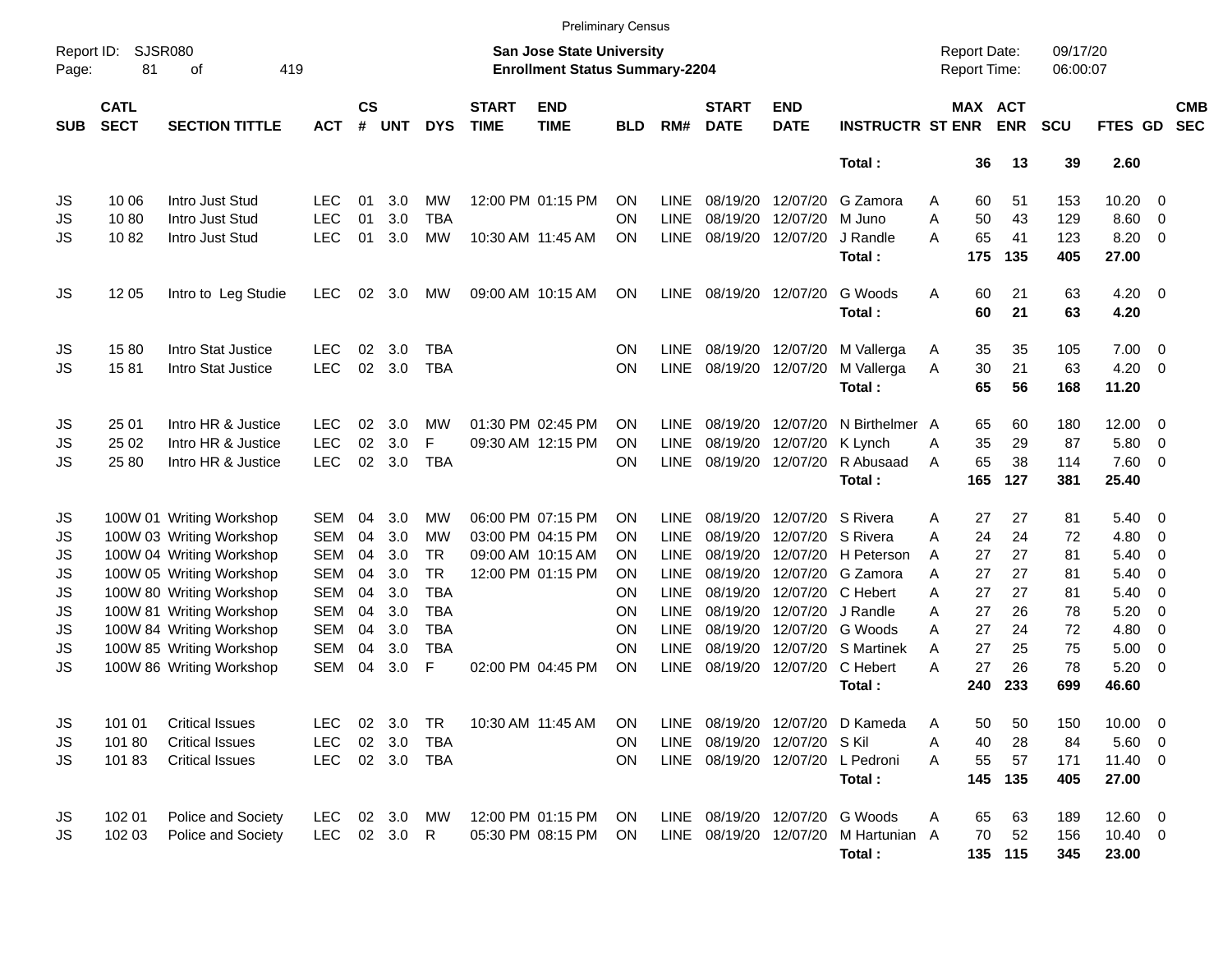|                     |                            |                                                                                              |                |                |            |            |                             | <b>Preliminary Census</b>                                                 |            |             |                                    |                           |                          |                                            |             |                              |                      |                     |                          |            |
|---------------------|----------------------------|----------------------------------------------------------------------------------------------|----------------|----------------|------------|------------|-----------------------------|---------------------------------------------------------------------------|------------|-------------|------------------------------------|---------------------------|--------------------------|--------------------------------------------|-------------|------------------------------|----------------------|---------------------|--------------------------|------------|
| Report ID:<br>Page: | 82                         | <b>SJSR080</b><br>419<br>оf                                                                  |                |                |            |            |                             | <b>San Jose State University</b><br><b>Enrollment Status Summary-2204</b> |            |             |                                    |                           |                          | <b>Report Date:</b><br><b>Report Time:</b> |             |                              | 09/17/20<br>06:00:07 |                     |                          |            |
| <b>SUB</b>          | <b>CATL</b><br><b>SECT</b> | <b>SECTION TITTLE</b>                                                                        | <b>ACT</b>     | <b>CS</b><br># | <b>UNT</b> | <b>DYS</b> | <b>START</b><br><b>TIME</b> | <b>END</b><br><b>TIME</b>                                                 | <b>BLD</b> | RM#         | <b>START</b><br><b>DATE</b>        | <b>END</b><br><b>DATE</b> | <b>INSTRUCTR ST ENR</b>  |                                            |             | <b>MAX ACT</b><br><b>ENR</b> | <b>SCU</b>           | FTES GD SEC         |                          | <b>CMB</b> |
| JS                  | 103 02                     | <b>Courts and Society</b>                                                                    | <b>LEC</b>     |                | 3.0        |            |                             |                                                                           |            |             |                                    |                           |                          | X                                          | 0           | 0                            | 0                    | $0.00 \t 0$         |                          |            |
| JS                  | 103 03                     | <b>Courts and Society</b>                                                                    | <b>LEC</b>     | 02             | 3.0        | TR         |                             | 12:00 PM 01:15 PM                                                         | ΟN         | <b>LINE</b> | 08/19/20                           | 12/07/20                  | M Stevenson A            |                                            | 55          | 35                           | 105                  | 7.00                | - 0                      |            |
| JS                  | 103 05                     | <b>Courts and Society</b>                                                                    | LEC            | 02             | 3.0        | <b>TR</b>  |                             | 03:00 PM 04:15 PM                                                         | <b>ON</b>  | <b>LINE</b> | 08/19/20                           | 12/07/20                  | H Peterson<br>Total:     | A                                          | 40<br>95    | 37<br>72                     | 111<br>216           | 7.40<br>14.40       | $\overline{\phantom{0}}$ |            |
| JS                  | 104 05                     | Penal Pol & Inst                                                                             | <b>LEC</b>     | 02             | 3.0        | МW         |                             | 12:00 PM 01:15 PM                                                         | <b>ON</b>  | <b>LINE</b> | 08/19/20 12/07/20                  |                           | J Tolbert<br>Total:      | A                                          | 50<br>50    | 18<br>18                     | 54<br>54             | $3.60 \ 0$<br>3.60  |                          |            |
|                     |                            |                                                                                              |                |                |            |            |                             |                                                                           |            |             |                                    |                           |                          |                                            |             |                              |                      |                     |                          |            |
| JS                  | 107 01                     | Justice Mgmt                                                                                 | LEC            | 02             | 3.0        | МW         |                             | 03:00 PM 04:15 PM                                                         | ΟN         | LINE        | 08/19/20                           | 12/07/20                  | N Birthelmer A           |                                            | 40          | 14                           | 42                   | 2.80 0              |                          |            |
| JS                  | 10780                      | Justice Mgmt                                                                                 | <b>LEC</b>     | 02             | 3.0        | <b>TBA</b> |                             |                                                                           | ON         | <b>LINE</b> | 08/19/20                           | 12/07/20                  | N Birthelmer A<br>Total: |                                            | 70<br>110   | 35<br>49                     | 105<br>147           | $7.00 \t 0$<br>9.80 |                          |            |
|                     | 114 01                     | Research Method JS                                                                           | LEC            | 02             | 3.0        | МW         |                             | 04:30 PM 05:45 PM                                                         | ON         | LINE        | 08/19/20                           |                           | 12/07/20 S Ghatak        |                                            | 40          | 17                           | 51                   | $3.40 \ 0$          |                          |            |
| JS<br>JS            | 114 03                     | Research Method JS                                                                           | <b>LEC</b>     | 02             | 3.0        | <b>MW</b>  |                             | 12:00 PM 01:15 PM                                                         | ON         | <b>LINE</b> | 08/19/20                           |                           | 12/07/20 S Ghatak        | Α<br>A                                     | 65          | 44                           | 132                  | 8.80                | $\overline{\mathbf{0}}$  |            |
| JS                  | 114 05                     | Research Method JS                                                                           | <b>LEC</b>     | 02             | 3.0        | <b>TR</b>  |                             | 12:00 PM 01:15 PM                                                         | ON         | <b>LINE</b> | 08/19/20                           |                           | 12/07/20 D Kameda        | A                                          | 40          | 37                           | 111                  | 7.40                | $\overline{\phantom{0}}$ |            |
| JS                  | 114 80                     | Research Method JS                                                                           | <b>LEC</b>     | 02             | 3.0        | <b>TBA</b> |                             |                                                                           | ON         | LINE        | 08/19/20                           |                           | 12/07/20 S Ghatak        | Α                                          | 35          | 35                           | 105                  | 7.00                | $\overline{\phantom{0}}$ |            |
| JS                  | 114 84                     | Research Method JS                                                                           | <b>LEC</b>     |                | 3.0        |            |                             |                                                                           |            |             |                                    |                           |                          | X                                          | $\mathbf 0$ | 0                            | $\mathbf 0$          | $0.00 \t 0$         |                          |            |
|                     |                            |                                                                                              |                |                |            |            |                             |                                                                           |            |             |                                    |                           | Total:                   |                                            | 180         | 133                          | 399                  | 26.60               |                          |            |
| JS                  | 11701                      | <b>QuaL Resrch Mds</b>                                                                       | LEC            | 02             | 3.0        | МW         |                             | 12:00 PM 01:15 PM                                                         | ON         | <b>LINE</b> | 08/19/20                           | 12/07/20                  | J Halushka               | Α                                          | 24          | 23                           | 69                   | $4.60 \ 0$          |                          |            |
| JS                  | 11781                      | <b>QuaL Resrch Mds</b>                                                                       | <b>LEC</b>     | 02             | 3.0        | <b>MW</b>  |                             | 10:30 AM 11:45 AM                                                         | ON         | LINE        | 08/19/20                           | 12/07/20                  | J Halushka               | A                                          | 30          | 28                           | 84                   | $5.60$ 0            |                          |            |
|                     |                            |                                                                                              |                |                |            |            |                             |                                                                           |            |             |                                    |                           | Total:                   |                                            | 54          | 51                           | 153                  | 10.20               |                          |            |
| JS                  | 122 02                     | Drugs & Society                                                                              | <b>LEC</b>     | 01             | 3.0        | MW         |                             | 04:30 PM 05:45 PM                                                         | ON         | LINE        |                                    | 08/19/20 12/07/20         | S Rivera<br>Total:       | A                                          | 65<br>65    | 65<br>65                     | 195<br>195           | 13.00 0<br>13.00    |                          |            |
| JS                  | 123 01                     | Terrorism & Security                                                                         | LEC            |                | 02 3.0     | TR         |                             | 01:30 PM 02:45 PM                                                         | ON         | LINE        | 08/19/20                           | 12/07/20                  | S Morewitz<br>Total:     | A                                          | 40<br>40    | 38<br>38                     | 114<br>114           | 7.60 0<br>7.60      |                          |            |
| JS                  | 127 01                     | Imm and Justice                                                                              | <b>LEC</b>     |                | 3.0        |            |                             |                                                                           |            |             |                                    |                           |                          | Χ                                          | 0           | 0                            | 0                    | $0.00 \ 0$          |                          |            |
| JS                  |                            | 127 80 Imm and Justice                                                                       | LEC 02 3.0 TBA |                |            |            |                             |                                                                           |            |             | ON LINE 08/19/20 12/07/20 E Tejada |                           |                          | Α                                          | 55          | 19                           | 57                   | 3.80 0              |                          |            |
|                     |                            |                                                                                              |                |                |            |            |                             |                                                                           |            |             |                                    |                           | Total:                   |                                            | 55          | 19                           | 57                   | 3.80                |                          |            |
| JS                  | 128 01                     | Punishment, Cult an LEC 02 3.0 MW 10:30 AM 11:45 AM ON LINE 08/19/20 12/07/20 N Birthelmer A |                |                |            |            |                             |                                                                           |            |             |                                    |                           |                          |                                            | 55          | 17                           | 51                   | $3.40 \ 0$          |                          |            |
|                     |                            |                                                                                              |                |                |            |            |                             |                                                                           |            |             |                                    |                           | Total:                   |                                            | 55          | 17                           | 51                   | 3.40                |                          |            |
| JS                  | 129 80                     | Intl Crime & Dev                                                                             | LEC 02 3.0 TBA |                |            |            |                             |                                                                           | ON         |             | LINE 08/19/20 12/07/20 A Martin    |                           | Total:                   | A                                          | 55<br>55    | 42<br>42                     | 126<br>126           | 8.40 0<br>8.40      |                          |            |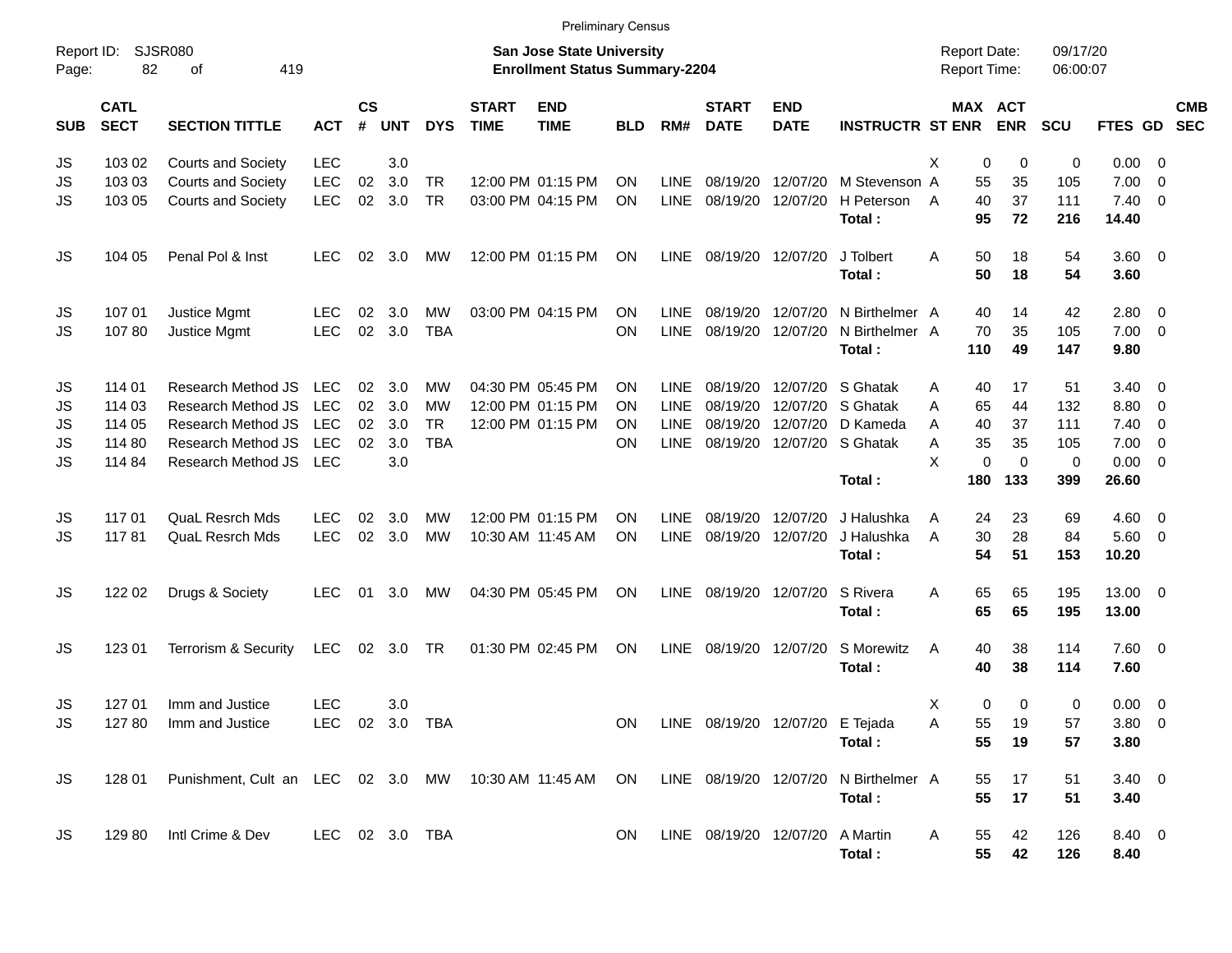|                     |                            |                                                                |                          |                    |               |                                        |                             | <b>Preliminary Census</b>                                                 |                 |                                           |                                  |                                        |                                           |                                            |                                  |                              |                                    |                                                     |            |
|---------------------|----------------------------|----------------------------------------------------------------|--------------------------|--------------------|---------------|----------------------------------------|-----------------------------|---------------------------------------------------------------------------|-----------------|-------------------------------------------|----------------------------------|----------------------------------------|-------------------------------------------|--------------------------------------------|----------------------------------|------------------------------|------------------------------------|-----------------------------------------------------|------------|
| Report ID:<br>Page: | 83                         | <b>SJSR080</b><br>419<br>οf                                    |                          |                    |               |                                        |                             | <b>San Jose State University</b><br><b>Enrollment Status Summary-2204</b> |                 |                                           |                                  |                                        |                                           | <b>Report Date:</b><br><b>Report Time:</b> |                                  | 09/17/20<br>06:00:07         |                                    |                                                     |            |
| <b>SUB</b>          | <b>CATL</b><br><b>SECT</b> | <b>SECTION TITTLE</b>                                          | <b>ACT</b>               | $\mathsf{cs}$<br># | <b>UNT</b>    | <b>DYS</b>                             | <b>START</b><br><b>TIME</b> | <b>END</b><br><b>TIME</b>                                                 | <b>BLD</b>      | RM#                                       | <b>START</b><br><b>DATE</b>      | <b>END</b><br><b>DATE</b>              | <b>INSTRUCTR ST ENR</b>                   |                                            | MAX ACT<br><b>ENR</b>            | <b>SCU</b>                   | FTES GD SEC                        |                                                     | <b>CMB</b> |
| JS<br>JS            | 130 01<br>130 07           | Sex & Justice<br>Sex & Justice                                 | <b>LEC</b><br><b>LEC</b> | 02<br>02           | 3.0<br>3.0    | <b>TR</b><br><b>MW</b>                 |                             | 03:00 PM 04:15 PM<br>04:30 PM 05:45 PM                                    | <b>ON</b><br>ON | LINE<br>LINE                              | 08/19/20<br>08/19/20             | 12/07/20<br>12/07/20                   | M Vallerga<br>G Howard                    | A<br>A                                     | 30<br>30<br>29<br>40             | 90<br>87                     | 6.00<br>5.80                       | - 0<br>- 0                                          |            |
| JS                  | 131 01                     | Intervntn/Mediatn                                              | <b>LEC</b>               | 02                 | 3.0           | МW                                     |                             | 09:00 AM 10:15 AM                                                         | ON.             | <b>LINE</b>                               | 08/19/20 12/07/20                |                                        | Total:<br>V Montelongo A<br>Total:        |                                            | 70<br>59<br>65<br>23<br>65<br>23 | 177<br>69<br>69              | 11.80<br>$4.60$ 0<br>4.60          |                                                     |            |
| JS<br>JS            | 132 01<br>132 03           | Race Gender Ineqlt<br>Race Gender Ineqlt                       | <b>LEC</b><br><b>LEC</b> | 02<br>02           | 3.0<br>3.0    | <b>TR</b><br><b>TR</b>                 |                             | 01:30 PM 02:45 PM<br>07:30 AM 08:45 AM                                    | ON<br><b>ON</b> | <b>LINE</b><br><b>LINE</b>                | 08/19/20<br>08/19/20             | 12/07/20<br>12/07/20                   | J DiSalvo<br>H Peterson                   | A<br>A                                     | 44<br>40<br>43<br>44             | 120<br>129                   | $8.00 \t 0$<br>8.60                | $\overline{\mathbf{0}}$                             |            |
| JS<br>JS            | 13280<br>13281             | Race Gender Ineqlt<br>Race Gender Ineqlt<br>Race Gender Ineqlt | <b>LEC</b><br><b>LEC</b> | 02<br>02           | 3.0<br>3.0    | <b>TBA</b><br><b>TBA</b><br><b>TBA</b> |                             |                                                                           | ON<br>ON        | <b>LINE</b><br><b>LINE</b><br><b>LINE</b> | 08/19/20<br>08/19/20<br>08/19/20 | 12/07/20 M Lowell<br>12/07/20          | 12/07/20 J Randle<br>D Kameda             | A<br>A                                     | 44<br>42<br>38<br>44<br>44       | 126<br>114                   | 8.40<br>7.60                       | $\overline{\mathbf{0}}$<br>$\overline{\phantom{0}}$ |            |
| JS<br>JS            | 132 82<br>132 85           | Race Gender Ineqlt                                             | <b>LEC</b><br><b>LEC</b> | 02<br>02           | 3.0<br>3.0    | <b>MW</b>                              |                             | 01:30 PM 02:45 PM                                                         | ON<br>ON.       | <b>LINE</b>                               | 08/19/20                         | 12/07/20                               | H Peterson<br>Total:                      | A<br>A<br>285                              | 44<br>65<br>60<br>267            | 132<br>180<br>801            | 8.80<br>12.00<br>53.40             | - 0<br>$\overline{\phantom{0}}$                     |            |
| JS<br>JS            | 136 80<br>13681            | Fam&Comm Violence LEC<br>Fam&Comm Violence LEC                 |                          | 02                 | 3.0<br>02 3.0 | <b>TBA</b><br><b>TBA</b>               |                             |                                                                           | ON<br><b>ON</b> | <b>LINE</b><br><b>LINE</b>                |                                  | 08/19/20 12/07/20<br>08/19/20 12/07/20 | M Lowell<br><b>S</b> Martinek<br>Total:   | Α<br>A                                     | 44<br>44<br>44<br>45<br>88<br>89 | 132<br>135<br>267            | 8.80<br>$9.00 \t 0$<br>17.80       | $\overline{\phantom{0}}$                            |            |
| JS                  | 140 01                     | <b>RCP</b>                                                     | <b>LEC</b>               | 02                 | 3.0           | TR                                     |                             | 03:00 PM 04:15 PM                                                         | ON              | LINE                                      | 08/19/20 12/07/20                |                                        | M Stevenson A<br>Total:                   |                                            | 20<br>21<br>20<br>21             | 63<br>63                     | $4.20 \ 0$<br>4.20                 |                                                     |            |
| JS<br>JS            | 141 03<br>14180            | <b>RCP Representation</b><br><b>RCP Representation</b>         | <b>SUP</b><br><b>SUP</b> | 36                 | 3.0<br>3.0    | TR                                     |                             | 04:30 PM 05:45 PM                                                         | ON              | LINE                                      | 08/19/20 12/07/20                |                                        | M Stevenson A<br>Total:                   | X                                          | 0<br>10<br>10<br>10<br>10        | $\mathbf 0$<br>0<br>30<br>30 | $0.00 \t 0$<br>$2.00 \t 0$<br>2.00 |                                                     |            |
| JS                  | 143 01                     | Evidence & Proced                                              | <b>LEC</b>               | 02                 | 3.0           | <b>TR</b>                              |                             | 01:30 PM 02:45 PM                                                         | ON              | LINE                                      |                                  | 08/19/20 12/07/20                      | H Peterson<br>Total:                      | A                                          | 55<br>56<br>55<br>56             | 168<br>168                   | 11.20 0<br>11.20                   |                                                     |            |
| JS                  | 144 01                     | <b>Criminal Law</b>                                            | <b>LEC</b>               |                    | 3.0           |                                        |                             |                                                                           |                 |                                           |                                  |                                        | Total:                                    | X                                          | 0<br>0                           | 0<br>0<br>0<br>0             | $0.00 \t 0$<br>0.00                |                                                     |            |
| JS                  | 145 01                     | White Collar Crime                                             | LEC 02 3.0 MW            |                    |               |                                        |                             | 10:30 AM 11:45 AM                                                         | ON              |                                           | LINE 08/19/20 12/07/20           |                                        | G Woods<br>Total:                         | Α                                          | 65<br>59<br>65<br>59             | 177<br>177                   | 11.80 0<br>11.80                   |                                                     |            |
| JS<br>JS            | 150 05<br>150 06           | Gender and Crime<br>Gender and Crime                           | <b>LEC</b><br><b>LEC</b> | 02                 | 3.0<br>3.0    | MW                                     |                             | 03:00 PM 04:15 PM ON                                                      |                 |                                           |                                  |                                        | LINE 08/19/20 12/07/20 G Howard<br>Total: | A<br>X                                     | 40<br>35<br>0<br>40<br>35        | 105<br>0<br>0<br>105         | $7.00 \t 0$<br>$0.00 \t 0$<br>7.00 |                                                     |            |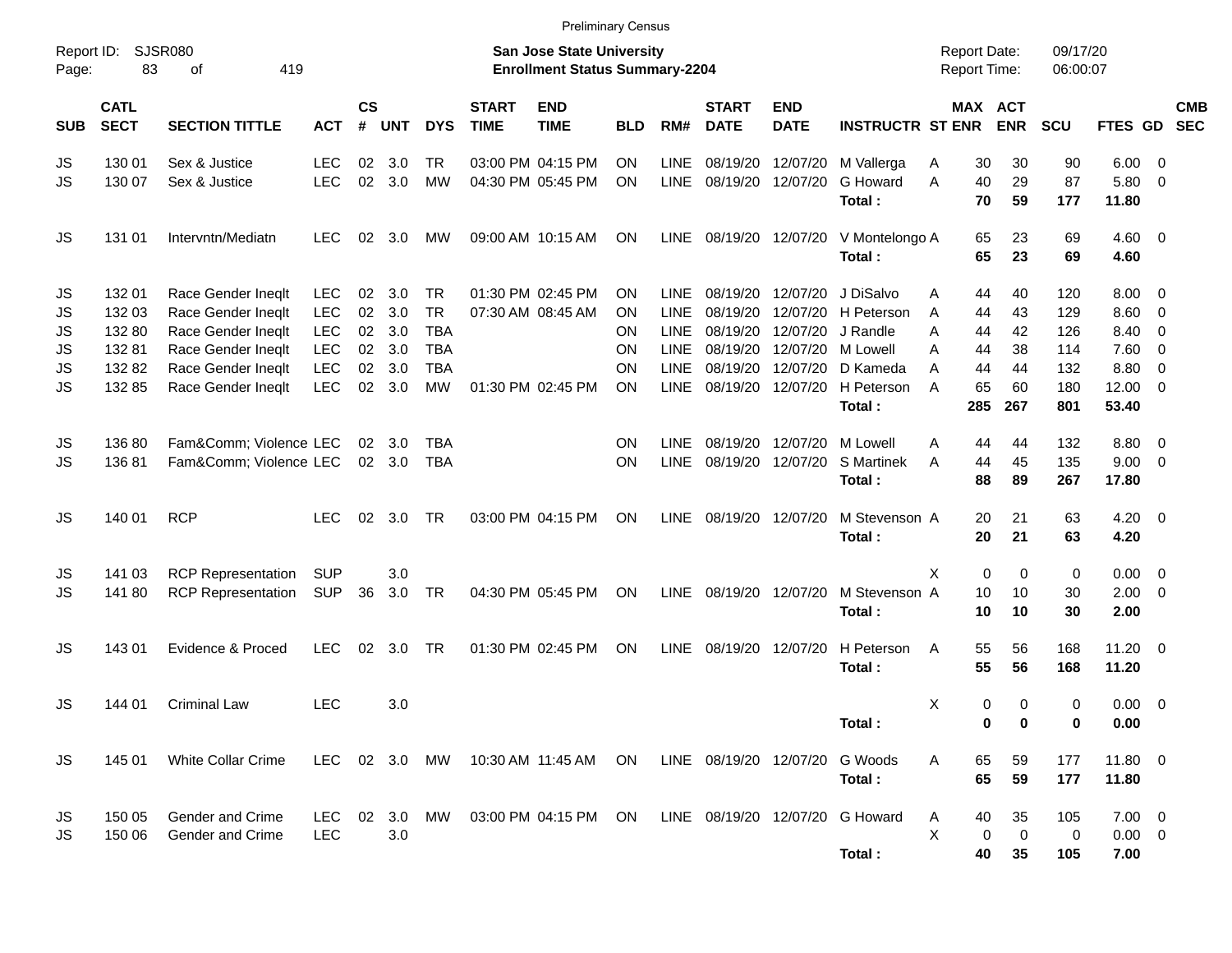|                     |                            |                             |            |                    |                |            |                             | <b>Preliminary Census</b>                                                 |            |             |                             |                                 |                                  |                                            |                              |                      |                |                          |            |
|---------------------|----------------------------|-----------------------------|------------|--------------------|----------------|------------|-----------------------------|---------------------------------------------------------------------------|------------|-------------|-----------------------------|---------------------------------|----------------------------------|--------------------------------------------|------------------------------|----------------------|----------------|--------------------------|------------|
| Report ID:<br>Page: | 84                         | <b>SJSR080</b><br>419<br>οf |            |                    |                |            |                             | <b>San Jose State University</b><br><b>Enrollment Status Summary-2204</b> |            |             |                             |                                 |                                  | <b>Report Date:</b><br><b>Report Time:</b> |                              | 09/17/20<br>06:00:07 |                |                          |            |
| <b>SUB</b>          | <b>CATL</b><br><b>SECT</b> | <b>SECTION TITTLE</b>       | <b>ACT</b> | $\mathsf{cs}$<br># | <b>UNT</b>     | <b>DYS</b> | <b>START</b><br><b>TIME</b> | <b>END</b><br><b>TIME</b>                                                 | <b>BLD</b> | RM#         | <b>START</b><br><b>DATE</b> | <b>END</b><br><b>DATE</b>       | <b>INSTRUCTR ST ENR</b>          |                                            | <b>MAX ACT</b><br><b>ENR</b> | <b>SCU</b>           | FTES GD SEC    |                          | <b>CMB</b> |
| JS                  | 151 01                     | Crim Theory                 | LEC        | 02                 | 3.0            | <b>TR</b>  |                             | 07:30 AM 08:45 AM                                                         | <b>ON</b>  | <b>LINE</b> | 08/19/20                    | 12/07/20 Y Yuan                 |                                  | 35<br>Α                                    | 36                           | 108                  | 7.20           | - 0                      |            |
| JS                  | 151 80                     | Crim Theory                 | <b>LEC</b> | 02                 | 3.0            | <b>TBA</b> |                             |                                                                           | <b>ON</b>  | <b>LINE</b> | 08/19/20                    | 12/07/20 Y Baba                 |                                  | 55<br>A                                    | 48                           | 144                  | 9.60           | $\overline{\phantom{0}}$ |            |
| JS                  | 15181                      | Crim Theory                 | <b>LEC</b> |                    | 02 3.0         | <b>TBA</b> |                             |                                                                           | OΝ         | LINE        | 08/19/20                    |                                 | 12/07/20 C Hebert                | 55<br>A                                    | 59                           | 177                  | 11.80 0        |                          |            |
|                     |                            |                             |            |                    |                |            |                             |                                                                           |            |             |                             |                                 | Total:                           | 145                                        | 143                          | 429                  | 28.60          |                          |            |
| JS                  | 152 01                     | Juv Delinquency             | <b>LEC</b> | 02                 | 3.0            | <b>TR</b>  |                             | 03:00 PM 04:15 PM                                                         | ON         | <b>LINE</b> | 08/19/20                    |                                 | 12/07/20 J Randle                | 55<br>A                                    | 24                           | 72                   | $4.80\ 0$      |                          |            |
| JS                  | 152 05                     | Juv Delinquency             | <b>LEC</b> | 02                 | 3.0            | <b>MW</b>  |                             | 04:30 PM 05:45 PM                                                         | ON         | <b>LINE</b> | 08/19/20                    |                                 | 12/07/20 J Tolbert               | 60<br>Α                                    | 22                           | 66                   | 4.40           | $\overline{\phantom{0}}$ |            |
| JS                  | 152 80                     | Juv Delinquency             | LEC        | 02                 | 3.0            | <b>TBA</b> |                             |                                                                           | <b>ON</b>  | <b>LINE</b> | 08/19/20                    | 12/07/20 S Rivera               |                                  | 65<br>A                                    | 62                           | 186                  | $12.40 \t 0$   |                          |            |
|                     |                            |                             |            |                    |                |            |                             |                                                                           |            |             |                             |                                 | Total:                           | 180                                        | 108                          | 324                  | 21.60          |                          |            |
| JS                  | 153 05                     | Crime/Life course           | LEC        | 02                 | - 3.0          | MW         |                             | 04:30 PM 05:45 PM                                                         | <b>ON</b>  | <b>LINE</b> |                             | 08/19/20 12/07/20               | C Hebert                         | 60<br>A                                    | 10                           | 30                   | $2.00 \t 0$    |                          |            |
|                     |                            |                             |            |                    |                |            |                             |                                                                           |            |             |                             |                                 | Total:                           | 60                                         | 10                           | 30                   | 2.00           |                          |            |
| JS                  | 155 02                     | Victimology                 | LEC        | 02                 | 3.0            | W          |                             | 03:00 PM 05:45 PM                                                         | ON         | <b>LINE</b> | 08/19/20                    |                                 | 12/07/20 S Martinek              | 50<br>A                                    | 25                           | 75                   | 5.05           | $\overline{\phantom{1}}$ |            |
| JS                  | 155 03                     | Victimology                 | <b>LEC</b> | 02                 | 3.0            | MW         |                             | 01:30 PM 02:45 PM                                                         | <b>ON</b>  | <b>LINE</b> | 08/19/20                    | 12/07/20                        | K Lynch                          | 55<br>A                                    | 50                           | 150                  | $10.00 \t 0$   |                          |            |
|                     |                            |                             |            |                    |                |            |                             |                                                                           |            |             |                             |                                 | Total:                           | 105                                        | 75                           | 225                  | 15.05          |                          |            |
| JS                  | 156 01                     | Gngs, Crim & Just           | <b>LEC</b> | 02                 | 3.0            | МW         |                             | 07:30 AM 08:45 AM                                                         | <b>ON</b>  | <b>LINE</b> | 08/19/20                    |                                 | 12/07/20 V Montelongo A          | 45                                         | 22                           | 66                   | $4.40 \quad 0$ |                          |            |
| JS                  | 156 80                     | Gngs, Crim & Just           | <b>LEC</b> |                    | 02 3.0         | <b>TBA</b> |                             |                                                                           | <b>ON</b>  | <b>LINE</b> | 08/19/20                    |                                 | 12/07/20 M Schlegel              | 55<br>A                                    | 55                           | 165                  | $11.00 \t 0$   |                          |            |
|                     |                            |                             |            |                    |                |            |                             |                                                                           |            |             |                             |                                 | Total:                           | 100                                        | 77                           | 231                  | 15.40          |                          |            |
| JS                  | 157 01                     | Deviance & Justice          | <b>LEC</b> |                    | $02 \quad 3.0$ | MW         |                             | 03:00 PM 04:15 PM                                                         | <b>ON</b>  |             |                             | LINE 08/19/20 12/07/20          | K Lynch                          | 45<br>Α                                    | 21                           | 63                   | $4.20 \ 0$     |                          |            |
|                     |                            |                             |            |                    |                |            |                             |                                                                           |            |             |                             |                                 | Total:                           | 45                                         | 21                           | 63                   | 4.20           |                          |            |
| JS                  | 158 01                     | <b>Prison Community</b>     | <b>LEC</b> | 02                 | 3.0            | TR         |                             | 01:30 PM 02:45 PM                                                         | <b>ON</b>  | <b>LINE</b> |                             | 08/19/20 12/07/20               | J Randle                         | 55<br>A                                    | 16                           | 48                   | $3.20 \ 0$     |                          |            |
|                     |                            |                             |            |                    |                |            |                             |                                                                           |            |             |                             |                                 | Total:                           | 55                                         | 16                           | 48                   | 3.20           |                          |            |
| JS                  | 16180                      | Intro Cybercrime            | <b>LEC</b> |                    | 01 3.0         | TBA        |                             |                                                                           | <b>ON</b>  | <b>LINE</b> |                             |                                 | 08/19/20 12/07/20 D Sargent      | 55<br>A                                    | 59                           | 177                  | 11.80 0        |                          |            |
|                     |                            |                             |            |                    |                |            |                             |                                                                           |            |             |                             |                                 | Total:                           | 55                                         | 59                           | 177                  | 11.80          |                          |            |
| JS                  | 171 01                     | HR and Justice              | LEC        |                    | 02 3.0         | TR         |                             | 12:00 PM 01:15 PM                                                         | ON         |             |                             |                                 | LINE 08/19/20 12/07/20 R Abusaad | A<br>44                                    | 41                           | 123                  | $8.20 \ 0$     |                          |            |
| JS                  | 17180                      | HR and Justice              | <b>LEC</b> |                    | 02 3.0         | TBA        |                             |                                                                           | ON.        |             |                             | LINE 08/19/20 12/07/20 E Kinney |                                  | 44<br>Α                                    | 43                           | 129                  | 8.60 0         |                          |            |
| JS                  | 17181                      | HR and Justice              | <b>LEC</b> |                    | 02 3.0         | TBA        |                             |                                                                           | <b>ON</b>  |             |                             | LINE 08/19/20 12/07/20 S Kil    |                                  | Α<br>44                                    | 25                           | 75                   | $5.05$ 1       |                          |            |
| JS                  | 17182                      | HR and Justice              | <b>LEC</b> |                    | 3.0            |            |                             |                                                                           |            |             |                             |                                 |                                  | X<br>0                                     | 0                            | 0                    | $0.00 \t 0$    |                          |            |
| JS                  | 17186                      | HR and Justice              | <b>LEC</b> |                    |                | 02 3.0 TBA |                             |                                                                           | <b>ON</b>  |             |                             |                                 | LINE 08/19/20 12/07/20 R Abusaad | A<br>44                                    | 39                           | 117                  | 7.80 0         |                          |            |
|                     |                            |                             |            |                    |                |            |                             |                                                                           |            |             |                             |                                 | Total:                           | 176                                        | 148                          | 444                  | 29.65          |                          |            |
| JS                  | 172 01                     | Human Trafficking           |            |                    |                |            |                             | LEC 02 3.0 MW 09:00 AM 10:15 AM ON                                        |            |             |                             | LINE 08/19/20 12/07/20 K Lynch  |                                  | 30<br>A                                    | 30                           | 90                   | $6.00 \t 0$    |                          |            |
|                     |                            |                             |            |                    |                |            |                             |                                                                           |            |             |                             |                                 | Total:                           | 30                                         | 30                           | 90                   | 6.00           |                          |            |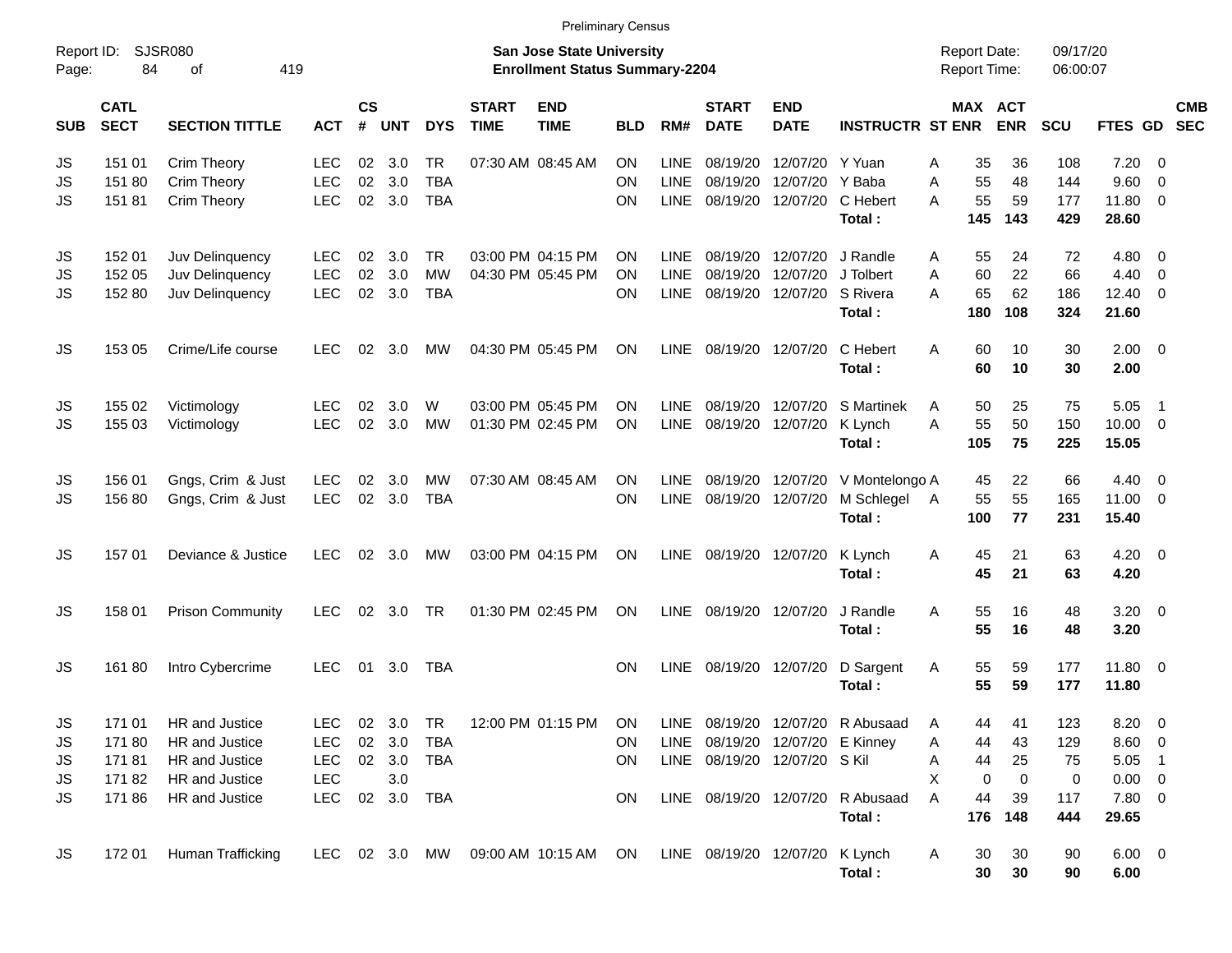|                     |                            |                         |            |                    |            |                                                                    |                                                          | <b>Preliminary Census</b> |            |             |                             |                           |                                       |     |                       |                      |            |                    |                          |                          |
|---------------------|----------------------------|-------------------------|------------|--------------------|------------|--------------------------------------------------------------------|----------------------------------------------------------|---------------------------|------------|-------------|-----------------------------|---------------------------|---------------------------------------|-----|-----------------------|----------------------|------------|--------------------|--------------------------|--------------------------|
| Report ID:<br>Page: | <b>SJSR080</b><br>85       | 419                     |            |                    |            | San Jose State University<br><b>Enrollment Status Summary-2204</b> |                                                          |                           |            |             |                             |                           | <b>Report Date:</b><br>Report Time:   |     |                       | 09/17/20<br>06:00:07 |            |                    |                          |                          |
| <b>SUB</b>          | <b>CATL</b><br><b>SECT</b> | <b>SECTION TITTLE</b>   | <b>ACT</b> | $\mathsf{cs}$<br># | <b>UNT</b> | <b>DYS</b>                                                         | <b>START</b><br><b>END</b><br><b>TIME</b><br><b>TIME</b> |                           | <b>BLD</b> | RM#         | <b>START</b><br><b>DATE</b> | <b>END</b><br><b>DATE</b> | <b>INSTRUCTR ST ENR</b>               |     | MAX ACT<br><b>ENR</b> |                      | <b>SCU</b> | FTES GD            |                          | <b>CMB</b><br><b>SEC</b> |
| JS                  | 179 01                     | <b>HR Pract and Sem</b> | <b>LEC</b> | 02                 | 3.0        | MW                                                                 | 03:00 PM 04:15 PM                                        |                           | ON         | LINE        | 08/19/20 12/07/20           |                           | H Kazem<br>Total:                     | A   | 16<br>16              | 12<br>12             | 36<br>36   | $2.40 \ 0$<br>2.40 |                          |                          |
| JS                  | 180 01                     | <b>Indiv Studies</b>    | <b>SUP</b> | 36                 | 1.0        | <b>TBA</b>                                                         |                                                          |                           | ON         | <b>LINE</b> | 08/19/20                    | 12/07/20                  | C Vera Sanch A                        |     | 5                     | 0                    | 0          | 0.00               | $\overline{\phantom{0}}$ |                          |
| JS                  | 180 02                     | <b>Indiv Studies</b>    | <b>SUP</b> | 36                 | 2.0        | <b>TBA</b>                                                         |                                                          |                           | ΟN         | <b>LINE</b> | 08/19/20                    | 12/07/20                  | C Vera Sanch A                        |     | 5                     | 0                    | 0          | 0.00               | - 0                      |                          |
| JS                  | 180 03                     | <b>Indiv Studies</b>    | <b>SUP</b> | 36                 | 3.0        | <b>TBA</b>                                                         |                                                          |                           | ON         | <b>LINE</b> | 08/19/20                    | 12/07/20                  | C Vera Sanch A                        |     | 5                     | 2                    | 6          | 0.40               | $\overline{0}$           |                          |
|                     |                            |                         |            |                    |            |                                                                    |                                                          |                           |            |             |                             |                           | Total:                                |     | 15                    | $\mathbf{2}$         | 6          | 0.40               |                          |                          |
| JS                  | 181 01                     | Internship in JS        | <b>SUP</b> | 36                 | 3.0        | <b>TBA</b>                                                         |                                                          |                           | ON         | <b>LINE</b> | 08/19/20                    | 12/07/20                  | S Bolton                              | Α   | 10                    | 16                   | 48         | 3.20               | - 0                      |                          |
| JS                  | 181 02                     | Internship in JS        | <b>SUP</b> | 36                 | 6.0        | <b>TBA</b>                                                         |                                                          |                           | ΟN         | <b>LINE</b> | 08/19/20                    | 12/07/20                  | S Bolton                              | Α   | $\overline{2}$        | 0                    | 0          | 0.00               | - 0                      |                          |
| JS                  | 181 04                     | Internship in JS        | <b>SUP</b> | 36                 | 6.0        | <b>TBA</b>                                                         |                                                          |                           | ΟN         | <b>LINE</b> | 08/19/20                    | 12/07/20                  | A De Giorgi                           | Α   | 2                     | 0                    | 0          | 0.00               | - 0                      |                          |
| JS                  | 181 05                     | Internship in JS        | <b>SUP</b> | 36                 | 3.0        | <b>TBA</b>                                                         |                                                          |                           | ΟN         | <b>LINE</b> | 08/19/20                    | 12/07/20                  | A De Giorgi                           | Α   | 10                    | 15                   | 45         | 3.00               | - 0                      |                          |
| JS                  | 181 06                     | Internship in JS        | <b>SUP</b> | 36                 | 6.0        | <b>TBA</b>                                                         |                                                          |                           | ΟN         | <b>LINE</b> | 08/19/20                    | 12/07/20                  | G Howard                              | A   | $\overline{2}$        | $\Omega$             | 0          | 0.00               | - 0                      |                          |
| JS                  | 18109                      | Internship in JS        | <b>SUP</b> | 36                 | 3.0        | <b>TBA</b>                                                         |                                                          |                           | ΟN         | <b>LINE</b> | 08/19/20                    | 12/07/20                  | G Howard                              | Α   | 10                    | 15                   | 45         | 3.00               | - 0                      |                          |
| JS                  | 181 10                     | Internship in JS        | <b>SUP</b> | 36                 | 6.0        | <b>TBA</b>                                                         |                                                          |                           | ΟN         | <b>LINE</b> | 08/19/20                    | 12/07/20                  | J Warren                              | Α   | 2                     | 0                    | 0          | 0.00               | $\overline{0}$           |                          |
| JS                  | 181 11                     | Internship in JS        | <b>SUP</b> | 36                 | 6.0        | <b>TBA</b>                                                         |                                                          |                           | ΟN         | <b>LINE</b> | 08/19/20                    | 12/07/20                  |                                       | Α   | $\overline{c}$        | 0                    | 0          | 0.00               | - 0                      |                          |
| JS                  | 181 13                     | Internship in JS        | <b>SUP</b> | 36                 | 3.0        | <b>TBA</b>                                                         |                                                          |                           | ΟN         | <b>LINE</b> | 08/19/20                    | 12/07/20                  | J Warren                              | Α   | 10                    | 16                   | 48         | 3.20               | 0                        |                          |
| JS                  | 181 14                     | Internship in JS        | <b>SUP</b> | 36                 | 6.0        | <b>TBA</b>                                                         |                                                          |                           | ΟN         | <b>LINE</b> | 08/19/20                    | 12/07/20                  | <b>B</b> Westlake                     | Α   | 5                     | 0                    | 0          | 0.00               | $\overline{0}$           |                          |
| JS                  | 181 15                     | Internship in JS        | <b>SUP</b> | 36                 | 3.0        | <b>TBA</b>                                                         |                                                          |                           | ΟN         | <b>LINE</b> | 08/19/20                    | 12/07/20                  | <b>B</b> Westlake                     | A   | 10                    | 16                   | 48         | 3.20               | 0                        |                          |
| JS                  | 181 16                     | Internship in JS        | <b>SUP</b> | 36                 | 6.0        | <b>TBA</b>                                                         |                                                          |                           | ΟN         | <b>LINE</b> | 08/19/20                    | 12/07/20                  |                                       | Α   | $\overline{c}$        | 0                    | 0          | 0.00               | 0                        |                          |
| JS                  | 181 17                     | Internship in JS        | <b>SUP</b> | 36                 | 3.0        | <b>TBA</b>                                                         |                                                          |                           | ΟN         | <b>LINE</b> | 08/19/20                    | 12/07/20                  |                                       | Α   | 10                    | 0                    | 0          | 0.00               | $\overline{0}$           |                          |
| JS                  | 181 18                     | Internship in JS        | <b>SUP</b> | 36                 | 3.0        | <b>TBA</b>                                                         |                                                          |                           | ΟN         | <b>LINE</b> | 08/19/20                    | 12/07/20                  |                                       | Α   | 10                    | 0                    | 0          | 0.00               | - 0                      |                          |
| JS                  | 181 19                     | Internship in JS        | <b>SUP</b> | 36                 | 6.0        | <b>TBA</b>                                                         |                                                          |                           | ΟN         | <b>LINE</b> | 08/19/20                    | 12/07/20                  |                                       | Α   | 10                    | 0                    | 0          | 0.00               | 0                        |                          |
| JS                  | 181 20                     | Internship in JS        | <b>SUP</b> | 36                 | 3.0        | <b>TBA</b>                                                         |                                                          |                           | ΟN         | <b>LINE</b> | 08/19/20                    | 12/07/20                  |                                       | Α   | 10                    | 0                    | 0          | 0.00               | $\overline{0}$           |                          |
| JS                  | 181 21                     | Internship in JS        | <b>SUP</b> | 36                 | 6.0        | <b>TBA</b>                                                         |                                                          |                           | ΟN         | <b>LINE</b> | 08/19/20                    | 12/07/20                  |                                       | Α   | $\overline{2}$        | 0                    | 0          | 0.00               | 0                        |                          |
| JS                  | 18180                      | Internship in JS        | <b>SUP</b> | 36                 | 3.0        | <b>TBA</b>                                                         |                                                          |                           | ΟN         | <b>LINE</b> | 08/19/20                    | 12/07/20                  | S Kil                                 | Α   | 10                    | 12                   | 36         | 2.40               | 0                        |                          |
| JS                  | 18181                      | Internship in JS        | <b>SUP</b> | 36                 | 6.0        | <b>TBA</b>                                                         |                                                          |                           | ON         | <b>LINE</b> | 08/19/20                    | 12/07/20                  | S Kil                                 | Α   | $\overline{c}$        | $\mathbf 0$          | 0          | 0.00               | $\overline{0}$           |                          |
|                     |                            |                         |            |                    |            |                                                                    |                                                          |                           |            |             |                             |                           | Total:                                | 121 |                       | 90                   | 270        | 18.00              |                          |                          |
|                     |                            |                         |            |                    |            |                                                                    |                                                          |                           |            |             |                             |                           |                                       |     |                       |                      |            |                    |                          |                          |
| JS                  | 184 01                     | Directed Reading        | <b>SUP</b> | 36                 | 1.0        | TBA                                                                |                                                          |                           | ON         |             |                             |                           | LINE 08/19/20 12/07/20 C Vera Sanch A |     | 5                     | 0                    | 0          | $0.00 \t 0$        |                          |                          |
| JS                  | 184 02                     | Directed Reading        | <b>SUP</b> |                    | 36 2.0     | <b>TBA</b>                                                         |                                                          |                           | ON         | LINE        |                             |                           | 08/19/20 12/07/20 C Vera Sanch A      |     | 5                     | 0                    | 0          | $0.00 \t 0$        |                          |                          |
| JS                  | 184 03                     | Directed Reading        | <b>SUP</b> | 36                 | 3.0        | TBA                                                                |                                                          |                           | ON         |             |                             |                           | LINE 08/19/20 12/07/20 C Vera Sanch A |     | 5                     | 4                    | 12         | 0.80 0             |                          |                          |
| JS                  | 184 04                     | Directed Reading        | <b>SUP</b> |                    |            | 36 1.0 TBA                                                         |                                                          |                           | <b>ON</b>  |             | LINE 08/19/20 12/07/20      |                           |                                       | A   | 5                     | 0                    | 0          | $0.00 \t 0$        |                          |                          |
|                     |                            |                         |            |                    |            |                                                                    |                                                          |                           |            |             |                             |                           | Total:                                |     | 20                    | 4                    | 12         | 0.80               |                          |                          |
| JS                  | 185 02                     | <b>Special Topics</b>   | <b>LEC</b> |                    | 03 3.0 TR  |                                                                    | 03:00 PM 04:15 PM                                        |                           | <b>ON</b>  |             |                             |                           | LINE 08/19/20 12/07/20 S Morewitz     | A   | 25                    | 19                   | 57         | $3.80\ 0$          |                          |                          |
| JS                  | 18581                      | <b>Special Topics</b>   | <b>LEC</b> |                    |            | 03 3.0 TBA                                                         |                                                          |                           | <b>ON</b>  |             |                             |                           | LINE 08/19/20 12/07/20 G Zamora       | A   | 55                    | 37                   | 111        | $7.40 \ 0$         |                          |                          |
|                     |                            |                         |            |                    |            |                                                                    |                                                          |                           |            |             |                             |                           | Total:                                |     | 80                    | 56                   | 168        | 11.20              |                          |                          |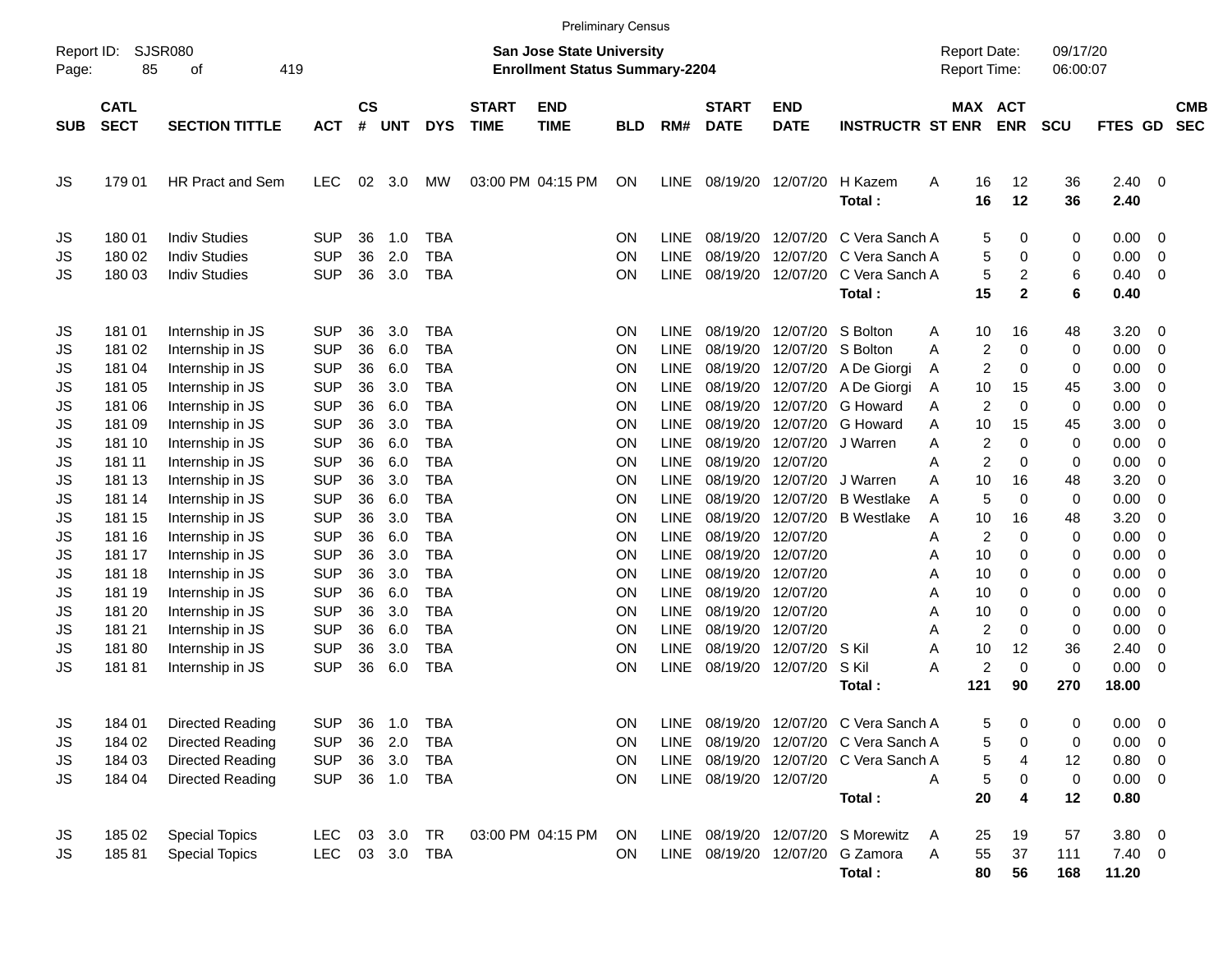|                     |                            |                             |            |                |        |            |                             |                                                                           | <b>Preliminary Census</b> |             |                                |                           |                             |                                            |                              |                      |                 |                          |                          |
|---------------------|----------------------------|-----------------------------|------------|----------------|--------|------------|-----------------------------|---------------------------------------------------------------------------|---------------------------|-------------|--------------------------------|---------------------------|-----------------------------|--------------------------------------------|------------------------------|----------------------|-----------------|--------------------------|--------------------------|
| Report ID:<br>Page: | 86                         | <b>SJSR080</b><br>419<br>оf |            |                |        |            |                             | <b>San Jose State University</b><br><b>Enrollment Status Summary-2204</b> |                           |             |                                |                           |                             | <b>Report Date:</b><br><b>Report Time:</b> |                              | 09/17/20<br>06:00:07 |                 |                          |                          |
| <b>SUB</b>          | <b>CATL</b><br><b>SECT</b> | <b>SECTION TITTLE</b>       | <b>ACT</b> | <b>CS</b><br># | UNT    | <b>DYS</b> | <b>START</b><br><b>TIME</b> | <b>END</b><br><b>TIME</b>                                                 | <b>BLD</b>                | RM#         | <b>START</b><br><b>DATE</b>    | <b>END</b><br><b>DATE</b> | <b>INSTRUCTR ST ENR</b>     |                                            | <b>MAX ACT</b><br><b>ENR</b> | <b>SCU</b>           | FTES GD         |                          | <b>CMB</b><br><b>SEC</b> |
| JS                  | 18901                      | Sen Sem Cont Prob           | SEM        | 05             | 3.0    | МW         |                             | 06:00 PM 07:15 PM                                                         | ON                        | LINE        | 08/19/20                       | 12/07/20                  | G Woods                     | 27<br>Α                                    | 18                           | 54                   | 3.60 0          |                          |                          |
| JS                  | 189 02                     | Sen Sem Cont Prob           | <b>SEM</b> | 05             | 3.0    | МW         |                             | 01:30 PM 02:45 PM                                                         | ON                        | <b>LINE</b> | 08/19/20                       | 12/07/20                  | J Warren                    | 20<br>Α                                    | 18                           | 54                   | 3.60            | $\overline{\mathbf{0}}$  |                          |
| JS                  | 18903                      | Sen Sem Cont Prob           | <b>SEM</b> | 05             | 3.0    | <b>TR</b>  |                             | 03:00 PM 04:15 PM                                                         | ΟN                        | <b>LINE</b> | 08/19/20                       |                           | 12/07/20 D Kameda           | 20<br>Α                                    | 18                           | 54                   | 3.60            | $\overline{\phantom{0}}$ |                          |
| JS                  | 18904                      | Sen Sem Cont Prob           | <b>SEM</b> |                | 3.0    |            |                             |                                                                           |                           |             |                                |                           |                             | X<br>$\Omega$                              | 0                            | 0                    | 0.00            | $\overline{\mathbf{0}}$  |                          |
| JS                  | 189 05                     | Sen Sem Cont Prob           | <b>SEM</b> | 05             | 3.0    | <b>TR</b>  |                             | 07:30 AM 08:45 AM                                                         | ON                        | LINE        |                                | 08/19/20 12/07/20         | D Kameda                    | Α<br>20                                    | 19                           | 57                   | 3.80            | $\overline{\mathbf{0}}$  |                          |
| JS                  | 18980                      | Sen Sem Cont Prob           | <b>SEM</b> |                | 3.0    |            |                             |                                                                           |                           |             |                                |                           |                             | X                                          | $\mathbf 0$<br>0             | 0                    | $0.00 \t 0$     |                          |                          |
|                     |                            |                             |            |                |        |            |                             |                                                                           |                           |             |                                |                           | Total:                      | 87                                         | 73                           | 219                  | 14.60           |                          |                          |
| JS                  | 201 01                     | Just-Soc-Theory             | SEM        | 05             | 3.0    | M          |                             | 04:30 PM 07:15 PM                                                         | ON                        | LINE        | 08/19/20 12/07/20              |                           | A De Giorgi<br>Total:       | 20<br>A<br>20                              | 17<br>17                     | 51<br>51             | 4.25 17<br>4.25 |                          |                          |
| JS                  | 202 01                     | Surv-Res-Methods            | <b>SEM</b> | 05             | 3.0    | W          |                             | 04:30 PM 07:15 PM                                                         | ON                        | LINE        | 08/19/20 12/07/20              |                           | <b>B</b> Westlake<br>Total: | 20<br>A<br>20                              | 15<br>15                     | 45<br>45             | 3.75 15<br>3.75 |                          |                          |
| JS                  | 205 01                     | Law and Courts              | SEM        | 06             | 3.0    | $\top$     |                             | 04:30 PM 07:15 PM                                                         | ON                        | LINE        | 08/19/20 12/07/20              |                           | E Kinney<br>Total:          | 20<br>A<br>20                              | 18<br>18                     | 54<br>54             | 4.50 18<br>4.50 |                          |                          |
| JS                  | 206 01                     | Sem Juv Justice             | <b>SEM</b> | 06             | 3.0    | R          |                             | 04:30 PM 07:15 PM                                                         | ON                        | LINE        |                                | 08/19/20 12/07/20         | C Vera Sanch A<br>Total:    | 20<br>20                                   | 14<br>14                     | 42<br>42             | 3.50 14<br>3.50 |                          |                          |
| JS                  | 207 01                     | Sem Qual Rsc                | <b>SEM</b> | 05             | 3.0    | W          |                             | 04:30 PM 07:15 PM                                                         | ON                        | <b>LINE</b> |                                | 08/19/20 12/07/20         | E Adams<br>Total:           | 20<br>Α<br>20                              | 8<br>8                       | 24<br>24             | 2.00 8<br>2.00  |                          |                          |
| JS                  | 281 02                     | <b>Justice Practicum</b>    | SUP        | 25             | 3.0    | <b>TBA</b> |                             |                                                                           | ON                        | LINE        | 08/19/20                       | 12/07/20                  | E Adams                     | Α                                          | 6<br>0                       | 0                    | $0.00 \t 0$     |                          |                          |
| JS                  | 281 03                     | <b>Justice Practicum</b>    | <b>SUP</b> | 25             | 1.0    | <b>TBA</b> |                             |                                                                           | ΟN                        | <b>LINE</b> | 08/19/20                       | 12/07/20                  | E Adams                     | Α                                          | 5<br>0                       | 0                    | 0.00            | $\overline{\phantom{0}}$ |                          |
| JS                  | 281 04                     | <b>Justice Practicum</b>    | <b>SUP</b> | 25             | 2.0    | <b>TBA</b> |                             |                                                                           | ΟN                        | <b>LINE</b> | 08/19/20                       | 12/07/20                  | E Adams                     | Α                                          | 5<br>0                       | 0                    | $0.00 \t 0$     |                          |                          |
|                     |                            |                             |            |                |        |            |                             |                                                                           |                           |             |                                |                           | Total:                      | 16                                         | $\bf{0}$                     | 0                    | 0.00            |                          |                          |
| JS                  | 297 01                     | Prgm Eval Proj              | <b>SUP</b> |                | 25 3.0 | TBA        |                             |                                                                           | ΟN                        | LINE        | 08/19/20 12/07/20 E Adams      |                           | Total:                      | Α                                          | 5<br>-1<br>5<br>1            | 3<br>3               | 0.25<br>0.25    | $\overline{\phantom{0}}$ |                          |
| JS                  | 298 01                     | <b>Special Study</b>        | <b>SUP</b> | 25             | 1.0    | <b>TBA</b> |                             |                                                                           | ON.                       | LINE        |                                | 08/19/20 12/07/20 E Adams |                             | A                                          | 5<br>0                       | 0                    | $0.00 \t 0$     |                          |                          |
| JS                  | 298 02                     | <b>Special Study</b>        | <b>SUP</b> | 25             | 3.0    | <b>TBA</b> |                             |                                                                           | ON.                       | LINE        | 08/19/20                       |                           | 12/07/20 E Adams            | Α                                          | 5<br>5                       | 15                   | $1.25$ 5        |                          |                          |
| JS                  | 298 03                     | <b>Special Study</b>        | <b>SUP</b> |                | 25 2.0 | TBA        |                             |                                                                           | ON.                       | LINE        | 08/19/20                       | 12/07/20 E Adams          |                             | A                                          | 5<br>0                       | 0                    | $0.00 \t 0$     |                          |                          |
|                     |                            |                             |            |                |        |            |                             |                                                                           |                           |             |                                |                           | Total:                      | 15                                         | 5                            | 15                   | 1.25            |                          |                          |
| JS                  | 299 01                     | <b>Masters Thesis</b>       | <b>SUP</b> |                | 25 3.0 | <b>TBA</b> |                             |                                                                           | ON.                       |             | LINE 08/19/20 12/07/20 E Adams |                           |                             | A                                          | 5<br>3                       | 9                    | $0.75$ 3        |                          |                          |
| JS                  | 299 02                     | <b>Masters Thesis</b>       | <b>SUP</b> |                | 25 3.0 | TBA        |                             |                                                                           | ON.                       |             | LINE 08/19/20 12/07/20         |                           |                             | Α                                          | 5<br>0                       | 0                    | $0.00\quad$ $0$ |                          |                          |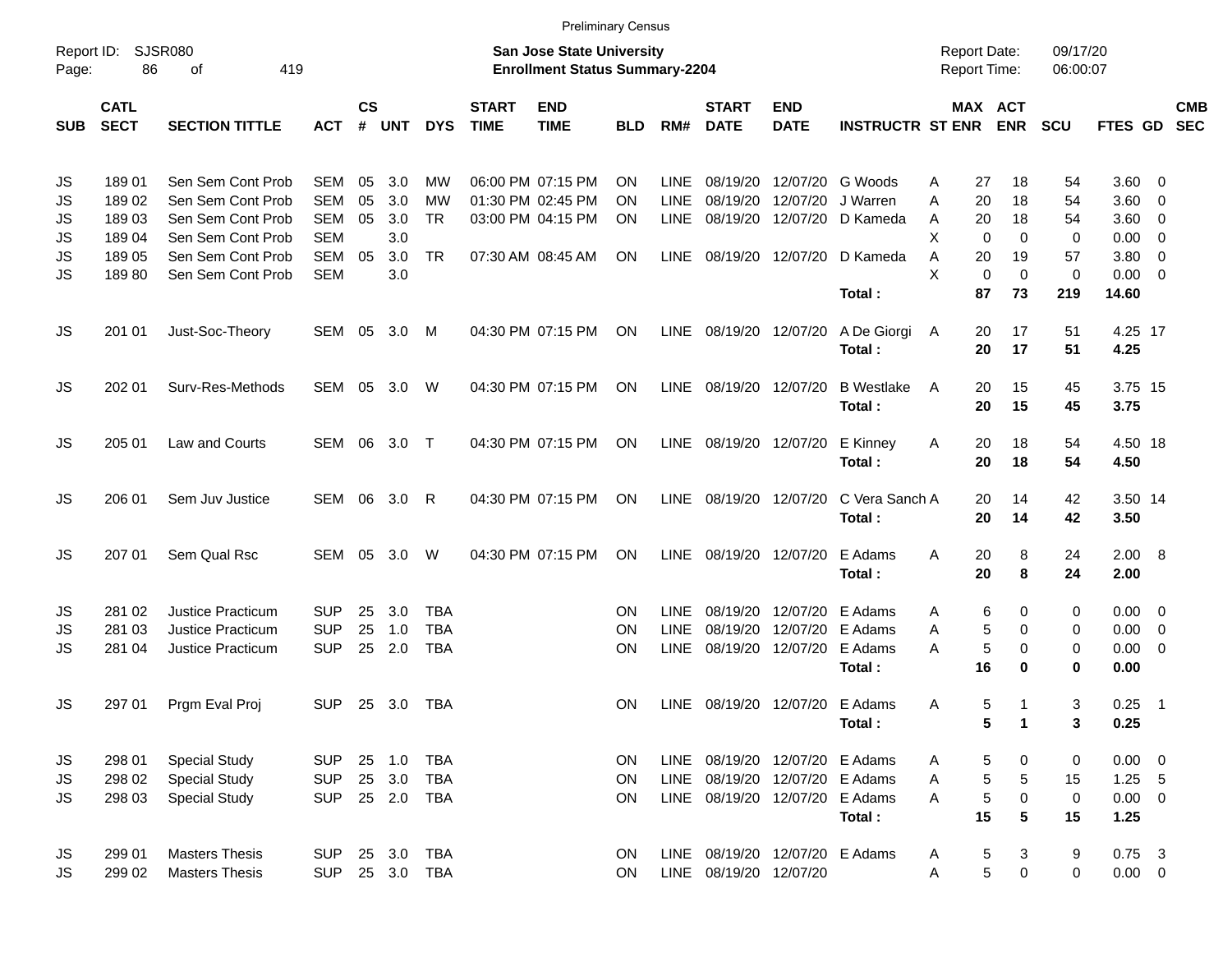|                     |                            |                        |            |         |            |            |                             | <b>Preliminary Census</b>                                                 |            |      |                             |                                                                              |                           |                     |                                            |                   |                             |                                    |                          |
|---------------------|----------------------------|------------------------|------------|---------|------------|------------|-----------------------------|---------------------------------------------------------------------------|------------|------|-----------------------------|------------------------------------------------------------------------------|---------------------------|---------------------|--------------------------------------------|-------------------|-----------------------------|------------------------------------|--------------------------|
| Report ID:<br>Page: | 87                         | SJSR080<br>419<br>οf   |            |         |            |            |                             | <b>San Jose State University</b><br><b>Enrollment Status Summary-2204</b> |            |      |                             |                                                                              |                           |                     | <b>Report Date:</b><br><b>Report Time:</b> |                   | 09/17/20<br>06:00:07        |                                    |                          |
| <b>SUB</b>          | <b>CATL</b><br><b>SECT</b> | <b>SECTION TITTLE</b>  | <b>ACT</b> | CS<br># | <b>UNT</b> | <b>DYS</b> | <b>START</b><br><b>TIME</b> | <b>END</b><br><b>TIME</b>                                                 | <b>BLD</b> | RM#  | <b>START</b><br><b>DATE</b> | <b>END</b><br><b>DATE</b>                                                    | <b>INSTRUCTR ST ENR</b>   |                     | MAX ACT<br><b>ENR</b>                      | <b>SCU</b>        |                             | <b>FTES GD</b>                     | <b>CMB</b><br><b>SEC</b> |
| JS.                 | 299 03                     | <b>Masters Thesis</b>  | <b>SUP</b> | 25      | 6.0        | <b>TBA</b> |                             |                                                                           | ON         | LINE | 08/19/20                    | 12/07/20                                                                     | Total:                    | A                   | 5<br>15                                    | $\mathbf{0}$<br>3 | $\mathbf{0}$<br>9           | $0.00 \quad 0$<br>0.75             |                          |
|                     | Department :               | <b>Justice Studies</b> |            |         |            |            |                             |                                                                           |            |      |                             | <b>Department Total:</b><br><b>Lower Division:</b><br><b>Upper Division:</b> | <b>Graduate Division:</b> | 4493<br>621<br>3721 | 3396<br>2835<br>151                        | 480<br>81         | 9810<br>1440<br>8127<br>243 | 658.15<br>96.00<br>541.90<br>20.25 |                          |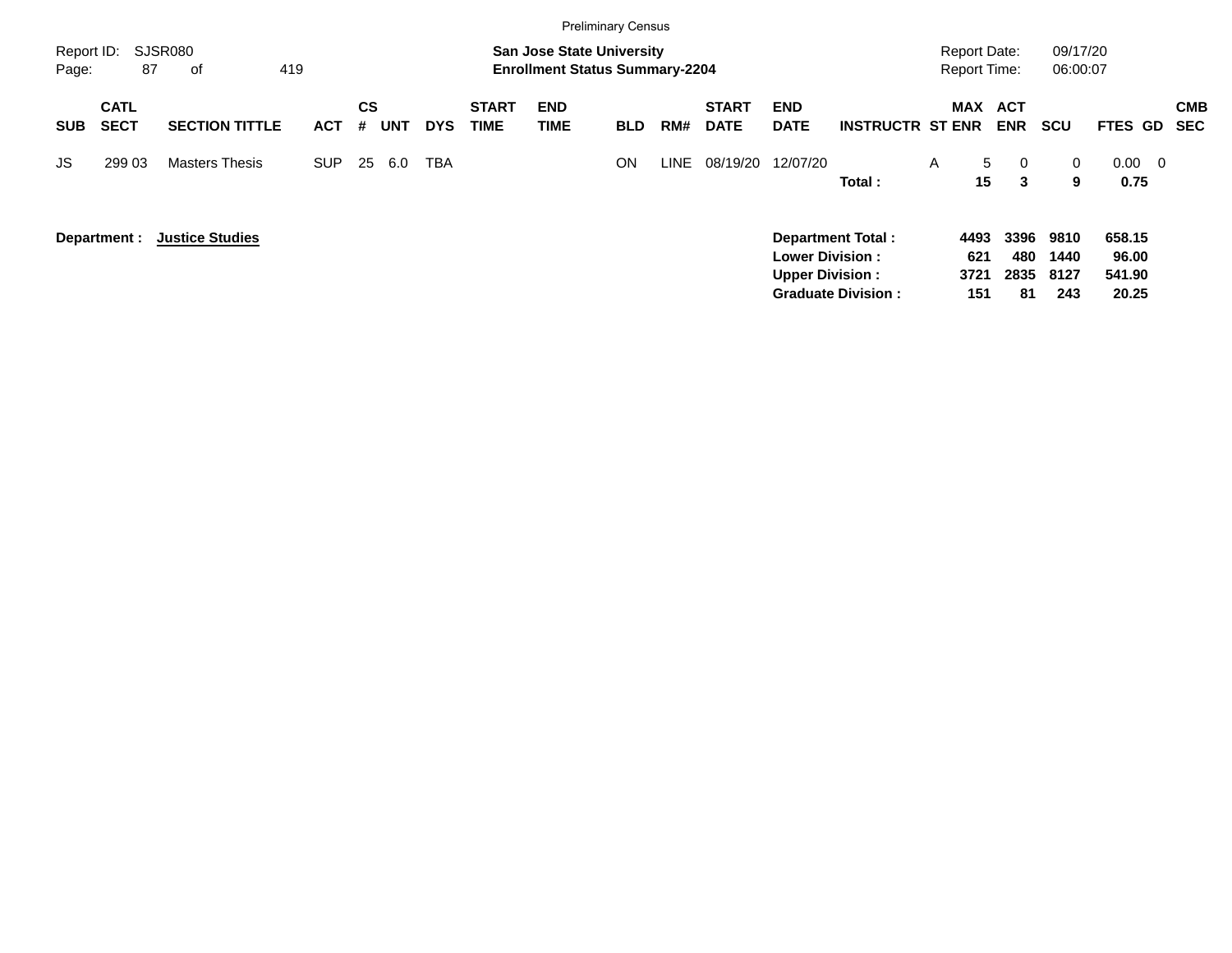|                     |                            |                                    |            |               |        |                |                             | <b>Preliminary Census</b>                                                 |            |             |                             |                           |                                       |     |                                            |            |                      |                        |        |                          |
|---------------------|----------------------------|------------------------------------|------------|---------------|--------|----------------|-----------------------------|---------------------------------------------------------------------------|------------|-------------|-----------------------------|---------------------------|---------------------------------------|-----|--------------------------------------------|------------|----------------------|------------------------|--------|--------------------------|
| Report ID:<br>Page: | 88                         | SJSR080<br>οf<br>419               |            |               |        |                |                             | <b>San Jose State University</b><br><b>Enrollment Status Summary-2204</b> |            |             |                             |                           |                                       |     | <b>Report Date:</b><br><b>Report Time:</b> |            | 09/17/20<br>06:00:07 |                        |        |                          |
| <b>SUB</b>          | <b>CATL</b><br><b>SECT</b> | <b>SECTION TITTLE</b>              | <b>ACT</b> | $\mathsf{cs}$ | # UNT  | <b>DYS</b>     | <b>START</b><br><b>TIME</b> | <b>END</b><br><b>TIME</b>                                                 | <b>BLD</b> | RM#         | <b>START</b><br><b>DATE</b> | <b>END</b><br><b>DATE</b> | <b>INSTRUCTR ST ENR</b>               |     | MAX ACT                                    | <b>ENR</b> | <b>SCU</b>           | FTES GD                |        | <b>CMB</b><br><b>SEC</b> |
| <b>College</b>      |                            | <b>Social Sciences</b>             |            |               |        |                |                             |                                                                           |            |             |                             |                           |                                       |     |                                            |            |                      |                        |        |                          |
| Department :        |                            | <b>Chicana and Chicano Studies</b> |            |               |        |                |                             |                                                                           |            |             |                             |                           |                                       |     |                                            |            |                      |                        |        |                          |
| <b>CCS</b>          | 1 0 1                      | Introduction CCS                   | <b>LEC</b> | 02            | 3.0    | MW             |                             | 01:30 PM 02:45 PM                                                         | ON         |             | LINE 08/19/20 12/07/20      |                           | C West<br>Total:                      | A   | 30<br>30                                   | 28<br>28   | 84<br>84             | $5.60 \quad 0$<br>5.60 |        |                          |
| <b>CCS</b>          | 201                        | <b>Library Studies</b>             | <b>LEC</b> | 02            | 1.0    | $\top$         |                             | 03:00 PM 03:50 PM                                                         | ON         |             | LINE 08/19/20 12/07/20      |                           | P Cabrera                             | Α   | 30                                         | 16         | 16                   | $1.07 \t 0$            |        |                          |
|                     |                            |                                    |            |               |        |                |                             |                                                                           |            |             |                             |                           | Total:                                |     | 30                                         | 16         | 16                   | 1.07                   |        |                          |
| <b>CCS</b>          | 701                        | <b>Folklorico Dance</b>            | ACT        | 11            | 1.0    | МW             |                             | 06:00 PM 07:00 PM                                                         | <b>ON</b>  | LINE        | 08/19/20                    | 12/07/20                  | M ColmenarezA                         |     | 25                                         | 6          | 6                    | 0.40                   |        | 0 <sup>o</sup>           |
| <b>KIN</b>          | 701                        | <b>Folklorico Dance</b>            | <b>ACT</b> | 11            | 1.0    | МW             |                             | 06:00 PM 07:00 PM                                                         | <b>ON</b>  | <b>LINE</b> | 08/19/20                    | 12/07/20                  | M ColmenarezA                         |     | 0                                          | 14         | 14                   | 0.93                   |        | 0 <sup>o</sup>           |
|                     |                            |                                    |            |               |        |                |                             |                                                                           |            |             |                             |                           | Total:                                |     | 25                                         | 20         | 20                   | 1.33                   |        |                          |
| <b>CCS</b>          | 10A 01                     | Mex Am US Hist/Gov                 | <b>LEC</b> | 02            | 3.0    | TBA            |                             |                                                                           | <b>ON</b>  | LINE.       | 08/19/20                    | 12/07/20                  | J Gamboa                              | A   | 30                                         | 30         | 90                   | 6.00                   | - 0    |                          |
| <b>CCS</b>          | 10A 02                     | Mex Am US Hist/Gov                 | <b>LEC</b> | 02            | 3.0    | TBA            |                             |                                                                           | <b>ON</b>  | LINE        | 08/19/20                    | 12/07/20                  | J Gamboa                              | A   | 36                                         | 34         | 102                  | 6.80                   | 0      |                          |
| <b>CCS</b>          | 10A03                      | Mex Am US Hist/Gov                 | <b>LEC</b> | 02            | 3.0    | TBA            |                             |                                                                           | <b>ON</b>  | <b>LINE</b> | 08/19/20                    | 12/07/20                  | J Covarrubia A                        |     | 36                                         | 32         | 96                   | 6.40                   | 0      |                          |
| <b>CCS</b>          | 10A 04                     | Mex Am US Hist/Gov                 | <b>LEC</b> | 02            | 3.0    | TBA            |                             |                                                                           | <b>ON</b>  | <b>LINE</b> | 08/19/20                    | 12/07/20                  | J Covarrubia A                        |     | 36                                         | 33         | 99                   | 6.60                   | 0      |                          |
| <b>CCS</b>          | 10A 05                     | Mex Am US Hist/Gov                 | <b>LEC</b> | 02            | 3.0    | TBA            |                             |                                                                           | <b>ON</b>  | <b>LINE</b> | 08/19/20                    |                           | 12/07/20 A Rodriguez A                |     | 36                                         | 35         | 105                  | 7.00                   | 0      |                          |
| CCS                 | 10A 06                     | Mex Am US Hist/Gov                 | <b>LEC</b> | 02            | 3.0    | МW             |                             | 12:00 PM 01:15 PM                                                         | <b>ON</b>  | <b>LINE</b> | 08/19/20                    | 12/07/20                  | J Covarrubia A                        |     | 40                                         | 39         | 117                  | 7.80                   | 0      |                          |
| CCS                 | 10A 07                     | Mex Am US Hist/Gov                 | <b>LEC</b> | 02            | 3.0    | TR             | 09:00 AM 10:15 AM           |                                                                           | <b>ON</b>  | <b>LINE</b> | 08/19/20                    | 12/07/20                  | J Mercado                             | A   | 36                                         | 34         | 102                  | 6.80                   | 0      |                          |
| CCS                 | 10A 08                     | Mex Am US Hist/Gov                 | <b>LEC</b> | 02            | 3.0    | TR.            | 09:00 AM 10:15 AM           |                                                                           | <b>ON</b>  | <b>LINE</b> | 08/19/20                    | 12/07/20                  | J Mercado                             | A   | 36                                         | 34         | 102                  | 6.80                   | 0      |                          |
| CCS                 | 10A 09                     | Mex Am US Hist/Gov                 | <b>LEC</b> | 02            | 3.0    | <b>TR</b>      | 10:30 AM 11:45 AM           |                                                                           | <b>ON</b>  | <b>LINE</b> | 08/19/20                    | 12/07/20                  | J Mercado                             | A   | 36                                         | 35         | 105                  | 7.00                   | 0      |                          |
| CCS                 | 10A 10                     | Mex Am US Hist/Gov                 | <b>LEC</b> | 02            | 3.0    | TR.            | 10:30 AM 11:45 AM           |                                                                           | <b>ON</b>  | <b>LINE</b> | 08/19/20                    | 12/07/20                  | J Mercado                             | A   | 36                                         | 20         | 60                   | 4.00                   | 0      |                          |
| CCS                 | 10A 11                     | Mex Am US Hist/Gov                 | <b>LEC</b> | 02            | 3.0    | <b>TR</b>      |                             | 12:00 PM 01:15 PM                                                         | <b>ON</b>  | <b>LINE</b> | 08/19/20                    | 12/07/20 F Ponce          |                                       | A   | 40                                         | 39         | 117                  | 7.80                   | 0      |                          |
| CCS                 | 10A 12                     | Mex Am US Hist/Gov                 | LEC        | 02            | 3.0    | <b>TR</b>      |                             | 01:30 PM 02:45 PM                                                         | ON         | <b>LINE</b> | 08/19/20                    | 12/07/20 F Ponce          |                                       | А   | 80                                         | 59         | 177                  | 11.80                  | 0      |                          |
| CCS                 | 10A 99                     | Mex Am US Hist/Gov                 | <b>LEC</b> | 02            | 3.0    | <b>TBA</b>     |                             |                                                                           | ON         | <b>LINE</b> |                             | 08/19/20 12/07/20         | J Covarrubia A                        |     | 40                                         | 39         | 117                  | 7.80                   | 0      |                          |
|                     |                            |                                    |            |               |        |                |                             |                                                                           |            |             |                             |                           | Total:                                |     | 518                                        | 463        | 1389                 | 92.60                  |        |                          |
| <b>CCS</b>          | 25 01                      | <b>Changing Majority</b>           | LEC.       | 02            | 3.0    | <b>TBA</b>     |                             |                                                                           | <b>ON</b>  | LINE        | 08/19/20                    |                           | 12/07/20 F Ortega Gon A               |     | 30                                         | 10         | 30                   | 2.00                   |        | $0\,$ C                  |
| AAS                 | 25 01                      | <b>Changing Majority</b>           | <b>LEC</b> | 02            | 3.0    | <b>TBA</b>     |                             |                                                                           | <b>ON</b>  | <b>LINE</b> | 08/19/20                    |                           | 12/07/20 F Ortega Gon A               |     | 0                                          | 11         | 33                   | 2.20                   |        | 0 <sup>o</sup>           |
| AFAM                | 25 01                      | <b>Changing Majority</b>           | <b>LEC</b> | 02            | 3.0    | TBA            |                             |                                                                           | ON         |             |                             |                           | LINE 08/19/20 12/07/20 F Ortega Gon A |     | 0                                          | 8          | 24                   | 1.60                   | $0\,C$ |                          |
| <b>CCS</b>          | 25 02                      | <b>Changing Majority</b>           | <b>LEC</b> |               | 02 3.0 | TBA            |                             |                                                                           | <b>ON</b>  |             |                             |                           | LINE 08/19/20 12/07/20 F Ortega Gon A |     | 30                                         | 8          | 24                   | $1.60 \t 0 C$          |        |                          |
| AAS                 | 25 02                      | <b>Changing Majority</b>           | LEC.       |               | 02 3.0 | TBA            |                             |                                                                           | ON         |             |                             |                           | LINE 08/19/20 12/07/20 F Ortega Gon A |     | 0                                          | 13         | 39                   | 2.60 0 C               |        |                          |
|                     | AFAM 25 02                 | <b>Changing Majority</b>           |            |               |        | LEC 02 3.0 TBA |                             |                                                                           | ON         |             |                             |                           | LINE 08/19/20 12/07/20 F Ortega Gon A |     | 0                                          | 8          | 24                   | $1.60 \t 0 C$          |        |                          |
|                     |                            |                                    |            |               |        |                |                             |                                                                           |            |             |                             |                           | Total:                                |     | 60                                         | 58         | 174                  | 11.60                  |        |                          |
| <b>CCS</b>          | 30 01                      | Race and Ethnicity                 |            |               |        | SEM 05 3.0 TBA |                             |                                                                           | ON         |             |                             | LINE 08/19/20 12/07/20    | J Troncoso                            | A   | 30                                         | 27         | 81                   | $5.40\ 0$              |        |                          |
|                     |                            |                                    |            |               |        |                |                             |                                                                           |            |             |                             |                           | Total:                                |     | 30                                         | 27         | 81                   | 5.40                   |        |                          |
| <b>CCS</b>          | 74 01                      | <b>Public Address</b>              |            |               |        | SEM 04 3.0 MW  |                             | 09:00 AM 10:15 AM ON                                                      |            |             |                             |                           | LINE 08/19/20 12/07/20 E Martinez     | - A | 25                                         | 24         | 72                   | 4.80 0                 |        |                          |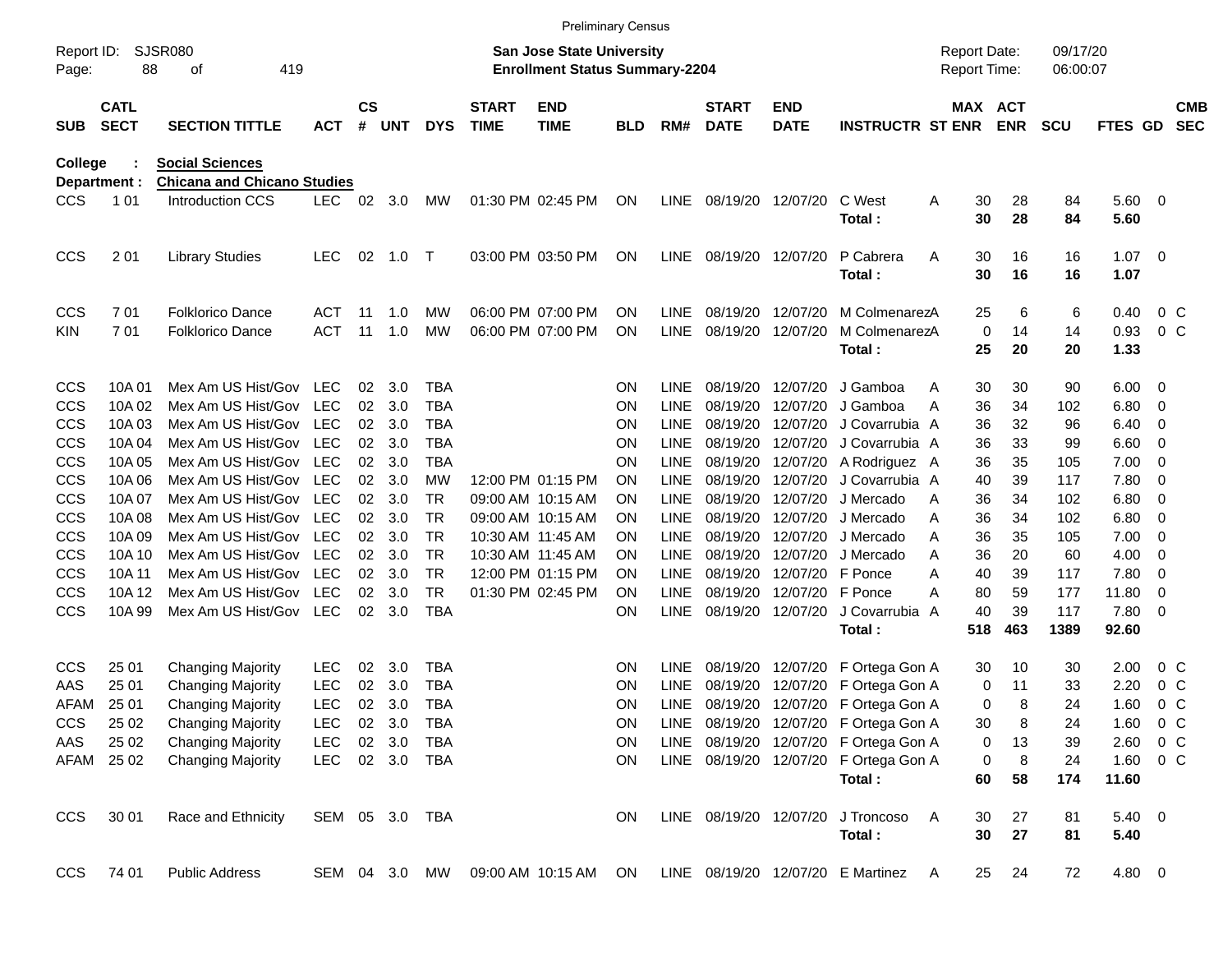|                          |                            |                                                      |            |                    |            |                      |                             | <b>Preliminary Census</b>                                                 |            |                     |                             |                           |                                |        |          |                                            |                      |                |                          |                          |
|--------------------------|----------------------------|------------------------------------------------------|------------|--------------------|------------|----------------------|-----------------------------|---------------------------------------------------------------------------|------------|---------------------|-----------------------------|---------------------------|--------------------------------|--------|----------|--------------------------------------------|----------------------|----------------|--------------------------|--------------------------|
| Report ID:<br>Page:      | 89                         | SJSR080<br>419<br>оf                                 |            |                    |            |                      |                             | <b>San Jose State University</b><br><b>Enrollment Status Summary-2204</b> |            |                     |                             |                           |                                |        |          | <b>Report Date:</b><br><b>Report Time:</b> | 09/17/20<br>06:00:07 |                |                          |                          |
| <b>SUB</b>               | <b>CATL</b><br><b>SECT</b> | <b>SECTION TITTLE</b>                                | <b>ACT</b> | $\mathsf{cs}$<br># | <b>UNT</b> | <b>DYS</b>           | <b>START</b><br><b>TIME</b> | <b>END</b><br><b>TIME</b>                                                 | <b>BLD</b> | RM#                 | <b>START</b><br><b>DATE</b> | <b>END</b><br><b>DATE</b> | <b>INSTRUCTR ST ENR</b>        |        |          | MAX ACT<br><b>ENR</b>                      | <b>SCU</b>           | FTES GD        |                          | <b>CMB</b><br><b>SEC</b> |
| <b>CCS</b>               | 74 02                      | <b>Public Address</b>                                | SEM        | 04                 | 3.0        | МW                   |                             | 10:30 AM 11:45 AM                                                         | <b>ON</b>  | LINE                | 08/19/20                    |                           | 12/07/20 E Martinez            | Α      | 25       | 24                                         | 72                   | 4.80           | - 0                      |                          |
| <b>CCS</b>               | 74 03                      | <b>Public Address</b>                                | <b>SEM</b> |                    | 3.0        |                      |                             |                                                                           |            |                     |                             |                           |                                | X      | 0        | 0                                          | 0                    | 0.00           | - 0                      |                          |
| <b>CCS</b>               | 74 04                      | <b>Public Address</b>                                | <b>SEM</b> | 04                 | 3.0        | МW                   |                             | 01:30 PM 02:45 PM                                                         | ΟN         | <b>LINE</b>         | 08/19/20                    | 12/07/20                  | A Casas                        | Α      | 25       | 25                                         | 75                   | 5.00           | - 0                      |                          |
| <b>CCS</b>               | 74 05                      | <b>Public Address</b>                                | <b>SEM</b> | 04                 | 3.0        | W                    |                             | 06:00 PM 08:45 PM                                                         | ΟN         | <b>LINE</b>         | 08/19/20                    | 12/07/20                  | M Corrales                     | A      | 25       | 23                                         | 69                   | 4.60           | 0                        |                          |
| <b>CCS</b>               | 74 06                      | <b>Public Address</b>                                | <b>SEM</b> | 04                 | 3.0        | <b>TBA</b>           |                             |                                                                           | ΟN         | <b>LINE</b>         | 08/19/20                    | 12/07/20                  | R Alvarez                      | Α      | 25       | 23                                         | 69                   | 4.60           | - 0                      |                          |
| <b>CCS</b>               | 74 07                      | <b>Public Address</b>                                | <b>SEM</b> | 04                 | 3.0        | <b>TBA</b>           |                             |                                                                           | ON         | <b>LINE</b>         | 08/19/20                    | 12/07/20                  | R Alvarez                      | Α      | 25       | 25                                         | 75                   | 5.00           | - 0                      |                          |
| <b>CCS</b>               | 74 08                      | <b>Public Address</b>                                | <b>SEM</b> | 04                 | 3.0        | <b>TR</b>            |                             | 01:30 PM 02:45 PM                                                         | ΟN         | <b>LINE</b>         | 08/19/20                    | 12/07/20                  | <b>E</b> Martinez              | A      | 25       | 25                                         | 75                   | 5.00           | $\overline{\mathbf{0}}$  |                          |
| <b>CCS</b>               | 74 09                      | <b>Public Address</b>                                | SEM        | 04                 | 3.0        | <b>TR</b>            |                             | 03:00 PM 04:15 PM                                                         | ΟN         | LINE                | 08/19/20                    | 12/07/20 F Ponce          |                                | Α      | 25       | 25                                         | 75                   | 5.00           | 0                        |                          |
| CCS                      | 74 10                      | <b>Public Address</b>                                | <b>SEM</b> | 04                 | 3.0        | MW                   |                             | 12:00 PM 01:15 PM                                                         | ΟN         | LINE                | 08/19/20                    | 12/07/20                  | A Casas                        | A      | 25       | 20                                         | 60                   | 4.00           | $\overline{\mathbf{0}}$  |                          |
|                          |                            |                                                      |            |                    |            |                      |                             |                                                                           |            |                     |                             |                           | Total:                         |        | 225      | 214                                        | 642                  | 42.80          |                          |                          |
| <b>CCS</b>               | 105 01                     | Chicn: US/Mex Relt                                   | <b>LEC</b> | 02                 | 3.0        | МW                   |                             | 09:00 AM 10:15 AM                                                         | ON         | <b>LINE</b>         |                             | 08/19/20 12/07/20         | A Espinosa<br>Total:           | A      | 25<br>25 | 19<br>19                                   | 57<br>57             | 3.80 0<br>3.80 |                          |                          |
|                          |                            |                                                      |            |                    |            |                      |                             |                                                                           |            |                     |                             |                           |                                |        |          |                                            |                      |                |                          |                          |
| <b>CCS</b>               | 115 01                     | Chicana/o Families                                   | <b>LEC</b> | 02                 | 3.0        | TR                   |                             | 10:30 AM 11:45 AM                                                         | ΟN         | <b>LINE</b>         |                             | 08/19/20 12/07/20         | M Cruz                         | Α      | 30       | 31                                         | 93                   | 6.20           | $\overline{\phantom{0}}$ |                          |
|                          |                            |                                                      |            |                    |            |                      |                             |                                                                           |            |                     |                             |                           | Total:                         |        | 30       | 31                                         | 93                   | 6.20           |                          |                          |
| <b>CCS</b>               | 130 01                     | Chicna/o Amer Soc                                    | <b>LEC</b> | 02                 | 3.0        | <b>TR</b>            |                             | 09:00 AM 10:15 AM                                                         | ΟN         | <b>LINE</b>         | 08/19/20                    | 12/07/20                  | J Troncoso                     | A      | 30       | 30                                         | 90                   | 6.00           | $\overline{\mathbf{0}}$  |                          |
| <b>CCS</b>               | 130 02                     | Chicna/o Amer Soc                                    | <b>LEC</b> | 02                 | 3.0        | <b>TR</b>            |                             | 01:30 PM 02:45 PM                                                         | ΟN         | LINE                | 08/19/20                    | 12/07/20                  | J Troncoso                     | A      | 30       | 29                                         | 87                   | 5.80           | - 0                      |                          |
|                          |                            |                                                      |            |                    |            |                      |                             |                                                                           |            |                     |                             |                           | Total:                         |        | 60       | 59                                         | 177                  | 11.80          |                          |                          |
| <b>CCS</b>               | 135 01                     | Con Chicana/o Iss                                    | <b>LEC</b> |                    | 3.0        |                      |                             |                                                                           |            |                     |                             |                           |                                | X      | 0        | 0                                          | 0                    | $0.00 \t 0$    |                          |                          |
|                          |                            |                                                      |            |                    |            |                      |                             |                                                                           |            |                     |                             |                           | Total:                         |        | 0        | 0                                          | 0                    | 0.00           |                          |                          |
| <b>CCS</b>               | 151 01                     | Theory in CCS                                        | <b>LEC</b> | 02                 | 3.0        | МW                   | 01:30 PM 02:45 PM           |                                                                           | ΟN         | LINE                | 08/19/20                    | 12/07/20                  | J Gomez                        | Α      | 30       | 21                                         | 63                   | 4.20           | $\overline{\phantom{0}}$ |                          |
|                          |                            |                                                      |            |                    |            |                      |                             |                                                                           |            |                     |                             |                           | Total:                         |        | 30       | 21                                         | 63                   | 4.20           |                          |                          |
|                          |                            |                                                      |            |                    |            |                      |                             |                                                                           |            |                     | 08/19/20                    | 12/07/20                  |                                |        |          |                                            |                      |                |                          |                          |
| <b>CCS</b><br><b>CCS</b> | 160 01                     | Gender and Sexuality LEC                             |            | 02                 | 3.0        | $\top$<br><b>TBA</b> |                             | 06:00 PM 08:45 PM                                                         | ΟN         | <b>LINE</b>         |                             | 12/07/20                  | M Martinez<br>R Alvarez        | A      | 30<br>30 | 29<br>30                                   | 87                   | 5.85           | - 1                      |                          |
| <b>CCS</b>               | 16080<br>16081             | Gender and Sexuality LEC<br>Gender and Sexuality LEC |            | 02<br>02           | 3.0<br>3.0 | <b>TBA</b>           |                             |                                                                           | ΟN<br>ΟN   | LINE<br><b>LINE</b> | 08/19/20<br>08/19/20        |                           | 12/07/20 R Alvarez             | Α<br>Α | 30       | 29                                         | 90<br>87             | 6.00<br>5.80   | $\overline{\mathbf{0}}$  |                          |
|                          |                            |                                                      |            |                    |            |                      |                             |                                                                           |            |                     |                             |                           | Total:                         |        | 90       | 88                                         |                      | 17.65          | - 0                      |                          |
|                          |                            |                                                      |            |                    |            |                      |                             |                                                                           |            |                     |                             |                           |                                |        |          |                                            | 264                  |                |                          |                          |
| <b>CCS</b>               | 170 01                     | Chicana/Chicano Film LEC 02 3.0 M                    |            |                    |            |                      |                             | 03:00 PM 05:45 PM ON                                                      |            |                     |                             | LINE 08/19/20 12/07/20    | S Azcona                       | A      | 30       | 23                                         | 69                   | $4.60$ 0       |                          |                          |
|                          |                            |                                                      |            |                    |            |                      |                             |                                                                           |            |                     |                             |                           | Total:                         |        | 30       | 23                                         | 69                   | 4.60           |                          |                          |
| <b>CCS</b>               | 175 01                     | <b>Human Migrations</b>                              | <b>LEC</b> |                    | 3.0        |                      |                             |                                                                           |            |                     |                             |                           |                                | X      | 0        | 0                                          | 0                    | $0.00 \t 0$    |                          |                          |
|                          |                            |                                                      |            |                    |            |                      |                             |                                                                           |            |                     |                             |                           | Total:                         |        | $\bf{0}$ | $\bf{0}$                                   | 0                    | 0.00           |                          |                          |
|                          |                            |                                                      |            |                    |            |                      |                             |                                                                           |            |                     |                             |                           |                                |        |          |                                            |                      |                |                          |                          |
| <b>CCS</b>               | 18001                      | <b>Indiv Studies</b>                                 |            |                    |            | SUP 36 3.0 TBA       |                             |                                                                           | ON         |                     |                             |                           | LINE 08/19/20 12/07/20 J Gomez | A      | 15       | $5\phantom{.0}$                            | 15                   | $1.00 \t 0$    |                          |                          |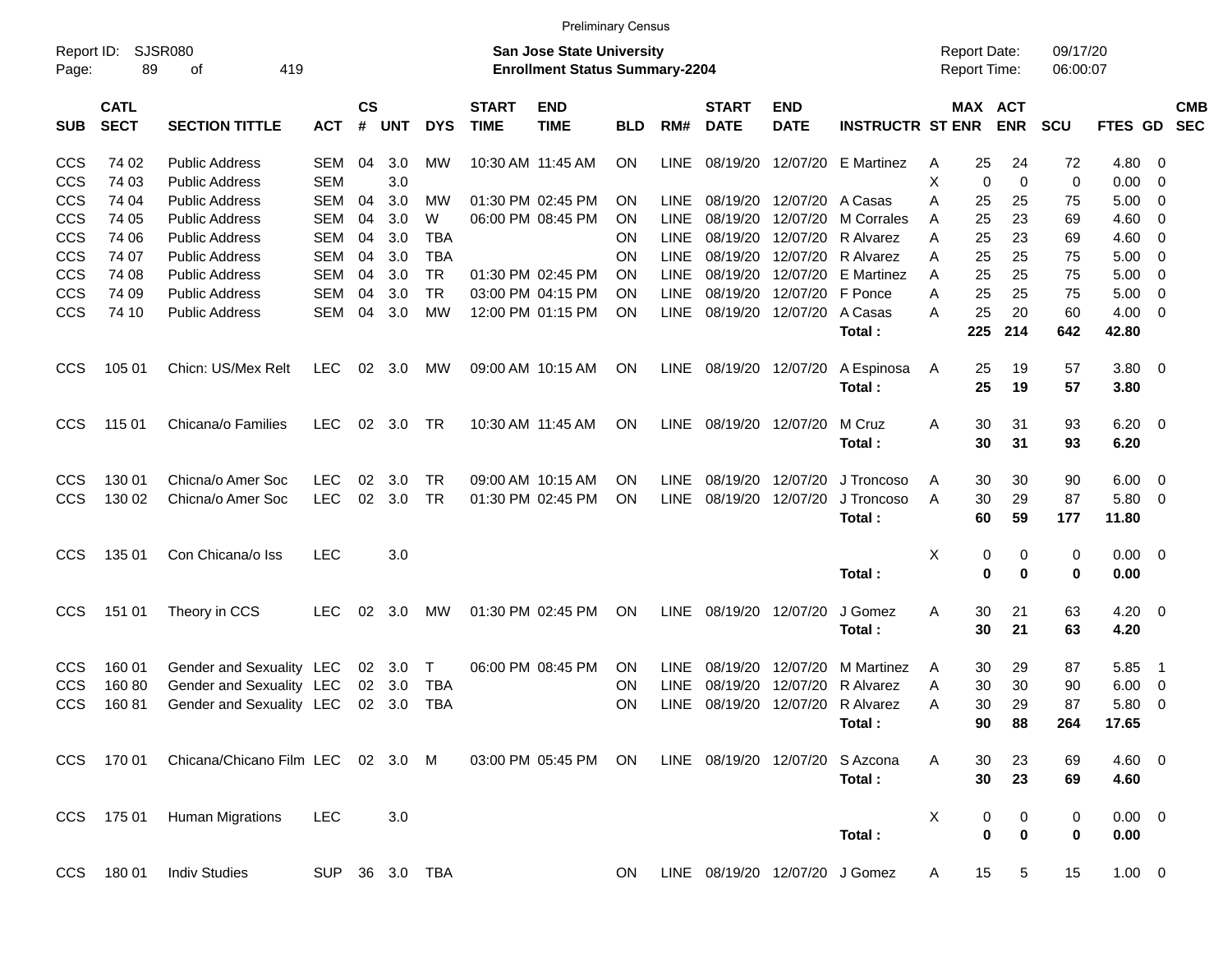|                                                                                                                                | <b>Preliminary Census</b>  |                                              |                   |                    |            |                        |                             |                                        |                        |                            |                             |                                                  |                                                       |                                            |                                            |                            |                                   |                         |            |
|--------------------------------------------------------------------------------------------------------------------------------|----------------------------|----------------------------------------------|-------------------|--------------------|------------|------------------------|-----------------------------|----------------------------------------|------------------------|----------------------------|-----------------------------|--------------------------------------------------|-------------------------------------------------------|--------------------------------------------|--------------------------------------------|----------------------------|-----------------------------------|-------------------------|------------|
| SJSR080<br><b>San Jose State University</b><br>Report ID:<br>90<br>419<br><b>Enrollment Status Summary-2204</b><br>Page:<br>οf |                            |                                              |                   |                    |            |                        |                             |                                        |                        |                            |                             |                                                  |                                                       | <b>Report Date:</b><br><b>Report Time:</b> |                                            | 09/17/20<br>06:00:07       |                                   |                         |            |
| <b>SUB</b>                                                                                                                     | <b>CATL</b><br><b>SECT</b> | <b>SECTION TITTLE</b>                        | <b>ACT</b>        | $\mathsf{cs}$<br># | <b>UNT</b> | <b>DYS</b>             | <b>START</b><br><b>TIME</b> | <b>END</b><br><b>TIME</b>              | <b>BLD</b>             | RM#                        | <b>START</b><br><b>DATE</b> | <b>END</b><br><b>DATE</b>                        | <b>INSTRUCTR ST ENR</b>                               |                                            | <b>MAX ACT</b><br><b>ENR</b>               | <b>SCU</b>                 | FTES GD                           | <b>SEC</b>              | <b>CMB</b> |
| <b>CCS</b><br><b>CCS</b>                                                                                                       | 180 02<br>180 03           | <b>Indiv Studies</b><br><b>Indiv Studies</b> | SUP<br><b>SUP</b> | 36<br>36           | 1.0<br>1.0 | <b>MW</b><br><b>MW</b> |                             | 06:00 PM 07:00 PM<br>07:00 PM 08:00 PM | <b>ON</b><br><b>ON</b> | <b>LINE</b><br><b>LINE</b> | 08/19/20<br>08/19/20        | 12/07/20<br>12/07/20                             | M ColmenarezA<br>M ColmenarezA<br>Total:              | 15<br>11<br>41                             | 3<br>$\mathbf 0$<br>8                      | 3<br>$\mathbf 0$<br>18     | 0.20<br>$0.00 \t 0$<br>1.20       | $\overline{\mathbf{0}}$ |            |
| <b>CCS</b>                                                                                                                     | 200 01                     | Ideology & Ch Exp                            | <b>SEM</b>        | 05                 | 3.0        | M                      |                             | 06:00 PM 08:45 PM                      | <b>ON</b>              |                            | LINE 08/19/20 12/07/20      |                                                  | J Gomez<br>Total:                                     | A<br>15<br>15                              | 12<br>12                                   | 36<br>36                   | 2.95 11<br>2.95                   |                         |            |
| <b>CCS</b>                                                                                                                     | 205 01                     | Chicana/o History                            | <b>SEM</b>        | 05                 | 3.0        | $\top$                 |                             | 06:00 PM 08:45 PM                      | <b>ON</b>              | LINE                       | 08/19/20 12/07/20           |                                                  | J Mercado<br>Total:                                   | 15<br>A<br>15                              | 11<br>11                                   | 33<br>33                   | 2.75 11<br>2.75                   |                         |            |
| <b>CCS</b>                                                                                                                     | 210 01                     | Foundatns in Ch St                           | <b>SEM</b>        | 05                 | 3.0        | -S                     |                             | 10:30 AM 03:00 PM                      | ON                     | LINE                       | 08/19/20 12/07/20           |                                                  | J Curry-Rodr A<br>Total:                              | 15<br>15                                   | 13<br>13                                   | 39<br>39                   | 3.25 13<br>3.25                   |                         |            |
| <b>CCS</b>                                                                                                                     | 230 01                     | <b>Policy Analysis</b>                       | <b>SEM</b>        | 05                 | 3.0        | R                      |                             | 06:00 PM 08:45 PM                      | <b>ON</b>              |                            | LINE 08/19/20 12/07/20      |                                                  | J Troncoso<br>Total:                                  | 15<br>A<br>15                              | 8<br>8                                     | 24<br>24                   | 2.00 8<br>2.00                    |                         |            |
| CCS                                                                                                                            | 240 01                     | Applied CS Seminar                           | SEM 05            |                    | 3.0        | W                      |                             | 06:00 PM 08:45 PM                      | <b>ON</b>              |                            | LINE 08/19/20 12/07/20      |                                                  | S Azcona<br>Total:                                    | 15<br>A<br>15                              | 5<br>5                                     | 15<br>15                   | 1.25<br>1.25                      | 5                       |            |
| CCS                                                                                                                            | 298 02                     | <b>Special Studies</b>                       | <b>SUP</b>        | 25                 | 3.0        | <b>TBA</b>             |                             |                                        | <b>ON</b>              | <b>LINE</b>                | 08/19/20 12/07/20           |                                                  | S Azcona<br>Total:                                    | Α                                          | $\overline{c}$<br>5<br>5<br>$\overline{2}$ | 6<br>6                     | $0.50$ 2<br>0.50                  |                         |            |
| CCS                                                                                                                            | 299 01                     | <b>MA Thesis</b>                             | <b>SUP</b>        | 25                 | 3.0        | <b>TBA</b>             |                             |                                        | <b>ON</b>              | <b>LINE</b>                | 08/19/20                    | 12/07/20                                         | S Azcona<br>Total:                                    | A                                          | 5<br>0<br>5<br>$\mathbf 0$                 | $\mathbf 0$<br>$\bf{0}$    | $0.00 \t 0$<br>0.00               |                         |            |
|                                                                                                                                | Department :               | <b>Chicana and Chicano Studies</b>           |                   |                    |            |                        |                             |                                        |                        |                            |                             | <b>Lower Division:</b><br><b>Upper Division:</b> | <b>Department Total:</b><br><b>Graduate Division:</b> | 1309<br>918<br>321<br>70                   | 1126<br>826<br>261<br>39                   | 3300<br>2406<br>777<br>117 | 222.55<br>160.40<br>52.40<br>9.75 |                         |            |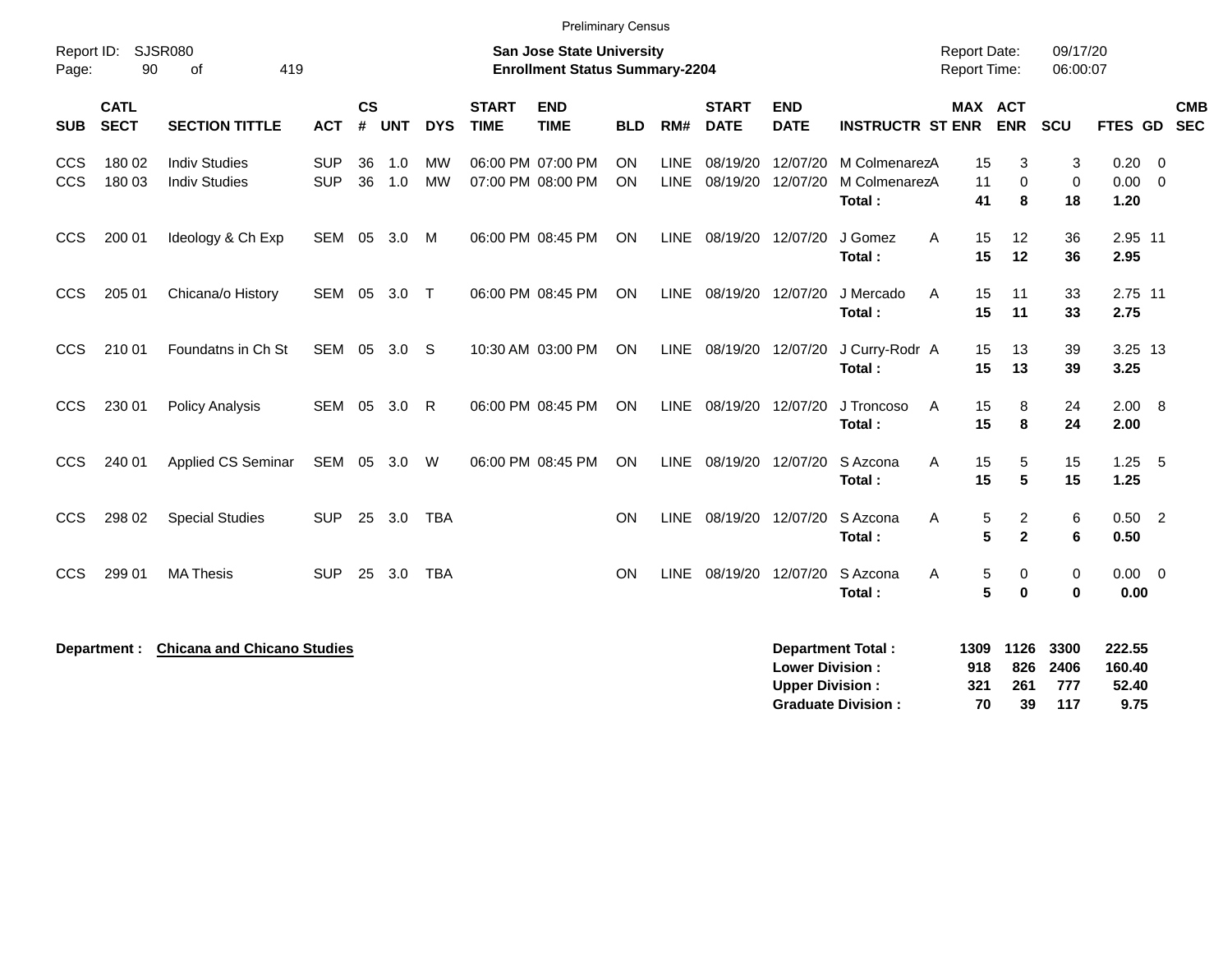|                     |                            |                                                    |            |                             |                |            |                             | <b>Preliminary Census</b>                                                 |            |             |                             |                           |                                            |   |                                     |                              |                      |                     |                          |                          |
|---------------------|----------------------------|----------------------------------------------------|------------|-----------------------------|----------------|------------|-----------------------------|---------------------------------------------------------------------------|------------|-------------|-----------------------------|---------------------------|--------------------------------------------|---|-------------------------------------|------------------------------|----------------------|---------------------|--------------------------|--------------------------|
| Report ID:<br>Page: | 91                         | <b>SJSR080</b><br>419<br>οf                        |            |                             |                |            |                             | <b>San Jose State University</b><br><b>Enrollment Status Summary-2204</b> |            |             |                             |                           |                                            |   | <b>Report Date:</b><br>Report Time: |                              | 09/17/20<br>06:00:07 |                     |                          |                          |
| <b>SUB</b>          | <b>CATL</b><br><b>SECT</b> | <b>SECTION TITTLE</b>                              | <b>ACT</b> | $\mathsf{cs}$<br>$\pmb{\#}$ | <b>UNT</b>     | <b>DYS</b> | <b>START</b><br><b>TIME</b> | <b>END</b><br><b>TIME</b>                                                 | <b>BLD</b> | RM#         | <b>START</b><br><b>DATE</b> | <b>END</b><br><b>DATE</b> | <b>INSTRUCTR ST ENR</b>                    |   |                                     | <b>MAX ACT</b><br><b>ENR</b> | <b>SCU</b>           | FTES GD             |                          | <b>CMB</b><br><b>SEC</b> |
| <b>College</b>      | ÷<br>Department :          | <b>Social Sciences</b><br><b>Political Science</b> |            |                             |                |            |                             |                                                                           |            |             |                             |                           |                                            |   |                                     |                              |                      |                     |                          |                          |
|                     | PADM 210 01                | Intro Pub Admin                                    | SEM        | 05                          | 3.0            | $\top$     |                             | 06:00 PM 08:45 PM                                                         | ON         | <b>LINE</b> | 08/19/20                    | 12/07/20                  | W Kelly<br>Total:                          | Α | 20<br>20                            | 14<br>14                     | 42<br>42             | 3.50 14<br>3.50     |                          |                          |
|                     | PADM 212 01                | Admin Research                                     | <b>SEM</b> |                             | 3.0            |            |                             |                                                                           |            |             |                             |                           |                                            | Χ | 0                                   | 0                            | 0                    | 0.00                | $\overline{\phantom{0}}$ |                          |
|                     | PADM 212 02                | Admin Research                                     | <b>SEM</b> | 05                          | 3.0            | R          |                             | 06:00 PM 08:45 PM                                                         | ON         | LINE        | 08/19/20 12/07/20           |                           | M Record<br>Total:                         | A | 20<br>20                            | 14<br>14                     | 42<br>42             | 3.50 14<br>3.50     |                          |                          |
|                     | PADM 213 01                | Pol Analysis & Eval                                | SEM        | 05                          | 3.0            | M          |                             | 06:00 PM 08:45 PM                                                         | ON         | <b>LINE</b> | 08/19/20 12/07/20           |                           | M Record<br>Total:                         | A | 20<br>20                            | 14<br>14                     | 42<br>42             | 3.50 14<br>3.50     |                          |                          |
|                     | PADM 214 01                | Intro to Public Mana                               | <b>SEM</b> |                             | 3.0            |            |                             |                                                                           |            |             |                             |                           |                                            | х | 0                                   | 0                            | 0                    | 0.00                | $\overline{\phantom{0}}$ |                          |
| <b>URBP</b>         | 214 01                     | Intro to Public Mana                               | <b>SEM</b> |                             | 3.0            |            |                             |                                                                           |            |             |                             |                           |                                            | X | 0                                   | $\mathbf 0$                  | 0                    | 0.00                | $\overline{0}$           |                          |
|                     | PADM 214 02                | Intro to Public Mana                               | <b>SEM</b> | 05                          | 3.0            | W          |                             | 06:00 PM 08:45 PM                                                         | ON         | <b>LINE</b> | 08/19/20                    | 12/07/20                  | L Lira                                     | A | 20                                  | 15                           | 45                   | 3.70 14 C           |                          |                          |
|                     | URBP 214 02                | Intro to Public Mana                               | <b>SEM</b> | 05                          | 3.0            | W          |                             | 06:00 PM 08:45 PM                                                         | ON         | <b>LINE</b> | 08/19/20                    | 12/07/20                  | L Lira                                     | A | 0                                   | $\mathbf{1}$                 | 3                    | 0.25                | 1 C                      |                          |
|                     |                            |                                                    |            |                             |                |            |                             |                                                                           |            |             |                             |                           | Total:                                     |   | 20                                  | 16                           | 48                   | 3.95                |                          |                          |
|                     | PADM 215 01                | Public Pers Admin                                  | <b>SEM</b> | 05                          | 3.0            | W          |                             | 06:00 PM 08:45 PM                                                         | ΟN         | <b>LINE</b> | 08/19/20                    | 12/07/20                  | E Ramones<br>Total:                        | A | 20<br>20                            | 20<br>20                     | 60<br>60             | 5.00 20<br>5.00     |                          |                          |
|                     | PADM 218 01                | <b>Public Budgeting</b>                            | <b>SEM</b> | 05                          | 3.0            | Т          |                             | 06:00 PM 08:45 PM                                                         | ON         | <b>LINE</b> | 08/19/20 12/07/20           |                           | L Lira                                     | Α | 20                                  | 9                            | 27                   | 2.25                | - 9                      |                          |
|                     |                            |                                                    |            |                             |                |            |                             |                                                                           |            |             |                             |                           | Total:                                     |   | 20                                  | 9                            | 27                   | 2.25                |                          |                          |
|                     | PADM 281 01                | Pub Adm Internship                                 | <b>SUP</b> |                             | 3.0            |            |                             |                                                                           |            |             |                             |                           |                                            | Χ | 0                                   | 0                            | 0                    | $0.00 \t 0$         |                          |                          |
|                     |                            |                                                    |            |                             |                |            |                             |                                                                           |            |             |                             |                           | Total:                                     |   | 0                                   | 0                            | 0                    | 0.00                |                          |                          |
|                     | PADM 284 01                | Directed Reading                                   | <b>SUP</b> | 25                          | 3.0            | <b>TBA</b> |                             |                                                                           | <b>ON</b>  | <b>LINE</b> | 08/19/20 12/07/20           |                           | F Edwards                                  | Α | 10                                  | 1                            | 3                    | 0.25                | $\overline{\phantom{1}}$ |                          |
|                     |                            |                                                    |            |                             |                |            |                             |                                                                           |            |             |                             |                           | Total:                                     |   | 10                                  | 1                            | 3                    | 0.25                |                          |                          |
|                     | PADM 295 01                | Topics Public Admn SEM 05 3.0 T                    |            |                             |                |            |                             | 06:00 PM 08:45 PM                                                         | ON         |             |                             |                           | LINE 08/19/20 12/07/20 F Edwards           | A | 20                                  | 18                           | 54                   | 4.50 18             |                          |                          |
|                     |                            |                                                    |            |                             |                |            |                             |                                                                           |            |             |                             |                           | Total:                                     |   | 20                                  | 18                           | 54                   | 4.50                |                          |                          |
|                     | PADM 297 01                | <b>Advanced Seminar</b>                            |            |                             | SEM 05 3.0 M   |            |                             | 06:00 PM 08:45 PM                                                         | ON         |             |                             |                           | LINE 08/19/20 12/07/20 F Edwards           | A | 20                                  | 25                           | 75                   | 6.25 25             |                          |                          |
|                     |                            |                                                    |            |                             |                |            |                             |                                                                           |            |             |                             |                           | Total:                                     |   | 20                                  | 25                           | 75                   | 6.25                |                          |                          |
|                     | PADM 298 01                | <b>Special Problems</b>                            |            |                             | SUP 25 3.0 TBA |            |                             |                                                                           | ON         |             |                             |                           | LINE 08/19/20 12/07/20 F Edwards<br>Total: | A | 5<br>5                              | $\bf{0}$<br>$\bf{0}$         | 0<br>0               | $0.00 \t 0$<br>0.00 |                          |                          |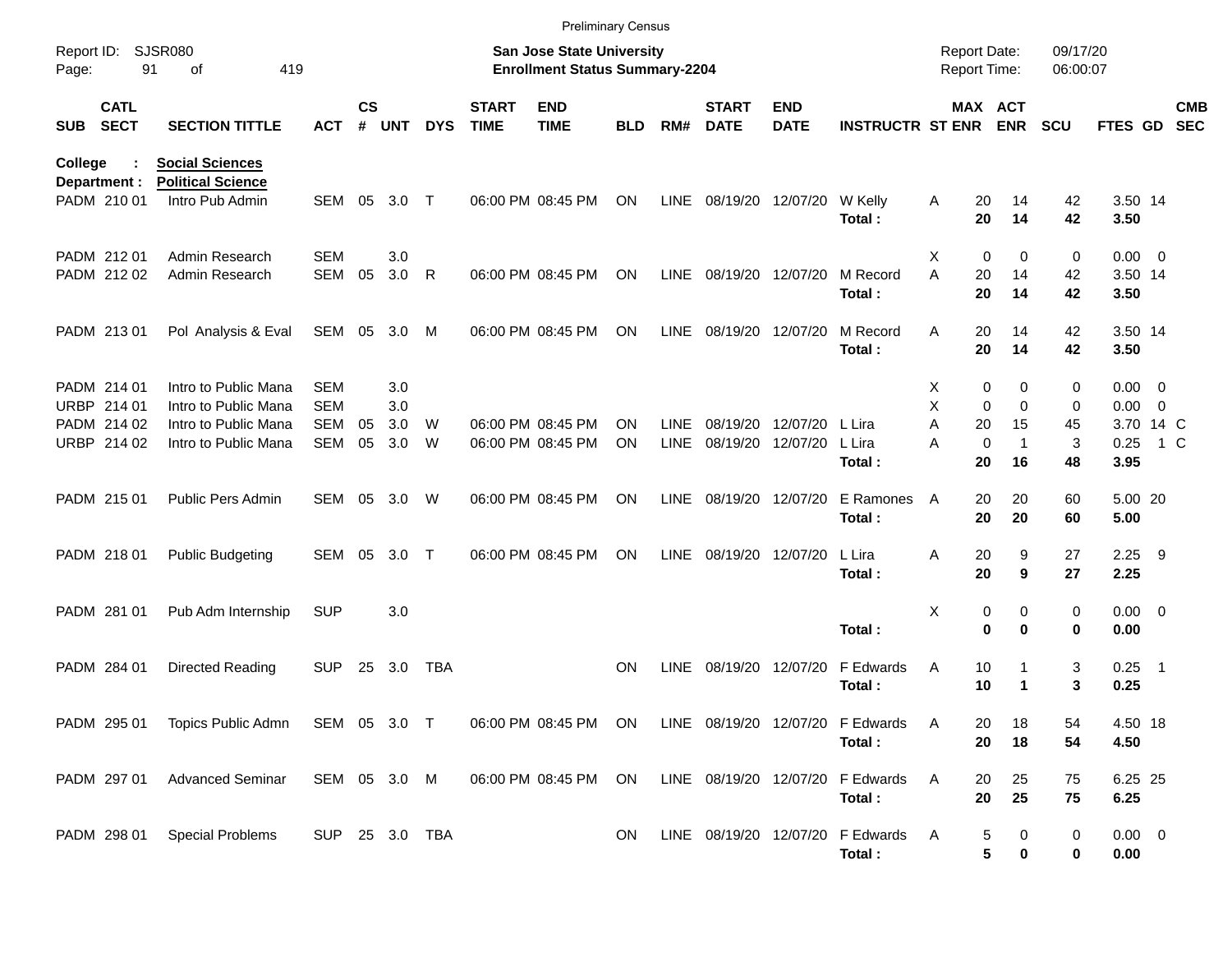|                            |                            |                                                  |               |                |            |                        |                             |                                                                           | <b>Preliminary Census</b> |              |                             |                           |                                   |                                     |                       |                      |              |                          |  |
|----------------------------|----------------------------|--------------------------------------------------|---------------|----------------|------------|------------------------|-----------------------------|---------------------------------------------------------------------------|---------------------------|--------------|-----------------------------|---------------------------|-----------------------------------|-------------------------------------|-----------------------|----------------------|--------------|--------------------------|--|
| Report ID:<br>Page:        | 92                         | <b>SJSR080</b><br>419<br>οf                      |               |                |            |                        |                             | <b>San Jose State University</b><br><b>Enrollment Status Summary-2204</b> |                           |              |                             |                           |                                   | <b>Report Date:</b><br>Report Time: |                       | 09/17/20<br>06:00:07 |              |                          |  |
| <b>SUB</b>                 | <b>CATL</b><br><b>SECT</b> | <b>SECTION TITTLE</b>                            | <b>ACT</b>    | <b>CS</b><br># | <b>UNT</b> | <b>DYS</b>             | <b>START</b><br><b>TIME</b> | <b>END</b><br><b>TIME</b>                                                 | <b>BLD</b>                | RM#          | <b>START</b><br><b>DATE</b> | <b>END</b><br><b>DATE</b> | <b>INSTRUCTR ST ENR</b>           |                                     | MAX ACT<br><b>ENR</b> | <b>SCU</b>           | FTES GD SEC  | <b>CMB</b>               |  |
| <b>POLS</b>                | 160                        | Amer Govt                                        | <b>LEC</b>    | 02             | 3.0        | TBA                    |                             |                                                                           | ΟN                        | <b>LINE</b>  | 08/19/20                    | 12/07/20                  | <b>G</b> Percival                 | 40<br>Α                             | 0                     | 0                    | 0.00         | 0                        |  |
| <b>POLS</b>                | 161                        | Amer Govt                                        | <b>LEC</b>    | 02             | 3.0        | <b>TBA</b>             |                             |                                                                           | ON                        | <b>LINE</b>  | 08/19/20                    | 12/07/20                  | <b>G</b> Percival                 | 40<br>Α                             | 0                     | 0                    | 0.00         | $\mathbf{0}$             |  |
|                            |                            |                                                  |               |                |            |                        |                             |                                                                           |                           |              |                             |                           | Total:                            | 80                                  | $\mathbf 0$           | $\mathbf 0$          | 0.00         |                          |  |
| <b>POLS</b>                | 2 0 1                      | Intro Comp Pol                                   | <b>LEC</b>    | 02             | 3.0        | МW                     |                             | 09:00 AM 10:15 AM                                                         | ΟN                        | <b>LINE</b>  | 08/19/20                    | 12/07/20                  | M Ordonez AsA                     | 45                                  | 20                    | 60                   | 4.00         | $\overline{0}$           |  |
| <b>POLS</b>                | 202                        | Intro Comp Pol                                   | <b>LEC</b>    | 02             | 3.0        | <b>TR</b>              |                             | 12:00 PM 01:15 PM                                                         | ΟN                        | <b>LINE</b>  | 08/19/20                    | 12/07/20                  | J Abrams                          | 45<br>Α                             | 43                    | 129                  | 8.60         | $\overline{0}$           |  |
|                            |                            |                                                  |               |                |            |                        |                             |                                                                           |                           |              |                             |                           | Total:                            | 90                                  | 63                    | 189                  | 12.60        |                          |  |
| <b>POLS</b>                | 301                        | Intro Pol Thought                                | LEC           | 03             | 3.0        | MW                     |                             | 10:30 AM 11:45 AM                                                         | ON                        | <b>LINE</b>  |                             | 08/19/20 12/07/20         | A Schendan                        | 45<br>A                             | 44                    | 132                  | 8.80         | $\overline{0}$           |  |
| <b>POLS</b>                | 381                        | Intro Pol Thought                                | <b>LEC</b>    |                | 3.0        |                        |                             |                                                                           |                           |              |                             |                           |                                   | Х                                   | 0<br>$\mathbf 0$      | 0                    | 0.00         | 0                        |  |
| <b>POLS</b>                | 399                        | Intro Pol Thought                                | <b>LEC</b>    | 03             | 3.0        | <b>TBA</b>             |                             |                                                                           | OΝ                        | LINE         |                             | 08/19/20 12/07/20         | L Quill                           | 45<br>Α                             | 43                    | 129                  | 8.60         | $\overline{0}$           |  |
|                            |                            |                                                  |               |                |            |                        |                             |                                                                           |                           |              |                             |                           | Total:                            | 90                                  | 87                    | 261                  | 17.40        |                          |  |
| <b>POLS</b>                | 4 0 1                      | Intro Intl Rel                                   | <b>LEC</b>    | 02             | 3.0        | TR                     |                             | 03:00 PM 04:15 PM                                                         | ΟN                        | <b>LINE</b>  | 08/19/20                    | 12/07/20                  | R Ovetz                           | 45<br>A                             | 25                    | 75                   | 5.00         | $\overline{0}$           |  |
| <b>POLS</b>                | 4 0 2                      | Intro Intl Rel                                   | <b>LEC</b>    | 02             | 3.0        | <b>TR</b>              |                             | 10:30 AM 11:45 AM                                                         | ΟN                        | <b>LINE</b>  |                             | 08/19/20 12/07/20         | R Ovetz                           | 45<br>Α                             | 39                    | 117                  | 7.80         | 0                        |  |
|                            |                            |                                                  |               |                |            |                        |                             |                                                                           |                           |              |                             |                           | Total:                            | 90                                  | 64                    | 192                  | 12.80        |                          |  |
| <b>POLS</b>                | 15 01                      | US & CA Government LEC                           |               | 03             | 3.0        | <b>TBA</b>             |                             |                                                                           | ΟN                        | <b>LINE</b>  | 08/19/20                    | 12/07/20                  | S Benson                          | 120<br>A                            | 120                   | 360                  | 24.00        | 0                        |  |
| <b>POLS</b>                | 15 02                      | US & CA Government LEC                           |               | 03             | 3.0        | <b>MW</b>              |                             | 01:30 PM 02:45 PM                                                         | ΟN                        | LINE         | 08/19/20                    | 12/07/20                  | A Schendan                        | 120<br>A                            | 118                   | 354                  | 23.60        | 0                        |  |
| <b>POLS</b>                | 15 03                      | US & CA Government LEC                           |               | 03             | 3.0        | <b>TBA</b>             |                             |                                                                           | ΟN                        | LINE         | 08/19/20                    | 12/07/20                  | S Pinnell                         | 45<br>A                             | 44                    | 132                  | 8.80         | 0                        |  |
| <b>POLS</b>                | 15 04                      | US & CA Government LEC                           |               | 03             | 3.0        | <b>TBA</b>             |                             |                                                                           | ΟN                        | <b>LINE</b>  | 08/19/20                    | 12/07/20                  | J Abrams                          | 120<br>A                            | 119                   | 357                  | 23.80        | 0                        |  |
| <b>POLS</b>                | 15 05                      | US & CA Government LEC                           |               | 03             | 3.0        | <b>TR</b>              |                             | 09:00 AM 10:15 AM                                                         | ΟN                        | LINE         | 08/19/20                    | 12/07/20                  | D Crane                           | 45<br>A                             | 46                    | 138                  | 9.20         | 0                        |  |
| <b>POLS</b>                | 15 06                      | US & CA Government LEC                           |               | 03             | 3.0        | F                      |                             | 09:30 AM 12:15 PM                                                         | ΟN                        | LINE         | 08/19/20                    | 12/07/20                  | L Sokoloff                        | 120<br>A                            | 115                   | 345                  | 23.00        | 0                        |  |
| <b>POLS</b>                | 15 07                      | US & CA Government LEC                           |               | 03             | 3.0        | <b>MW</b>              |                             | 12:00 PM 01:15 PM                                                         | ΟN                        | LINE         | 08/19/20                    | 12/07/20                  | A Schendan                        | 45<br>A                             | 45                    | 135                  | 9.00         | 0                        |  |
| <b>POLS</b>                | 15 08                      | US & CA Government LEC                           |               | 03             | 3.0        | <b>TR</b>              |                             | 01:30 PM 02:45 PM                                                         | ΟN                        | LINE         | 08/19/20                    | 12/07/20                  | R Ovetz                           | 45<br>A                             | 43                    | 129                  | 8.60         | 0                        |  |
| <b>POLS</b>                | 15 09                      | US & CA Government LEC                           |               | 03             | 3.0        | <b>TBA</b>             |                             |                                                                           | ΟN                        | LINE         | 08/19/20                    | 12/07/20                  | S Pinnell                         | 45<br>Α                             | 45                    | 135                  | 9.00         | 0                        |  |
| <b>POLS</b><br><b>POLS</b> | 15 10                      | US & CA Government LEC<br>US & CA Government LEC |               | 03             | 3.0        | <b>TR</b><br><b>TR</b> |                             | 10:30 AM 11:45 AM                                                         | ΟN                        | LINE         | 08/19/20                    | 12/07/20                  | D Crane                           | 45<br>Α                             | 49                    | 147                  | 9.80         | 0                        |  |
| <b>POLS</b>                | 15 11<br>1581              | US & CA Government LEC                           |               | 03<br>03       | 3.0<br>3.0 | <b>TBA</b>             |                             | 09:00 AM 10:15 AM                                                         | ΟN<br>ΟN                  | LINE<br>LINE | 08/19/20<br>08/19/20        | 12/07/20<br>12/07/20      | R Ovetz<br>J Brent                | 45<br>A<br>45                       | 40<br>44              | 120<br>132           | 8.00<br>8.80 | 0                        |  |
| <b>POLS</b>                | 1582                       | US & CA Government LEC                           |               | 03             | 3.0        | <b>TBA</b>             |                             |                                                                           | ΟN                        | LINE.        |                             | 08/19/20 12/07/20         | J Abrams                          | A<br>45<br>A                        | 46                    | 138                  | 9.20         | 0<br>0                   |  |
|                            | POLS 1583                  | US & CA Government LEC                           |               |                |            | 03 3.0 TBA             |                             |                                                                           | <b>ON</b>                 |              |                             |                           | LINE 08/19/20 12/07/20 K Mitchell |                                     |                       |                      | 9.20         | $\overline{\phantom{0}}$ |  |
|                            | POLS 1584                  | US & CA Government LEC                           |               |                | 3.0        |                        |                             |                                                                           |                           |              |                             |                           |                                   | A<br>45<br>X                        | 46<br>0<br>0          | 138<br>0             | $0.00 \t 0$  |                          |  |
|                            | POLS 1599                  | US & CA Government LEC                           |               |                |            | 03 3.0 TBA             |                             |                                                                           | <b>ON</b>                 |              | LINE 08/19/20 12/07/20      |                           | J Brent                           | A<br>45                             | 43                    | 129                  | 8.60 0       |                          |  |
|                            |                            |                                                  |               |                |            |                        |                             |                                                                           |                           |              |                             |                           | Total:                            |                                     | 975 963               | 2889                 | 192.60       |                          |  |
|                            | POLS 2001                  | Controv Legal Iss                                |               |                |            |                        |                             | LEC 03 3.0 MW 09:00 AM 10:15 AM                                           | ON                        |              |                             |                           | LINE 08/19/20 12/07/20 S Benson   | 25<br>A                             | 24                    | 72                   | 4.80 0       |                          |  |
|                            |                            |                                                  |               |                |            |                        |                             |                                                                           |                           |              |                             |                           | Total:                            | 25                                  | 24                    | 72                   | 4.80         |                          |  |
|                            |                            | POLS 100M 01 Political Inquiry                   | LEC 02 4.0 MW |                |            |                        |                             | 10:30 AM 11:45 AM                                                         | ON                        |              |                             |                           | LINE 08/19/20 12/07/20 K Mitchell | 25<br>A                             | 24                    | 96                   | $6.40\ 0$    |                          |  |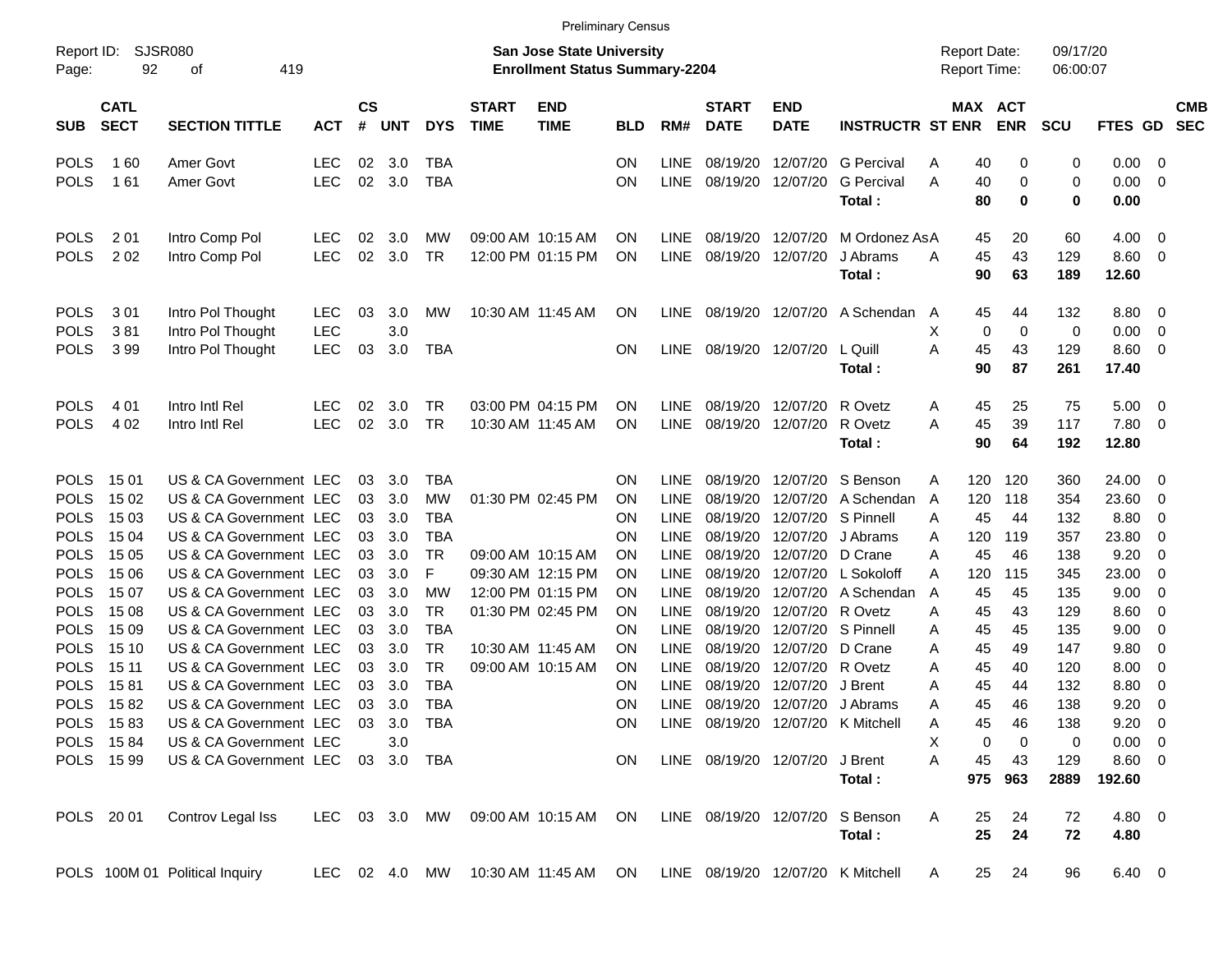|                     |                            |                                                                  |                          |                    |                  |                          |                             | <b>Preliminary Census</b>                                                 |                        |                            |                             |                                                                      |                                                |                                            |                              |                           |                                       |                          |            |
|---------------------|----------------------------|------------------------------------------------------------------|--------------------------|--------------------|------------------|--------------------------|-----------------------------|---------------------------------------------------------------------------|------------------------|----------------------------|-----------------------------|----------------------------------------------------------------------|------------------------------------------------|--------------------------------------------|------------------------------|---------------------------|---------------------------------------|--------------------------|------------|
| Report ID:<br>Page: | 93                         | SJSR080<br>419<br>οf                                             |                          |                    |                  |                          |                             | <b>San Jose State University</b><br><b>Enrollment Status Summary-2204</b> |                        |                            |                             |                                                                      |                                                | <b>Report Date:</b><br><b>Report Time:</b> |                              | 09/17/20<br>06:00:07      |                                       |                          |            |
| <b>SUB</b>          | <b>CATL</b><br><b>SECT</b> | <b>SECTION TITTLE</b>                                            | <b>ACT</b>               | $\mathsf{cs}$<br># | <b>UNT</b>       | <b>DYS</b>               | <b>START</b><br><b>TIME</b> | <b>END</b><br><b>TIME</b>                                                 | <b>BLD</b>             | RM#                        | <b>START</b><br><b>DATE</b> | <b>END</b><br><b>DATE</b>                                            | <b>INSTRUCTR ST ENR</b>                        |                                            | <b>MAX ACT</b><br><b>ENR</b> | SCU                       | FTES GD SEC                           |                          | <b>CMB</b> |
|                     |                            | POLS 100M 02 Political Inquiry<br>POLS 100M 03 Political Inquiry | <b>LEC</b><br><b>LEC</b> | 02<br>02           | 4.0<br>4.0       | МW<br><b>TBA</b>         |                             | 12:00 PM 01:15 PM                                                         | <b>ON</b><br><b>ON</b> | <b>LINE</b><br><b>LINE</b> | 08/19/20<br>08/19/20        | 12/07/20                                                             | 12/07/20 S Pinnell<br>S Bejar Lope A<br>Total: | 25<br>Α<br>25<br>75                        | 25<br>23<br>72               | 100<br>92<br>288          | 6.67<br>6.13<br>19.20                 | - 0<br>- 0               |            |
| <b>POLS</b>         |                            | POLS 100W 01 Writing Workshop<br>100W 02 Writing Workshop        | <b>SEM</b><br><b>SEM</b> | 04<br>04           | 3.0<br>3.0       | <b>TBA</b><br><b>MW</b>  |                             | 03:00 PM 04:15 PM                                                         | <b>ON</b><br>ON        | <b>LINE</b><br><b>LINE</b> | 08/19/20<br>08/19/20        | 12/07/20<br>12/07/20                                                 | L Quill<br>S Benson<br>Total:                  | 25<br>A<br>25<br>A<br>50                   | 25<br>24<br>49               | 75<br>72<br>147           | 5.00<br>4.80 0<br>9.80                | $\overline{\phantom{0}}$ |            |
|                     | POLS 101 01<br>POLS 101 02 | Teaching US Govt.<br>Teaching US Govt.                           | <b>LEC</b><br><b>LEC</b> | 03                 | 3.0<br>3.0       | M                        |                             | 06:00 PM 08:45 PM                                                         | ON                     | LINE                       |                             |                                                                      | 08/19/20 12/07/20 H Royaltey<br>Total:         | X<br>0<br>A<br>40<br>40                    | 0<br>22<br>22                | $\mathbf 0$<br>66<br>66   | $0.00 \t 0$<br>$4.40 \quad 0$<br>4.40 |                          |            |
|                     | POLS 102 01                | <b>State Politics</b>                                            | <b>LEC</b>               | 02                 | 4.0              | M                        |                             | 06:00 PM 08:45 PM                                                         | <b>ON</b>              | <b>LINE</b>                |                             | 08/19/20 12/07/20                                                    | F Keeley<br>Total:                             | A<br>40<br>40                              | 41<br>41                     | 164<br>164                | 10.93 0<br>10.93                      |                          |            |
|                     | POLS 103 01<br>URBP 103 01 | <b>Local Politics</b><br><b>Local Politics</b>                   | <b>LEC</b><br><b>LEC</b> | 02<br>02           | 4.0<br>4.0       | <b>TBA</b><br><b>TBA</b> |                             |                                                                           | <b>ON</b><br><b>ON</b> | <b>LINE</b><br><b>LINE</b> | 08/19/20                    | 08/19/20 12/07/20 K Yeager<br>12/07/20                               | K Yeager<br>Total:                             | 40<br>A<br>A<br>0<br>40                    | 39<br>$\mathbf 0$<br>39      | 156<br>$\mathbf 0$<br>156 | 10.67<br>0.00<br>10.67                | 4 C<br>$0\,C$            |            |
|                     | POLS 108 01                | Poli Participation                                               | <b>LEC</b>               | 02                 | 4.0              | MW                       |                             | 12:00 PM 01:15 PM                                                         | ON                     | <b>LINE</b>                | 08/19/20                    | 12/07/20                                                             | M Currin-Per A<br>Total:                       | 40<br>40                                   | 37<br>37                     | 148<br>148                | $9.87$ 0<br>9.87                      |                          |            |
|                     | POLS 109 01                | <b>Women and Politics</b>                                        | <b>LEC</b>               | 02                 | 4.0              | <b>TR</b>                |                             | 12:00 PM 01:15 PM                                                         | ON                     | <b>LINE</b>                | 08/19/20                    | 12/07/20                                                             | D Crane<br>Total:                              | A<br>40<br>40                              | 36<br>36                     | 144<br>144                | 9.60 0<br>9.60                        |                          |            |
|                     | POLS 114 01                | Intro Pub Admin                                                  | <b>LEC</b>               | 02                 | 3.0              | <b>TBA</b>               |                             |                                                                           | <b>ON</b>              | LINE                       | 08/19/20                    | 12/07/20                                                             | M Record<br>Total:                             | 40<br>A<br>40                              | 39<br>39                     | 117<br>117                | 7.80 0<br>7.80                        |                          |            |
|                     | POLS 120 01                | U S Law and Society                                              | LEC                      | 02                 | 3.0              | МW                       |                             | 01:30 PM 02:45 PM                                                         | ON                     | <b>LINE</b>                | 08/19/20                    | 12/07/20                                                             | S Benson<br>Total:                             | 40<br>Α<br>40                              | 41<br>41                     | 123<br>123                | 8.20<br>8.20                          | - 0                      |            |
|                     |                            | POLS 121B 01 Civil Liberties                                     | LEC 02 4.0 TR            |                    |                  |                          |                             | 09:00 AM 10:15 AM                                                         | ON.                    |                            |                             | LINE 08/19/20 12/07/20                                               | J Brent<br>Total:                              | 40<br>40                                   | 36<br>36                     | 144<br>144                | 9.60 0<br>9.60                        |                          |            |
|                     | POLS 142 01<br>AFRS 142 01 | <b>African Politics</b><br><b>African Politics</b>               | LEC.<br>LEC              |                    | 02 4.0<br>02 4.0 | MW<br>MW                 |                             | 04:30 PM 05:45 PM<br>04:30 PM 05:45 PM                                    | ON.<br>ON              |                            |                             | LINE 08/19/20 12/07/20 S Pinnell<br>LINE 08/19/20 12/07/20 S Pinnell | Total:                                         | 40<br>A<br>$\mathbf 0$<br>A<br>40          | 27<br>$\mathbf 0$<br>27      | 108<br>$\mathbf 0$<br>108 | 7.33 2 C<br>$0.00 \t 0 C$<br>7.33     |                          |            |
|                     | POLS 146 01                | Latin American Pol                                               | LEC 02 4.0 TBA           |                    |                  |                          |                             |                                                                           | ON                     |                            |                             |                                                                      | LINE 08/19/20 12/07/20 S Bejar Lope A          | 40                                         | 39                           | 156                       | 10.40 0                               |                          |            |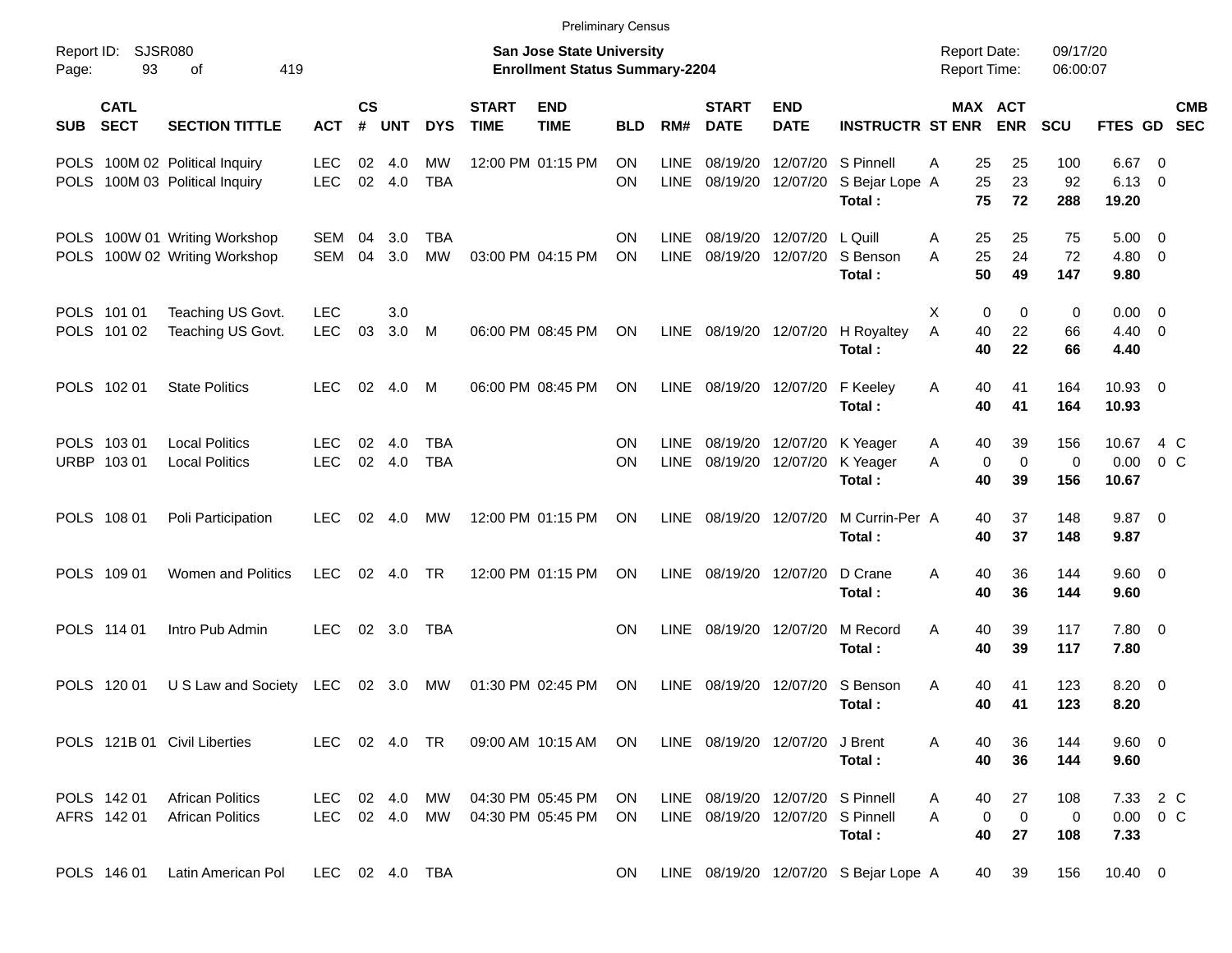|            |                            |                                   |            |               |        |            |                             |                                                                           | <b>Preliminary Census</b> |             |                                 |                           |                                       |                                            |            |                      |                |                          |
|------------|----------------------------|-----------------------------------|------------|---------------|--------|------------|-----------------------------|---------------------------------------------------------------------------|---------------------------|-------------|---------------------------------|---------------------------|---------------------------------------|--------------------------------------------|------------|----------------------|----------------|--------------------------|
| Page:      | Report ID: SJSR080<br>94   | 419<br>οf                         |            |               |        |            |                             | <b>San Jose State University</b><br><b>Enrollment Status Summary-2204</b> |                           |             |                                 |                           |                                       | <b>Report Date:</b><br><b>Report Time:</b> |            | 09/17/20<br>06:00:07 |                |                          |
| <b>SUB</b> | <b>CATL</b><br><b>SECT</b> | <b>SECTION TITTLE</b>             | <b>ACT</b> | $\mathsf{cs}$ | # UNT  | <b>DYS</b> | <b>START</b><br><b>TIME</b> | <b>END</b><br><b>TIME</b>                                                 | BLD.                      | RM#         | <b>START</b><br><b>DATE</b>     | <b>END</b><br><b>DATE</b> | <b>INSTRUCTR ST ENR</b>               | MAX ACT                                    | <b>ENR</b> | <b>SCU</b>           | <b>FTES GD</b> | <b>CMB</b><br><b>SEC</b> |
|            |                            |                                   |            |               |        |            |                             |                                                                           |                           |             |                                 |                           | Total:                                | 40                                         | 39         | 156                  | 10.40          |                          |
|            | POLS 150 01                | War and Peace                     | <b>LEC</b> | 02            | 3.0    | TR         |                             | 10:30 AM 11:45 AM                                                         | OΝ                        | <b>LINE</b> |                                 | 08/19/20 12/07/20         | H Yenigun                             | 40<br>Α                                    | 39         | 117                  | 7.80 0         |                          |
|            | POLS 150 02                | War and Peace                     | <b>LEC</b> | 02            | 3.0    | <b>TR</b>  |                             | 01:30 PM 02:45 PM                                                         | ΟN                        | <b>LINE</b> | 08/19/20 12/07/20               |                           | J Abrams                              | 40<br>Α                                    | 41         | 123                  | $8.20 \ 0$     |                          |
|            |                            |                                   |            |               |        |            |                             |                                                                           |                           |             |                                 |                           | Total:                                | 80                                         | 80         | 240                  | 16.00          |                          |
|            |                            | POLS 152A 01 Int'l Organizations/ | <b>LEC</b> | 02            | 4.0    | TBA        |                             |                                                                           | ON                        | <b>LINE</b> | 08/19/20 12/07/20               |                           | D Dudley                              | Α<br>40                                    | 40         | 160                  | 10.67 0        |                          |
|            |                            |                                   |            |               |        |            |                             |                                                                           |                           |             |                                 |                           | Total:                                | 40                                         | 40         | 160                  | 10.67          |                          |
|            | POLS 154 01                | <b>US Foreign Policy</b>          | <b>LEC</b> |               | 4.0    |            |                             |                                                                           |                           |             |                                 |                           |                                       | Χ<br>0                                     | 0          | 0                    | $0.00 \t 0$    |                          |
|            |                            |                                   |            |               |        |            |                             |                                                                           |                           |             |                                 |                           | Total:                                | 0                                          | $\bf{0}$   | 0                    | 0.00           |                          |
|            | POLS 157 01                | Intl Security                     | LEC.       | 02            | 4.0    | МW         |                             | 09:00 AM 10:15 AM                                                         | ON                        | LINE        | 08/19/20 12/07/20               |                           | K Sasikumar A                         | 40                                         | 42         | 168                  | $11.20 \t 0$   |                          |
|            |                            |                                   |            |               |        |            |                             |                                                                           |                           |             |                                 |                           | Total:                                | 40                                         | 42         | 168                  | 11.20          |                          |
|            |                            | POLS 160A 01 Class Pol Thought    | LEC.       |               | 03 3.0 | MW         |                             | 09:00 AM 10:15 AM                                                         | <b>ON</b>                 | <b>LINE</b> | 08/19/20 12/07/20               |                           | K Peter                               | Α<br>40                                    | 40         | 120                  | $8.00 \t 0$    |                          |
|            |                            |                                   |            |               |        |            |                             |                                                                           |                           |             |                                 |                           | Total:                                | 40                                         | 40         | 120                  | 8.00           |                          |
|            |                            | POLS 160C 80 Recent Pol Thought   | <b>LEC</b> |               | 03 3.0 | TBA        |                             |                                                                           | ON                        | LINE        | 08/19/20 12/07/20               |                           | L Quill                               | Α<br>40                                    | 39         | 117                  | 7.80 0         |                          |
|            |                            |                                   |            |               |        |            |                             |                                                                           |                           |             |                                 |                           | Total:                                | 40                                         | 39         | 117                  | 7.80           |                          |
|            |                            | POLS 170V 01 Amer Pol Global      | <b>SEM</b> | 03            | 3.0    | MW         |                             | 01:30 PM 02:45 PM                                                         | ON                        | <b>LINE</b> |                                 | 08/19/20 12/07/20         | M Ordonez AsA                         | 40                                         | 42         | 126                  | 8.40 0         |                          |
|            |                            | POLS 170V 02 Amer Pol Global      | <b>SEM</b> | 03            | 3.0    | MW         |                             | 03:00 PM 04:15 PM                                                         | ON                        | <b>LINE</b> | 08/19/20                        | 12/07/20                  | M Ordonez AsA                         | 40                                         | 43         | 129                  | $8.60 \quad 0$ |                          |
| POLS       |                            | 170V 03 Amer Pol Global           | <b>SEM</b> | 03            | 3.0    | TR         |                             | 01:30 PM 02:45 PM                                                         | ON                        | <b>LINE</b> | 08/19/20                        | 12/07/20                  | H Yenigun                             | 40<br>A                                    | 48         | 144                  | $9.60 \quad 0$ |                          |
|            |                            | POLS 170V 04 Amer Pol Global      | <b>SEM</b> | 03            | 3.0    | <b>TR</b>  |                             | 03:00 PM 04:15 PM                                                         | ΟN                        | <b>LINE</b> |                                 | 08/19/20 12/07/20         | M Ordonez AsA                         | 40                                         | 34         | 102                  | $6.80$ 0       |                          |
|            |                            |                                   |            |               |        |            |                             |                                                                           |                           |             |                                 |                           | Total:                                | 160                                        | 167        | 501                  | 33.40          |                          |
|            | POLS 181 01                | Internships                       | <b>SEM</b> |               | 4.0    |            |                             |                                                                           |                           |             |                                 |                           |                                       | Χ<br>0                                     | 0          | 0                    | $0.00 \t 0$    |                          |
|            |                            |                                   |            |               |        |            |                             |                                                                           |                           |             |                                 |                           | Total:                                | 0                                          | 0          | 0                    | 0.00           |                          |
|            | POLS 190 01                | Senior Seminar                    | SEM 05 4.0 |               |        | M          |                             | 04:30 PM 07:15 PM                                                         | <b>ON</b>                 |             | LINE 08/19/20 12/07/20 D Dudley |                           |                                       | A<br>15                                    | 16         | 64                   | $4.27 \t 0$    |                          |
|            | POLS 190 02                | Senior Seminar                    | SEM        |               | 05 4.0 | TR         |                             | 01:30 PM 02:45 PM                                                         | ON.                       |             | LINE 08/19/20 12/07/20 J Brent  |                           |                                       | 15<br>A                                    | 16         | 64                   | $4.27$ 0       |                          |
|            | POLS 190 03                | <b>Senior Seminar</b>             | SEM 05 4.0 |               |        | MW         |                             | 10:30 AM 11:45 AM                                                         | ON.                       |             |                                 |                           | LINE 08/19/20 12/07/20 M Currin-Per A | 15                                         | 17         | 68                   | $4.53$ 0       |                          |
|            |                            |                                   |            |               |        |            |                             |                                                                           |                           |             |                                 |                           | Total:                                | 45                                         | 49         | 196                  | 13.07          |                          |
|            |                            | POLS 190H 01 Honors Thesis        | <b>SUP</b> |               |        |            |                             |                                                                           | <b>ON</b>                 |             |                                 |                           | LINE 08/19/20 12/07/20 D Dudley       | 10<br>Α                                    | 5          | 5                    | 0.33 0         |                          |
|            |                            | POLS 190H 02 Honors Thesis        | <b>SUP</b> |               | 25 1.0 | TBA        |                             |                                                                           | ON                        |             | LINE 08/19/20 12/07/20 J Brent  |                           |                                       | 10<br>A                                    | 0          | 0                    | $0.00 \t 0$    |                          |
|            |                            | POLS 190H 03 Honors Thesis        | <b>SUP</b> |               |        | 25 1.0 TBA |                             |                                                                           | ON                        |             |                                 |                           | LINE 08/19/20 12/07/20 M Currin-Per A | 10                                         | 3          | 3                    | $0.20 \ 0$     |                          |
|            |                            |                                   |            |               |        |            |                             |                                                                           |                           |             |                                 |                           | Total:                                | 30                                         | 8          | 8                    | 0.53           |                          |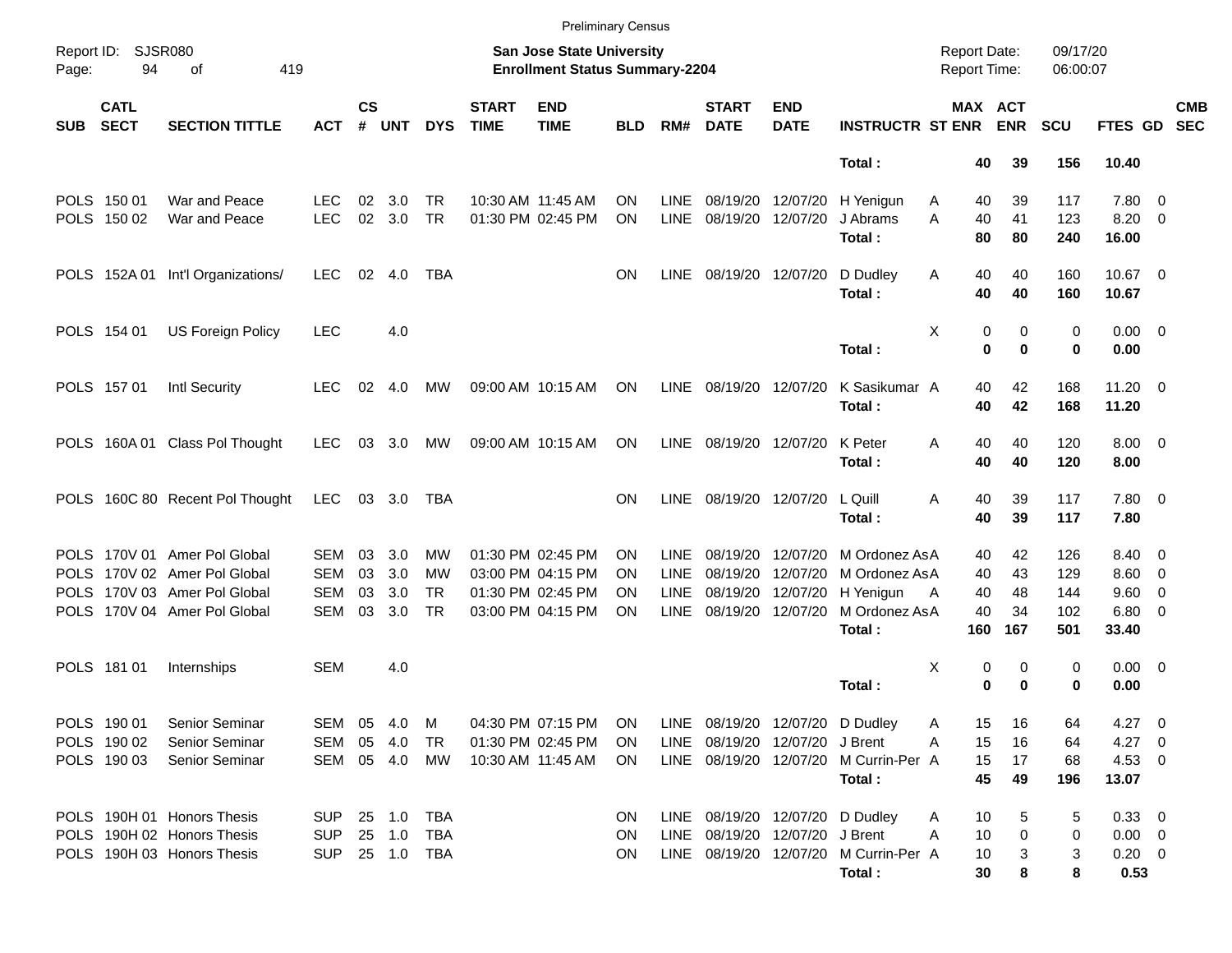|                     |                            |               |                       |     |         |           |     |            |                             |                    | <b>Preliminary Census</b>                                                 |     |                             |                           |                         |                                     |            |                      |             |            |
|---------------------|----------------------------|---------------|-----------------------|-----|---------|-----------|-----|------------|-----------------------------|--------------------|---------------------------------------------------------------------------|-----|-----------------------------|---------------------------|-------------------------|-------------------------------------|------------|----------------------|-------------|------------|
| Report ID:<br>Page: |                            | SJSR080<br>95 | of                    | 419 |         |           |     |            |                             |                    | <b>San Jose State University</b><br><b>Enrollment Status Summary-2204</b> |     |                             |                           |                         | Report Date:<br><b>Report Time:</b> |            | 09/17/20<br>06:00:07 |             |            |
| <b>SUB</b>          | <b>CATL</b><br><b>SECT</b> |               | <b>SECTION TITTLE</b> |     | $ACT$ # | <b>CS</b> | UNT | <b>DYS</b> | <b>START</b><br><b>TIME</b> | <b>END</b><br>TIME | <b>BLD</b>                                                                | RM# | <b>START</b><br><b>DATE</b> | <b>END</b><br><b>DATE</b> | <b>INSTRUCTR ST ENR</b> | MAX ACT                             | <b>ENR</b> | <b>SCU</b>           | FTES GD SEC | <b>CMB</b> |

| <b>Department:</b> | <b>Political Science</b> | Department Total:         |      | 2525 2275 | 7267 | 491.37 |
|--------------------|--------------------------|---------------------------|------|-----------|------|--------|
|                    |                          | <b>Lower Division:</b>    | 1350 | 1201      | 3603 | 240.20 |
|                    |                          | <b>Upper Division:</b>    | 1000 | 943       | 3271 | 218.47 |
|                    |                          | <b>Graduate Division:</b> | 175  | 131       | 393  | 32.70  |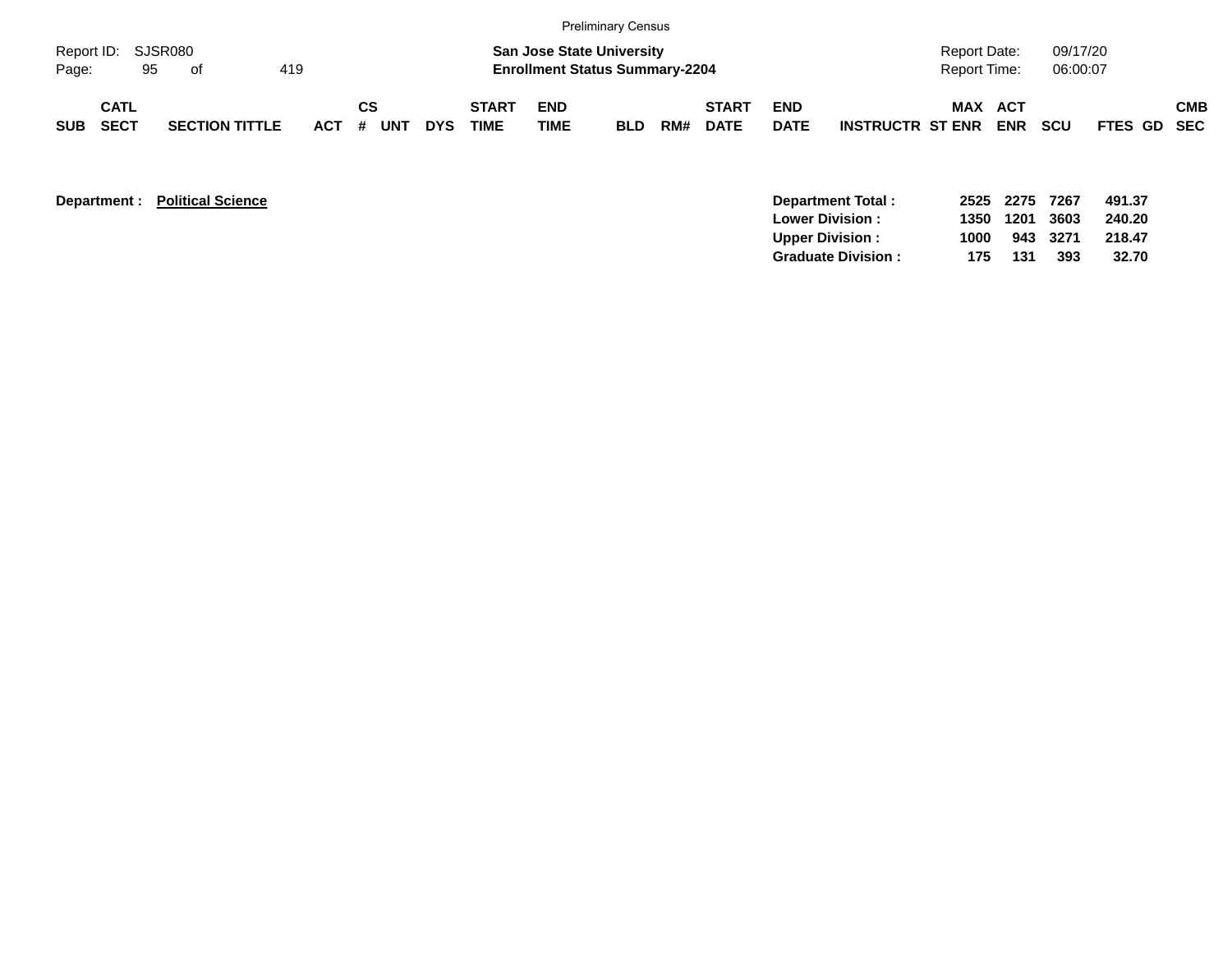|                     |                            |                               |            |                    |            |            |                             | <b>Preliminary Census</b>                                          |            |             |                             |                           |                                     |   |                                     |            |                      |                |                          |                          |
|---------------------|----------------------------|-------------------------------|------------|--------------------|------------|------------|-----------------------------|--------------------------------------------------------------------|------------|-------------|-----------------------------|---------------------------|-------------------------------------|---|-------------------------------------|------------|----------------------|----------------|--------------------------|--------------------------|
| Report ID:<br>Page: | SJSR080<br>96              | 419<br>οf                     |            |                    |            |            |                             | San Jose State University<br><b>Enrollment Status Summary-2204</b> |            |             |                             |                           |                                     |   | <b>Report Date:</b><br>Report Time: |            | 09/17/20<br>06:00:07 |                |                          |                          |
| <b>SUB</b>          | <b>CATL</b><br><b>SECT</b> | <b>SECTION TITTLE</b>         | <b>ACT</b> | $\mathsf{cs}$<br># | <b>UNT</b> | <b>DYS</b> | <b>START</b><br><b>TIME</b> | <b>END</b><br><b>TIME</b>                                          | <b>BLD</b> | RM#         | <b>START</b><br><b>DATE</b> | <b>END</b><br><b>DATE</b> | <b>INSTRUCTR ST ENR</b>             |   | MAX ACT                             | <b>ENR</b> | <b>SCU</b>           | FTES GD        |                          | <b>CMB</b><br><b>SEC</b> |
| College             |                            | <b>Social Sciences</b>        |            |                    |            |            |                             |                                                                    |            |             |                             |                           |                                     |   |                                     |            |                      |                |                          |                          |
|                     | Department :               | <b>Psychology</b>             |            |                    |            |            |                             |                                                                    |            |             |                             |                           |                                     |   |                                     |            |                      |                |                          |                          |
| <b>PSYC</b>         | 1 0 1                      | Introductory Psychol          | LEC        | 02                 | 3.0        | <b>TBA</b> |                             |                                                                    | <b>ON</b>  | <b>LINE</b> | 08/19/20                    | 12/07/20                  | P Cravalho                          | A | 200                                 | 197        | 591                  | 39.40          | - 0                      |                          |
| <b>PSYC</b>         | 1 0 2                      | <b>Introductory Psychol</b>   | <b>LEC</b> | 02                 | 3.0        | <b>TBA</b> |                             |                                                                    | <b>ON</b>  | LINE        | 08/19/20                    | 12/07/20                  | C Ma                                | A | 125                                 | 122        | 366                  | 24.40          | 0                        |                          |
| <b>PSYC</b>         | 1 0 3                      | Introductory Psychol          | <b>LEC</b> | 02                 | 3.0        | MW         |                             | 12:00 PM 01:15 PM                                                  | <b>ON</b>  | <b>LINE</b> | 08/19/20                    | 12/07/20                  | S Macramalla A                      |   | 42                                  | 42         | 126                  | 8.40           | 0                        |                          |
| <b>PSYC</b>         | 1 04                       | <b>Introductory Psychol</b>   | <b>LEC</b> | 02                 | 3.0        | МW         |                             | 03:00 PM 04:15 PM                                                  | <b>ON</b>  | <b>LINE</b> | 08/19/20                    | 12/07/20                  | S Macramalla A                      |   | 125                                 | 120        | 360                  | 24.00          | 0                        |                          |
| <b>PSYC</b>         | 1 0 5                      | <b>Introductory Psychol</b>   | <b>LEC</b> | 02                 | 3.0        | <b>TR</b>  |                             | 06:00 PM 07:15 PM                                                  | <b>ON</b>  | <b>LINE</b> | 08/19/20                    | 12/07/20                  | N Rattan                            | A | 120                                 | 119        | 357                  | 23.80          | 0                        |                          |
| <b>PSYC</b>         | 1 0 6                      | Introductory Psychol          | <b>LEC</b> | 02                 | 3.0        | <b>TBA</b> |                             |                                                                    | <b>ON</b>  | <b>LINE</b> | 08/19/20                    | 12/07/20                  | R Schulte-Mi A                      |   | 40                                  | 43         | 129                  | 8.60           | 0                        |                          |
| <b>PSYC</b>         | 1 0 7                      | Introductory Psychol          | <b>LEC</b> | 02                 | 3.0        | <b>TBA</b> |                             |                                                                    | <b>ON</b>  | <b>LINE</b> |                             | 08/19/20 12/07/20         | S Snycerski A<br>Total:             |   | 40<br>692                           | 38<br>681  | 114<br>2043          | 7.60<br>136.20 | - 0                      |                          |
| <b>PSYC</b>         | 2Q 01                      | Identity / Prejudice          | SEM        | 05                 | 3.0        | <b>TR</b>  |                             | 04:30 PM 05:45 PM                                                  | <b>ON</b>  | LINE        | 08/19/20 12/07/20           |                           | N Rattan<br>Total:                  | A | 20<br>20                            | 20<br>20   | 60<br>60             | 4.00<br>4.00   | $\overline{\phantom{0}}$ |                          |
| <b>PSYC</b>         | 18 01                      | Intro to Res Meth             | <b>LEC</b> | 02                 | 3.0        | МW         |                             | 09:00 AM 10:15 AM                                                  | <b>ON</b>  | LINE        | 08/19/20                    | 12/07/20                  | N Rattan                            | A | 30                                  | 30         | 90                   | 6.00           | $\overline{\mathbf{0}}$  |                          |
| <b>PSYC</b>         | 18 02                      | Intro to Res Meth             | <b>LEC</b> | 02                 | 3.0        | <b>TR</b>  |                             | 12:00 PM 01:15 PM                                                  | <b>ON</b>  | <b>LINE</b> | 08/19/20                    | 12/07/20                  | C Feria                             | Α | 30                                  | 37         | 111                  | 7.40           | 0                        |                          |
| <b>PSYC</b>         | 18 03                      | Intro to Res Meth             | <b>LEC</b> | 02                 | 3.0        | <b>TR</b>  |                             | 03:00 PM 04:15 PM                                                  | <b>ON</b>  | <b>LINE</b> | 08/19/20                    | 12/07/20                  | S Trafalis                          | Α | 30                                  | 31         | 93                   | 6.20           | $\overline{\mathbf{0}}$  |                          |
|                     |                            |                               |            |                    |            |            |                             |                                                                    |            |             |                             |                           | Total:                              |   | 90                                  | 98         | 294                  | 19.60          |                          |                          |
| <b>PSYC</b>         | 30 01                      | Intro Psychbiology            | <b>LEC</b> | 02                 | 3.0        | <b>TR</b>  |                             | 01:30 PM 02:45 PM                                                  | <b>ON</b>  | <b>LINE</b> | 08/19/20                    | 12/07/20                  | C Chancellor A                      |   | 119                                 | 116        | 348                  | 23.20          | $\overline{\mathbf{0}}$  |                          |
| <b>PSYC</b>         | 30 02                      | Intro Psychbiology            | <b>LEC</b> | 02                 | 3.0        | MW         |                             | 09:00 AM 10:15 AM                                                  | <b>ON</b>  | <b>LINE</b> | 08/19/20                    | 12/07/20                  | A Evans                             | A | 42                                  | 51         | 153                  | 10.20          | $\overline{\mathbf{0}}$  |                          |
|                     |                            |                               |            |                    |            |            |                             |                                                                    |            |             |                             |                           | Total:                              |   | 161                                 | 167        | 501                  | 33.40          |                          |                          |
| <b>PSYC</b>         |                            | 100W 01 Writing Workshop      | <b>SEM</b> | 04                 | 3.0        | <b>TBA</b> |                             |                                                                    | <b>ON</b>  | <b>LINE</b> | 08/19/20                    | 12/07/20                  | S Branca                            | A | 24                                  | 26         | 78                   | 5.20           | $\overline{\mathbf{0}}$  |                          |
| <b>PSYC</b>         |                            | 100W 02 Writing Workshop      | <b>SEM</b> | 04                 | 3.0        | MW         |                             | 07:30 AM 08:45 AM                                                  | <b>ON</b>  | LINE        | 08/19/20                    | 12/07/20                  | L Cabral                            | A | 24                                  | 25         | 75                   | 5.00           | $\mathbf 0$              |                          |
| <b>PSYC</b>         |                            | 100W 03 Writing Workshop      | <b>SEM</b> | 04                 | 3.0        | МW         |                             | 09:00 AM 10:15 AM                                                  | <b>ON</b>  | <b>LINE</b> | 08/19/20                    | 12/07/20                  | L Cabral                            | A | 24                                  | 25         | 75                   | 5.00           | 0                        |                          |
| <b>PSYC</b>         |                            | 100W 04 Writing Workshop      | <b>SEM</b> | 04                 | 3.0        | МW         |                             | 10:30 AM 11:45 AM                                                  | <b>ON</b>  | <b>LINE</b> | 08/19/20                    | 12/07/20                  | L Cabral                            | A | 24                                  | 24         | 72                   | 4.80           | 0                        |                          |
| <b>PSYC</b>         |                            | 100W 05 Writing Workshop      | <b>SEM</b> | 04                 | 3.0        | МW         |                             | 09:00 AM 10:15 AM                                                  | ON         | <b>LINE</b> | 08/19/20                    | 12/07/20                  | K Jeffery                           | Α | 22                                  | 26         | 78                   | 5.20           | $\mathbf 0$              |                          |
| <b>PSYC</b>         |                            | 100W 06 Writing Workshop      | <b>SEM</b> | 04                 | 3.0        | <b>MW</b>  |                             | 10:30 AM 11:45 AM                                                  | <b>ON</b>  | LINE        | 08/19/20                    | 12/07/20                  | K Jeffery                           | Α | 24                                  | 27         | 81                   | 5.40           | 0                        |                          |
|                     |                            | PSYC 100W 07 Writing Workshop | <b>SEM</b> | 04                 | 3.0        | <b>TBA</b> |                             |                                                                    | <b>ON</b>  | LINE        |                             | 08/19/20 12/07/20         | A Lewis                             | A | 24                                  | 25         | 75                   | 5.00           | 0                        |                          |
|                     |                            | PSYC 100W 08 Writing Workshop | SEM        | 04                 | 3.0        | TBA        |                             |                                                                    | <b>ON</b>  | LINE        |                             | 08/19/20 12/07/20 A Lewis |                                     | Α | 24                                  | 25         | 75                   | 5.00           | $\overline{\phantom{0}}$ |                          |
|                     |                            | PSYC 100W 09 Writing Workshop | SEM        | 04                 | 3.0        | МW         |                             | 01:30 PM 02:45 PM                                                  | ON         | LINE        |                             |                           | 08/19/20 12/07/20 S Nadeau          | Α | 24                                  | 24         | 72                   | 4.80 0         |                          |                          |
|                     |                            | PSYC 100W 10 Writing Workshop | SEM        | 04                 | 3.0        | TR         |                             | 04:30 PM 05:45 PM                                                  | ON.        | LINE        |                             | 08/19/20 12/07/20         | L Tinson                            | Α | 24                                  | 26         | 78                   | 5.20           | $\overline{\phantom{0}}$ |                          |
|                     |                            | PSYC 100W 11 Writing Workshop | SEM        | 04                 | 3.0        | MW         |                             | 03:00 PM 04:15 PM                                                  | <b>ON</b>  | LINE        |                             | 08/19/20 12/07/20         | J Ventura                           | Α | 24                                  | 25         | 75                   | 5.00           | $\overline{\phantom{0}}$ |                          |
|                     |                            | PSYC 100W 12 Writing Workshop | <b>SEM</b> | 04                 | 3.0        | м          |                             | 06:00 PM 08:45 PM                                                  | ON         | LINE        |                             | 08/19/20 12/07/20         | J Froelich                          | Α | 24                                  | 24         | 72                   | 4.80 0         |                          |                          |
|                     |                            | PSYC 100W 13 Writing Workshop | <b>SEM</b> | 04                 | 3.0        | T          |                             | 06:00 PM 08:45 PM                                                  | <b>ON</b>  | LINE        |                             | 08/19/20 12/07/20         | J Froelich                          | Α | 24                                  | 24         | 72                   | $4.80$ 0       |                          |                          |
|                     |                            | PSYC 100W 80 Writing Workshop | SEM        | 04                 | 3.0        | <b>TBA</b> |                             |                                                                    | <b>ON</b>  | LINE        |                             | 08/19/20 12/07/20         | L Huntsman A                        |   | 23                                  | 22         | 66                   | 4.40           | $\overline{\phantom{0}}$ |                          |
|                     |                            | PSYC 100W 81 Writing Workshop | SEM        | 04                 | 3.0        | <b>TBA</b> |                             |                                                                    | ON         | LINE        |                             |                           | 08/19/20 12/07/20 L Huntsman A      |   | 23                                  | 23         | 69                   | $4.60$ 0       |                          |                          |
|                     |                            | PSYC 100W 82 Writing Workshop | SEM 04 3.0 |                    |            | <b>TBA</b> |                             |                                                                    | ON         |             |                             |                           | LINE 08/19/20 12/07/20 L Huntsman A |   | 23                                  | 22         | 66                   | 4.40 0         |                          |                          |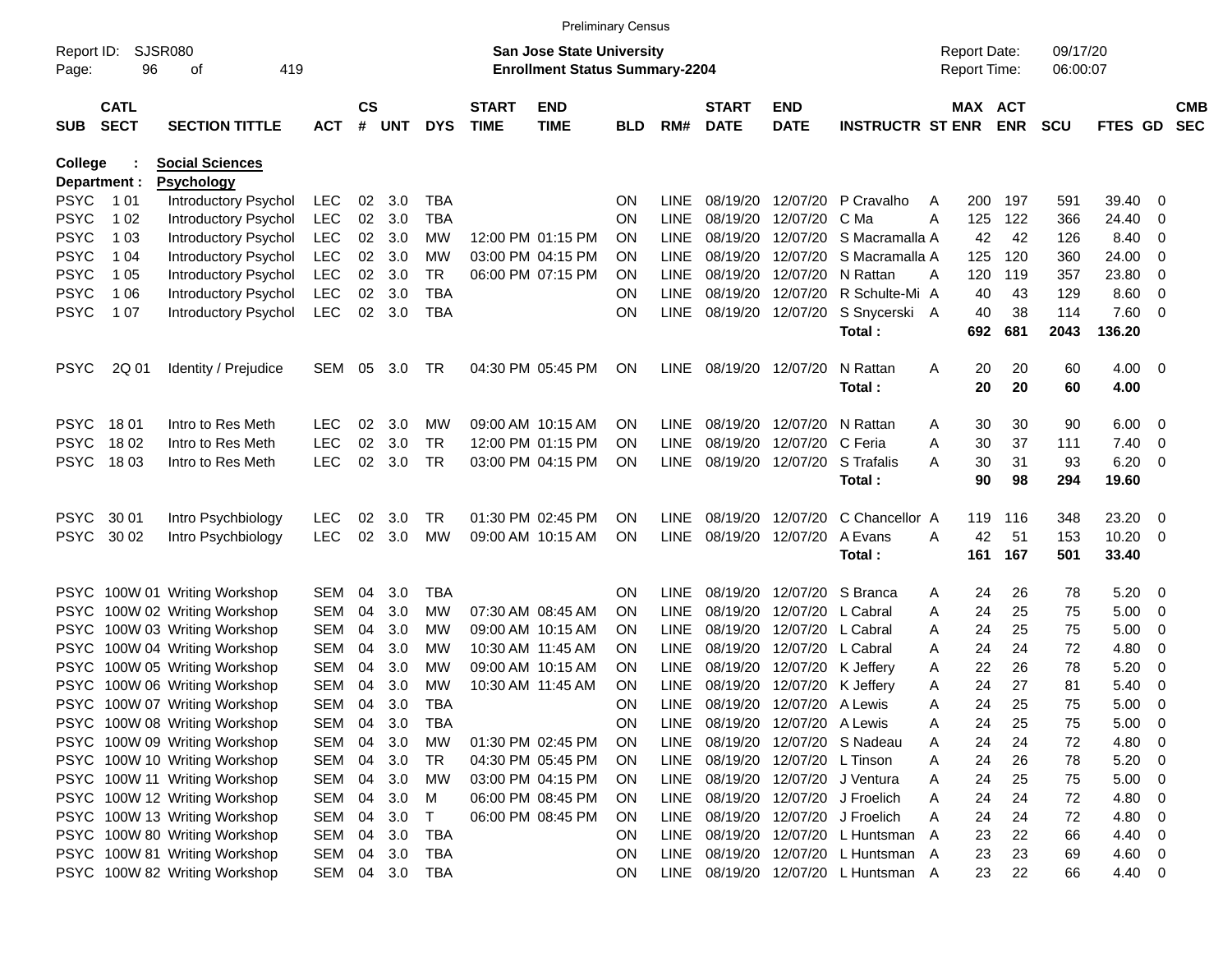|                                                                                        |                                                                         |                                                                                                                                                                      |                                                                                  |                                        |                                               |                                                     |                             |                                                                                                                                                 | <b>Preliminary Census</b>                                                        |                                                                                                       |                                                                                  |                                                                                                 |                                                                                                  |                                     |                                                 |                                                 |                                                       |                                                                 |                                                                                                                         |                          |
|----------------------------------------------------------------------------------------|-------------------------------------------------------------------------|----------------------------------------------------------------------------------------------------------------------------------------------------------------------|----------------------------------------------------------------------------------|----------------------------------------|-----------------------------------------------|-----------------------------------------------------|-----------------------------|-------------------------------------------------------------------------------------------------------------------------------------------------|----------------------------------------------------------------------------------|-------------------------------------------------------------------------------------------------------|----------------------------------------------------------------------------------|-------------------------------------------------------------------------------------------------|--------------------------------------------------------------------------------------------------|-------------------------------------|-------------------------------------------------|-------------------------------------------------|-------------------------------------------------------|-----------------------------------------------------------------|-------------------------------------------------------------------------------------------------------------------------|--------------------------|
| Report ID:<br>Page:                                                                    | <b>SJSR080</b><br>97                                                    | 419<br>οf                                                                                                                                                            |                                                                                  |                                        |                                               |                                                     |                             | <b>San Jose State University</b><br><b>Enrollment Status Summary-2204</b>                                                                       |                                                                                  |                                                                                                       |                                                                                  |                                                                                                 |                                                                                                  | <b>Report Date:</b><br>Report Time: |                                                 |                                                 | 09/17/20<br>06:00:07                                  |                                                                 |                                                                                                                         |                          |
| <b>SUB</b>                                                                             | <b>CATL</b><br><b>SECT</b>                                              | <b>SECTION TITTLE</b>                                                                                                                                                | <b>ACT</b>                                                                       | <b>CS</b><br>#                         | <b>UNT</b>                                    | <b>DYS</b>                                          | <b>START</b><br><b>TIME</b> | <b>END</b><br><b>TIME</b>                                                                                                                       | BLD                                                                              | RM#                                                                                                   | <b>START</b><br><b>DATE</b>                                                      | <b>END</b><br><b>DATE</b>                                                                       | <b>INSTRUCTR ST ENR</b>                                                                          |                                     | MAX ACT<br><b>ENR</b>                           |                                                 | <b>SCU</b>                                            | FTES GD                                                         |                                                                                                                         | <b>CMB</b><br><b>SEC</b> |
| <b>PSYC</b>                                                                            |                                                                         | 100W 83 Writing Workshop                                                                                                                                             | SEM                                                                              | 04                                     | 3.0                                           | TBA                                                 |                             |                                                                                                                                                 | <b>ON</b>                                                                        | <b>LINE</b>                                                                                           | 08/19/20                                                                         | 12/07/20                                                                                        | L Huntsman A<br>Total:                                                                           |                                     | 23<br>402                                       | 23<br>416                                       | 69<br>1248                                            | 4.60<br>83.20                                                   | $\overline{\mathbf{0}}$                                                                                                 |                          |
| <b>PSYC</b><br><b>PSYC</b><br><b>PSYC</b><br><b>PSYC</b>                               | 102 01<br>102 02<br>102 03<br>102 04                                    | Psyc of Childhood<br>Psyc of Childhood<br>Psyc of Childhood<br>Psyc of Childhood                                                                                     | <b>LEC</b><br>LEC<br><b>LEC</b><br>LEC                                           | 01<br>01<br>01<br>01                   | 3.0<br>3.0<br>3.0<br>3.0                      | MW<br><b>TR</b><br><b>TBA</b><br><b>TBA</b>         |                             | 12:00 PM 01:15 PM<br>01:30 PM 02:45 PM                                                                                                          | <b>ON</b><br>ΟN<br>ON<br>ON                                                      | <b>LINE</b><br><b>LINE</b><br><b>LINE</b><br><b>LINE</b>                                              | 08/19/20<br>08/19/20<br>08/19/20<br>08/19/20                                     | 12/07/20<br>12/07/20<br>12/07/20<br>12/07/20                                                    | M Alvarez<br>S Duh<br>R Schulte-Mi A<br>R Schulte-Mi A<br>Total:                                 | A<br>A                              | 120<br>120<br>40<br>40<br>320                   | 120<br>117<br>45<br>44<br>326                   | 360<br>351<br>135<br>132<br>978                       | 24.00<br>23.40<br>9.00<br>8.80<br>65.20                         | $\overline{0}$<br>$\mathbf 0$<br>$\mathbf 0$<br>$\overline{\mathbf{0}}$                                                 |                          |
| <b>PSYC</b>                                                                            | 105 01                                                                  | <b>Special Topics</b>                                                                                                                                                | <b>LEC</b>                                                                       | 02                                     | 3.0                                           | MW                                                  |                             | 10:30 AM 11:45 AM                                                                                                                               | <b>ON</b>                                                                        | LINE                                                                                                  |                                                                                  | 08/19/20 12/07/20                                                                               | N Wagner<br>Total:                                                                               | A                                   | 33<br>33                                        | 32<br>32                                        | 96<br>96                                              | 6.40<br>6.40                                                    | - 0                                                                                                                     |                          |
|                                                                                        | PSYC 107 01<br>WOMS 107 01                                              | Psych of Women<br>Psych of Women                                                                                                                                     | <b>LEC</b><br>LEC                                                                | 02<br>02                               | 3.0<br>3.0                                    | MW<br>MW                                            |                             | 01:30 PM 02:45 PM<br>01:30 PM 02:45 PM                                                                                                          | <b>ON</b><br><b>ON</b>                                                           | <b>LINE</b><br><b>LINE</b>                                                                            | 08/19/20<br>08/19/20                                                             | 12/07/20<br>12/07/20                                                                            | L Tinson<br>L Tinson<br>Total:                                                                   | Α<br>А                              | 40<br>0<br>40                                   | 45<br>$\mathbf 0$<br>45                         | 135<br>0<br>135                                       | 9.00<br>0.00<br>9.00                                            | 0 <sup>o</sup><br>$0\,C$                                                                                                |                          |
| <b>PSYC</b><br><b>PSYC</b><br><b>PSYC</b><br><b>PSYC</b><br><b>PSYC</b><br><b>PSYC</b> | PSYC 110 01<br>110 02<br>110 03<br>110 04<br>110 05<br>110 06<br>110 07 | <b>Adult Psychopathol</b><br>Adult Psychopathol<br>Adult Psychopathol<br>Adult Psychopathol<br>Adult Psychopathol<br>Adult Psychopathol<br><b>Adult Psychopathol</b> | <b>LEC</b><br>LEC<br><b>LEC</b><br><b>LEC</b><br><b>LEC</b><br><b>LEC</b><br>LEC | 01<br>01<br>01<br>01<br>01<br>01<br>01 | 3.0<br>3.0<br>3.0<br>3.0<br>3.0<br>3.0<br>3.0 | МW<br>F<br>M<br><b>TR</b><br>W<br>$\mathsf{T}$<br>R |                             | 12:00 PM 01:15 PM<br>09:30 AM 12:15 PM<br>06:00 PM 08:45 PM<br>09:00 AM 10:15 AM<br>06:00 PM 08:45 PM<br>06:00 PM 07:15 PM<br>06:00 PM 07:15 PM | <b>ON</b><br><b>ON</b><br><b>ON</b><br><b>ON</b><br><b>ON</b><br><b>ON</b><br>ON | <b>LINE</b><br><b>LINE</b><br><b>LINE</b><br><b>LINE</b><br><b>LINE</b><br><b>LINE</b><br><b>LINE</b> | 08/19/20<br>08/19/20<br>08/19/20<br>08/19/20<br>08/19/20<br>08/19/20<br>08/19/20 | 12/07/20<br>12/07/20<br>12/07/20<br>12/07/20<br>12/07/20<br>12/07/20<br>12/07/20                | G Callaghan A<br>S Del Chiaro A<br>E Herb<br>A Lewis<br>S Nadeau<br>A Prins<br>A Prins<br>Total: | Α<br>Α<br>A<br>Α<br>А               | 40<br>125<br>40<br>40<br>120<br>40<br>40<br>445 | 41<br>121<br>40<br>38<br>116<br>41<br>41<br>438 | 123<br>363<br>120<br>114<br>348<br>123<br>123<br>1314 | 8.20<br>24.20<br>8.20<br>7.60<br>23.20<br>8.20<br>8.20<br>87.80 | $\overline{\mathbf{0}}$<br>$\mathbf 0$<br>$\overline{4}$<br>$\mathbf 0$<br>$\mathbf 0$<br>$\mathbf 0$<br>$\overline{0}$ |                          |
| <b>PSYC</b><br><b>PSYC</b><br><b>PSYC</b>                                              | PSYC 11201<br>112 02<br>112 03<br>112 04                                | Psy of Adolescence<br>Psy of Adolescence<br>Psy of Adolescence<br>Psy of Adolescence                                                                                 | <b>LEC</b><br>LEC<br><b>LEC</b><br>LEC                                           | 01<br>01<br>01<br>0 <sub>1</sub>       | 3.0<br>3.0<br>3.0<br>3.0                      | МW<br>МW<br><b>TR</b><br><b>TR</b>                  |                             | 09:00 AM 10:15 AM<br>03:00 PM 04:15 PM<br>07:30 AM 08:45 AM<br>09:00 AM 10:15 AM                                                                | <b>ON</b><br><b>ON</b><br><b>ON</b><br>ON                                        | <b>LINE</b><br><b>LINE</b><br><b>LINE</b><br>LINE                                                     | 08/19/20<br>08/19/20<br>08/19/20<br>08/19/20                                     | 12/07/20<br>12/07/20<br>12/07/20<br>12/07/20                                                    | M Alvarez<br>M Alvarez<br>S Torabian-B A<br>S Torabian-B A<br>Total:                             | A<br>Α                              | 40<br>40<br>40<br>40<br>160                     | 41<br>40<br>39<br>40<br>160                     | 123<br>120<br>117<br>120<br>480                       | 8.20<br>8.00<br>7.80<br>8.00<br>32.00                           | $\overline{\mathbf{0}}$<br>0<br>0<br>0                                                                                  |                          |
|                                                                                        | PSYC 114 01<br>GERO 114 01                                              | Psych of Aging<br>Psych of Aging                                                                                                                                     | <b>LEC</b><br><b>LEC</b>                                                         | 01<br>01                               | 3.0<br>3.0                                    | <b>TBA</b><br><b>TBA</b>                            |                             |                                                                                                                                                 | ON<br>ON                                                                         | LINE                                                                                                  |                                                                                  | 08/19/20 12/07/20 S Branca<br>LINE 08/19/20 12/07/20                                            | S Branca<br>Total:                                                                               | Α<br>A                              | 40<br>0<br>40                                   | 39<br>$\overline{1}$<br>40                      | 117<br>$\mathbf{3}$<br>120                            | 7.80<br>0.20<br>8.00                                            | 0 <sup>o</sup><br>$0\,C$                                                                                                |                          |
|                                                                                        | PSYC 117 01<br>PSYC 117 02<br>PSYC 11703<br>PSYC 11704                  | Psych Tests & Meas<br>Psych Tests & Meas<br>Psych Tests & Meas<br>Psych Tests & Meas                                                                                 | <b>LEC</b><br><b>LEC</b><br><b>LEC</b><br>LEC                                    | 02                                     | 3.0<br>02 3.0<br>02 3.0<br>02 3.0             | <b>TBA</b><br><b>TBA</b><br><b>TBA</b><br>$\top$    |                             | 03:00 PM 05:45 PM                                                                                                                               | ON<br>ON<br>ON<br>ON                                                             | LINE<br>LINE<br>LINE                                                                                  |                                                                                  | 08/19/20 12/07/20<br>08/19/20 12/07/20<br>08/19/20 12/07/20<br>LINE 08/19/20 12/07/20 T Shirley | P Cravalho<br><b>B</b> Oliveira<br><b>B</b> Oliveira                                             | A<br>A<br>A<br>A                    | 45<br>43<br>43<br>40                            | 59<br>42<br>42<br>39                            | 177<br>126<br>126<br>117                              | 11.80 0<br>8.40 0<br>8.40 0<br>7.80 0                           |                                                                                                                         |                          |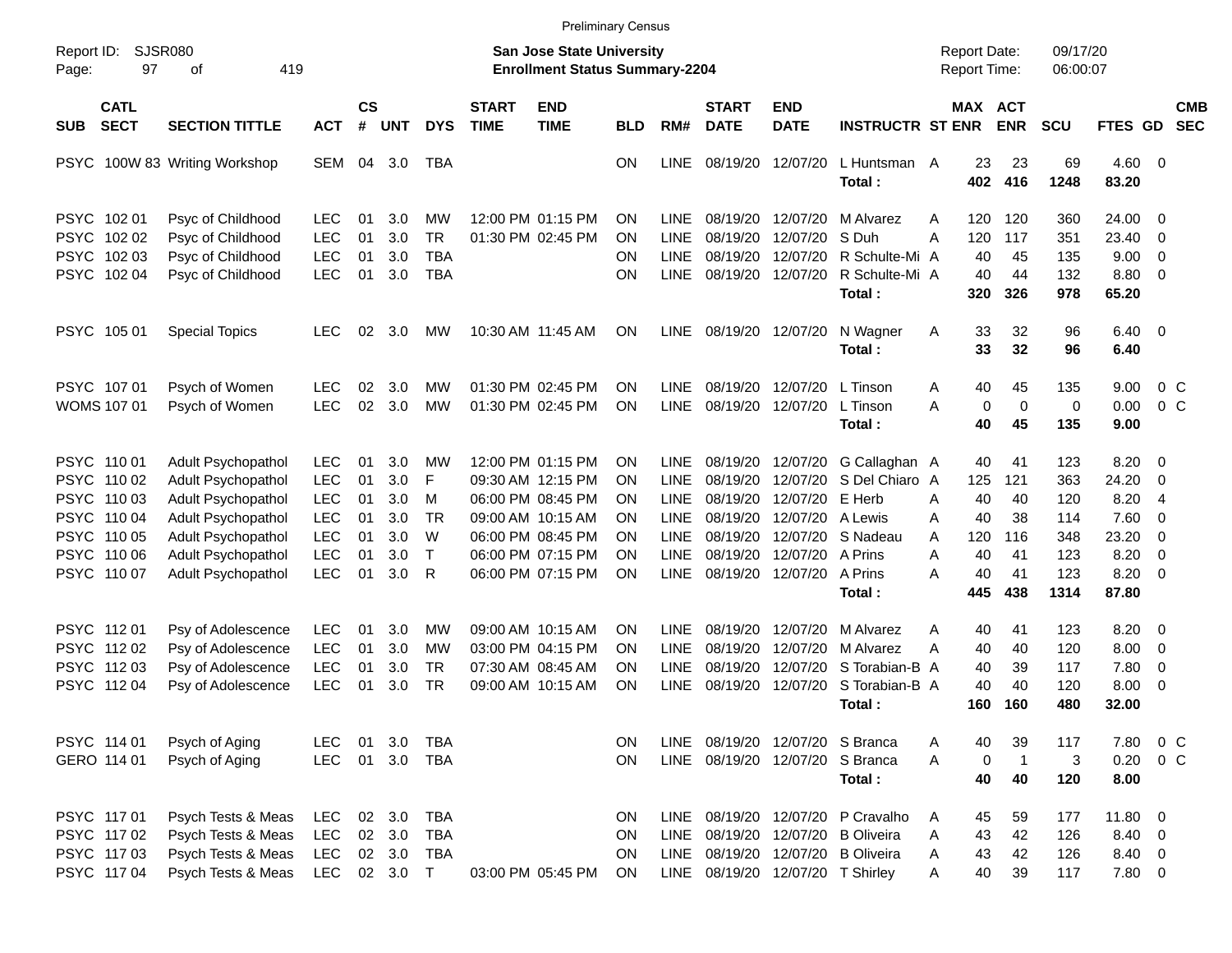|                     |                                           |                                                                                                                                  |                                        |                    |                   |                          |                             | <b>Preliminary Census</b>                                          |                 |                                           |                                  |                                  |                                                                                        |                                            |                            |                      |                                    |                     |                          |
|---------------------|-------------------------------------------|----------------------------------------------------------------------------------------------------------------------------------|----------------------------------------|--------------------|-------------------|--------------------------|-----------------------------|--------------------------------------------------------------------|-----------------|-------------------------------------------|----------------------------------|----------------------------------|----------------------------------------------------------------------------------------|--------------------------------------------|----------------------------|----------------------|------------------------------------|---------------------|--------------------------|
| Report ID:<br>Page: | 98                                        | <b>SJSR080</b><br>419<br>оf                                                                                                      |                                        |                    |                   |                          |                             | San Jose State University<br><b>Enrollment Status Summary-2204</b> |                 |                                           |                                  |                                  |                                                                                        | <b>Report Date:</b><br><b>Report Time:</b> |                            | 09/17/20<br>06:00:07 |                                    |                     |                          |
| <b>SUB</b>          | <b>CATL</b><br><b>SECT</b>                | <b>SECTION TITTLE</b>                                                                                                            | <b>ACT</b>                             | $\mathsf{cs}$<br># | <b>UNT</b>        | <b>DYS</b>               | <b>START</b><br><b>TIME</b> | <b>END</b><br><b>TIME</b>                                          | <b>BLD</b>      | RM#                                       | <b>START</b><br><b>DATE</b>      | <b>END</b><br><b>DATE</b>        | <b>INSTRUCTR ST ENR</b>                                                                | <b>MAX ACT</b>                             | <b>ENR</b>                 | <b>SCU</b>           | FTES GD                            |                     | <b>CMB</b><br><b>SEC</b> |
|                     | PSYC 117 05                               | Psych Tests & Meas                                                                                                               | LEC                                    |                    | 02 3.0            | TBA                      |                             |                                                                    | <b>ON</b>       | LINE                                      | 08/19/20                         | 12/07/20                         | <b>B</b> Oliveira<br>Total:                                                            | 43<br>Α<br>214                             | 17<br>199                  | 51<br>597            | 3.40<br>39.80                      | $\overline{0}$      |                          |
|                     | PSYC 118 10<br>PSYC 118 11                | Adv Res Methods<br>Adv Res Methods                                                                                               | <b>LEC</b><br><b>ACT</b>               | 02<br>07           | 3.0<br>0.0        | МW<br>м                  |                             | 03:00 PM 03:50 PM<br>04:00 PM 06:00 PM                             | ΟN<br>ΟN        | <b>LINE</b><br><b>LINE</b>                | 08/19/20<br>08/19/20             | 12/07/20<br>12/07/20             | S Trafalis<br>S Trafalis                                                               | 46<br>A<br>23<br>Α                         | 48<br>25                   | 96<br>25             | 9.60<br>0.00                       | 0<br>0              |                          |
|                     | PSYC 118 12<br>PSYC 118 20<br>PSYC 118 21 | Adv Res Methods<br>Adv Res Methods<br>Adv Res Methods                                                                            | <b>ACT</b><br><b>LEC</b><br><b>ACT</b> | 07<br>02<br>07     | 0.0<br>3.0<br>0.0 | W<br><b>TR</b><br>$\top$ |                             | 04:00 PM 06:00 PM<br>04:30 PM 05:20 PM<br>05:30 PM 07:30 PM        | ON<br>ON<br>ON  | <b>LINE</b><br><b>LINE</b><br><b>LINE</b> | 08/19/20<br>08/19/20<br>08/19/20 | 12/07/20<br>12/07/20<br>12/07/20 | S Trafalis<br>S Trafalis<br>S Trafalis                                                 | 23<br>Α<br>46<br>A<br>23<br>Α              | 23<br>47<br>24             | 23<br>94<br>24       | 0.00<br>9.40<br>0.00               | 0<br>0<br>0         |                          |
|                     | PSYC 118 22                               | Adv Res Methods                                                                                                                  | <b>ACT</b>                             | 07                 | 0.0               | R                        |                             | 05:30 PM 07:30 PM                                                  | ΟN              | <b>LINE</b>                               | 08/19/20                         | 12/07/20                         | S Trafalis<br>Total:                                                                   | 23<br>A<br>184                             | 23<br>190                  | 23<br>285            | 0.00<br>19.00                      | 0                   |                          |
|                     | PSYC 120 10<br>PSYC 120 11                | Adv Res Meth & Des<br>Adv Res Meth & Des                                                                                         | <b>LEC</b><br><b>ACT</b>               | 02<br>07           | 4.0<br>0.0        | МW<br>м                  |                             | 09:00 AM 10:15 AM<br>10:30 AM 12:30 PM                             | <b>ON</b><br>ΟN | <b>LINE</b><br><b>LINE</b>                | 08/19/20<br>08/19/20             | 12/07/20<br>12/07/20             | J Citron<br>J Citron                                                                   | 46<br>A<br>23<br>Α                         | 47<br>25                   | 141<br>25            | 12.53<br>0.00                      | 0<br>$\overline{0}$ |                          |
|                     | PSYC 12012<br>PSYC 120 20<br>PSYC 120 21  | Adv Res Meth & Des<br>Adv Res Meth & Des<br>Adv Res Meth & Des                                                                   | <b>ACT</b><br><b>LEC</b><br><b>ACT</b> | 07<br>02<br>07     | 0.0<br>4.0<br>0.0 | W<br><b>TR</b><br>т      |                             | 10:30 AM 12:30 PM<br>09:00 AM 10:15 AM<br>10:30 AM 12:30 PM        | ON<br>ON<br>ON  | <b>LINE</b><br><b>LINE</b><br><b>LINE</b> | 08/19/20<br>08/19/20<br>08/19/20 | 12/07/20<br>12/07/20<br>12/07/20 | J Citron<br>J Citron<br>J Citron                                                       | 23<br>Α<br>46<br>Α<br>23<br>Α              | 22<br>44<br>23             | 22<br>132<br>23      | 0.00<br>11.80<br>0.00              | 0<br>-1<br>0        |                          |
|                     | PSYC 120 22<br>PSYC 120 30                | Adv Res Meth & Des<br>Adv Res Meth & Des                                                                                         | <b>ACT</b><br><b>LEC</b>               | 07<br>02           | 0.0<br>4.0        | R<br><b>TR</b>           |                             | 10:30 AM 12:30 PM<br>01:30 PM 02:45 PM                             | ON<br>ON        | <b>LINE</b><br><b>LINE</b>                | 08/19/20<br>08/19/20             | 12/07/20<br>12/07/20             | J Citron<br>G Savage                                                                   | 23<br>Α<br>40<br>Α                         | 21<br>39                   | 21<br>117            | 0.00<br>10.40                      | $\mathbf 1$<br>0    |                          |
|                     | PSYC 12031<br>PSYC 120 32<br>PSYC 120 40  | Adv Res Meth & Des<br>Adv Res Meth & Des<br>Adv Res Meth & Des                                                                   | <b>ACT</b><br><b>ACT</b><br><b>LEC</b> | 07<br>07<br>02     | 0.0<br>0.0<br>4.0 | т<br>R<br><b>MW</b>      |                             | 03:00 PM 05:00 PM<br>03:00 PM 05:00 PM<br>01:30 PM 02:45 PM        | ON<br>ON<br>ON  | <b>LINE</b><br><b>LINE</b><br>LINE        | 08/19/20<br>08/19/20<br>08/19/20 | 12/07/20<br>12/07/20<br>12/07/20 | G Savage<br>G Savage<br>G Savage                                                       | 20<br>Α<br>20<br>A<br>40<br>A              | 19<br>20<br>40             | 19<br>20<br>120      | 0.00<br>0.00<br>10.67              | 0<br>0<br>0         |                          |
|                     | PSYC 12041<br>PSYC 120 43                 | Adv Res Meth & Des<br>Adv Res Meth & Des                                                                                         | <b>ACT</b><br><b>ACT</b>               | 07                 | 0.0<br>0.0        | M                        |                             | 04:30 PM 07:30 PM                                                  | <b>ON</b>       | LINE                                      | 08/19/20                         | 12/07/20                         | G Savage                                                                               | X.<br>0<br>20<br>A                         | 0<br>20                    | 0<br>20              | 0.00<br>0.00                       | 0<br>0              |                          |
|                     | PSYC 120 44                               | Adv Res Meth & Des                                                                                                               | <b>ACT</b>                             | 07                 | 0.0               | W                        |                             | 04:30 PM 07:30 PM                                                  | <b>ON</b>       | LINE                                      | 08/19/20                         | 12/07/20                         | G Savage<br>Total:                                                                     | 20<br>A<br>344                             | 20<br>340                  | 20<br>680            | 0.00<br>45.40                      | 0                   |                          |
|                     | PSYC 121A 20<br>PSYC 121A 21              | Adv Res Meth Social/ SEM<br>Adv Res Meth Social/ LAB                                                                             |                                        | 05<br>16           | 2.0<br>0.0        | F<br>F                   |                             | 12:30 PM 01:20 PM<br>01:45 PM 04:45 PM                             | ΟN<br>ON        | <b>LINE</b><br>LINE                       | 08/19/20<br>08/19/20             | 12/07/20<br>12/07/20             | S Trafalis<br>S Trafalis<br>Total:                                                     | 22<br>A<br>22<br>A<br>44                   | 24<br>24<br>48             | 24<br>24<br>48       | 3.20<br>0.00<br>3.20               | 0<br>0              |                          |
|                     |                                           | PSYC 121E 40 Psychophysiol Lab LEC 04 2.0 W 12:00 PM 12:50 PM ON LINE 08/19/20 12/07/20 V Carr<br>PSYC 121E 41 Psychophysiol Lab | LAB                                    |                    | 16  0.0  W        |                          |                             | 01:15 PM 04:15 PM                                                  | <b>ON</b>       |                                           | LINE 08/19/20 12/07/20 V Carr    |                                  | Total:                                                                                 | 20<br>Α<br>Α<br>20<br>40                   | 12<br>12<br>24             | 12<br>12<br>24       | $1.60 \t 0$<br>$0.00 \t 0$<br>1.60 |                     |                          |
| PH.                 | PSYC 126 01<br>126 01                     | Drugs + Brain & Beh LEC 02 3.0<br>Drugs + Brain & Beh LEC 02 3.0 TR                                                              |                                        |                    |                   | TR                       |                             | 01:30 PM 02:45 PM<br>01:30 PM 02:45 PM                             | ON.<br>ON       |                                           |                                  |                                  | LINE 08/19/20 12/07/20 S Snycerski A<br>LINE 08/19/20 12/07/20 S Snycerski A<br>Total: | 45<br>0<br>45                              | 41<br>$\overline{4}$<br>45 | 123<br>12<br>135     | 8.20<br>0.80<br>9.00               | $0\,C$<br>$0\,C$    |                          |
|                     | PSYC 129 01                               | Neuroscience                                                                                                                     | LEC 02 3.0 TR                          |                    |                   |                          |                             | 12:00 PM 01:15 PM                                                  | ON              |                                           |                                  |                                  | LINE 08/19/20 12/07/20 C Chancellor A                                                  | 35                                         | 31                         | 93                   | 6.20 0 C                           |                     |                          |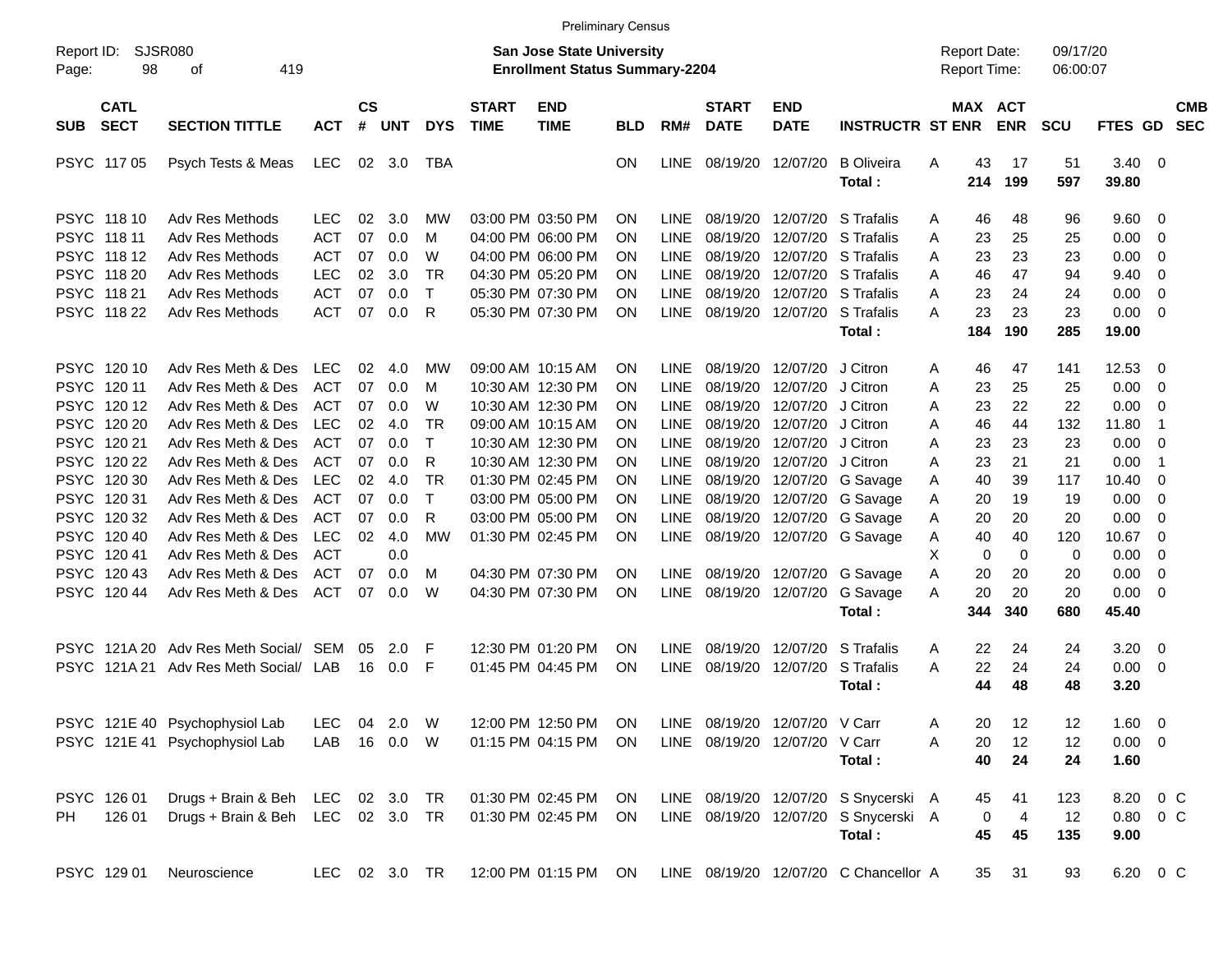|                                          |                                   |            |                    |            |            |                             | <b>Preliminary Census</b>                                                 |            |             |                             |                                |                                       |                                            |                       |                      |                |                          |                          |
|------------------------------------------|-----------------------------------|------------|--------------------|------------|------------|-----------------------------|---------------------------------------------------------------------------|------------|-------------|-----------------------------|--------------------------------|---------------------------------------|--------------------------------------------|-----------------------|----------------------|----------------|--------------------------|--------------------------|
| Report ID:<br>Page:                      | <b>SJSR080</b><br>99<br>οf<br>419 |            |                    |            |            |                             | <b>San Jose State University</b><br><b>Enrollment Status Summary-2204</b> |            |             |                             |                                |                                       | <b>Report Date:</b><br><b>Report Time:</b> |                       | 09/17/20<br>06:00:07 |                |                          |                          |
| <b>CATL</b><br><b>SECT</b><br><b>SUB</b> | <b>SECTION TITTLE</b>             | <b>ACT</b> | $\mathsf{cs}$<br># | <b>UNT</b> | <b>DYS</b> | <b>START</b><br><b>TIME</b> | <b>END</b><br><b>TIME</b>                                                 | <b>BLD</b> | RM#         | <b>START</b><br><b>DATE</b> | <b>END</b><br><b>DATE</b>      | <b>INSTRUCTR ST ENR</b>               |                                            | MAX ACT<br><b>ENR</b> | <b>SCU</b>           | FTES GD        |                          | <b>CMB</b><br><b>SEC</b> |
| 129 01<br><b>BIOL</b>                    | Neuroscience                      | <b>LEC</b> | 02                 | 3.0        | <b>TR</b>  |                             | 12:00 PM 01:15 PM                                                         | ON         | LINE        | 08/19/20                    |                                | 12/07/20 C Chancellor A               |                                            | 5<br>0                | 15                   | 1.00           | $0\,$ C                  |                          |
| <b>PSYC</b><br>129 02                    | Neuroscience                      | <b>LEC</b> | 02                 | 3.0        | МW         |                             | 01:30 PM 02:45 PM                                                         | ON         | <b>LINE</b> | 08/19/20                    | 12/07/20                       | J Citron                              | Α                                          | 36<br>35              | 108                  | 7.20           | 0 <sup>o</sup>           |                          |
| 129 02<br><b>BIOL</b>                    | Neuroscience                      | <b>LEC</b> | 02                 | 3.0        | МW         |                             | 01:30 PM 02:45 PM                                                         | OΝ         | <b>LINE</b> | 08/19/20                    | 12/07/20                       | J Citron                              | Α                                          | $\mathbf 0$<br>3      | 9                    | 0.60           | $0\,$ C                  |                          |
|                                          |                                   |            |                    |            |            |                             |                                                                           |            |             |                             |                                | Total:                                |                                            | 70<br>75              | 225                  | 15.00          |                          |                          |
| PSYC 135 01                              | Cognition                         | <b>SEM</b> |                    | 3.0        |            |                             |                                                                           |            |             |                             |                                |                                       | Х                                          | 0<br>0                | 0                    | $0.00 \t 0$    |                          |                          |
| PSYC 135 02                              | Cognition                         | SEM        | 05                 | 3.0        | TR         |                             | 09:00 AM 10:15 AM                                                         | OΝ         | <b>LINE</b> | 08/19/20                    | 12/07/20 C Tzeng               |                                       | Α                                          | 45<br>40              | 135                  | 9.05           | $\overline{\mathbf{1}}$  |                          |
| PSYC 135 03                              | Cognition                         | SEM        | 05                 | 3.0        | <b>TR</b>  |                             | 12:00 PM 01:15 PM                                                         | ON         | <b>LINE</b> | 08/19/20                    | 12/07/20 C Tzeng               |                                       | Α                                          | 40<br>42              | 126                  | 8.40           | 0                        |                          |
| PSYC 135 04                              | Cognition                         | SEM        | 05                 | 3.0        | МW         |                             | 10:30 AM 11:45 AM                                                         | OΝ         | <b>LINE</b> | 08/19/20                    | 12/07/20                       | M Van Selst                           | A                                          | 40<br>43              | 129                  | $8.60 \quad 0$ |                          |                          |
|                                          |                                   |            |                    |            |            |                             |                                                                           |            |             |                             |                                | Total:                                | 120                                        | 130                   | 390                  | 26.05          |                          |                          |
| PSYC 139 01                              | Psy of Person                     | <b>LEC</b> | 02                 | 3.0        | <b>TBA</b> |                             |                                                                           | <b>ON</b>  | <b>LINE</b> | 08/19/20                    | 12/07/20                       | <b>B</b> Oliveira                     | Α                                          | 42<br>43              | 126                  | 8.40 0         |                          |                          |
| PSYC 139 02                              | Psy of Person                     | <b>LEC</b> | 02                 | 3.0        | <b>TBA</b> |                             |                                                                           | ΟN         | <b>LINE</b> | 08/19/20                    | 12/07/20                       | J Ventura                             | Α                                          | 45<br>45              | 135                  | 9.00           | $\overline{\phantom{0}}$ |                          |
| PSYC 139 03                              | Psy of Person                     | <b>LEC</b> | 02                 | 3.0        | MW         |                             | 04:30 PM 05:45 PM                                                         | <b>ON</b>  | <b>LINE</b> | 08/19/20                    | 12/07/20                       | N Wagner                              | 120<br>A                                   | 118                   | 354                  | 23.60 0        |                          |                          |
|                                          |                                   |            |                    |            |            |                             |                                                                           |            |             |                             |                                | Total:                                | 208                                        | 205                   | 615                  | 41.00          |                          |                          |
| PSYC 142 01                              | Child Psychopathol                | <b>LEC</b> |                    | 3.0        |            |                             |                                                                           |            |             |                             |                                |                                       | X                                          | 0<br>0                | 0                    | $0.00 \t 0$    |                          |                          |
| PSYC 142 02                              | Child Psychopathol                | <b>LEC</b> | 02                 | 3.0        | МW         |                             | 03:00 PM 04:15 PM                                                         | <b>ON</b>  | <b>LINE</b> | 08/19/20                    |                                | 12/07/20 M Capriotti                  | Α<br>120                                   | 120                   | 360                  | 24.00          | - 0                      |                          |
| PSYC 142 03                              | Child Psychopathol                | <b>LEC</b> | 02                 | 3.0        | <b>TR</b>  |                             | 10:30 AM 11:45 AM                                                         | ON         | <b>LINE</b> | 08/19/20                    | 12/07/20                       | S Torabian-B A                        |                                            | 42<br>40              | 120                  | 8.00           | $\overline{\mathbf{0}}$  |                          |
| PSYC 142 04                              | Child Psychopathol                | <b>LEC</b> | 02                 | 3.0        | МW         |                             | 12:00 PM 01:15 PM                                                         | <b>ON</b>  | <b>LINE</b> | 08/19/20                    | 12/07/20                       | N Wagner                              | A                                          | 42<br>43              | 129                  | $8.60$ 0       |                          |                          |
|                                          |                                   |            |                    |            |            |                             |                                                                           |            |             |                             |                                | Total:                                | 204                                        | 203                   | 609                  | 40.60          |                          |                          |
| PSYC 150 01                              | Educ Psych                        | <b>LEC</b> | 02                 | 3.0        | TR         |                             | 10:30 AM 11:45 AM                                                         | <b>ON</b>  | <b>LINE</b> | 08/19/20                    | 12/07/20                       | P Cravalho                            | A                                          | 38<br>37              | 111                  | $7.40 \quad 0$ |                          |                          |
|                                          |                                   |            |                    |            |            |                             |                                                                           |            |             |                             |                                | Total:                                |                                            | 38<br>37              | 111                  | 7.40           |                          |                          |
| PSYC 154 01                              | Social Psy                        | LEC        | 02                 | 3.0        | TR         |                             | 07:30 AM 08:45 AM                                                         | ON         | <b>LINE</b> | 08/19/20                    | 12/07/20                       | A Asuncion                            | 120<br>A                                   | 117                   | 351                  | 23.40          | $\overline{\phantom{0}}$ |                          |
| PSYC 154 02                              | Social Psy                        | <b>LEC</b> | 02                 | 3.0        | TR         |                             | 10:30 AM 11:45 AM                                                         | ΟN         | LINE        | 08/19/20                    | 12/07/20                       | A Asuncion                            | Α                                          | 40<br>41              | 123                  | 8.20           | $\overline{\mathbf{0}}$  |                          |
| PSYC 154 03                              | Social Psy                        | <b>LEC</b> | 02                 | 3.0        | <b>TBA</b> |                             |                                                                           | ΟN         | <b>LINE</b> | 08/19/20                    | 12/07/20                       | J Ventura                             | A                                          | 48<br>48              | 144                  | 9.60           | $\overline{\mathbf{0}}$  |                          |
| PSYC 154 04                              | Social Psy                        | <b>LEC</b> | 02                 | 3.0        | <b>TBA</b> |                             |                                                                           | ΟN         | <b>LINE</b> | 08/19/20                    | 12/07/20                       | J Ventura                             | A                                          | 40<br>40              | 120                  | 8.00           | $\overline{\mathbf{0}}$  |                          |
| PSYC 154 05                              | Social Psy                        | LEC        | 02                 | 3.0        | MW         |                             | 01:30 PM 02:45 PM                                                         | <b>ON</b>  | <b>LINE</b> | 08/19/20                    |                                | 12/07/20 N Wagner                     | Α                                          | 40<br>40              | 120                  | 8.00           | $\overline{\mathbf{0}}$  |                          |
|                                          |                                   |            |                    |            |            |                             |                                                                           |            |             |                             |                                | Total:                                |                                            | 288 286               | 858                  | 57.20          |                          |                          |
| PSYC 155 01                              | Human Learning                    | LEC        |                    | 02 3.0     | TR         |                             | 09:00 AM 10:15 AM                                                         | <b>ON</b>  |             |                             | LINE 08/19/20 12/07/20 V Carr  |                                       | A                                          | 40<br>43              | 129                  | $8.60$ 0       |                          |                          |
| PSYC 155 02                              | Human Learning                    | <b>LEC</b> |                    | 02 3.0     | MW         |                             | 09:00 AM 10:15 AM                                                         | ON.        | <b>LINE</b> | 08/19/20                    |                                | 12/07/20 S Del Chiaro A               |                                            | 40<br>44              | 132                  | 8.80 0         |                          |                          |
| PSYC 155 03                              | Human Learning                    | <b>LEC</b> |                    | 02 3.0 TR  |            |                             | 09:00 AM 10:15 AM                                                         | ON.        |             |                             |                                | LINE 08/19/20 12/07/20 S Del Chiaro A |                                            | 40<br>43              | 129                  | $8.60$ 0       |                          |                          |
|                                          |                                   |            |                    |            |            |                             |                                                                           |            |             |                             |                                | Total:                                | 120                                        | 130                   | 390                  | 26.00          |                          |                          |
| PSYC 158 01                              | Perception                        | <b>LEC</b> |                    | 02 3.0 TR  |            |                             | 09:00 AM 10:15 AM                                                         | ON         |             |                             | LINE 08/19/20 12/07/20 C Feria |                                       | A                                          | 40<br>44              | 132                  | 8.90 2         |                          |                          |
| PSYC 158 02                              | Perception                        | LEC.       |                    | 02 3.0 TR  |            |                             | 01:30 PM 02:45 PM                                                         | ON.        |             |                             | LINE 08/19/20 12/07/20 C Feria |                                       | A                                          | 40<br>41              | 123                  | 8.45 5         |                          |                          |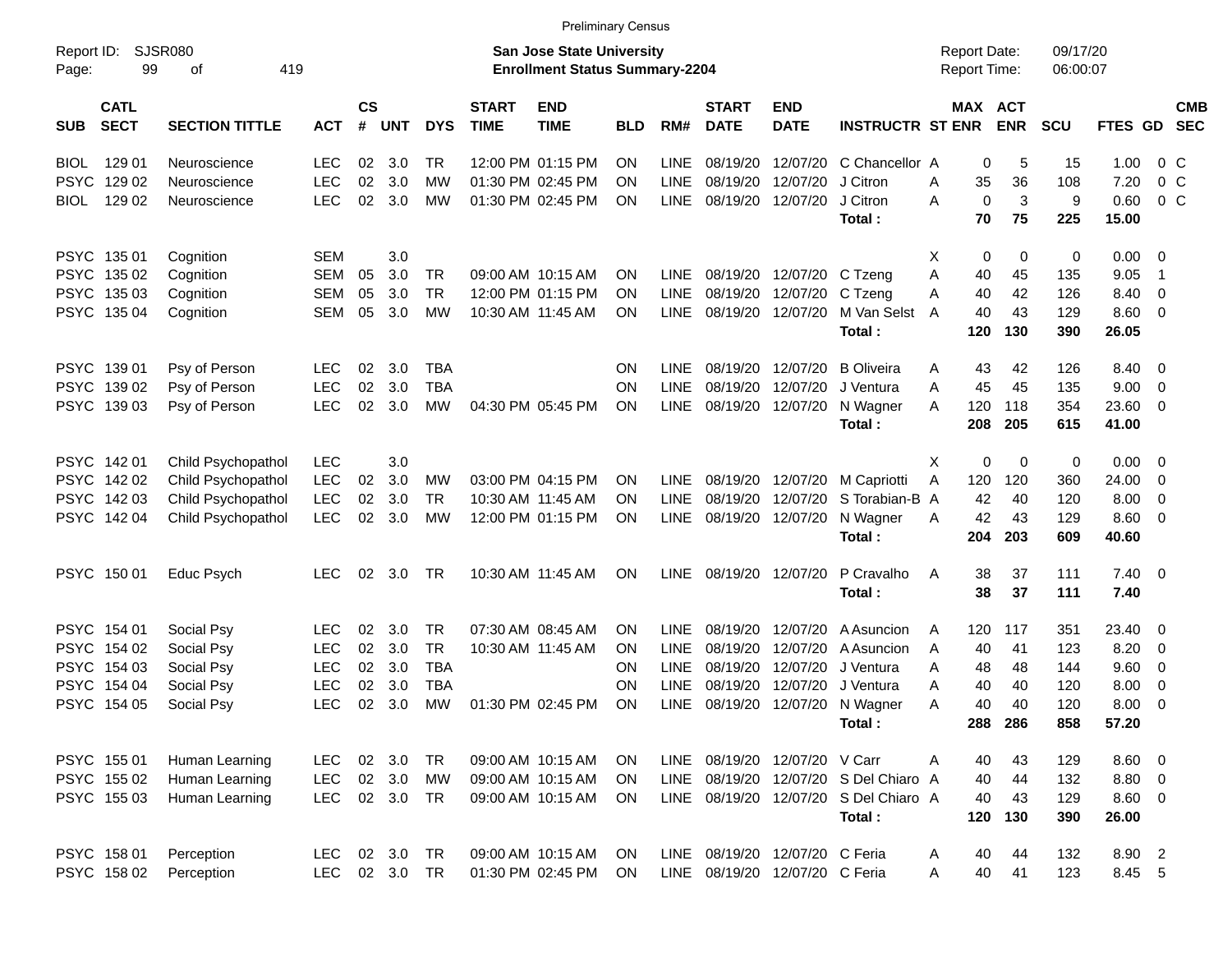|                     |                            |                             |            |                    |            |             |                             |                                                                    | <b>Preliminary Census</b> |             |                             |                           |                                |                                     |                       |                      |                |                          |                          |
|---------------------|----------------------------|-----------------------------|------------|--------------------|------------|-------------|-----------------------------|--------------------------------------------------------------------|---------------------------|-------------|-----------------------------|---------------------------|--------------------------------|-------------------------------------|-----------------------|----------------------|----------------|--------------------------|--------------------------|
| Report ID:<br>Page: | 100                        | <b>SJSR080</b><br>419<br>оf |            |                    |            |             |                             | San Jose State University<br><b>Enrollment Status Summary-2204</b> |                           |             |                             |                           |                                | <b>Report Date:</b><br>Report Time: |                       | 09/17/20<br>06:00:07 |                |                          |                          |
| <b>SUB</b>          | <b>CATL</b><br><b>SECT</b> | <b>SECTION TITTLE</b>       | <b>ACT</b> | $\mathsf{cs}$<br># | <b>UNT</b> | <b>DYS</b>  | <b>START</b><br><b>TIME</b> | <b>END</b><br><b>TIME</b>                                          | <b>BLD</b>                | RM#         | <b>START</b><br><b>DATE</b> | <b>END</b><br><b>DATE</b> | <b>INSTRUCTR ST ENR</b>        |                                     | MAX ACT<br><b>ENR</b> | <b>SCU</b>           | FTES GD        |                          | <b>CMB</b><br><b>SEC</b> |
|                     |                            |                             |            |                    |            |             |                             |                                                                    |                           |             |                             |                           | Total:                         | 80                                  | 85                    | 255                  | 17.35          |                          |                          |
|                     | PSYC 160 01                | <b>Clinical Psychology</b>  | <b>LEC</b> | 02                 | 3.0        | MW          |                             | 07:30 AM 08:45 AM                                                  | ΟN                        | <b>LINE</b> | 08/19/20                    | 12/07/20                  | S Del Chiaro A                 |                                     | 41<br>40              | 123                  | 8.20           | $\overline{\phantom{0}}$ |                          |
|                     | PSYC 160 02                | <b>Clinical Psychology</b>  | <b>LEC</b> | 02                 | 3.0        | <b>TR</b>   |                             | 12:00 PM 01:15 PM                                                  | ΟN                        | <b>LINE</b> | 08/19/20                    | 12/07/20                  | L Tinson                       | 40<br>Α                             | 42                    | 126                  | 8.40           | $\overline{\phantom{0}}$ |                          |
|                     | PSYC 160 03                | <b>Clinical Psychology</b>  | <b>LEC</b> |                    | 3.0        |             |                             |                                                                    |                           |             |                             |                           |                                | X                                   | 0<br>$\mathbf 0$      | 0                    | $0.00 \t 0$    |                          |                          |
|                     |                            |                             |            |                    |            |             |                             |                                                                    |                           |             |                             |                           | Total:                         | 80                                  | 83                    | 249                  | 16.60          |                          |                          |
|                     | PSYC 165 01                | Th & Me Counseling          | <b>LEC</b> | 02                 | 3.0        | TR          |                             | 03:00 PM 04:15 PM                                                  | ΟN                        | <b>LINE</b> | 08/19/20                    | 12/07/20                  | E Herb                         | A                                   | 36<br>36              | 108                  | $7.20 \t 0$    |                          |                          |
|                     | PSYC 165 02                | Th & Me Counseling          | <b>LEC</b> | 02                 | 3.0        | <b>TR</b>   |                             | 04:30 PM 05:45 PM                                                  | ΟN                        | <b>LINE</b> | 08/19/20                    | 12/07/20                  | E Herb                         | 36<br>Α                             | 31                    | 93                   | 6.20           | $\overline{\mathbf{0}}$  |                          |
|                     | PSYC 165 03                | Th & Me Counseling          | LEC        | 02                 | 3.0        | MW          |                             | 12:00 PM 01:15 PM                                                  | ON                        | LINE        | 08/19/20                    | 12/07/20                  | S Lundquist                    | 36<br>A                             | 41                    | 123                  | 8.20 0         |                          |                          |
|                     |                            |                             |            |                    |            |             |                             |                                                                    |                           |             |                             |                           | Total:                         | 108                                 | 108                   | 324                  | 21.60          |                          |                          |
|                     | PSYC 170 01                | Indus Psy                   | <b>LEC</b> | 02                 | 3.0        | $\mathsf T$ |                             | 06:00 PM 08:45 PM                                                  | ΟN                        | <b>LINE</b> | 08/19/20                    | 12/07/20                  | G Scherini                     | 45<br>A                             | 46                    | 138                  | $9.20 \ 0$     |                          |                          |
|                     | PSYC 170 02                | Indus Psy                   | <b>LEC</b> | 02                 | 3.0        | <b>TR</b>   |                             | 01:30 PM 02:45 PM                                                  | ΟN                        | <b>LINE</b> | 08/19/20                    | 12/07/20                  | J Brady                        | 35<br>A                             | 35                    | 105                  | 7.00           | $\overline{\phantom{0}}$ |                          |
|                     | PSYC 170 03                | Indus Psy                   | <b>LEC</b> | 02                 | 3.0        | TR          |                             | 10:30 AM 11:45 AM                                                  | ΟN                        | LINE        | 08/19/20                    | 12/07/20                  | J Brady                        | А                                   | 35<br>35              | 105                  | $7.00 \t 0$    |                          |                          |
|                     |                            |                             |            |                    |            |             |                             |                                                                    |                           |             |                             |                           | Total:                         | 115                                 | 116                   | 348                  | 23.20          |                          |                          |
|                     | PSYC 17301                 | Human Factors               | <b>LEC</b> | 02                 | 3.0        | TR          |                             | 01:30 PM 02:45 PM                                                  | ON                        | LINE        |                             | 08/19/20 12/07/20         | A Andre                        | 38<br>Α                             | 37                    | 111                  | $7.40 \quad 0$ |                          |                          |
|                     |                            |                             |            |                    |            |             |                             |                                                                    |                           |             |                             |                           | Total:                         | 38                                  | 37                    | 111                  | 7.40           |                          |                          |
|                     | PSYC 180 01                | <b>Indiv Studies</b>        | <b>SUP</b> | 36                 | 1.0        | TBA         |                             |                                                                    | ΟN                        | <b>LINE</b> | 08/19/20                    | 12/07/20                  |                                | Α                                   | 3<br>0                | 0                    | $0.00 \t 0$    |                          |                          |
|                     | PSYC 180 02                | <b>Indiv Studies</b>        | <b>SUP</b> | 36                 | 1.0        | <b>TBA</b>  |                             |                                                                    | ON                        | <b>LINE</b> | 08/19/20                    | 12/07/20                  |                                | Α                                   | 3<br>$\Omega$         | 0                    | 0.00           | $\overline{\phantom{0}}$ |                          |
|                     | PSYC 18003                 | <b>Indiv Studies</b>        | <b>SUP</b> | 36                 | 2.0        | <b>TBA</b>  |                             |                                                                    | ΟN                        | <b>LINE</b> | 08/19/20                    |                           | 12/07/20 E Palmer              | A                                   | 3<br>1                | 2                    | 0.13           | $\overline{\phantom{0}}$ |                          |
|                     | PSYC 180 04                | <b>Indiv Studies</b>        | <b>SUP</b> | 36                 | 3.0        | <b>TBA</b>  |                             |                                                                    | ΟN                        | <b>LINE</b> | 08/19/20                    | 12/07/20                  |                                | Α                                   | 3<br>$\Omega$         | 0                    | 0.00           | $\overline{\phantom{0}}$ |                          |
|                     | PSYC 180 05                | <b>Indiv Studies</b>        | <b>SUP</b> | 36                 | 3.0        | <b>TBA</b>  |                             |                                                                    | ΟN                        | <b>LINE</b> | 08/19/20                    | 12/07/20                  |                                | Α                                   | 3<br>$\Omega$         | 0                    | $0.00 \t 0$    |                          |                          |
|                     | PSYC 180 06                | <b>Indiv Studies</b>        | <b>SUP</b> | 36                 | 4.0        | <b>TBA</b>  |                             |                                                                    | ON                        | <b>LINE</b> |                             | 08/19/20 12/07/20         |                                | Α                                   | 3<br>0                | 0                    | $0.00 \t 0$    |                          |                          |
|                     |                            |                             |            |                    |            |             |                             |                                                                    |                           |             |                             |                           | Total:                         | 18                                  | 1                     | $\mathbf{2}$         | 0.13           |                          |                          |
|                     | PSYC 184 01                | Directed Reading            | <b>SUP</b> | 36                 | 1.0        | <b>TBA</b>  |                             |                                                                    | ΟN                        | <b>LINE</b> | 08/19/20                    | 12/07/20                  | M Van Selst                    | A                                   | 3<br>2                | 2                    | $0.13 \ 0$     |                          |                          |
|                     | PSYC 184 02                | Directed Reading            | <b>SUP</b> | 36                 | 1.0        | TBA         |                             |                                                                    | ΟN                        | <b>LINE</b> |                             | 08/19/20 12/07/20         |                                | Α                                   | 3<br>$\Omega$         | 0                    | $0.00 \t 0$    |                          |                          |
|                     | PSYC 184 03                | Directed Reading            | <b>SUP</b> |                    | 36 1.0     | TBA         |                             |                                                                    | ΟN                        |             | LINE 08/19/20 12/07/20      |                           |                                | Α                                   | 3<br>0                | 0                    | $0.00 \t 0$    |                          |                          |
|                     | PSYC 184 04                | Directed Reading            | <b>SUP</b> | 36                 | 2.0        | TBA         |                             |                                                                    | ON                        |             | LINE 08/19/20 12/07/20      |                           |                                |                                     | 3<br>0                | 0                    | $0.00 \t 0$    |                          |                          |
|                     | PSYC 184 05                | Directed Reading            | <b>SUP</b> | 36                 | 3.0        | TBA         |                             |                                                                    | <b>ON</b>                 | LINE        |                             |                           | 08/19/20 12/07/20 S Del Chiaro | A                                   | 3<br>2                | 6                    | $0.40 \ 0$     |                          |                          |
|                     | PSYC 184 06                | Directed Reading            | <b>SUP</b> |                    |            | 36 3.0 TBA  |                             |                                                                    | <b>ON</b>                 |             | LINE 08/19/20 12/07/20      |                           |                                | Α                                   | 3<br>0                | 0                    | $0.00 \t 0$    |                          |                          |
|                     |                            |                             |            |                    |            |             |                             |                                                                    |                           |             |                             |                           | Total:                         | 18                                  | 4                     | 8                    | 0.53           |                          |                          |
|                     | PSYC 186 01                | Psych Field Wk              | <b>SUP</b> |                    |            | 36 1.0 TBA  |                             |                                                                    | <b>ON</b>                 |             | LINE 08/19/20 12/07/20      |                           |                                | A                                   | 3<br>0                | 0                    | $0.00 \t 0$    |                          |                          |
|                     | PSYC 186 02                | Psych Field Wk              | <b>SUP</b> |                    | 36 1.0     | TBA         |                             |                                                                    | ON                        |             | LINE 08/19/20 12/07/20      |                           |                                | Α                                   | 3<br>0                | 0                    | $0.00 \t 0$    |                          |                          |
|                     | PSYC 18603                 | Psych Field Wk              | <b>SUP</b> |                    |            | 36 1.0 TBA  |                             |                                                                    | <b>ON</b>                 |             | LINE 08/19/20 12/07/20      |                           |                                | Α                                   | 3<br>0                | 0                    | $0.00 \t 0$    |                          |                          |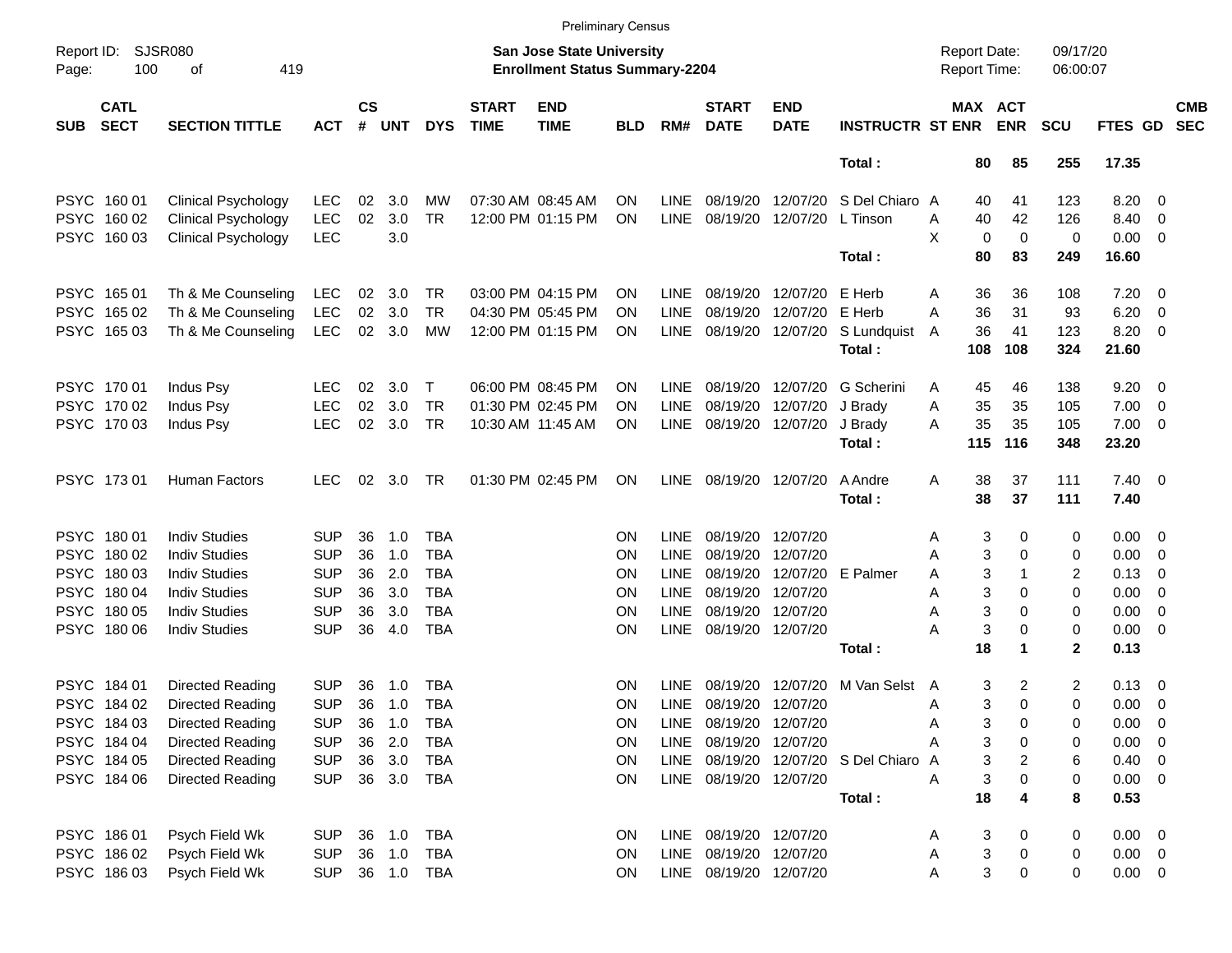|                     |                            |                                                                  |                |                    |            |            |                             |                                                                    | <b>Preliminary Census</b> |             |                             |                              |                                      |                                     |                       |                      |                |                         |                          |
|---------------------|----------------------------|------------------------------------------------------------------|----------------|--------------------|------------|------------|-----------------------------|--------------------------------------------------------------------|---------------------------|-------------|-----------------------------|------------------------------|--------------------------------------|-------------------------------------|-----------------------|----------------------|----------------|-------------------------|--------------------------|
| Report ID:<br>Page: | 101                        | SJSR080<br>419<br>0f                                             |                |                    |            |            |                             | San Jose State University<br><b>Enrollment Status Summary-2204</b> |                           |             |                             |                              |                                      | <b>Report Date:</b><br>Report Time: |                       | 09/17/20<br>06:00:07 |                |                         |                          |
| <b>SUB</b>          | <b>CATL</b><br><b>SECT</b> | <b>SECTION TITTLE</b>                                            | <b>ACT</b>     | $\mathsf{cs}$<br># | <b>UNT</b> | <b>DYS</b> | <b>START</b><br><b>TIME</b> | <b>END</b><br><b>TIME</b>                                          | <b>BLD</b>                | RM#         | <b>START</b><br><b>DATE</b> | <b>END</b><br><b>DATE</b>    | <b>INSTRUCTR ST ENR</b>              |                                     | MAX ACT<br><b>ENR</b> | <b>SCU</b>           | <b>FTES GD</b> |                         | <b>CMB</b><br><b>SEC</b> |
| <b>PSYC</b>         | 186 04                     | Psych Field Wk                                                   | <b>SUP</b>     | 36                 | 2.0        | <b>TBA</b> |                             |                                                                    | <b>ON</b>                 | LINE        | 08/19/20                    | 12/07/20                     |                                      | Α                                   | 3<br>0                | 0                    | 0.00           | - 0                     |                          |
| <b>PSYC</b>         | 186 05                     | Psych Field Wk                                                   | <b>SUP</b>     | 36                 | 3.0        | <b>TBA</b> |                             |                                                                    | <b>ON</b>                 | <b>LINE</b> | 08/19/20                    | 12/07/20                     |                                      | Α                                   | 3<br>0                | 0                    | 0.00           | 0                       |                          |
|                     | PSYC 186 06                | Psych Field Wk                                                   | <b>SUP</b>     | 36                 | 3.0        | <b>TBA</b> |                             |                                                                    | <b>ON</b>                 | <b>LINE</b> | 08/19/20                    | 12/07/20                     |                                      | A                                   | 3<br>0                | 0                    | 0.00           | 0                       |                          |
|                     |                            |                                                                  |                |                    |            |            |                             |                                                                    |                           |             |                             |                              | Total:                               | 18                                  | 0                     | 0                    | 0.00           |                         |                          |
| <b>PSYC</b>         | 190 01                     | Curr Iss Capstone                                                | LEC            |                    | 3.0        |            |                             |                                                                    |                           |             |                             |                              |                                      | X                                   | 0<br>0                | 0                    | 0.00           | - 0                     |                          |
|                     | PSYC 190 02                | Curr Iss Capstone                                                | LEC            | 04                 | 3.0        | MW         |                             | 12:00 PM 01:15 PM                                                  | <b>ON</b>                 | LINE.       | 08/19/20                    | 12/07/20                     | A Caffrey                            | Α<br>23                             | 23                    | 69                   | 4.60           | 0                       |                          |
| <b>PSYC</b>         | 190 03                     | Curr Iss Capstone                                                | LEC            | 04                 | 3.0        | МW         |                             | 01:30 PM 02:45 PM                                                  | ON                        |             | LINE 08/19/20               |                              | 12/07/20 A Caffrey                   | 23<br>A                             | 25                    | 75                   | 5.00           | 0                       |                          |
| <b>PSYC</b>         | 190 04                     | Curr Iss Capstone                                                | LEC            |                    | 3.0        |            |                             |                                                                    |                           |             |                             |                              |                                      | X.                                  | 0<br>0                | 0                    | 0.00           | 0                       |                          |
| <b>PSYC</b>         | 190 05                     | Curr Iss Capstone                                                | <b>LEC</b>     |                    | 3.0        |            |                             |                                                                    |                           |             |                             |                              |                                      | х                                   | 0<br>0                | 0                    | 0.00           | 0                       |                          |
| <b>PSYC</b>         | 190 06                     | Curr Iss Capstone                                                | LEC            |                    | 3.0        |            |                             |                                                                    |                           |             |                             |                              |                                      | х                                   | 0<br>0                | 0                    | 0.00           | 0                       |                          |
| <b>PSYC</b>         | 190 07                     | Curr Iss Capstone                                                | <b>LEC</b>     | 04                 | 3.0        | МW         |                             | 10:30 AM 11:45 AM                                                  | <b>ON</b>                 | LINE        | 08/19/20                    | 12/07/20                     | S Lundquist                          | 23<br>A                             | 23                    | 69                   | 4.60           | 0                       |                          |
| <b>PSYC</b>         | 190 08                     | Curr Iss Capstone                                                | LEC            | 04                 | 3.0        | MW         |                             | 01:30 PM 02:45 PM                                                  | <b>ON</b>                 | <b>LINE</b> | 08/19/20                    | 12/07/20                     | S Lundquist                          | 23<br>A                             | 24                    | 72                   | 4.80           | 0                       |                          |
| <b>PSYC</b>         | 190 09                     | Curr Iss Capstone                                                | <b>LEC</b>     | 04                 | 3.0        | TR         |                             | 12:00 PM 01:15 PM                                                  | <b>ON</b>                 | <b>LINE</b> | 08/19/20                    | 12/07/20                     | E Palmer                             | 23<br>A                             | 25                    | 75                   | 5.00           | 0                       |                          |
| <b>PSYC</b>         | 190 10                     | Curr Iss Capstone                                                | LEC            |                    | 3.0        |            |                             |                                                                    |                           |             |                             |                              |                                      | х                                   | $\mathbf 0$<br>0      | 0                    | 0.00           | 0                       |                          |
| <b>PSYC</b>         | 190 11                     | Curr Iss Capstone                                                | LEC            | 04                 | 3.0        | W          |                             | 04:30 PM 07:15 PM                                                  | <b>ON</b>                 |             | LINE 08/19/20               |                              | 12/07/20 M Beristiano                | A<br>23                             | 19                    | 57                   | 3.80           | 0                       |                          |
| <b>PSYC</b>         | 190 12                     | Curr Iss Capstone                                                | LEC            |                    | 3.0        |            |                             |                                                                    |                           |             |                             |                              |                                      | X.                                  | 0<br>0                | 0                    | 0.00           | 0                       |                          |
| <b>PSYC</b>         | 190 13                     | Curr Iss Capstone                                                | <b>LEC</b>     | 04                 | 3.0        | TR         |                             | 09:00 AM 10:15 AM                                                  | <b>ON</b>                 |             | LINE 08/19/20               | 12/07/20                     | J Gregg                              | Α<br>23                             | 10                    | 30                   | 2.00           | 0                       |                          |
|                     | PSYC 190 14                | Curr Iss Capstone                                                | <b>LEC</b>     | 04                 | 3.0        | <b>TR</b>  |                             | 10:30 AM 11:45 AM                                                  | ON                        |             | LINE 08/19/20               | 12/07/20                     | J Gregg                              | A<br>23                             | 17                    | 51                   | 3.40           | 0                       |                          |
|                     |                            |                                                                  |                |                    |            |            |                             |                                                                    |                           |             |                             |                              | Total:                               | 184                                 | 166                   | 498                  | 33.20          |                         |                          |
| <b>PSYC</b>         | 191 01                     | Psych of Prejudice                                               | LEC            | 02                 | 3.0        | TR         |                             | 01:30 PM 02:45 PM                                                  | <b>ON</b>                 | LINE.       | 08/19/20                    | 12/07/20                     | A Asuncion                           | 35<br>Α                             | 39                    | 117                  | 7.80           | 0                       |                          |
| <b>PSYC</b>         | 191 02                     | Psych of Prejudice                                               | <b>LEC</b>     | 02                 | 3.0        | MW         |                             | 10:30 AM 11:45 AM                                                  | <b>ON</b>                 | <b>LINE</b> | 08/19/20                    | 12/07/20                     | C Ma                                 | 35<br>Α                             | 37                    | 111                  | 7.40           | 0                       |                          |
| <b>PSYC</b>         | 191 03                     | Psych of Prejudice                                               | <b>LEC</b>     | 02                 | 3.0        | TR         |                             | 12:00 PM 01:15 PM                                                  | <b>ON</b>                 | <b>LINE</b> | 08/19/20                    | 12/07/20                     | N Rattan                             | 35<br>Α                             | 38                    | 114                  | 7.60           | 0                       |                          |
|                     | PSYC 19104                 | Psych of Prejudice                                               | <b>LEC</b>     | 02                 | 3.0        | TR         |                             | 03:00 PM 04:15 PM                                                  | <b>ON</b>                 | <b>LINE</b> | 08/19/20                    | 12/07/20                     | N Rattan                             | Α<br>35                             | 37                    | 111                  | 7.40           | - 0                     |                          |
|                     |                            |                                                                  |                |                    |            |            |                             |                                                                    |                           |             |                             |                              | Total:                               | 140                                 | 151                   | 453                  | 30.20          |                         |                          |
| <b>PSYC</b>         | 199 01                     | Senior Hon Thesis                                                | <b>SUP</b>     | 36                 | 3.0        | <b>TBA</b> |                             |                                                                    | <b>ON</b>                 | LINE.       | 08/19/20                    | 12/07/20                     |                                      | Α                                   | 3<br>0                | 0                    | 0.00           | $\overline{\mathbf{0}}$ |                          |
| <b>PSYC</b>         | 199 02                     | Senior Hon Thesis                                                | <b>SUP</b>     | 36                 | 3.0        | <b>TBA</b> |                             |                                                                    | <b>ON</b>                 | <b>LINE</b> | 08/19/20                    | 12/07/20                     |                                      | Α                                   | 3<br>0                | 0                    | 0.00           | 0                       |                          |
|                     | PSYC 199 03                | Senior Hon Thesis                                                | <b>SUP</b>     | 36                 | 3.0        | <b>TBA</b> |                             |                                                                    | <b>ON</b>                 | <b>LINE</b> | 08/19/20 12/07/20           |                              |                                      | A                                   | 3<br>0                | 0                    | 0.00           | 0                       |                          |
|                     | PSYC 199 04                | Senior Hon Thesis                                                | SUP 36 3.0 TBA |                    |            |            |                             |                                                                    | $\mathsf{ON}$             |             | LINE 08/19/20 12/07/20      |                              |                                      | A                                   | 3<br>0                |                      | $0.00 \t 0$    |                         |                          |
|                     | PSYC 199 05                | Senior Hon Thesis                                                | SUP 36 3.0 TBA |                    |            |            |                             |                                                                    | <b>ON</b>                 |             | LINE 08/19/20 12/07/20      |                              |                                      | A                                   | 3<br>0                | 0                    | $0.00 \quad 0$ |                         |                          |
|                     |                            |                                                                  |                |                    |            |            |                             |                                                                    |                           |             |                             |                              | Total:                               | 15                                  | $\mathbf 0$           | 0                    | 0.00           |                         |                          |
|                     |                            | PSYC 203A 01 Clinical Assess I                                   | SEM 05 3.0 M   |                    |            |            |                             | 09:00 AM 11:45 AM ON                                               |                           |             |                             |                              | LINE 08/19/20 12/07/20 G Callaghan A | 13                                  | 10                    | 30                   | 2.50 10        |                         |                          |
|                     |                            |                                                                  |                |                    |            |            |                             |                                                                    |                           |             |                             |                              | Total:                               | 13                                  | 10                    | 30                   | 2.50           |                         |                          |
|                     |                            | PSYC 204 01 Grad Sem Dev Psyc SEM 05 3.0 TR 12:00 PM 01:15 PM ON |                |                    |            |            |                             |                                                                    |                           |             |                             | LINE 08/19/20 12/07/20 S Duh |                                      | A<br>15                             | 13                    | 39                   | 3.25 13        |                         |                          |
|                     |                            |                                                                  |                |                    |            |            |                             |                                                                    |                           |             |                             |                              | Total:                               |                                     | 15 13                 | 39                   | 3.25           |                         |                          |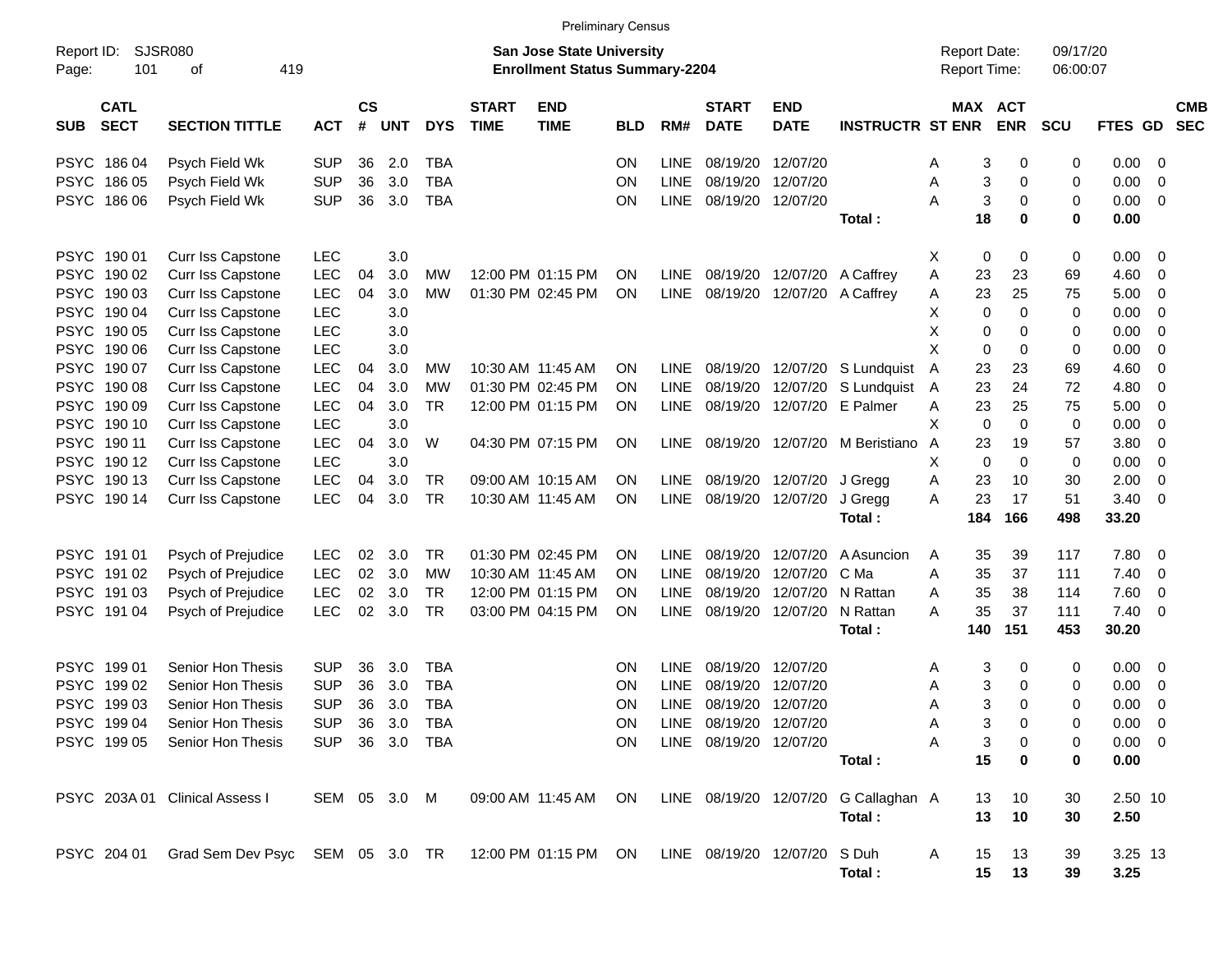| Page: | Report ID: SJSR080<br>102  | 419<br>of                      |               |                    |            |            |                             | <b>Preliminary Census</b><br><b>San Jose State University</b><br><b>Enrollment Status Summary-2204</b> |            |      |                                |                           |                         | <b>Report Date:</b><br>Report Time: |                                  | 09/17/20<br>06:00:07 |                  |            |
|-------|----------------------------|--------------------------------|---------------|--------------------|------------|------------|-----------------------------|--------------------------------------------------------------------------------------------------------|------------|------|--------------------------------|---------------------------|-------------------------|-------------------------------------|----------------------------------|----------------------|------------------|------------|
| SUB   | <b>CATL</b><br><b>SECT</b> | <b>SECTION TITTLE</b>          | <b>ACT</b>    | $\mathsf{cs}$<br># | <b>UNT</b> | <b>DYS</b> | <b>START</b><br><b>TIME</b> | <b>END</b><br><b>TIME</b>                                                                              | <b>BLD</b> | RM#  | <b>START</b><br><b>DATE</b>    | <b>END</b><br><b>DATE</b> | <b>INSTRUCTR ST ENR</b> |                                     | MAX ACT<br><b>ENR</b>            | <b>SCU</b>           | FTES GD SEC      | <b>CMB</b> |
|       | PSYC 211 01                | Child Psychopathol             | SEM 05 3.0    |                    |            | W          | 09:00 AM 11:45 AM           |                                                                                                        | ON         |      | LINE 08/19/20 12/07/20         |                           | M Capriotti<br>Total:   | Α<br>15<br>15                       | 10<br>10                         | 30<br>30             | 2.50 10<br>2.50  |            |
|       | PSYC 222 01                | <b>Gender Ethnic Iss</b>       | SEM 05 3.0    |                    |            | M          |                             | 12:00 PM 02:45 PM                                                                                      | ON         |      | LINE 08/19/20 12/07/20         |                           | E Klaw<br>Total:        | A<br>15<br>15                       | 10<br>10                         | 30<br>30             | 2.50 10<br>2.50  |            |
|       |                            | PSYC 224A 80 Clin Psych Prac I | <b>SUP</b>    |                    | 25 3.0     | <b>TBA</b> |                             |                                                                                                        | <b>ON</b>  | LINE | 08/19/20 12/07/20              |                           | E Woodhead A<br>Total:  | 13<br>13                            | 14<br>14                         | 42<br>42             | 3.50 14<br>3.50  |            |
|       | PSYC 226 01                | Addictions & Tmt               | SEM 06 3.0 T  |                    |            |            |                             | 12:00 PM 02:45 PM                                                                                      | ON         |      | LINE 08/19/20 12/07/20         |                           | E Woodhead A<br>Total:  | 15<br>15                            | 14<br>14                         | 42<br>42             | 3.50 14<br>3.50  |            |
|       | PSYC 228 01                | Prof Eth Psyglsts              | SEM 05 3.0 R  |                    |            |            |                             | 12:00 PM 02:45 PM                                                                                      | ON         |      | LINE 08/19/20 12/07/20         |                           | E Woodhead A<br>Total:  | 15<br>15                            | 10<br>10                         | 30<br>30             | 2.50 10<br>2.50  |            |
|       | PSYC 235 01                | Sem Cognitive Psy              | SEM 05 3.0 TR |                    |            |            |                             | 01:30 PM 02:45 PM                                                                                      | ON         |      | LINE 08/19/20 12/07/20         |                           | C Tzeng<br>Total:       | 15<br>A<br>15                       | 15<br>15                         | 45<br>45             | 3.75 15<br>3.75  |            |
|       | PSYC 240 01                | App Psychometrics              | SEM 05 3.0    |                    |            | MW         |                             | 03:00 PM 04:15 PM                                                                                      | ON         |      | LINE 08/19/20 12/07/20         |                           | H Tokunaga A<br>Total:  | 12<br>12                            | 9<br>9                           | 27<br>27             | $2.25$ 9<br>2.25 |            |
|       | PSYC 243 01                | Field Wk in Psych              | SEM 06 3.0    |                    |            | <b>TBA</b> |                             |                                                                                                        | <b>ON</b>  | LINE | 08/19/20 12/07/20              |                           | G Callaghan A<br>Total: | 20<br>20                            | 14<br>14                         | 14<br>14             | 3.50 14<br>3.50  |            |
|       | PSYC 249 01                | I/O Psy Field Work             | <b>SUP</b>    |                    | 25 3.0 T   |            |                             | 07:30 PM 10:15 PM                                                                                      | ON         | LINE | 08/19/20 12/07/20              |                           | M Hosoda<br>Total:      | 15<br>A<br>15                       | $\overline{7}$<br>$\overline{7}$ | 21<br>21             | $1.75$ 7<br>1.75 |            |
|       | PSYC 258 01                | Methods Psychother             | SEM 06 3.0    |                    |            | R          | 09:00 AM 11:45 AM           |                                                                                                        | ON         | LINE | 08/19/20                       | 12/07/20                  | J Gregg<br>Total:       | 15<br>Α<br>15                       | 10<br>10                         | 30<br>30             | 2.50 10<br>2.50  |            |
|       |                            | PSYC 260 02 Crisis Counseling  | SEM 06 3.0 T  |                    |            |            |                             | 03:00 PM 05:45 PM ON                                                                                   |            |      | LINE 08/19/20 12/07/20 A Prins |                           | Total:                  | 15<br>Α<br>15                       | 14<br>14                         | 42<br>42             | 3.50 14<br>3.50  |            |
|       | PSYC 270 01                | Sem Ind/Org Psych              | SEM 05 3.0 MW |                    |            |            |                             | 04:30 PM 05:45 PM ON                                                                                   |            |      | LINE 08/19/20 12/07/20         |                           | M Hosoda<br>Total:      | Α<br>15<br>15                       | 9<br>9                           | 27<br>27             | $2.25$ 9<br>2.25 |            |
|       | PSYC 272 01                | Training & Develop             | SEM 05 3.0 T  |                    |            |            |                             | 04:00 PM 06:45 PM ON                                                                                   |            |      | LINE 08/19/20 12/07/20         |                           | J Brady<br>Total:       | 20<br>A<br>20                       | 16<br>16                         | 48<br>48             | 4.00 16<br>4.00  |            |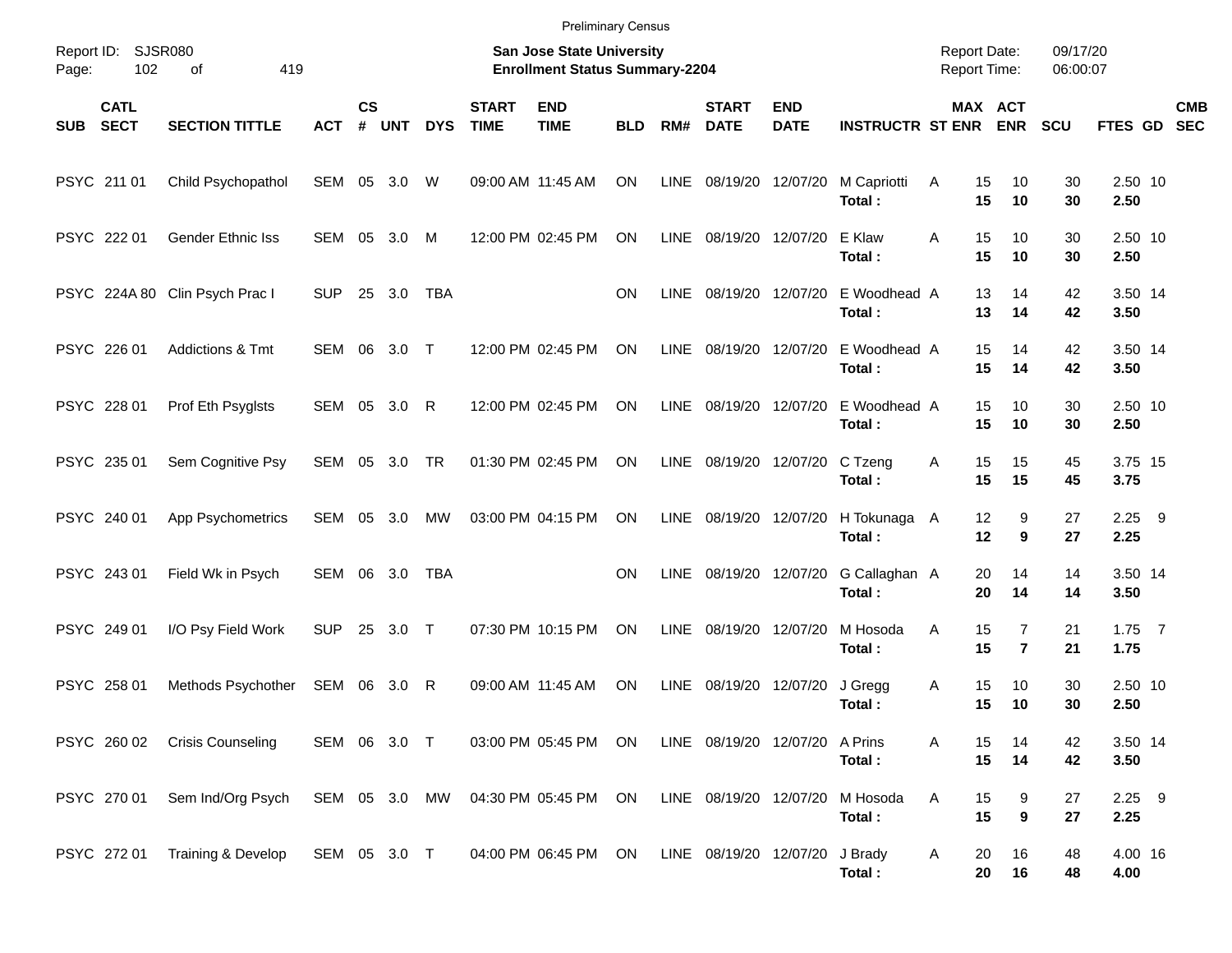|                            |                            |                                            |                          |                             |            |                          |                             | <b>Preliminary Census</b>                                                 |            |                            |                                 |                           |                                       |                                     |                       |                      |                      |                                            |                          |
|----------------------------|----------------------------|--------------------------------------------|--------------------------|-----------------------------|------------|--------------------------|-----------------------------|---------------------------------------------------------------------------|------------|----------------------------|---------------------------------|---------------------------|---------------------------------------|-------------------------------------|-----------------------|----------------------|----------------------|--------------------------------------------|--------------------------|
| Report ID:<br>Page:        | SJSR080<br>103             | 419<br>оf                                  |                          |                             |            |                          |                             | <b>San Jose State University</b><br><b>Enrollment Status Summary-2204</b> |            |                            |                                 |                           |                                       | <b>Report Date:</b><br>Report Time: |                       | 09/17/20<br>06:00:07 |                      |                                            |                          |
| SUB                        | <b>CATL</b><br><b>SECT</b> | <b>SECTION TITTLE</b>                      | <b>ACT</b>               | $\mathsf{cs}$<br>$\pmb{\#}$ | <b>UNT</b> | <b>DYS</b>               | <b>START</b><br><b>TIME</b> | <b>END</b><br><b>TIME</b>                                                 | <b>BLD</b> | RM#                        | <b>START</b><br><b>DATE</b>     | <b>END</b><br><b>DATE</b> | <b>INSTRUCTR ST ENR</b>               |                                     | MAX ACT<br><b>ENR</b> | <b>SCU</b>           | FTES GD              |                                            | <b>CMB</b><br><b>SEC</b> |
|                            | PSYC 273 01                | Sem Human Factors                          | SEM 05                   |                             | 3.0        | $\top$                   |                             | 03:00 PM 05:45 PM                                                         | <b>ON</b>  | LINE                       | 08/19/20                        | 12/07/20                  | A Andre<br>Total:                     | A<br>40<br>40                       | 37<br>37              | 111<br>111           | 9.25 37<br>9.25      |                                            |                          |
|                            | PSYC 280 01                | <b>General Seminar</b>                     | SEM                      | 05                          | 3.0        | TR                       |                             | 09:00 AM 10:15 AM                                                         | <b>ON</b>  | LINE                       | 08/19/20                        | 12/07/20                  | E Palmer<br>Total:                    | A<br>15<br>15                       | 8<br>8                | 24<br>24             | 2.00 8<br>2.00       |                                            |                          |
| <b>PSYC</b>                | PSYC 298 01<br>298 02      | <b>Special Prob</b><br><b>Special Prob</b> | <b>SUP</b><br><b>SUP</b> | 25<br>25                    | 3.0<br>1.0 | <b>TBA</b><br><b>TBA</b> |                             |                                                                           | ON<br>ON   | <b>LINE</b><br><b>LINE</b> | 08/19/20<br>08/19/20            | 12/07/20<br>12/07/20      | J Gregg                               | 17<br>A<br>3<br>Α                   | 14<br>0               | 42<br>0              | 3.50 14<br>0.00      | $\overline{\phantom{0}}$                   |                          |
| <b>PSYC</b><br><b>PSYC</b> | 298 03<br>298 04           | <b>Special Prob</b><br><b>Special Prob</b> | <b>SUP</b><br><b>SUP</b> | 25<br>25                    | 2.0<br>3.0 | <b>TBA</b><br><b>TBA</b> |                             |                                                                           | ΟN<br>ON   | <b>LINE</b><br><b>LINE</b> | 08/19/20<br>08/19/20            | 12/07/20<br>12/07/20      | E Palmer<br>S Duh                     | 3<br>Α<br>3<br>Α                    | 1<br>1                | 2<br>3               | 0.17<br>0.25         | $\overline{\phantom{0}}$ 1<br>- 1          |                          |
| <b>PSYC</b><br><b>PSYC</b> | 298 05<br>298 06           | <b>Special Prob</b><br><b>Special Prob</b> | <b>SUP</b><br><b>SUP</b> | 25<br>25                    | 3.0<br>4.0 | <b>TBA</b><br><b>TBA</b> |                             |                                                                           | ON<br>ON   | <b>LINE</b><br><b>LINE</b> | 08/19/20<br>08/19/20            | 12/07/20<br>12/07/20      | E Klaw                                | 3<br>Α<br>3<br>Α                    | 1<br>0                | 3<br>0               | 0.25<br>0.00         | $\overline{1}$<br>$\overline{\mathbf{0}}$  |                          |
| <b>PSYC</b><br><b>PSYC</b> | 298 07<br>298 08           | <b>Special Prob</b><br><b>Special Prob</b> | <b>SUP</b><br><b>SUP</b> | 25<br>25                    | 5.0<br>6.0 | <b>TBA</b><br><b>TBA</b> |                             |                                                                           | ON<br>ON   | <b>LINE</b><br><b>LINE</b> | 08/19/20<br>08/19/20            | 12/07/20<br>12/07/20      | Total:                                | 3<br>A<br>3<br>Α<br>38              | 0<br>0<br>17          | 0<br>0<br>50         | 0.00<br>0.00<br>4.17 | $\overline{0}$<br>$\overline{\phantom{0}}$ |                          |
|                            |                            |                                            |                          |                             |            |                          |                             |                                                                           |            |                            |                                 |                           |                                       |                                     |                       |                      |                      |                                            |                          |
|                            | PSYC 299 01                | <b>Masters Thesis</b>                      | <b>SUP</b>               | 25                          | 1.0        | <b>TBA</b>               |                             |                                                                           | ON         | <b>LINE</b>                | 08/19/20                        | 12/07/20                  |                                       | 3<br>Α                              | 0                     | 0                    | 0.00                 | $\overline{\phantom{0}}$                   |                          |
| <b>PSYC</b>                | 299 02                     | <b>Masters Thesis</b>                      | <b>SUP</b>               | 25                          | 2.0        | <b>TBA</b>               |                             |                                                                           | ON         | <b>LINE</b>                | 08/19/20                        | 12/07/20                  |                                       | 3<br>Α                              | 0                     | 0                    | 0.00                 | - 0                                        |                          |
| <b>PSYC</b>                | 299 03                     | <b>Masters Thesis</b>                      | <b>SUP</b>               | 25                          | 3.0        | <b>TBA</b>               |                             |                                                                           | ON         | <b>LINE</b>                | 08/19/20                        | 12/07/20                  | C Ma                                  | 3<br>Α                              | 3                     | 9                    | 0.75                 | 3                                          |                          |
| <b>PSYC</b>                | 299 04                     | <b>Masters Thesis</b>                      | <b>SUP</b>               | 25                          | 3.0        | <b>TBA</b>               |                             |                                                                           | ON         | <b>LINE</b>                | 08/19/20                        | 12/07/20                  | E Palmer                              | 3<br>Α                              | 1                     | 3                    | 0.25                 | $\overline{1}$                             |                          |
| <b>PSYC</b>                | 299 05                     | <b>Masters Thesis</b>                      | <b>SUP</b>               | 25                          | 3.0        | <b>TBA</b>               |                             |                                                                           | ON         | <b>LINE</b>                | 08/19/20                        | 12/07/20                  |                                       | 3<br>Α                              | 0                     | 0                    | 0.00                 | - 0                                        |                          |
| <b>PSYC</b>                | 299 06                     | <b>Masters Thesis</b>                      | <b>SUP</b>               | 25                          | 4.0        | <b>TBA</b>               |                             |                                                                           | ON         | <b>LINE</b>                | 08/19/20                        | 12/07/20                  |                                       | 3<br>Α                              | 0                     | 0                    | 0.00                 | - 0                                        |                          |
| <b>PSYC</b>                | 299 07                     | <b>Masters Thesis</b>                      | <b>SUP</b>               | 25                          | 5.0        | <b>TBA</b>               |                             |                                                                           | ON         | <b>LINE</b>                | 08/19/20                        | 12/07/20                  | E Palmer                              | 3<br>Α                              |                       | 5                    | 0.42                 | $\overline{\phantom{0}}$ 1                 |                          |
| <b>PSYC</b>                | 299 08                     | <b>Masters Thesis</b>                      | <b>SUP</b>               | 25                          | 6.0        | <b>TBA</b>               |                             |                                                                           | ON         | <b>LINE</b>                | 08/19/20                        | 12/07/20                  | V Carr                                | 3<br>Α                              | 1                     | 6                    | 0.50                 | $\overline{1}$                             |                          |
| <b>PSYC</b>                | 299 09                     | <b>Masters Thesis</b>                      | <b>SUP</b>               | 25                          | 6.0        | <b>TBA</b>               |                             |                                                                           | ΟN         | <b>LINE</b>                | 08/19/20                        | 12/07/20                  | M Hosoda<br>Total:                    | 6<br>A<br>30                        | 5<br>11               | 0<br>23              | $2.50\t5$<br>4.42    |                                            |                          |
| <b>STAT</b><br><b>STAT</b> | 95 01<br>95 02             | Elem Stat<br>Elem Stat                     | <b>LEC</b><br><b>LEC</b> | 02                          | 3.0<br>3.0 | W                        |                             | 06:00 PM 08:45 PM                                                         | ON         | <b>LINE</b>                | 08/19/20                        | 12/07/20                  | R Vieira Mot A                        | 43<br>X<br>0                        | 40<br>$\Omega$        | 120<br>0             | 8.00<br>0.00         | $\overline{\phantom{0}}$<br>- 0            |                          |
|                            | STAT 95 03                 | Elem Stat                                  | <b>LEC</b>               |                             | 3.0        |                          |                             |                                                                           |            |                            |                                 |                           |                                       | X<br>0                              | 0                     | 0                    | $0.00 \t 0$          |                                            |                          |
| STAT                       | 95 04                      | Elem Stat                                  | <b>LEC</b>               | 02                          | 3.0        | MW                       |                             | 10:30 AM 11:45 AM ON                                                      |            |                            |                                 |                           | LINE 08/19/20 12/07/20 S Macramalla A | 42                                  | 43                    | 129                  | $8.60$ 0             |                                            |                          |
| <b>STAT</b>                | 95 05                      | Elem Stat                                  | <b>LEC</b>               |                             | 3.0        |                          |                             |                                                                           |            |                            |                                 |                           |                                       | X<br>0                              | 0                     | 0                    | $0.00 \t 0$          |                                            |                          |
| <b>STAT</b>                | 95 06                      | Elem Stat                                  | <b>LEC</b>               |                             | 02 3.0 T   |                          |                             | 05:30 PM 08:15 PM ON                                                      |            |                            | LINE 08/19/20 12/07/20 R Tiwana |                           |                                       | 40<br>A                             | 40                    | 120                  | $8.00 \t 0$          |                                            |                          |
| <b>STAT</b>                | 95 07                      | Elem Stat                                  | <b>LEC</b>               |                             | 3.0        |                          |                             |                                                                           |            |                            |                                 |                           |                                       | X<br>0                              | 0                     | 0                    | $0.00 \t 0$          |                                            |                          |
| <b>STAT</b>                | 95 08                      | Elem Stat                                  | LEC                      |                             |            | 02 3.0 TBA               |                             |                                                                           | ON         |                            |                                 |                           | LINE 08/19/20 12/07/20 G Savage       | 40<br>A                             | 44                    | 132                  | 8.80 0               |                                            |                          |
| <b>STAT</b>                | 95 80                      | Elem Stat                                  | LEC                      |                             |            | 02 3.0 TBA               |                             |                                                                           | <b>ON</b>  |                            |                                 |                           | LINE 08/19/20 12/07/20 N Bathurst     | <b>A</b><br>120                     | 116                   | 348                  | 23.20 0              |                                            |                          |
|                            |                            |                                            |                          |                             |            |                          |                             |                                                                           |            |                            |                                 |                           | Total:                                |                                     | 285 283               | 849                  | 56.60                |                                            |                          |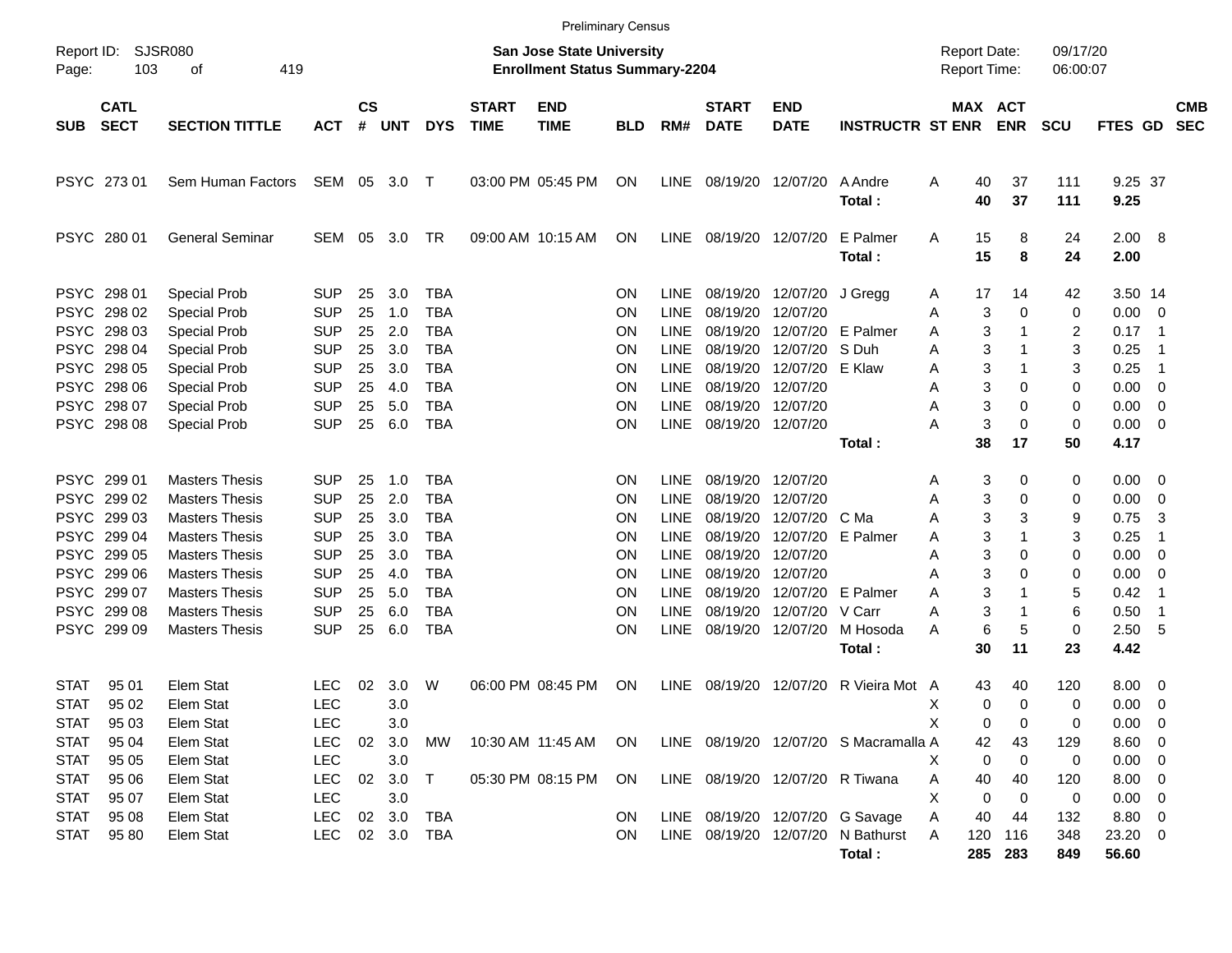|                     |                            |                       |            |                |     |            |                             | <b>Preliminary Census</b>                                                 |            |             |                             |                                                  |                                                       |              |                                            |             |                                         |                                      |                          |
|---------------------|----------------------------|-----------------------|------------|----------------|-----|------------|-----------------------------|---------------------------------------------------------------------------|------------|-------------|-----------------------------|--------------------------------------------------|-------------------------------------------------------|--------------|--------------------------------------------|-------------|-----------------------------------------|--------------------------------------|--------------------------|
| Report ID:<br>Page: | 104                        | SJSR080<br>419<br>0f  |            |                |     |            |                             | <b>San Jose State University</b><br><b>Enrollment Status Summary-2204</b> |            |             |                             |                                                  |                                                       |              | <b>Report Date:</b><br><b>Report Time:</b> |             | 09/17/20<br>06:00:07                    |                                      |                          |
| <b>SUB</b>          | <b>CATL</b><br><b>SECT</b> | <b>SECTION TITTLE</b> | <b>ACT</b> | <b>CS</b><br># | UNT | <b>DYS</b> | <b>START</b><br><b>TIME</b> | <b>END</b><br><b>TIME</b>                                                 | <b>BLD</b> | RM#         | <b>START</b><br><b>DATE</b> | <b>END</b><br><b>DATE</b>                        | <b>INSTRUCTR ST ENR</b>                               |              | MAX ACT                                    | <b>ENR</b>  | <b>SCU</b>                              | FTES GD                              | <b>CMB</b><br><b>SEC</b> |
| <b>STAT</b>         | 115 01                     | Interm Stat           | LEC.       | 02             | 3.0 | <b>MW</b>  |                             | 12:00 PM 01:15 PM                                                         | ON         | <b>LINE</b> | 08/19/20                    | 12/07/20                                         | M Hosoda<br>Total :                                   | A            | 43<br>43                                   | 46<br>46    | 138<br>138                              | $9.20 \quad 0$<br>9.20               |                          |
| <b>STAT</b>         | 245 01                     | <b>Adv Statistics</b> | <b>SEM</b> | 05             | 3.0 | <b>TR</b>  |                             | 10:30 AM 11:45 AM                                                         | <b>ON</b>  | LINE        | 08/19/20                    | 12/07/20                                         | E Willroth<br>Total:                                  | $\mathsf{A}$ | $12 \overline{ }$<br>$12 \,$               | 8<br>8      | 24<br>24                                | $2.00 \quad 8$<br>2.00               |                          |
|                     | Department :               | <b>Psychology</b>     |            |                |     |            |                             |                                                                           |            |             |                             | <b>Lower Division:</b><br><b>Upper Division:</b> | <b>Department Total:</b><br><b>Graduate Division:</b> |              | 5827<br>1248<br>4216<br>363                | 1249<br>256 | 5671 16200<br>3747<br>4166 11724<br>729 | 1097.65<br>249.80<br>782.27<br>65.58 |                          |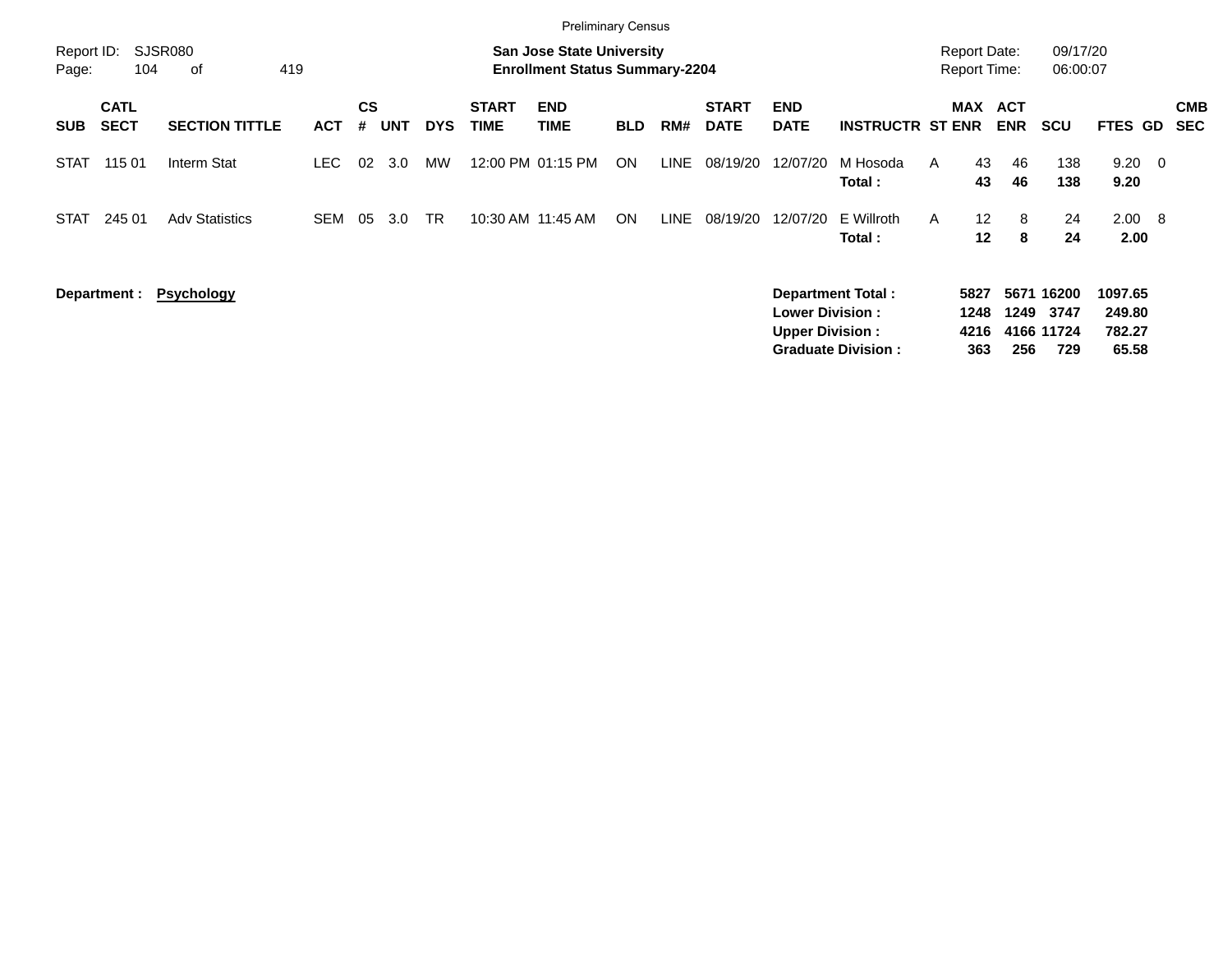|                     |                            |                                                      |                |               |        |            |                             |                                                                           | <b>Preliminary Census</b> |             |                             |                                 |                         |   |                                            |             |                      |             |                         |                          |
|---------------------|----------------------------|------------------------------------------------------|----------------|---------------|--------|------------|-----------------------------|---------------------------------------------------------------------------|---------------------------|-------------|-----------------------------|---------------------------------|-------------------------|---|--------------------------------------------|-------------|----------------------|-------------|-------------------------|--------------------------|
| Report ID:<br>Page: | 105                        | <b>SJSR080</b><br>419<br>οf                          |                |               |        |            |                             | <b>San Jose State University</b><br><b>Enrollment Status Summary-2204</b> |                           |             |                             |                                 |                         |   | <b>Report Date:</b><br><b>Report Time:</b> |             | 09/17/20<br>06:00:07 |             |                         |                          |
| <b>SUB</b>          | <b>CATL</b><br><b>SECT</b> | <b>SECTION TITTLE</b>                                | <b>ACT</b>     | $\mathsf{cs}$ | # UNT  | <b>DYS</b> | <b>START</b><br><b>TIME</b> | <b>END</b><br><b>TIME</b>                                                 | <b>BLD</b>                | RM#         | <b>START</b><br><b>DATE</b> | <b>END</b><br><b>DATE</b>       | <b>INSTRUCTR ST ENR</b> |   | <b>MAX ACT</b>                             | <b>ENR</b>  | <b>SCU</b>           | FTES GD     |                         | <b>CMB</b><br><b>SEC</b> |
| <b>College</b>      |                            | <b>Social Sciences</b>                               |                |               |        |            |                             |                                                                           |                           |             |                             |                                 |                         |   |                                            |             |                      |             |                         |                          |
|                     | Department :               | Sociology                                            |                |               |        |            |                             |                                                                           |                           |             |                             |                                 |                         |   |                                            |             |                      |             |                         |                          |
| AAS                 | 33A 01                     | AAS History I                                        | <b>LEC</b>     | 01            | 3.0    | M          |                             | 06:00 PM 08:45 PM                                                         | <b>ON</b>                 |             |                             | LINE 08/19/20 12/07/20          | D Tu                    | A | 40                                         | 41          | 123                  | 8.20        | - 0                     |                          |
| AAS                 | 33A 02                     | AAS History I                                        | <b>LEC</b>     |               | 3.0    |            |                             |                                                                           |                           |             |                             |                                 |                         | X | $\mathbf 0$                                | $\mathbf 0$ | 0                    | 0.00        | 0                       |                          |
| AAS                 | 33A03                      | AAS History I                                        | <b>LEC</b>     | 01            | 3.0    | МW         |                             | 10:30 AM 11:45 AM                                                         | <b>ON</b>                 | <b>LINE</b> | 08/19/20                    | 12/07/20                        | Y Kwan                  | A | 40                                         | 40          | 120                  | 8.00        | 0                       |                          |
| AAS                 | 33A 04                     | AAS History I                                        | <b>LEC</b>     | 01            | 3.0    | МW         |                             | 10:30 AM 11:45 AM                                                         | <b>ON</b>                 | <b>LINE</b> | 08/19/20                    | 12/07/20                        | J Rondilla              | A | 40                                         | 40          | 120                  | 8.00        | 0                       |                          |
| AAS                 | 33A 05                     | AAS History I                                        | <b>LEC</b>     | 01            | 3.0    | <b>MW</b>  |                             | 12:00 PM 01:15 PM                                                         | <b>ON</b>                 | <b>LINE</b> | 08/19/20                    | 12/07/20                        | J Rondilla              | A | 40                                         | 41          | 123                  | 8.20        | 0                       |                          |
| AAS                 | 33A 06                     | AAS History I                                        | <b>LEC</b>     | 01            | 3.0    | <b>TBA</b> |                             |                                                                           | <b>ON</b>                 | <b>LINE</b> | 08/19/20                    | 12/07/20                        | G Ramos                 | A | 40                                         | 39          | 117                  | 7.80        | 0                       |                          |
| AAS                 | 33A 07                     | AAS History I                                        | <b>LEC</b>     | 01            | 3.0    | <b>MW</b>  |                             | 03:00 PM 04:15 PM                                                         | <b>ON</b>                 | <b>LINE</b> | 08/19/20                    | 12/07/20                        | J Rondilla              | A | 40                                         | 39          | 117                  | 7.80        | 0                       |                          |
| AAS                 | 33A 08                     | AAS History I                                        | <b>LEC</b>     | 01            | 3.0    | <b>TBA</b> |                             |                                                                           | <b>ON</b>                 | <b>LINE</b> | 08/19/20                    | 12/07/20                        | S Choi                  | A | 40                                         | 42          | 126                  | 8.40        | 0                       |                          |
| AAS                 | 33A 09                     | <b>AAS History I</b>                                 | <b>LEC</b>     | 01            | 3.0    | <b>TBA</b> |                             |                                                                           | <b>ON</b>                 | <b>LINE</b> | 08/19/20                    | 12/07/20                        | A Berney                | Α | 40                                         | 39          | 117                  | 7.80        | 0                       |                          |
| AAS                 | 33A 10                     | AAS History I                                        | <b>LEC</b>     | 01            | 3.0    | <b>TR</b>  |                             | 10:30 AM 11:45 AM                                                         | <b>ON</b>                 | <b>LINE</b> | 08/19/20                    | 12/07/20                        | H Do                    | A | 40                                         | 39          | 117                  | 7.80        | 0                       |                          |
| AAS                 | 33A 11                     | AAS History I                                        | <b>LEC</b>     | 01            | 3.0    | <b>TBA</b> |                             |                                                                           | <b>ON</b>                 | <b>LINE</b> | 08/19/20                    | 12/07/20                        | S Choi                  | A | 40                                         | 41          | 123                  | 8.20        | 0                       |                          |
| AAS                 | 33A 12                     | AAS History I                                        | <b>LEC</b>     | 01            | 3.0    | <b>TR</b>  |                             | 01:30 PM 02:45 PM                                                         | <b>ON</b>                 | <b>LINE</b> | 08/19/20                    | 12/07/20                        | H Do                    | A | 40                                         | 37          | 111                  | 7.40        | 0                       |                          |
| AAS                 | 33A 13                     | <b>AAS History I</b>                                 | <b>LEC</b>     |               | 3.0    |            |                             |                                                                           |                           |             |                             |                                 |                         | X | 0                                          | 0           | 0                    | 0.00        | 0                       |                          |
| AAS                 | 33A 14                     | <b>AAS History I</b>                                 | <b>LEC</b>     | 01            | 3.0    | <b>TBA</b> |                             |                                                                           | <b>ON</b>                 | <b>LINE</b> |                             | 08/19/20 12/07/20 S Choi        |                         | A | 40                                         | 40          | 120                  | 8.00        | 0                       |                          |
| AAS                 | 33A 15                     | <b>AAS History I</b>                                 | <b>LEC</b>     |               | 3.0    |            |                             |                                                                           |                           |             |                             |                                 |                         | X | $\mathbf 0$                                | $\mathbf 0$ | 0                    | 0.00        | 0                       |                          |
| AAS                 | 33A 16                     | AAS History I                                        | <b>LEC</b>     | 01            | 3.0    | TBA        |                             |                                                                           | <b>ON</b>                 | <b>LINE</b> | 08/19/20                    | 12/07/20                        | S Choi                  | Α | 40                                         | 40          | 120                  | 8.00        | 0                       |                          |
| AAS                 | 33A 17                     | AAS History I                                        | <b>LEC</b>     | 01            | 3.0    | <b>TR</b>  |                             | 09:00 AM 10:15 AM                                                         | <b>ON</b>                 | <b>LINE</b> | 08/19/20                    | 12/07/20                        | H Do                    | Α | 40                                         | 40          | 120                  | 8.00        | 0                       |                          |
| AAS                 | 33A 18                     | AAS History I                                        | <b>LEC</b>     | 01            | 3.0    | <b>TR</b>  |                             | 03:00 PM 04:15 PM                                                         | <b>ON</b>                 | <b>LINE</b> | 08/19/20                    | 12/07/20                        | H Do                    | Α | 40                                         | 39          | 117                  | 7.80        | 0                       |                          |
| AAS                 | 33A 80                     | <b>AAS History I</b>                                 | <b>LEC</b>     | 01            | 3.0    | <b>TBA</b> |                             |                                                                           | <b>ON</b>                 | LINE        |                             | 08/19/20 12/07/20               | A Berney                | A | 40                                         | 40          | 120                  | 8.00        | 0                       |                          |
|                     |                            |                                                      |                |               |        |            |                             |                                                                           |                           |             |                             |                                 | Total:                  |   | 640                                        | 637         | 1911                 | 127.40      |                         |                          |
| AAS                 | 33B 01                     | AAS History II                                       | <b>LEC</b>     | 01            | 3.0    | MW         |                             | 09:00 AM 10:15 AM                                                         | <b>ON</b>                 | LINE        | 08/19/20                    | 12/07/20                        | J De Guzman A           |   | 40                                         | 39          | 117                  | 7.80        | $\overline{\mathbf{0}}$ |                          |
| AAS                 | 33B 02                     | <b>AAS History II</b>                                | <b>LEC</b>     | 01            | 3.0    | <b>TBA</b> |                             |                                                                           | ON                        | <b>LINE</b> |                             | 08/19/20 12/07/20               | S Choi                  | A | 40                                         | 41          | 123                  | 8.20        | 0                       |                          |
|                     |                            |                                                      |                |               |        |            |                             |                                                                           |                           |             |                             |                                 | Total:                  |   | 80                                         | 80          | 240                  | 16.00       |                         |                          |
| AAS                 | 180 11                     | <b>Individual Studies</b>                            | <b>SUP</b>     | 36            | 1.0    | TBA        |                             |                                                                           | <b>ON</b>                 | <b>LINE</b> | 08/19/20                    | 12/07/20                        |                         | A | 3                                          | 0           | 0                    | 0.00        | $\mathbf 0$             |                          |
| AAS                 | 180 12                     | <b>Individual Studies</b>                            | <b>SUP</b>     | 36            | 1.0    | <b>TBA</b> |                             |                                                                           | ON                        | <b>LINE</b> | 08/19/20                    | 12/07/20                        |                         | Α | 3                                          | 0           | 0                    | 0.00        | 0                       |                          |
| AAS                 | 180 21                     | <b>Individual Studies</b>                            | <b>SUP</b>     | 36            | 2.0    | <b>TBA</b> |                             |                                                                           | <b>ON</b>                 | LINE        |                             | 08/19/20 12/07/20               |                         | Α | 3                                          | 0           | 0                    | 0.00        | 0                       |                          |
| AAS                 | 180 31                     | <b>Individual Studies</b>                            | SUP.           |               | 36 3.0 | TBA        |                             |                                                                           | <b>ON</b>                 |             | LINE 08/19/20 12/07/20      |                                 |                         | Α | 3                                          | 0           | 0                    | $0.00 \t 0$ |                         |                          |
| AAS                 | 180 32                     | <b>Individual Studies</b>                            | <b>SUP</b>     |               | 36 3.0 | TBA        |                             |                                                                           | ON                        |             | LINE 08/19/20 12/07/20      |                                 |                         | Α | 3                                          | 0           | 0                    | $0.00 \t 0$ |                         |                          |
| AAS                 | 180 41                     | <b>Individual Studies</b>                            | SUP 36 4.0     |               |        | TBA        |                             |                                                                           | <b>ON</b>                 |             | LINE 08/19/20 12/07/20      |                                 |                         | А | 3                                          | 0           | 0                    | $0.00 \t 0$ |                         |                          |
|                     |                            |                                                      |                |               |        |            |                             |                                                                           |                           |             |                             |                                 | Total:                  |   | 18                                         | 0           | 0                    | 0.00        |                         |                          |
| AAS                 | 186 01                     | Vietnamese Exp Am LEC 03 3.0 MW 01:30 PM 02:45 PM ON |                |               |        |            |                             |                                                                           |                           |             |                             | LINE 08/19/20 12/07/20 Y Kwan   |                         | A | 35                                         | 21          | 63                   | $4.20 \ 0$  |                         |                          |
|                     |                            |                                                      |                |               |        |            |                             |                                                                           |                           |             |                             |                                 | Total:                  |   | 35                                         | 21          | 63                   | 4.20        |                         |                          |
| SOCI                | 1 0 1                      | Intro to Sociology                                   | LEC 01 3.0 TBA |               |        |            |                             |                                                                           | ON                        |             |                             | LINE 08/19/20 12/07/20 M Pasion |                         | A | 40                                         | 43          | 129                  | 8.60 0      |                         |                          |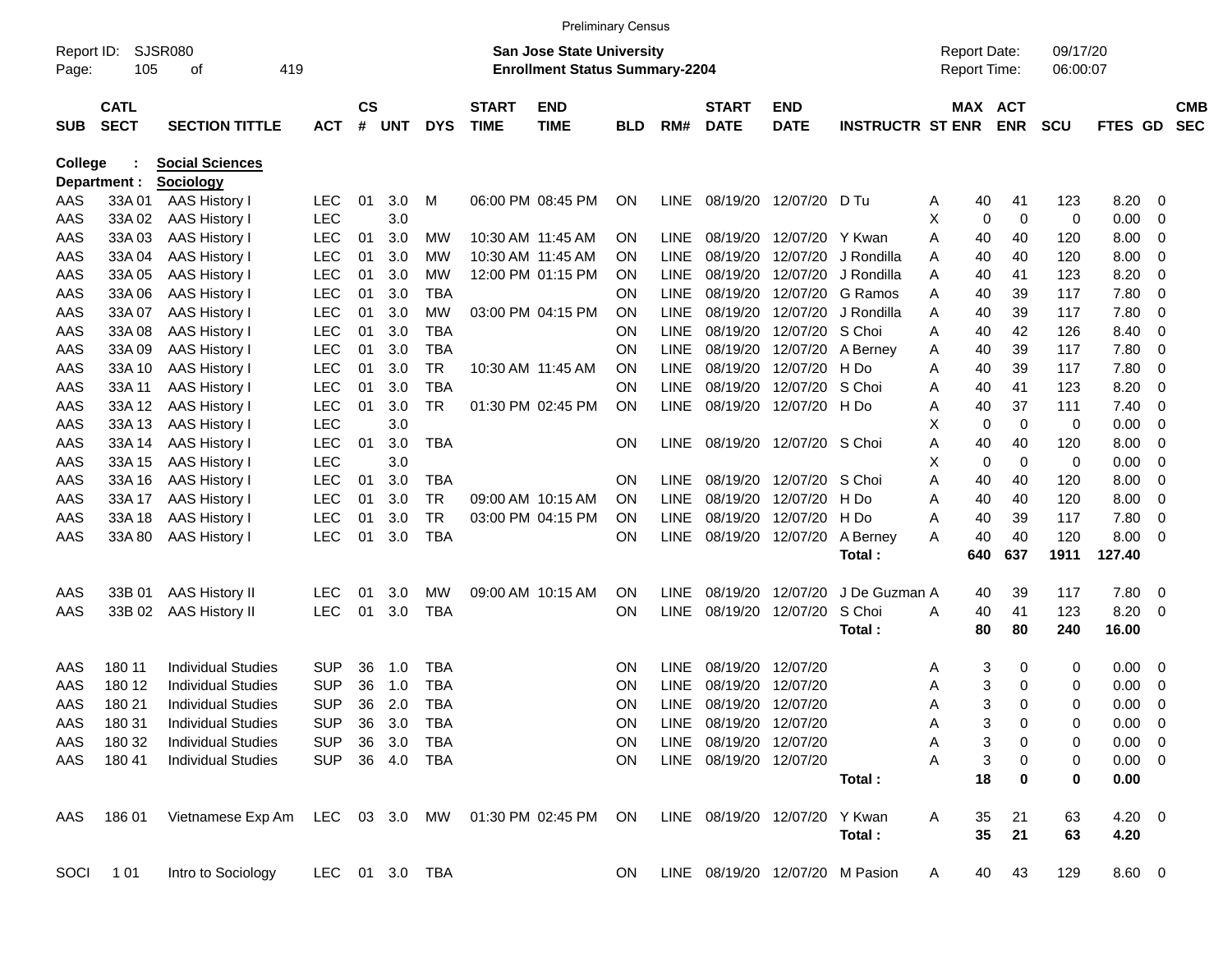|                     |                            |                               |            |                    |                |            |                             |                                                                           | <b>Preliminary Census</b> |             |                             |                           |                                       |                                     |     |                              |                      |                |                         |                          |
|---------------------|----------------------------|-------------------------------|------------|--------------------|----------------|------------|-----------------------------|---------------------------------------------------------------------------|---------------------------|-------------|-----------------------------|---------------------------|---------------------------------------|-------------------------------------|-----|------------------------------|----------------------|----------------|-------------------------|--------------------------|
| Report ID:<br>Page: | SJSR080<br>106             | оf                            | 419        |                    |                |            |                             | <b>San Jose State University</b><br><b>Enrollment Status Summary-2204</b> |                           |             |                             |                           |                                       | <b>Report Date:</b><br>Report Time: |     |                              | 09/17/20<br>06:00:07 |                |                         |                          |
| <b>SUB</b>          | <b>CATL</b><br><b>SECT</b> | <b>SECTION TITTLE</b>         | <b>ACT</b> | $\mathsf{cs}$<br># | <b>UNT</b>     | <b>DYS</b> | <b>START</b><br><b>TIME</b> | <b>END</b><br><b>TIME</b>                                                 | <b>BLD</b>                | RM#         | <b>START</b><br><b>DATE</b> | <b>END</b><br><b>DATE</b> | <b>INSTRUCTR ST ENR</b>               |                                     |     | <b>MAX ACT</b><br><b>ENR</b> | <b>SCU</b>           | FTES GD        |                         | <b>CMB</b><br><b>SEC</b> |
| SOCI                | 1 0 2                      | Intro to Sociology            | <b>LEC</b> | 01                 | 3.0            | TBA        |                             |                                                                           | ΟN                        | <b>LINE</b> | 08/19/20                    | 12/07/20                  | J DeHaan                              | A                                   | 40  | 39                           | 117                  | 7.80           | $\overline{\mathbf{0}}$ |                          |
| SOCI                | 1 0 3                      | Intro to Sociology            | <b>LEC</b> | 01                 | 3.0            | <b>TBA</b> |                             |                                                                           | ON                        | <b>LINE</b> | 08/19/20                    | 12/07/20                  | M Pasion                              | Α                                   | 120 | 119                          | 357                  | 23.80          | 0                       |                          |
| SOCI                | 1 0 4                      | Intro to Sociology            | <b>LEC</b> |                    | 3.0            |            |                             |                                                                           |                           |             |                             |                           |                                       | X                                   | 0   | 0                            | 0                    | 0.00           | 0                       |                          |
|                     |                            |                               |            |                    |                |            |                             |                                                                           |                           |             |                             |                           | Total:                                |                                     | 200 | 201                          | 603                  | 40.20          |                         |                          |
| SOCI                | 1501                       | Stat Ap in Soc Sci            | <b>LEC</b> | 03                 | 3.0            | TBA        |                             |                                                                           | ΟN                        | <b>LINE</b> | 08/19/20                    | 12/07/20                  | M Thiele                              | Α                                   | 30  | 29                           | 87                   | 5.80           |                         | $0\,$ C                  |
| SOCS                | 1501                       | Stat Ap in Soc Sci            | <b>LEC</b> | 03                 | 3.0            | <b>TBA</b> |                             |                                                                           | ΟN                        | <b>LINE</b> | 08/19/20                    | 12/07/20                  | M Thiele                              | Α                                   | 0   | $\mathbf{1}$                 | 3                    | 0.20           |                         | 0 <sup>C</sup>           |
| SOCI                | 15 02                      | Stat Ap in Soc Sci            | <b>LEC</b> | 03                 | 3.0            | м          |                             | 06:00 PM 08:45 PM                                                         | ΟN                        | <b>LINE</b> | 08/19/20                    | 12/07/20                  | J Bautista                            | Α                                   | 30  | 21                           | 63                   | 4.20           |                         | 0 <sup>o</sup>           |
| <b>SOCS</b>         | 15 02                      | Stat Ap in Soc Sci            | <b>LEC</b> | 03                 | 3.0            | M          |                             | 06:00 PM 08:45 PM                                                         | ON                        | <b>LINE</b> | 08/19/20                    | 12/07/20                  | J Bautista                            | Α                                   | 0   | $\overline{7}$               | 21                   | 1.40           |                         | 0 <sup>o</sup>           |
| SOCI                | 15 03                      | Stat Ap in Soc Sci            | <b>LEC</b> |                    | 3.0            |            |                             |                                                                           |                           |             |                             |                           |                                       | X                                   | 0   | 0                            | 0                    | 0.00           | 0                       |                          |
| <b>SOCS</b>         | 15 03                      | Stat Ap in Soc Sci            | <b>LEC</b> |                    | 3.0            |            |                             |                                                                           |                           |             |                             |                           |                                       | X                                   | 0   | 0                            | 0                    | 0.00           | 0                       |                          |
| SOCI                | 15 04                      | Stat Ap in Soc Sci            | <b>LEC</b> | 03                 | 3.0            | TR         |                             | 12:00 PM 01:15 PM                                                         | ΟN                        | LINE        |                             | 08/19/20 12/07/20         | A Healey                              | Α                                   | 30  | 30                           | 90                   | 6.00           |                         | $0\,$ C                  |
| <b>SOCS</b>         | 15 04                      | Stat Ap in Soc Sci            | <b>LEC</b> | 03                 | 3.0            | <b>TR</b>  |                             | 12:00 PM 01:15 PM                                                         | ΟN                        | <b>LINE</b> |                             | 08/19/20 12/07/20         | A Healey                              | Α                                   | 0   | 0                            | 0                    | 0.00           |                         | 0 <sup>o</sup>           |
|                     |                            |                               |            |                    |                |            |                             |                                                                           |                           |             |                             |                           | Total:                                |                                     | 90  | 88                           | 264                  | 17.60          |                         |                          |
| SOCI                | 80 01                      | Social Problems               | <b>LEC</b> | 01                 | 3.0            | TBA        |                             |                                                                           | ΟN                        | <b>LINE</b> | 08/19/20                    | 12/07/20                  | M Pasion                              | A                                   | 40  | 40                           | 120                  | 8.00           | 0                       |                          |
| SOCI                | 80 02                      | Social Problems               | <b>LEC</b> | 01                 | 3.0            | <b>TBA</b> |                             |                                                                           | ΟN                        | <b>LINE</b> | 08/19/20                    | 12/07/20                  | M Pasion                              | Α                                   | 40  | 40                           | 120                  | 8.00           | 0                       |                          |
| SOCI                | 80 03                      | Social Problems               | <b>LEC</b> | 01                 | 3.0            | <b>TR</b>  |                             | 12:00 PM 01:15 PM                                                         | ΟN                        | <b>LINE</b> | 08/19/20                    | 12/07/20                  | D Brook                               | Α                                   | 40  | 37                           | 111                  | 7.40           | $\mathbf 0$             |                          |
| SOCI                | 80 04                      | Social Problems               | <b>LEC</b> | 01                 | 3.0            | <b>TBA</b> |                             |                                                                           | ΟN                        | <b>LINE</b> |                             | 08/19/20 12/07/20         | A Castillo                            | А                                   | 40  | 38                           | 114                  | 7.60           | $\overline{0}$          |                          |
|                     |                            |                               |            |                    |                |            |                             |                                                                           |                           |             |                             |                           | Total:                                |                                     | 160 | 155                          | 465                  | 31.00          |                         |                          |
| <b>SOCI</b>         |                            | 100W 01 Writing Workshop      | <b>SEM</b> | 04                 | 3.0            | MW         |                             | 09:00 AM 10:15 AM                                                         | ΟN                        | <b>LINE</b> | 08/19/20                    | 12/07/20                  | R Buyco                               | Α                                   | 20  | 24                           | 72                   | 4.80           | 0                       |                          |
| SOCI                |                            | 100W 02 Writing Workshop      | <b>SEM</b> | 04                 | 3.0            | <b>TBA</b> |                             |                                                                           | ΟN                        | <b>LINE</b> | 08/19/20                    | 12/07/20                  | T Dehaan                              | Α                                   | 20  | 20                           | 60                   | 4.00           | 0                       |                          |
| SOCI                |                            | 100W 03 Writing Workshop      | <b>SEM</b> | 04                 | 3.0            | <b>TR</b>  |                             | 01:30 PM 02:45 PM                                                         | ΟN                        | <b>LINE</b> | 08/19/20                    | 12/07/20                  | D Brook                               | A                                   | 20  | 20                           | 60                   | 4.00           | 0                       |                          |
| SOCI                |                            | 100W 04 Writing Workshop      | <b>SEM</b> | 04                 | 3.0            | <b>TBA</b> |                             |                                                                           | ΟN                        | <b>LINE</b> | 08/19/20                    | 12/07/20                  | T Dehaan                              | A                                   | 20  | 20                           | 60                   | 4.00           | 0                       |                          |
| SOCI                |                            | 100W 05 Writing Workshop      | <b>SEM</b> | 04                 | 3.0            | <b>TR</b>  |                             | 04:30 PM 05:45 PM                                                         | ΟN                        | <b>LINE</b> | 08/19/20                    | 12/07/20                  | D Brook                               | Α                                   | 20  | 21                           | 63                   | 4.20           | 0                       |                          |
| SOCI                |                            | 100W 06 Writing Workshop      | <b>SEM</b> | 04                 | 3.0            | <b>TBA</b> |                             |                                                                           | ΟN                        | <b>LINE</b> | 08/19/20                    | 12/07/20                  | J DeHaan                              | A                                   | 20  | 21                           | 63                   | 4.20           | 0                       |                          |
| SOCI                |                            | 100W 07 Writing Workshop      | <b>SEM</b> | 04                 | 3.0            | <b>TBA</b> |                             |                                                                           | ON                        | <b>LINE</b> | 08/19/20                    | 12/07/20                  | L Roberts                             | Α                                   | 20  | 22                           | 66                   | 4.40           | 0                       |                          |
| SOCI                |                            | 100W 08 Writing Workshop      | <b>SEM</b> | 04                 | 3.0            | <b>TBA</b> |                             |                                                                           | ON                        | <b>LINE</b> | 08/19/20                    | 12/07/20                  | K Jeffery                             | Α                                   | 20  | 23                           | 69                   | 4.60           | 0                       |                          |
| SOCI                |                            | 100W 80 Writing Workshop      | <b>SEM</b> | 04                 | 3.0            | <b>TBA</b> |                             |                                                                           | ON                        | <b>LINE</b> |                             | 08/19/20 12/07/20         | R Bryant-And A                        |                                     | 20  | 20                           | 60                   | 4.00           | $\mathbf 0$             |                          |
|                     |                            | SOCI 100W 81 Writing Workshop |            |                    | SEM 04 3.0 TBA |            |                             |                                                                           | ON                        |             |                             |                           | LINE 08/19/20 12/07/20 R Bryant-And A |                                     | 20  | 21                           | 63                   | $4.20 \ 0$     |                         |                          |
|                     |                            |                               |            |                    |                |            |                             |                                                                           |                           |             |                             |                           | Total:                                |                                     | 200 | 212                          | 636                  | 42.40          |                         |                          |
|                     | SOCI 101 01                | Social Theory                 | <b>LEC</b> |                    | 02 3.0         | МW         |                             | 01:30 PM 02:45 PM                                                         | <b>ON</b>                 |             |                             |                           | LINE 08/19/20 12/07/20 W Armaline     | A                                   | 30  | 32                           | 96                   | $6.40 \quad 0$ |                         |                          |
|                     | SOCI 101 02                | Social Theory                 | <b>LEC</b> |                    | 02 3.0         | TBA        |                             |                                                                           | ON.                       |             | LINE 08/19/20 12/07/20      |                           | T Dehaan                              | Α                                   | 30  | 29                           | 87                   | $5.80\ 0$      |                         |                          |
|                     | SOCI 101 03                | Social Theory                 | <b>LEC</b> |                    | 02 3.0         | TR         |                             | 10:30 AM 11:45 AM                                                         | <b>ON</b>                 |             |                             | LINE 08/19/20 12/07/20    | P Chua                                | Α                                   | 30  | 30                           | 90                   | $6.00 \t 0$    |                         |                          |
|                     | SOCI 101 04                | Social Theory                 | <b>LEC</b> |                    | 02 3.0         | <b>TR</b>  |                             | 03:00 PM 04:15 PM                                                         | <b>ON</b>                 |             |                             | LINE 08/19/20 12/07/20    | P Chua                                | Α                                   | 30  | 31                           | 93                   | $6.20 \quad 0$ |                         |                          |
|                     | SOCI 101 80                | Social Theory                 | <b>LEC</b> |                    | 02 3.0 TBA     |            |                             |                                                                           | ON.                       |             |                             | LINE 08/19/20 12/07/20    | M Rokni                               | Α                                   | 30  | 31                           | 93                   | $6.20\ 0$      |                         |                          |
|                     |                            |                               |            |                    |                |            |                             |                                                                           |                           |             |                             |                           | Total:                                |                                     |     | 150 153                      | 459                  | 30.60          |                         |                          |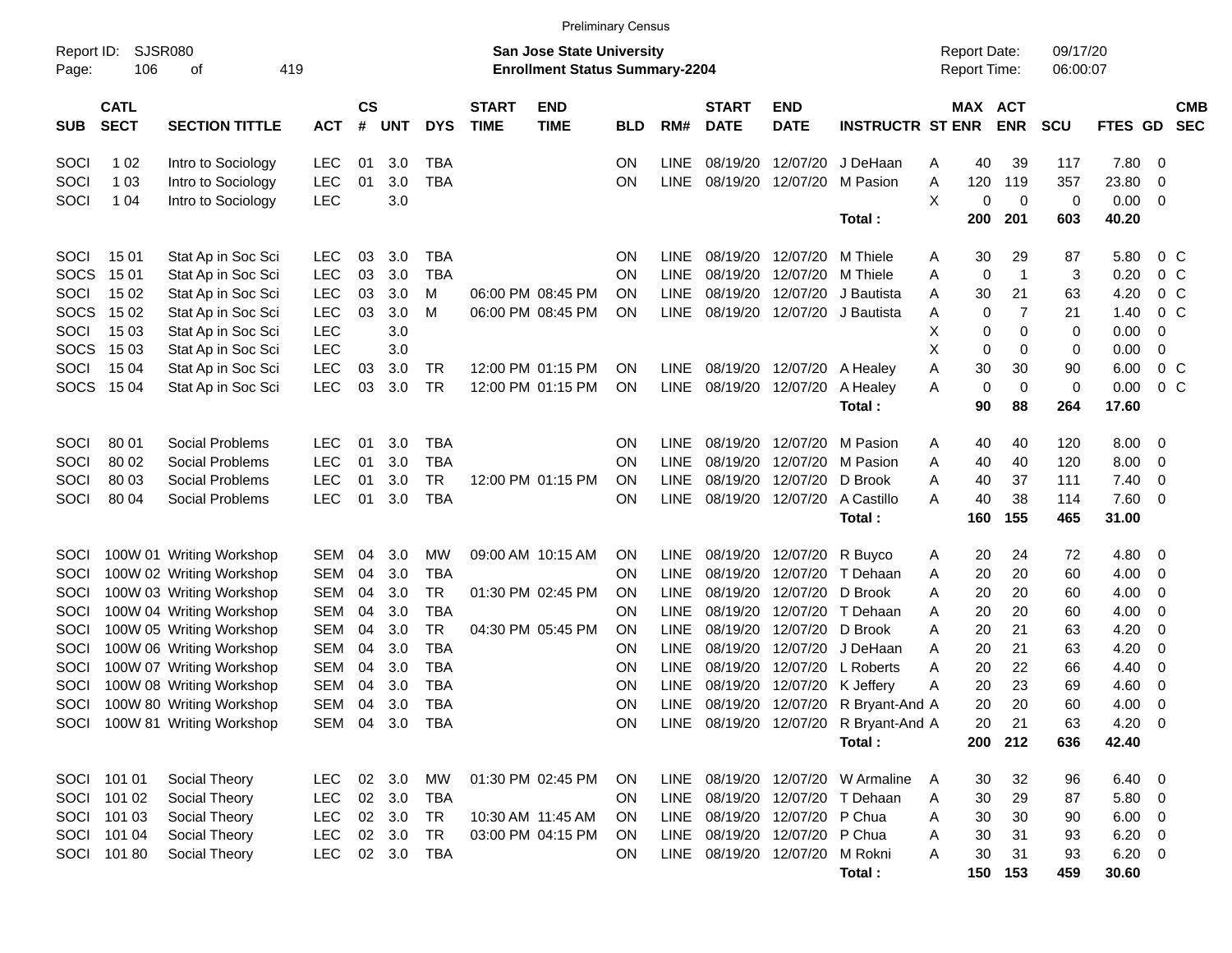|             |                            |                                                                                            |            |                    |                |                |                             |                                                                    | <b>Preliminary Census</b> |             |                             |                           |                         |   |                 |                                            |                      |                         |                          |                          |
|-------------|----------------------------|--------------------------------------------------------------------------------------------|------------|--------------------|----------------|----------------|-----------------------------|--------------------------------------------------------------------|---------------------------|-------------|-----------------------------|---------------------------|-------------------------|---|-----------------|--------------------------------------------|----------------------|-------------------------|--------------------------|--------------------------|
| Page:       | Report ID: SJSR080<br>107  | 419<br>οf                                                                                  |            |                    |                |                |                             | San Jose State University<br><b>Enrollment Status Summary-2204</b> |                           |             |                             |                           |                         |   |                 | <b>Report Date:</b><br><b>Report Time:</b> | 09/17/20<br>06:00:07 |                         |                          |                          |
| <b>SUB</b>  | <b>CATL</b><br><b>SECT</b> | <b>SECTION TITTLE</b>                                                                      | <b>ACT</b> | $\mathsf{cs}$<br># | <b>UNT</b>     | <b>DYS</b>     | <b>START</b><br><b>TIME</b> | <b>END</b><br><b>TIME</b>                                          | BLD                       | RM#         | <b>START</b><br><b>DATE</b> | <b>END</b><br><b>DATE</b> | <b>INSTRUCTR ST ENR</b> |   |                 | <b>MAX ACT</b><br><b>ENR</b>               | <b>SCU</b>           | <b>FTES GD</b>          |                          | <b>CMB</b><br><b>SEC</b> |
| <b>SOCI</b> | 104 01                     | <b>Quantit Res Meth</b>                                                                    | LEC.       | 02                 | 3.0            | TBA            |                             |                                                                    | ON                        | <b>LINE</b> | 08/19/20                    | 12/07/20                  | J DeHaan                | Α | 30              | 32                                         | 96                   | 6.45                    | - 1                      |                          |
| SOCI        | 104 02                     | <b>Quantit Res Meth</b>                                                                    | <b>LEC</b> | 02                 | 3.0            | <b>TBA</b>     |                             |                                                                    | ΟN                        | <b>LINE</b> | 08/19/20                    | 12/07/20                  | J DeHaan                | A | 30              | 31                                         | 93                   | 6.25                    | $\overline{1}$           |                          |
| SOCI        | 104 03                     | <b>Quantit Res Meth</b>                                                                    | <b>LEC</b> | 02                 | 3.0            | <b>TBA</b>     |                             |                                                                    | ΟN                        | <b>LINE</b> | 08/19/20                    | 12/07/20                  | E Sweet                 | А | 30              | 31                                         | 93                   | 6.20                    | $\overline{\mathbf{0}}$  |                          |
| <b>SOCI</b> | 104 04                     | <b>Quantit Res Meth</b>                                                                    | <b>LEC</b> | 02                 | 3.0            | <b>TBA</b>     |                             |                                                                    | ΟN                        | <b>LINE</b> |                             | 08/19/20 12/07/20         | J DeHaan<br>Total:      | А | 30<br>120       | 32<br>126                                  | 96<br>378            | $6.40 \quad 0$<br>25.30 |                          |                          |
| <b>SOCI</b> | 105 01                     | <b>Qual Research Meth</b>                                                                  | <b>LEC</b> |                    | 3.0            |                |                             |                                                                    |                           |             |                             |                           |                         | Х | 0               | 0                                          | 0                    | $0.00 \ 0$              |                          |                          |
| SOCI        | 105 02                     | Qual Research Meth                                                                         | <b>LEC</b> | 02                 | 3.0            | TR             |                             | 09:00 AM 10:15 AM                                                  | ΟN                        | LINE.       | 08/19/20                    | 12/07/20                  | Y Wiggins               | A | 30              | 30                                         | 90                   | 6.00                    | $\overline{\phantom{0}}$ |                          |
| SOCI        | 105 03                     | <b>Qual Research Meth</b>                                                                  | <b>LEC</b> | 02                 | 3.0            | <b>TR</b>      |                             | 03:00 PM 04:15 PM                                                  | ΟN                        | <b>LINE</b> | 08/19/20                    | 12/07/20                  | Y Wiggins               | A | 30              | 31                                         | 93                   | 6.20                    | 0                        |                          |
| <b>SOCI</b> | 105 04                     | <b>Qual Research Meth</b>                                                                  | LEC        | 02                 | 3.0            | МW             |                             | 12:00 PM 01:15 PM                                                  | ΟN                        | LINE        |                             | 08/19/20 12/07/20         | N Boero                 | А | 30              | 31                                         | 93                   | 6.20                    | $\overline{\phantom{0}}$ |                          |
|             |                            |                                                                                            |            |                    |                |                |                             |                                                                    |                           |             |                             |                           | Total:                  |   | 90              | 92                                         | 276                  | 18.40                   |                          |                          |
| SOCI        | 105B 01                    | Adv Qual Research                                                                          | LEC        |                    | $02 \quad 3.0$ | МW             |                             | 01:30 PM 02:45 PM                                                  | <b>ON</b>                 | LINE        | 08/19/20 12/07/20           |                           | N Boero                 | A | 35              | 14                                         | 42                   | 2.95                    | $\overline{\mathbf{3}}$  |                          |
|             |                            |                                                                                            |            |                    |                |                |                             |                                                                    |                           |             |                             |                           | Total:                  |   | 35              | 14                                         | 42                   | 2.95                    |                          |                          |
|             | SOCI 116 01                | <b>Global Society</b>                                                                      | <b>LEC</b> | 01                 | 3.0            | <b>TBA</b>     |                             |                                                                    | ΟN                        | <b>LINE</b> | 08/19/20                    | 12/07/20                  | M Rokni                 | A | 40              | 38                                         | 114                  | $7.60 \quad 0$          |                          |                          |
| SOCI        | 116 02                     | <b>Global Society</b>                                                                      | <b>LEC</b> | 01                 | 3.0            | $\mathsf{T}$   |                             | 06:00 PM 08:45 PM                                                  | ΟN                        | <b>LINE</b> | 08/19/20                    | 12/07/20                  | D Brook                 | A | 40              | 39                                         | 117                  | 7.80                    | $\overline{\mathbf{0}}$  |                          |
| SOCI        | 116 03                     | <b>Global Society</b>                                                                      | <b>LEC</b> | 01                 | 3.0            | <b>TR</b>      |                             | 09:00 AM 10:15 AM                                                  | ΟN                        | <b>LINE</b> | 08/19/20                    | 12/07/20                  | P Chua                  | A | 40              | 39                                         | 117                  | 7.80                    | $\overline{\mathbf{0}}$  |                          |
| SOCI        | 116 04                     | <b>Global Society</b>                                                                      | <b>LEC</b> | 01                 | 3.0            | <b>TR</b>      |                             | 01:30 PM 02:45 PM                                                  | ΟN                        | LINE        | 08/19/20                    | 12/07/20                  | F Ortega Gon A          |   | 40              | 40                                         | 120                  | 8.00                    | $\overline{\mathbf{0}}$  |                          |
|             | SOCI 116 80                | <b>Global Society</b>                                                                      | <b>LEC</b> | 01                 | 3.0            | <b>TBA</b>     |                             |                                                                    | ΟN                        | <b>LINE</b> | 08/19/20                    | 12/07/20                  | M Rokni<br>Total:       | A | 40<br>200       | 39<br>195                                  | 117<br>585           | $7.80\quad 0$<br>39.00  |                          |                          |
|             |                            |                                                                                            |            |                    |                |                |                             |                                                                    |                           |             |                             |                           |                         |   |                 |                                            |                      |                         |                          |                          |
|             | SOCI 118 01                | Soci of Hum Rights                                                                         | <b>LEC</b> | 02                 | 3.0            | MW             |                             | 04:30 PM 05:45 PM                                                  | ON                        | <b>LINE</b> |                             | 08/19/20 12/07/20         | W Armaline<br>Total:    | A | 35<br>35        | 35<br>35                                   | 105<br>105           | $7.00 \t 0$<br>7.00     |                          |                          |
|             |                            |                                                                                            |            |                    |                |                |                             |                                                                    |                           |             |                             |                           |                         |   |                 |                                            |                      |                         |                          |                          |
| SOCI        | 140 01                     | Soci of Media                                                                              | <b>LEC</b> | 02                 | 3.0            | <b>TBA</b>     |                             |                                                                    | ON                        | <b>LINE</b> | 08/19/20                    | 12/07/20                  | M Rokni                 | A | 35              | 33                                         | 99                   | $6.60 \quad 0$          |                          |                          |
| <b>SOCI</b> | 140 02                     | Soci of Media                                                                              | <b>LEC</b> | 02                 | 3.0            | <b>TBA</b>     |                             |                                                                    | ON                        | <b>LINE</b> | 08/19/20                    | 12/07/20                  | A Berney                | A | 35              | 33                                         | 99                   | $6.60$ 0                |                          |                          |
|             |                            |                                                                                            |            |                    |                |                |                             |                                                                    |                           |             |                             |                           | Total:                  |   | 70              | 66                                         | 198                  | 13.20                   |                          |                          |
|             |                            | SOCI 141 80 Envr Soci                                                                      |            |                    |                | LEC 02 3.0 TBA |                             |                                                                    | ON                        |             | LINE 08/19/20 12/07/20      |                           | M Thiele                | A | 35              | 35                                         | 105                  | 7.00 0                  |                          |                          |
|             |                            |                                                                                            |            |                    |                |                |                             |                                                                    |                           |             |                             |                           | Total:                  |   | 35              | 35                                         | 105                  | 7.00                    |                          |                          |
|             | SOCI 144 01                | Edu for Liberation                                                                         | <b>LEC</b> |                    | 3.0            |                |                             |                                                                    |                           |             |                             |                           |                         | Х | 0               | 0                                          | 0                    | $0.00 \t 0$             |                          |                          |
|             |                            |                                                                                            |            |                    |                |                |                             |                                                                    |                           |             |                             |                           | Total:                  |   | 0               | $\bf{0}$                                   | 0                    | 0.00                    |                          |                          |
|             |                            | SOCI 146 01 Work Power & Leisure LEC 02 3.0 MW 04:30 PM 05:45 PM ON LINE 08/19/20 12/07/20 |            |                    |                |                |                             |                                                                    |                           |             |                             |                           | P Rudy                  | A | 35              | 35                                         | 105                  | $7.00 \t 0$             |                          |                          |
|             |                            |                                                                                            |            |                    |                |                |                             |                                                                    |                           |             |                             |                           | Total:                  |   | $35\phantom{a}$ | 35                                         | 105                  | 7.00                    |                          |                          |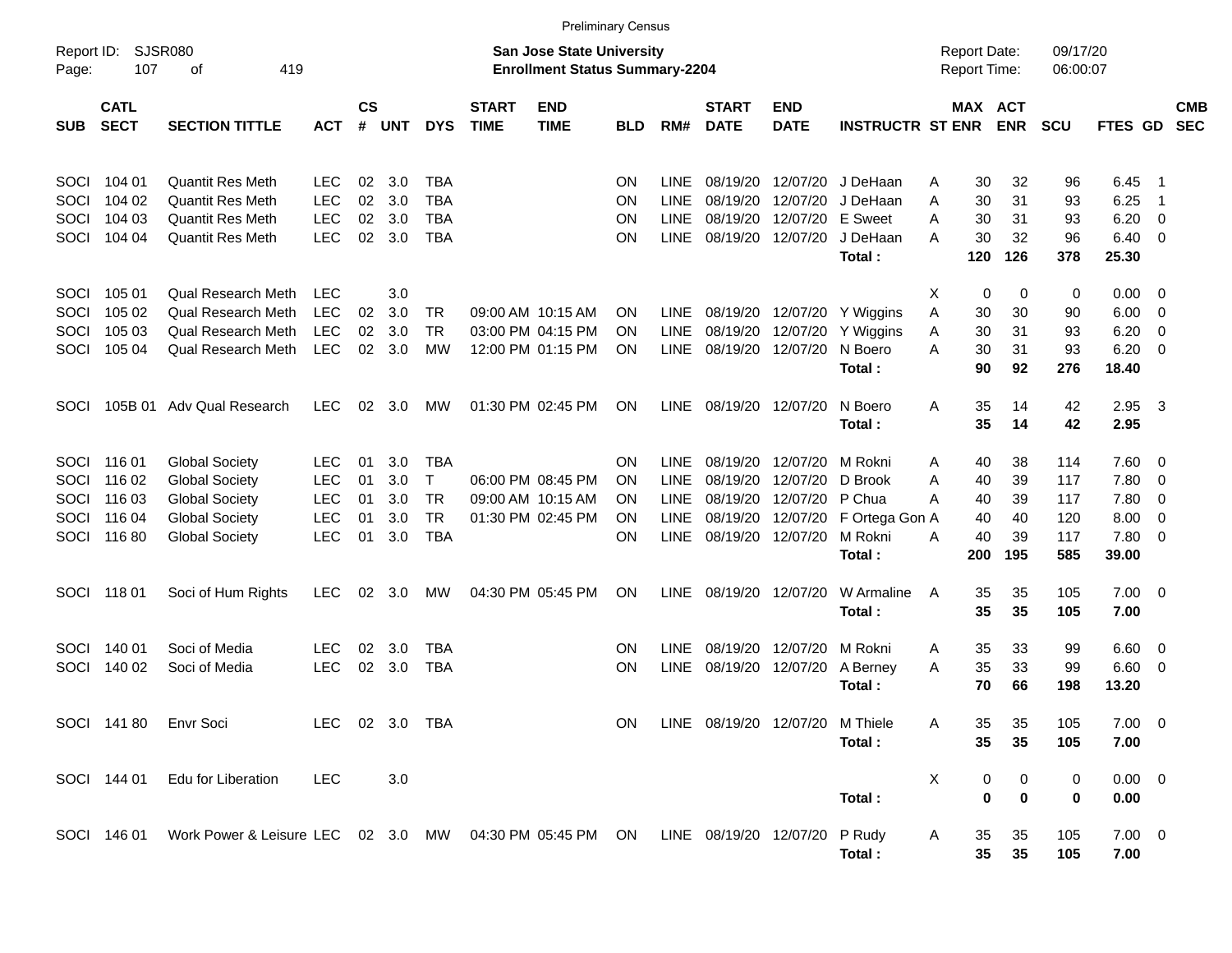|                     |                                           |                                                      |                                 |                |                      |                         |                             | <b>Preliminary Census</b>                                                 |            |                            |                                 |                                             |                                                 |                                            |                            |                       |                                              |                                                      |
|---------------------|-------------------------------------------|------------------------------------------------------|---------------------------------|----------------|----------------------|-------------------------|-----------------------------|---------------------------------------------------------------------------|------------|----------------------------|---------------------------------|---------------------------------------------|-------------------------------------------------|--------------------------------------------|----------------------------|-----------------------|----------------------------------------------|------------------------------------------------------|
| Report ID:<br>Page: | 108                                       | SJSR080<br>οf<br>419                                 |                                 |                |                      |                         |                             | <b>San Jose State University</b><br><b>Enrollment Status Summary-2204</b> |            |                            |                                 |                                             |                                                 | <b>Report Date:</b><br><b>Report Time:</b> |                            | 09/17/20<br>06:00:07  |                                              |                                                      |
| <b>SUB</b>          | <b>CATL</b><br><b>SECT</b>                | <b>SECTION TITTLE</b>                                | <b>ACT</b>                      | <b>CS</b><br># | <b>UNT</b>           | <b>DYS</b>              | <b>START</b><br><b>TIME</b> | <b>END</b><br><b>TIME</b>                                                 | <b>BLD</b> | RM#                        | <b>START</b><br><b>DATE</b>     | <b>END</b><br><b>DATE</b>                   | <b>INSTRUCTR ST ENR</b>                         |                                            | MAX ACT<br><b>ENR</b>      | <b>SCU</b>            |                                              | <b>CMB</b><br>FTES GD SEC                            |
|                     | SOCI 151 01<br>SOCI 151 02                | Violence in Family<br>Violence in Family             | <b>LEC</b><br><b>LEC</b>        | 02             | 3.0<br>3.0           | W                       |                             | 06:00 PM 08:45 PM                                                         | ON         |                            | LINE 08/19/20 12/07/20          |                                             | S de Bourbon A<br>Total:                        | Χ<br>35<br>35                              | 0<br>0<br>39<br>39         | 0<br>117<br>117       | $0.00 \t 0$<br>7.80 0<br>7.80                |                                                      |
|                     | SOCI 154 01                               | Non Conform Behav                                    | LEC                             |                | 02 3.0               | TR                      |                             | 04:30 PM 05:45 PM                                                         | ON         | LINE                       | 08/19/20 12/07/20               |                                             | S Morewitz<br>Total:                            | 35<br>A<br>35                              | 34<br>34                   | 102<br>102            | $6.80$ 0<br>6.80                             |                                                      |
|                     | SOCI 161 01<br>GEOG 161 01                | City Life<br>City Life                               | <b>LEC</b><br><b>LEC</b>        | 02             | 3.0<br>02 3.0        | TR<br><b>TR</b>         |                             | 01:30 PM 02:45 PM<br>01:30 PM 02:45 PM                                    | ΟN<br>ΟN   | <b>LINE</b><br><b>LINE</b> | 08/19/20                        | 12/07/20 P Chua<br>08/19/20 12/07/20 P Chua | Total:                                          | 35<br>A<br>A<br>0<br>35                    | 30<br>$\overline{4}$<br>34 | 90<br>12<br>102       | 6.00<br>0.85<br>6.85                         | $0\,$ C<br>1 C                                       |
| SOCI<br>SOCI        | 162 01<br>162 02                          | Race/Ethnic Rels<br>Race/Ethnic Rels                 | <b>LEC</b><br><b>LEC</b>        | 02<br>02       | 3.0<br>3.0           | TR<br><b>TR</b>         |                             | 09:00 AM 10:15 AM<br>03:00 PM 04:15 PM                                    | ΟN<br>ON   | <b>LINE</b><br><b>LINE</b> | 08/19/20<br>08/19/20            | 12/07/20 C Cox<br>12/07/20 C Cox            | Total:                                          | 35<br>Α<br>35<br>A<br>70                   | 35<br>36<br>71             | 105<br>108<br>213     | $7.00 \t 0$<br>$7.20 \t 0$<br>14.20          |                                                      |
|                     | SOCI 163 01                               | Social Change                                        | <b>LEC</b>                      |                | 02 3.0               | TBA                     |                             |                                                                           | <b>ON</b>  | <b>LINE</b>                |                                 |                                             | 08/19/20 12/07/20 V Montes<br>Total:            | 35<br>Α<br>35                              | 34<br>34                   | 102<br>102            | $6.80$ 0<br>6.80                             |                                                      |
|                     | SOCI 164 01                               | Social Action                                        | <b>LEC</b>                      |                | 3.0                  |                         |                             |                                                                           |            |                            |                                 |                                             | Total:                                          | X                                          | 0<br>0<br>0<br>0           | 0<br>0                | $0.00 \t 0$<br>0.00                          |                                                      |
| SOCI<br>SOCI        | 165 01<br>165 03                          | Poverty Wealth Prv<br>Poverty Wealth Prv             | <b>LEC</b><br><b>LEC</b>        | 02             | 3.0<br>02 3.0        | <b>TBA</b><br><b>TR</b> |                             | 12:00 PM 01:15 PM                                                         | ON<br>ON   | <b>LINE</b><br><b>LINE</b> | 08/19/20<br>08/19/20            | 12/07/20<br>12/07/20                        | M Thiele<br>P Rudy<br>Total:                    | 35<br>A<br>35<br>A<br>70                   | 34<br>35<br>69             | 102<br>105<br>207     | 6.85<br>7.05<br>13.90                        | $\overline{\phantom{1}}$<br>$\overline{\phantom{1}}$ |
|                     | SOCI 166 01<br>GERO 166 01                | <b>Medical Sociology</b><br><b>Medical Sociology</b> | <b>LEC</b><br><b>LEC</b>        | 02<br>02       | 3.0<br>3.0           | МW<br>MW                |                             | 09:00 AM 10:15 AM<br>09:00 AM 10:15 AM                                    | ΟN<br>ON   | <b>LINE</b><br>LINE        | 08/19/20<br>08/19/20            | 12/07/20<br>12/07/20                        | N Boero<br>N Boero<br>Total:                    | 35<br>A<br>0<br>A<br>35                    | 34<br>$\mathbf 1$<br>35    | 102<br>3<br>105       | 6.85<br>0.25<br>7.10                         | 1 C<br>1 C                                           |
|                     | SOCI 16980                                | Polit Sociology                                      | <b>LEC</b>                      |                | 02 3.0               | TBA                     |                             |                                                                           | ON         | LINE.                      |                                 | 08/19/20 12/07/20 M Rokni                   | Total:                                          | 35<br>A<br>35                              | 28<br>28                   | 84<br>84              | 5.60 0<br>5.60                               |                                                      |
|                     | SOCI 170 01<br>SOCI 170 02<br>SOCI 170 80 | Soci of Family<br>Soci of Family<br>Soci of Family   | <b>LEC</b><br>LEC<br><b>LEC</b> | 02             | 02 3.0<br>3.0<br>3.0 | TR<br><b>TR</b>         |                             | 01:30 PM 02:45 PM<br>09:00 AM 10:15 AM                                    | ON.<br>ON  |                            | LINE 08/19/20 12/07/20 A Healey |                                             | LINE 08/19/20 12/07/20 N Birthelmer A<br>Total: | 35<br>35<br>A<br>X<br>$\pmb{0}$<br>70      | 33<br>34<br>0<br>67        | 99<br>102<br>0<br>201 | $6.60$ 0<br>$6.80$ 0<br>$0.00 \t 0$<br>13.40 |                                                      |
|                     | SOCI 171 01                               | Person and Society                                   | LEC 02 3.0 TBA                  |                |                      |                         |                             |                                                                           | ON.        |                            | LINE 08/19/20 12/07/20 S Nava   |                                             | Total:                                          | 35<br>A<br>35                              | 35<br>35                   | 105<br>105            | $7.05$ 1<br>7.05                             |                                                      |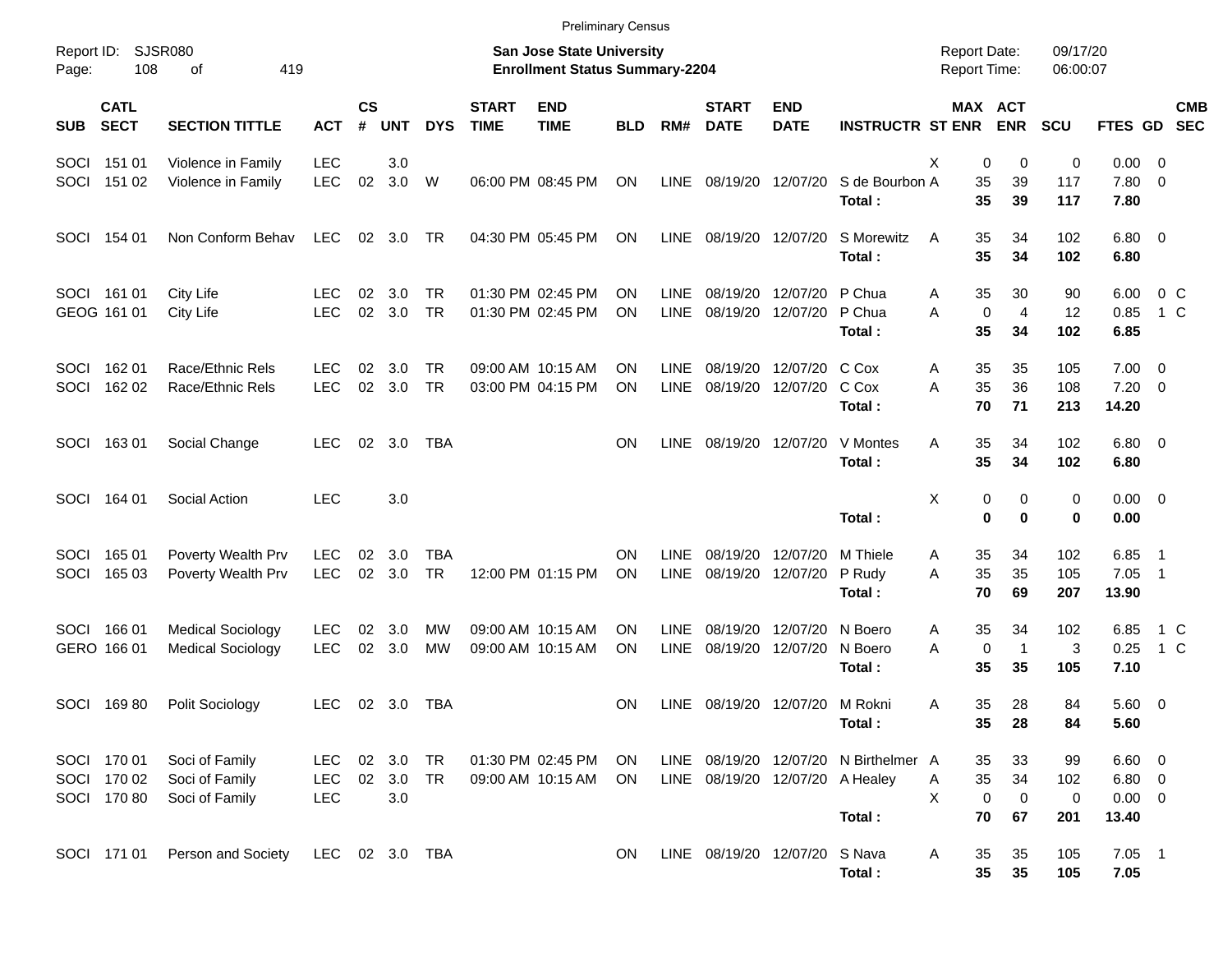|                             |                                                                                                       |                                                                                                                                                                                              |                                                                                                       |                                        |                                                         |                                                                                                |                             |                                                                    | <b>Preliminary Census</b>                                  |                                                            |                                                                                                                                                              |                           |                                                    |                                            |                                                                                     |                                           |                                                                                                            |                                                                                   |                          |
|-----------------------------|-------------------------------------------------------------------------------------------------------|----------------------------------------------------------------------------------------------------------------------------------------------------------------------------------------------|-------------------------------------------------------------------------------------------------------|----------------------------------------|---------------------------------------------------------|------------------------------------------------------------------------------------------------|-----------------------------|--------------------------------------------------------------------|------------------------------------------------------------|------------------------------------------------------------|--------------------------------------------------------------------------------------------------------------------------------------------------------------|---------------------------|----------------------------------------------------|--------------------------------------------|-------------------------------------------------------------------------------------|-------------------------------------------|------------------------------------------------------------------------------------------------------------|-----------------------------------------------------------------------------------|--------------------------|
| Page:                       | Report ID: SJSR080<br>109                                                                             | 419<br>оf                                                                                                                                                                                    |                                                                                                       |                                        |                                                         |                                                                                                |                             | San Jose State University<br><b>Enrollment Status Summary-2204</b> |                                                            |                                                            |                                                                                                                                                              |                           |                                                    | <b>Report Date:</b><br><b>Report Time:</b> |                                                                                     | 09/17/20<br>06:00:07                      |                                                                                                            |                                                                                   |                          |
| <b>SUB</b>                  | <b>CATL</b><br><b>SECT</b>                                                                            | <b>SECTION TITTLE</b>                                                                                                                                                                        | <b>ACT</b>                                                                                            | $\mathsf{cs}$<br>#                     | <b>UNT</b>                                              | <b>DYS</b>                                                                                     | <b>START</b><br><b>TIME</b> | <b>END</b><br><b>TIME</b>                                          | <b>BLD</b>                                                 | RM#                                                        | <b>START</b><br><b>DATE</b>                                                                                                                                  | <b>END</b><br><b>DATE</b> | <b>INSTRUCTR ST ENR</b>                            |                                            | MAX ACT<br><b>ENR</b>                                                               | <b>SCU</b>                                | <b>FTES GD</b>                                                                                             |                                                                                   | <b>CMB</b><br><b>SEC</b> |
|                             | SOCI 172 01                                                                                           | <b>LGBT Studies</b>                                                                                                                                                                          | <b>LEC</b>                                                                                            |                                        | $02 \quad 3.0$                                          | TR                                                                                             |                             | 01:30 PM 02:45 PM                                                  | ON                                                         | LINE                                                       | 08/19/20 12/07/20                                                                                                                                            |                           | J Caraves<br>Total:                                | 35<br>A<br>35                              | 35<br>35                                                                            | 105<br>105                                | $7.00 \t 0$<br>7.00                                                                                        |                                                                                   |                          |
|                             | SOCI 173 01<br>SOCI 173 80                                                                            | Socialization<br>Socialization                                                                                                                                                               | LEC.<br><b>LEC</b>                                                                                    | 02<br>02                               | 3.0<br>3.0                                              | <b>TBA</b><br><b>TBA</b>                                                                       |                             |                                                                    | ON<br>ON                                                   | <b>LINE</b><br><b>LINE</b>                                 | 08/19/20<br>08/19/20                                                                                                                                         | 12/07/20<br>12/07/20      | G Ramos<br>R Bryant-And A<br>Total:                | 35<br>Α<br>35<br>70                        | 35<br>35<br>70                                                                      | 105<br>105<br>210                         | $7.00 \quad 0$<br>7.05<br>14.05                                                                            | $\overline{\phantom{1}}$                                                          |                          |
|                             | SOCI 174 80                                                                                           | <b>Sexualities</b>                                                                                                                                                                           | <b>LEC</b>                                                                                            |                                        | $02 \quad 3.0$                                          | TBA                                                                                            |                             |                                                                    | ON                                                         | <b>LINE</b>                                                |                                                                                                                                                              | 08/19/20 12/07/20         | T Dehaan<br>Total:                                 | 35<br>A<br>35                              | 34<br>34                                                                            | 102<br>102                                | $6.80$ 0<br>6.80                                                                                           |                                                                                   |                          |
|                             | SOCI 175 01<br><b>WOMS 175 01</b>                                                                     | Soc of Mas & Fem<br>Soc of Mas & Fem                                                                                                                                                         | <b>LEC</b><br><b>LEC</b>                                                                              | 02<br>02                               | 3.0<br>3.0                                              | MW<br><b>MW</b>                                                                                |                             | 04:30 PM 05:45 PM<br>04:30 PM 05:45 PM                             | ΟN<br>ΟN                                                   | <b>LINE</b><br><b>LINE</b>                                 | 08/19/20<br>08/19/20                                                                                                                                         | 12/07/20<br>12/07/20      | S de Bourbon A<br>S de Bourbon A<br>Total:         | 35<br>35                                   | 32<br>$\overline{7}$<br>0<br>39                                                     | 96<br>21<br>117                           | 6.40<br>1.40<br>7.80                                                                                       | 0 C<br>0 C                                                                        |                          |
|                             | SOCI 176 80                                                                                           | Sociology of Everyda LEC                                                                                                                                                                     |                                                                                                       |                                        | 02 3.0                                                  | TBA                                                                                            |                             |                                                                    | <b>ON</b>                                                  | <b>LINE</b>                                                |                                                                                                                                                              | 08/19/20 12/07/20         | T Dehaan<br>Total:                                 | 35<br>Α<br>35                              | 32<br>32                                                                            | 96<br>96                                  | $6.40 \quad 0$<br>6.40                                                                                     |                                                                                   |                          |
|                             | SOCI 177 01<br>SOCS 177 01<br>SOCI 177 02<br>SOCS 177 02                                              | Soci Education<br>Soci Education<br>Soci Education<br>Soci Education                                                                                                                         | <b>LEC</b><br><b>LEC</b><br><b>LEC</b><br><b>LEC</b>                                                  | 02<br>02                               | 3.0<br>3.0<br>3.0<br>3.0                                | <b>TR</b><br><b>TR</b>                                                                         |                             | 01:30 PM 02:45 PM<br>01:30 PM 02:45 PM                             | ΟN<br>ON                                                   | LINE.<br>LINE                                              | 08/19/20                                                                                                                                                     | 12/07/20                  | 08/19/20 12/07/20 Y Wiggins<br>Y Wiggins<br>Total: | X<br>X<br>35<br>Α<br>Α<br>35               | 0<br>0<br>0<br>$\mathbf 0$<br>25<br>0<br>8<br>33                                    | 0<br>0<br>75<br>24<br>99                  | $0.00 \quad 0$<br>0.00<br>5.05<br>1.60<br>6.65                                                             | - 0<br>1 C<br>0 <sup>o</sup>                                                      |                          |
|                             | SOCI 178 01                                                                                           | Sociology of Childho                                                                                                                                                                         | LEC                                                                                                   |                                        | 02 3.0                                                  | TBA                                                                                            |                             |                                                                    | OΝ                                                         | <b>LINE</b>                                                | 08/19/20 12/07/20                                                                                                                                            |                           | <b>E</b> Sweet<br>Total:                           | 35<br>A<br>35                              | 34<br>34                                                                            | 102<br>102                                | $6.80$ 0<br>6.80                                                                                           |                                                                                   |                          |
| <b>SOCI</b><br>SOCI<br>SOCI | 180 11<br>180 12<br>180 13<br>SOCI 180 21<br>SOCI 180 31<br>SOCI 180 32<br>SOCI 180 33<br>SOCI 180 41 | <b>Indiv Studies</b><br><b>Indiv Studies</b><br><b>Indiv Studies</b><br><b>Indiv Studies</b><br><b>Indiv Studies</b><br><b>Indiv Studies</b><br><b>Indiv Studies</b><br><b>Indiv Studies</b> | <b>SUP</b><br><b>SUP</b><br><b>SUP</b><br>SUP<br><b>SUP</b><br><b>SUP</b><br><b>SUP</b><br><b>SUP</b> | 36<br>36<br>36<br>36<br>36<br>36<br>36 | 1.0<br>1.0<br>1.0<br>2.0<br>3.0<br>3.0<br>3.0<br>36 4.0 | <b>TBA</b><br><b>TBA</b><br><b>TBA</b><br><b>TBA</b><br><b>TBA</b><br><b>TBA</b><br>TBA<br>TBA |                             |                                                                    | ON<br>ΟN<br>ΟN<br>ON<br>ON<br>ON<br><b>ON</b><br><b>ON</b> | <b>LINE</b><br><b>LINE</b><br>LINE<br>LINE<br>LINE<br>LINE | 08/19/20<br>08/19/20<br>08/19/20 12/07/20<br>08/19/20 12/07/20<br>08/19/20 12/07/20<br>LINE 08/19/20 12/07/20<br>08/19/20 12/07/20<br>LINE 08/19/20 12/07/20 | 12/07/20<br>12/07/20      | Total:                                             | Α<br>Α<br>Α<br>Α<br>А<br>А<br>А<br>А<br>40 | 5<br>0<br>5<br>0<br>5<br>$\Omega$<br>0<br>5<br>5<br>5<br>0<br>5<br>0<br>5<br>0<br>1 | 0<br>0<br>0<br>0<br>3<br>0<br>0<br>0<br>3 | $0.00 \quad 0$<br>0.00<br>0.00<br>$0.00 \t 0$<br>0.25<br>$0.00 \t 0$<br>$0.00 \t 0$<br>$0.00 \t 0$<br>0.25 | $\overline{\phantom{0}}$<br>$\overline{\mathbf{0}}$<br>$\overline{\phantom{0}}$ 1 |                          |
|                             | SOCI 181 11<br>SOCI 181 12                                                                            | Service Internship<br>Service Internship                                                                                                                                                     | <b>SUP</b><br><b>SUP</b>                                                                              |                                        |                                                         | 36 1.0 TBA<br>36 1.0 TBA                                                                       |                             |                                                                    | <b>ON</b><br><b>ON</b>                                     |                                                            | LINE 08/19/20 12/07/20<br>LINE 08/19/20 12/07/20                                                                                                             |                           |                                                    | A<br>Α                                     | 2<br>0<br>$\mathbf{1}$<br>0                                                         | 0<br>0                                    | $0.00 \t 0$<br>$0.00 \t 0$                                                                                 |                                                                                   |                          |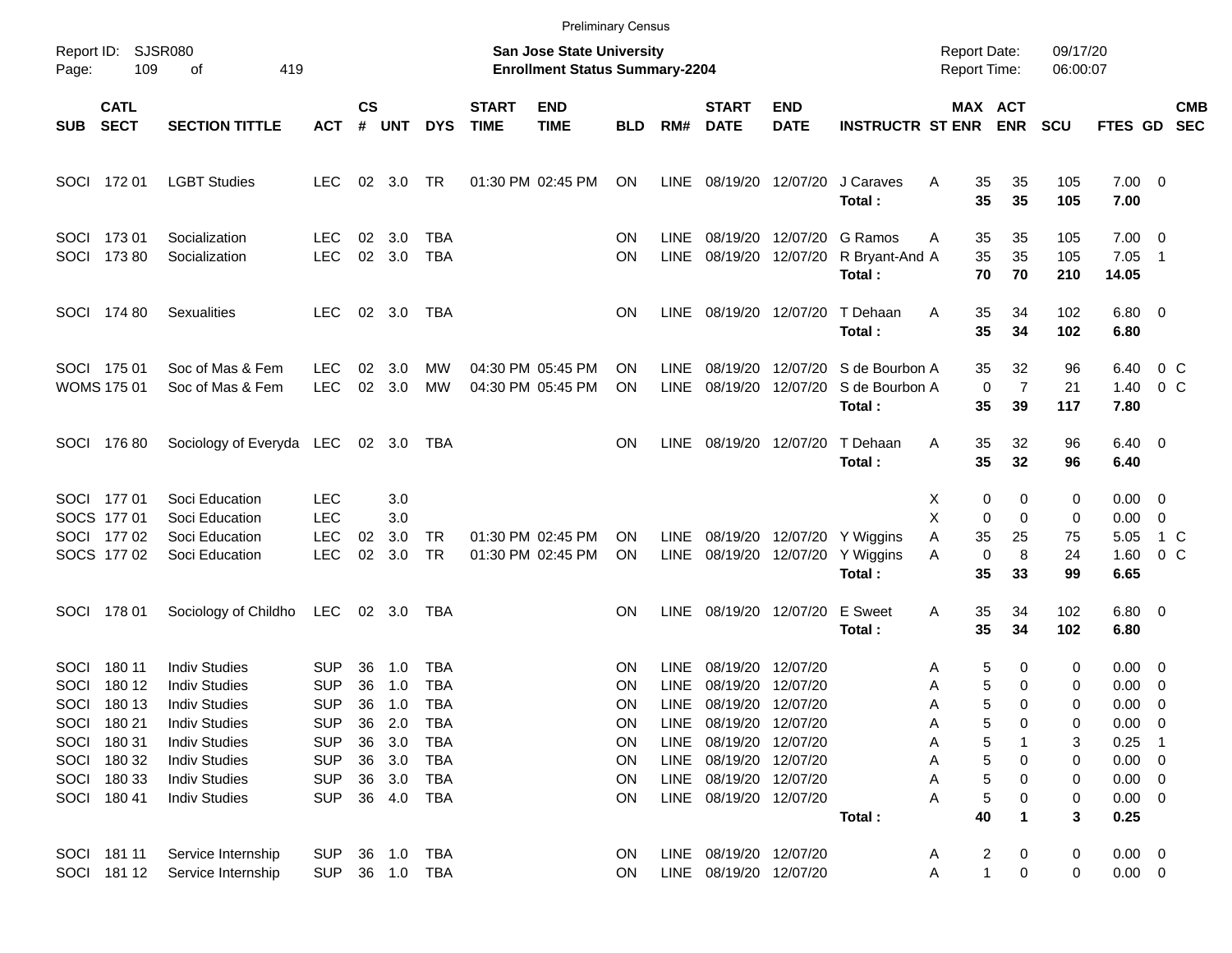|                     |                            |                             |            |                |            |            |                             |                                                                           | <b>Preliminary Census</b> |             |                             |                           |                         |                                     |                       |                      |         |                |                          |
|---------------------|----------------------------|-----------------------------|------------|----------------|------------|------------|-----------------------------|---------------------------------------------------------------------------|---------------------------|-------------|-----------------------------|---------------------------|-------------------------|-------------------------------------|-----------------------|----------------------|---------|----------------|--------------------------|
| Report ID:<br>Page: | 110                        | <b>SJSR080</b><br>419<br>οf |            |                |            |            |                             | <b>San Jose State University</b><br><b>Enrollment Status Summary-2204</b> |                           |             |                             |                           |                         | <b>Report Date:</b><br>Report Time: |                       | 09/17/20<br>06:00:07 |         |                |                          |
| <b>SUB</b>          | <b>CATL</b><br><b>SECT</b> | <b>SECTION TITTLE</b>       | <b>ACT</b> | <b>CS</b><br># | <b>UNT</b> | <b>DYS</b> | <b>START</b><br><b>TIME</b> | <b>END</b><br><b>TIME</b>                                                 | <b>BLD</b>                | RM#         | <b>START</b><br><b>DATE</b> | <b>END</b><br><b>DATE</b> | <b>INSTRUCTR ST ENR</b> |                                     | MAX ACT<br><b>ENR</b> | <b>SCU</b>           | FTES GD |                | <b>CMB</b><br><b>SEC</b> |
| SOCI                | 181 21                     | Service Internship          | <b>SUP</b> | 36             | 2.0        | TBA        |                             |                                                                           | ΟN                        | LINE        | 08/19/20                    | 12/07/20                  |                         | 2<br>A                              | -1                    | 2                    | 0.13    | 0              |                          |
| SOCI                | 181 31                     | Service Internship          | <b>SUP</b> | 36             | 3.0        | TBA        |                             |                                                                           | ΟN                        | <b>LINE</b> | 08/19/20                    | 12/07/20                  |                         | $\overline{c}$<br>Α                 | 0                     | 0                    | 0.00    | 0              |                          |
| SOCI                | 181 32                     | Service Internship          | <b>SUP</b> | 36             | 3.0        | TBA        |                             |                                                                           | ΟN                        | <b>LINE</b> | 08/19/20                    | 12/07/20                  |                         | 2<br>Α                              | 0                     | 0                    | 0.00    | 0              |                          |
| SOCI                | 181 33                     | Service Internship          | <b>SUP</b> | 36             | 3.0        | TBA        |                             |                                                                           | ΟN                        | LINE        | 08/19/20                    | 12/07/20                  |                         | 2<br>Α                              | 0                     | 0                    | 0.00    | 0              |                          |
| SOCI                | 181 34                     | Service Internship          | <b>SUP</b> | 36             | 3.0        | TBA        |                             |                                                                           | ΟN                        | LINE        | 08/19/20                    | 12/07/20                  |                         | $\overline{2}$<br>Α                 | 0                     | 0                    | 0.00    | 0              |                          |
| SOCI                | 181 35                     | Service Internship          | <b>SUP</b> | 36             | 3.0        | TBA        |                             |                                                                           | ON                        | LINE        | 08/19/20                    | 12/07/20                  |                         | 2<br>Α                              | 0                     | 0                    | 0.00    | 0              |                          |
| SOCI                | 18141                      | Service Internship          | <b>SUP</b> | 36             | 4.0        | TBA        |                             |                                                                           | ON                        | <b>LINE</b> | 08/19/20                    | 12/07/20                  |                         | 3<br>A                              | 0                     | 0                    | 0.00    | 0              |                          |
| SOCI                | 181 61                     | Service Internship          | <b>SUP</b> | 36             | 6.0        | TBA        |                             |                                                                           | ON                        | <b>LINE</b> | 08/19/20                    | 12/07/20                  |                         | $\overline{2}$<br>А                 | 0                     | 0                    | 0.00    | 0              |                          |
|                     |                            |                             |            |                |            |            |                             |                                                                           |                           |             |                             |                           | Total:                  | 20                                  | 1                     | $\mathbf{2}$         | 0.13    |                |                          |
| SOCI                |                            | 181B 01 Sociology Capstone  | <b>LEC</b> | 02             | 3.0        | м          |                             | 06:00 PM 08:45 PM                                                         | ON                        | <b>LINE</b> | 08/19/20                    | 12/07/20                  | P Rudy                  | 35<br>A                             | 35                    | 105                  | 7.00    | 0              |                          |
| SOCI                |                            | 181B 02 Sociology Capstone  | <b>LEC</b> | 02             | 3.0        | TR         |                             | 10:30 AM 11:45 AM                                                         | ON                        | <b>LINE</b> | 08/19/20                    | 12/07/20                  | P Rudy                  | Α<br>35                             | 35                    | 105                  | 7.00    | 0              |                          |
|                     |                            |                             |            |                |            |            |                             |                                                                           |                           |             |                             |                           | Total:                  | 70                                  | 70                    | 210                  | 14.00   |                |                          |
| <b>SOCI</b>         |                            | 199H 31 Sen Hon Thesis      | <b>SUP</b> | 36             | 3.0        | TBA        |                             |                                                                           | ON                        | <b>LINE</b> | 08/19/20                    | 12/07/20                  |                         | A<br>6                              | 0                     | 0                    | 0.00    | 0              |                          |
| <b>SOCI</b>         |                            | 199H 32 Sen Hon Thesis      | <b>SUP</b> | 36             | 3.0        | TBA        |                             |                                                                           | ΟN                        | <b>LINE</b> | 08/19/20                    | 12/07/20                  |                         | 2<br>Α                              | 0                     | 0                    | 0.00    | 0              |                          |
| SOCI                |                            | 199H 33 Sen Hon Thesis      | <b>SUP</b> | 36             | 3.0        | TBA        |                             |                                                                           | ON                        | <b>LINE</b> | 08/19/20                    | 12/07/20                  |                         | $\overline{\mathbf{c}}$<br>Α        | 0                     | 0                    | 0.00    | 0              |                          |
|                     |                            |                             |            |                |            |            |                             |                                                                           |                           |             |                             |                           | Total:                  | 10                                  | 0                     | 0                    | 0.00    |                |                          |
| SOCI                | 281 01                     | Internship in Soc           | <b>SUP</b> | 25             | 1.0        | TBA        |                             |                                                                           | ΟN                        | LINE        | 08/19/20                    | 12/07/20                  |                         | 0<br>A                              | 0                     | 0                    | 0.00    | 0              |                          |
| SOCI                | 281 11                     | Internship in Soc           | <b>SUP</b> | 25             | 1.0        | TBA        |                             |                                                                           | ΟN                        | <b>LINE</b> | 08/19/20                    | 12/07/20                  |                         | 2<br>Α                              | 0                     | 0                    | 0.00    | 0              |                          |
| SOCI                | 281 12                     | Internship in Soc           | <b>SUP</b> | 25             | 1.0        | TBA        |                             |                                                                           | ON                        | LINE        | 08/19/20                    | 12/07/20                  |                         | 3<br>Α                              | 0                     | 0                    | 0.00    | 0              |                          |
| SOCI                | 281 21                     | Internship in Soc           | <b>SUP</b> | 25             | 2.0        | TBA        |                             |                                                                           | ON                        | LINE        | 08/19/20                    | 12/07/20                  |                         | $\overline{2}$<br>Α                 | 0                     | 0                    | 0.00    | 0              |                          |
| SOCI                | 281 31                     | Internship in Soc           | <b>SUP</b> | 25             | 3.0        | TBA        |                             |                                                                           | ON                        | LINE        | 08/19/20                    | 12/07/20                  |                         | 10<br>Α                             | -1                    | 3                    | 0.25    | $\mathbf 1$    |                          |
| SOCI                | 281 32                     | Internship in Soc           | <b>SUP</b> | 25             | 3.0        | TBA        |                             |                                                                           | ON                        | LINE        | 08/19/20                    | 12/07/20                  |                         | 3<br>Α                              | 0                     | 0                    | 0.00    | 0              |                          |
| SOCI                | 281 33                     | Internship in Soc           | <b>SUP</b> | 25             | 3.0        | TBA        |                             |                                                                           | ON                        | LINE        | 08/19/20                    | 12/07/20                  |                         | 2<br>Α                              | 0                     | 0                    | 0.00    | 0              |                          |
| SOCI                | 281 34                     | Internship in Soc           | <b>SUP</b> | 25             | 3.0        | TBA        |                             |                                                                           | ON                        | LINE        | 08/19/20                    | 12/07/20                  |                         | 3<br>Α                              | 0                     | 0                    | 0.00    | 0              |                          |
| SOCI                | 281 35                     | Internship in Soc           | <b>SUP</b> | 25             | 3.0        | TBA        |                             |                                                                           | ON                        | <b>LINE</b> | 08/19/20                    | 12/07/20                  |                         | Α<br>-1                             | 0                     | 0                    | 0.00    | 0              |                          |
| SOCI                | 281 61                     | Internship in Soc           | <b>SUP</b> | 25             | 6.0        | <b>TBA</b> |                             |                                                                           | ON                        | <b>LINE</b> | 08/19/20                    | 12/07/20                  |                         | А<br>-1                             | 0                     | 0                    | 0.00    | 0              |                          |
|                     |                            |                             |            |                |            |            |                             |                                                                           |                           |             |                             |                           | Total:                  | 27                                  | 1                     | 3                    | 0.25    |                |                          |
| SOCI                | 298 31                     | <b>Special Studies</b>      | <b>SUP</b> | 25             | 3.0        | TBA        |                             |                                                                           | ΟN                        | LINE        | 08/19/20 12/07/20           |                           |                         | 2<br>Α                              | -1                    | 3                    | 0.25    | -1             |                          |
| SOCI                | 298 32                     | <b>Special Studies</b>      | <b>SUP</b> | 25             | 3.0        | <b>TBA</b> |                             |                                                                           | ON                        | <b>LINE</b> | 08/19/20                    | 12/07/20                  |                         | 2<br>Α                              | 1                     | 3                    | 0.25    | $\overline{1}$ |                          |
| SOCI                | 298 33                     | <b>Special Studies</b>      | <b>SUP</b> | 25             | 3.0        | TBA        |                             |                                                                           | ON                        | LINE        | 08/19/20 12/07/20           |                           |                         | 3<br>A                              | 0                     | 0                    | 0.00    | 0              |                          |
| SOCI                | 298 34                     | <b>Special Studies</b>      | <b>SUP</b> | 25             | 3.0        | <b>TBA</b> |                             |                                                                           | ON                        | <b>LINE</b> | 08/19/20 12/07/20           |                           |                         | 3<br>Α                              | 0                     | 0                    | 0.00    | 0              |                          |
| SOCI                | 298 35                     | <b>Special Studies</b>      | <b>SUP</b> | 25             | 3.0        | <b>TBA</b> |                             |                                                                           | ON                        |             | LINE 08/19/20 12/07/20      |                           |                         | 3<br>Α                              | 0                     | 0                    | 0.00    | 0              |                          |
|                     |                            |                             |            |                |            |            |                             |                                                                           |                           |             |                             |                           | Total:                  | 13                                  | 2                     | 6                    | 0.50    |                |                          |
| SOCI                | 299 11                     | <b>Masters Thesis</b>       | SUP.       |                | 25 1.0 TBA |            |                             |                                                                           | <b>ON</b>                 |             | LINE 08/19/20 12/07/20      |                           |                         | A                                   | $\overline{2}$<br>0   | 0                    | 0.00    | 0              |                          |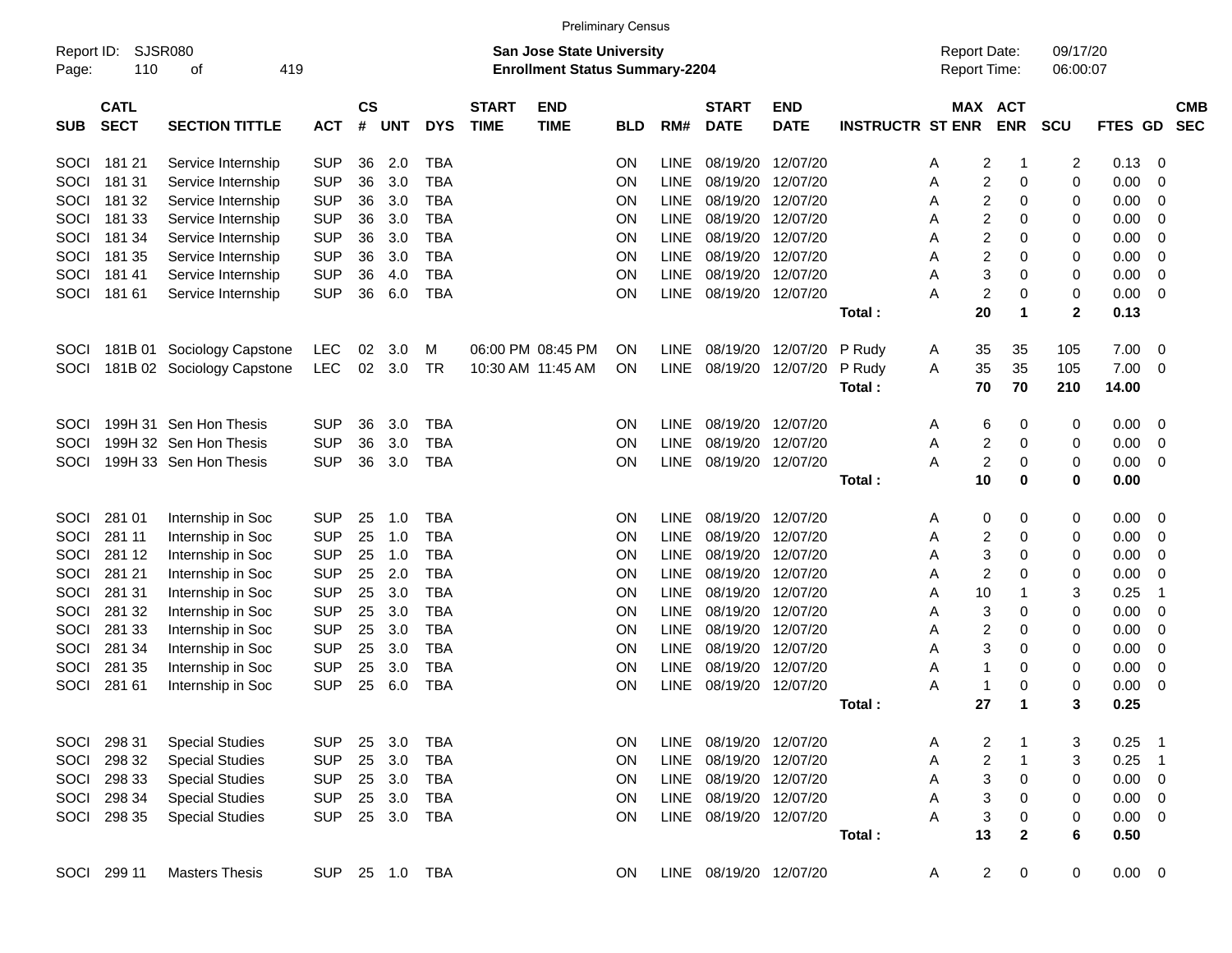|            |                    |                           |            |                 |            |            |              |                                       | <b>Preliminary Census</b> |             |               |                        |                         |                     |                |                |            |         |                |
|------------|--------------------|---------------------------|------------|-----------------|------------|------------|--------------|---------------------------------------|---------------------------|-------------|---------------|------------------------|-------------------------|---------------------|----------------|----------------|------------|---------|----------------|
| Report ID: |                    | SJSR080                   |            |                 |            |            |              | <b>San Jose State University</b>      |                           |             |               |                        |                         | <b>Report Date:</b> |                |                | 09/17/20   |         |                |
| Page:      | 111                | 419<br>оf                 |            |                 |            |            |              | <b>Enrollment Status Summary-2204</b> |                           |             |               |                        |                         | Report Time:        |                |                | 06:00:07   |         |                |
|            | <b>CATL</b>        |                           |            | $\mathsf{cs}$   |            |            | <b>START</b> | <b>END</b>                            |                           |             | <b>START</b>  | <b>END</b>             |                         |                     |                | <b>MAX ACT</b> |            |         | <b>CMB</b>     |
| <b>SUB</b> | <b>SECT</b>        | <b>SECTION TITTLE</b>     | <b>ACT</b> | #               | <b>UNT</b> | <b>DYS</b> | <b>TIME</b>  | <b>TIME</b>                           | <b>BLD</b>                | RM#         | <b>DATE</b>   | <b>DATE</b>            | <b>INSTRUCTR ST ENR</b> |                     |                | <b>ENR</b>     | <b>SCU</b> | FTES GD | <b>SEC</b>     |
| SOCI       | 299 12             | <b>Masters Thesis</b>     | <b>SUP</b> | 25              | 1.0        | TBA        |              |                                       | ΟN                        | <b>LINE</b> | 08/19/20      | 12/07/20               |                         | A                   | 2              | 0              | 0          | 0.00    | 0              |
| SOCI       | 299 13             | <b>Masters Thesis</b>     | <b>SUP</b> | 25              | 1.0        | <b>TBA</b> |              |                                       | ΟN                        | <b>LINE</b> | 08/19/20      | 12/07/20               |                         | A                   | 2              | 0              | 0          | 0.00    | 0              |
| SOCI       | 299 31             | <b>Masters Thesis</b>     | <b>SUP</b> | 25              | 3.0        | <b>TBA</b> |              |                                       | ΟN                        | <b>LINE</b> | 08/19/20      | 12/07/20               |                         | A                   | 2              | 0              | 0          | 0.00    | 0              |
| SOCI       | 299 32             | <b>Masters Thesis</b>     | <b>SUP</b> | 25              | 3.0        | <b>TBA</b> |              |                                       | ON                        | <b>LINE</b> | 08/19/20      | 12/07/20               |                         | A                   | 2              | 0              | 0          | 0.00    | 0              |
| SOCI       | 299 33             | <b>Masters Thesis</b>     | <b>SUP</b> | 25              | 3.0        | <b>TBA</b> |              |                                       | ΟN                        | <b>LINE</b> | 08/19/20      | 12/07/20               |                         | А                   | $\overline{c}$ | 0              | 0          | 0.00    | 0              |
| SOCI       | 299 61             | <b>Masters Thesis</b>     | <b>SUP</b> | 25              | 6.0        | <b>TBA</b> |              |                                       | ΟN                        | <b>LINE</b> | 08/19/20      | 12/07/20               |                         | А                   | $\overline{c}$ | 0              | 0          | 0.00    | 0              |
|            |                    |                           |            |                 |            |            |              |                                       |                           |             |               |                        | Total:                  |                     | 14             | $\bf{0}$       | 0          | 0.00    |                |
|            | WOMS 1001          | Women, Gender &Sex LEC    |            | 02              | 3.0        | MW         |              | 10:30 AM 11:45 AM                     | ON.                       | <b>LINE</b> | 08/19/20      | 12/07/20               | S Gerami                | A                   | 35             | 24             | 72         | 4.80    | 0              |
|            | <b>WOMS 1002</b>   | Women, Gender & Sex LEC   |            | 02              | 3.0        | <b>MW</b>  |              | 12:00 PM 01:15 PM                     | ΟN                        | <b>LINE</b> | 08/19/20      | 12/07/20               | S Gerami                | A                   | 35             | 28             | 84         | 5.60    | 0              |
|            | <b>WOMS 1003</b>   | Women, Gender & Sex LEC   |            | 02 <sub>o</sub> | 3.0        | <b>TR</b>  |              | 09:00 AM 10:15 AM                     | ΟN                        | <b>LINE</b> | 08/19/20      | 12/07/20               | S Gallardo              | A                   | 35             | 35             | 105        | 7.00    | 0              |
|            |                    |                           |            |                 |            |            |              |                                       |                           |             |               |                        | Total:                  |                     | 105            | 87             | 261        | 17.40   |                |
|            | <b>WOMS 2001</b>   | Wom of Color in US        | <b>LEC</b> | 02              | 3.0        | МW         |              | 01:30 PM 02:45 PM                     | ΟN                        | <b>LINE</b> | 08/19/20      | 12/07/20               | S Gallardo              | A                   | 35             | 24             | 72         | 4.80    | 0 <sup>o</sup> |
| AAS        | 20 01              | Wom of Color in US        | <b>LEC</b> | 02              | 3.0        | <b>MW</b>  |              | 01:30 PM 02:45 PM                     | ΟN                        | <b>LINE</b> | 08/19/20      | 12/07/20               | S Gallardo              | A                   | 0              | $\overline{7}$ | 21         | 1.40    | 0 <sup>o</sup> |
|            | <b>WOMS 2002</b>   | Wom of Color in US        | <b>LEC</b> | 02              | 3.0        | <b>TR</b>  |              | 10:30 AM 11:45 AM                     | ΟN                        | <b>LINE</b> | 08/19/20      | 12/07/20               | S Gallardo              | Α                   | 35             | 25             | 75         | 5.00    | 0 <sup>o</sup> |
| AAS        | 20 02              | Wom of Color in US        | <b>LEC</b> | 02              | 3.0        | <b>TR</b>  |              | 10:30 AM 11:45 AM                     | ΟN                        | LINE        | 08/19/20      | 12/07/20               | S Gallardo              | A                   | 0              | 9              | 27         | 1.80    | 0 <sup>o</sup> |
|            |                    |                           |            |                 |            |            |              |                                       |                           |             |               |                        | Total:                  |                     | 70             | 65             | 195        | 13.00   |                |
|            | <b>WOMS 101 01</b> | <b>Sex Power Politics</b> | <b>LEC</b> | 02              | 3.0        | <b>TR</b>  |              | 10:30 AM 11:45 AM                     | ΟN                        | <b>LINE</b> | 08/19/20      | 12/07/20               | J Caraves               | A                   | 35             | 35             | 105        | 7.00    | 0              |
|            | WOMS 101 02        | <b>Sex Power Politics</b> | <b>LEC</b> | 02              | 3.0        | <b>TR</b>  |              | 04:30 PM 05:45 PM                     | ON                        | <b>LINE</b> | 08/19/20      | 12/07/20               | J Caraves               | A                   | 35             | 32             | 96         | 6.40    | 0              |
|            |                    |                           |            |                 |            |            |              |                                       |                           |             |               |                        | Total:                  |                     | 70             | 67             | 201        | 13.40   |                |
|            | <b>WOMS 102 01</b> | Global Women              | LEC        | 02              | 3.0        | <b>TBA</b> |              |                                       | ON                        | <b>LINE</b> | 08/19/20      | 12/07/20               | T Bakhru                | A                   | 35             | 33             | 99         | 6.60    | 0              |
|            | <b>WOMS 102 02</b> | Global Women              | <b>LEC</b> | 02              | 3.0        | <b>MW</b>  |              | 09:00 AM 10:15 AM                     | ΟN                        | <b>LINE</b> | 08/19/20      | 12/07/20               | S Gallardo              | A                   | 35             | 35             | 105        | 7.00    | 0              |
|            | <b>WOMS 102 80</b> | Global Women              | <b>LEC</b> | 02              | 3.0        | <b>TBA</b> |              |                                       | ΟN                        | <b>LINE</b> | 08/19/20      | 12/07/20               | T Bakhru                | A                   | 35             | 34             | 102        | 6.80    | 0              |
|            |                    |                           |            |                 |            |            |              |                                       |                           |             |               |                        | Total :                 |                     | 105            | 102            | 306        | 20.40   |                |
|            | WOMS 169 01        | <b>Sexuality Body</b>     | <b>LEC</b> | 02              | 3.0        | МW         |              | 01:30 PM 02:45 PM                     | ON                        |             | LINE 08/19/20 | 12/07/20               | T Bakhru                | A                   | 35             | 31             | 93         | 6.20    | - 0            |
|            |                    |                           |            |                 |            |            |              |                                       |                           |             |               |                        | Total:                  |                     | 35             | 31             | 93         | 6.20    |                |
|            |                    |                           |            |                 |            |            |              |                                       |                           |             |               |                        |                         |                     |                |                |            |         |                |
|            | <b>WOMS 180 11</b> | <b>Individual Studies</b> | SUP        | 36              | 1.0        | <b>TBA</b> |              |                                       | 0N                        | LINE        | 08/19/20      | 12/07/20               |                         |                     |                | 0              | 0          | 0.00    | 0              |
|            | <b>WOMS 180 31</b> | <b>Individual Studies</b> | <b>SUP</b> | 36              | 3.0        | <b>TBA</b> |              |                                       | ON                        |             | LINE 08/19/20 | 12/07/20               |                         | Α                   | 3              | 1              | 0          | 0.25    | - 1            |
|            |                    |                           |            |                 |            |            |              |                                       |                           |             |               |                        | Total:                  |                     | 4              | $\mathbf{1}$   | 0          | 0.25    |                |
|            | Department :       | <b>Sociology</b>          |            |                 |            |            |              |                                       |                           |             |               |                        | Department Total:       |                     | 3511           | 3296           | 9884       | 660.03  |                |
|            |                    |                           |            |                 |            |            |              |                                       |                           |             |               | <b>Lower Division:</b> |                         |                     | 1345           | 1313           | 3939       | 262.60  |                |
|            |                    |                           |            |                 |            |            |              |                                       |                           |             |               | <b>Upper Division:</b> |                         |                     |                | 2112 1980 5936 |            | 396.68  |                |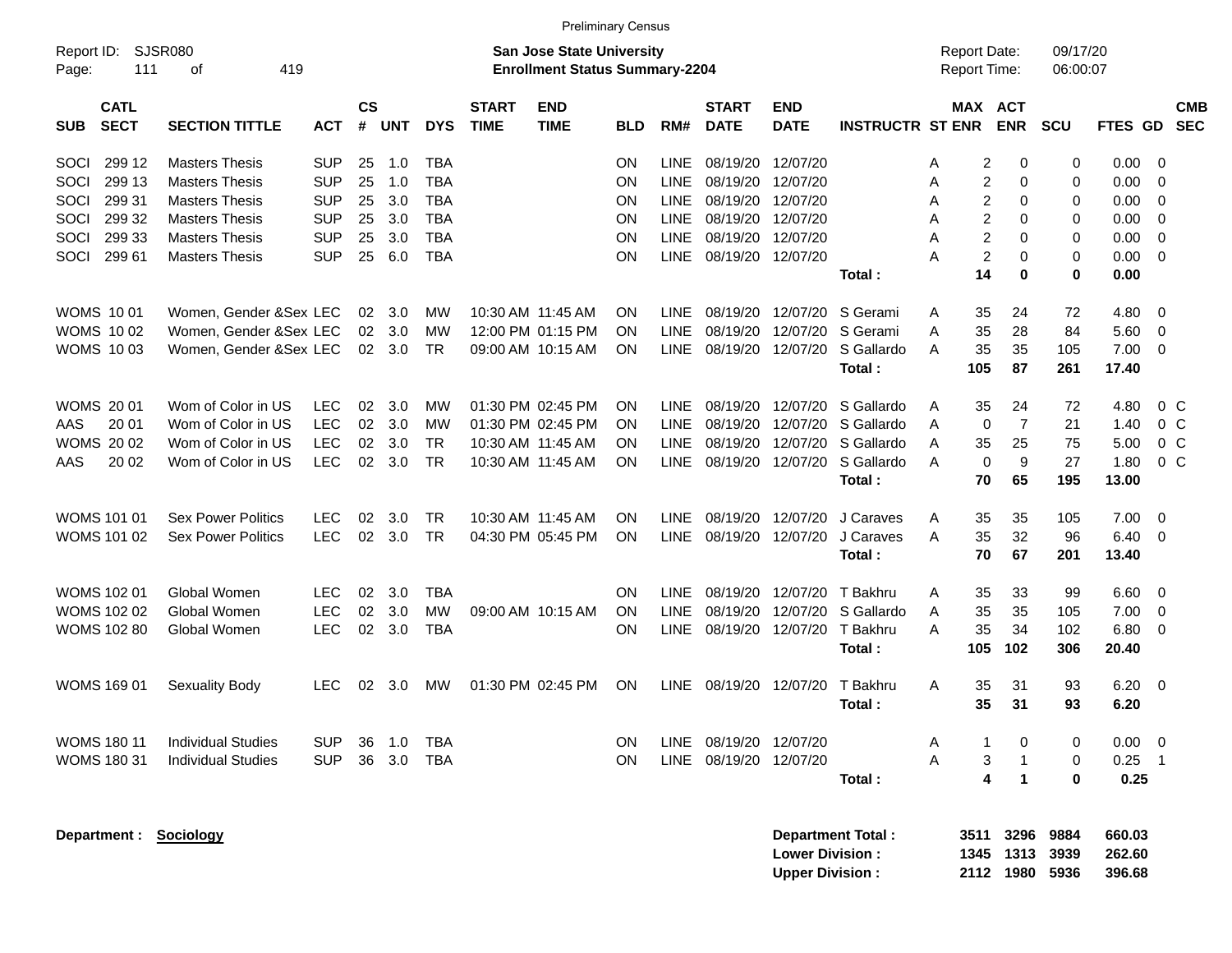|                             |                            |     |      |                       |     |            |         |            |            |                             |                                                                           | Preliminary Census |     |                             |                           |                         |                                     |            |                      |             |            |
|-----------------------------|----------------------------|-----|------|-----------------------|-----|------------|---------|------------|------------|-----------------------------|---------------------------------------------------------------------------|--------------------|-----|-----------------------------|---------------------------|-------------------------|-------------------------------------|------------|----------------------|-------------|------------|
| Report ID: SJSR080<br>Page: |                            | 112 | - of |                       | 419 |            |         |            |            |                             | <b>San Jose State University</b><br><b>Enrollment Status Summary-2204</b> |                    |     |                             |                           |                         | <b>Report Date:</b><br>Report Time: |            | 09/17/20<br>06:00:07 |             |            |
| <b>SUB</b>                  | <b>CATL</b><br><b>SECT</b> |     |      | <b>SECTION TITTLE</b> |     | <b>ACT</b> | СS<br># | <b>UNT</b> | <b>DYS</b> | <b>START</b><br><b>TIME</b> | <b>END</b><br>TIME                                                        | <b>BLD</b>         | RM# | <b>START</b><br><b>DATE</b> | <b>END</b><br><b>DATE</b> | <b>INSTRUCTR ST ENR</b> | MAX ACT                             | <b>ENR</b> | <b>SCU</b>           | FTES GD SEC | <b>CMB</b> |

**Graduate Division : 54 3 9 0.75**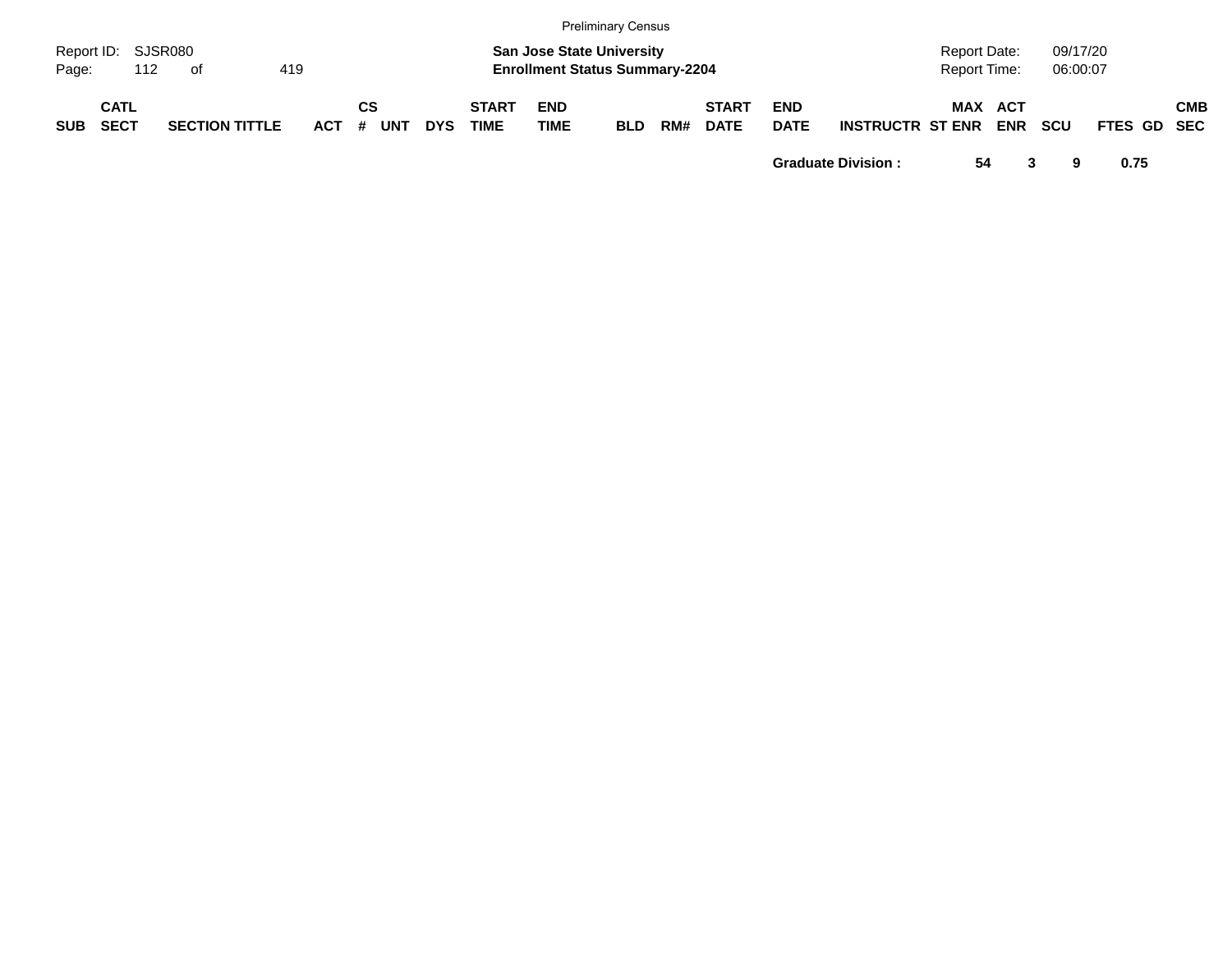|                                |                            |                                                        |                          |                |            |                        |                             |                                                                           | <b>Preliminary Census</b> |                            |                             |                           |                                  |        |                                            |          |                      |              |                |                          |
|--------------------------------|----------------------------|--------------------------------------------------------|--------------------------|----------------|------------|------------------------|-----------------------------|---------------------------------------------------------------------------|---------------------------|----------------------------|-----------------------------|---------------------------|----------------------------------|--------|--------------------------------------------|----------|----------------------|--------------|----------------|--------------------------|
| Report ID:<br>Page:            |                            | <b>SJSR080</b><br>113<br>419<br>οf                     |                          |                |            |                        |                             | <b>San Jose State University</b><br><b>Enrollment Status Summary-2204</b> |                           |                            |                             |                           |                                  |        | <b>Report Date:</b><br><b>Report Time:</b> |          | 09/17/20<br>06:00:07 |              |                |                          |
| <b>SUB</b>                     | <b>CATL</b><br><b>SECT</b> | <b>SECTION TITTLE</b>                                  | <b>ACT</b>               | <b>CS</b><br># | UNT        | <b>DYS</b>             | <b>START</b><br><b>TIME</b> | <b>END</b><br><b>TIME</b>                                                 | BLD                       | RM#                        | <b>START</b><br><b>DATE</b> | <b>END</b><br><b>DATE</b> | <b>INSTRUCTR ST ENR</b>          | MAX    | <b>ACT</b><br><b>ENR</b>                   |          | <b>SCU</b>           | <b>FTES</b>  | <b>GD</b>      | <b>CMB</b><br><b>SEC</b> |
| <b>College</b><br>Department : |                            | <b>Social Sciences</b><br><b>Communication Studies</b> |                          |                |            |                        |                             |                                                                           |                           |                            |                             |                           |                                  |        |                                            |          |                      |              |                |                          |
| COMM 1001                      |                            | Comm and Relations                                     | <b>LEC</b>               | 01             | 3.0        | м                      |                             | 07:30 AM 08:45 AM                                                         | ON                        | <b>LINE</b>                | 08/19/20                    | 12/07/20                  | A Iyengar                        | A      | 27                                         | 26       | 78                   | 5.20         | 0              |                          |
| COMM 1002                      |                            | Comm and Relations                                     | <b>LEC</b>               | 01             | 3.0        | <b>TR</b>              |                             | 12:00 PM 01:15 PM                                                         | ON                        | <b>LINE</b>                | 08/19/20                    | 12/07/20                  | K Raiff                          | A      | 25                                         | 25       | 75                   | 5.00         | 0              |                          |
| COMM 10 99                     |                            | Comm and Relations                                     | <b>LEC</b>               | 01             | 3.0        | <b>TBA</b>             |                             |                                                                           | ΟN                        | <b>LINE</b>                | 08/19/20                    | 12/07/20                  | D Pozzi                          | A      | 27                                         | 26       | 78                   | 5.20         | 0              |                          |
|                                |                            |                                                        |                          |                |            |                        |                             |                                                                           |                           |                            |                             |                           | Total:                           |        | 79                                         | 77       | 231                  | 15.40        |                |                          |
| COMM 20 01                     |                            | <b>Public Speaking</b>                                 | <b>LEC</b>               | 04             | 3.0        | W                      |                             | 07:30 AM 08:45 AM                                                         | ΟN                        | <b>LINE</b>                | 08/19/20                    | 12/07/20                  | D Ramos                          | A      | 25                                         | 25       | 75                   | 5.00         | 0              |                          |
| COMM 20 02                     |                            | <b>Public Speaking</b>                                 | <b>LEC</b>               | 04             | 3.0        | W                      |                             | 09:00 AM 10:15 AM                                                         | ON                        | <b>LINE</b>                | 08/19/20                    | 12/07/20                  | C Burks                          | A      | 25                                         | 24       | 72                   | 4.80         | $\mathbf 0$    |                          |
| COMM 20 03                     |                            | <b>Public Speaking</b>                                 | <b>LEC</b>               | 04             | 3.0        | <b>TBA</b>             |                             |                                                                           | ΟN                        | <b>LINE</b>                | 08/19/20                    | 12/07/20                  | P Bair                           | A      | 26                                         | 26       | 78                   | 5.20         | 0              |                          |
| COMM 2004                      |                            | <b>Public Speaking</b>                                 | <b>LEC</b>               | 04             | 3.0        | <b>TBA</b>             |                             |                                                                           | ON                        | <b>LINE</b>                | 08/19/20                    | 12/07/20                  | P Bair                           | A      | 25                                         | 25       | 75                   | 5.00         | 0              |                          |
| COMM 20 05                     |                            | <b>Public Speaking</b>                                 | <b>LEC</b>               | 04             | 3.0        | <b>TBA</b>             |                             |                                                                           | ΟN                        | <b>LINE</b>                | 08/19/20                    | 12/07/20                  | P Bair                           | Α      | 25                                         | 26       | 78                   | 5.20         | $\mathbf 0$    |                          |
| COMM 20 06                     |                            | <b>Public Speaking</b>                                 | <b>LEC</b>               | 04             | 3.0        | М                      |                             | 12:00 PM 01:15 PM                                                         | ON                        | <b>LINE</b>                | 08/19/20                    | 12/07/20                  | A Buxi                           | Α      | 27                                         | 27       | 81                   | 5.40         | $\mathbf 0$    |                          |
| COMM 20 07                     |                            | <b>Public Speaking</b>                                 | <b>LEC</b>               | 04             | 3.0        | <b>TBA</b>             |                             |                                                                           | ON                        | <b>LINE</b>                | 08/19/20                    | 12/07/20                  | J Capurso                        | A      | 27                                         | 27       | 81                   | 5.40         | 0              |                          |
| COMM 20 08                     |                            | <b>Public Speaking</b>                                 | <b>LEC</b>               | 04             | 3.0        | <b>TBA</b>             |                             |                                                                           | ΟN                        | <b>LINE</b>                | 08/19/20                    | 12/07/20                  | J Capurso                        | A      | 27                                         | 20       | 60                   | 4.00         | $\mathbf 0$    |                          |
| COMM 20 09                     |                            | <b>Public Speaking</b>                                 | <b>LEC</b>               | 04             | 3.0        | М                      |                             | 09:00 AM 10:15 AM                                                         | ON                        | <b>LINE</b>                | 08/19/20                    | 12/07/20                  | A Iyengar                        | A      | 26                                         | 26       | 78                   | 5.20         | $\mathbf 0$    |                          |
| COMM 20 10                     |                            | <b>Public Speaking</b>                                 | <b>LEC</b>               | 04             | 3.0        | <b>TBA</b>             |                             |                                                                           | ON                        | <b>LINE</b>                | 08/19/20                    | 12/07/20                  | P Daley- Har A                   |        | 26                                         | 24       | 72                   | 4.80         | 0              |                          |
| COMM 20 11                     |                            | <b>Public Speaking</b>                                 | <b>LEC</b>               | 04             | 3.0        | <b>TBA</b>             |                             |                                                                           | ON                        | <b>LINE</b>                | 08/19/20                    | 12/07/20                  | P Daley- Har A                   |        | 27                                         | 26       | 78                   | 5.20         | $\mathbf 0$    |                          |
| COMM 2012                      |                            | <b>Public Speaking</b>                                 | <b>LEC</b>               | 04             | 3.0        | М                      |                             | 09:00 AM 10:15 AM                                                         | ON                        | <b>LINE</b>                | 08/19/20                    | 12/07/20                  | S Eckstone                       | A      | 27                                         | 27       | 81                   | 5.40         | $\mathbf 0$    |                          |
| COMM 2013                      |                            | <b>Public Speaking</b>                                 | <b>LEC</b>               | 04             | 3.0        | М                      |                             | 10:30 AM 11:45 AM                                                         | ON                        | <b>LINE</b>                | 08/19/20                    | 12/07/20                  | S Eckstone                       | A      | 27                                         | 27       | 81                   | 5.40         | 0              |                          |
| COMM 2014                      |                            | <b>Public Speaking</b>                                 | <b>LEC</b>               | 04             | 3.0        | МW                     |                             | 04:30 PM 05:45 PM                                                         | ON                        | <b>LINE</b>                | 08/19/20                    | 12/07/20                  | N Park                           | A      | 27                                         | 26       | 78                   | 5.20         | $\mathbf 0$    |                          |
| COMM 20 15                     |                            | <b>Public Speaking</b>                                 | <b>LEC</b>               | 04             | 3.0        | <b>TR</b>              |                             | 04:30 PM 05:45 PM                                                         | ON                        | <b>LINE</b>                | 08/19/20                    | 12/07/20                  | A Mendoza                        | A      | 26                                         | 26       | 78                   | 5.20         | $\mathbf 0$    |                          |
| COMM 20 16                     |                            | <b>Public Speaking</b>                                 | <b>LEC</b>               | 04             | 3.0        | <b>MW</b>              |                             | 03:00 PM 04:15 PM                                                         | ON                        | <b>LINE</b>                | 08/19/20                    | 12/07/20                  | Z Nisa                           | A      | 27                                         | 27       | 81                   | 5.40         | $\mathbf 0$    |                          |
| COMM 20 17                     |                            | <b>Public Speaking</b>                                 | <b>LEC</b>               | 04             | 3.0        | <b>MW</b>              |                             | 07:30 AM 08:45 AM                                                         | ON                        | <b>LINE</b>                | 08/19/20                    | 12/07/20                  | L Oliver                         | A      | 26                                         | 26       | 78                   | 5.20         | 0              |                          |
| COMM 2018                      |                            | <b>Public Speaking</b>                                 | <b>LEC</b><br><b>LEC</b> | 04             | 3.0        | <b>MW</b><br><b>TR</b> |                             | 09:00 AM 10:15 AM<br>07:30 AM 08:45 AM                                    | ON                        | <b>LINE</b>                | 08/19/20                    | 12/07/20                  | L Bell                           | Α      | 26                                         | 26<br>26 | 78                   | 5.20         | $\mathbf 0$    |                          |
| COMM 20 19<br>COMM 20 20       |                            | <b>Public Speaking</b>                                 | <b>LEC</b>               | 04<br>04       | 3.0<br>3.0 | <b>MW</b>              |                             | 09:00 AM 10:15 AM                                                         | ON<br>ON                  | <b>LINE</b><br><b>LINE</b> | 08/19/20<br>08/19/20        | 12/07/20<br>12/07/20      | A Ahmed<br>A Elabed              | A      | 27<br>27                                   | 27       | 78<br>81             | 5.20<br>5.40 | $\mathbf 0$    |                          |
| COMM 20 21                     |                            | <b>Public Speaking</b><br><b>Public Speaking</b>       | LEC                      | 04             | 3.0        | W                      |                             | 09:00 AM 10:15 AM                                                         | ON                        | <b>LINE</b>                | 08/19/20                    | 12/07/20                  | K Yee                            | Α<br>Α | 26                                         | 25       | 75                   | 5.00         | 0<br>0         |                          |
| COMM 20 22                     |                            | <b>Public Speaking</b>                                 | <b>LEC</b>               | 04             | 3.0        | R                      |                             | 10:30 AM 11:45 AM                                                         | ON                        | LINE                       | 08/19/20                    | 12/07/20                  | D Mejia Sali                     | A      | 26                                         | 25       | 75                   | 5.00         | $\mathbf 0$    |                          |
| COMM 20 23                     |                            | <b>Public Speaking</b>                                 | LEC                      | 04             | 3.0        | W                      |                             | 10:30 AM 11:45 AM                                                         | ON                        | <b>LINE</b>                | 08/19/20                    | 12/07/20                  | T Lim                            | A      | 27                                         | 27       | 81                   | 5.40         | $\overline{0}$ |                          |
| COMM 20 24                     |                            | <b>Public Speaking</b>                                 | LEC                      | 04             | 3.0        | F                      |                             | 09:30 AM 12:15 PM                                                         | ON                        | LINE                       | 08/19/20                    | 12/07/20                  | A Mathews                        | A      | 27                                         | 25       | 75                   | 5.00         | $\mathbf 0$    |                          |
| COMM 20 25                     |                            | <b>Public Speaking</b>                                 | <b>LEC</b>               | 04             | 3.0        | F                      |                             | 09:00 AM 11:45 AM                                                         | ON                        | LINE                       | 08/19/20                    | 12/07/20                  | L Bell                           | Α      | 26                                         | 26       | 78                   | 5.20         | 0              |                          |
| COMM 20 26                     |                            | <b>Public Speaking</b>                                 | LEC                      | 04             | 3.0        | M                      |                             | 07:30 AM 08:45 AM                                                         | <b>ON</b>                 | <b>LINE</b>                | 08/19/20                    | 12/07/20                  | E Harris                         | A      | 27                                         | 24       | 72                   | 4.80         | 0              |                          |
| COMM 20 27                     |                            | <b>Public Speaking</b>                                 | LEC                      | 04             | 3.0        | W                      |                             | 07:30 AM 08:45 AM                                                         | <b>ON</b>                 | LINE                       | 08/19/20                    | 12/07/20                  | E Harris                         | Α      | 27                                         | 27       | 81                   | 5.40         | 0              |                          |
| COMM 20 28                     |                            | <b>Public Speaking</b>                                 | LEC                      | 04             | 3.0        | M                      |                             | 09:00 AM 10:15 AM                                                         | <b>ON</b>                 | LINE                       | 08/19/20                    | 12/07/20                  | E Harris                         | Α      | 27                                         | 27       | 81                   | 5.40         | 0              |                          |
| COMM 20 29                     |                            | <b>Public Speaking</b>                                 | LEC                      | 04             | 3.0        | W                      |                             | 09:00 AM 10:15 AM                                                         | <b>ON</b>                 | <b>LINE</b>                | 08/19/20                    | 12/07/20                  | E Harris                         | Α      | 27                                         | 26       | 78                   | 5.20         | 0              |                          |
| COMM 20 30                     |                            | <b>Public Speaking</b>                                 | LEC                      | 04             | 3.0        | <b>MW</b>              |                             | 07:30 AM 08:45 AM                                                         | <b>ON</b>                 | LINE                       | 08/19/20                    | 12/07/20                  | Z Hasan                          | Α      | 27                                         | 27       | 81                   | 5.40         | 0              |                          |
| COMM 20 31                     |                            | <b>Public Speaking</b>                                 | LEC                      | 04             | 3.0        | W                      |                             | 07:30 AM 08:45 AM                                                         | ON                        | LINE                       | 08/19/20                    |                           | 12/07/20 A lyengar               | A      | 27                                         | 27       | 81                   | 5.40         | - 0            |                          |
| COMM 20 32                     |                            | <b>Public Speaking</b>                                 | LEC                      |                | 04 3.0     | W                      |                             | 09:00 AM 10:15 AM                                                         | ON                        |                            |                             |                           | LINE 08/19/20 12/07/20 A lyengar | A      | 27                                         | 25       | 75                   | $5.00 \t 0$  |                |                          |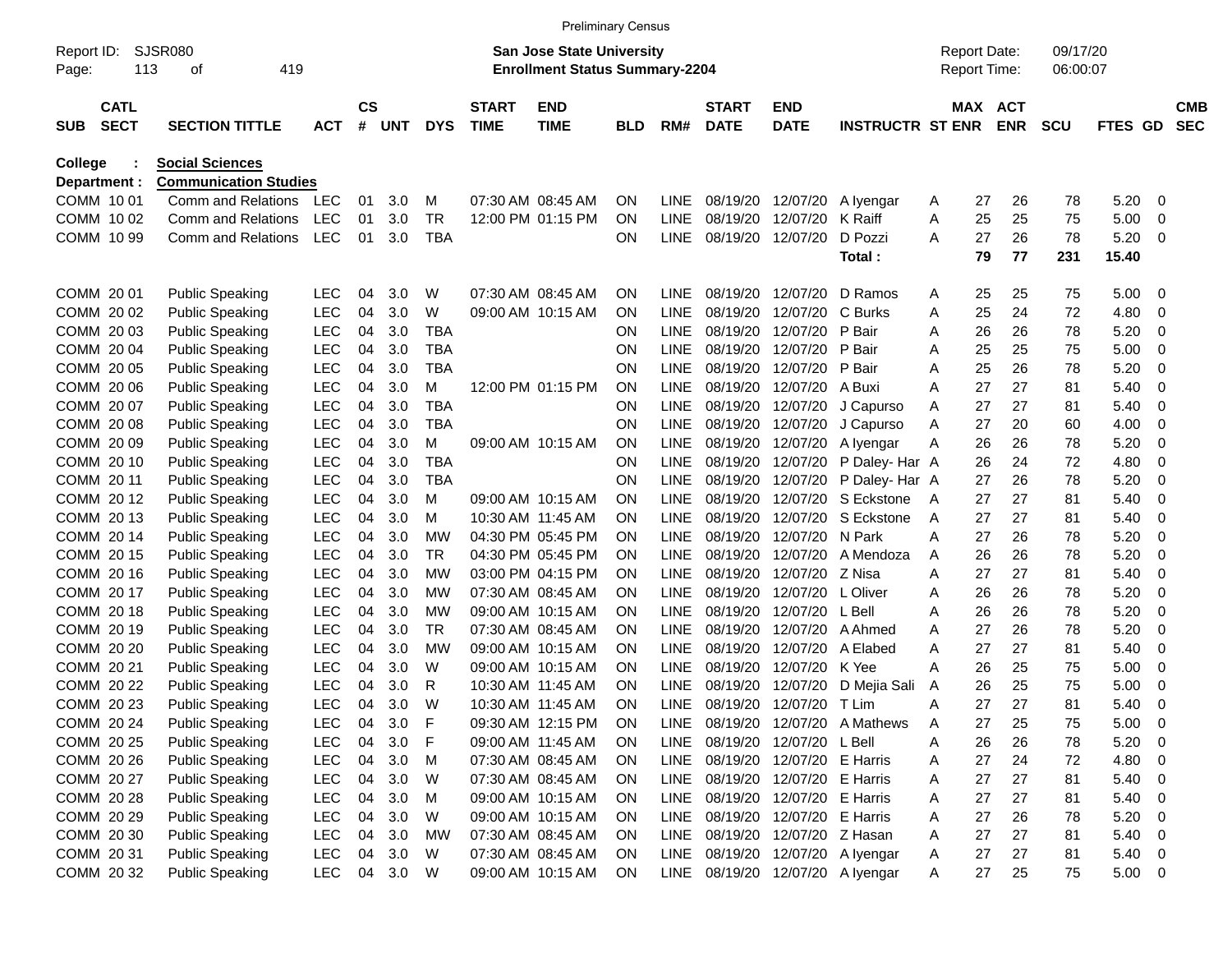|                                          |                        |            |                    |     |              |                             | <b>Preliminary Census</b>                                                 |            |             |                             |                           |                         |                                     |                              |                      |                          |                          |
|------------------------------------------|------------------------|------------|--------------------|-----|--------------|-----------------------------|---------------------------------------------------------------------------|------------|-------------|-----------------------------|---------------------------|-------------------------|-------------------------------------|------------------------------|----------------------|--------------------------|--------------------------|
| Report ID:<br>114<br>Page:               | SJSR080<br>419<br>оf   |            |                    |     |              |                             | <b>San Jose State University</b><br><b>Enrollment Status Summary-2204</b> |            |             |                             |                           |                         | <b>Report Date:</b><br>Report Time: |                              | 09/17/20<br>06:00:07 |                          |                          |
| <b>CATL</b><br><b>SECT</b><br><b>SUB</b> | <b>SECTION TITTLE</b>  | <b>ACT</b> | $\mathsf{cs}$<br># | UNT | <b>DYS</b>   | <b>START</b><br><b>TIME</b> | <b>END</b><br><b>TIME</b>                                                 | <b>BLD</b> | RM#         | <b>START</b><br><b>DATE</b> | <b>END</b><br><b>DATE</b> | <b>INSTRUCTR ST ENR</b> |                                     | <b>MAX ACT</b><br><b>ENR</b> | SCU                  | <b>FTES</b><br><b>GD</b> | <b>CMB</b><br><b>SEC</b> |
| COMM 20 33                               | <b>Public Speaking</b> | <b>LEC</b> | 04                 | 3.0 | M            |                             | 04:30 PM 05:45 PM                                                         | ΟN         | <b>LINE</b> | 08/19/20                    | 12/07/20                  | L Walsh                 | 27<br>Α                             | 26                           | 78                   | 5.20                     | $\mathbf 0$              |
| COMM 20 34                               | <b>Public Speaking</b> | LEC        | 04                 | 3.0 | <b>MW</b>    |                             | 12:00 PM 01:15 PM                                                         | ΟN         | <b>LINE</b> | 08/19/20                    | 12/07/20                  | A Mathews               | 25<br>A                             | 25                           | 75                   | 5.00                     | 0                        |
| COMM 20 35                               | <b>Public Speaking</b> | LEC        | 04                 | 3.0 | МW           |                             | 01:30 PM 02:45 PM                                                         | ΟN         | <b>LINE</b> | 08/19/20                    | 12/07/20                  | A Mathews               | 25<br>A                             | 25                           | 75                   | 5.00                     | 0                        |
| COMM 20 36                               | <b>Public Speaking</b> | LEC        | 04                 | 3.0 | <b>MW</b>    |                             | 04:30 PM 05:45 PM                                                         | ΟN         | <b>LINE</b> | 08/19/20                    | 12/07/20                  | A Mathews               | 26<br>A                             | 22                           | 66                   | 4.40                     | 0                        |
| COMM 20 37                               | <b>Public Speaking</b> | LEC        | 04                 | 3.0 | <b>TR</b>    |                             | 03:00 PM 04:15 PM                                                         | ΟN         | <b>LINE</b> | 08/19/20                    | 12/07/20                  | S McGaffey              | 27<br>A                             | 22                           | 66                   | 4.40                     | 0                        |
| COMM 20 38                               | <b>Public Speaking</b> | LEC        | 04                 | 3.0 | <b>TR</b>    |                             | 04:30 PM 05:45 PM                                                         | ΟN         | <b>LINE</b> | 08/19/20                    | 12/07/20                  | S McGaffey A            | 26                                  | 24                           | 72                   | 4.80                     | $\mathbf 0$              |
| COMM 20 39                               | <b>Public Speaking</b> | LEC        | 04                 | 3.0 | <b>TBA</b>   |                             |                                                                           | ON         | <b>LINE</b> | 08/19/20                    | 12/07/20                  | E McMurray A            | 25                                  | 25                           | 75                   | 5.00                     | $\mathbf 0$              |
| COMM 20 40                               | <b>Public Speaking</b> | LEC        | 04                 | 3.0 | <b>TBA</b>   |                             |                                                                           | ON         | <b>LINE</b> | 08/19/20                    | 12/07/20                  | E McMurray A            | 25                                  | 23                           | 69                   | 4.60                     | 0                        |
| COMM 20 41                               | <b>Public Speaking</b> | LEC        | 04                 | 3.0 | <b>TR</b>    | 01:30 PM 02:45 PM           |                                                                           | ON         | <b>LINE</b> | 08/19/20                    | 12/07/20                  | K Yee                   | 25<br>A                             | 21                           | 63                   | 4.20                     | $\mathbf 0$              |
| COMM 20 42                               | <b>Public Speaking</b> | LEC        | 04                 | 3.0 | W            |                             | 07:30 AM 08:45 AM                                                         | ΟN         | <b>LINE</b> | 08/19/20                    | 12/07/20                  | P Daley- Har A          | 26                                  | 25                           | 75                   | 5.00                     | $\mathbf 0$              |
| COMM 20 43                               | <b>Public Speaking</b> | LEC        | 04                 | 3.0 | W            |                             | 12:00 PM 01:15 PM                                                         | ΟN         | <b>LINE</b> | 08/19/20                    | 12/07/20                  | R Pashtunyar A          | 27                                  | 27                           | 81                   | 5.40                     | $\mathbf 0$              |
| COMM 20 44                               | <b>Public Speaking</b> | LEC        | 04                 | 3.0 | <b>TR</b>    |                             | 07:30 AM 08:45 AM                                                         | ΟN         | <b>LINE</b> | 08/19/20                    | 12/07/20                  | K Raiff                 | 25<br>A                             | 16                           | 48                   | 3.20                     | 0                        |
| COMM 20 45                               | <b>Public Speaking</b> | LEC        | 04                 | 3.0 | <b>TR</b>    |                             | 09:00 AM 10:15 AM                                                         | ΟN         | <b>LINE</b> | 08/19/20                    | 12/07/20                  | K Raiff                 | 25<br>A                             | 24                           | 72                   | 4.80                     | $\mathbf 0$              |
| COMM 20 46                               | <b>Public Speaking</b> | LEC        | 04                 | 3.0 | <b>TBA</b>   |                             |                                                                           | ON         | <b>LINE</b> | 08/19/20                    | 12/07/20                  | S Sequeira              | 26<br>Α                             | 26                           | 78                   | 5.20                     | $\mathbf 0$              |
| COMM 20 47                               | <b>Public Speaking</b> | LEC        | 04                 | 3.0 | <b>TBA</b>   |                             |                                                                           | ON         | <b>LINE</b> | 08/19/20                    | 12/07/20                  | S Sequeira              | 26<br>A                             | 26                           | 78                   | 5.20                     | $\mathbf 0$              |
| COMM 20 48                               | <b>Public Speaking</b> | LEC        | 04                 | 3.0 | <b>TR</b>    |                             | 07:30 AM 08:45 AM                                                         | ON         | <b>LINE</b> | 08/19/20                    | 12/07/20                  | D Ramos                 | 26<br>A                             | 14                           | 42                   | 2.80                     | $\mathbf 0$              |
| COMM 20 49                               | <b>Public Speaking</b> | LEC        | 04                 | 3.0 | <b>MW</b>    | 10:30 AM 11:45 AM           |                                                                           | ΟN         | <b>LINE</b> | 08/19/20                    | 12/07/20                  | M Conti                 | 27<br>A                             | 27                           | 81                   | 5.40                     | $\mathbf 0$              |
| COMM 20 50                               | <b>Public Speaking</b> | <b>LEC</b> | 04                 | 3.0 | W            |                             | 04:30 PM 05:45 PM                                                         | ΟN         | <b>LINE</b> | 08/19/20                    | 12/07/20                  | L Walsh                 | 27<br>Α                             | 19                           | 57                   | 3.80                     | $\mathbf 0$              |
| COMM 20 51                               | <b>Public Speaking</b> | <b>LEC</b> | 04                 | 3.0 | R            |                             | 03:00 PM 04:15 PM                                                         | ΟN         | <b>LINE</b> | 08/19/20                    | 12/07/20                  | A Mathews               | 27<br>A                             | 24                           | 72                   | 4.80                     | $\mathbf 0$              |
| COMM 20 52                               | <b>Public Speaking</b> | <b>LEC</b> | 04                 | 3.0 | $\top$       | 10:30 AM 11:45 AM           |                                                                           | ΟN         | <b>LINE</b> | 08/19/20                    | 12/07/20                  | K Ward                  | 27<br>A                             | 27                           | 81                   | 5.40                     | 0                        |
| COMM 20 53                               | <b>Public Speaking</b> | <b>LEC</b> | 04                 | 3.0 | R            |                             | 10:30 AM 11:45 AM                                                         | ΟN         | <b>LINE</b> | 08/19/20                    | 12/07/20                  | K Ward                  | 27<br>A                             | 22                           | 66                   | 4.40                     | $\mathbf 0$              |
| COMM 20 54                               | <b>Public Speaking</b> | <b>LEC</b> | 04                 | 3.0 | $\mathsf{T}$ |                             | 12:00 PM 01:15 PM                                                         | ON         | <b>LINE</b> | 08/19/20                    | 12/07/20                  | K Ward                  | 27<br>A                             | 27                           | 81                   | 5.40                     | $\mathbf 0$              |
|                                          |                        |            |                    |     |              |                             |                                                                           |            |             |                             |                           | Total:                  |                                     | 1421 1342                    | 4026                 | 268.40                   |                          |
| COMM 20N 01                              | Pub Sp Nonn Spks       | <b>LEC</b> | 02                 | 3.0 | <b>TR</b>    |                             | 01:30 PM 02:45 PM                                                         | ΟN         | <b>LINE</b> | 08/19/20                    | 12/07/20                  | D Mejia Sali A          | 25                                  | 24                           | 72                   | 4.80                     | $\mathbf 0$              |
| COMM 20N 02                              | Pub Sp Nonn Spks       | <b>LEC</b> | 02                 | 3.0 | W            |                             | 10:30 AM 11:45 AM                                                         | ON         | <b>LINE</b> | 08/19/20                    | 12/07/20                  | X Tan                   | A<br>25                             | 24                           | 72                   | 4.80                     | $\mathbf 0$              |
|                                          |                        |            |                    |     |              |                             |                                                                           |            |             |                             |                           | Total:                  | 50                                  | 48                           | 144                  | 9.60                     |                          |
| COMM 21 01                               | Performing Culture a   | <b>LEC</b> | 04                 | 3.0 | <b>TR</b>    |                             | 09:00 AM 10:15 AM                                                         | ΟN         | <b>LINE</b> | 08/19/20                    | 12/07/20                  | S McGaffey              | 26<br>A                             | 26                           | 78                   | 5.20                     | $\mathbf 0$              |
| COMM 21 02                               | Performing Culture a   | <b>LEC</b> |                    | 3.0 |              |                             |                                                                           |            |             |                             |                           |                         | X                                   | $\Omega$<br>0                | 0                    | 0.00                     | $\mathbf 0$              |
|                                          |                        |            |                    |     |              |                             |                                                                           |            |             |                             |                           | Total:                  | 26                                  | 26                           | 78                   | 5.20                     |                          |
|                                          |                        |            |                    |     |              |                             |                                                                           |            |             |                             |                           |                         |                                     |                              |                      |                          |                          |
| COMM 40 01                               | Argmnt/Advocacy        | SEM        | 04                 | 3.0 | M            |                             | 01:30 PM 02:45 PM                                                         | ON         | LINE        | 08/19/20                    | 12/07/20                  | A Buxi                  | 27<br>Α                             | 27                           | 81                   | 5.40                     | $\mathbf 0$              |
| COMM 40 02                               | Argmnt/Advocacy        | SEM        | 04                 | 3.0 | <b>TR</b>    |                             | 07:30 AM 08:45 AM                                                         | ON         | <b>LINE</b> | 08/19/20                    | 12/07/20                  | K Johnson               | 27<br>Α                             | 26                           | 78                   | 5.20                     | 0                        |
| COMM 40 03                               | Argmnt/Advocacy        | SEM        | 04                 | 3.0 | <b>TR</b>    |                             | 09:00 AM 10:15 AM                                                         | ON         | LINE        | 08/19/20                    | 12/07/20                  | K Johnson               | 27<br>Α                             | 27                           | 81                   | 5.40                     | 0                        |
| COMM 40 04                               | Argmnt/Advocacy        | SEM        | 04                 | 3.0 | <b>TR</b>    |                             | 10:30 AM 11:45 AM                                                         | ON         | LINE        | 08/19/20                    | 12/07/20                  | T Lim                   | Α<br>26                             | 26                           | 78                   | 5.20                     | 0                        |
| COMM 40 05                               | Argmnt/Advocacy        | SEM        | 04                 | 3.0 | <b>TBA</b>   |                             |                                                                           | <b>ON</b>  | LINE        | 08/19/20                    | 12/07/20                  | S Sequeira              | 26<br>Α                             | 23                           | 69                   | 4.60                     | $\mathbf 0$              |
| COMM 40 06                               | Argmnt/Advocacy        | SEM        | 04                 | 3.0 | <b>TBA</b>   |                             |                                                                           | ON         | LINE        | 08/19/20                    | 12/07/20                  | S Sequeira              | 26<br>A                             | 24                           | 72                   | 4.80                     | 0                        |
| COMM 40 07                               | Argmnt/Advocacy        | SEM 04     |                    | 3.0 | TR           |                             | 07:30 AM 08:45 AM                                                         | ON         |             | LINE 08/19/20               | 12/07/20 K Yee            |                         | 27<br>Α                             | 27                           | 81                   | 5.40                     | 0                        |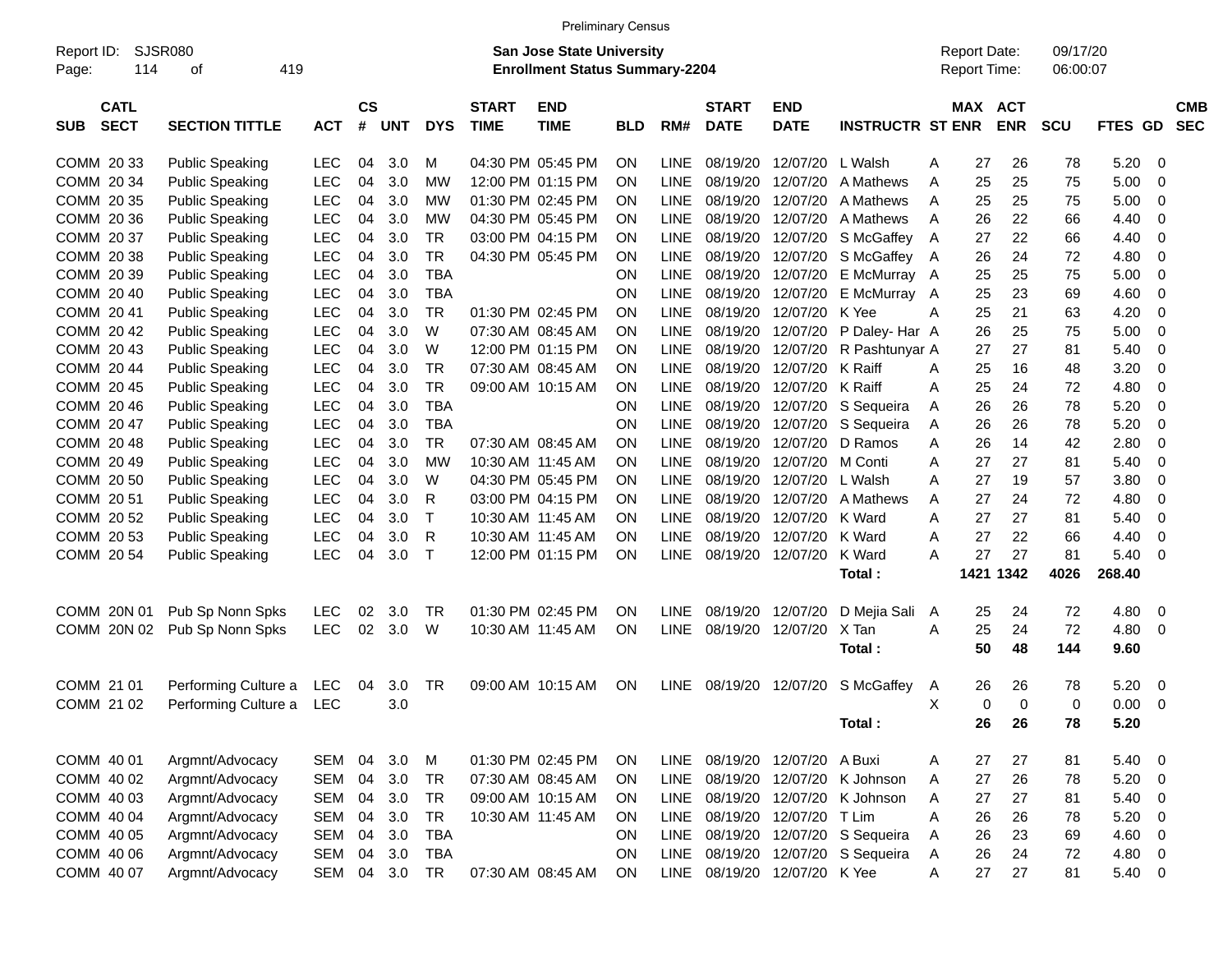|                                          |                                                                                                    |                                        |                |                                         |                                 |                             |                                                                    | <b>Preliminary Census</b>           |                                    |                                  |                                                    |                                                       |                                     |                      |                       |                       |                                    |                                   |                          |
|------------------------------------------|----------------------------------------------------------------------------------------------------|----------------------------------------|----------------|-----------------------------------------|---------------------------------|-----------------------------|--------------------------------------------------------------------|-------------------------------------|------------------------------------|----------------------------------|----------------------------------------------------|-------------------------------------------------------|-------------------------------------|----------------------|-----------------------|-----------------------|------------------------------------|-----------------------------------|--------------------------|
| Report ID:<br>115<br>Page:               | <b>SJSR080</b><br>419<br>оf                                                                        |                                        |                |                                         |                                 |                             | San Jose State University<br><b>Enrollment Status Summary-2204</b> |                                     |                                    |                                  |                                                    |                                                       | <b>Report Date:</b><br>Report Time: |                      |                       | 09/17/20<br>06:00:07  |                                    |                                   |                          |
| <b>CATL</b><br><b>SECT</b><br><b>SUB</b> | <b>SECTION TITTLE</b>                                                                              | <b>ACT</b>                             | <b>CS</b><br># | <b>UNT</b>                              | <b>DYS</b>                      | <b>START</b><br><b>TIME</b> | <b>END</b><br><b>TIME</b>                                          | <b>BLD</b>                          | RM#                                | <b>START</b><br><b>DATE</b>      | <b>END</b><br><b>DATE</b>                          | <b>INSTRUCTR ST ENR</b>                               |                                     |                      | MAX ACT<br><b>ENR</b> | <b>SCU</b>            | FTES GD                            |                                   | <b>CMB</b><br><b>SEC</b> |
| COMM 40 08                               | Argmnt/Advocacy                                                                                    | SEM                                    | 04             | 3.0                                     | <b>MW</b>                       |                             | 12:00 PM 01:15 PM                                                  | <b>ON</b>                           | <b>LINE</b>                        | 08/19/20                         | 12/07/20                                           | E Harris<br>Total:                                    | Α                                   | 27<br>213            | 26<br>206             | 78<br>618             | 5.20<br>41.20                      | $\overline{\phantom{0}}$          |                          |
| COMM 41 01<br>COMM 41 80<br>COMM 41 81   | <b>Crit Dec Making</b><br>Crit Dec Making<br>Crit Dec Making                                       | <b>SEM</b><br><b>SEM</b><br><b>SEM</b> | 04<br>04<br>04 | 3.0<br>3.0<br>3.0                       | F<br><b>TBA</b><br><b>TBA</b>   |                             | 09:30 AM 12:15 PM                                                  | <b>ON</b><br><b>ON</b><br><b>ON</b> | LINE<br><b>LINE</b><br><b>LINE</b> | 08/19/20<br>08/19/20<br>08/19/20 | 12/07/20<br>12/07/20<br>12/07/20                   | M McKnight A<br>F Gidney<br>D Mejia Sali              | A<br>A                              | 25<br>25<br>25       | 25<br>25<br>25        | 75<br>75<br>75        | 5.00<br>5.00<br>5.00               | 0<br>0<br>0                       |                          |
| COMM 41 83<br>COMM 41 99                 | Crit Dec Making<br>Crit Dec Making                                                                 | <b>SEM</b><br><b>SEM</b>               | 04<br>04       | 3.0<br>3.0                              | TBA<br><b>TBA</b>               |                             |                                                                    | <b>ON</b><br>ΟN                     | <b>LINE</b><br><b>LINE</b>         | 08/19/20                         | 12/07/20<br>08/19/20 12/07/20                      | K Werking<br>D Pozzi<br>Total:                        | A<br>Α                              | 25<br>25<br>125      | 25<br>25<br>125       | 75<br>75<br>375       | 5.00<br>5.00<br>25.00              | 0<br>$\overline{\mathbf{0}}$      |                          |
| COMM 4580<br>COMM 4581<br>COMM 4582      | Media and Culture<br>Media and Culture<br><b>Media and Culture</b>                                 | <b>LEC</b><br><b>LEC</b><br><b>LEC</b> | 04<br>04<br>04 | 3.0<br>3.0<br>3.0                       | TBA<br><b>TBA</b><br><b>TBA</b> |                             |                                                                    | <b>ON</b><br><b>ON</b><br>ΟN        | LINE<br>LINE<br><b>LINE</b>        | 08/19/20                         | 08/19/20 12/07/20<br>12/07/20<br>08/19/20 12/07/20 | <b>G</b> Firenzi<br>S Sequeira<br>D Pozzi<br>Total:   | Α<br>A<br>А                         | 25<br>25<br>25<br>75 | 25<br>24<br>24<br>73  | 75<br>72<br>72<br>219 | 5.00<br>4.80<br>4.80<br>14.60      | $\overline{\mathbf{0}}$<br>0<br>0 |                          |
| COMM 74Q 01<br>COMM 74Q 02               | <b>Fund Intrcult Comm</b><br><b>Fund Intrcult Comm</b>                                             | <b>SEM</b><br><b>SEM</b>               | 05<br>05       | 3.0<br>3.0                              | м<br>R                          |                             | 03:00 PM 04:15 PM<br>12:00 PM 01:15 PM                             | ΟN<br>ΟN                            | LINE<br><b>LINE</b>                | 08/19/20                         | 08/19/20 12/07/20<br>12/07/20                      | K Ward<br>Total:                                      | Α<br>Α                              | 21<br>21<br>42       | 21<br>20<br>41        | 63<br>60<br>123       | 4.20<br>4.00<br>8.20               | - 0<br>$\overline{\mathbf{0}}$    |                          |
| COMM 80 01<br>COMM 80 02                 | <b>Communication WorkshACT</b><br><b>Communication WorkshACT</b>                                   |                                        |                | $12 \quad 1.0$<br>$12 \quad 1.0$        | TBA<br><b>TBA</b>               |                             |                                                                    | <b>ON</b><br><b>ON</b>              | LINE<br>LINE                       | 08/19/20<br>08/19/20             | 12/07/20<br>12/07/20                               | P Bair<br>R Cnudde                                    | Α<br>A                              | 45<br>45             | 45<br>44              | 45<br>44              | 3.00<br>2.93                       | $\overline{\mathbf{0}}$<br>0      |                          |
| COMM 80 03<br>COMM 80 04<br>COMM 80 05   | <b>Communication WorkshACT</b><br><b>Communication WorkshACT</b><br><b>Communication WorkshACT</b> |                                        |                | $12 \quad 1.0$<br>$12 \quad 1.0$<br>1.0 | <b>TBA</b><br><b>TBA</b>        |                             |                                                                    | <b>ON</b><br>ΟN                     | LINE<br><b>LINE</b>                | 08/19/20                         | 12/07/20<br>08/19/20 12/07/20                      | S McGaffey<br>S McGaffey                              | A<br>A<br>Х                         | 45<br>45<br>0        | 45<br>43<br>0         | 45<br>43<br>0         | 3.00<br>2.87<br>0.00               | 0<br>0<br>0                       |                          |
| COMM 80 06<br>COMM 80 07<br>COMM 80 08   | <b>Communication WorkshACT</b><br><b>Communication WorkshACT</b><br><b>Communication WorkshACT</b> |                                        | 12             | 1.0<br>1.0<br>$12 \quad 1.0$            | TBA<br>TBA                      |                             |                                                                    | <b>ON</b><br><b>ON</b>              | <b>LINE</b><br>LINE                | 08/19/20                         | 08/19/20 12/07/20<br>12/07/20                      | M McKnight<br>M McKnight A<br>Total:                  | X<br>A                              | 0<br>45<br>45<br>270 | 0<br>32<br>9<br>218   | 0<br>32<br>9<br>218   | 0.00<br>2.13<br>0.60<br>14.53      | 0<br>0<br>$\overline{\mathbf{0}}$ |                          |
| COMM 80A 80<br>COMM 80A 81               | <b>Success Online</b><br><b>Success Online</b>                                                     | <b>LEC</b><br>LEC                      |                | $02 \quad 1.0$<br>02 1.0                | TBA<br>TBA                      |                             |                                                                    | <b>ON</b><br>ΟN                     | LINE.                              |                                  | 08/19/20 12/07/20                                  | R Cnudde<br>LINE 08/19/20 12/07/20 R Cnudde           | A<br>A                              | 40<br>40             | 27<br>32              | 27<br>32              | $1.80 \ 0$<br>$2.13 \ 0$           |                                   |                          |
| COMM 80A 82                              | <b>Success Online</b><br>COMM 80A 83 Success Online                                                | LEC.<br><b>LEC</b>                     |                | $02$ 1.0                                | TBA<br>02 1.0 TBA               |                             |                                                                    | ΟN<br>ON.                           |                                    |                                  | LINE 08/19/20 12/07/20                             | LINE 08/19/20 12/07/20 K Momary<br>K Momary<br>Total: | A<br>Α                              | 40<br>40<br>160      | 30<br>26<br>115       | 30<br>26<br>115       | $2.00 \t 0$<br>$1.73 \t 0$<br>7.67 |                                   |                          |
|                                          | COMM 91A 01 Foren Act Debate                                                                       | SUP 36 1.0 TBA                         |                |                                         |                                 |                             |                                                                    | ON.                                 |                                    | LINE 08/19/20 12/07/20           |                                                    | T Lim<br>Total:                                       | A                                   | 45<br>45             | 6<br>6                | 6<br>6                | $0.40 \ 0$<br>0.40                 |                                   |                          |
| COMM 91J 01                              | Judge Training                                                                                     | ACT 12 1.0 TBA                         |                |                                         |                                 |                             |                                                                    | ON.                                 |                                    |                                  |                                                    | LINE 08/19/20 12/07/20 S Laczko                       | A                                   | 45                   | 38                    | 38                    | $2.53 \t 0$                        |                                   |                          |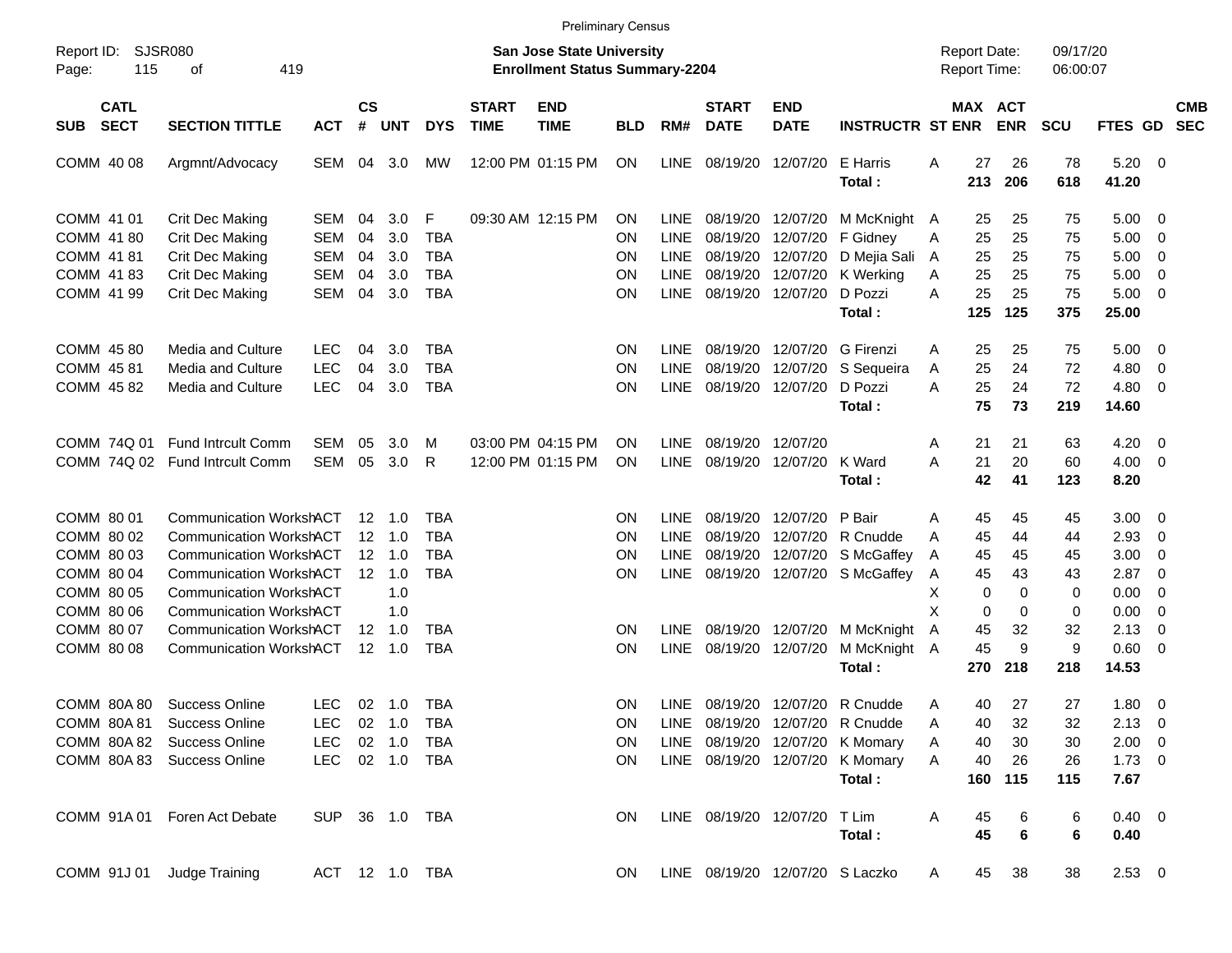|                                   |                                                                                                                                                                   |                                                                    |                            |                                      |                                                      |                             | <b>Preliminary Census</b>                                                        |                                                  |                                                                         |                                                          |                                                          |                                                                                             |                       |                                            |                            |                            |                                      |                                                                                                  |                          |
|-----------------------------------|-------------------------------------------------------------------------------------------------------------------------------------------------------------------|--------------------------------------------------------------------|----------------------------|--------------------------------------|------------------------------------------------------|-----------------------------|----------------------------------------------------------------------------------|--------------------------------------------------|-------------------------------------------------------------------------|----------------------------------------------------------|----------------------------------------------------------|---------------------------------------------------------------------------------------------|-----------------------|--------------------------------------------|----------------------------|----------------------------|--------------------------------------|--------------------------------------------------------------------------------------------------|--------------------------|
| Report ID:<br>116<br>Page:        | SJSR080<br>419<br>οf                                                                                                                                              |                                                                    |                            |                                      |                                                      |                             | <b>San Jose State University</b><br><b>Enrollment Status Summary-2204</b>        |                                                  |                                                                         |                                                          |                                                          |                                                                                             |                       | <b>Report Date:</b><br><b>Report Time:</b> |                            | 09/17/20<br>06:00:07       |                                      |                                                                                                  |                          |
| <b>CATL</b><br><b>SECT</b><br>SUB | <b>SECTION TITTLE</b>                                                                                                                                             | <b>ACT</b>                                                         | $\mathsf{cs}$<br>#         | <b>UNT</b>                           | <b>DYS</b>                                           | <b>START</b><br><b>TIME</b> | <b>END</b><br><b>TIME</b>                                                        | <b>BLD</b>                                       | RM#                                                                     | <b>START</b><br><b>DATE</b>                              | <b>END</b><br><b>DATE</b>                                | <b>INSTRUCTR ST ENR</b>                                                                     |                       | MAX ACT                                    | <b>ENR</b>                 | <b>SCU</b>                 | FTES GD                              |                                                                                                  | <b>CMB</b><br><b>SEC</b> |
| COMM 91J 02                       | Judge Training                                                                                                                                                    | <b>ACT</b>                                                         |                            | $12 \quad 1.0$                       | TBA                                                  |                             |                                                                                  | <b>ON</b>                                        | <b>LINE</b>                                                             | 08/19/20                                                 | 12/07/20                                                 | S Laczko<br>Total:                                                                          | Α                     | 30<br>75                                   | 2<br>40                    | 2<br>40                    | 0.13<br>2.67                         | - 0                                                                                              |                          |
|                                   | COMM 100W 01 Writing Workshop<br>COMM 100W 02 Writing Workshop<br>COMM 100W 03 Writing Workshop<br>COMM 100W 04 Writing Workshop                                  | <b>SEM</b><br><b>SEM</b><br><b>SEM</b><br><b>SEM</b>               | 04<br>04<br>04<br>04       | 3.0<br>3.0<br>3.0<br>3.0             | TBA<br>TBA<br>TBA<br>TBA                             |                             |                                                                                  | <b>ON</b><br>ON<br>ΟN<br>ON                      | LINE<br><b>LINE</b><br><b>LINE</b><br><b>LINE</b>                       | 08/19/20<br>08/19/20<br>08/19/20<br>08/19/20             | 12/07/20<br>12/07/20<br>12/07/20<br>12/07/20             | J Biagini<br>J Biagini<br>D Galan<br>J Lacrampe                                             | A<br>Α<br>A<br>A      | 25<br>25<br>25<br>25                       | 24<br>25<br>26<br>26       | 72<br>75<br>78<br>78       | 4.80<br>5.00<br>5.20<br>5.20         | 0<br>0<br>0<br>0                                                                                 |                          |
|                                   | COMM 100W 05 Writing Workshop<br>COMM 100W 06 Writing Workshop<br>COMM 100W 07 Writing Workshop<br>COMM 100W 08 Writing Workshop                                  | <b>SEM</b><br><b>SEM</b><br><b>SEM</b><br><b>SEM</b>               | 04<br>04<br>04<br>04       | 3.0<br>3.0<br>3.0<br>3.0             | TBA<br>W<br>W<br>TBA                                 |                             | 03:00 PM 04:15 PM<br>04:30 PM 05:45 PM                                           | ON<br><b>ON</b><br>ON<br>ON                      | <b>LINE</b><br><b>LINE</b><br><b>LINE</b><br><b>LINE</b>                | 08/19/20<br>08/19/20<br>08/19/20<br>08/19/20             | 12/07/20<br>12/07/20<br>12/07/20<br>12/07/20             | J Lacrampe<br><b>B</b> Garcia<br>R Pashtunyar A<br>R Pashtunyar A                           | A<br>A                | 25<br>25<br>25<br>25                       | 26<br>25<br>25<br>25       | 78<br>75<br>75<br>75       | 5.20<br>5.00<br>5.00<br>5.00         | 0<br>0<br>0<br>0                                                                                 |                          |
|                                   | COMM 100W 09 Writing Workshop<br>COMM 100W 10 Writing Workshop<br>COMM 100W 11 Writing Workshop<br>COMM 100W 12 Writing Workshop<br>COMM 100W 13 Writing Workshop | <b>SEM</b><br><b>SEM</b><br><b>SEM</b><br><b>SEM</b><br><b>SEM</b> | 04<br>04<br>04<br>04<br>04 | 3.0<br>3.0<br>3.0<br>3.0<br>3.0      | TBA<br>МW<br>МW<br>Т<br>т                            |                             | 10:30 AM 11:45 AM<br>12:00 PM 01:15 PM<br>12:00 PM 01:15 PM<br>03:00 PM 04:15 PM | ON<br>ON<br><b>ON</b><br><b>ON</b><br><b>ON</b>  | <b>LINE</b><br><b>LINE</b><br><b>LINE</b><br><b>LINE</b><br><b>LINE</b> | 08/19/20<br>08/19/20<br>08/19/20<br>08/19/20<br>08/19/20 | 12/07/20<br>12/07/20<br>12/07/20<br>12/07/20             | R Pashtunyar A<br>M Peck<br>M Peck<br>L Rogers<br>12/07/20 L Rogers                         | Α<br>Α<br>Α<br>Α      | 25<br>25<br>25<br>25<br>25                 | 25<br>25<br>25<br>25<br>26 | 75<br>75<br>75<br>75<br>78 | 5.00<br>5.00<br>5.00<br>5.00<br>5.20 | 0<br>0<br>0<br>0<br>0                                                                            |                          |
|                                   | COMM 100W 14 Writing Workshop<br>COMM 100W 15 Writing Workshop<br>COMM 100W 16 Writing Workshop<br>COMM 100W 17 Writing Workshop                                  | <b>SEM</b><br><b>SEM</b><br><b>SEM</b><br><b>SEM</b>               | 04<br>04<br>04<br>04       | 3.0<br>3.0<br>3.0<br>3.0             | Т<br>т<br>W<br>TR                                    |                             | 10:30 AM 11:45 AM<br>06:00 PM 08:45 PM<br>06:00 PM 08:45 PM<br>12:00 PM 01:15 PM | <b>ON</b><br><b>ON</b><br><b>ON</b><br><b>ON</b> | <b>LINE</b><br><b>LINE</b><br><b>LINE</b><br><b>LINE</b>                | 08/19/20<br>08/19/20<br>08/19/20<br>08/19/20             | 12/07/20<br>12/07/20<br>12/07/20<br>12/07/20 K Yee       | L Rogers<br>J Lacrampe<br>J Lacrampe                                                        | Α<br>A<br>A<br>A      | 25<br>25<br>25<br>25                       | 25<br>25<br>24<br>25       | 75<br>75<br>72<br>75       | 5.00<br>5.00<br>4.80<br>5.00         | 0<br>0<br>0<br>0                                                                                 |                          |
|                                   | COMM 100W 80 Writing Workshop<br>COMM 100W 81 Writing Workshop<br>COMM 100W 82 Writing Workshop<br>COMM 100W 83 Writing Workshop<br>COMM 100W 84 Writing Workshop | <b>SEM</b><br><b>SEM</b><br><b>SEM</b><br><b>SEM</b><br><b>SEM</b> | 04<br>04<br>04<br>04<br>04 | 3.0<br>3.0<br>3.0<br>3.0<br>3.0      | <b>TBA</b><br>TBA<br>TBA<br>TBA<br><b>TBA</b>        |                             |                                                                                  | ΟN<br>ON<br>ON<br>ON<br>ON                       | <b>LINE</b><br><b>LINE</b><br><b>LINE</b><br><b>LINE</b><br><b>LINE</b> | 08/19/20<br>08/19/20<br>08/19/20<br>08/19/20<br>08/19/20 | 12/07/20<br>12/07/20<br>12/07/20<br>12/07/20<br>12/07/20 | C Burks<br>C Burks<br>K McConnell<br><b>B</b> Garcia<br>K Cannava                           | A<br>A<br>A<br>A<br>A | 25<br>25<br>25<br>25<br>25                 | 25<br>25<br>25<br>25<br>25 | 75<br>75<br>75<br>75<br>75 | 5.00<br>5.00<br>5.00<br>5.00<br>5.00 | 0<br>0<br>0<br>0<br>0                                                                            |                          |
|                                   | COMM 100W 85 Writing Workshop<br>COMM 101C 01 Theorizing Comm                                                                                                     | <b>SEM</b><br><b>LEC</b>                                           | 04<br>03                   | 3.0<br>4.0                           | <b>TBA</b><br><b>TBA</b>                             |                             |                                                                                  | ON<br><b>ON</b>                                  | <b>LINE</b><br>LINE                                                     | 08/19/20<br>08/19/20                                     | 12/07/20<br>12/07/20                                     | K McConnell A<br>Total:<br>K Cannava                                                        | Α                     | 25<br>575<br>25                            | 25<br>577<br>24            | 75<br>1731<br>96           | 5.00<br>115.40<br>6.40               | -0<br>0                                                                                          |                          |
|                                   | COMM 101C 02 Theorizing Comm<br>COMM 101C 03 Theorizing Comm<br>COMM 101C 04 Theorizing Comm                                                                      | <b>LEC</b><br>LEC<br><b>LEC</b>                                    | 03<br>03<br>03             | 4.0<br>4.0<br>4.0                    | <b>TBA</b><br>M<br>TR                                |                             | 12:00 PM 01:15 PM<br>04:30 PM 05:45 PM                                           | <b>ON</b><br><b>ON</b><br><b>ON</b>              | <b>LINE</b><br>LINE<br>LINE                                             |                                                          |                                                          | 08/19/20 12/07/20 K Cannava<br>08/19/20 12/07/20 K Williams<br>08/19/20 12/07/20 N Yeboah   | A<br>Α<br>Α           | 25<br>25<br>25                             | 25<br>26<br>25             | 100<br>104<br>100          | 6.67<br>6.93<br>6.67                 | 0<br>- 0<br>- 0                                                                                  |                          |
|                                   | COMM 101C 80 Theorizing Comm<br>COMM 101C 81 Theorizing Comm<br>COMM 101C 82 Theorizing Comm<br>COMM 101C 83 Theorizing Comm                                      | <b>LEC</b><br><b>LEC</b><br><b>LEC</b><br><b>LEC</b>               |                            | 03 4.0<br>03 4.0<br>03 4.0<br>03 4.0 | <b>TBA</b><br><b>TBA</b><br><b>TBA</b><br><b>TBA</b> |                             |                                                                                  | <b>ON</b><br><b>ON</b><br><b>ON</b><br><b>ON</b> | LINE<br>LINE<br>LINE                                                    |                                                          | LINE 08/19/20 12/07/20 M Byrd                            | 08/19/20 12/07/20 J Morrison<br>08/19/20 12/07/20 J Morrison<br>08/19/20 12/07/20 M Sunseri | A<br>A<br>Α<br>A      | 25<br>25<br>25<br>25                       | 28<br>25<br>25<br>25       | 112<br>100<br>100<br>100   | 7.47<br>6.67<br>6.67<br>6.67         | $\overline{\phantom{0}}$<br>$\overline{0}$<br>$\overline{\mathbf{0}}$<br>$\overline{\mathbf{0}}$ |                          |
|                                   | COMM 101C 84 Theorizing Comm                                                                                                                                      | <b>LEC</b>                                                         |                            | 03 4.0                               | TBA                                                  |                             |                                                                                  | <b>ON</b>                                        |                                                                         |                                                          |                                                          | LINE 08/19/20 12/07/20 M Sunseri<br>Total:                                                  | A                     | 25<br>225                                  | 25<br>228                  | 100<br>912                 | 6.67 0<br>60.80                      |                                                                                                  |                          |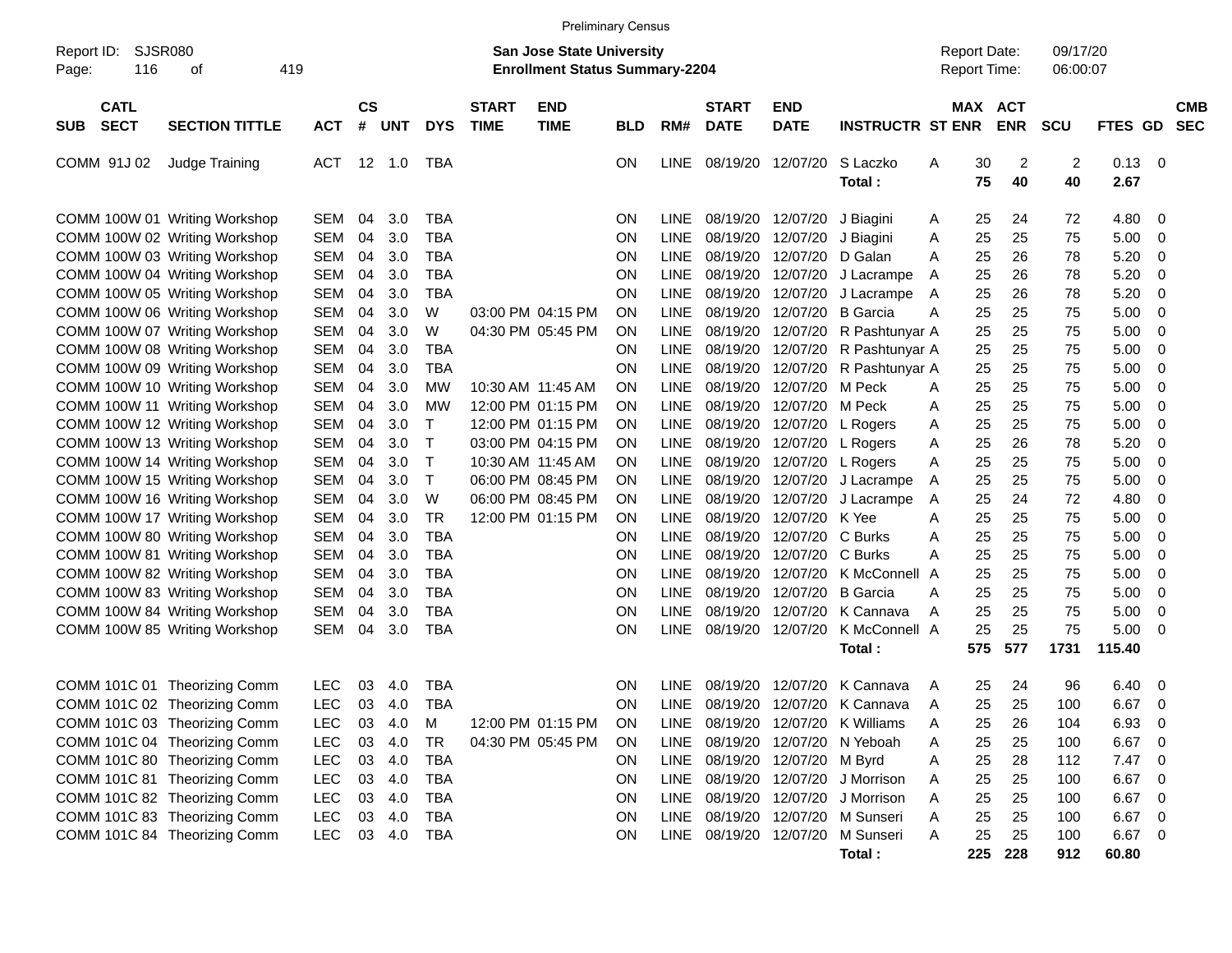|                     |                                                                            |                                                                                      |                                               |                      |                          |                                               |                             |                                                                           | <b>Preliminary Census</b>                 |                                            |                                                       |                                  |                                             |                                          |                      |                         |                                    |                                             |            |
|---------------------|----------------------------------------------------------------------------|--------------------------------------------------------------------------------------|-----------------------------------------------|----------------------|--------------------------|-----------------------------------------------|-----------------------------|---------------------------------------------------------------------------|-------------------------------------------|--------------------------------------------|-------------------------------------------------------|----------------------------------|---------------------------------------------|------------------------------------------|----------------------|-------------------------|------------------------------------|---------------------------------------------|------------|
| Report ID:<br>Page: | 117                                                                        | <b>SJSR080</b><br>419<br>оf                                                          |                                               |                      |                          |                                               |                             | <b>San Jose State University</b><br><b>Enrollment Status Summary-2204</b> |                                           |                                            |                                                       |                                  |                                             | <b>Report Date:</b><br>Report Time:      |                      | 09/17/20<br>06:00:07    |                                    |                                             |            |
| <b>SUB</b>          | <b>CATL</b><br><b>SECT</b>                                                 | <b>SECTION TITTLE</b>                                                                | <b>ACT</b>                                    | $\mathsf{cs}$<br>#   | <b>UNT</b>               | <b>DYS</b>                                    | <b>START</b><br><b>TIME</b> | <b>END</b><br><b>TIME</b>                                                 | <b>BLD</b>                                | RM#                                        | <b>START</b><br><b>DATE</b>                           | <b>END</b><br><b>DATE</b>        | <b>INSTRUCTR ST ENR</b>                     | <b>MAX ACT</b>                           | <b>ENR</b>           | SCU                     | FTES GD SEC                        |                                             | <b>CMB</b> |
|                     |                                                                            | COMM 105P 80 Comm Self & Soc                                                         | SEM 03 4.0                                    |                      |                          | <b>TBA</b>                                    |                             |                                                                           | <b>ON</b>                                 | LINE                                       | 08/19/20                                              | 12/07/20                         | C Perez<br>Total:                           | 25<br>A<br>25                            | 25<br>25             | 100<br>100              | $6.67$ 0<br>6.67                   |                                             |            |
|                     | COMM 110F 01<br>COMM 110F 02<br><b>COMM 110F 80</b><br><b>COMM 110F 81</b> | Interpersonal Comm<br>Interpersonal Comm<br>Interpersonal Comm<br>Interpersonal Comm | SEM<br><b>SEM</b><br><b>SEM</b><br><b>SEM</b> | 03<br>03<br>03<br>03 | 4.0<br>4.0<br>4.0<br>4.0 | TBA<br><b>TBA</b><br><b>TBA</b><br><b>TBA</b> |                             |                                                                           | <b>ON</b><br><b>ON</b><br><b>ON</b><br>ΟN | LINE<br><b>LINE</b><br><b>LINE</b><br>LINE | 08/19/20<br>08/19/20<br>08/19/20<br>08/19/20 12/07/20 | 12/07/20<br>12/07/20<br>12/07/20 | X Tan<br>X Tan<br>K Werking<br>M Byrd       | 25<br>A<br>25<br>A<br>25<br>A<br>25<br>A | 25<br>25<br>23<br>27 | 100<br>100<br>92<br>108 | 6.73<br>6.67<br>6.13<br>7.20       | -1<br>- 0<br>$\overline{0}$<br>$\mathbf{0}$ |            |
|                     | <b>COMM 111P 80</b>                                                        | Interviewing                                                                         | <b>LEC</b>                                    |                      | 03 4.0                   | <b>TBA</b>                                    |                             |                                                                           | <b>ON</b>                                 | LINE                                       | 08/19/20 12/07/20                                     |                                  | Total:<br>G Firenzi<br>Total:               | 100<br>25<br>A<br>25                     | 100<br>24<br>24      | 400<br>96<br>96         | 26.73<br>$6.40 \quad 0$<br>6.40    |                                             |            |
|                     | COMM 114P 01                                                               | Bus & Prof Spking                                                                    | <b>LEC</b>                                    | 03                   | 4.0                      | M                                             |                             | 07:30 AM 08:45 AM                                                         | <b>ON</b>                                 | LINE                                       | 08/19/20 12/07/20                                     |                                  | K Williams<br>Total:                        | 25<br>A<br>25                            | 25<br>25             | 100<br>100              | $6.67$ 0<br>6.67                   |                                             |            |
|                     | COMM 115P 01<br>COMM 115P 80                                               | Comm and Conflict<br><b>Comm and Conflict</b>                                        | <b>LEC</b><br><b>LEC</b>                      | 03<br>03             | 4.0<br>4.0               | <b>TBA</b><br><b>TBA</b>                      |                             |                                                                           | <b>ON</b><br><b>ON</b>                    | LINE<br><b>LINE</b>                        | 08/19/20 12/07/20                                     | 08/19/20 12/07/20                | S Spano<br>C Perez<br>Total:                | 25<br>A<br>25<br>A<br>50                 | 26<br>24<br>50       | 104<br>96<br>200        | 6.93<br>6.40<br>13.33              | 0<br>$\mathbf{0}$                           |            |
|                     |                                                                            | COMM 116P 01 Mediation                                                               | <b>LEC</b>                                    | 03                   | 4.0                      | $\top$                                        |                             | 04:30 PM 05:45 PM                                                         | <b>ON</b>                                 |                                            | LINE 08/19/20 12/07/20                                |                                  | N Coburn-Pal A<br>Total:                    | 25<br>25                                 | 24<br>24             | 96<br>96                | $6.40 \quad 0$<br>6.40             |                                             |            |
|                     | <b>COMM 117F 80</b>                                                        | Play & Games                                                                         | <b>LEC</b>                                    |                      | 03 4.0                   | <b>TBA</b>                                    |                             |                                                                           | <b>ON</b>                                 |                                            | LINE 08/19/20 12/07/20                                |                                  | S Coopman A<br>Total:                       | 25<br>25                                 | 24<br>24             | 96<br>96                | $6.40 \quad 0$<br>6.40             |                                             |            |
|                     | COMM 119I 80                                                               | <b>Researching Games</b><br>COMM 120P 80 Pers & Pres Skills                          | LEC<br><b>LEC</b>                             | 03                   | 03 4.0<br>- 4.0          | TBA<br>TBA                                    |                             |                                                                           | <b>ON</b><br><b>ON</b>                    | <b>LINE</b>                                | LINE 08/19/20 12/07/20<br>08/19/20 12/07/20           |                                  | S Coopman A<br>Total:<br>N Coburn-Pal A     | 25<br>25<br>25                           | 29<br>29<br>27       | 116<br>116<br>108       | $7.73 \quad 0$<br>7.73<br>$7.27$ 1 |                                             |            |
|                     |                                                                            | COMM 121P 01 Perf as Practice                                                        | LEC 03 4.0 W                                  |                      |                          |                                               |                             | 06:00 PM 08:45 PM ON                                                      |                                           |                                            |                                                       | LINE 08/19/20 12/07/20 L Hatton  | Total :                                     | 25<br>A<br>25                            | 27<br>24             | 108<br>96               | 7.27<br>$6.40 \quad 0$             |                                             |            |
|                     | COMM 123I 01                                                               | Performance Ethno                                                                    | SEM 03 4.0                                    |                      |                          | TR                                            |                             | 01:30 PM 02:45 PM                                                         | <b>ON</b>                                 |                                            | LINE 08/19/20 12/07/20                                |                                  | Total:<br>N Yeboah                          | 25<br>25<br>A                            | 24<br>23             | 96<br>92                | 6.40<br>$6.13 \quad 0$             |                                             |            |
|                     | COMM 123I 02                                                               | Performance Ethno<br>COMM 124P 01 Comm Training & Dev LEC 03 4.0 M                   | SEM 03 4.0                                    |                      |                          | TBA                                           |                             | 09:00 AM 10:15 AM                                                         | <b>ON</b><br>ON                           |                                            | LINE 08/19/20 12/07/20                                |                                  | Total:<br>LINE 08/19/20 12/07/20 K Williams | A<br>25<br>50<br>25<br>A                 | 26<br>49<br>24       | 104<br>196<br>96        | 6.93 0<br>13.07<br>$6.40\ 0$       |                                             |            |
|                     |                                                                            |                                                                                      |                                               |                      |                          |                                               |                             |                                                                           |                                           |                                            |                                                       |                                  |                                             |                                          |                      |                         |                                    |                                             |            |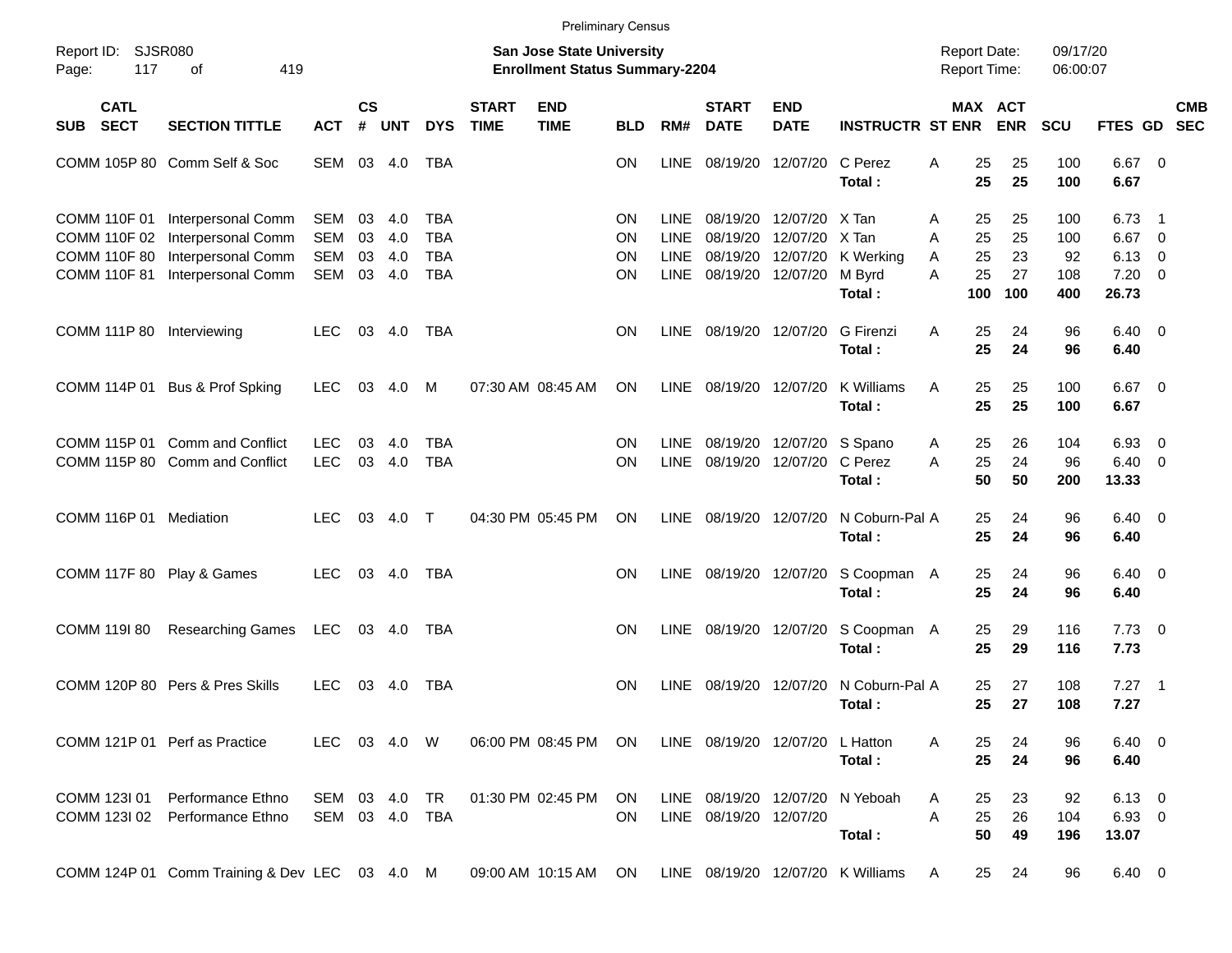|              |                                        |                                                                  |                              |                    |               |                         |                             |                                                                    | <b>Preliminary Census</b> |                     |                               |                           |                                                                             |                                     |                                |                      |                                       |            |
|--------------|----------------------------------------|------------------------------------------------------------------|------------------------------|--------------------|---------------|-------------------------|-----------------------------|--------------------------------------------------------------------|---------------------------|---------------------|-------------------------------|---------------------------|-----------------------------------------------------------------------------|-------------------------------------|--------------------------------|----------------------|---------------------------------------|------------|
| Page:        | Report ID: SJSR080<br>118<br>419<br>οf |                                                                  |                              |                    |               |                         |                             | San Jose State University<br><b>Enrollment Status Summary-2204</b> |                           |                     |                               |                           |                                                                             | <b>Report Date:</b><br>Report Time: |                                | 09/17/20<br>06:00:07 |                                       |            |
| <b>SUB</b>   | <b>CATL</b><br><b>SECT</b>             | <b>SECTION TITTLE</b>                                            | <b>ACT</b>                   | $\mathsf{cs}$<br># | <b>UNT</b>    | <b>DYS</b>              | <b>START</b><br><b>TIME</b> | <b>END</b><br><b>TIME</b>                                          | <b>BLD</b>                | RM#                 | <b>START</b><br><b>DATE</b>   | <b>END</b><br><b>DATE</b> | <b>INSTRUCTR ST ENR ENR</b>                                                 |                                     | MAX ACT                        | <b>SCU</b>           | FTES GD SEC                           | <b>CMB</b> |
|              |                                        |                                                                  |                              |                    |               |                         |                             |                                                                    |                           |                     |                               |                           | Total:                                                                      |                                     | 25<br>24                       | 96                   | 6.40                                  |            |
|              |                                        | COMM 125P 01 Ensemble Perf                                       | <b>LEC</b>                   |                    | 4.0           |                         |                             |                                                                    |                           |                     |                               |                           | Total:                                                                      | Χ                                   | 0<br>0<br>$\bf{0}$<br>$\bf{0}$ | 0<br>0               | $0.00 \t 0$<br>0.00                   |            |
|              |                                        | COMM 130F 80 Activism/Action                                     | LEC.                         |                    | 03 4.0        | TBA                     |                             |                                                                    | ON                        |                     | LINE 08/19/20 12/07/20        |                           | T Coopman A<br>Total:                                                       | 25<br>25                            | 25<br>25                       | 100<br>100           | $6.67$ 0<br>6.67                      |            |
|              |                                        | COMM 131P 80 New/You Media                                       | <b>LEC</b>                   |                    | 04 4.0        | TBA                     |                             |                                                                    | ON                        |                     | LINE 08/19/20 12/07/20        |                           | C Perez<br>Total:                                                           | 25<br>A<br>25                       | 25<br>25                       | 100<br>100           | $6.67$ 0<br>6.67                      |            |
|              |                                        | COMM 133F 80 Ethical Prob Comm                                   | LEC                          |                    | 03 4.0        | <b>TBA</b>              |                             |                                                                    | ON                        |                     | LINE 08/19/20 12/07/20        |                           | S Hinerman A<br>Total:                                                      | 25<br>25                            | 25<br>25                       | 100<br>100           | $6.67$ 0<br>6.67                      |            |
|              |                                        | COMM 140P 01 Argument & Debate<br>COMM 140P 02 Argument & Debate | LEC<br><b>LEC</b>            | 03                 | 4.0<br>03 4.0 | <b>TBA</b><br><b>TR</b> |                             | 01:30 PM 02:45 PM                                                  | ON<br>ON                  | <b>LINE</b><br>LINE |                               | 08/19/20 12/07/20         | 08/19/20 12/07/20 S Laczko<br>T Lim<br>Total:                               | Α<br>25<br>A                        | 24<br>25<br>25<br>50<br>49     | 96<br>100<br>196     | $6.40 \quad 0$<br>6.67 0<br>13.07     |            |
|              |                                        | COMM 141P 01 Small Group Comm                                    | <b>LEC</b>                   |                    | 03 4.0        | $\top$                  |                             | 06:00 PM 08:45 PM                                                  | ON                        |                     | LINE 08/19/20 12/07/20        |                           | D Galan<br>Total:                                                           | 25<br>A<br>25                       | 23<br>23                       | 92<br>92             | $6.13 \quad 0$<br>6.13                |            |
|              |                                        | COMM 144F 01 Org Comm                                            | <b>LEC</b>                   |                    | 03 4.0        | МW                      |                             | 10:30 AM 11:45 AM                                                  | <b>ON</b>                 |                     | LINE 08/19/20 12/07/20        |                           | F Varona<br>Total:                                                          | 25<br>A<br>25                       | 25<br>25                       | 100<br>100           | $6.73$ 1<br>6.73                      |            |
|              | COMM 145I 80                           | <b>Rhet Criticism</b>                                            | <b>LEC</b>                   |                    | 03 4.0        | <b>TBA</b>              |                             |                                                                    | ON                        | LINE                |                               | 08/19/20 12/07/20         | <b>G</b> Firenzi<br>Total:                                                  | 25<br>A<br>25                       | 25<br>25                       | 100<br>100           | $6.67$ 0<br>6.67                      |            |
|              |                                        | COMM 147P 80 Arg & Pers Crts Law LEC 03 4.0                      |                              |                    |               | TBA                     |                             |                                                                    | <b>ON</b>                 | LINE                | 08/19/20 12/07/20             |                           | <b>G</b> Firenzi<br>Total:                                                  | 25<br>A<br>25                       | 24<br>24                       | 96<br>96             | $6.40 \quad 0$<br>6.40                |            |
|              | COMM 149F 81                           | COMM 149F 80 Rhet Public Life<br><b>Rhet Public Life</b>         | <b>LEC</b><br><b>LEC</b>     |                    | 03 4.0<br>4.0 | TBA                     |                             |                                                                    | ON.                       |                     | LINE 08/19/20 12/07/20 A Wood |                           | Total:                                                                      | 25<br>A<br>X<br>25                  | 23<br>0<br>0<br>23             | 92<br>0<br>92        | $6.13 \quad 0$<br>$0.00 \t 0$<br>6.13 |            |
|              | COMM 150I 01                           | Org Com Inquiry                                                  | LEC 03 4.0 MW                |                    |               |                         |                             | 12:00 PM 01:15 PM                                                  | ON                        |                     | LINE 08/19/20 12/07/20        |                           | F Varona<br>Total:                                                          | 25<br>A                             | 25<br>25<br>25                 | 100<br>100           | 6.67 0<br>6.67                        |            |
| COMM 151I 01 | COMM 151I 80                           | New Media/Methods<br>New Media/Methods                           | LEC 04 4.0<br>LEC 04 4.0 TBA |                    |               | R                       |                             | 06:00 PM 07:15 PM                                                  | ON<br>ON                  |                     |                               |                           | LINE 08/19/20 12/07/20 M Holopainen A<br>LINE 08/19/20 12/07/20 T Coopman A | 25                                  | 26<br>25<br>25                 | 104<br>100           | $6.93$ 0<br>6.67 0                    |            |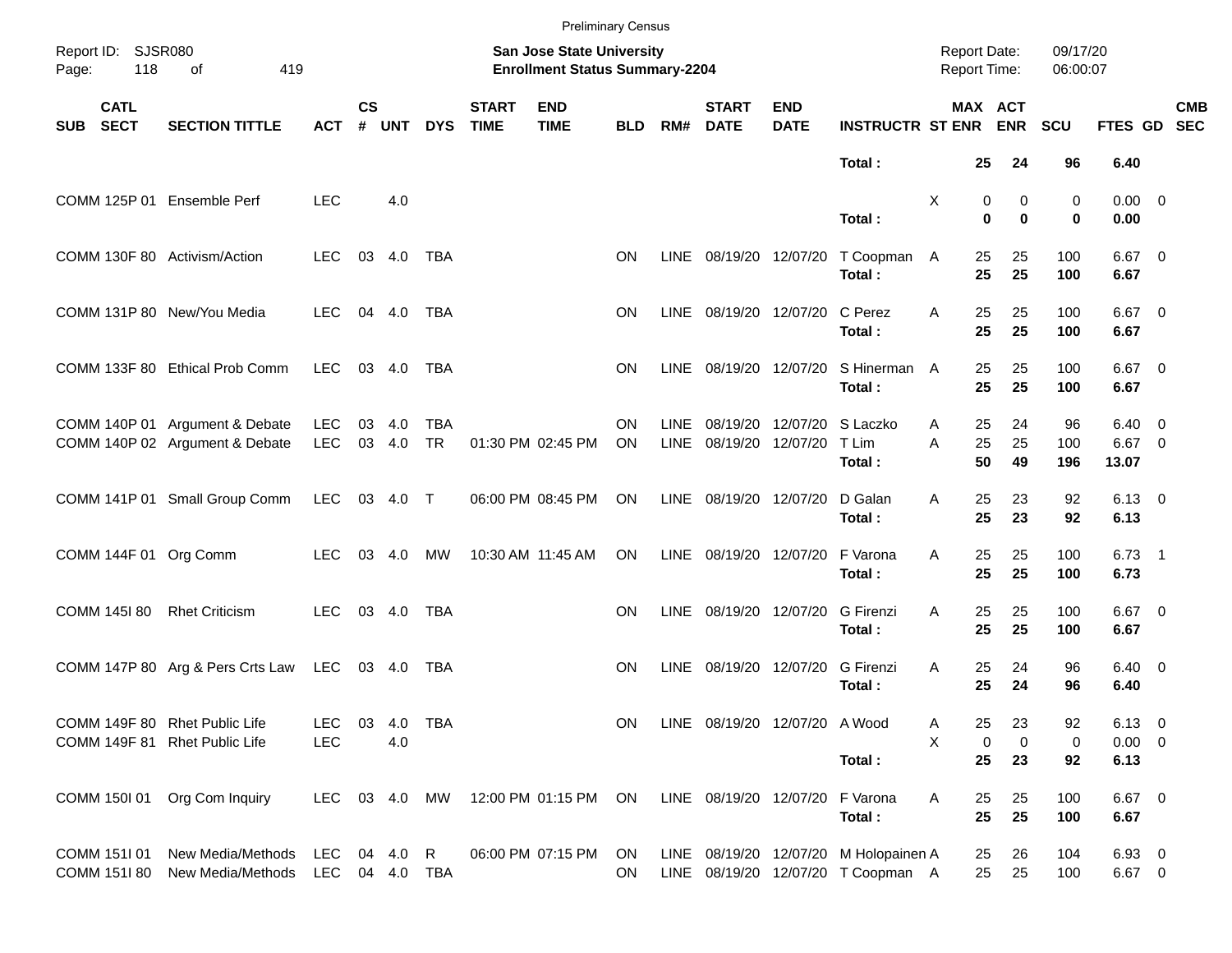|             |                                           |                                                                   |            |                    |            |            |                             |                                                                           | <b>Preliminary Census</b> |             |                               |                           |                                      |   |                                     |                       |                      |           |                         |                          |
|-------------|-------------------------------------------|-------------------------------------------------------------------|------------|--------------------|------------|------------|-----------------------------|---------------------------------------------------------------------------|---------------------------|-------------|-------------------------------|---------------------------|--------------------------------------|---|-------------------------------------|-----------------------|----------------------|-----------|-------------------------|--------------------------|
| Page:       | SJSR080<br>Report ID:<br>119<br>419<br>οf |                                                                   |            |                    |            |            |                             | <b>San Jose State University</b><br><b>Enrollment Status Summary-2204</b> |                           |             |                               |                           |                                      |   | <b>Report Date:</b><br>Report Time: |                       | 09/17/20<br>06:00:07 |           |                         |                          |
| <b>SUB</b>  | <b>CATL</b><br><b>SECT</b>                | <b>SECTION TITTLE</b>                                             | <b>ACT</b> | $\mathsf{cs}$<br># | <b>UNT</b> | <b>DYS</b> | <b>START</b><br><b>TIME</b> | <b>END</b><br><b>TIME</b>                                                 | <b>BLD</b>                | RM#         | <b>START</b><br><b>DATE</b>   | <b>END</b><br><b>DATE</b> | <b>INSTRUCTR ST ENR</b>              |   |                                     | MAX ACT<br><b>ENR</b> | <b>SCU</b>           | FTES GD   |                         | <b>CMB</b><br><b>SEC</b> |
|             |                                           |                                                                   |            |                    |            |            |                             |                                                                           |                           |             |                               |                           | Total:                               |   | 50                                  | 51                    | 204                  | 13.60     |                         |                          |
|             | COMM 155I 01                              | <b>Quantitative Comm</b>                                          | <b>LEC</b> | 03                 | 4.0        | <b>TBA</b> |                             |                                                                           | <b>ON</b>                 | LINE        | 08/19/20                      | 12/07/20                  | L Gomez                              | Α | 25                                  | 25                    | 100                  | 6.67      | 0                       |                          |
|             | COMM 155I 02                              | Quantitative Comm                                                 | <b>LEC</b> | 03                 | 4.0        | <b>TBA</b> |                             |                                                                           | <b>ON</b>                 | <b>LINE</b> | 08/19/20                      | 12/07/20                  | L Gomez                              | Α | 25                                  | 25                    | 100                  | 6.67      | - 0                     |                          |
|             | COMM 155I 80                              | <b>Quantitative Comm</b>                                          | <b>LEC</b> | 03                 | 4.0        | <b>TBA</b> |                             |                                                                           | <b>ON</b>                 | <b>LINE</b> | 08/19/20                      | 12/07/20                  | G Gao                                | A | 25                                  | 21                    | 84                   | 5.60      | $\overline{0}$          |                          |
|             | COMM 155I 81                              | <b>Quantitative Comm</b>                                          | <b>LEC</b> | 03                 | 4.0        | <b>TBA</b> |                             |                                                                           | <b>ON</b>                 | <b>LINE</b> | 08/19/20                      | 12/07/20                  | G Gao                                | A | 25                                  | 22                    | 88                   | 5.87      | $\overline{0}$          |                          |
|             |                                           |                                                                   |            |                    |            |            |                             |                                                                           |                           |             |                               |                           | Total:                               |   | 100                                 | 93                    | 372                  | 24.80     |                         |                          |
|             | COMM 156I 01                              | Observe/Interview                                                 | <b>LEC</b> | 03                 | 4.0        | т          |                             | 10:30 AM 11:45 AM                                                         | <b>ON</b>                 | <b>LINE</b> | 08/19/20                      | 12/07/20                  | M Haverfield A                       |   | 25                                  | 25                    | 100                  | 6.67      | $\overline{\mathbf{0}}$ |                          |
|             | COMM 156I 80                              | Observe/Interview                                                 | <b>LEC</b> | 03                 | 4.0        | <b>TBA</b> |                             |                                                                           | <b>ON</b>                 | <b>LINE</b> | 08/19/20                      | 12/07/20                  | K Werking                            | A | 25                                  | 25                    | 100                  | 6.67      | - 0                     |                          |
|             |                                           |                                                                   |            |                    |            |            |                             |                                                                           |                           |             |                               |                           | Total:                               |   | 50                                  | 50                    | 200                  | 13.33     |                         |                          |
|             |                                           | COMM 157SL 01 Comm Action & Serv                                  | <b>LEC</b> | 02                 | 3.0        | W          |                             | 03:00 PM 05:45 PM                                                         | <b>ON</b>                 | <b>LINE</b> | 08/19/20                      | 12/07/20                  | L Hatton                             | A | 26                                  | 26                    | 78                   | 5.20      | $0\,$ C                 |                          |
| HA          |                                           | 157SL 01 Comm Action & Serv                                       | <b>LEC</b> | 02                 | 3.0        | W          |                             | 03:00 PM 05:45 PM                                                         | <b>ON</b>                 | <b>LINE</b> | 08/19/20                      | 12/07/20                  | L Hatton                             | Α | 0                                   | $\mathbf 0$           | 0                    | 0.00      | 0 <sup>o</sup>          |                          |
| SCI         |                                           | 157SL 01 Comm Action & Serv                                       | <b>LEC</b> | 02                 | 3.0        | W          |                             | 03:00 PM 05:45 PM                                                         | <b>ON</b>                 | <b>LINE</b> | 08/19/20                      | 12/07/20                  | L Hatton                             | Α | 0                                   | 0                     | 0                    | 0.00      | 0 <sup>o</sup>          |                          |
|             |                                           | ENGR 157SL 01 Comm Action & Serv                                  | <b>LEC</b> | 02                 | 3.0        | W          |                             | 03:00 PM 05:45 PM                                                         | <b>ON</b>                 | <b>LINE</b> | 08/19/20                      | 12/07/20                  | L Hatton                             | Α | 0                                   | 0                     | 0                    | 0.00      | 0 <sup>o</sup>          |                          |
| <b>EDUC</b> |                                           | 157SL 01 Comm Action & Serv                                       | <b>LEC</b> | 02                 | 3.0        | W          |                             | 03:00 PM 05:45 PM                                                         | <b>ON</b>                 | <b>LINE</b> | 08/19/20                      | 12/07/20                  | L Hatton                             | Α | 0                                   | 0                     | 0                    | 0.00      | 0 <sup>o</sup>          |                          |
|             |                                           | COMM 157SL 02 Comm Action & Serv                                  | <b>LEC</b> | 02                 | 3.0        | M          |                             | 03:00 PM 05:45 PM                                                         | <b>ON</b>                 | <b>LINE</b> | 08/19/20                      | 12/07/20                  | L Hatton                             | Α | 25                                  | 24                    | 72                   | 4.80      | 0 <sup>o</sup>          |                          |
| HA          |                                           | 157SL 02 Comm Action & Serv                                       | <b>LEC</b> | 02                 | 3.0        | M          |                             | 03:00 PM 05:45 PM                                                         | <b>ON</b>                 | <b>LINE</b> | 08/19/20                      | 12/07/20                  | L Hatton                             | Α | 0                                   | $\mathbf 0$           | 0                    | 0.00      | 0 <sup>o</sup>          |                          |
| SCI         |                                           | 157SL 02 Comm Action & Serv                                       | <b>LEC</b> | 02                 | 3.0        | M          |                             | 03:00 PM 05:45 PM                                                         | <b>ON</b>                 | <b>LINE</b> | 08/19/20                      | 12/07/20                  | L Hatton                             | Α | 0                                   | 0                     | 0                    | 0.00      | 0 <sup>o</sup>          |                          |
|             |                                           | ENGR 157SL 02 Comm Action & Serv                                  | <b>LEC</b> | 02                 | 3.0        | M          |                             | 03:00 PM 05:45 PM                                                         | <b>ON</b>                 | <b>LINE</b> | 08/19/20                      | 12/07/20                  | L Hatton                             | Α | 0                                   | 0                     | 0                    | 0.00      | 0 <sup>o</sup>          |                          |
| <b>EDUC</b> |                                           | 157SL 02 Comm Action & Serv                                       | <b>LEC</b> | 02                 | 3.0        | M          |                             | 03:00 PM 05:45 PM                                                         | <b>ON</b>                 | <b>LINE</b> | 08/19/20                      | 12/07/20                  | L Hatton                             | Α | $\mathbf 0$                         | $\mathbf 1$           | 3                    | 0.20      | 0 <sup>o</sup>          |                          |
|             |                                           | COMM 157SL 03 Comm Action & Serv                                  | <b>LEC</b> | 02                 | 3.0        | M          |                             | 03:00 PM 05:45 PM                                                         | <b>ON</b>                 | <b>LINE</b> | 08/19/20                      | 12/07/20                  | K Cole                               | Α | 25                                  | 24                    | 72                   | 4.80      | 0 <sup>o</sup>          |                          |
| HA          |                                           | 157SL 03 Comm Action & Serv                                       | <b>LEC</b> | 02                 | 3.0        | M          |                             | 03:00 PM 05:45 PM                                                         | <b>ON</b>                 | <b>LINE</b> | 08/19/20                      | 12/07/20                  | K Cole                               | Α | 0                                   | 0                     | 0                    | 0.00      | 0 <sup>o</sup>          |                          |
| SCI         |                                           | 157SL 03 Comm Action & Serv                                       | <b>LEC</b> | 02                 | 3.0        | M          |                             | 03:00 PM 05:45 PM                                                         | <b>ON</b>                 | <b>LINE</b> | 08/19/20                      | 12/07/20                  | K Cole                               | Α | 0                                   | 0                     | 0                    | 0.00      | 0 <sup>o</sup>          |                          |
|             |                                           | ENGR 157SL 03 Comm Action & Serv                                  | <b>LEC</b> | 02                 | 3.0        | M          |                             | 03:00 PM 05:45 PM                                                         | <b>ON</b>                 | <b>LINE</b> | 08/19/20                      | 12/07/20                  | K Cole                               | A | 0                                   | 0                     | 0                    | 0.00      | 0 <sup>o</sup>          |                          |
|             |                                           | EDUC 157SL 03 Comm Action & Serv                                  | <b>LEC</b> | 02                 | 3.0        | M          |                             | 03:00 PM 05:45 PM                                                         | <b>ON</b>                 | <b>LINE</b> | 08/19/20                      | 12/07/20                  | K Cole                               | A | 0                                   | $\mathbf 0$           | 0                    | 0.00      | 0 <sup>o</sup>          |                          |
|             |                                           |                                                                   |            |                    |            |            |                             |                                                                           |                           |             |                               |                           | Total:                               |   | 76                                  | 75                    | 225                  | 15.00     |                         |                          |
|             |                                           | COMM 160F 80 Lang, Meaning, Cul                                   | LEC.       |                    | 03 4.0     | TBA        |                             |                                                                           | <b>ON</b>                 |             |                               |                           | LINE 08/19/20 12/07/20 R Halualani A |   | 25                                  | 25                    | 100                  | 6.67      | $\overline{\mathbf{0}}$ |                          |
|             |                                           |                                                                   |            |                    |            |            |                             |                                                                           |                           |             |                               |                           | Total:                               |   |                                     | 25 25                 | 100                  | 6.67      |                         |                          |
|             |                                           |                                                                   |            |                    |            |            |                             |                                                                           |                           |             |                               |                           |                                      |   |                                     |                       |                      |           |                         |                          |
|             |                                           | COMM 161F 80 Comm & Culture                                       | LEC 03 4.0 |                    |            | TBA        |                             |                                                                           | ON.                       |             |                               |                           | LINE 08/19/20 12/07/20 S Hinerman A  |   | 25                                  | 25                    | 100                  | $6.67$ 0  |                         |                          |
|             |                                           | COMM 161F 81 Comm & Culture                                       | LEC 03 4.0 |                    |            | TBA        |                             |                                                                           | ON.                       |             | LINE 08/19/20 12/07/20 A Wood |                           |                                      | A | 25                                  | 24                    | 96                   | 6.47 1    |                         |                          |
|             |                                           |                                                                   |            |                    |            |            |                             |                                                                           |                           |             |                               |                           | Total:                               |   | 50                                  | 49                    | 196                  | 13.13     |                         |                          |
|             |                                           | COMM 165P 01 Comm&Philanthropy LEC 02 4.0 TR 09:00 AM 10:15 AM ON |            |                    |            |            |                             |                                                                           |                           |             | LINE 08/19/20 12/07/20        |                           | J Ulate                              | A | 25                                  | 24                    | 96                   | $6.40\ 0$ |                         |                          |
|             |                                           |                                                                   |            |                    |            |            |                             |                                                                           |                           |             |                               |                           | Total:                               |   | 25                                  | 24                    | 96                   | 6.40      |                         |                          |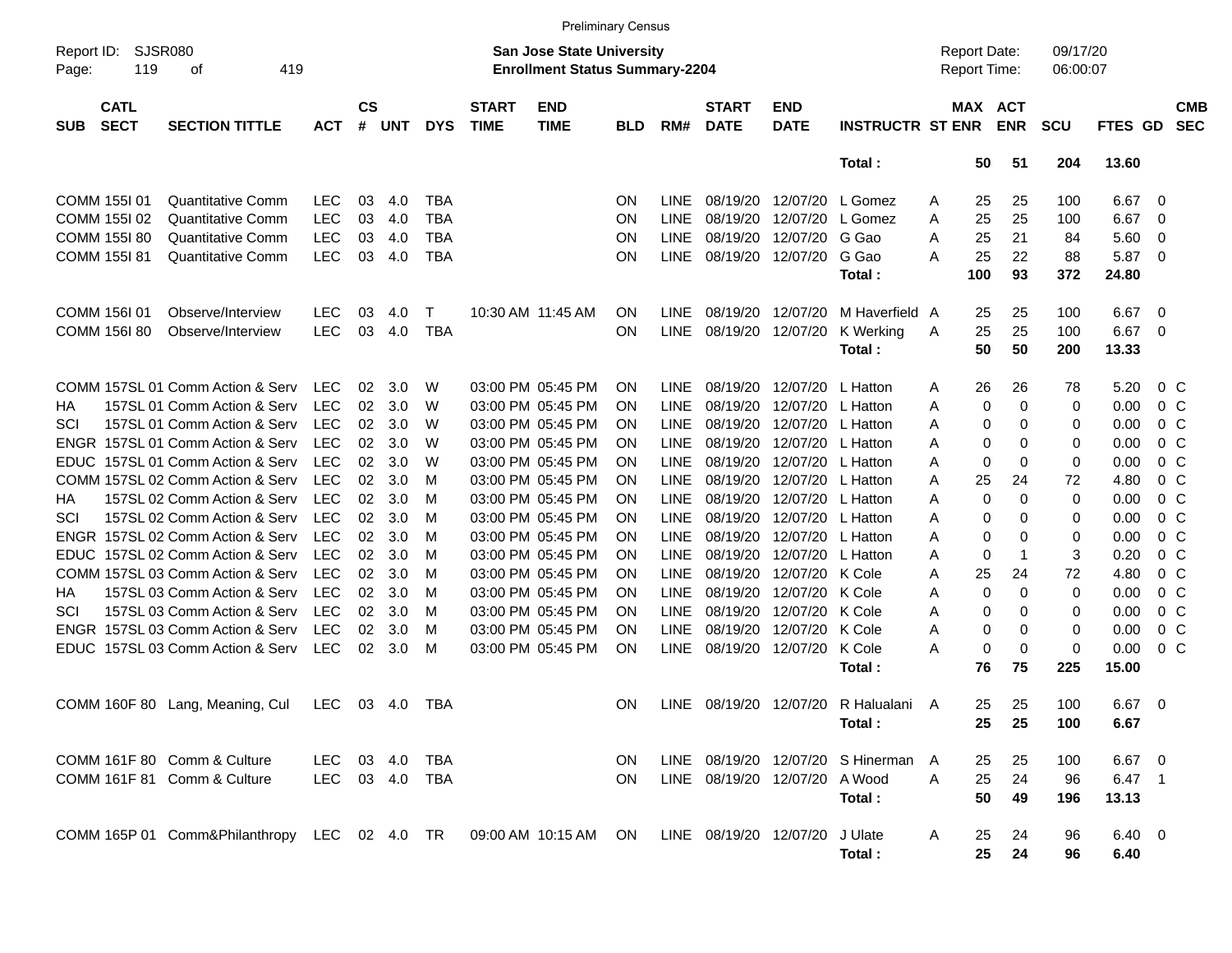|                                              |                                       |            |                         |            |            |                             | <b>Preliminary Census</b>                                                 |            |             |                             |                           |                         |                                     |             |                |                      |                |                          |                          |
|----------------------------------------------|---------------------------------------|------------|-------------------------|------------|------------|-----------------------------|---------------------------------------------------------------------------|------------|-------------|-----------------------------|---------------------------|-------------------------|-------------------------------------|-------------|----------------|----------------------|----------------|--------------------------|--------------------------|
| <b>SJSR080</b><br>Report ID:<br>120<br>Page: | 419<br>оf                             |            |                         |            |            |                             | <b>San Jose State University</b><br><b>Enrollment Status Summary-2204</b> |            |             |                             |                           |                         | <b>Report Date:</b><br>Report Time: |             |                | 09/17/20<br>06:00:07 |                |                          |                          |
| <b>CATL</b><br><b>SECT</b><br><b>SUB</b>     | <b>SECTION TITTLE</b>                 | <b>ACT</b> | <b>CS</b><br>$\pmb{\#}$ | <b>UNT</b> | <b>DYS</b> | <b>START</b><br><b>TIME</b> | <b>END</b><br><b>TIME</b>                                                 | <b>BLD</b> | RM#         | <b>START</b><br><b>DATE</b> | <b>END</b><br><b>DATE</b> | <b>INSTRUCTR ST ENR</b> | MAX ACT                             |             | <b>ENR</b>     | <b>SCU</b>           | <b>FTES GD</b> |                          | <b>CMB</b><br><b>SEC</b> |
| COMM 168A 01                                 | Global Climate Chang LEC              |            | 01                      | 6.0        | TR         |                             | 10:30 AM 01:15 PM                                                         | <b>ON</b>  | <b>LINE</b> | 08/19/20                    | 12/07/20                  | P Daley- Har A          |                                     | 40          | 29             | 174                  | 11.60          | $0\,$ C                  |                          |
| METR 168A01                                  | Global Climate Chang LEC              |            | 01                      | 6.0        | <b>TR</b>  |                             | 10:30 AM 01:15 PM                                                         | <b>ON</b>  | <b>LINE</b> | 08/19/20                    | 12/07/20                  | P Daley-Har A           |                                     | 0           | $\mathbf 0$    | $\mathbf 0$          | 0.00           | 0 <sup>o</sup>           |                          |
| 168A 01<br><b>ENVS</b>                       | Global Climate Chang LEC              |            | 01                      | 6.0        | <b>TR</b>  |                             | 10:30 AM 01:15 PM                                                         | ON         | <b>LINE</b> | 08/19/20                    | 12/07/20                  | P Daley-Har A           |                                     | 0           | 9              | 54                   | 3.60           | 0 <sup>o</sup>           |                          |
| 168A 01<br><b>GEOL</b>                       | Global Climate Chang LEC              |            | 01                      | 6.0        | <b>TR</b>  |                             | 10:30 AM 01:15 PM                                                         | ΟN         | <b>LINE</b> | 08/19/20                    | 12/07/20                  | P Daley-Har A           |                                     | 0           | 0              | $\Omega$             | 0.00           | 0 <sup>o</sup>           |                          |
| 168A01<br>HUM                                | Global Climate Chang LEC              |            | 01                      | 6.0        | <b>TR</b>  |                             | 10:30 AM 01:15 PM                                                         | ΟN         | <b>LINE</b> | 08/19/20                    | 12/07/20                  | P Daley-Har A           |                                     | 0           | $\mathbf 0$    | 0                    | 0.00           | $0\,C$                   |                          |
|                                              | COMM 168A 02 Global Climate Chang LEC |            | 01                      | 6.0        | <b>TR</b>  |                             | 10:30 AM 01:15 PM                                                         | ON         | <b>LINE</b> | 08/19/20                    | 12/07/20                  | P Brown                 | A                                   | 40          | 22             | 132                  | 8.80           | 0 <sup>o</sup>           |                          |
|                                              | METR 168A 02 Global Climate Chang LEC |            | 01                      | 6.0        | <b>TR</b>  |                             | 10:30 AM 01:15 PM                                                         | ON         | <b>LINE</b> | 08/19/20                    | 12/07/20                  | P Brown                 | Α                                   | 0           | $\mathbf 0$    | $\mathbf 0$          | 0.00           | 0 <sup>o</sup>           |                          |
| <b>ENVS</b>                                  | 168A 02 Global Climate Chang LEC      |            | 01                      | 6.0        | <b>TR</b>  |                             | 10:30 AM 01:15 PM                                                         | ON         | <b>LINE</b> | 08/19/20                    | 12/07/20                  | P Brown                 | A                                   | 0           | 15             | 90                   | 6.00           | 0 <sup>o</sup>           |                          |
| <b>GEOL</b>                                  | 168A 02 Global Climate Chang LEC      |            | 01                      | 6.0        | <b>TR</b>  |                             | 10:30 AM 01:15 PM                                                         | ON         | <b>LINE</b> | 08/19/20                    | 12/07/20                  | P Brown                 | Α                                   | 0           | $\Omega$       | 0                    | 0.00           | 0 <sup>o</sup>           |                          |
| HUM                                          | 168A 02 Global Climate Chang LEC      |            | 01                      | 6.0        | <b>TR</b>  |                             | 10:30 AM 01:15 PM                                                         | ON         | <b>LINE</b> | 08/19/20                    | 12/07/20                  | P Brown                 | Α                                   | 0           | 0              | 0                    | 0.00           | 0 <sup>o</sup>           |                          |
|                                              | COMM 168A 03 Global Climate Chang LEC |            | 01                      | 6.0        | <b>TR</b>  |                             | 10:30 AM 01:15 PM                                                         | ON         | <b>LINE</b> | 08/19/20                    | 12/07/20                  | C Rampini               | Α                                   | 40          | 22             | 132                  | 8.90           | 1 C                      |                          |
|                                              | METR 168A 03 Global Climate Chang LEC |            | 01                      | 6.0        | <b>TR</b>  |                             | 10:30 AM 01:15 PM                                                         | ON         | <b>LINE</b> | 08/19/20                    | 12/07/20                  | C Rampini               | Α                                   | 0           | $\overline{2}$ | 12                   | 0.80           | 0 <sup>o</sup>           |                          |
| <b>ENVS</b>                                  | 168A 03 Global Climate Chang LEC      |            | 01                      | 6.0        | <b>TR</b>  |                             | 10:30 AM 01:15 PM                                                         | ON         | <b>LINE</b> | 08/19/20                    | 12/07/20                  | C Rampini               | A                                   | 0           | 13             | 78                   | 5.20           | 0 <sup>o</sup>           |                          |
| <b>GEOL</b>                                  | 168A 03 Global Climate Chang LEC      |            | 01                      | 6.0        | <b>TR</b>  |                             | 10:30 AM 01:15 PM                                                         | <b>ON</b>  | <b>LINE</b> | 08/19/20                    | 12/07/20                  | C Rampini               | Α                                   | $\mathbf 0$ | $\mathbf{1}$   | 6                    | 0.40           | 0 <sup>o</sup>           |                          |
| HUM                                          | 168A 03 Global Climate Chang LEC      |            | 01                      | 6.0        | <b>TR</b>  |                             | 10:30 AM 01:15 PM                                                         | <b>ON</b>  | LINE        | 08/19/20                    | 12/07/20                  | C Rampini               | A                                   | 0           | $\mathbf{1}$   | 6                    | 0.40           | 0 <sup>o</sup>           |                          |
|                                              |                                       |            |                         |            |            |                             |                                                                           |            |             |                             |                           | Total:                  |                                     | 120         | 114            | 684                  | 45.70          |                          |                          |
|                                              |                                       |            |                         |            |            |                             |                                                                           |            |             |                             |                           |                         |                                     |             |                |                      |                |                          |                          |
| COMM 169I 80                                 | Media Respns Crit                     | <b>LEC</b> | 03                      | 4.0        | TBA        |                             |                                                                           | <b>ON</b>  | LINE        | 08/19/20 12/07/20           |                           | S Hinerman A            |                                     | 25          | 25             | 100                  | 6.67           | - 0                      |                          |
|                                              |                                       |            |                         |            |            |                             |                                                                           |            |             |                             |                           | Total:                  |                                     | 25          | 25             | 100                  | 6.67           |                          |                          |
|                                              |                                       |            |                         |            |            |                             |                                                                           |            |             |                             |                           |                         |                                     |             |                |                      |                |                          |                          |
| COMM 170F 80 Persuasion                      |                                       | <b>LEC</b> | 03                      | 4.0        | TBA        |                             |                                                                           | <b>ON</b>  | LINE        | 08/19/20 12/07/20           |                           | N Coburn-Pal A          |                                     | 25          | 25             | 100                  | 6.67           | $\overline{\mathbf{0}}$  |                          |
|                                              |                                       |            |                         |            |            |                             |                                                                           |            |             |                             |                           | Total:                  |                                     | 25          | 25             | 100                  | 6.67           |                          |                          |
|                                              |                                       |            |                         |            |            |                             |                                                                           |            |             |                             |                           |                         |                                     |             |                |                      |                |                          |                          |
|                                              | COMM 172F 80 Multicultural Comm       | <b>LEC</b> | 03                      | 4.0        | <b>TBA</b> |                             |                                                                           | <b>ON</b>  | LINE        | 08/19/20 12/07/20           |                           | M Byrd                  | Α                                   | 25          | 25             | 100                  | 6.67           | $\overline{\mathbf{0}}$  |                          |
|                                              |                                       |            |                         |            |            |                             |                                                                           |            |             |                             |                           | Total:                  |                                     | 25          | 25             | 100                  | 6.67           |                          |                          |
|                                              |                                       |            |                         |            |            |                             |                                                                           |            |             |                             |                           |                         |                                     |             |                |                      |                |                          |                          |
| COMM 173F 01                                 | Comm & Global UndersLEC               |            | 03                      | 4.0        | MW         |                             | 03:00 PM 04:15 PM                                                         | ON         | <b>LINE</b> | 08/19/20                    | 12/07/20                  | F Varona                | A                                   | 25          | 24             | 96                   | 6.40           | 0                        |                          |
|                                              | COMM 173F 80 Comm & Global UndersLEC  |            | 03                      | 4.0        | <b>TBA</b> |                             |                                                                           | ON         | <b>LINE</b> | 08/19/20                    | 12/07/20                  | G Gao                   | A                                   | 25          | 25             | 100                  | 6.67           | $\overline{\mathbf{0}}$  |                          |
|                                              |                                       |            |                         |            |            |                             |                                                                           |            |             |                             |                           | Total:                  |                                     | 50          | 49             | 196                  | 13.07          |                          |                          |
|                                              |                                       |            |                         |            |            |                             |                                                                           |            |             |                             |                           |                         |                                     |             |                |                      |                |                          |                          |
| COMM 174 80                                  | Intercult & Inequal                   | <b>LEC</b> | 04                      | 3.0        | TBA        |                             |                                                                           | <b>ON</b>  | LINE        | 08/19/20 12/07/20           |                           | F Gidney                | Α                                   | 25          | 24             | 72                   | 4.80           | $\overline{\phantom{0}}$ |                          |
| COMM 174 81                                  | Intercult & Inequal                   | <b>LEC</b> | 04                      | 3.0        | <b>TBA</b> |                             |                                                                           | ON         | LINE        | 08/19/20 12/07/20           |                           | R Halualani             | A                                   | 25          | 24             | 72                   | 4.80           | $\overline{\phantom{0}}$ |                          |
| COMM 174 82                                  | Intercult & Inequal                   | <b>LEC</b> |                         | 04 3.0     | TBA        |                             |                                                                           | ON         |             | LINE 08/19/20 12/07/20      |                           | R Halualani A           |                                     | 25          | 24             | 72                   | $4.80$ 0       |                          |                          |
|                                              |                                       |            |                         |            |            |                             |                                                                           |            |             |                             |                           | Total:                  |                                     | 75          | 72             | 216                  | 14.40          |                          |                          |
|                                              |                                       |            |                         |            |            |                             |                                                                           |            |             |                             |                           |                         |                                     |             |                |                      |                |                          |                          |
|                                              | COMM 176P 01 Comm & Gender            | <b>LEC</b> | 03                      | 4.0        | МW         |                             | 03:00 PM 04:15 PM                                                         | <b>ON</b>  |             | LINE 08/19/20 12/07/20      |                           | M Peck                  | A                                   | 25          | 23             | 92                   | $6.13 \quad 0$ |                          |                          |
|                                              | COMM 176P 80 Comm & Gender            | LEC        |                         | 03 4.0     | TBA        |                             |                                                                           | ON         |             | LINE 08/19/20 12/07/20      |                           | R Halualani             | A                                   | 25          | 24             | 96                   | $6.40\ 0$      |                          |                          |
|                                              |                                       |            |                         |            |            |                             |                                                                           |            |             |                             |                           | Total:                  |                                     | 50          | 47             | 188                  | 12.53          |                          |                          |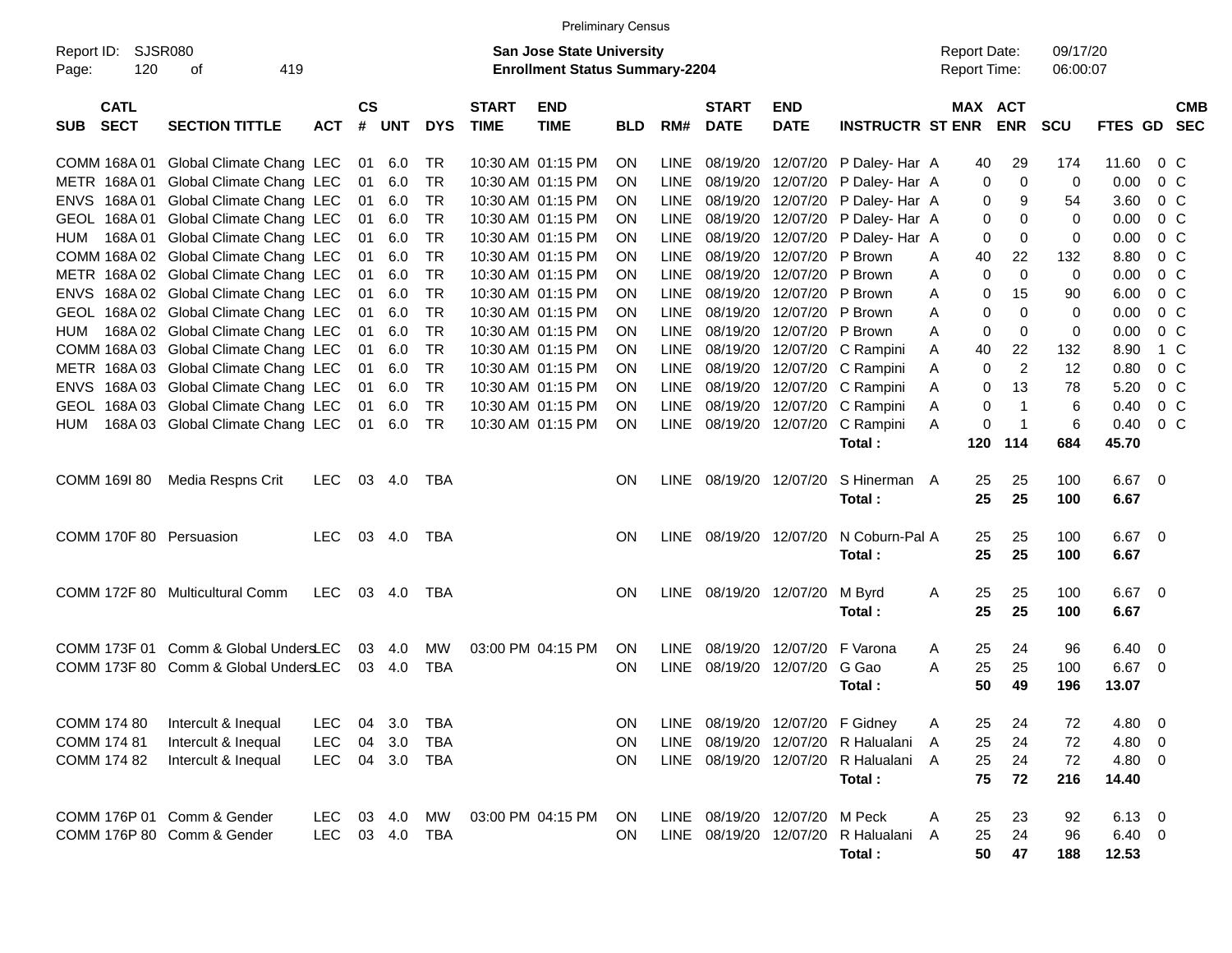|                                                                                        |                                                                                                                                     |                                                                                  |                                  |                                        |                                                                                  |                             |                                                                           | <b>Preliminary Census</b>               |                                                                                        |                                                                      |                                                                      |                                                                                            |                            |                                                                                                        |                                   |                                                      |                                                                    |                          |
|----------------------------------------------------------------------------------------|-------------------------------------------------------------------------------------------------------------------------------------|----------------------------------------------------------------------------------|----------------------------------|----------------------------------------|----------------------------------------------------------------------------------|-----------------------------|---------------------------------------------------------------------------|-----------------------------------------|----------------------------------------------------------------------------------------|----------------------------------------------------------------------|----------------------------------------------------------------------|--------------------------------------------------------------------------------------------|----------------------------|--------------------------------------------------------------------------------------------------------|-----------------------------------|------------------------------------------------------|--------------------------------------------------------------------|--------------------------|
| Report ID:<br>121<br>Page:                                                             | <b>SJSR080</b><br>419<br>оf                                                                                                         |                                                                                  |                                  |                                        |                                                                                  |                             | <b>San Jose State University</b><br><b>Enrollment Status Summary-2204</b> |                                         |                                                                                        |                                                                      |                                                                      |                                                                                            |                            | <b>Report Date:</b><br>Report Time:                                                                    | 09/17/20<br>06:00:07              |                                                      |                                                                    |                          |
| <b>CATL</b><br><b>SECT</b><br><b>SUB</b>                                               | <b>SECTION TITTLE</b>                                                                                                               | <b>ACT</b>                                                                       | $\mathsf{cs}$<br>#               | <b>UNT</b>                             | <b>DYS</b>                                                                       | <b>START</b><br><b>TIME</b> | <b>END</b><br><b>TIME</b>                                                 | <b>BLD</b>                              | RM#                                                                                    | <b>START</b><br><b>DATE</b>                                          | <b>END</b><br><b>DATE</b>                                            | <b>INSTRUCTR ST ENR</b>                                                                    |                            | MAX ACT<br><b>ENR</b>                                                                                  | SCU                               | FTES GD                                              |                                                                    | <b>CMB</b><br><b>SEC</b> |
| COMM 179 80<br>COMM 179 81<br>COMM 179 82                                              | Media & Resistance<br>Media & Resistance<br>Media & Resistance                                                                      | <b>LEC</b><br><b>LEC</b><br><b>LEC</b>                                           | 04<br>04<br>04                   | 3.0<br>3.0<br>3.0                      | <b>TBA</b><br><b>TBA</b><br><b>TBA</b>                                           |                             |                                                                           | ΟN<br>ON<br>ON                          | <b>LINE</b><br><b>LINE</b><br><b>LINE</b>                                              | 08/19/20<br>08/19/20<br>08/19/20                                     | 12/07/20<br>12/07/20<br>12/07/20                                     | T Coopman<br>S Hinerman<br>C Perez<br>Total:                                               | A<br>$\overline{A}$<br>A   | 25<br>22<br>25<br>25<br>25<br>25<br>75<br>72                                                           | 66<br>75<br>75<br>216             | 4.40<br>5.00<br>5.00<br>14.40                        | 0<br>0<br>$\mathbf 0$                                              |                          |
| COMM 180 01<br>COMM 180 02<br>COMM 180 03<br>COMM 180 04<br>COMM 180 05                | <b>Individual Study</b><br><b>Individual Study</b><br><b>Individual Study</b><br><b>Individual Study</b><br><b>Individual Study</b> | <b>SUP</b><br><b>SUP</b><br><b>SUP</b><br><b>SUP</b><br><b>SUP</b>               | 36<br>36<br>36<br>36<br>36       | 1.0<br>2.0<br>3.0<br>3.0<br>1.0        | <b>TBA</b><br><b>TBA</b><br><b>TBA</b><br><b>TBA</b><br><b>TBA</b>               |                             |                                                                           | <b>ON</b><br>ΟN<br>ΟN<br>ΟN<br>ΟN       | <b>LINE</b><br><b>LINE</b><br><b>LINE</b><br>LINE<br><b>LINE</b>                       | 08/19/20<br>08/19/20<br>08/19/20<br>08/19/20<br>08/19/20             | 12/07/20<br>12/07/20<br>12/07/20<br>12/07/20<br>12/07/20             | Total:                                                                                     | A<br>Α<br>A<br>A<br>A      | 5<br>0<br>3<br>$\mathbf 0$<br>5<br>0<br>$\mathbf 1$<br>0<br>5<br>0<br>19<br>0                          | 0<br>0<br>0<br>0<br>0<br>0        | 0.00<br>0.00<br>0.00<br>0.00<br>0.00<br>0.00         | 0<br>0<br>$\mathbf 0$<br>$\mathbf 0$<br>$\mathbf 0$                |                          |
|                                                                                        | COMM 181F 80 New Media/World                                                                                                        | <b>LEC</b>                                                                       | 03                               | 4.0                                    | <b>TBA</b>                                                                       |                             |                                                                           | <b>ON</b>                               |                                                                                        | LINE 08/19/20                                                        | 12/07/20                                                             | T Coopman<br>Total:                                                                        | A                          | 25<br>25<br>25<br>25                                                                                   | 100<br>100                        | 6.67<br>6.67                                         | 0                                                                  |                          |
| COMM 184 01<br>COMM 184 02                                                             | Directed Reading<br>Directed Reading                                                                                                | <b>SUP</b><br><b>SUP</b>                                                         | 36<br>36                         | 1.0<br>2.0                             | <b>TBA</b><br><b>TBA</b>                                                         |                             |                                                                           | <b>ON</b><br>ON                         | <b>LINE</b><br><b>LINE</b>                                                             | 08/19/20<br>08/19/20                                                 | 12/07/20<br>12/07/20                                                 | Total:                                                                                     | Α<br>A                     | 5<br>0<br>5<br>0<br>10<br>0                                                                            | 0<br>0<br>0                       | 0.00<br>0.00<br>0.00                                 | $\mathbf 0$<br>$\mathbf 0$                                         |                          |
| COMM 190 01<br>COMM 190 02<br>COMM 190 03<br>COMM 190 04<br>COMM 190 05<br>COMM 190 06 | Act Proj in Speech<br>Act Proj in Speech<br>Act Proj in Speech<br>Act Proj in Speech<br>Act Proj in Speech<br>Act Proj in Speech    | <b>SUP</b><br><b>SUP</b><br><b>SUP</b><br><b>SUP</b><br><b>SUP</b><br><b>SUP</b> | 36<br>36<br>36<br>36<br>36<br>36 | 1.0<br>2.0<br>3.0<br>4.0<br>5.0<br>6.0 | <b>TBA</b><br><b>TBA</b><br><b>TBA</b><br><b>TBA</b><br><b>TBA</b><br><b>TBA</b> |                             |                                                                           | <b>ON</b><br>ΟN<br>ΟN<br>ΟN<br>ΟN<br>ON | <b>LINE</b><br><b>LINE</b><br><b>LINE</b><br><b>LINE</b><br><b>LINE</b><br><b>LINE</b> | 08/19/20<br>08/19/20<br>08/19/20<br>08/19/20<br>08/19/20<br>08/19/20 | 12/07/20<br>12/07/20<br>12/07/20<br>12/07/20<br>12/07/20<br>12/07/20 | J Morrison<br>J Morrison<br>J Morrison<br>J Morrison<br>J Morrison<br>J Morrison<br>Total: | A<br>A<br>A<br>A<br>A<br>A | 5<br>0<br>5<br>5<br>5<br>$\mathbf{1}$<br>5<br>0<br>5<br>0<br>5<br>$\mathbf{1}$<br>30<br>$\overline{7}$ | 0<br>10<br>3<br>0<br>0<br>6<br>19 | 0.00<br>0.67<br>0.20<br>0.00<br>0.00<br>0.40<br>1.27 | 0<br>$\mathbf 0$<br>0<br>$\mathbf 0$<br>$\mathbf 0$<br>$\mathbf 0$ |                          |
|                                                                                        | COMM 191A 01 Foren Act Debate                                                                                                       | <b>SUP</b>                                                                       | 36                               | 1.0                                    | <b>TBA</b>                                                                       |                             |                                                                           | <b>ON</b>                               | <b>LINE</b>                                                                            | 08/19/20                                                             | 12/07/20                                                             | T Lim<br>Total:                                                                            | A                          | 39<br>45<br>39<br>45                                                                                   | 39<br>39                          | 2.60<br>2.60                                         | 0                                                                  |                          |
|                                                                                        | COMM 191B 01 Ind Evnts Plat Spk                                                                                                     | SUP 36 1.0 TBA                                                                   |                                  |                                        |                                                                                  |                             |                                                                           | ON                                      |                                                                                        |                                                                      | LINE 08/19/20 12/07/20                                               | K Yee<br>Total:                                                                            | Α                          | 45<br>44<br>45<br>44                                                                                   | 44<br>44                          | $2.93$ 0<br>2.93                                     |                                                                    |                          |
|                                                                                        | COMM 191C 01 Ind Evnts Oral Int                                                                                                     | SUP 36 1.0 TBA                                                                   |                                  |                                        |                                                                                  |                             |                                                                           | ON                                      |                                                                                        | LINE 08/19/20 12/07/20                                               |                                                                      | S Laczko<br>Total:                                                                         | A                          | 45<br>24<br>45<br>24                                                                                   | 24<br>24                          | 1.60 0<br>1.60                                       |                                                                    |                          |
|                                                                                        | COMM 191J 01 Speech Judging                                                                                                         | SUP 36 1.0 TBA                                                                   |                                  |                                        |                                                                                  |                             |                                                                           | ON                                      |                                                                                        | LINE 08/19/20 12/07/20                                               |                                                                      | S Laczko<br>Total:                                                                         | A                          | 36<br>45<br>45<br>36                                                                                   | 36<br>36                          | $2.40 \ 0$<br>2.40                                   |                                                                    |                          |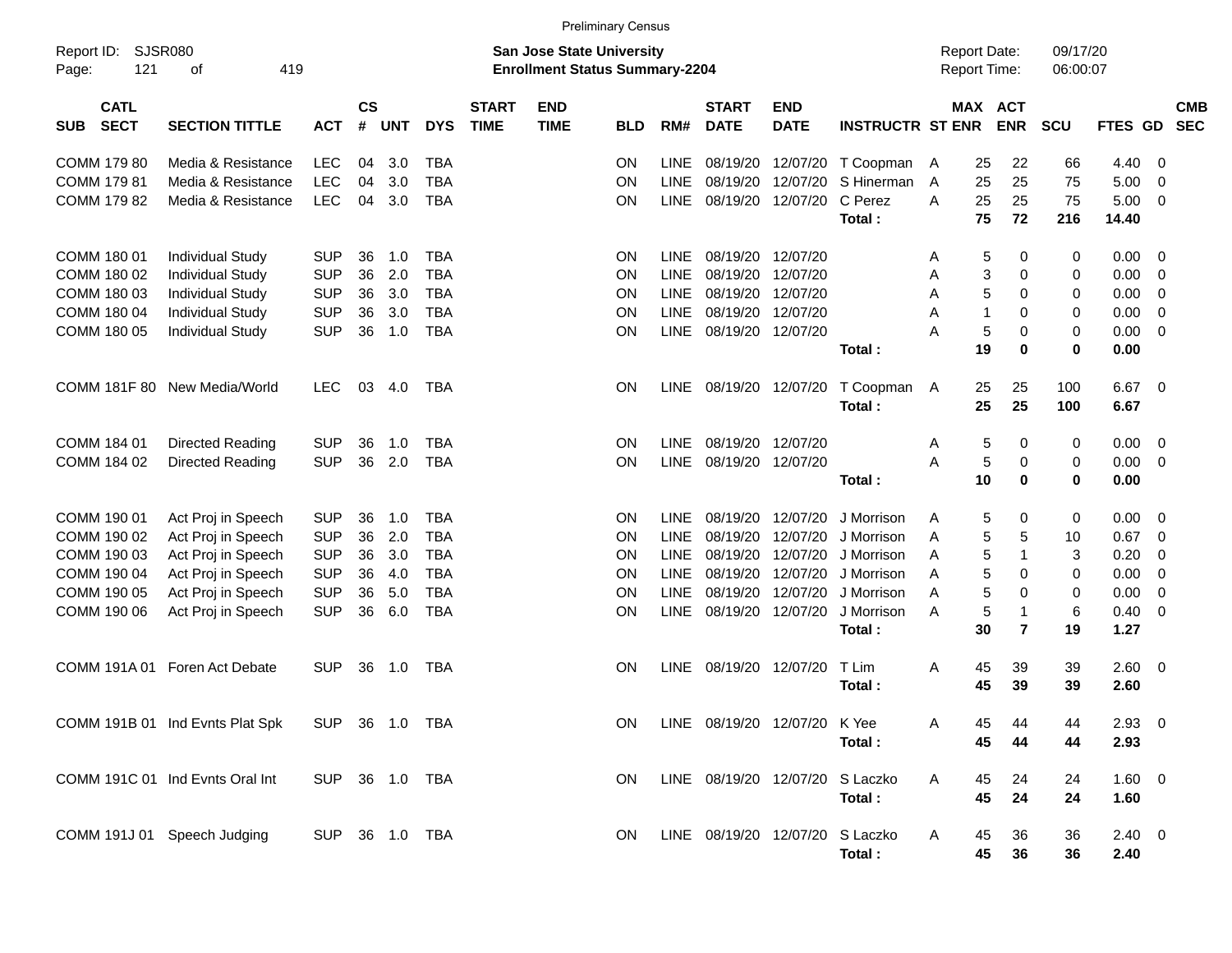|                                          |                                            |            |                    |            |              |                             |                                                                           | <b>Preliminary Census</b> |             |                             |                           |                         |                                            |                |                      |             |                         |                          |
|------------------------------------------|--------------------------------------------|------------|--------------------|------------|--------------|-----------------------------|---------------------------------------------------------------------------|---------------------------|-------------|-----------------------------|---------------------------|-------------------------|--------------------------------------------|----------------|----------------------|-------------|-------------------------|--------------------------|
| Report ID:<br>122<br>Page:               | <b>SJSR080</b><br>419<br>оf                |            |                    |            |              |                             | <b>San Jose State University</b><br><b>Enrollment Status Summary-2204</b> |                           |             |                             |                           |                         | <b>Report Date:</b><br><b>Report Time:</b> |                | 09/17/20<br>06:00:07 |             |                         |                          |
| <b>CATL</b><br><b>SECT</b><br><b>SUB</b> | <b>SECTION TITTLE</b>                      | <b>ACT</b> | $\mathsf{cs}$<br># | <b>UNT</b> | <b>DYS</b>   | <b>START</b><br><b>TIME</b> | <b>END</b><br><b>TIME</b>                                                 | <b>BLD</b>                | RM#         | <b>START</b><br><b>DATE</b> | <b>END</b><br><b>DATE</b> | <b>INSTRUCTR ST ENR</b> | MAX ACT                                    | <b>ENR</b>     | <b>SCU</b>           | FTES GD     |                         | <b>CMB</b><br><b>SEC</b> |
| COMM 195 01                              | <b>Special Topics</b>                      | <b>SEM</b> |                    | 3.0        |              |                             |                                                                           |                           |             |                             |                           | Total:                  | Χ<br>0                                     | 0<br>$\bf{0}$  | 0                    | $0.00 \t 0$ |                         |                          |
|                                          |                                            |            |                    |            |              |                             |                                                                           |                           |             |                             |                           |                         | 0                                          |                | 0                    | 0.00        |                         |                          |
| COMM 198 01                              | Comm Applied Activit SUP                   |            | 36                 | 1.0        | TBA          |                             |                                                                           | <b>ON</b>                 | <b>LINE</b> | 08/19/20                    | 12/07/20                  | R Cnudde                | 30<br>Α                                    | 30             | 30                   | 2.00        | - 0                     |                          |
| COMM 198 02                              | Comm Applied Activit                       | <b>SUP</b> | 36                 | 2.0        | <b>TBA</b>   |                             |                                                                           | <b>ON</b>                 | <b>LINE</b> | 08/19/20                    | 12/07/20                  | R Cnudde                | 10<br>A                                    | 1              | 2                    | 0.13        | - 0                     |                          |
| COMM 198 03                              | Comm Applied Activit                       | <b>SUP</b> | 36                 | 1.0        | <b>TBA</b>   |                             |                                                                           | ΟN                        | <b>LINE</b> | 08/19/20                    | 12/07/20                  | J Morrison              | A<br>30                                    | 2              | $\overline{2}$       | 0.13        | 0                       |                          |
| COMM 198 04                              | Comm Applied Activit                       | <b>SUP</b> | 36                 | 2.0        | <b>TBA</b>   |                             |                                                                           | ΟN                        | <b>LINE</b> | 08/19/20                    | 12/07/20                  | J Morrison              | A<br>10                                    | 8              | 16                   | 1.07        | $\overline{0}$          |                          |
| COMM 198 05                              | Comm Applied Activit                       | <b>SUP</b> | 36                 | 1.0        | <b>TBA</b>   |                             |                                                                           | ΟN                        | <b>LINE</b> | 08/19/20                    | 12/07/20                  | M Holopainen A          | 15                                         | 51             | 51                   | 3.40        | $\overline{0}$          |                          |
| COMM 198 06                              | Comm Applied Activit                       | <b>SUP</b> | 36                 | 2.0        | <b>TBA</b>   |                             |                                                                           | ΟN                        | <b>LINE</b> | 08/19/20                    | 12/07/20                  | M Holopainen A          | 5                                          | 5              | 10                   | 0.67        | $\overline{0}$          |                          |
| COMM 198 07                              | Comm Applied Activit                       | <b>SUP</b> | 36                 | 1.0        | <b>TBA</b>   |                             |                                                                           | ΟN                        | <b>LINE</b> | 08/19/20                    | 12/07/20                  | S Laczko                | 5<br>A                                     | 9              | 9                    | 0.60        | $\overline{0}$          |                          |
| COMM 198 08                              | Comm Applied Activit                       | SUP        | 36                 | 2.0        | <b>TBA</b>   |                             |                                                                           | ΟN                        | <b>LINE</b> | 08/19/20                    | 12/07/20                  | S Laczko                | 5<br>A                                     | 13             | 26                   | 1.73        | $\overline{0}$          |                          |
|                                          |                                            |            |                    |            |              |                             |                                                                           |                           |             |                             |                           | Total:                  | 110                                        | 119            | 146                  | 9.73        |                         |                          |
|                                          |                                            |            |                    |            |              |                             |                                                                           |                           |             |                             |                           |                         |                                            |                |                      |             |                         |                          |
| COMM 199C 01 Senior Seminar              |                                            | <b>LEC</b> | 03                 | 4.0        | Τ            |                             | 06:00 PM 07:15 PM                                                         | ON                        | <b>LINE</b> | 08/19/20 12/07/20           |                           | M Holopainen A          | 25                                         | 24             | 96                   | 6.40        | $\overline{\mathbf{0}}$ |                          |
| COMM 199C 02 Senior Seminar              |                                            | <b>LEC</b> |                    | 4.0        |              |                             |                                                                           |                           |             |                             |                           |                         | 0<br>X.                                    | $\mathbf 0$    | 0                    | 0.00        | $\overline{\mathbf{0}}$ |                          |
| COMM 199C 80 Senior Seminar              |                                            | <b>LEC</b> | 03                 | 4.0        | TBA          |                             |                                                                           | ΟN                        | <b>LINE</b> | 08/19/20                    | 12/07/20                  | B Brockmann A           | 25                                         | 25             | 100                  | 6.67        | $\overline{0}$          |                          |
| COMM 199C 81 Senior Seminar              |                                            | <b>LEC</b> | 03                 | 4.0        | <b>TBA</b>   |                             |                                                                           | ΟN                        | <b>LINE</b> | 08/19/20                    | 12/07/20                  | B Brockmann A           | 25                                         | 24             | 96                   | 6.40        | $\overline{0}$          |                          |
| COMM 199C 82 Senior Seminar              |                                            | <b>LEC</b> | 03                 | 4.0        | <b>TBA</b>   |                             |                                                                           | ΟN                        | <b>LINE</b> | 08/19/20                    | 12/07/20                  | S Coopman A             | 25                                         | 24             | 96                   | 6.40        | 0                       |                          |
| COMM 199C 83 Senior Seminar              |                                            | <b>LEC</b> | 03                 | 4.0        | <b>TBA</b>   |                             |                                                                           | ΟN                        | <b>LINE</b> | 08/19/20                    | 12/07/20                  | M Sunseri               | Α<br>25                                    | 25             | 100                  | 6.67        | 0                       |                          |
| COMM 199C 84 Senior Seminar              |                                            | <b>LEC</b> | 03                 | 4.0        | <b>TBA</b>   |                             |                                                                           | ΟN                        | <b>LINE</b> | 08/19/20 12/07/20           |                           | K Werking               | 25<br>A                                    | 25             | 100                  | 6.67        | $\overline{0}$          |                          |
|                                          |                                            |            |                    |            |              |                             |                                                                           |                           |             |                             |                           | Total:                  | 150                                        | 147            | 588                  | 39.20       |                         |                          |
|                                          |                                            |            |                    |            |              |                             |                                                                           |                           |             |                             |                           |                         |                                            |                |                      |             |                         |                          |
|                                          | COMM 200R 01 Grad Study in Comm SEM 05 4.0 |            |                    |            | W            |                             | 06:00 PM 08:45 PM                                                         | ΟN                        | <b>LINE</b> | 08/19/20                    | 12/07/20                  | K Cole                  | A<br>15                                    | 15             | 60                   | 5.00 15     |                         |                          |
|                                          |                                            |            |                    |            |              |                             |                                                                           |                           |             |                             |                           | Total:                  | 15                                         | 15             | 60                   | 5.00        |                         |                          |
|                                          |                                            |            |                    |            |              |                             |                                                                           |                           |             |                             |                           |                         |                                            |                |                      |             |                         |                          |
|                                          | COMM 244R 01 Sem in Org Comm               | SEM        | 05                 | 4.0        | $\top$       |                             | 06:00 PM 08:45 PM                                                         | <b>ON</b>                 | <b>LINE</b> | 08/19/20                    | 12/07/20                  | L Gomez                 | A<br>15                                    | 11             | 44                   | 3.47        | - 8                     |                          |
|                                          |                                            |            |                    |            |              |                             |                                                                           |                           |             |                             |                           | Total:                  | 15                                         | 11             | 44                   | 3.47        |                         |                          |
|                                          |                                            |            |                    |            |              |                             |                                                                           |                           |             |                             |                           |                         |                                            |                |                      |             |                         |                          |
|                                          | COMM 245R 01 Sem Comm Crit                 | <b>SEM</b> | 05                 | 4.0        | TBA          |                             |                                                                           | ΟN                        | <b>LINE</b> | 08/19/20 12/07/20           |                           | A Wood                  | A<br>15                                    | 13             | 52                   | 4.27 12     |                         |                          |
|                                          |                                            |            |                    |            |              |                             |                                                                           |                           |             |                             |                           | Total:                  | 15                                         | 13             | 52                   | 4.27        |                         |                          |
|                                          |                                            |            |                    |            |              |                             |                                                                           |                           |             |                             |                           |                         |                                            |                |                      |             |                         |                          |
| COMM 280 01                              | Independent Study                          | <b>SUP</b> | 25                 | 1.0        | TBA          |                             |                                                                           | 0N                        | <b>LINE</b> | 08/19/20 12/07/20 O Hatton  |                           |                         | 5<br>Α                                     |                | 1                    | 0.08        | - 1                     |                          |
| COMM 280 02                              | Independent Study                          | <b>SUP</b> | 25                 | 2.0        | <b>TBA</b>   |                             |                                                                           | ON                        | LINE        | 08/19/20                    | 12/07/20                  |                         | 5<br>Α                                     | 0              | 0                    | $0.00 \t 0$ |                         |                          |
| COMM 280 03                              | Independent Study                          | <b>SUP</b> | 25                 | 3.0        | <b>TBA</b>   |                             |                                                                           | ON                        | LINE        |                             | 08/19/20 12/07/20 S Spano |                         | 5<br>Α                                     |                | 3                    | 0.25        | - 1                     |                          |
| COMM 280 04                              | Independent Study                          | <b>SUP</b> |                    | 25 1.0     | <b>TBA</b>   |                             |                                                                           | <b>ON</b>                 |             | LINE 08/19/20 12/07/20      |                           | M Spangler              | 5<br>Α                                     |                | 1                    | 0.08        | - 1                     |                          |
|                                          |                                            |            |                    |            |              |                             |                                                                           |                           |             |                             |                           | Total:                  | 20                                         | 3              | 5                    | 0.42        |                         |                          |
|                                          |                                            |            |                    |            |              |                             |                                                                           |                           |             |                             |                           |                         |                                            |                |                      |             |                         |                          |
| COMM 285A 01 TA Practicum I              |                                            | <b>SUP</b> |                    |            | 25  2.0  TBA |                             |                                                                           | ON.                       |             | LINE 08/19/20 12/07/20      |                           | T Hart                  | A<br>10                                    | 7              | 14                   | $1.17 \t 7$ |                         |                          |
|                                          |                                            |            |                    |            |              |                             |                                                                           |                           |             |                             |                           | Total:                  | $10$                                       | $\overline{7}$ | 14                   | 1.17        |                         |                          |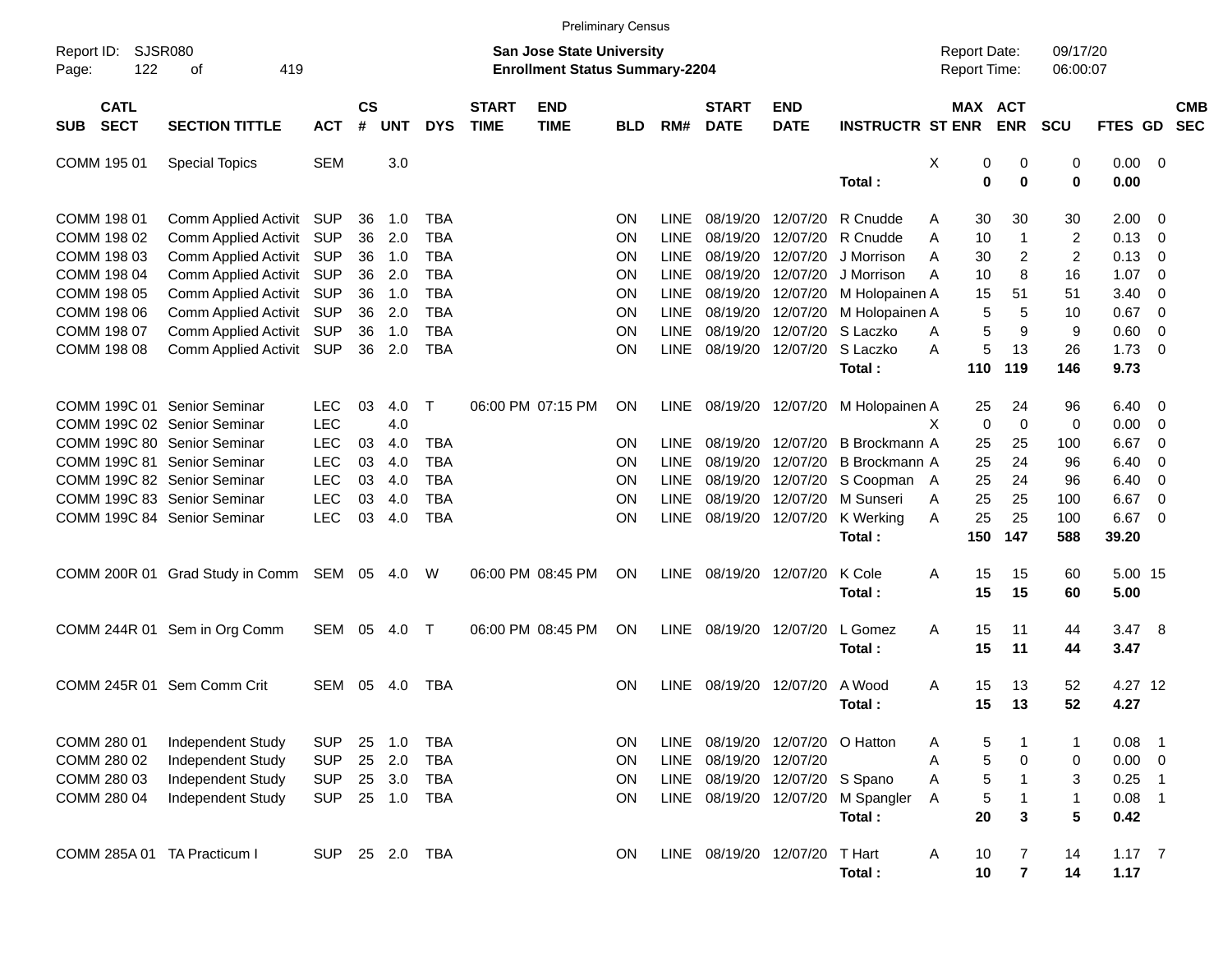|                                                                                        |                                                                                                                              |                                                                                  |                                  |                                        |                                                                                  |                             |                                                                           | <b>Preliminary Census</b>        |                                                                                 |                                                                   |                                                                   |                                                                |                                                                             |                                                          |                                               |                                                      |                                                                                                                     |                          |
|----------------------------------------------------------------------------------------|------------------------------------------------------------------------------------------------------------------------------|----------------------------------------------------------------------------------|----------------------------------|----------------------------------------|----------------------------------------------------------------------------------|-----------------------------|---------------------------------------------------------------------------|----------------------------------|---------------------------------------------------------------------------------|-------------------------------------------------------------------|-------------------------------------------------------------------|----------------------------------------------------------------|-----------------------------------------------------------------------------|----------------------------------------------------------|-----------------------------------------------|------------------------------------------------------|---------------------------------------------------------------------------------------------------------------------|--------------------------|
| <b>SJSR080</b><br>Report ID:<br>123<br>Page:                                           | 419<br>оf                                                                                                                    |                                                                                  |                                  |                                        |                                                                                  |                             | <b>San Jose State University</b><br><b>Enrollment Status Summary-2204</b> |                                  |                                                                                 |                                                                   |                                                                   |                                                                | <b>Report Date:</b><br>Report Time:                                         |                                                          | 09/17/20<br>06:00:07                          |                                                      |                                                                                                                     |                          |
| <b>CATL</b><br><b>SECT</b><br><b>SUB</b>                                               | <b>SECTION TITTLE</b>                                                                                                        | <b>ACT</b>                                                                       | <b>CS</b><br>$\#$                | <b>UNT</b>                             | <b>DYS</b>                                                                       | <b>START</b><br><b>TIME</b> | <b>END</b><br><b>TIME</b>                                                 | <b>BLD</b>                       | RM#                                                                             | <b>START</b><br><b>DATE</b>                                       | <b>END</b><br><b>DATE</b>                                         | <b>INSTRUCTR ST ENR</b>                                        | MAX ACT                                                                     | <b>ENR</b>                                               | <b>SCU</b>                                    | <b>FTES GD</b>                                       |                                                                                                                     | <b>CMB</b><br><b>SEC</b> |
| COMM 285B 01 TA Practicum II                                                           |                                                                                                                              | <b>SUP</b>                                                                       | 25                               | 1.0                                    | TBA                                                                              |                             |                                                                           | ΟN                               | LINE                                                                            |                                                                   | 08/19/20 12/07/20                                                 | T Hart<br>Total:                                               | 5<br>Α<br>5                                                                 | 0<br>$\mathbf 0$                                         | 0<br>$\bf{0}$                                 | 0.00<br>0.00                                         | $\overline{\phantom{0}}$                                                                                            |                          |
| COMM 291 01<br>COMM 291 02<br>COMM 291 03<br>COMM 291 04                               | Grad Internship<br>Grad Internship<br>Grad Internship<br>Grad Internship                                                     | <b>SUP</b><br><b>SUP</b><br><b>SUP</b><br><b>SUP</b>                             | 25<br>25<br>25<br>25             | 1.0<br>2.0<br>3.0<br>4.0               | <b>TBA</b><br><b>TBA</b><br><b>TBA</b><br><b>TBA</b>                             |                             |                                                                           | ΟN<br>ΟN<br>ΟN<br>ΟN             | LINE<br><b>LINE</b><br><b>LINE</b><br><b>LINE</b>                               | 08/19/20 12/07/20<br>08/19/20<br>08/19/20                         | 12/07/20<br>12/07/20<br>08/19/20 12/07/20                         | J Morrison<br>J Morrison<br>J Morrison<br>J Morrison<br>Total: | 5<br>A<br>5<br>A<br>5<br>A<br>5<br>A<br>20                                  | 0<br>1<br>0<br>0<br>$\blacktriangleleft$                 | 0<br>$\overline{2}$<br>0<br>0<br>$\mathbf{2}$ | 0.00<br>0.17<br>0.00<br>0.00<br>0.17                 | - 0<br>$\overline{\phantom{0}}$<br>$\overline{0}$<br>$\overline{\mathbf{0}}$                                        |                          |
|                                                                                        | COMM 295R 01 Top in Comm Studie                                                                                              | LEC                                                                              | 03                               | 4.0                                    | -R                                                                               |                             | 06:00 PM 08:45 PM                                                         | ΟN                               | LINE                                                                            | 08/19/20 12/07/20                                                 |                                                                   | M Haverfield A<br>Total:                                       | 15<br>15                                                                    | 15<br>15                                                 | 60<br>60                                      | 4.93 14<br>4.93                                      |                                                                                                                     |                          |
| COMM 297 01                                                                            | Adv Writing Workshop SEM 05 4.0                                                                                              |                                                                                  |                                  |                                        | W                                                                                |                             | 06:00 PM 08:45 PM                                                         | ΟN                               |                                                                                 | LINE 08/19/20 12/07/20                                            |                                                                   | O Hatton<br>Total:                                             | 15<br>A<br>15                                                               | 14<br>14                                                 | 56<br>56                                      | 4.67 14<br>4.67                                      |                                                                                                                     |                          |
| COMM 298 01<br>COMM 298 02<br>COMM 298 03<br>COMM 298 04                               | Master's Project<br>Master's Project<br>Master's Project<br>Master's Project                                                 | <b>SUP</b><br><b>SUP</b><br><b>SUP</b><br><b>SUP</b>                             | 25<br>25<br>25<br>25             | 1.0<br>2.0<br>3.0<br>4.0               | <b>TBA</b><br><b>TBA</b><br><b>TBA</b><br><b>TBA</b>                             |                             |                                                                           | ON<br>ΟN<br>ΟN<br>ON             | LINE<br><b>LINE</b><br><b>LINE</b><br><b>LINE</b>                               | 08/19/20 12/07/20<br>08/19/20<br>08/19/20<br>08/19/20 12/07/20    | 12/07/20<br>12/07/20                                              | Total:                                                         | 5<br>A<br>3<br>A<br>3<br>A<br>5<br>A<br>16                                  | 0<br>0<br>0<br>0<br>$\bf{0}$                             | 0<br>0<br>0<br>0<br>0                         | 0.00<br>0.00<br>0.00<br>0.00<br>0.00                 | $\overline{\mathbf{0}}$<br>$\overline{0}$<br>$\overline{0}$<br>$\overline{0}$                                       |                          |
| COMM 299 01<br>COMM 299 02<br>COMM 299 03<br>COMM 299 04<br>COMM 299 05<br>COMM 299 06 | <b>Master's Thesis</b><br>Master's Thesis<br>Master's Thesis<br>Master's Thesis<br>Master's Thesis<br><b>Master's Thesis</b> | <b>SUP</b><br><b>SUP</b><br><b>SUP</b><br><b>SUP</b><br><b>SUP</b><br><b>SUP</b> | 25<br>25<br>25<br>25<br>25<br>25 | 1.0<br>2.0<br>3.0<br>4.0<br>5.0<br>6.0 | <b>TBA</b><br><b>TBA</b><br><b>TBA</b><br><b>TBA</b><br><b>TBA</b><br><b>TBA</b> |                             |                                                                           | ΟN<br>ΟN<br>ΟN<br>ΟN<br>ΟN<br>ΟN | LINE<br><b>LINE</b><br><b>LINE</b><br><b>LINE</b><br><b>LINE</b><br><b>LINE</b> | 08/19/20<br>08/19/20<br>08/19/20<br>08/19/20<br>08/19/20 12/07/20 | 12/07/20<br>12/07/20<br>12/07/20<br>12/07/20<br>08/19/20 12/07/20 | O Hatton<br>O Hatton<br>Total:                                 | 5<br>Α<br>5<br>A<br>$\overline{c}$<br>Α<br>5<br>Α<br>3<br>A<br>5<br>A<br>25 | 0<br>0<br>3<br>$\Omega$<br>$\Omega$<br>$\mathbf{1}$<br>4 | 0<br>0<br>9<br>0<br>$\mathbf 0$<br>6<br>15    | 0.00<br>0.00<br>0.75<br>0.00<br>0.00<br>0.50<br>1.25 | $\overline{\mathbf{0}}$<br>$\overline{0}$<br>3<br>$\mathbf 0$<br>$\overline{\mathbf{0}}$<br>$\overline{\mathbf{1}}$ |                          |

**Department : Communication Studies** 

| Department Total:         | 5597 |    | 5136 16109     | 1079.10 |
|---------------------------|------|----|----------------|---------|
| <b>Lower Division:</b>    |      |    | 2581 2317 6193 | 412.87  |
| Upper Division:           |      |    | 2860 2751 9668 | 645.90  |
| <b>Graduate Division:</b> | 156  | 68 | 248            | 20.33   |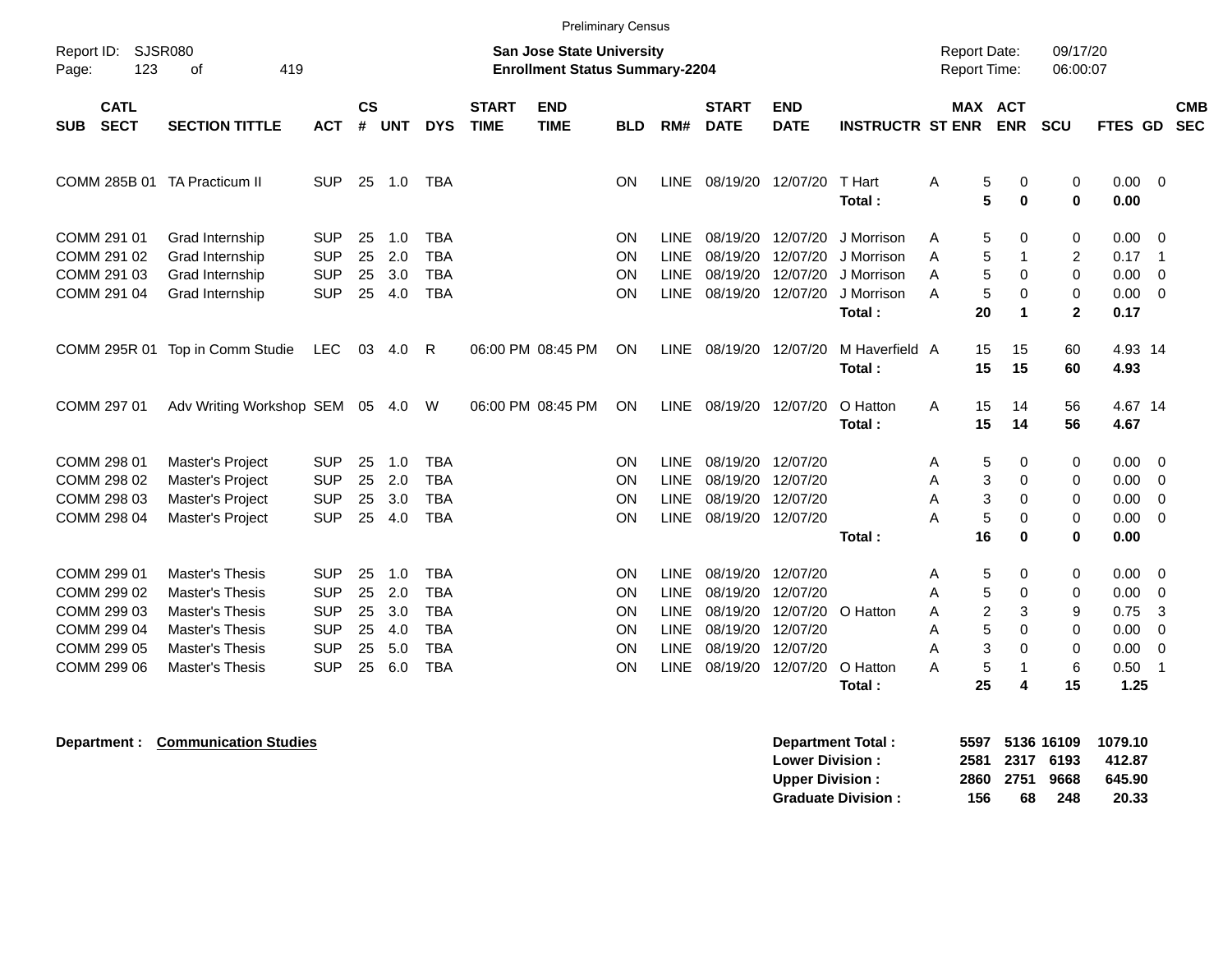|                     |                            |                                      |            |                    |            |            |                             |                                                                           | <b>Preliminary Census</b> |             |                             |                               |                                       |                                     |                            |                      |                |                          |                          |
|---------------------|----------------------------|--------------------------------------|------------|--------------------|------------|------------|-----------------------------|---------------------------------------------------------------------------|---------------------------|-------------|-----------------------------|-------------------------------|---------------------------------------|-------------------------------------|----------------------------|----------------------|----------------|--------------------------|--------------------------|
| Report ID:<br>Page: | 124                        | <b>SJSR080</b><br>419<br>οf          |            |                    |            |            |                             | <b>San Jose State University</b><br><b>Enrollment Status Summary-2204</b> |                           |             |                             |                               |                                       | <b>Report Date:</b><br>Report Time: |                            | 09/17/20<br>06:00:07 |                |                          |                          |
| <b>SUB</b>          | <b>CATL</b><br><b>SECT</b> | <b>SECTION TITTLE</b>                | <b>ACT</b> | $\mathsf{cs}$<br># | <b>UNT</b> | <b>DYS</b> | <b>START</b><br><b>TIME</b> | <b>END</b><br><b>TIME</b>                                                 | <b>BLD</b>                | RM#         | <b>START</b><br><b>DATE</b> | <b>END</b><br><b>DATE</b>     | <b>INSTRUCTR ST ENR</b>               |                                     | MAX ACT<br><b>ENR</b>      | <b>SCU</b>           | <b>FTES GD</b> |                          | <b>CMB</b><br><b>SEC</b> |
| <b>College</b>      |                            | <b>Social Sciences</b>               |            |                    |            |            |                             |                                                                           |                           |             |                             |                               |                                       |                                     |                            |                      |                |                          |                          |
|                     | Department :               | <b>Urban &amp; Regional Planning</b> |            |                    |            |            |                             |                                                                           |                           |             |                             |                               |                                       |                                     |                            |                      |                |                          |                          |
| GEOG 101            |                            | Geog Natural Env                     | <b>LEC</b> | 02                 | 3.0        | <b>TBA</b> |                             |                                                                           | <b>ON</b>                 | LINE        |                             | 08/19/20 12/07/20 J Hasty     |                                       | 30<br>A                             | 29                         | 87                   | 5.80           | $\overline{\phantom{0}}$ |                          |
| GEOG                | 1 0 2                      | Geog Natural Env                     | <b>LEC</b> |                    | 3.0        |            |                             |                                                                           |                           |             |                             | 08/19/20 12/07/20             |                                       | X                                   | 0<br>0                     | 0                    | 0.00           | $\overline{\mathbf{0}}$  |                          |
| GEOG                | 180                        | Geog Natural Env                     | <b>LEC</b> | 02                 | 3.0        | <b>TBA</b> |                             |                                                                           | <b>ON</b>                 | LINE        |                             |                               | G Pereira<br>Total:                   | 30<br>A<br>60                       | 29<br>58                   | 87<br>174            | 5.80<br>11.60  | $\overline{\mathbf{0}}$  |                          |
|                     | GEOG 1001                  | <b>Cultural Geography</b>            | <b>LEC</b> | 02                 | 3.0        | <b>TBA</b> |                             |                                                                           | <b>ON</b>                 | LINE        |                             | 08/19/20 12/07/20             | J Hasty                               | 30<br>A                             | 29                         | 87                   | 5.80           | $\overline{\mathbf{0}}$  |                          |
|                     | GEOG 1002                  | <b>Cultural Geography</b>            | <b>LEC</b> |                    | 3.0        |            |                             |                                                                           |                           |             |                             |                               |                                       | X                                   | $\mathbf 0$<br>$\mathbf 0$ | 0                    | 0.00           | $\overline{\mathbf{0}}$  |                          |
|                     | GEOG 1080                  | <b>Cultural Geography</b>            | <b>LEC</b> | 02                 | 3.0        | <b>TBA</b> |                             |                                                                           | ON                        | LINE        |                             | 08/19/20 12/07/20             | E Pena<br>Total:                      | 30<br>A<br>60                       | 30<br>59                   | 90<br>177            | 6.00<br>11.80  | $\overline{\phantom{0}}$ |                          |
|                     | GEOG 1201                  | Global Geography                     | <b>LEC</b> | 01                 | 3.0        | <b>MW</b>  |                             | 10:30 AM 11:45 AM                                                         | <b>ON</b>                 | LINE        | 08/19/20                    | 12/07/20                      | A Gutierrez                           | 30<br>A                             | 30                         | 90                   | 6.00           | $\overline{\phantom{0}}$ |                          |
|                     | GEOG 1280                  | Global Geography                     | <b>LEC</b> | 01                 | 3.0        | <b>TBA</b> |                             |                                                                           | <b>ON</b>                 | <b>LINE</b> | 08/19/20                    | 12/07/20                      | K Richardson A                        | 30                                  | 30                         | 90                   | 6.00           | $\overline{\mathbf{0}}$  |                          |
|                     | GEOG 1281                  | Global Geography                     | <b>LEC</b> | 01                 | 3.0        | <b>TBA</b> |                             |                                                                           | <b>ON</b>                 | <b>LINE</b> |                             | 08/19/20 12/07/20             | G Pereira                             | 30<br>A                             | 29                         | 87                   | 5.80           | $\overline{\mathbf{0}}$  |                          |
|                     |                            |                                      |            |                    |            |            |                             |                                                                           |                           |             |                             |                               | Total:                                | 90                                  | 89                         | 267                  | 17.80          |                          |                          |
|                     |                            | GEOG 100W 01 Writing Workshop        | SEM        | 05                 | 3.0        | <b>TBA</b> |                             |                                                                           | <b>ON</b>                 | <b>LINE</b> | 08/19/20 12/07/20           |                               | M Davis                               | 25<br>A                             | 10                         | 30                   | 2.05           | 1 C                      |                          |
|                     |                            | GLST 100W 01 Writing Workshop        | <b>SEM</b> | 05                 | 3.0        | <b>TBA</b> |                             |                                                                           | <b>ON</b>                 | <b>LINE</b> |                             | 08/19/20 12/07/20             | M Davis                               | A                                   | 15<br>$\mathbf 0$          | 45                   | 3.00           | 0 <sup>o</sup>           |                          |
|                     |                            |                                      |            |                    |            |            |                             |                                                                           |                           |             |                             |                               | Total:                                | 25                                  | 25                         | 75                   | 5.05           |                          |                          |
|                     | GEOG 105 01                | Urban Geog                           | <b>LEC</b> | 02                 | 3.0        | TBA        |                             |                                                                           | <b>ON</b>                 | LINE        |                             | 08/19/20 12/07/20             | C Rivasplata A                        | 10                                  | 8                          | 24                   | 1.60           | $\overline{\phantom{0}}$ |                          |
|                     |                            |                                      |            |                    |            |            |                             |                                                                           |                           |             |                             |                               | Total:                                | 10                                  | 8                          | 24                   | 1.60           |                          |                          |
|                     | GEOG 107 01                | Mapping the World                    | <b>LEC</b> | 02                 | 3.0        | <b>TBA</b> |                             |                                                                           | <b>ON</b>                 | <b>LINE</b> |                             | 08/19/20 12/07/20             | K Rohrmeier A                         | 20                                  | 16                         | 48                   | 3.30           | $\overline{\phantom{0}}$ |                          |
|                     |                            |                                      |            |                    |            |            |                             |                                                                           |                           |             |                             |                               | Total:                                | 20                                  | 16                         | 48                   | 3.30           |                          |                          |
|                     | GEOG 112 01                | Nat Cult Terr Disp                   | <b>LEC</b> | 02                 | 3.0        | <b>TBA</b> |                             |                                                                           | <b>ON</b>                 | <b>LINE</b> | 08/19/20                    | 12/07/20                      | M Kelley                              | 30<br>A                             | 31                         | 93                   | 6.20           | $\overline{\mathbf{0}}$  |                          |
|                     | GEOG 112 02                | Nat Cult Terr Disp                   | <b>LEC</b> | 02                 | 3.0        | <b>TBA</b> |                             |                                                                           | ON                        | <b>LINE</b> | 08/19/20                    | 12/07/20                      | M Kelley                              | 30<br>Α                             | 33                         | 99                   | 6.60           | $\overline{\mathbf{0}}$  |                          |
|                     | GEOG 112 80                | Nat Cult Terr Disp                   | <b>LEC</b> | 02                 | 3.0        | <b>TBA</b> |                             |                                                                           | <b>ON</b>                 | LINE        |                             | 08/19/20 12/07/20             | M Kelley                              | 30<br>A                             | 29                         | 87                   | 5.80           | 0                        |                          |
|                     | GEOG 112 81                | Nat Cult Terr Disp                   | <b>LEC</b> | 02                 | 3.0        | TBA        |                             |                                                                           | <b>ON</b>                 |             |                             | LINE 08/19/20 12/07/20 E Pena |                                       | 30<br>Α                             | 35                         | 105                  | $7.00 \t 0$    |                          |                          |
|                     | GEOG 112 82                | Nat Cult Terr Disp                   | <b>LEC</b> |                    | 02 3.0     | TBA        |                             |                                                                           | <b>ON</b>                 |             |                             |                               | LINE 08/19/20 12/07/20 K Richardson A | 30                                  | 30                         | 90                   | $6.00 \quad 0$ |                          |                          |
|                     | GEOG 112 83                | Nat Cult Terr Disp                   | <b>LEC</b> |                    | 02 3.0     | TBA        |                             |                                                                           | <b>ON</b>                 |             |                             | LINE 08/19/20 12/07/20 E Pena |                                       | 30<br>Α                             | 34                         | 102                  | $6.80\quad 0$  |                          |                          |
|                     | GEOG 112 84                | Nat Cult Terr Disp                   | <b>LEC</b> |                    | 02 3.0     | TBA        |                             |                                                                           | <b>ON</b>                 |             |                             |                               | LINE 08/19/20 12/07/20 K Rohrmeier A  | 30                                  | 29                         | 87                   | 5.80 0         |                          |                          |
|                     |                            |                                      |            |                    |            |            |                             |                                                                           |                           |             |                             |                               | Total:                                | 210                                 | 221                        | 663                  | 44.20          |                          |                          |
|                     | GEOG 121 80                | Pop & Global Change LEC 02 3.0       |            |                    |            | TBA        |                             |                                                                           | <b>ON</b>                 |             |                             |                               | LINE 08/19/20 12/07/20 G Pereira      | 25<br>Α                             | 13                         | 39                   | 2.60           | $0\,$ C                  |                          |
|                     | ENVS 121 80                | Pop & Global Change LEC 02 3.0 TBA   |            |                    |            |            |                             |                                                                           | <b>ON</b>                 |             |                             |                               | LINE 08/19/20 12/07/20 G Pereira      | A                                   | 0<br>11                    | 33                   | 2.25 1 C       |                          |                          |
|                     |                            |                                      |            |                    |            |            |                             |                                                                           |                           |             |                             |                               | Total:                                | 25                                  | 24                         | 72                   | 4.85           |                          |                          |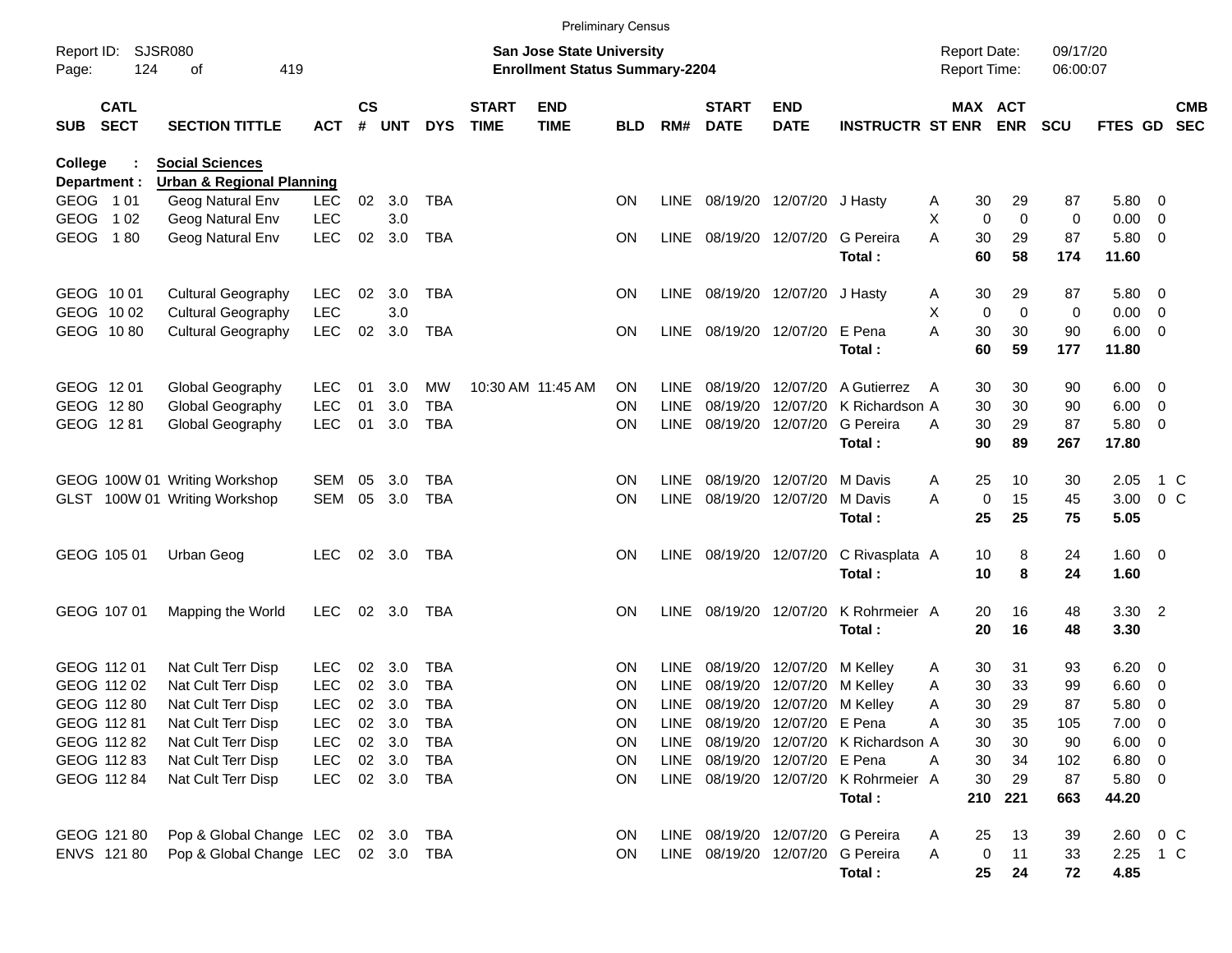|            |                                           |                                                       |                                        |                    |                   |                                        |                             |                                                                           | <b>Preliminary Census</b> |                                           |                             |                                                    |                                                                                          |                                     |                                  |                          |                                                   |               |                          |
|------------|-------------------------------------------|-------------------------------------------------------|----------------------------------------|--------------------|-------------------|----------------------------------------|-----------------------------|---------------------------------------------------------------------------|---------------------------|-------------------------------------------|-----------------------------|----------------------------------------------------|------------------------------------------------------------------------------------------|-------------------------------------|----------------------------------|--------------------------|---------------------------------------------------|---------------|--------------------------|
| Page:      | Report ID: SJSR080<br>125<br>419<br>of    |                                                       |                                        |                    |                   |                                        |                             | <b>San Jose State University</b><br><b>Enrollment Status Summary-2204</b> |                           |                                           |                             |                                                    |                                                                                          | <b>Report Date:</b><br>Report Time: |                                  | 09/17/20<br>06:00:07     |                                                   |               |                          |
| <b>SUB</b> | <b>CATL</b><br><b>SECT</b>                | <b>SECTION TITTLE</b>                                 | <b>ACT</b>                             | $\mathsf{cs}$<br># | <b>UNT</b>        | <b>DYS</b>                             | <b>START</b><br><b>TIME</b> | <b>END</b><br><b>TIME</b>                                                 | <b>BLD</b>                | RM#                                       | <b>START</b><br><b>DATE</b> | <b>END</b><br><b>DATE</b>                          | <b>INSTRUCTR ST ENR</b>                                                                  | MAX ACT                             | <b>ENR</b>                       | <b>SCU</b>               | FTES GD                                           |               | <b>CMB</b><br><b>SEC</b> |
|            | GEOG 124 80                               | <b>Topics Physcl Geog</b>                             | <b>LEC</b>                             |                    | 3.0               |                                        |                             |                                                                           |                           |                                           |                             |                                                    | Total:                                                                                   | X<br>0<br>$\mathbf 0$               | 0<br>$\mathbf 0$                 | 0<br>0                   | $0.00 \t 0$<br>0.00                               |               |                          |
| ASIA       | GEOG 160 80<br>16080                      | East and South Asia<br>East and South Asia            | <b>LEC</b><br><b>LEC</b>               | 02<br>02           | 3.0<br>3.0        | <b>TBA</b><br><b>TBA</b>               |                             |                                                                           | ON<br>ΟN                  | <b>LINE</b><br><b>LINE</b>                |                             | 08/19/20 12/07/20<br>08/19/20 12/07/20             | G Pereira<br>G Pereira<br>Total:                                                         | 25<br>Α<br>$\mathbf 0$<br>A<br>25   | 15<br>6<br>21                    | 45<br>18<br>63           | 3.05<br>1.20<br>4.25                              | 1 C<br>$0\,C$ |                          |
|            | GEOG 170 01<br>GEOG 170 02                | Intro Map & GIS<br>Intro Map & GIS                    | <b>LEC</b><br>LAB                      | 02<br>15           | 3.0<br>0.0        | TBA<br><b>TBA</b>                      |                             |                                                                           | ON<br>ON                  | <b>LINE</b><br><b>LINE</b>                |                             | 08/19/20 12/07/20<br>08/19/20 12/07/20             | A Zandiatash A<br>A Zandiatash A<br>Total:                                               | 20<br>20<br>40                      | 24<br>24<br>48                   | 48<br>24<br>72           | 5.004<br>0.004<br>5.00                            |               |                          |
|            | GEOG 180 01<br>GEOG 180 02                | <b>Indiv Studies</b><br><b>Indiv Studies</b>          | <b>SUP</b><br><b>SUP</b>               | 36<br>36           | 3.0<br>4.0        | <b>TBA</b><br><b>TBA</b>               |                             |                                                                           | ON<br>ON                  | <b>LINE</b><br><b>LINE</b>                |                             | 08/19/20 12/07/20<br>08/19/20 12/07/20             | K Rohrmeier A<br>K Rohrmeier A<br>Total:                                                 | 2<br>2<br>4                         | 0<br>$\blacktriangleleft$        | 3<br>0<br>3              | $0.20 \ 0$<br>$0.00 \t 0$<br>0.20                 |               |                          |
|            | GEOG 197 01<br>GEOG 197 02<br>GEOG 197 03 | Geog Internship<br>Geog Internship<br>Geog Internship | <b>SUP</b><br><b>SUP</b><br><b>SUP</b> | 36<br>36<br>36     | 1.0<br>2.0<br>3.0 | <b>TBA</b><br><b>TBA</b><br><b>TBA</b> |                             |                                                                           | ON<br>ΟN<br>ΟN            | <b>LINE</b><br><b>LINE</b><br><b>LINE</b> | 08/19/20                    | 08/19/20 12/07/20<br>12/07/20<br>08/19/20 12/07/20 | K Rohrmeier A<br>K Rohrmeier A<br>K Rohrmeier A<br>Total:                                | 1<br>1<br>1<br>3                    | 0<br>$\Omega$<br>0<br>$\bf{0}$   | 0<br>0<br>0<br>0         | $0.00 \t 0$<br>$0.00 \t 0$<br>$0.00 \t 0$<br>0.00 |               |                          |
|            | GEOG 199 01                               | Senior Seminar                                        | <b>SEM</b>                             |                    | 3.0               |                                        |                             |                                                                           |                           |                                           |                             |                                                    | Total:                                                                                   | Χ<br>0<br>$\mathbf 0$               | 0<br>0                           | 0<br>0                   | $0.00 \t 0$<br>0.00                               |               |                          |
|            | GEOG 282 01                               | Adv Geog Tech                                         | SEM                                    | 05                 | 3.0               | R                                      |                             | 04:30 PM 07:15 PM                                                         | ON                        | <b>LINE</b>                               |                             | 08/19/20 12/07/20                                  | R Kos<br>Total:                                                                          | 5<br>Α<br>5                         | 5<br>5                           | 15<br>15                 | $1.25$ 5<br>1.25                                  |               |                          |
|            | GEOG 286 01                               | GIS Proj Mgmt                                         | <b>SEM</b>                             |                    | 3.0               |                                        |                             |                                                                           |                           |                                           |                             |                                                    | Total:                                                                                   | х<br>0<br>0                         | 0<br>$\bf{0}$                    | 0<br>0                   | $0.00 \t 0$<br>0.00                               |               |                          |
|            | GEOG 298 01<br>GEOG 298 02                | <b>Special Study</b><br><b>Special Study</b>          | SUP 25 3.0 TBA<br>SUP 25 4.0 TBA       |                    |                   |                                        |                             |                                                                           | ΟN<br>ON.                 |                                           |                             |                                                    | LINE 08/19/20 12/07/20 K Richardson A<br>LINE 08/19/20 12/07/20 K Richardson A<br>Total: | 1<br>1<br>$\mathbf 2$               | 1<br>$\mathbf{2}$                | 3<br>4<br>$\overline{7}$ | $0.25$ 1<br>$0.33$ 1<br>0.58                      |               |                          |
|            | GEOG 299 01<br>GEOG 299 02                | <b>MA Thesis/Project</b><br><b>MA Thesis/Project</b>  | SUP<br>SUP 25 6.0 TBA                  |                    | 25 3.0            | TBA                                    |                             |                                                                           | <b>ON</b><br>ON.          |                                           |                             |                                                    | LINE 08/19/20 12/07/20 K Richardson A<br>LINE 08/19/20 12/07/20 K Richardson A<br>Total: | 2<br>2<br>4                         | $\mathbf{2}$<br>0<br>$\mathbf 2$ | 6<br>0<br>6              | $0.50$ 2<br>$0.00 \t 0$<br>0.50                   |               |                          |
|            | URBP 101 01                               | The City                                              | LEC 02 3.0 TBA                         |                    |                   |                                        |                             |                                                                           | ON.                       |                                           |                             |                                                    | LINE 08/19/20 12/07/20 C Rivasplata A                                                    | 20                                  | 17                               | 51                       | $3.40 \ 0$                                        |               |                          |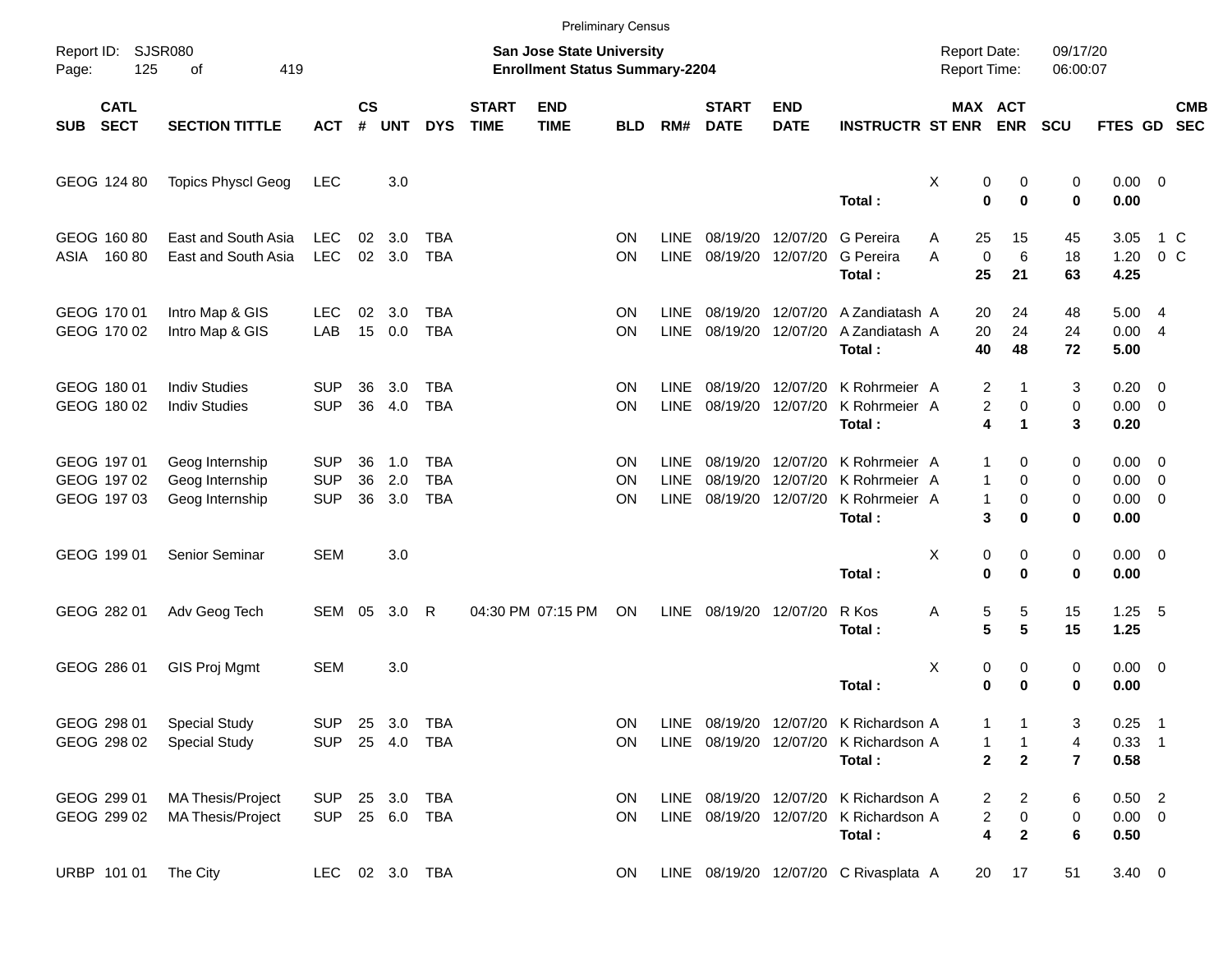|            |                                        |                                                                                                       |            |                    |            |                              |                             | <b>Preliminary Census</b>                                          |            |                            |                             |                           |                                          |        |                                            |                                                  |                        |                           |                          |
|------------|----------------------------------------|-------------------------------------------------------------------------------------------------------|------------|--------------------|------------|------------------------------|-----------------------------|--------------------------------------------------------------------|------------|----------------------------|-----------------------------|---------------------------|------------------------------------------|--------|--------------------------------------------|--------------------------------------------------|------------------------|---------------------------|--------------------------|
| Page:      | Report ID: SJSR080<br>126<br>419<br>оf |                                                                                                       |            |                    |            |                              |                             | San Jose State University<br><b>Enrollment Status Summary-2204</b> |            |                            |                             |                           |                                          |        | <b>Report Date:</b><br><b>Report Time:</b> | 09/17/20<br>06:00:07                             |                        |                           |                          |
| <b>SUB</b> | <b>CATL</b><br><b>SECT</b>             | <b>SECTION TITTLE</b>                                                                                 | <b>ACT</b> | $\mathsf{cs}$<br># | <b>UNT</b> | <b>DYS</b>                   | <b>START</b><br><b>TIME</b> | <b>END</b><br><b>TIME</b>                                          | <b>BLD</b> | RM#                        | <b>START</b><br><b>DATE</b> | <b>END</b><br><b>DATE</b> | <b>INSTRUCTR ST ENR</b>                  |        | <b>MAX ACT</b><br><b>ENR</b>               | <b>SCU</b>                                       | FTES GD                |                           | <b>CMB</b><br><b>SEC</b> |
|            |                                        |                                                                                                       |            |                    |            |                              |                             |                                                                    |            |                            |                             |                           | Total:                                   |        | 20<br>17                                   | 51                                               | 3.40                   |                           |                          |
|            | URBP 136 01<br>ENVS 136 01             | Int Land Use Plan<br>Int Land Use Plan                                                                | SEM<br>SEM | 05<br>05           | 4.0<br>4.0 | M<br>M                       |                             | 07:30 PM 10:15 PM<br>07:30 PM 10:15 PM                             | ΟN<br>ON   | <b>LINE</b><br><b>LINE</b> | 08/19/20<br>08/19/20        | 12/07/20<br>12/07/20      | C Cheleden<br>C Cheleden A<br>Total:     | A      | 5<br>0<br>5                                | 5<br>20<br>$\mathbf 0$<br>$\mathbf 0$<br>5<br>20 | 1.33<br>0.00<br>1.33   | $0\,$ C<br>0 <sup>o</sup> |                          |
|            | URBP 142 01<br>ENVS 142 01             | Intro Envir Planning<br>Intro Envir Planning                                                          | SEM<br>SEM | 05<br>05           | 4.0<br>4.0 | Т<br>$\top$                  |                             | 07:30 PM 10:15 PM<br>07:30 PM 10:15 PM                             | ΟN<br>ON   | <b>LINE</b><br>LINE        | 08/19/20<br>08/19/20        | 12/07/20<br>12/07/20      | S Alexander A<br>S Alexander A<br>Total: |        | 5<br>0<br>5                                | 3<br>12<br>$\overline{c}$<br>8<br>5<br>20        | 0.80<br>0.60<br>1.40   | $0\,$ C<br>1 C            |                          |
|            | URBP 143 01                            | Int Priv Dev Plan                                                                                     | SEM 05     |                    | 3.0        | M                            |                             | 04:30 PM 07:15 PM                                                  | ON         | LINE                       | 08/19/20 12/07/20           |                           | A Natarajan A<br>Total:                  |        | 5<br>5                                     | 2<br>6<br>$\overline{2}$<br>6                    | $0.40 \quad 0$<br>0.40 |                           |                          |
|            | URBP 151 01<br>DSIT 151 01             | Intro Urban Design<br>Intro Urban Design                                                              | SEM<br>SEM | 05<br>05           | 4.0<br>4.0 | $\mathsf{T}$<br>$\mathsf{T}$ |                             | 04:30 PM 07:00 PM<br>04:30 PM 07:00 PM                             | ΟN<br>ON   | <b>LINE</b><br>LINE        | 08/19/20<br>08/19/20        | 12/07/20<br>12/07/20      | G Douglas<br>G Douglas<br>Total:         | A<br>Α | 5<br>$\pmb{0}$<br>5                        | 4<br>1<br>$\overline{c}$<br>8<br>3<br>12         | 0.27<br>0.53<br>0.80   | $0\,$ C<br>0 <sup>o</sup> |                          |
|            | URBP 175 01                            | <b>Urb Studies Topics</b>                                                                             | <b>SEM</b> |                    | 4.0        |                              |                             |                                                                    |            |                            |                             |                           | Total:                                   | X      | 0<br>$\bf{0}$                              | 0<br>0<br>$\bf{0}$<br>0                          | $0.00 \t 0$<br>0.00    |                           |                          |
|            | URBP 178 01<br>ENVS 178 01             | Intro to Reg Trans P<br>Intro to Reg Trans P                                                          | SEM<br>SEM | 05<br>05           | 4.0<br>4.0 | W<br>W                       |                             | 04:30 PM 07:15 PM<br>04:30 PM 07:15 PM                             | ΟN<br>ON   | <b>LINE</b><br>LINE        | 08/19/20<br>08/19/20        | 12/07/20<br>12/07/20      | R Lee<br>R Lee<br>Total:                 | A<br>A | 5<br>$\pmb{0}$<br>5                        | 2<br>8<br>$\overline{c}$<br>8<br>4<br>16         | 0.60<br>0.53<br>1.13   | 1 C<br>0 <sup>o</sup>     |                          |
|            | URBP 200 01                            | Urb Plan Seminar                                                                                      | <b>SEM</b> | 05                 | 4.0        | M                            |                             | 04:30 PM 07:15 PM                                                  | ON         | LINE                       | 08/19/20 12/07/20           |                           | L RamasubramA<br>Total:                  |        | 15<br>19<br>15<br>19                       | 76<br>76                                         | 6.33 19<br>6.33        |                           |                          |
|            | URBP 204 01                            | <b>Quant Methods</b>                                                                                  | SEM        | 05                 | 4.0        | R                            |                             | 04:30 PM 07:15 PM                                                  | <b>ON</b>  | LINE                       | 08/19/20 12/07/20           |                           | T Lester<br>Total:                       | A      | 15<br>17<br>15<br>17                       | 68<br>68                                         | 5.67 17<br>5.67        |                           |                          |
|            |                                        | URBP 205 01 Private Dev & Urbp SEM 05 3.0 M 04:30 PM 07:15 PM ON LINE 08/19/20 12/07/20 A Natarajan A |            |                    |            |                              |                             |                                                                    |            |                            |                             |                           | Total:                                   |        | 11<br>15<br>15<br>$-11$                    | 33<br>33                                         | 2.75 11<br>2.75        |                           |                          |
|            | URBP 206 01                            | Real Estate Finance                                                                                   | SEM        |                    | 3.0        |                              |                             |                                                                    |            |                            |                             |                           | Total:                                   | Х      | 0<br>$\bf{0}$                              | 0<br>0<br>$\bf{0}$<br>0                          | $0.00 \t 0$<br>0.00    |                           |                          |
|            | URBP 223 01                            | Housing Econ & Pol SEM 05 4.0 W 04:30 PM 07:15 PM ON LINE 08/19/20 12/07/20                           |            |                    |            |                              |                             |                                                                    |            |                            |                             |                           | <b>T</b> Lester<br>Total:                | A      | 15<br>11<br>15 <sub>1</sub><br>11          | 44<br>44                                         | 3.67 11<br>3.67        |                           |                          |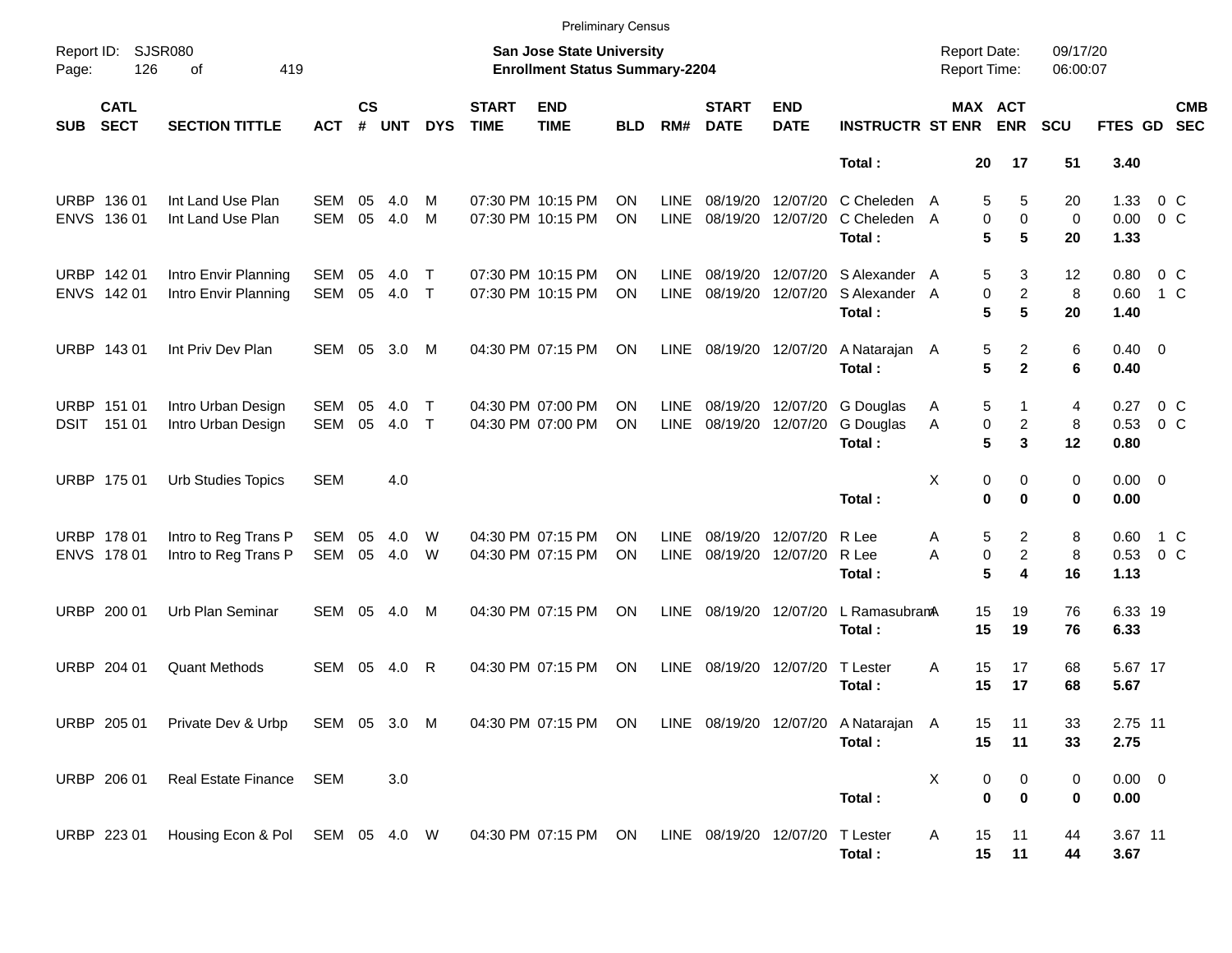|                     |                            |                                                 |               |                |            |                          |                             | <b>Preliminary Census</b>                                          |            |                            |                              |                           |                                        |   |                                     |                               |                      |                      |               |            |
|---------------------|----------------------------|-------------------------------------------------|---------------|----------------|------------|--------------------------|-----------------------------|--------------------------------------------------------------------|------------|----------------------------|------------------------------|---------------------------|----------------------------------------|---|-------------------------------------|-------------------------------|----------------------|----------------------|---------------|------------|
| Report ID:<br>Page: | 127                        | <b>SJSR080</b><br>419<br>of                     |               |                |            |                          |                             | San Jose State University<br><b>Enrollment Status Summary-2204</b> |            |                            |                              |                           |                                        |   | <b>Report Date:</b><br>Report Time: |                               | 09/17/20<br>06:00:07 |                      |               |            |
| SUB                 | <b>CATL</b><br><b>SECT</b> | <b>SECTION TITTLE</b>                           | <b>ACT</b>    | <b>CS</b><br># | <b>UNT</b> | <b>DYS</b>               | <b>START</b><br><b>TIME</b> | <b>END</b><br><b>TIME</b>                                          | <b>BLD</b> | RM#                        | <b>START</b><br><b>DATE</b>  | <b>END</b><br><b>DATE</b> | <b>INSTRUCTR ST ENR</b>                |   | MAX ACT                             | <b>ENR</b>                    | <b>SCU</b>           | FTES GD SEC          |               | <b>CMB</b> |
|                     | URBP 225 01                | Land Use Ping Law                               | SEM 05        |                | 4.0        | м                        |                             | 07:30 PM 10:15 PM                                                  | ON         | LINE                       | 08/19/20                     | 12/07/20                  | C Cheleden A<br>Total:                 |   | 20<br>20                            | 19<br>19                      | 76<br>76             | 6.33 19<br>6.33      |               |            |
|                     | URBP 226 01                | Reg Transport Plan                              | SEM 05        |                | 4.0        | W                        |                             | 04:30 PM 07:15 PM                                                  | ON         |                            | LINE 08/19/20 12/07/20       |                           | C Rivasplata A<br>Total:               |   | 15<br>15                            | 13<br>13                      | 52<br>52             | 4.33 13<br>4.33      |               |            |
|                     | URBP 231 01                | Urb Design in Plan                              | SEM 05        |                | 4.0        | $\top$                   |                             | 04:30 PM 07:00 PM                                                  | ON         |                            | LINE 08/19/20 12/07/20       |                           | G Douglas<br>Total:                    | A | 15<br>15                            | 13<br>13                      | 52<br>52             | 4.33 13<br>4.33      |               |            |
|                     | URBP 234 01                | Field Study Sem                                 | SEM 05        |                | 1.0        | TBA                      |                             |                                                                    | ON         |                            | LINE 08/19/20 12/07/20       |                           | A Agrawal<br>Total:                    | A | 15<br>15                            | 1                             | 1<br>$\mathbf 1$     | $0.08$ 1<br>0.08     |               |            |
|                     | URBP 236 01                | Urb Plan Pol Analysi                            | SEM 05        |                | 4.0        | $\top$                   |                             | 04:30 PM 07:15 PM                                                  | ON         |                            | LINE 08/19/20 12/07/20       |                           | S Alexander A<br>Total:                |   | 15<br>15                            | 14<br>14                      | 56<br>56             | 4.67 14<br>4.67      |               |            |
|                     | URBP 240 01<br>PADM 240 01 | <b>Environmental Plan</b><br>Environmental Plan | SEM<br>SEM 05 | 05             | 4.0<br>4.0 | <b>TBA</b><br><b>TBA</b> |                             |                                                                    | ΟN<br>ON   | <b>LINE</b><br><b>LINE</b> | 08/19/20<br>08/19/20         | 12/07/20<br>12/07/20      | G Brownlow A<br>G Brownlow A<br>Total: |   | 15<br>0<br>15                       | 4<br>3<br>$\overline{7}$      | 16<br>12<br>28       | 1.33<br>1.00<br>2.33 | 4 C<br>$3\,C$ |            |
|                     | URBP 241 01                | Plan Sustain City                               | SEM 05 2.0    |                |            | TBA                      |                             |                                                                    | ON         |                            | LINE 08/19/20 12/07/20       |                           | K Rohrmeier A<br>Total:                |   | 25<br>25                            | 22<br>22                      | 44<br>44             | 3.67 22<br>3.67      |               |            |
|                     | URBP 255 01                | Urb & Reg Growth MgmSEM 05 4.0 W                |               |                |            |                          |                             | 07:30 PM 10:15 PM                                                  | ON         |                            | LINE 08/19/20                | 12/07/20                  | R Lee<br>Total:                        | A | 15<br>15                            | 12<br>12                      | 48<br>48             | 4.00 12<br>4.00      |               |            |
|                     | URBP 260 01                | <b>Envtl Planning Topic</b>                     | SEM 05        |                | 4.0        | $\top$                   |                             | 07:30 PM 10:15 PM                                                  | ON         |                            | LINE 08/19/20 12/07/20       |                           | S Alexander A<br>Total:                |   | 15<br>15                            | 12<br>12                      | 48<br>48             | 4.00 12<br>4.00      |               |            |
|                     | URBP 275 01                | Urb Plan Topics                                 | <b>SEM</b>    |                | 1.0        |                          |                             |                                                                    |            |                            |                              |                           |                                        | Х | 0                                   | 0                             | 0                    | $0.00 \t 0$          |               |            |
|                     | URBP 275 02                | Urb Plan Topics                                 | <b>SEM</b>    |                | 1.0        |                          |                             |                                                                    |            |                            |                              |                           |                                        | X | 0                                   | $\mathbf 0$                   | 0                    | $0.00 \t 0$          |               |            |
|                     |                            | URBP 275 03 Urb Plan Topics                     | SEM           |                | 1.0        |                          |                             |                                                                    |            |                            |                              |                           |                                        | X | 0                                   | 0                             | 0                    | $0.00 \t 0$          |               |            |
|                     |                            |                                                 |               |                |            |                          |                             |                                                                    |            |                            |                              |                           | Total:                                 |   | 0                                   | 0                             | 0                    | 0.00                 |               |            |
|                     |                            | URBP 275G 80 GIS Overview                       |               |                |            | SEM 05 1.0 TBA           |                             |                                                                    | ON         |                            | LINE 08/19/20 12/07/20 R Kos |                           | Total:                                 | A | 15<br>15                            | 15<br>15                      | 15<br>15             | 1.25 15<br>1.25      |               |            |
|                     |                            | URBP 276 01 Social Media Plnng                  | SEM           |                | 1.0        |                          |                             |                                                                    |            |                            |                              |                           |                                        | X |                                     | $\overline{0}$<br>$\mathbf 0$ | 0                    | $0.00 \t 0$          |               |            |

**Total : 0 0 0 0.00**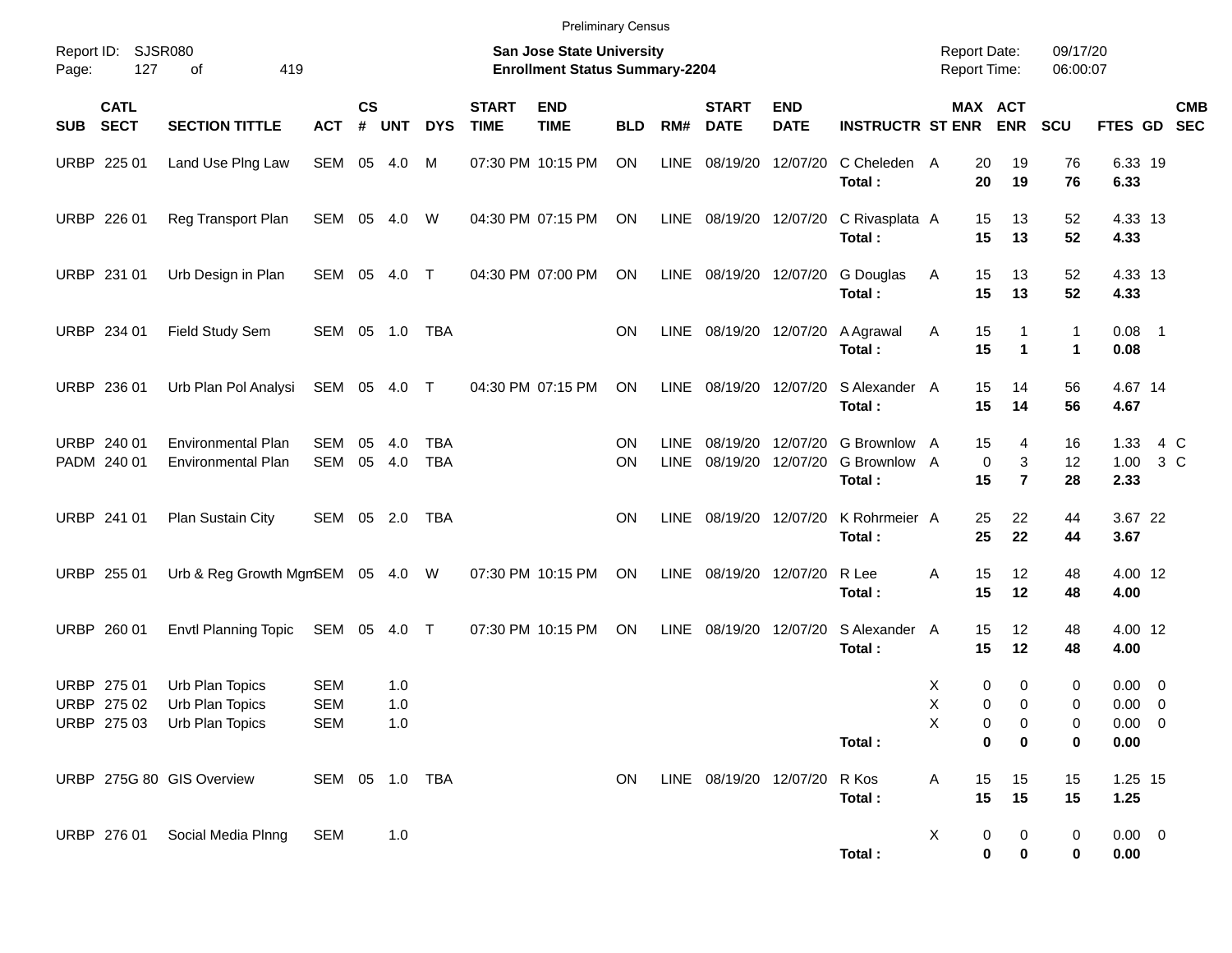| <b>Preliminary Census</b>                                                                         |                            |                                                                                              |                                        |                                                                           |                   |                                        |                             |                           |                              |                                           |                                  |                                     |                                             |                                     |                   |                      |                              |                  |                          |
|---------------------------------------------------------------------------------------------------|----------------------------|----------------------------------------------------------------------------------------------|----------------------------------------|---------------------------------------------------------------------------|-------------------|----------------------------------------|-----------------------------|---------------------------|------------------------------|-------------------------------------------|----------------------------------|-------------------------------------|---------------------------------------------|-------------------------------------|-------------------|----------------------|------------------------------|------------------|--------------------------|
| Report ID:<br><b>SJSR080</b><br>128<br>419<br>οf<br>Page:                                         |                            |                                                                                              |                                        | <b>San Jose State University</b><br><b>Enrollment Status Summary-2204</b> |                   |                                        |                             |                           |                              |                                           |                                  | <b>Report Date:</b><br>Report Time: |                                             | 09/17/20<br>06:00:07                |                   |                      |                              |                  |                          |
| <b>SUB</b>                                                                                        | <b>CATL</b><br><b>SECT</b> | <b>SECTION TITTLE</b>                                                                        | <b>ACT</b>                             | <b>CS</b><br>#                                                            | <b>UNT</b>        | <b>DYS</b>                             | <b>START</b><br><b>TIME</b> | <b>END</b><br><b>TIME</b> | <b>BLD</b>                   | RM#                                       | <b>START</b><br><b>DATE</b>      | <b>END</b><br><b>DATE</b>           | <b>INSTRUCTR ST ENR</b>                     | <b>MAX ACT</b>                      | <b>ENR</b>        | <b>SCU</b>           | FTES GD                      |                  | <b>CMB</b><br><b>SEC</b> |
| <b>URBP</b>                                                                                       | 279 01                     | Advanced GIS Plannin SEM                                                                     |                                        | 05                                                                        | 4.0               | R                                      |                             | 04:30 PM 07:00 PM         | ON                           | <b>LINE</b>                               | 08/19/20                         | 12/07/20                            | R Kos<br>Total:                             | 15<br>Α<br>15                       | 9<br>9            | 36<br>36             | $3.00$ 9<br>3.00             |                  |                          |
| <b>URBP</b>                                                                                       | 295 01                     | Capstone Studio                                                                              | <b>SEM</b>                             | 05                                                                        | 6.0               | W                                      |                             | 01:30 PM 07:00 PM         | ON                           | <b>LINE</b>                               | 08/19/20                         | 12/07/20                            | J Su<br>Total:                              | 20<br>A<br>20                       | 14<br>14          | 84<br>84             | 7.00 14<br>7.00              |                  |                          |
| <b>URBP</b>                                                                                       | 297P 01                    | Plan Rpt Prelim                                                                              | <b>SEM</b>                             | 05                                                                        | 1.0               | <b>TBA</b>                             |                             |                           | <b>ON</b>                    | <b>LINE</b>                               | 08/19/20                         | 12/07/20                            | T Lester<br>Total:                          | 20<br>A<br>20                       | 13<br>13          | 13<br>13             | 1.08 13<br>1.08              |                  |                          |
| <b>URBP</b><br><b>URBP</b><br><b>URBP</b>                                                         | 298A01<br>298A02<br>298A03 | <b>Planning Report</b><br><b>Planning Report</b><br><b>Planning Report</b>                   | <b>SUP</b><br><b>SUP</b><br><b>SUP</b> | 25<br>25<br>25                                                            | 3.0<br>3.0<br>3.0 | <b>TBA</b><br><b>TBA</b><br><b>TBA</b> |                             |                           | ON<br><b>ON</b><br>ON        | <b>LINE</b><br><b>LINE</b><br><b>LINE</b> | 08/19/20<br>08/19/20<br>08/19/20 | 12/07/20<br>12/07/20<br>12/07/20    | S Alexander<br>G Douglas<br>R Kos<br>Total: | 10<br>A<br>10<br>A<br>10<br>A<br>30 | 5<br>8<br>5<br>18 | 15<br>24<br>15<br>54 | 1.25<br>2.00<br>1.25<br>4.50 | - 5<br>-8<br>- 5 |                          |
| <b>URBP</b><br><b>URBP</b><br><b>URBP</b>                                                         |                            | 298B 01 Special Study: Pln R<br>298B 02 Special Study: Pln R<br>298B 03 Special Study: Pln R | <b>SUP</b><br><b>SUP</b><br><b>SUP</b> | 25<br>25<br>25                                                            | 3.0<br>3.0<br>3.0 | <b>TBA</b><br><b>TBA</b><br><b>TBA</b> |                             |                           | <b>ON</b><br><b>ON</b><br>ON | <b>LINE</b><br><b>LINE</b><br><b>LINE</b> | 08/19/20<br>08/19/20<br>08/19/20 | 12/07/20<br>12/07/20<br>12/07/20    | S Alexander<br>G Douglas<br>R Kos<br>Total: | 10<br>A<br>10<br>A<br>10<br>A<br>30 | 6<br>3<br>6<br>15 | 18<br>9<br>18<br>45  | 1.50<br>0.75<br>1.50<br>3.75 | - 6<br>3<br>-6   |                          |
| 870<br>193.20<br>Department: Urban & Regional Planning<br><b>Department Total:</b><br>968<br>2664 |                            |                                                                                              |                                        |                                                                           |                   |                                        |                             |                           |                              |                                           |                                  |                                     |                                             |                                     |                   |                      |                              |                  |                          |

| υσμαι υπσιπτυνιαι.        | JUU |      | <b>UIU LUUT</b> | 199.ZU |
|---------------------------|-----|------|-----------------|--------|
| <b>Lower Division :</b>   | 210 | -206 | 618             | 41.20  |
| <b>Upper Division:</b>    | 422 |      | 419 1221        | 83.25  |
| <b>Graduate Division:</b> | 336 | -245 | -825            | 68.75  |